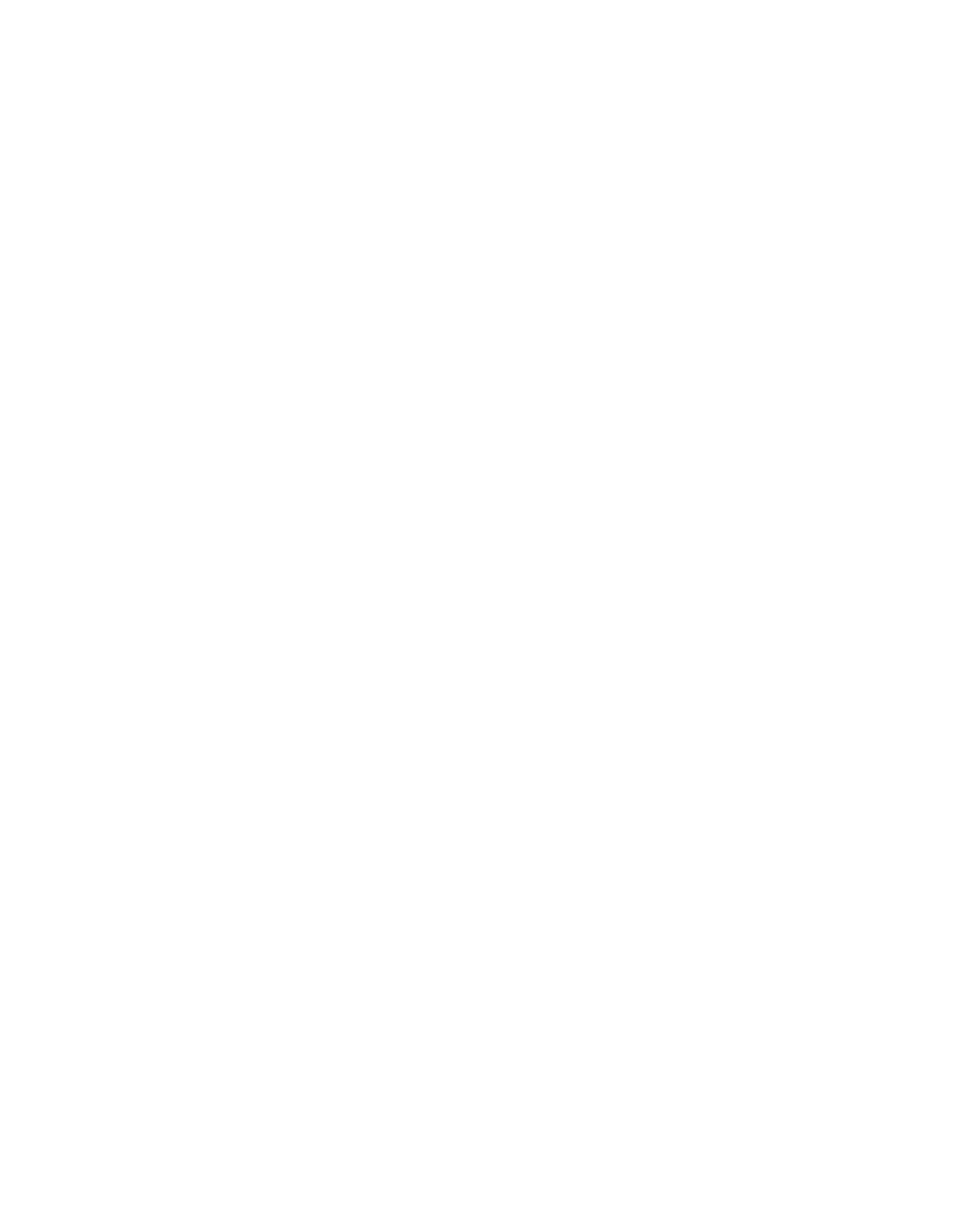**Includes Other Legislation**

|                                  | <b>FTE Staff</b> |         |                | <b>NGF-S + Opportunity Pathways</b> |           |                | <b>Total Budgeted</b> |            |                |
|----------------------------------|------------------|---------|----------------|-------------------------------------|-----------|----------------|-----------------------|------------|----------------|
|                                  | Base             | Supp    | <b>Revised</b> | Base                                | Supp      | <b>Revised</b> | Base                  | Supp       | <b>Revised</b> |
| Legislative                      | 803.2            | 0.0     | 803.2          | 153,796                             | 2,220     | 156,016        | 173,930               | 2,174      | 176,104        |
| Judicial                         | 666.5            | 0.0     | 666.5          | 267,132                             | 1,008     | 268,140        | 337,921               | 1,212      | 339,133        |
| <b>Governmental Operations</b>   | 7,184.5          | $-27.3$ | 7,157.3        | 510,107                             | -34,654   | 475,453        | 3,792,924             | 54,208     | 3,847,132      |
| <b>Other Human Services</b>      | 16,592.8         | 127.2   | 16,720.0       | 5,952,628                           | 163,016   | 6,115,644      | 21,333,537            | $-121,772$ | 21,211,765     |
| Dept of Social & Health Services | 17,619.5         | 219.7   | 17,839.1       | 6,381,151                           | 689       | 6,381,840      | 13,932,885            | 224,295    | 14,157,180     |
| <b>Natural Resources</b>         | 6,125.4          | 33.2    | 6,158.6        | 308,873                             | $-28,224$ | 280,649        | 1,713,043             | 172,805    | 1,885,848      |
| Transportation                   | 752.4            | 15.5    | 767.9          | 80,612                              | 2,584     | 83,196         | 195,359               | 38,037     | 233,396        |
| Public Schools                   | 372.7            | $-0.7$  | 372.0          | 18,156,830                          | 31,385    | 18,188,215     | 20,008,166            | 93,148     | 20,101,314     |
| <b>Higher Education</b>          | 50,433.5         | 3.7     | 50,437.1       | 3,525,134                           | 15,479    | 3,540,613      | 13,826,980            | 13,067     | 13,840,047     |
| <b>Other Education</b>           | 589.8            | $-3.8$  | 586.0          | 347,928                             | $-3,935$  | 343,993        | 736,946               | 5,078      | 742,024        |
| <b>Special Appropriations</b>    | 58.1             | 0.0     | 58.1           | 2,534,988                           | 28,184    | 2,563,172      | 2,836,614             | 145,367    | 2,981,981      |
| <b>Statewide Total</b>           | 101,198.1        | 367.5   | 101,565.6      | 38,219,179                          | 177,752   | 38,396,931     | 78,888,305            | 627,619    | 79,515,924     |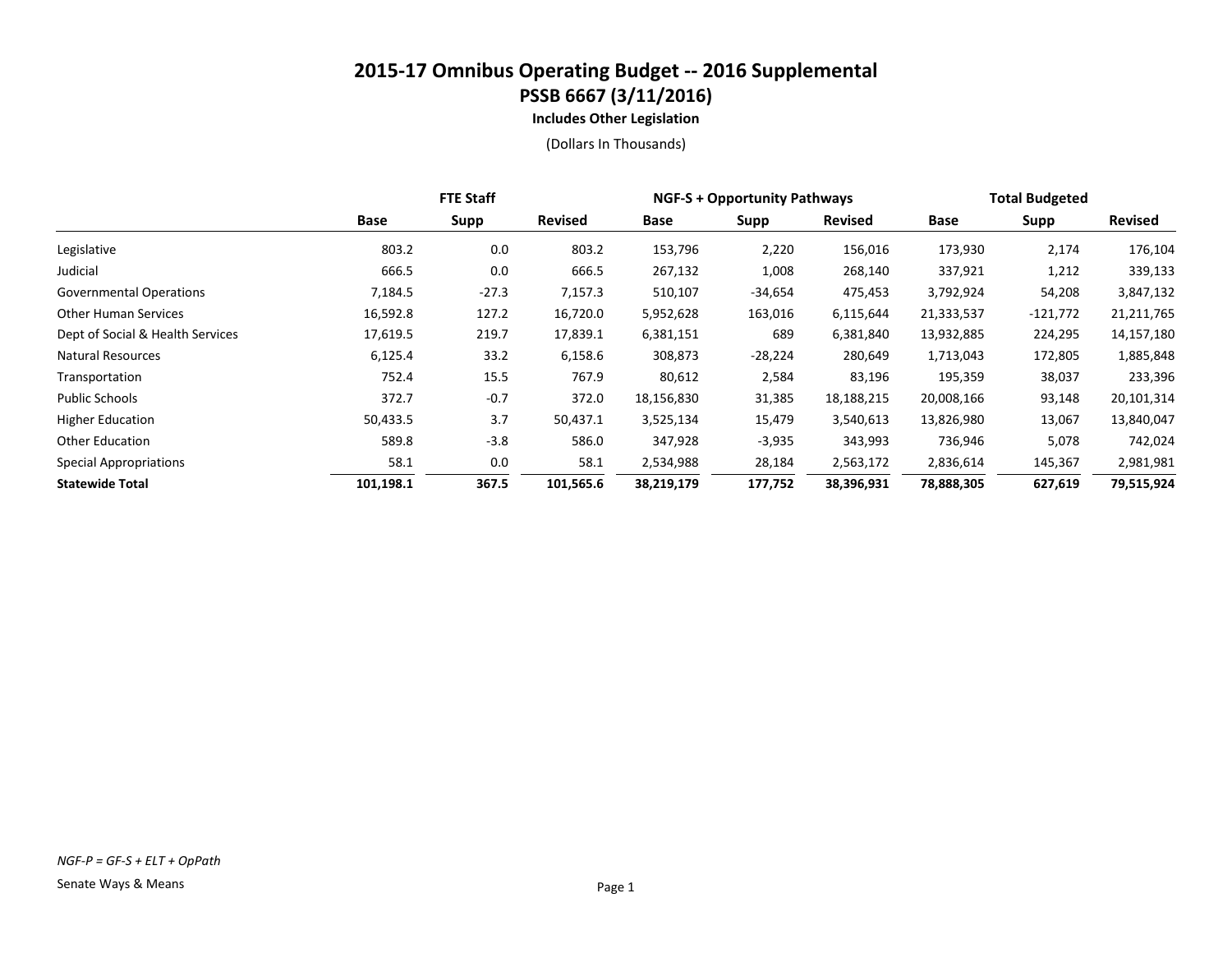**Includes Other Legislation**

|                                       | <b>FTE Staff</b> |             |                | <b>NGF-S + Opportunity Pathways</b> |             |                | <b>Total Budgeted</b> |             |                |
|---------------------------------------|------------------|-------------|----------------|-------------------------------------|-------------|----------------|-----------------------|-------------|----------------|
|                                       | <b>Base</b>      | <b>Supp</b> | <b>Revised</b> | <b>Base</b>                         | Supp        | <b>Revised</b> | <b>Base</b>           | <b>Supp</b> | <b>Revised</b> |
| Legislative                           |                  |             |                |                                     |             |                |                       |             |                |
| House of Representatives              | 361.1            | 0.0         | 361.1          | 68,438                              | 58          | 68,496         | 70,356                | 58          | 70,414         |
| Senate                                | 253.0            | 0.0         | 253.0          | 48,768                              | 1,695       | 50,463         | 50,516                | 1,695       | 52,211         |
| Jt Leg Audit & Review Committee       | 22.4             | 0.0         | 22.4           | 0                                   | 0           | 0              | 6,711                 | 15          | 6,726          |
| <b>LEAP Committee</b>                 | 10.0             | 0.0         | 10.0           | 0                                   | 0           | 0              | 3,658                 | 3           | 3,661          |
| Office of the State Actuary           | 17.0             | 0.0         | 17.0           | 592                                 | $\mathbf 0$ | 592            | 5,617                 | $-81$       | 5,536          |
| Office of Legislative Support Svcs    | 46.6             | 0.0         | 46.6           | 8,123                               | 462         | 8,585          | 8,278                 | 474         | 8,752          |
| Joint Legislative Systems Comm        | 46.6             | 0.0         | 46.6           | 19,006                              | 0           | 19,006         | 19,006                | 0           | 19,006         |
| <b>Statute Law Committee</b>          | 46.6             | 0.0         | 46.6           | 8,869                               | 5           | 8,874          | 9,788                 | 10          | 9,798          |
| <b>Total Legislative</b>              | 803.2            | 0.0         | 803.2          | 153,796                             | 2,220       | 156,016        | 173,930               | 2,174       | 176,104        |
| <b>Judicial</b>                       |                  |             |                |                                     |             |                |                       |             |                |
| Supreme Court                         | 60.9             | 0.0         | 60.9           | 15,085                              | 105         | 15,190         | 15,085                | 105         | 15,190         |
| <b>State Law Library</b>              | 13.8             | 0.0         | 13.8           | 3,147                               | 26          | 3,173          | 3,147                 | 26          | 3,173          |
| Court of Appeals                      | 140.6            | 0.0         | 140.6          | 34,158                              | 126         | 34,284         | 34,158                | 126         | 34,284         |
| <b>Commission on Judicial Conduct</b> | 9.5              | 0.0         | 9.5            | 2,210                               | 21          | 2,231          | 2,210                 | 21          | 2,231          |
| Administrative Office of the Courts   | 423.0            | 0.0         | 423.0          | 112,694                             | $-728$      | 111,966        | 178,222               | $-728$      | 177,494        |
| Office of Public Defense              | 16.2             | 0.0         | 16.2           | 74,460                              | 906         | 75,366         | 78,108                | 906         | 79,014         |
| Office of Civil Legal Aid             | 2.5              | 0.0         | 2.5            | 25,378                              | 552         | 25,930         | 26,991                | 756         | 27,747         |
| <b>Total Judicial</b>                 | 666.5            | 0.0         | 666.5          | 267,132                             | 1,008       | 268,140        | 337,921               | 1,212       | 339,133        |
| <b>Total Legislative/Judicial</b>     | 1,469.7          | 0.0         | 1,469.7        | 420,928                             | 3,228       | 424,156        | 511,851               | 3,386       | 515,237        |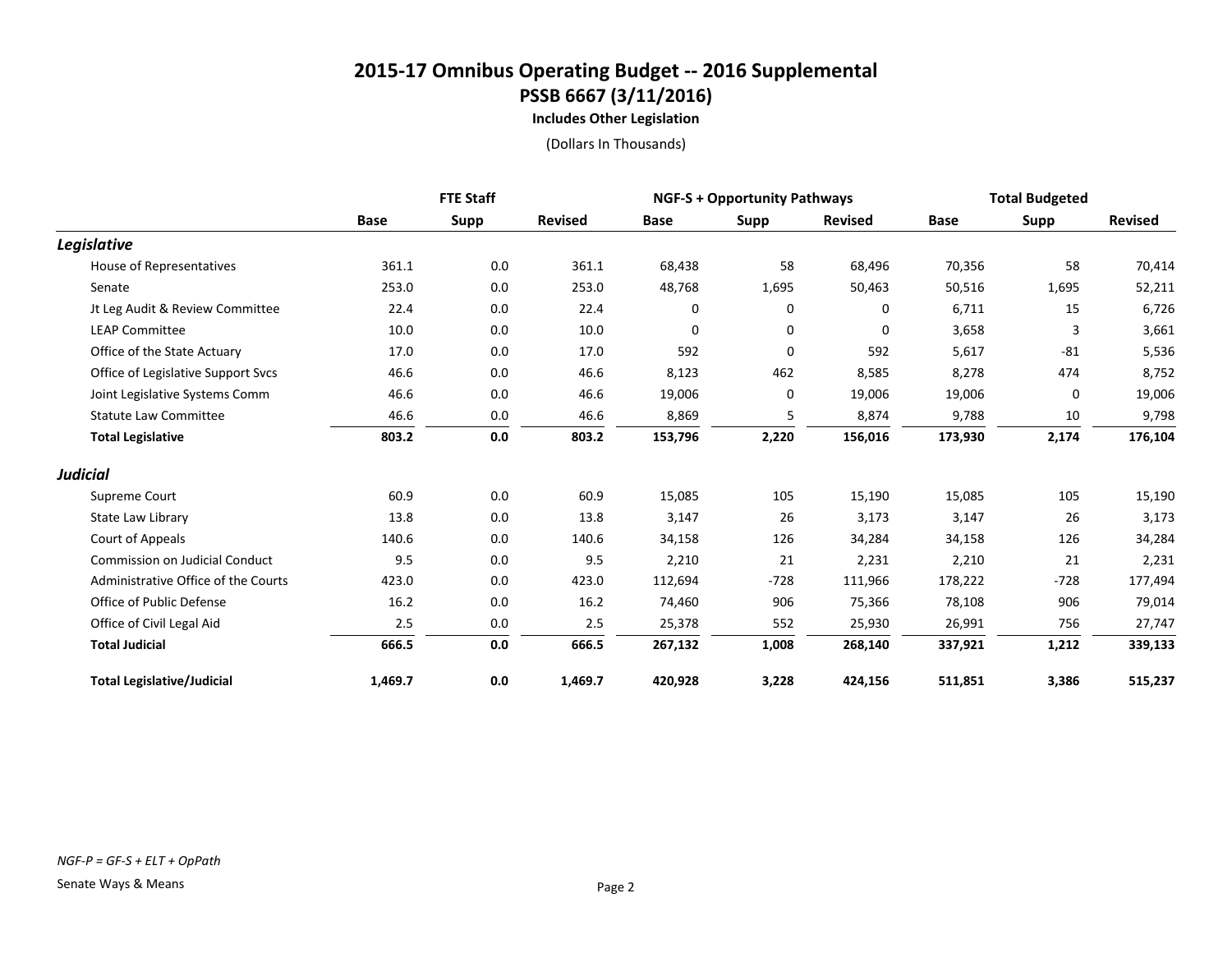**Includes Other Legislation**

|                                            | <b>FTE Staff</b> |         |                | <b>NGF-S + Opportunity Pathways</b> |             | <b>Total Budgeted</b> |             |             |                |
|--------------------------------------------|------------------|---------|----------------|-------------------------------------|-------------|-----------------------|-------------|-------------|----------------|
|                                            | <b>Base</b>      | Supp    | <b>Revised</b> | <b>Base</b>                         | Supp        | <b>Revised</b>        | <b>Base</b> | <b>Supp</b> | <b>Revised</b> |
| <b>Governmental Operations</b>             |                  |         |                |                                     |             |                       |             |             |                |
| Office of the Governor                     | 48.6             | 0.0     | 48.6           | 10,813                              | 266         | 11,079                | 14,813      | 266         | 15,079         |
| Office of the Lieutenant Governor          | 6.8              | 0.0     | 6.8            | 1,270                               | 21          | 1,291                 | 1,365       | 21          | 1,386          |
| <b>Public Disclosure Commission</b>        | 19.6             | 0.0     | 19.6           | 4,747                               | 97          | 4,844                 | 4,747       | 97          | 4,844          |
| Office of the Secretary of State           | 310.1            | $-34.1$ | 276.0          | 38,666                              | 120         | 38,786                | 99,819      | $-4,140$    | 95,679         |
| Governor's Office of Indian Affairs        | 2.0              | 0.0     | 2.0            | 537                                 | 3           | 540                   | 537         | 3           | 540            |
| Asian-Pacific-American Affrs               | 2.0              | 0.0     | 2.0            | 450                                 | 16          | 466                   | 450         | 16          | 466            |
| Office of the State Treasurer              | 67.0             | 0.0     | 67.0           | 0                                   | $\mathbf 0$ | 0                     | 16,753      | 26          | 16,779         |
| Office of the State Auditor                | 336.3            | 1.6     | 337.8          | 45                                  | 600         | 645                   | 72,677      | 975         | 73,652         |
| <b>Comm Salaries for Elected Officials</b> | 1.3              | 0.0     | 1.3            | 331                                 | $\Omega$    | 331                   | 331         | 0           | 331            |
| Office of the Attorney General             | 1,119.7          | 2.8     | 1,122.5        | 23,148                              | $-3,451$    | 19,697                | 265,955     | 1,473       | 267,428        |
| <b>Caseload Forecast Council</b>           | 12.5             | 0.0     | 12.5           | 2,832                               | 25          | 2,857                 | 2,832       | 25          | 2,857          |
| Dept of Financial Institutions             | 198.8            | 0.0     | 198.8          | $\Omega$                            | $\mathbf 0$ | $\Omega$              | 51,960      | $-250$      | 51,710         |
| Department of Commerce                     | 275.0            | 5.1     | 280.1          | 121,265                             | $-1,971$    | 119,294               | 488,382     | 20,524      | 508,906        |
| Economic & Revenue Forecast Council        | 6.1              | 0.0     | 6.1            | 1,672                               | 20          | 1,692                 | 1,722       | 20          | 1,742          |
| Office of Financial Management             | 192.8            | 10.0    | 202.8          | 38,903                              | $-15,783$   | 23,120                | 136,004     | 1,751       | 137,755        |
| <b>Office of Administrative Hearings</b>   | 170.8            | 0.0     | 170.8          | $\Omega$                            | 0           | $\Omega$              | 38,508      | $-61$       | 38,447         |
| <b>State Lottery Commission</b>            | 142.9            | 0.0     | 142.9          | $\mathbf 0$                         | $\mathbf 0$ | $\mathbf 0$           | 946,373     | $-41$       | 946,332        |
| Washington State Gambling Comm             | 134.0            | $-20.0$ | 114.0          | $\Omega$                            | $\mathbf 0$ | $\mathbf 0$           | 30,548      | $-33$       | 30,515         |
| WA State Comm on Hispanic Affairs          | 2.0              | 0.0     | 2.0            | 505                                 | 14          | 519                   | 505         | 14          | 519            |
| African-American Affairs Comm              | 2.0              | 0.0     | 2.0            | 502                                 | 12          | 514                   | 502         | 12          | 514            |
| Department of Retirement Systems           | 250.4            | 2.0     | 252.4          | $\mathbf 0$                         | $\mathbf 0$ | 0                     | 62,244      | 741         | 62,985         |
| State Investment Board                     | 97.4             | 0.1     | 97.4           | $\mathbf 0$                         | $\mathbf 0$ | $\mathbf 0$           | 42,452      | 65          | 42,517         |
| Department of Revenue                      | 1,214.9          | 0.2     | 1,215.0        | 239,909                             | $-14,607$   | 225,302               | 285,139     | $-9,265$    | 275,874        |
| <b>Board of Tax Appeals</b>                | 11.2             | 0.0     | 11.2           | 2,555                               | 69          | 2,624                 | 2,555       | 69          | 2,624          |
| Minority & Women's Business Enterp         | 22.5             | 0.0     | 22.5           | 0                                   | 0           | 0                     | 4,730       | 153         | 4,883          |
| Office of Insurance Commissioner           | 239.6            | 2.1     | 241.7          | 527                                 | $\Omega$    | 527                   | 59,514      | 1,251       | 60,765         |
| <b>Consolidated Technology Services</b>    | 547.9            | 28.5    | 576.4          | 1,450                               | $\mathbf 0$ | 1.450                 | 353,968     | $-14,814$   | 339,154        |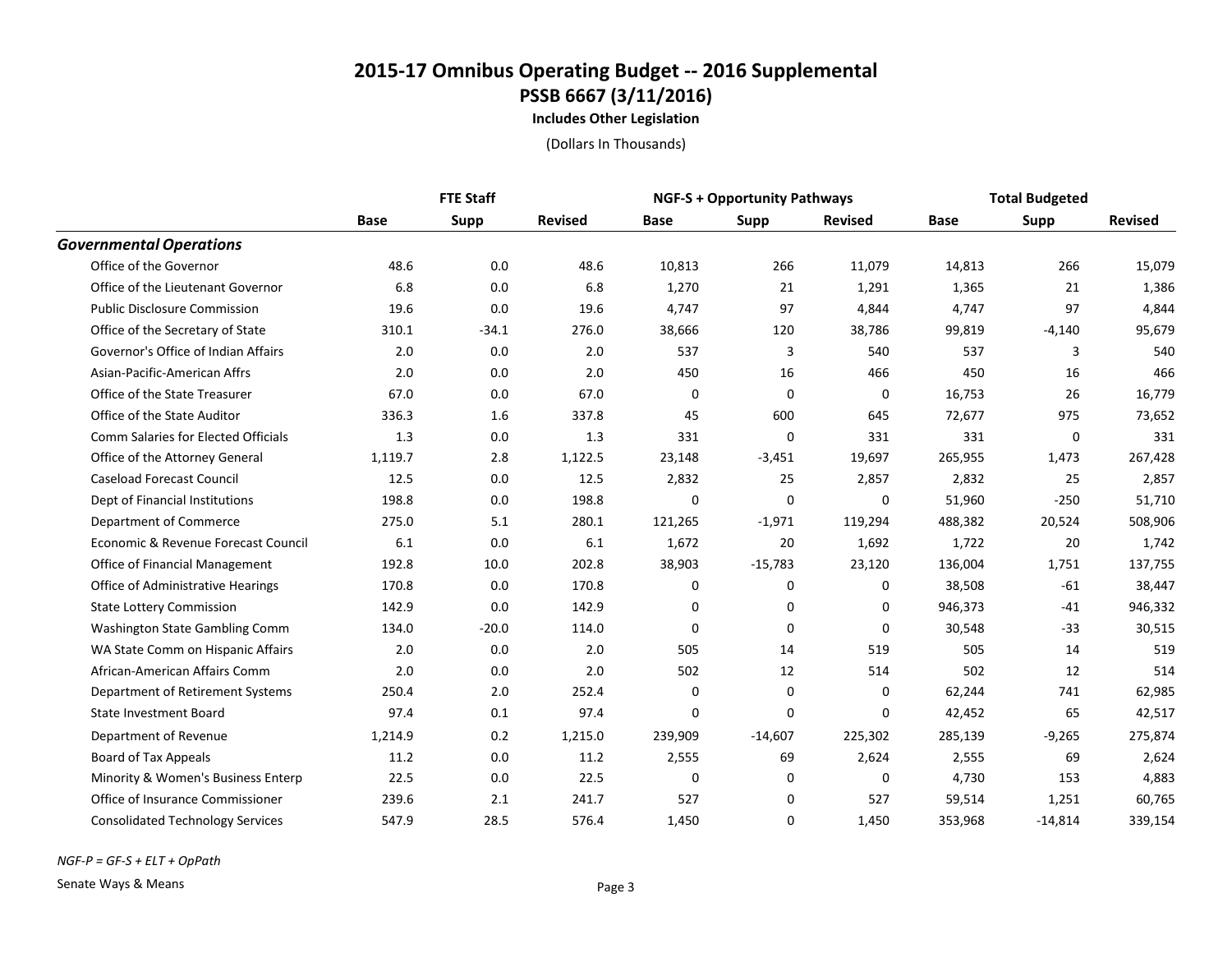**Includes Other Legislation**

|                                         | <b>FTE Staff</b> |         |                | <b>NGF-S + Opportunity Pathways</b> |           |                | <b>Total Budgeted</b> |             |                |
|-----------------------------------------|------------------|---------|----------------|-------------------------------------|-----------|----------------|-----------------------|-------------|----------------|
|                                         | Base             | Supp    | <b>Revised</b> | Base                                | Supp      | <b>Revised</b> | Base                  | <b>Supp</b> | <b>Revised</b> |
| <b>State Board of Accountancy</b>       | 11.3             | 0.0     | 11.3           | 0                                   | 0         | $\Omega$       | 6,095                 | 18          | 6,113          |
| Forensic Investigations Council         | 0.0              | 0.0     | 0.0            | $\Omega$                            | $\Omega$  | $\Omega$       | 500                   |             | 502            |
| Dept of Enterprise Services             | 798.8            | $-26.0$ | 772.8          | 6,459                               | $-210$    | 6,249          | 326,294               | 6           | 326,300        |
| Washington Horse Racing Commission      | 28.5             | 0.0     | 28.5           | 0                                   | 0         | 0              | 5,826                 | $-37$       | 5,789          |
| Liguor and Cannabis Board               | 341.0            | 0.0     | 341.0          | 0                                   | $\Omega$  | $\Omega$       | 82,925                | 1,411       | 84,336         |
| Utilities and Transportation Comm       | 175.7            | 0.7     | 176.4          | 176                                 | 0         | 176            | 65,478                | 3,924       | 69,402         |
| Board for Volunteer Firefighters        | 4.0              | 0.0     | 4.0            | 0                                   | 0         | $\Omega$       | 1,013                 | $-2$        | 1,011          |
| <b>Military Department</b>              | 325.4            | 0.0     | 325.4          | 6,803                               | 0         | 6,803          | 303,233               | 49,755      | 352,988        |
| <b>Public Employment Relations Comm</b> | 41.3             | 0.0     | 41.3           | 3,789                               | 101       | 3,890          | 8,509                 | 218         | 8,727          |
| <b>LEOFF 2 Retirement Board</b>         | 7.0              | 0.0     | 7.0            | 0                                   | $\Omega$  | 0              | 2,350                 | 15          | 2,365          |
| Archaeology & Historic Preservation     | 17.8             | 0.0     | 17.8           | 2,753                               | 4         | 2,757          | 5,316                 | 0           | 5,316          |
| <b>Total Governmental Operations</b>    | 7,184.5          | $-27.3$ | 7,157.3        | 510,107                             | $-34,654$ | 475,453        | 3,792,924             | 54,208      | 3,847,132      |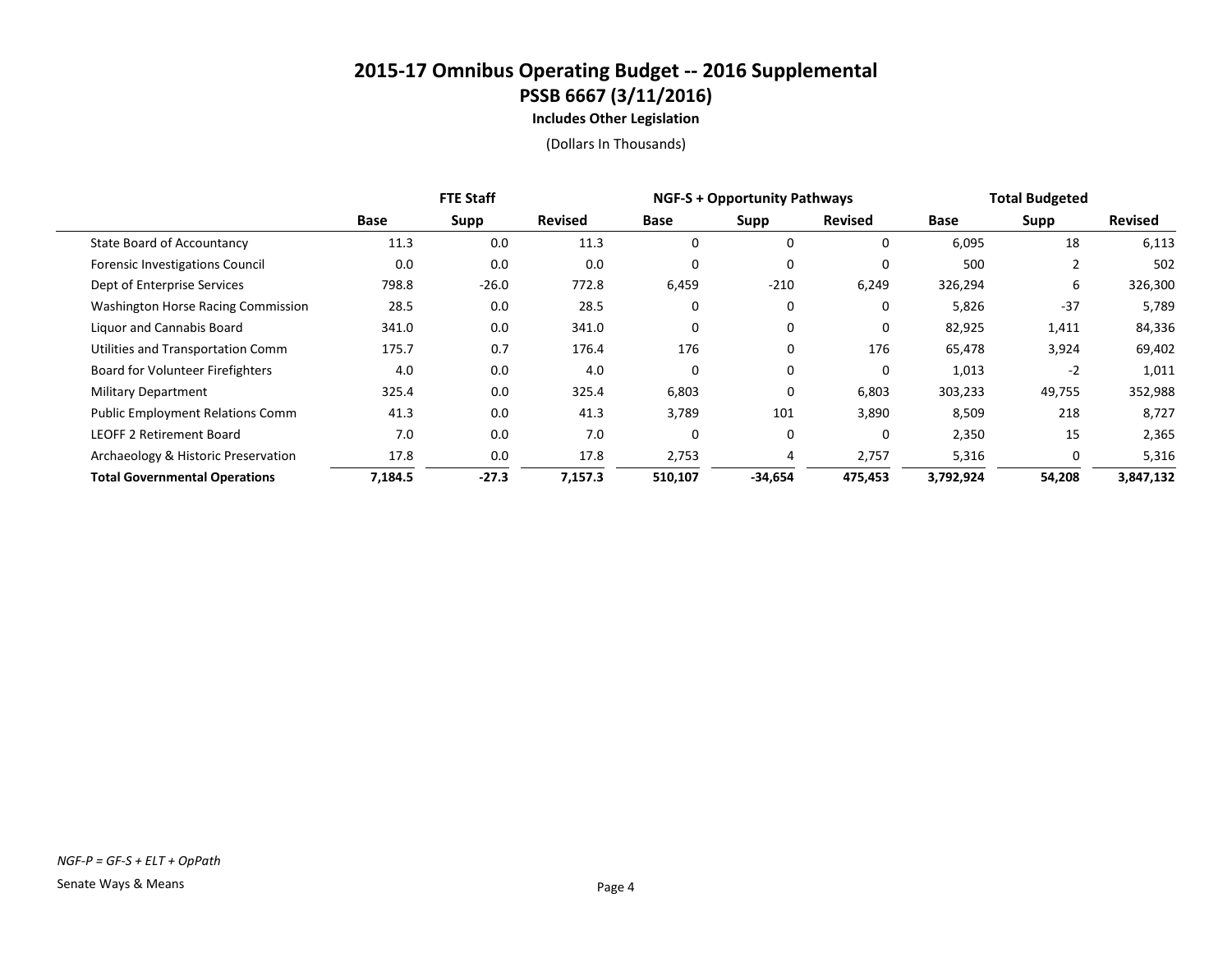**Includes Other Legislation**

|                                           | <b>FTE Staff</b> |       |                | <b>NGF-S + Opportunity Pathways</b> |          |                | <b>Total Budgeted</b> |             |                |
|-------------------------------------------|------------------|-------|----------------|-------------------------------------|----------|----------------|-----------------------|-------------|----------------|
|                                           | Base             | Supp  | <b>Revised</b> | Base                                | Supp     | <b>Revised</b> | Base                  | <b>Supp</b> | <b>Revised</b> |
| <b>Other Human Services</b>               |                  |       |                |                                     |          |                |                       |             |                |
| WA State Health Care Authority            | 1,176.1          | 2.0   | 1,178.1        | 3,883,404                           | 146,158  | 4,029,562      | 16,723,288            | $-145,214$  | 16,578,074     |
| Human Rights Commission                   | 34.2             | 0.0   | 34.2           | 4,168                               | 10       | 4,178          | 6,476                 | 10          | 6,486          |
| <b>Bd of Industrial Insurance Appeals</b> | 161.0            | 0.0   | 161.0          | 0                                   | 0        | 0              | 41,724                | $-12$       | 41,712         |
| <b>Criminal Justice Training Comm</b>     | 39.4             | 1.0   | 40.4           | 35,870                              | 176      | 36,046         | 49,067                | 326         | 49,393         |
| Department of Labor and Industries        | 2,879.7          | 6.5   | 2,886.2        | 33,971                              | $-63$    | 33,908         | 704,104               | 5,029       | 709,133        |
| Department of Health                      | 1,662.5          | 54.1  | 1,716.5        | 116,806                             | 691      | 117,497        | 1,122,550             | 21,037      | 1,143,587      |
| Department of Veterans' Affairs           | 771.8            | 0.0   | 771.8          | 16,058                              | 74       | 16,132         | 135,268               | 110         | 135,378        |
| Department of Corrections                 | 8,269.2          | 63.7  | 8,332.8        | 1,857,764                           | 15,549   | 1,873,313      | 1,871,417             | 21,682      | 1,893,099      |
| Dept of Services for the Blind            | 80.0             | 0.0   | 80.0           | 4,587                               | 421      | 5,008          | 29,783                | 376         | 30,159         |
| <b>Employment Security Department</b>     | 1,519.1          | 0.0   | 1,519.1        | 0                                   | $\Omega$ | 0              | 649,860               | $-25,116$   | 624,744        |
| <b>Total Other Human Services</b>         | 16,592.8         | 127.2 | 16,720.0       | 5,952,628                           | 163,016  | 6,115,644      | 21,333,537            | $-121,772$  | 21,211,765     |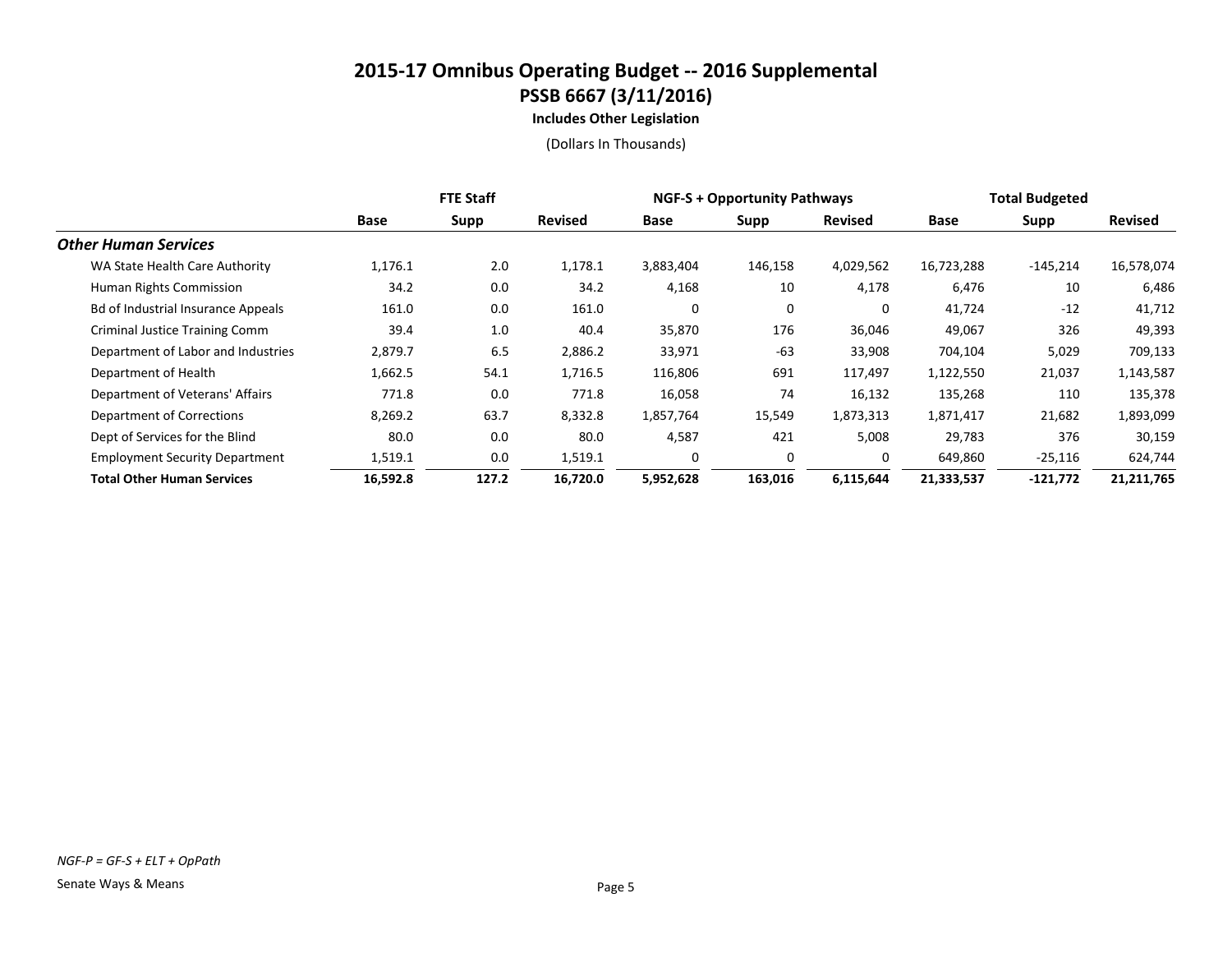**Includes Other Legislation**

|                                                   | <b>FTE Staff</b> |             |                | <b>NGF-S + Opportunity Pathways</b> |             |                | <b>Total Budgeted</b> |              |                |
|---------------------------------------------------|------------------|-------------|----------------|-------------------------------------|-------------|----------------|-----------------------|--------------|----------------|
|                                                   | <b>Base</b>      | <b>Supp</b> | <b>Revised</b> | Base                                | <b>Supp</b> | <b>Revised</b> | Base                  | <b>Supp</b>  | <b>Revised</b> |
| <b>Dept of Social &amp; Health Services</b>       |                  |             |                |                                     |             |                |                       |              |                |
| <b>Children and Family Services</b>               | 2,574.9          | $-9.1$      | 2,565.8        | 667,953                             | $-5,889$    | 662,064        | 1,196,657             | $-13,102$    | 1,183,555      |
| Juvenile Rehabilitation                           | 773.7            | $-5.8$      | 768.0          | 183,432                             | $-388$      | 183,044        | 191,878               | $-388$       | 191,490        |
| Mental Health                                     | 2,940.3          | 13.8        | 2,954.1        | 1,063,347                           | $-167$      | 1,063,180      | 2,287,636             | 45,163       | 2,332,799      |
| Developmental Disabilities                        | 3,363.6          | 56.5        | 3,420.1        | 1,259,757                           | 28,351      | 1,288,108      | 2,535,727             | 57,683       | 2,593,410      |
| Long-Term Care                                    | 1,590.9          | 97.0        | 1,687.8        | 1,928,998                           | 8,950       | 1,937,948      | 4,476,033             | 17,926       | 4,493,959      |
| <b>Economic Services Administration</b>           | 4,385.2          | 0.5         | 4,385.7        | 854,197                             | -50,832     | 803,365        | 2,128,441             | 1,066        | 2,129,507      |
| Alcohol & Substance Abuse                         | 72.3             | 12.0        | 84.3           | 129,660                             | 352         | 130,012        | 631,281               | 88,178       | 719,459        |
| <b>Vocational Rehabilitation</b>                  | 318.1            | 0.0         | 318.1          | 26,320                              | $-77$       | 26,243         | 125,571               | -837         | 124,734        |
| <b>Administration/Support Svcs</b>                | 493.4            | 75.7        | 569.1          | 66,335                              | 2,448       | 68,783         | 105,271               | 5,326        | 110,597        |
| <b>Special Commitment Center</b>                  | 375.8            | 27.1        | 402.8          | 74,946                              | 5,396       | 80,342         | 74,946                | 5,396        | 80,342         |
| Payments to Other Agencies                        | 0.0              | 0.0         | 0.0            | 126,206                             | 12,545      | 138,751        | 179,444               | 17,884       | 197,328        |
| <b>Information System Services</b>                | 198.6            | $-57.7$     | 140.9          | 0                                   | 0           | 0              | $\Omega$              | 0            | $\Omega$       |
| <b>Consolidated Field Services</b>                | 532.9            | 9.7         | 542.6          | $\mathbf 0$                         | 0           | $\Omega$       | $\mathbf 0$           | $\mathbf{0}$ | 0              |
| <b>Total Dept of Social &amp; Health Services</b> | 17,619.5         | 219.7       | 17,839.1       | 6,381,151                           | 689         | 6,381,840      | 13,932,885            | 224,295      | 14,157,180     |
| <b>Total Human Services</b>                       | 34,212.2         | 346.9       | 34,559.1       | 12,333,779                          | 163,705     | 12,497,484     | 35,266,422            | 102,523      | 35,368,945     |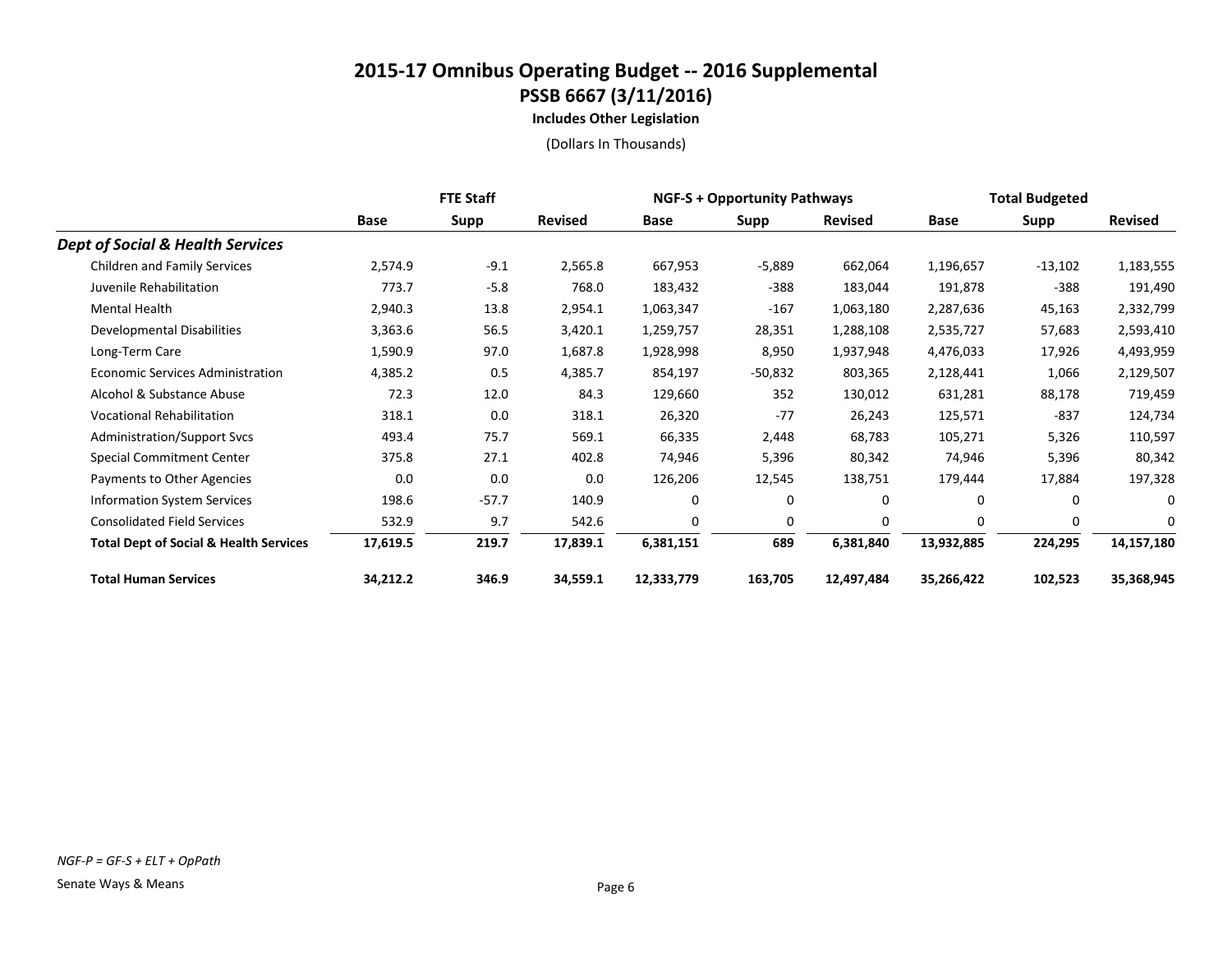**Includes Other Legislation**

|                                      | <b>FTE Staff</b> |      |                | <b>NGF-S + Opportunity Pathways</b> |           |                | <b>Total Budgeted</b> |             |                |
|--------------------------------------|------------------|------|----------------|-------------------------------------|-----------|----------------|-----------------------|-------------|----------------|
|                                      | Base             | Supp | <b>Revised</b> | Base                                | Supp      | <b>Revised</b> | <b>Base</b>           | <b>Supp</b> | <b>Revised</b> |
| <b>Natural Resources</b>             |                  |      |                |                                     |           |                |                       |             |                |
| Columbia River Gorge Commission      | 7.0              | 0.0  | 7.0            | 929                                 | 11        | 940            | 1,856                 | 22          | 1,878          |
| Department of Ecology                | 1,610.6          | 0.6  | 1,611.2        | 49,489                              | $-904$    | 48,585         | 475,200               | $-9,695$    | 465,505        |
| WA Pollution Liab Insurance Program  | 6.0              | 0.1  | 6.1            | $\mathbf 0$                         | $\Omega$  | 0              | 1,866                 | 39          | 1,905          |
| State Parks and Recreation Comm      | 677.4            | 3.0  | 680.4          | 21,053                              | $-2,172$  | 18,881         | 156,347               | 2,404       | 158,751        |
| Rec and Conservation Funding Board   | 19.6             | 0.0  | 19.6           | 1,718                               | $-72$     | 1,646          | 10,174                | $-179$      | 9,995          |
| Environ & Land Use Hearings Office   | 15.5             | 0.0  | 15.5           | 4,287                               | 36        | 4,323          | 4,287                 | 36          | 4,323          |
| <b>State Conservation Commission</b> | 18.6             | 0.0  | 18.6           | 13,585                              | $-11$     | 13,574         | 24,486                | 8,789       | 33,275         |
| Dept of Fish and Wildlife            | 1,500.8          | 12.1 | 1,512.8        | 74,181                              | 283       | 74,464         | 403,339               | 7,753       | 411,092        |
| <b>Puget Sound Partnership</b>       | 43.4             | 0.0  | 43.4           | 4,657                               | 23        | 4,680          | 17,362                | 89          | 17,451         |
| Department of Natural Resources      | 1,465.1          | 6.4  | 1,471.5        | 106,732                             | $-27,646$ | 79,086         | 449,410               | 157,610     | 607,020        |
| Department of Agriculture            | 761.7            | 11.1 | 772.8          | 32,242                              | 2,228     | 34,470         | 168,716               | 5,937       | 174,653        |
| <b>Total Natural Resources</b>       | 6,125.4          | 33.2 | 6,158.6        | 308,873                             | $-28,224$ | 280,649        | 1,713,043             | 172,805     | 1,885,848      |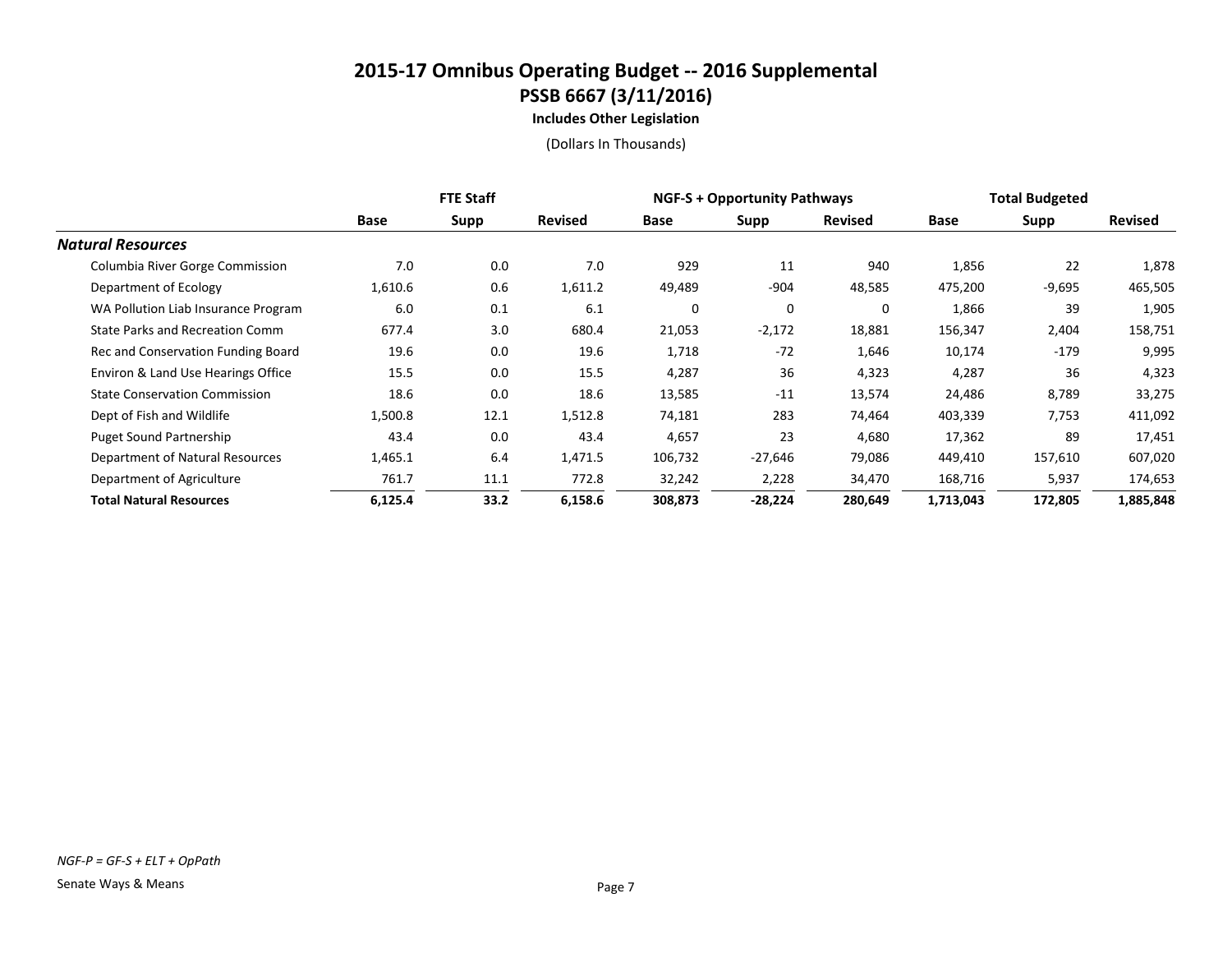**Includes Other Legislation**

|                             | <b>FTE Staff</b> |      |                | <b>NGF-S + Opportunity Pathways</b> |       |                | <b>Total Budgeted</b> |        |                |
|-----------------------------|------------------|------|----------------|-------------------------------------|-------|----------------|-----------------------|--------|----------------|
|                             | Base             | Supp | <b>Revised</b> | Base                                | Supp  | <b>Revised</b> | Base                  | Supp   | <b>Revised</b> |
| Transportation              |                  |      |                |                                     |       |                |                       |        |                |
| Washington State Patrol     | 511.5            | 15.5 | 527.0          | 77.949                              | 2,584 | 80,533         | 149,192               | 37,774 | 186,966        |
| Department of Licensing     | 240.9            | 0.0  | 240.9          | 2,663                               |       | 2,663          | 46,167                | 263    | 46,430         |
| <b>Total Transportation</b> | 752.4            | 15.5 | 767.9          | 80.612                              | 2,584 | 83.196         | 195.359               | 38,037 | 233,396        |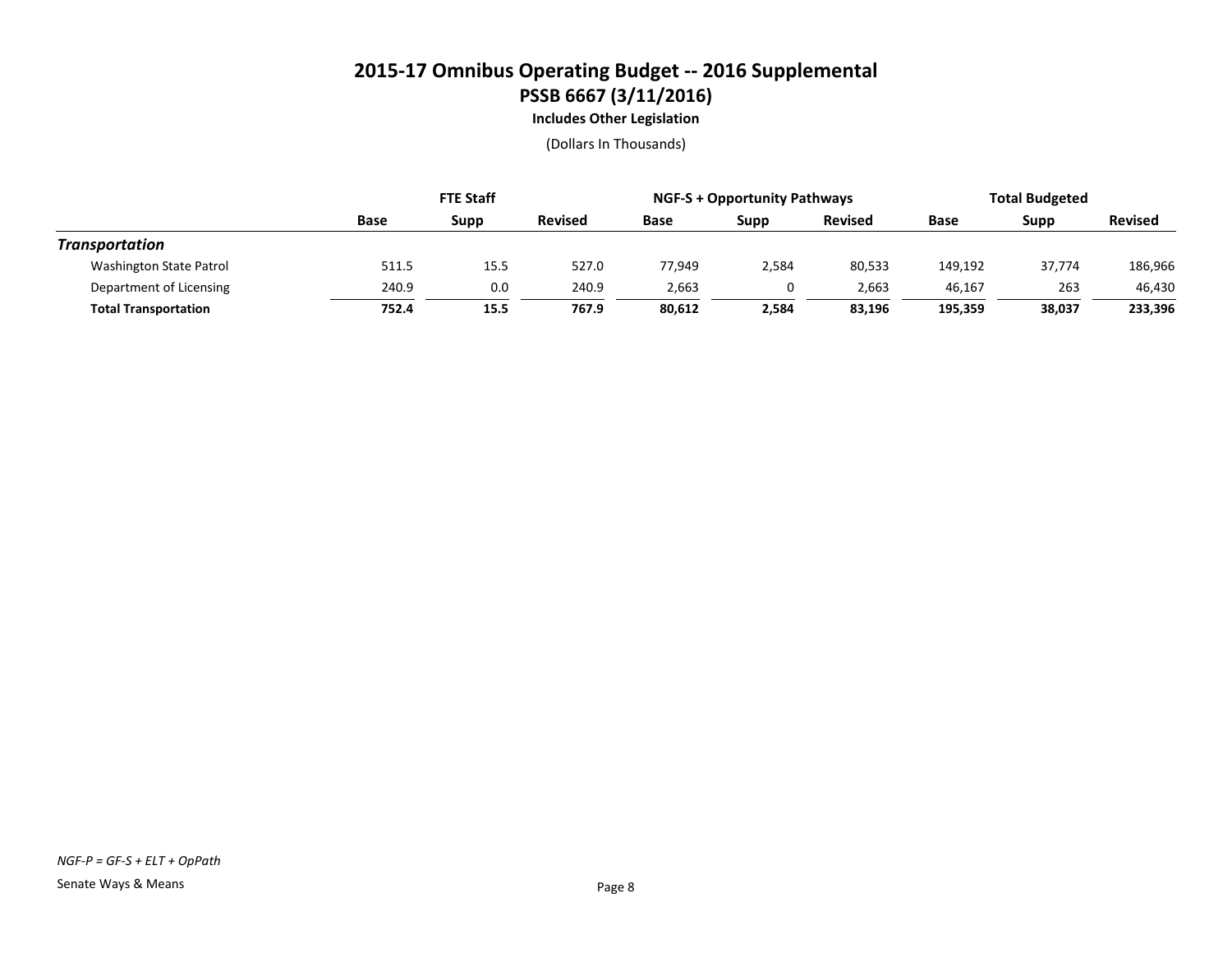**Includes Other Legislation**

|                                           | <b>FTE Staff</b> |             |                | <b>NGF-S + Opportunity Pathways</b> |             |                | <b>Total Budgeted</b> |             |                |
|-------------------------------------------|------------------|-------------|----------------|-------------------------------------|-------------|----------------|-----------------------|-------------|----------------|
|                                           | Base             | <b>Supp</b> | <b>Revised</b> | Base                                | Supp        | <b>Revised</b> | Base                  | <b>Supp</b> | <b>Revised</b> |
| <b>Public Schools</b>                     |                  |             |                |                                     |             |                |                       |             |                |
| OSPI & Statewide Programs                 | 326.5            | $-0.7$      | 325.8          | 77,072                              | 2,720       | 79,792         | 157,910               | 6,220       | 164,130        |
| <b>General Apportionment</b>              | 0.0              | 0.0         | 0.0            | 13,242,915                          | $-34,995$   | 13,207,920     | 13,242,915            | -34,995     | 13,207,920     |
| <b>Pupil Transportation</b>               | 0.0              | 0.0         | 0.0            | 927,123                             | 57,957      | 985,080        | 927,123               | 57,957      | 985,080        |
| <b>School Food Services</b>               | 0.0              | 0.0         | 0.0            | 14,222                              | $\mathbf 0$ | 14,222         | 685,566               | 0           | 685,566        |
| <b>Special Education</b>                  | 2.0              | 0.0         | 2.0            | 1,733,950                           | $-19,818$   | 1,714,132      | 2,210,489             | $-12,818$   | 2,197,671      |
| <b>Educational Service Districts</b>      | 0.0              | 0.0         | 0.0            | 16,424                              | $-16$       | 16,408         | 16,424                | $-16$       | 16,408         |
| Levy Equalization                         | 0.0              | 0.0         | 0.0            | 742,844                             | 23,579      | 766,423        | 742,844               | 23,579      | 766,423        |
| Elementary/Secondary School Improv        | 0.0              | 0.0         | 0.0            | 0                                   | 0           | 0              | 4,302                 | 500         | 4,802          |
| <b>Institutional Education</b>            | 0.0              | 0.0         | 0.0            | 27,970                              | $-1,460$    | 26,510         | 27,970                | $-1,460$    | 26,510         |
| Ed of Highly Capable Students             | 0.0              | 0.0         | 0.0            | 20,191                              | $-14$       | 20,177         | 20,191                | $-14$       | 20,177         |
| <b>Education Reform</b>                   | 39.7             | 0.0         | 39.7           | 243,925                             | 5,726       | 249,651        | 340,826               | 10,826      | 351,652        |
| <b>Transitional Bilingual Instruction</b> | 0.0              | 0.0         | 0.0            | 239,926                             | 3,482       | 243,408        | 312,133               | 3,482       | 315,615        |
| Learning Assistance Program (LAP)         | 0.0              | 0.0         | 0.0            | 450,930                             | 2,277       | 453,207        | 899,398               | 48,277      | 947,675        |
| <b>Compensation Adjustments</b>           | 0.0              | 0.0         | 0.0            | 418,512                             | $-15,133$   | 403,379        | 418,512               | $-15,133$   | 403,379        |
| Public School Apportionment               | 0.0              | 0.0         | 0.0            | 0                                   | 6,863       | 6,863          | $\mathbf 0$           | 6,863       | 6,863          |
| Washington Charter School Comm            | 4.5              | 0.0         | 4.5            | 826                                 | 217         | 1,043          | 1,563                 | $-120$      | 1,443          |
| <b>Total Public Schools</b>               | 372.7            | $-0.7$      | 372.0          | 18,156,830                          | 31,385      | 18,188,215     | 20,008,166            | 93,148      | 20,101,314     |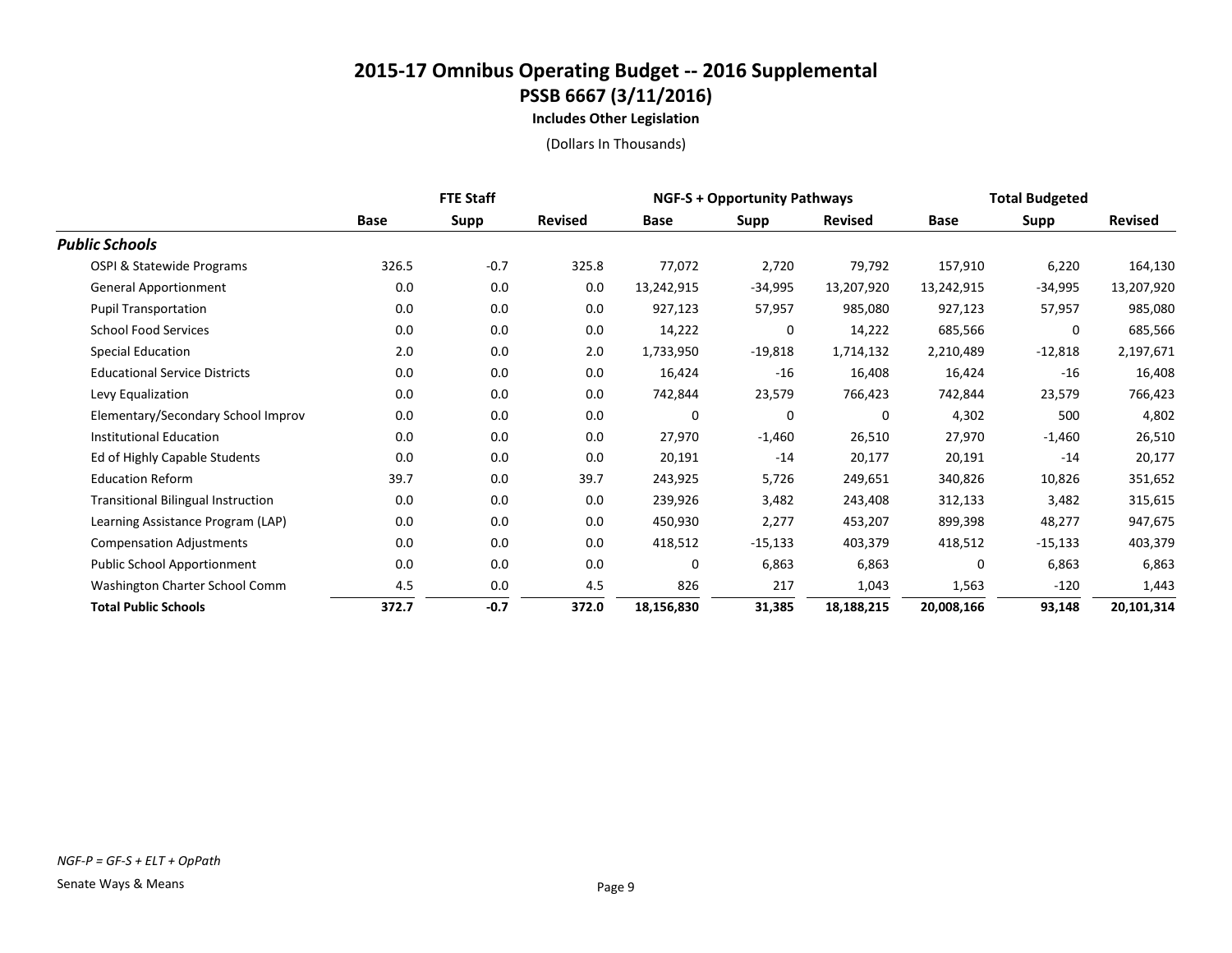**Includes Other Legislation**

|                                         | <b>FTE Staff</b> |             |                | <b>NGF-S + Opportunity Pathways</b> |          |                | <b>Total Budgeted</b> |             |                |
|-----------------------------------------|------------------|-------------|----------------|-------------------------------------|----------|----------------|-----------------------|-------------|----------------|
|                                         | <b>Base</b>      | <b>Supp</b> | <b>Revised</b> | Base                                | Supp     | <b>Revised</b> | <b>Base</b>           | <b>Supp</b> | <b>Revised</b> |
| <b>Higher Education</b>                 |                  |             |                |                                     |          |                |                       |             |                |
| <b>Student Achievement Council</b>      | 99.0             | $6.0\,$     | 105.0          | 724,868                             | 90       | 724,958        | 760,655               | 6,195       | 766,850        |
| University of Washington                | 22,758.0         | $-2.5$      | 22,755.5       | 619,572                             | 4,448    | 624,020        | 7,534,038             | 5,537       | 7,539,575      |
| <b>Washington State University</b>      | 6,258.5          | $-0.2$      | 6,258.4        | 419,891                             | 2,709    | 422,600        | 1,530,269             | 3,154       | 1,533,423      |
| Eastern Washington University           | 1,437.9          | 0.0         | 1,437.9        | 102,699                             | 625      | 103,324        | 320,363               | $-9,841$    | 310,522        |
| Central Washington University           | 1,502.3          | 0.0         | 1,502.3        | 103,428                             | 150      | 103,578        | 321,147               | 109         | 321,256        |
| The Evergreen State College             | 639.8            | 0.3         | 640.1          | 52,779                              | 430      | 53,209         | 137,671               | 454         | 138,125        |
| Western Washington University           | 1,768.7          | 0.0         | 1,768.7        | 133,111                             | 819      | 133,930        | 365,714               | 846         | 366,560        |
| Community/Technical College System      | 15,969.4         | 0.0         | 15,969.4       | 1,368,786                           | 6,208    | 1,374,994      | 2,857,123             | 6,613       | 2,863,736      |
| <b>Total Higher Education</b>           | 50,433.5         | 3.7         | 50,437.1       | 3,525,134                           | 15,479   | 3,540,613      | 13,826,980            | 13,067      | 13,840,047     |
| <b>Other Education</b>                  |                  |             |                |                                     |          |                |                       |             |                |
| State School for the Blind              | 92.5             | 0.0         | 92.5           | 12,944                              | 23       | 12,967         | 17,162                | 23          | 17,185         |
| Childhood Deafness & Hearing Loss       | 125.2            | 0.8         | 126.0          | 20,039                              | 76       | 20,115         | 21,145                | $-634$      | 20,511         |
| Workforce Trng & Educ Coord Board       | 24.2             | 0.0         | 24.2           | 3,314                               | 1        | 3,315          | 59,049                | 0           | 59,049         |
| Department of Early Learning            | 271.0            | $-5.6$      | 265.4          | 301,079                             | $-4,284$ | 296,795        | 621,955               | 5,440       | 627,395        |
| <b>Washington State Arts Commission</b> | 13.0             | 0.0         | 13.0           | 2,266                               | 41       | 2,307          | 4,384                 | 41          | 4,425          |
| Washington State Historical Society     | 34.0             | $1.0\,$     | 35.0           | 4,764                               | 109      | 4,873          | 7,154                 | 109         | 7,263          |
| East Wash State Historical Society      | 30.0             | 0.0         | 30.0           | 3,522                               | 99       | 3,621          | 6,097                 | 99          | 6,196          |
| <b>Total Other Education</b>            | 589.8            | $-3.8$      | 586.0          | 347,928                             | $-3,935$ | 343,993        | 736,946               | 5,078       | 742,024        |
| <b>Total Education</b>                  | 51,395.9         | $-0.8$      | 51,395.1       | 22,029,892                          | 42,929   | 22,072,821     | 34,572,092            | 111,293     | 34,683,385     |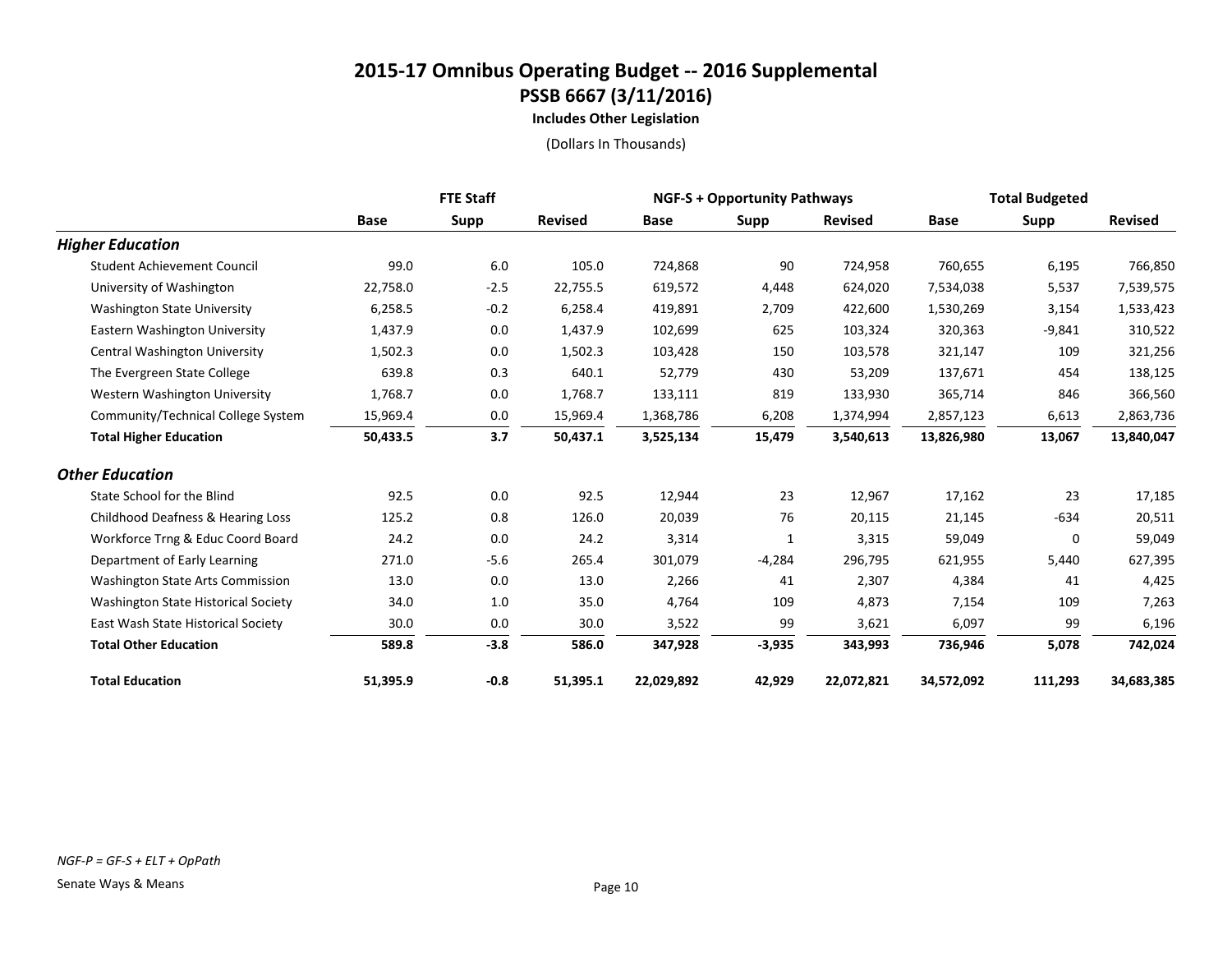**Includes Other Legislation**

|                                            | <b>FTE Staff</b> |             |                | <b>NGF-S + Opportunity Pathways</b> |           |                | <b>Total Budgeted</b> |           |                |
|--------------------------------------------|------------------|-------------|----------------|-------------------------------------|-----------|----------------|-----------------------|-----------|----------------|
|                                            | <b>Base</b>      | <b>Supp</b> | <b>Revised</b> | <b>Base</b>                         | Supp      | <b>Revised</b> | Base                  | Supp      | <b>Revised</b> |
| <b>Special Appropriations</b>              |                  |             |                |                                     |           |                |                       |           |                |
| <b>Bond Retirement and Interest</b>        | 0.0              | 0.0         | 0.0            | 2,232,970                           | $-32,316$ | 2,200,654      | 2,427,080             | $-26,930$ | 2,400,150      |
| Special Approps to the Governor            | 58.1             | 0.0         | 58.1           | 160.418                             | 65,346    | 225,764        | 223,375               | 218,022   | 441,397        |
| <b>Sundry Claims</b>                       | 0.0              | 0.0         | 0.0            | 0                                   | 886       | 886            | 0                     | 886       | 886            |
| <b>State Employee Compensation Adjust</b>  | 0.0              | 0.0         | 0.0            | 0                                   | $-5,732$  | $-5,732$       | 32,559                | $-46,611$ | $-14,052$      |
| <b>Contributions to Retirement Systems</b> | 0.0              | 0.0         | 0.0            | 141.600                             |           | 141,600        | 153,600               |           | 153,600        |
| <b>Total Special Appropriations</b>        | 58.1             | 0.0         | 58.1           | 2,534,988                           | 28,184    | 2,563,172      | 2,836,614             | 145.367   | 2,981,981      |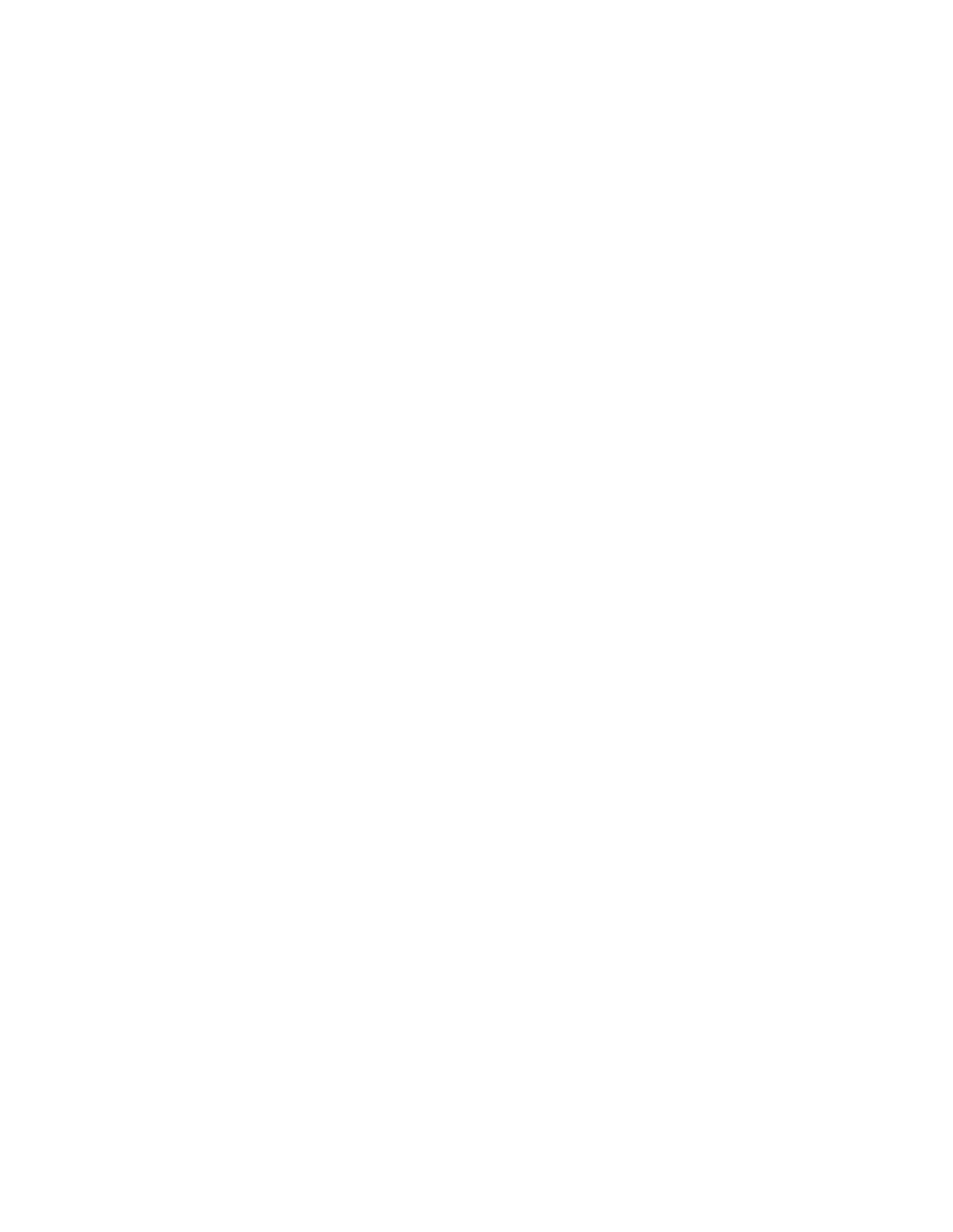#### **Table of Contents**

| <b>Title</b>                                                   | Page |
|----------------------------------------------------------------|------|
| Accountancy, State Board of                                    | 58   |
| Actuary, Office of the State                                   | 17   |
| Administrative Hearings, Office of                             | 45   |
| Administrative Office of the Courts                            | 25   |
| African-American Affairs, Washington State Commission on       | 49   |
| Agriculture, Department of                                     | 129  |
| Archaeology & Historic Preservation, Department of             | 68   |
| Arts Commission, Washington State                              | 164  |
| Asian-Pacific-American Affairs, Washington State Commission on | 33   |
| Attorney General, Office of the                                | 36   |
| Auditor, Office of the State                                   | 35   |
| <b>Bond Retirement &amp; Interest</b>                          | 167  |
| <b>Caseload Forecast Council</b>                               | 37   |
| Central Washington University                                  | 155  |
| Columbia River Gorge Commission                                | 111  |
| Commerce, Department of                                        | 39   |
| Community & Technical College System                           | 158  |
| Conservation Commission, State                                 | 120  |
| <b>Consolidated Technology Services</b>                        | 57   |
| Corrections, Department of                                     | 82   |
| Court of Appeals                                               | 23   |
| Criminal Justice Training Commission, Washington State         | 75   |
| DSHS - Administration and Supporting Services                  | 106  |
| <b>DSHS - Alcohol and Substance Abuse</b>                      | 103  |
| <b>DSHS - Children and Family Services</b>                     | 87   |
| <b>DSHS - Consolidated Field Services</b>                      | 110  |
| <b>DSHS - Developmental Disabilities</b>                       | 95   |
| <b>DSHS - Economic Services Administration</b>                 | 100  |
| <b>DSHS - Information System Services</b>                      | 109  |
| DSHS - Juvenile Rehabilitation                                 | 89   |
| DSHS - Long-Term Care                                          | 97   |
| <b>DSHS - Mental Health</b>                                    | 90   |
| <b>DSHS - Payments to Other Agencies</b>                       | 108  |
| <b>DSHS - Special Commitment Center</b>                        | 107  |
| <b>DSHS - Vocational Rehabilitation</b>                        | 105  |
| Early Learning, Department of                                  | 162  |
| Eastern Washington State Historical Society                    | 166  |
| Eastern Washington University                                  | 154  |
| Ecology, Department of                                         | 112  |
| Economic & Revenue Forecast Council                            | 43   |
| <b>Employee Compensation Adjustments, State</b>                | 171  |
| <b>Employment Security Department</b>                          | 86   |
| Enterprise Services, Department of                             | 60   |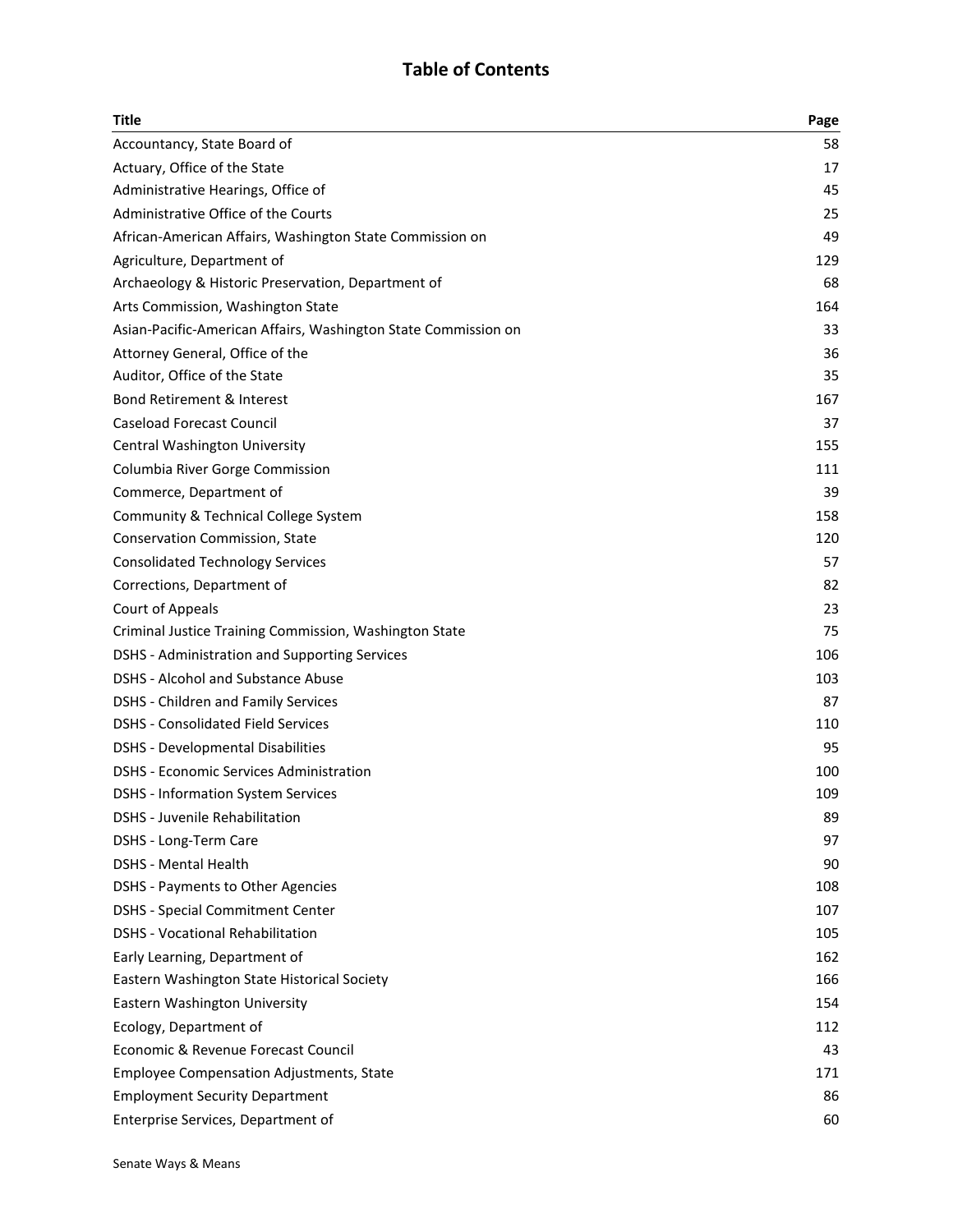#### **Table of Contents**

| <b>Title</b>                                               | Page |
|------------------------------------------------------------|------|
| <b>Environmental and Land Use Hearings Office</b>          | 119  |
| Financial Institutions, Department of                      | 38   |
| Financial Management, Office of                            | 44   |
| Fish and Wildlife, Department of                           | 121  |
| Forensic Investigations Council                            | 59   |
| Gambling Commission, Washington State                      | 47   |
| Governor, Office of the                                    | 28   |
| Health Care Authority, Washington State                    | 69   |
| Health, Department of                                      | 78   |
| Hispanic Affairs, Washington State Commission on           | 48   |
| Historical Society, Washington State                       | 165  |
| Horse Racing Commission, Washington                        | 61   |
| House of Representatives                                   | 13   |
| Human Rights Commission                                    | 73   |
| Indian Affairs, Governor's Office of                       | 32   |
| Industrial Insurance Appeals, Board of                     | 74   |
| Insurance Commissioner, Office of the                      | 56   |
| Investment Board, State                                    | 52   |
| Joint Legislative Audit & Review Committee                 | 15   |
| Joint Legislative Systems Committee                        | 19   |
| Judicial Conduct, Commission on                            | 24   |
| Labor and Industries, Department of                        | 76   |
| Legislative Evaluation & Accountability Program Committee  | 16   |
| <b>LEOFF 2 Retirement Board</b>                            | 67   |
| Licensing, Department of                                   | 133  |
| Lieutenant Governor, Office of the                         | 29   |
| Liquor and Cannabis Board, Washington State                | 62   |
| Lottery Commission, State                                  | 46   |
| <b>Military Department</b>                                 | 65   |
| Minority & Women's Business Enterprises, Office of         | 55   |
| Natural Resources, Department of                           | 125  |
| Office of Civil Legal Aid                                  | 27   |
| Office of Legislative Support Services                     | 18   |
| Parks and Recreation Commission, State                     | 116  |
| Pollution Liability Insurance Program, Washington          | 115  |
| Public Defense, Office of                                  | 26   |
| <b>Public Disclosure Commission</b>                        | 30   |
| <b>Public Employment Relations Commission</b>              | 66   |
| <b>Public Schools - Compensation Adjustments</b>           | 147  |
| Public Schools - Education of Highly Capable Students      | 143  |
| <b>Public Schools - Education Reform</b>                   | 144  |
| <b>Public Schools - Educational Service Districts</b>      | 139  |
| Public Schools - Elementary & Secondary School Improvement | 141  |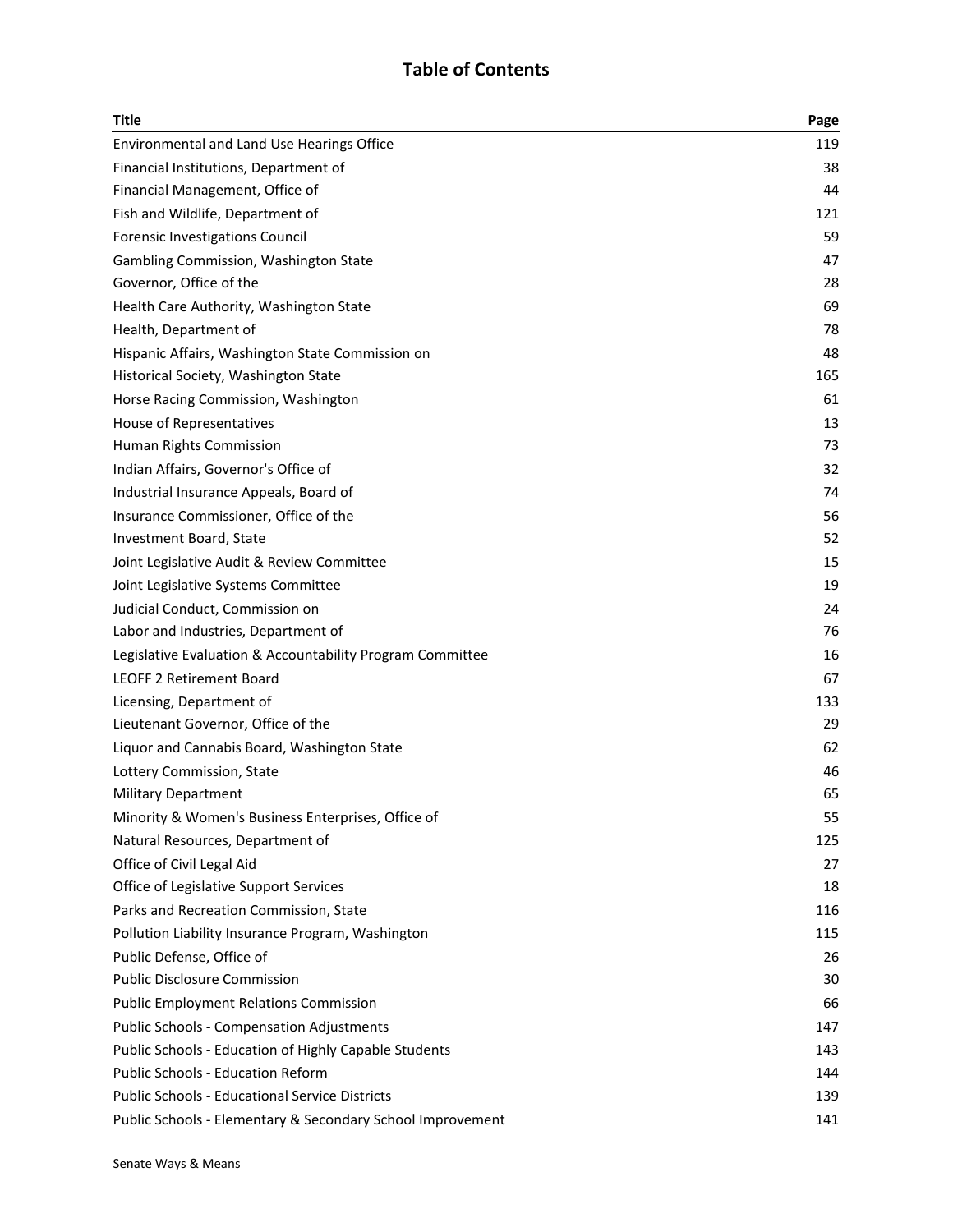#### **Table of Contents**

| <b>Title</b>                                                  | Page |
|---------------------------------------------------------------|------|
| <b>Public Schools - General Apportionment</b>                 | 136  |
| <b>Public Schools - Institutional Education</b>               | 142  |
| Public Schools - Learning Assistance Program (LAP)            | 146  |
| Public Schools - Levy Equalization                            | 140  |
| Public Schools - OSPI & Statewide Programs                    | 134  |
| Public Schools - Public School Apportionment                  | 148  |
| Public Schools - Pupil Transportation                         | 137  |
| <b>Public Schools - Special Education</b>                     | 138  |
| <b>Public Schools - Transitional Bilingual Instruction</b>    | 145  |
| <b>Puget Sound Partnership</b>                                | 124  |
| Recreation and Conservation Funding Board                     | 118  |
| Retirement Systems, Department of                             | 50   |
| Revenue, Department of                                        | 53   |
| School for the Blind, State                                   | 159  |
| Secretary of State, Office of the                             | 31   |
| Senate                                                        | 14   |
| Services for the Blind, Department of                         | 85   |
| Special Appropriations to the Governor                        | 168  |
| State Law Library                                             | 22   |
| State Patrol, Washington                                      | 131  |
| <b>Statute Law Committee</b>                                  | 20   |
| <b>Student Achievement Council</b>                            | 150  |
| <b>Sundry Claims</b>                                          | 170  |
| Supreme Court                                                 | 21   |
| Tax Appeals, Board of                                         | 54   |
| The Evergreen State College                                   | 156  |
| Treasurer, Office of the State                                | 34   |
| University of Washington                                      | 152  |
| Utilities and Transportation Commission                       | 63   |
| Veterans' Affairs, Department of                              | 81   |
| Volunteer Firefighters, Board for                             | 64   |
| Washington Charter School Commission                          | 149  |
| Washington State Center for Childhood Deafness & Hearing Loss | 160  |
| <b>Washington State University</b>                            | 153  |
| Western Washington University                                 | 157  |
| Workforce Training & Education Coordinating Board             | 161  |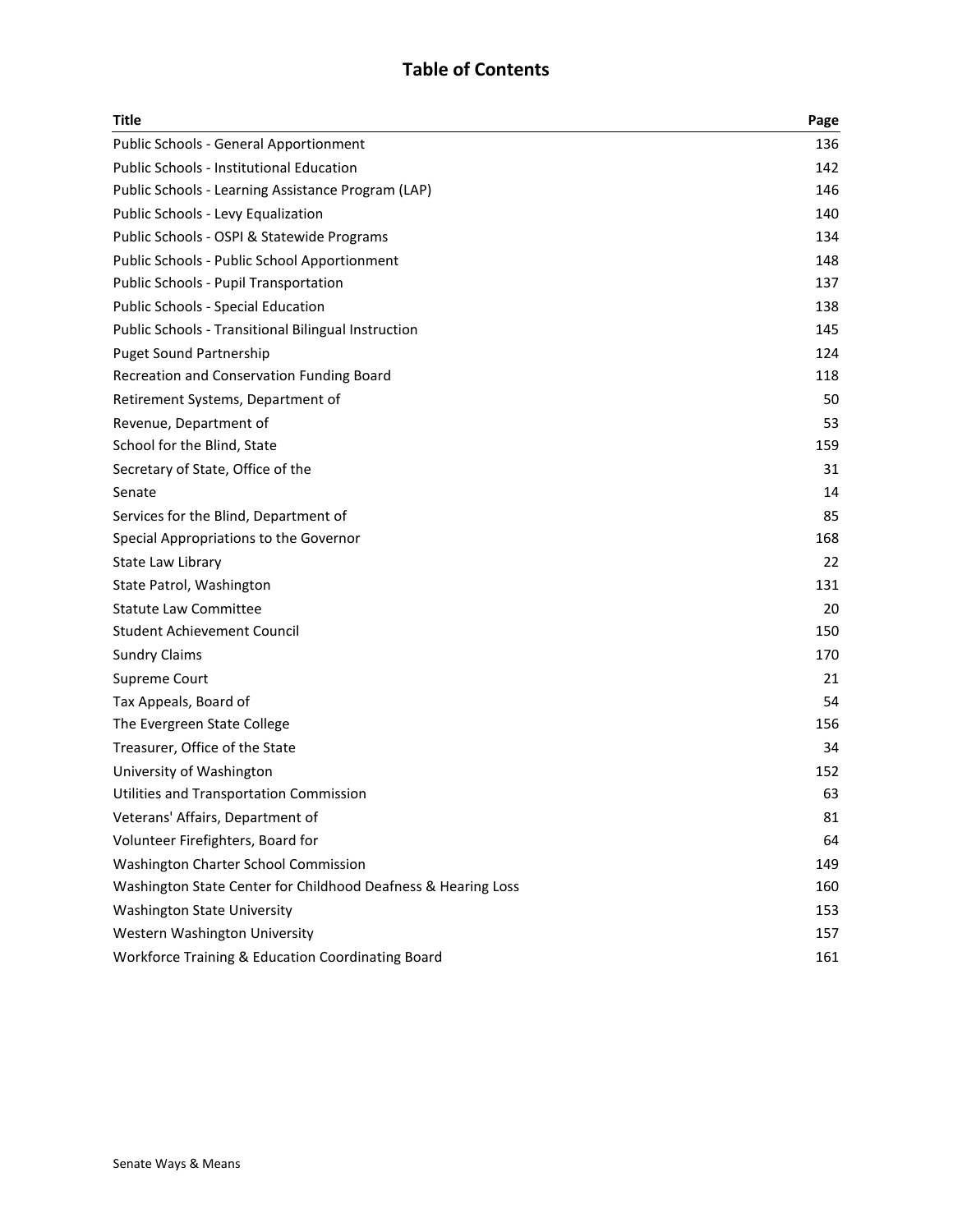**House of Representatives**

|                                  | <b>FTEs</b> | <b>NGF-P</b> | <b>Total</b> |
|----------------------------------|-------------|--------------|--------------|
| 2015-17 Original Appropriations  | 361.1       | 68,438       | 70,356       |
| 2015-17 Maintenance Level        | 361.1       | 68,496       | 70,414       |
| Difference from 2015-17 Original | 0.0         | 58           | 58           |
| % Change from 2015-17 Original   | 0.0%        | 0.1%         | 0.1%         |
| 2015-17 Policy Level             | 361.1       | 68,496       | 70,414       |
| Difference from 2015-17 Original | 0.0         | 58           | 58           |
| % Change from 2015-17 Original   | 0.0%        | 0.1%         | 0.1%         |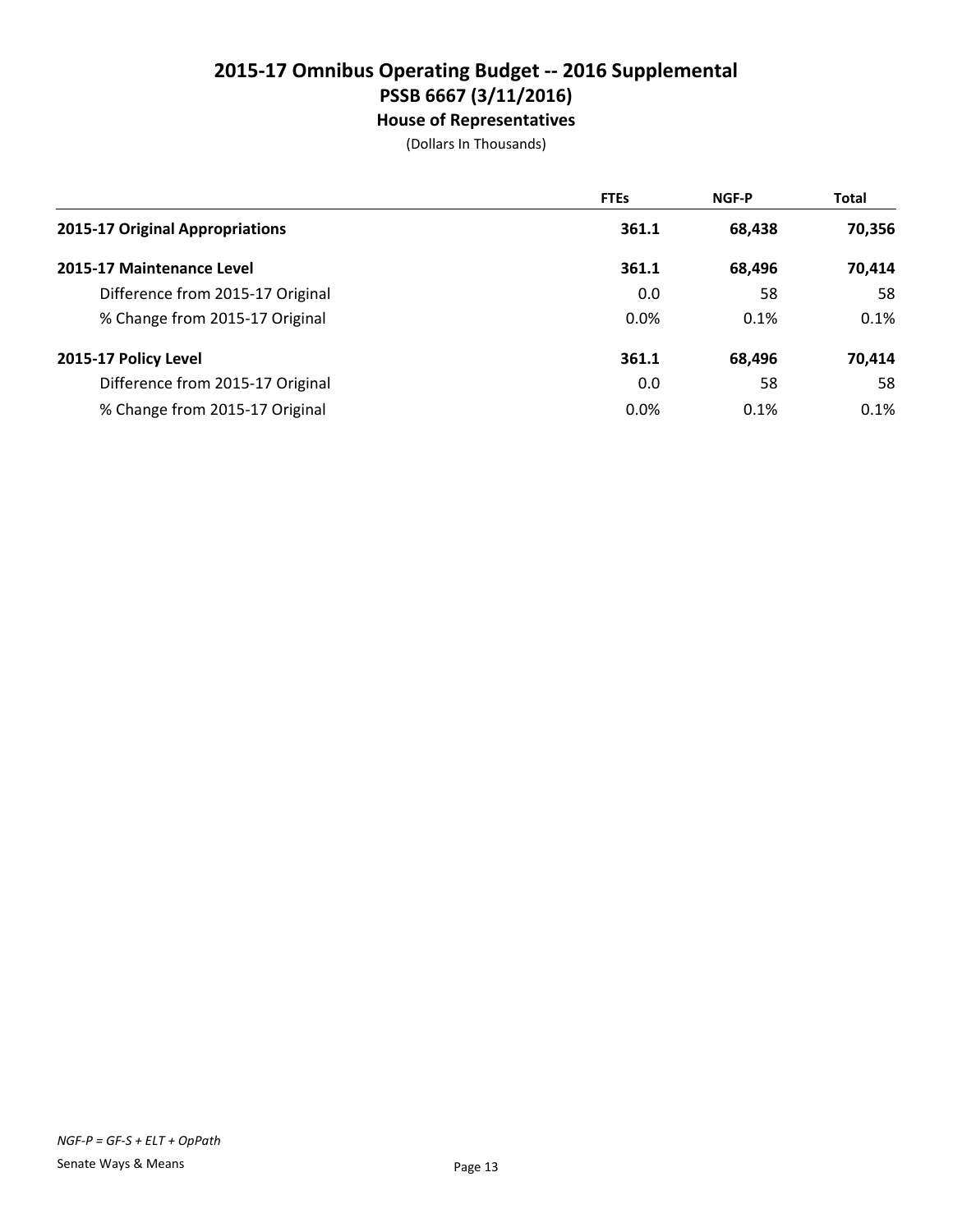#### **Senate**

|                                  | <b>FTEs</b> | <b>NGF-P</b> | <b>Total</b> |
|----------------------------------|-------------|--------------|--------------|
| 2015-17 Original Appropriations  | 253.0       | 48,768       | 50,516       |
| 2015-17 Maintenance Level        | 253.0       | 50,463       | 52,211       |
| Difference from 2015-17 Original | 0.0         | 1,695        | 1,695        |
| % Change from 2015-17 Original   | 0.0%        | 3.5%         | 3.4%         |
| 2015-17 Policy Level             | 253.0       | 50,463       | 52,211       |
| Difference from 2015-17 Original | 0.0         | 1,695        | 1,695        |
| % Change from 2015-17 Original   | 0.0%        | 3.5%         | 3.4%         |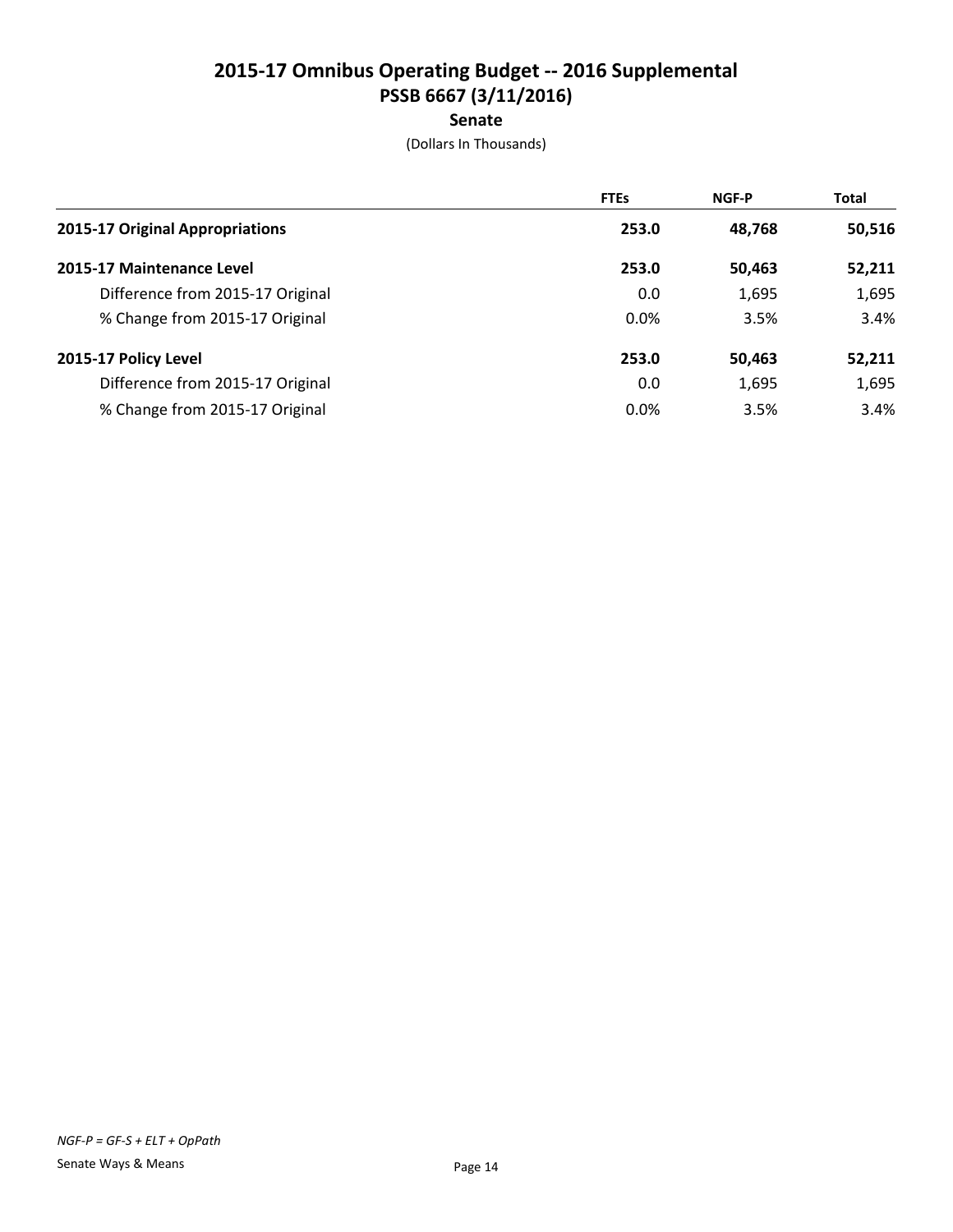#### **Jt Leg Audit & Review Committee**

|                                  | <b>FTEs</b> | <b>NGF-P</b> | <b>Total</b> |
|----------------------------------|-------------|--------------|--------------|
| 2015-17 Original Appropriations  | 22.4        | 0            | 6,711        |
| 2015-17 Maintenance Level        | 22.4        | 0            | 6,726        |
| Difference from 2015-17 Original | 0.0         | 0            | 15           |
| % Change from 2015-17 Original   | 0.0%        |              | 0.2%         |
| 2015-17 Policy Level             | 22.4        | 0            | 6,726        |
| Difference from 2015-17 Original | 0.0         | 0            | 15           |
| % Change from 2015-17 Original   | 0.0%        |              | 0.2%         |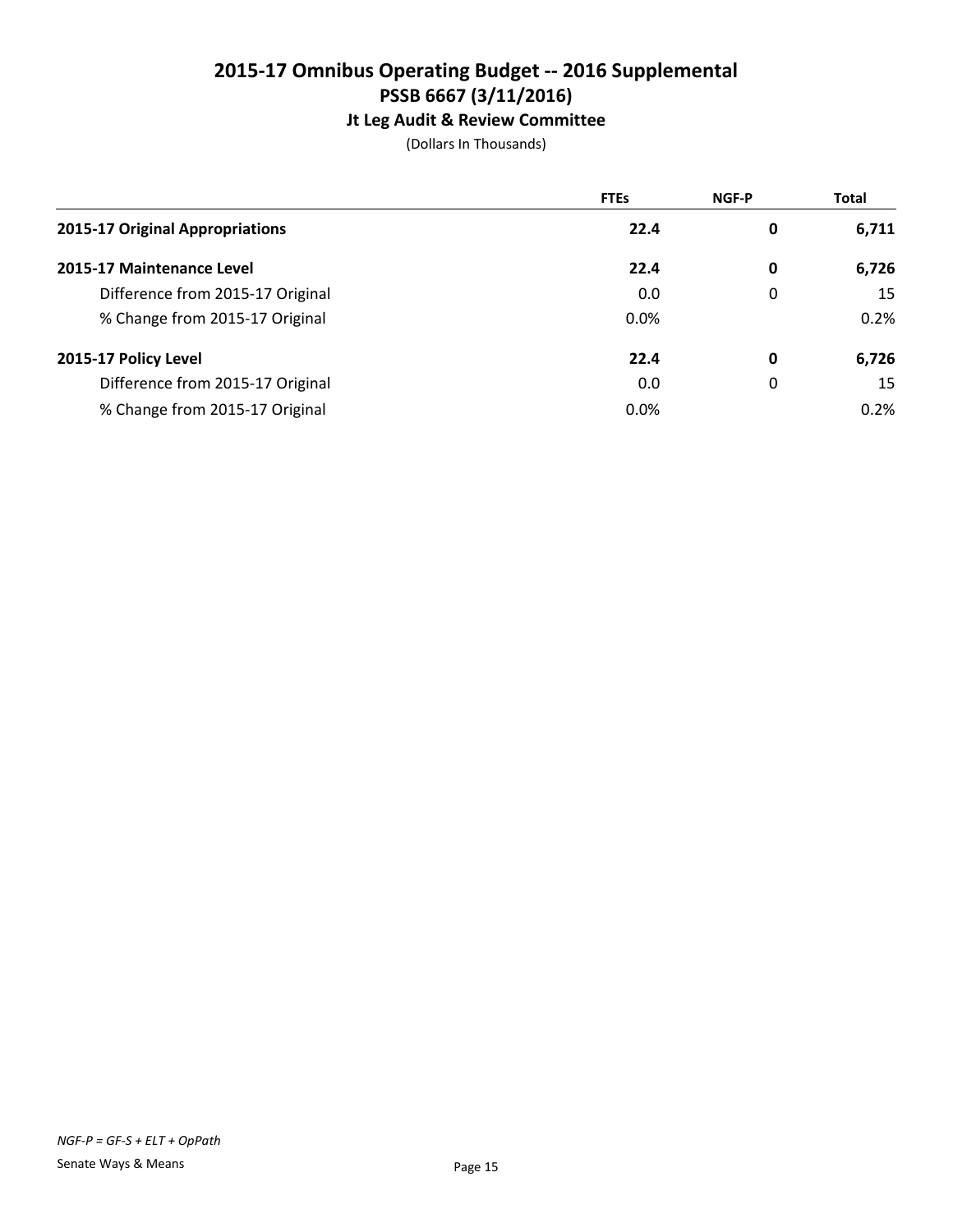|                                  | <b>FTEs</b> | <b>NGF-P</b> | <b>Total</b> |
|----------------------------------|-------------|--------------|--------------|
| 2015-17 Original Appropriations  | 10.0        | 0            | 3,658        |
| 2015-17 Maintenance Level        | 10.0        | 0            | 3,661        |
| Difference from 2015-17 Original | 0.0         | 0            | 3            |
| % Change from 2015-17 Original   | 0.0%        |              | 0.1%         |
| 2015-17 Policy Level             | 10.0        | 0            | 3,661        |
| Difference from 2015-17 Original | 0.0         | 0            | 3            |
| % Change from 2015-17 Original   | 0.0%        |              | 0.1%         |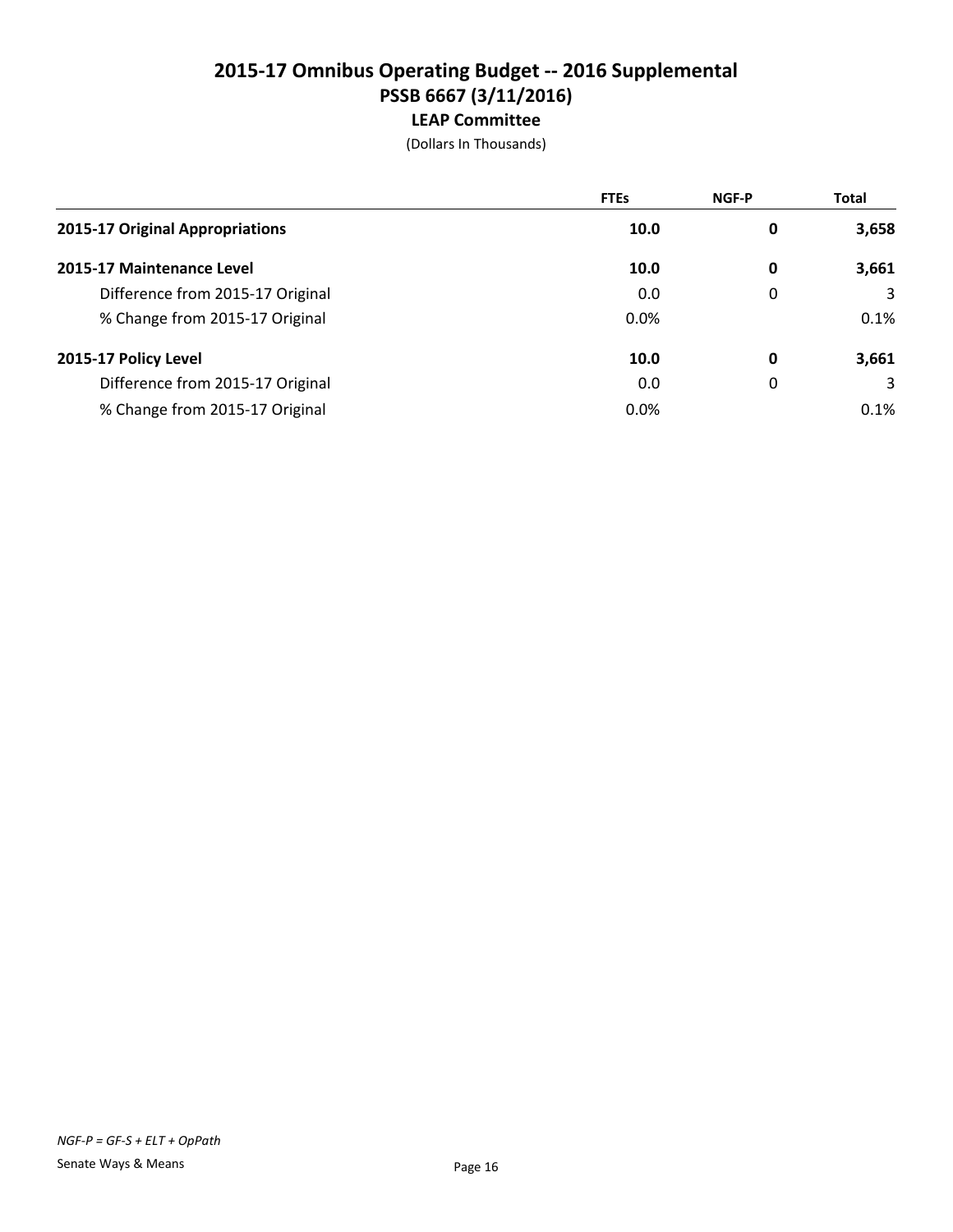#### **2015-17 Omnibus Operating Budget -- 2016 Supplemental PSSB 6667 (3/11/2016) Office of the State Actuary**

|                                  | <b>FTEs</b> | <b>NGF-P</b> | <b>Total</b> |
|----------------------------------|-------------|--------------|--------------|
| 2015-17 Original Appropriations  | 17.0        | 592          | 5,617        |
| 2015-17 Maintenance Level        | 17.0        | 592          | 5,536        |
| Difference from 2015-17 Original | 0.0         | 0            | -81          |
| % Change from 2015-17 Original   | 0.0%        | 0.0%         | $-1.4%$      |
| 2015-17 Policy Level             | 17.0        | 592          | 5,536        |
| Difference from 2015-17 Original | 0.0         | 0            | -81          |
| % Change from 2015-17 Original   | 0.0%        | $0.0\%$      | $-1.4\%$     |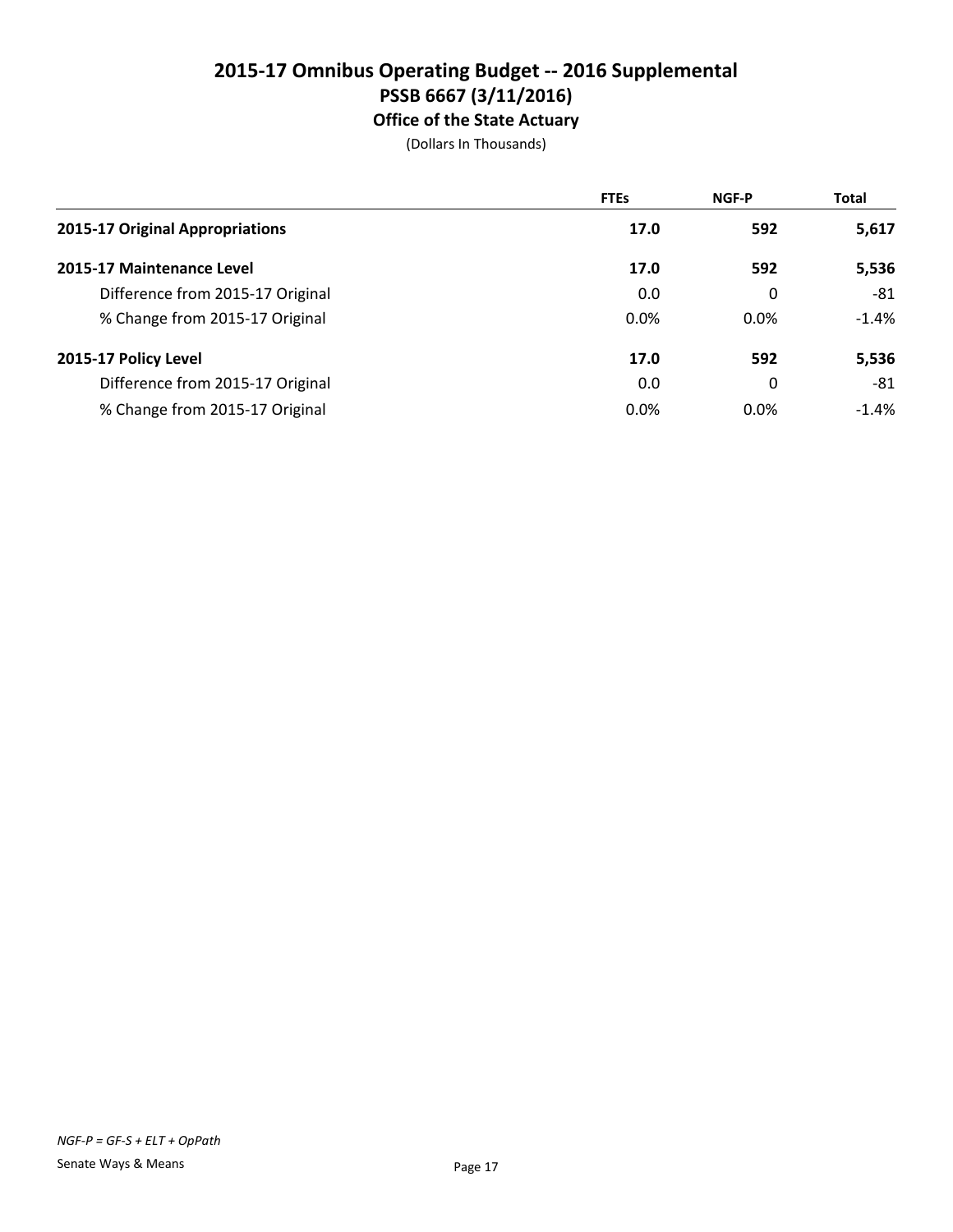#### **Office of Legislative Support Svcs**

(Dollars In Thousands)

|                                       | <b>FTEs</b> | NGF-P | <b>Total</b> |
|---------------------------------------|-------------|-------|--------------|
| 2015-17 Original Appropriations       | 46.6        | 8,123 | 8,278        |
| 2015-17 Maintenance Level             | 46.6        | 8,138 | 8,305        |
| Difference from 2015-17 Original      | 0.0         | 15    | 27           |
| % Change from 2015-17 Original        | 0.0%        | 0.2%  | 0.3%         |
| <b>Policy Other Changes:</b>          |             |       |              |
| 1. Legislative Audio/Visual Equipment | 0.0         | 447   | 447          |
| <b>Policy -- Other Total</b>          | 0.0         | 447   | 447          |
| <b>Total Policy Changes</b>           | 0.0         | 447   | 447          |
| 2015-17 Policy Level                  | 46.6        | 8,585 | 8,752        |
| Difference from 2015-17 Original      | 0.0         | 462   | 474          |
| % Change from 2015-17 Original        | $0.0\%$     | 5.7%  | 5.7%         |

#### *Comments:*

#### **1. Legislative Audio/Visual Equipment**

Funding is provided to replace failing audio/visual systems in the John A. Cherberg Building hearing rooms and the Senate chamber. (General Fund-State)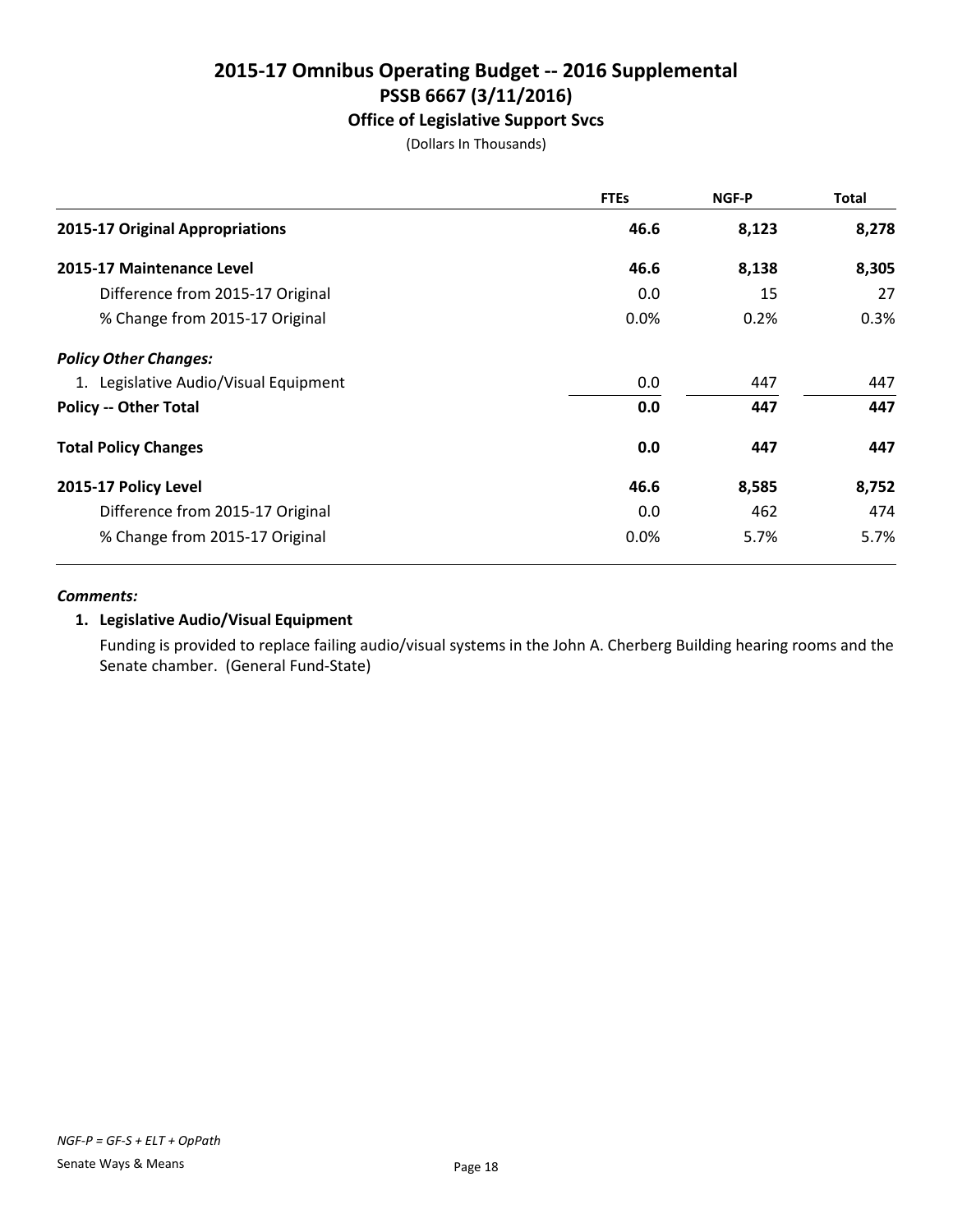#### **Joint Legislative Systems Comm**

|                                  | <b>FTEs</b> | <b>NGF-P</b> | <b>Total</b> |
|----------------------------------|-------------|--------------|--------------|
| 2015-17 Original Appropriations  | 46.6        | 19,006       | 19,006       |
| 2015-17 Maintenance Level        | 46.6        | 19.006       | 19,006       |
| Difference from 2015-17 Original | 0.0         | 0            | $\Omega$     |
| % Change from 2015-17 Original   | 0.0%        | 0.0%         | $0.0\%$      |
| 2015-17 Policy Level             | 46.6        | 19,006       | 19,006       |
| Difference from 2015-17 Original | 0.0         | 0            | $\Omega$     |
| % Change from 2015-17 Original   | 0.0%        | $0.0\%$      | $0.0\%$      |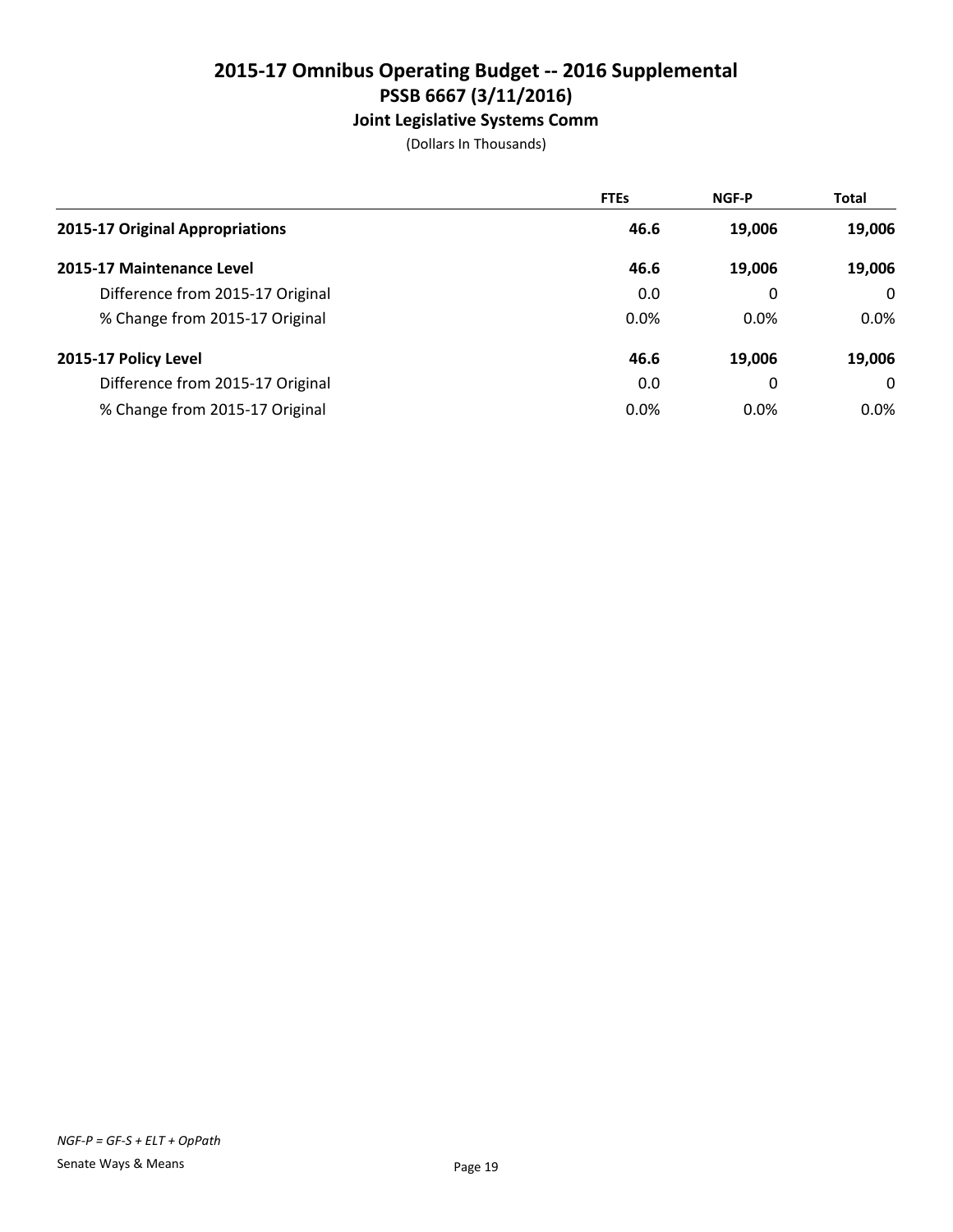#### **2015-17 Omnibus Operating Budget -- 2016 Supplemental PSSB 6667 (3/11/2016) Statute Law Committee**

|                                  | <b>FTEs</b> | <b>NGF-P</b> | <b>Total</b> |
|----------------------------------|-------------|--------------|--------------|
| 2015-17 Original Appropriations  | 46.6        | 8,869        | 9,788        |
| 2015-17 Maintenance Level        | 46.6        | 8,874        | 9,798        |
| Difference from 2015-17 Original | 0.0         | 5            | 10           |
| % Change from 2015-17 Original   | $0.0\%$     | 0.1%         | 0.1%         |
| 2015-17 Policy Level             | 46.6        | 8,874        | 9,798        |
| Difference from 2015-17 Original | 0.0         | 5            | 10           |
| % Change from 2015-17 Original   | $0.0\%$     | 0.1%         | 0.1%         |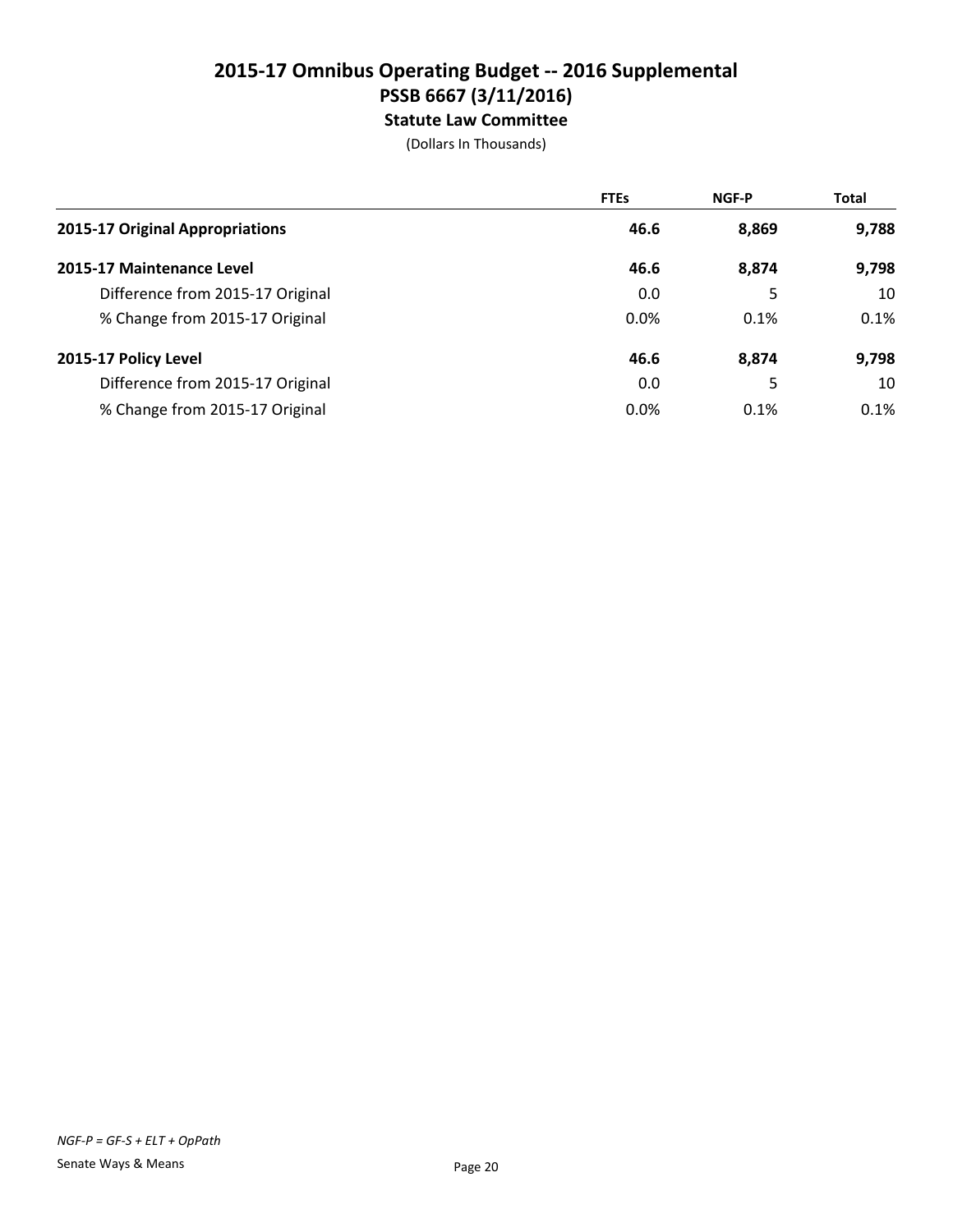|                                  | <b>FTEs</b> | <b>NGF-P</b> | <b>Total</b> |
|----------------------------------|-------------|--------------|--------------|
| 2015-17 Original Appropriations  | 60.9        | 15,085       | 15,085       |
| 2015-17 Maintenance Level        | 60.9        | 15,190       | 15,190       |
| Difference from 2015-17 Original | 0.0         | 105          | 105          |
| % Change from 2015-17 Original   | 0.0%        | 0.7%         | 0.7%         |
| 2015-17 Policy Level             | 60.9        | 15,190       | 15,190       |
| Difference from 2015-17 Original | 0.0         | 105          | 105          |
| % Change from 2015-17 Original   | 0.0%        | 0.7%         | 0.7%         |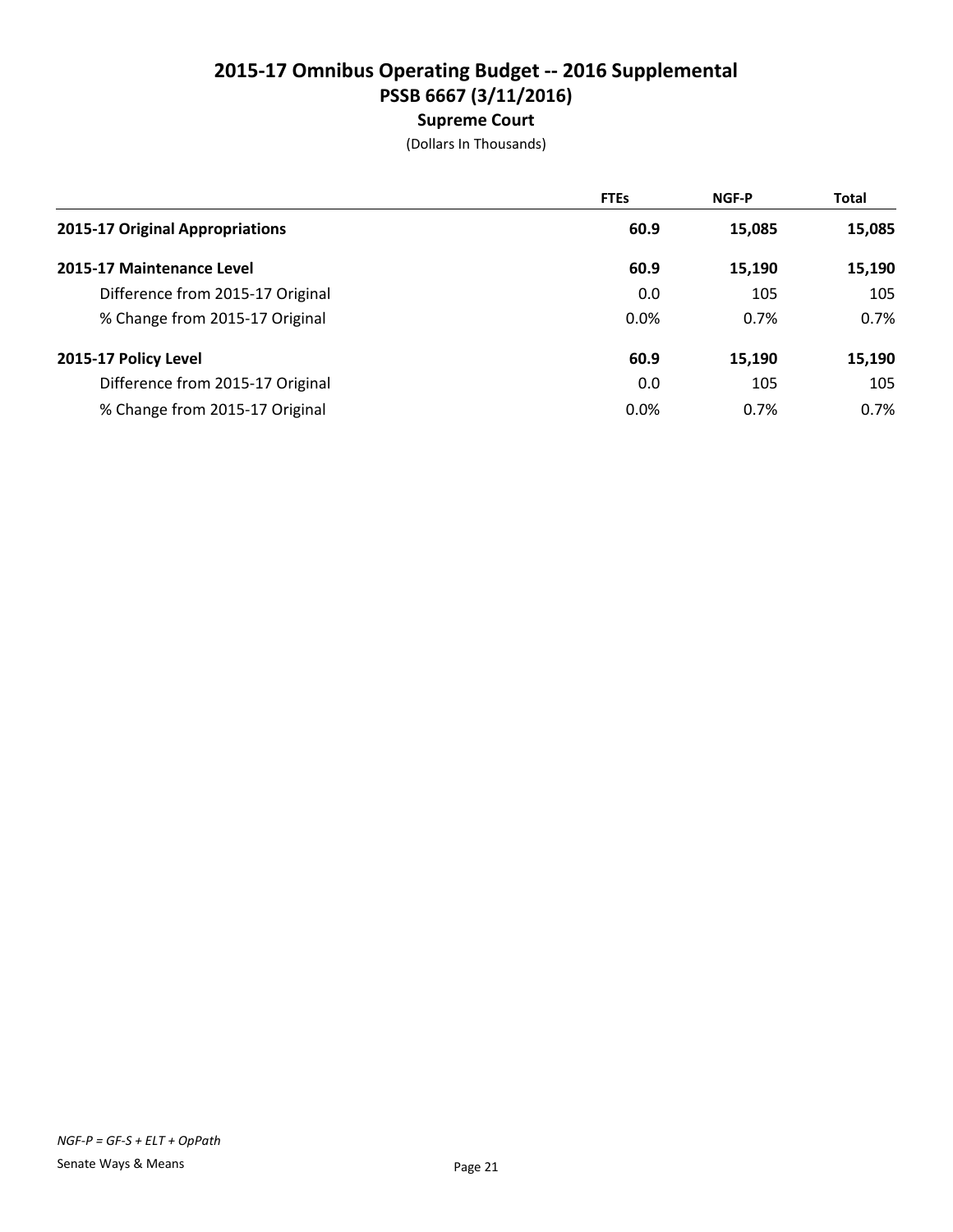## **2015-17 Omnibus Operating Budget -- 2016 Supplemental PSSB 6667 (3/11/2016) State Law Library**

|                                  | <b>FTEs</b> | <b>NGF-P</b> | <b>Total</b> |
|----------------------------------|-------------|--------------|--------------|
| 2015-17 Original Appropriations  | 13.8        | 3,147        | 3,147        |
| 2015-17 Maintenance Level        | 13.8        | 3,173        | 3,173        |
| Difference from 2015-17 Original | 0.0         | 26           | 26           |
| % Change from 2015-17 Original   | 0.0%        | 0.8%         | 0.8%         |
| 2015-17 Policy Level             | 13.8        | 3,173        | 3,173        |
| Difference from 2015-17 Original | 0.0         | 26           | 26           |
| % Change from 2015-17 Original   | 0.0%        | 0.8%         | 0.8%         |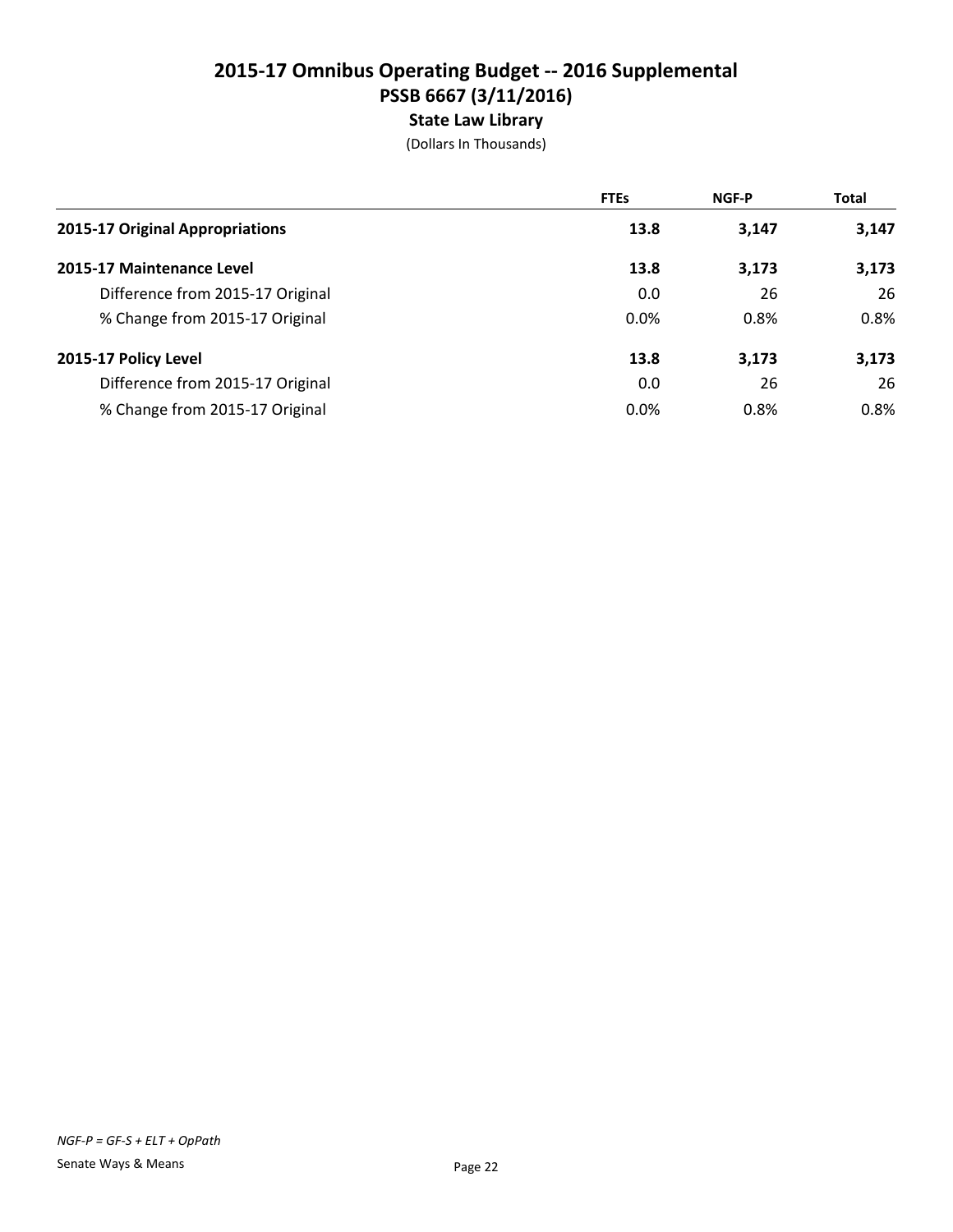## **2015-17 Omnibus Operating Budget -- 2016 Supplemental PSSB 6667 (3/11/2016) Court of Appeals**

|                                  | <b>FTEs</b> | <b>NGF-P</b> | <b>Total</b> |
|----------------------------------|-------------|--------------|--------------|
| 2015-17 Original Appropriations  | 140.6       | 34,158       | 34,158       |
| 2015-17 Maintenance Level        | 140.6       | 34,284       | 34,284       |
| Difference from 2015-17 Original | 0.0         | 126          | 126          |
| % Change from 2015-17 Original   | 0.0%        | 0.4%         | 0.4%         |
| 2015-17 Policy Level             | 140.6       | 34,284       | 34,284       |
| Difference from 2015-17 Original | 0.0         | 126          | 126          |
| % Change from 2015-17 Original   | 0.0%        | 0.4%         | 0.4%         |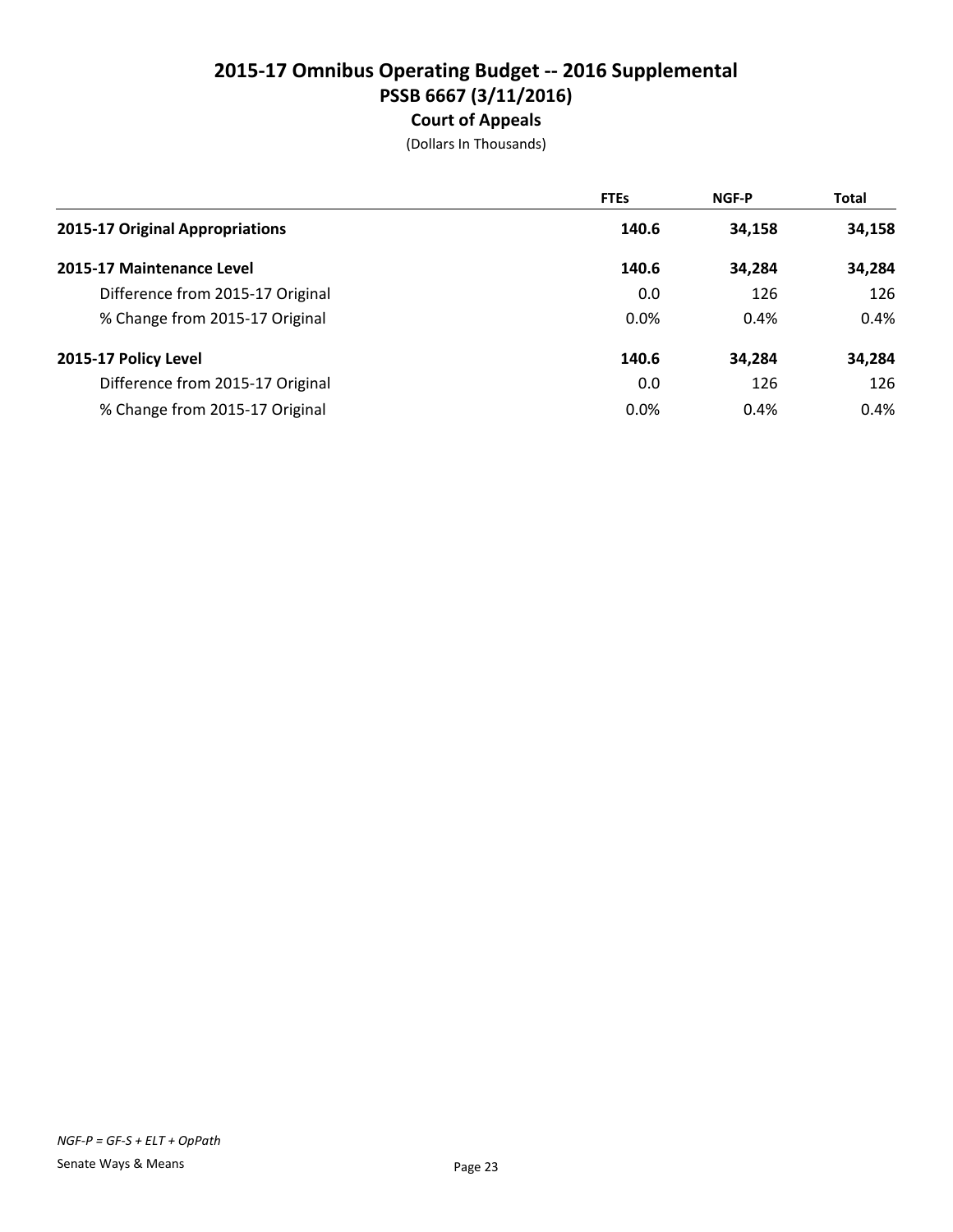#### **Commission on Judicial Conduct**

|                                  | <b>FTEs</b> | <b>NGF-P</b> | <b>Total</b> |
|----------------------------------|-------------|--------------|--------------|
| 2015-17 Original Appropriations  | 9.5         | 2,210        | 2,210        |
| 2015-17 Maintenance Level        | 9.5         | 2,231        | 2,231        |
| Difference from 2015-17 Original | 0.0         | 21           | 21           |
| % Change from 2015-17 Original   | 0.0%        | 1.0%         | 1.0%         |
| 2015-17 Policy Level             | 9.5         | 2,231        | 2,231        |
| Difference from 2015-17 Original | 0.0         | 21           | 21           |
| % Change from 2015-17 Original   | $0.0\%$     | 1.0%         | 1.0%         |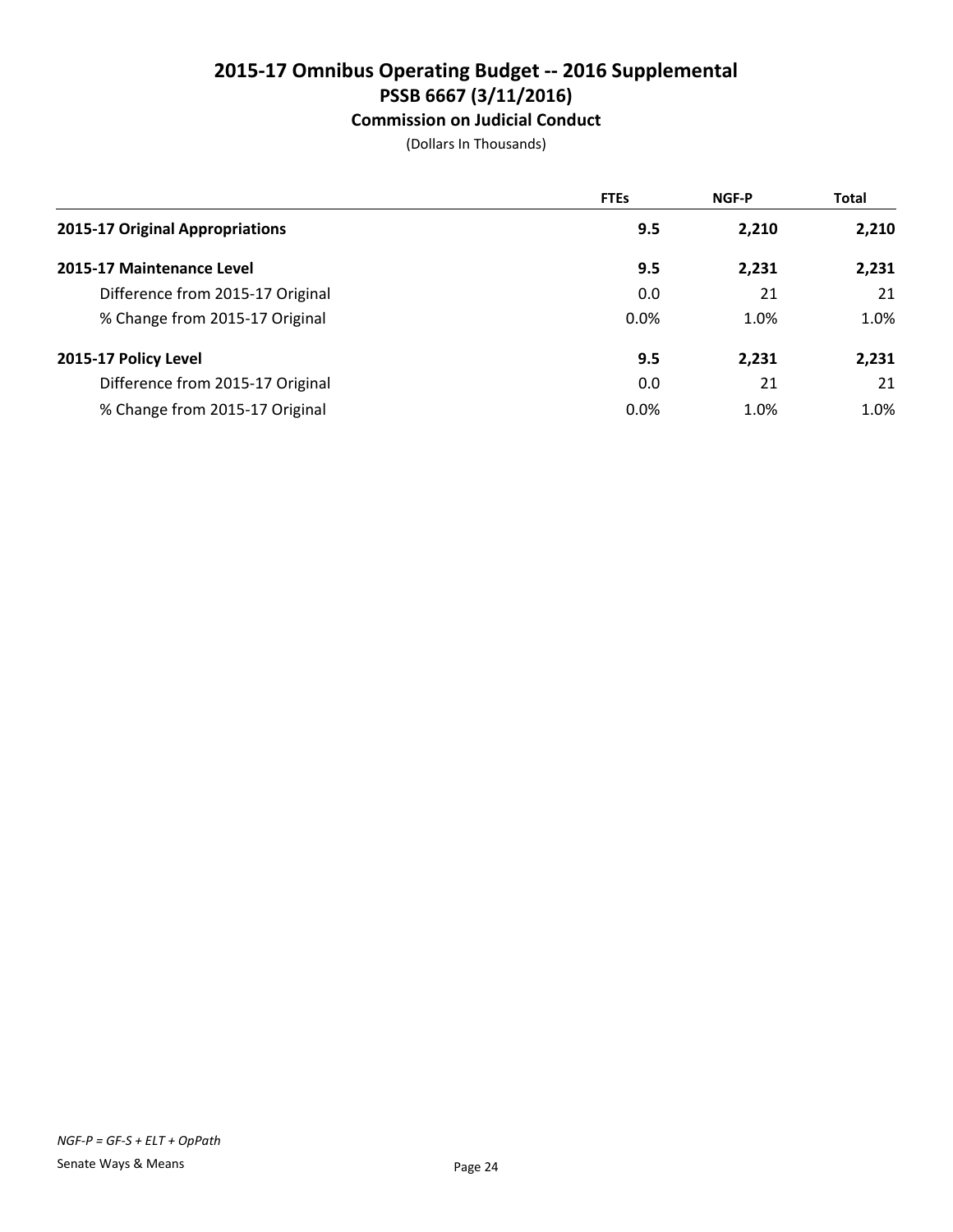**Administrative Office of the Courts**

(Dollars In Thousands)

|                                       | <b>FTEs</b> | NGF-P   | <b>Total</b> |
|---------------------------------------|-------------|---------|--------------|
| 2015-17 Original Appropriations       | 423.0       | 112,694 | 178,222      |
| 2015-17 Maintenance Level             | 423.0       | 112,777 | 178,305      |
| Difference from 2015-17 Original      | 0.0         | 83      | 83           |
| % Change from 2015-17 Original        | $0.0\%$     | 0.1%    | $0.0\%$      |
| <b>Policy Other Changes:</b>          |             |         |              |
| 1. Eliminate Thurston Cnty Impact Fee | 0.0         | $-811$  | $-811$       |
| <b>Policy -- Other Total</b>          | 0.0         | $-811$  | $-811$       |
| <b>Total Policy Changes</b>           | 0.0         | $-811$  | $-811$       |
| 2015-17 Policy Level                  | 423.0       | 111,966 | 177,494      |
| Difference from 2015-17 Original      | 0.0         | $-728$  | $-728$       |
| % Change from 2015-17 Original        | $0.0\%$     | $-0.6%$ | $-0.4%$      |

#### *Comments:*

#### **1. Eliminate Thurston Cnty Impact Fee**

Funding provided to Thurston County to compensate for state impacts on its courts is eliminated. (General Fund-State)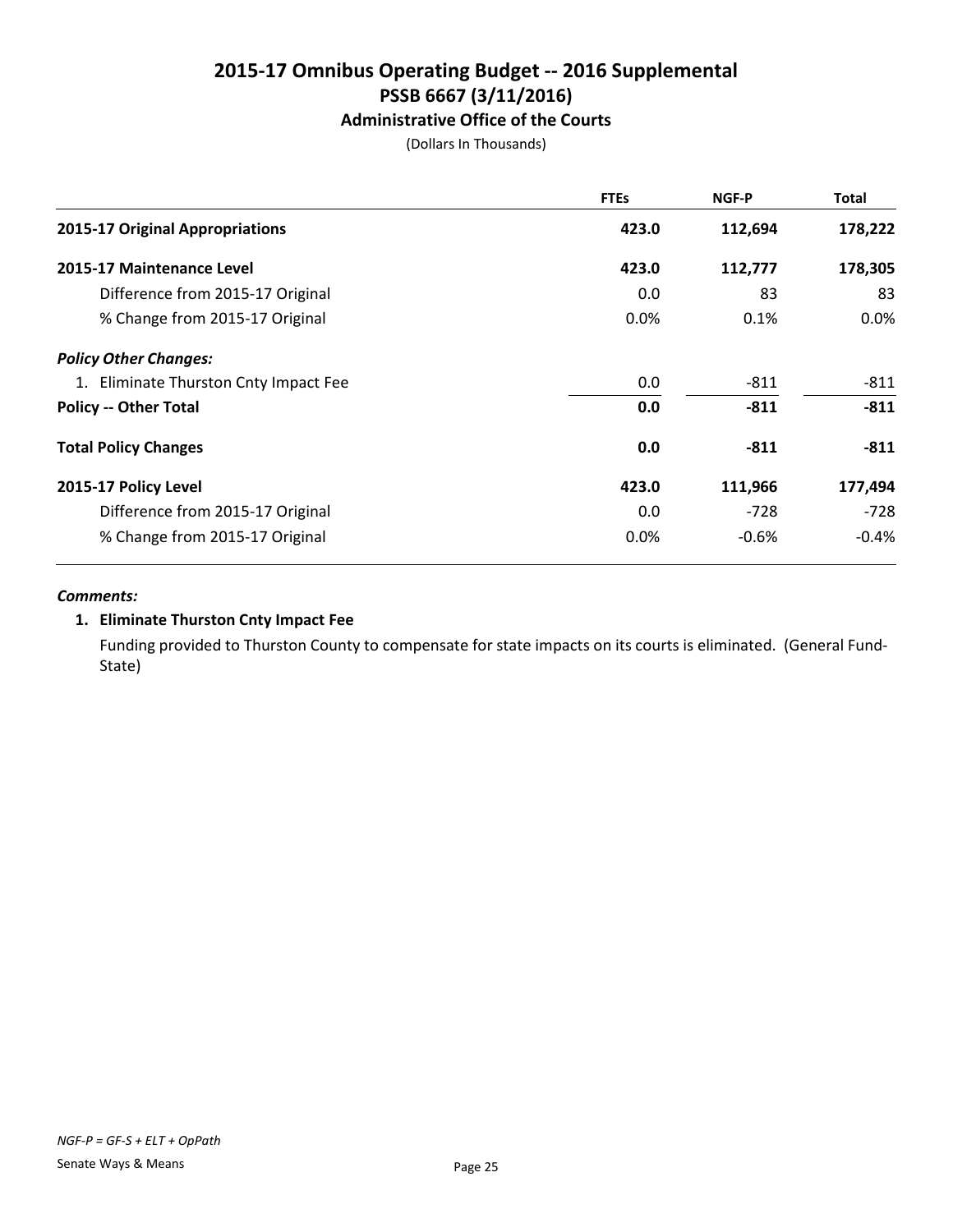#### **2015-17 Omnibus Operating Budget -- 2016 Supplemental PSSB 6667 (3/11/2016) Office of Public Defense**

|                                  | <b>FTEs</b> | <b>NGF-P</b> | <b>Total</b> |
|----------------------------------|-------------|--------------|--------------|
| 2015-17 Original Appropriations  | 16.2        | 74.460       | 78,108       |
| 2015-17 Maintenance Level        | 16.2        | 75,366       | 79,014       |
| Difference from 2015-17 Original | 0.0         | 906          | 906          |
| % Change from 2015-17 Original   | 0.0%        | 1.2%         | 1.2%         |
| 2015-17 Policy Level             | 16.2        | 75,366       | 79,014       |
| Difference from 2015-17 Original | 0.0         | 906          | 906          |
| % Change from 2015-17 Original   | 0.0%        | 1.2%         | 1.2%         |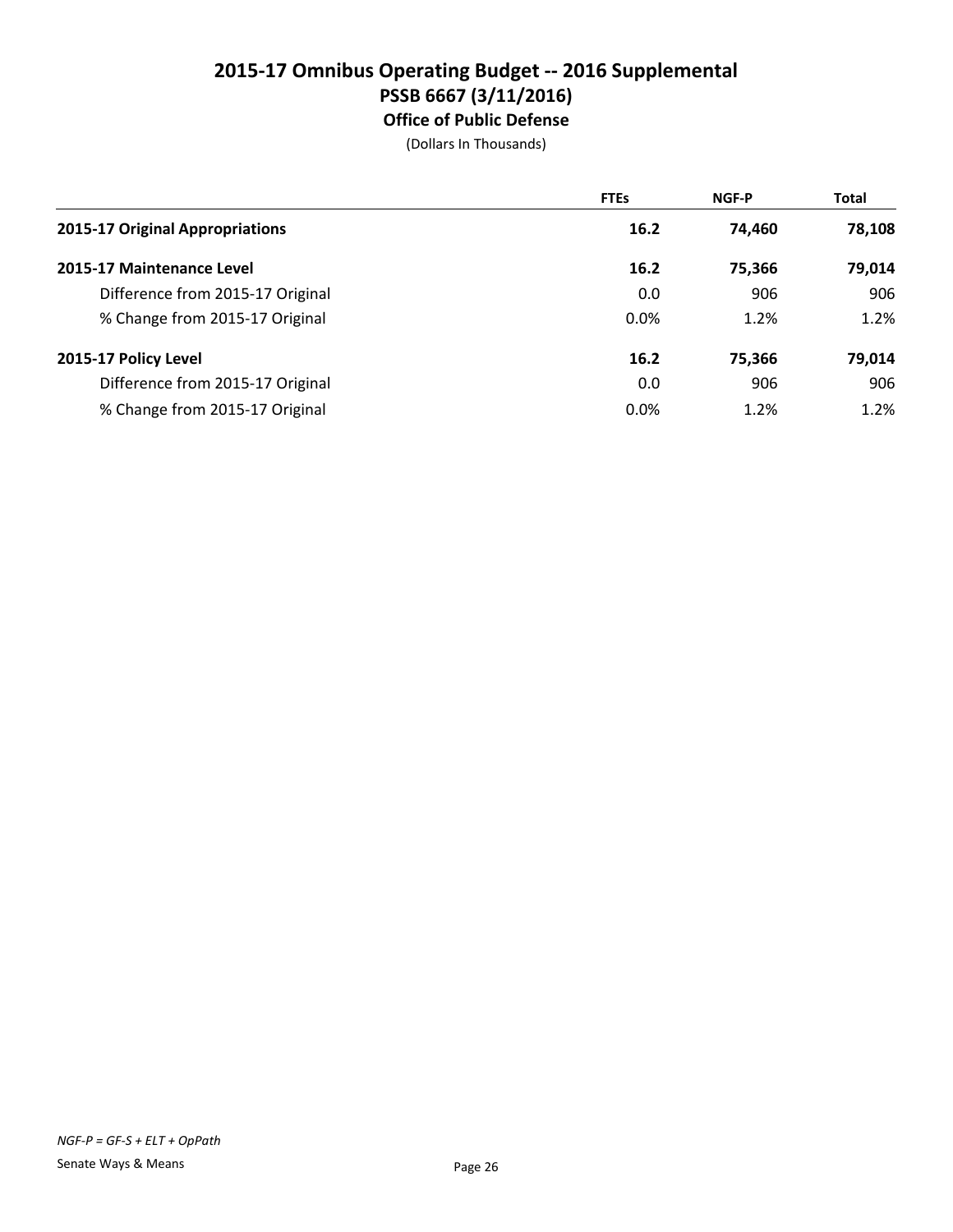#### **2015-17 Omnibus Operating Budget -- 2016 Supplemental PSSB 6667 (3/11/2016) Office of Civil Legal Aid**

(Dollars In Thousands)

|                                    | <b>FTEs</b> | <b>NGF-P</b> | <b>Total</b> |
|------------------------------------|-------------|--------------|--------------|
| 2015-17 Original Appropriations    | 2.5         | 25,378       | 26,991       |
| 2015-17 Maintenance Level          | 2.5         | 25,393       | 27,006       |
| Difference from 2015-17 Original   | 0.0         | 15           | 15           |
| % Change from 2015-17 Original     | 0.0%        | 0.1%         | 0.1%         |
| <b>Policy Other Changes:</b>       |             |              |              |
| 1. Foreclosure Fairness Act        | 0.0         | 0            | 204          |
| 2. Personnel Benefit Cost Increase | 0.0         | 435          | 435          |
| 3. Non-Personnel Related Costs     | 0.0         | 102          | 102          |
| <b>Policy -- Other Total</b>       | 0.0         | 537          | 741          |
| <b>Total Policy Changes</b>        | 0.0         | 537          | 741          |
| 2015-17 Policy Level               | 2.5         | 25,930       | 27,747       |
| Difference from 2015-17 Original   | 0.0         | 552          | 756          |
| % Change from 2015-17 Original     | 0.0%        | 2.2%         | 2.8%         |

#### *Comments:*

#### **1. Foreclosure Fairness Act**

Pursuant to Substitute House Bill 2876 (deed of trust foreclosure), expenditure authority is provided to reflect revised expenditures from the Foreclosure Fairness Account. (Foreclosure Fairness Account-Non-Appr)

#### **2. Personnel Benefit Cost Increase**

Funding is provided for increased personnel health benefit costs for the contract with the Northwest Justice Project. (General Fund-State)

#### **3. Non-Personnel Related Costs**

Funding is provided for increased telecommunication costs for the statewide Coordinated Legal Education, Advice and Referral (CLEAR) system. (General Fund-State)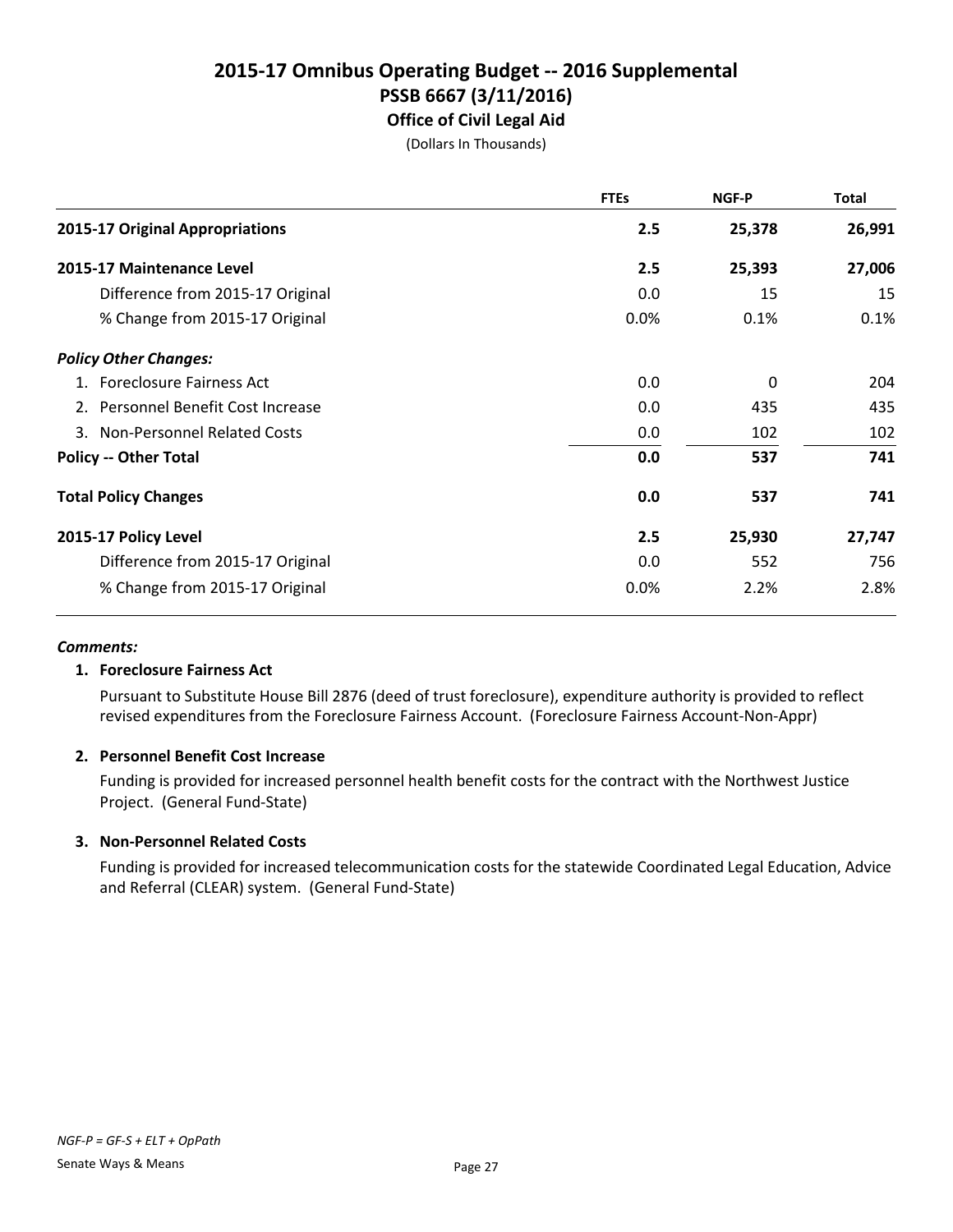#### **2015-17 Omnibus Operating Budget -- 2016 Supplemental PSSB 6667 (3/11/2016) Office of the Governor**

(Dollars In Thousands)

|                                  | <b>FTEs</b> | NGF-P  | <b>Total</b> |
|----------------------------------|-------------|--------|--------------|
| 2015-17 Original Appropriations  | 48.6        | 10,813 | 14,813       |
| 2015-17 Maintenance Level        | 48.6        | 10,829 | 14,829       |
| Difference from 2015-17 Original | 0.0         | 16     | 16           |
| % Change from 2015-17 Original   | 0.0%        | 0.1%   | 0.1%         |
| <b>Policy Other Changes:</b>     |             |        |              |
| 1. Clinical Expertise            | 0.0         | 250    | 250          |
| <b>Policy -- Other Total</b>     | 0.0         | 250    | 250          |
| <b>Total Policy Changes</b>      | 0.0         | 250    | 250          |
| 2015-17 Policy Level             | 48.6        | 11,079 | 15,079       |
| Difference from 2015-17 Original | 0.0         | 266    | 266          |
| % Change from 2015-17 Original   | 0.0%        | 2.5%   | 1.8%         |

#### *Comments:*

#### **1. Clinical Expertise**

The Governor's office will contract with a consultant to evaluate the state psychiatric hospital system. The consultant will report findings and recommendations by December 1, 2016. (General Fund-State)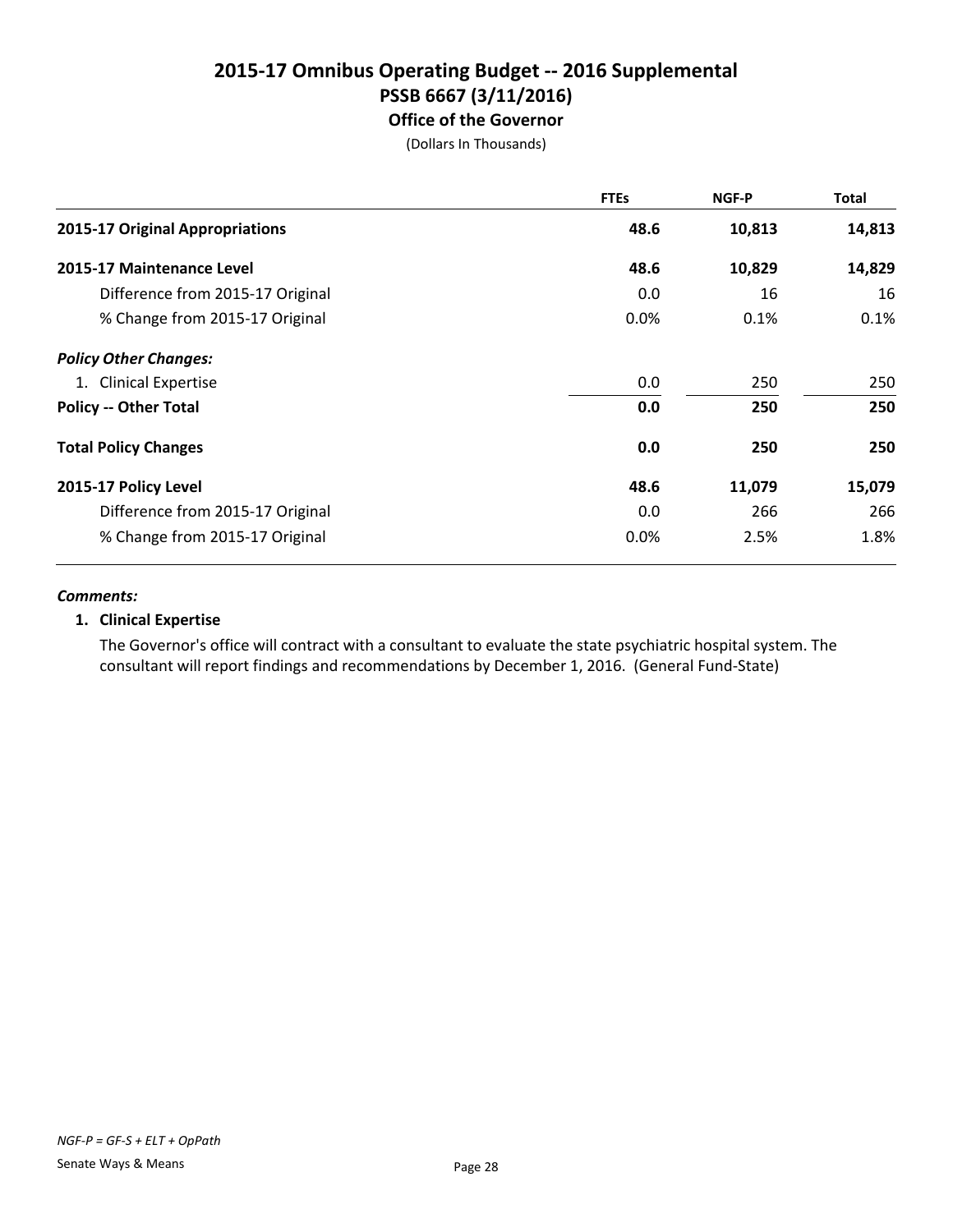#### **Office of the Lieutenant Governor**

|                                  | <b>FTEs</b> | <b>NGF-P</b> | <b>Total</b> |
|----------------------------------|-------------|--------------|--------------|
| 2015-17 Original Appropriations  | 6.8         | 1,270        | 1,365        |
| 2015-17 Maintenance Level        | 6.8         | 1,291        | 1,386        |
| Difference from 2015-17 Original | 0.0         | 21           | 21           |
| % Change from 2015-17 Original   | 0.0%        | 1.7%         | 1.5%         |
| 2015-17 Policy Level             | 6.8         | 1,291        | 1,386        |
| Difference from 2015-17 Original | 0.0         | 21           | 21           |
| % Change from 2015-17 Original   | 0.0%        | 1.7%         | 1.5%         |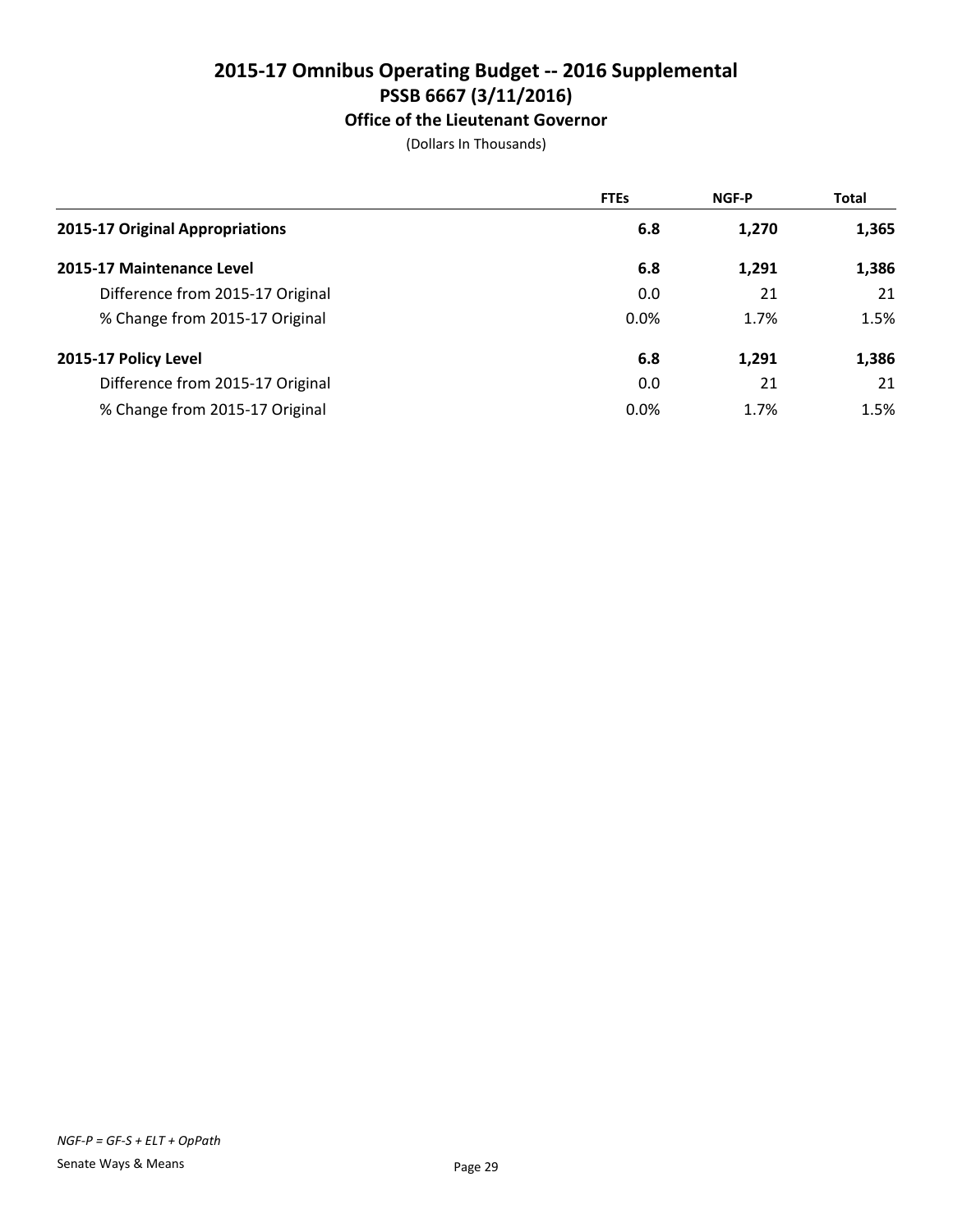#### **Public Disclosure Commission**

|                                  | <b>FTEs</b> | <b>NGF-P</b> | <b>Total</b> |
|----------------------------------|-------------|--------------|--------------|
| 2015-17 Original Appropriations  | 19.6        | 4.747        | 4,747        |
| 2015-17 Maintenance Level        | 19.6        | 4.844        | 4,844        |
| Difference from 2015-17 Original | 0.0         | 97           | 97           |
| % Change from 2015-17 Original   | 0.0%        | 2.0%         | 2.0%         |
| 2015-17 Policy Level             | 19.6        | 4.844        | 4,844        |
| Difference from 2015-17 Original | 0.0         | 97           | 97           |
| % Change from 2015-17 Original   | 0.0%        | 2.0%         | 2.0%         |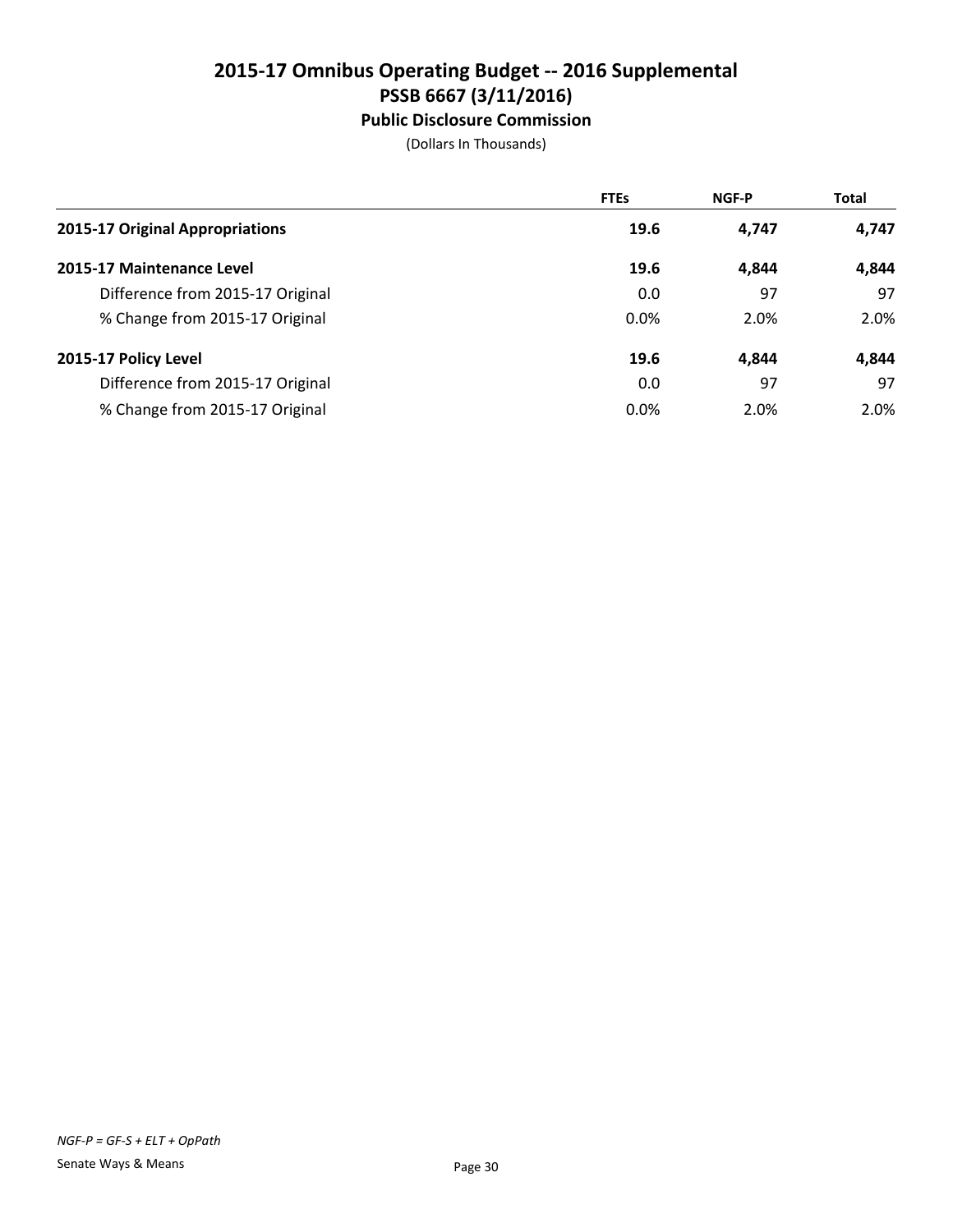**Office of the Secretary of State**

(Dollars In Thousands)

|                                      | <b>FTEs</b> | <b>NGF-P</b> | <b>Total</b> |
|--------------------------------------|-------------|--------------|--------------|
| 2015-17 Original Appropriations      | 310.1       | 38,666       | 99,819       |
| 2015-17 Maintenance Level            | 276.0       | 38,786       | 95,633       |
| Difference from 2015-17 Original     | $-34.1$     | 120          | -4,186       |
| % Change from 2015-17 Original       | $-11.0\%$   | 0.3%         | $-4.2%$      |
| <b>Policy Other Changes:</b>         |             |              |              |
| 1. Lease Adjustments > 20,000 sq ft. | 0.0         | 0            | 46           |
| <b>Policy -- Other Total</b>         | 0.0         | $\mathbf{0}$ | 46           |
| <b>Total Policy Changes</b>          | 0.0         | 0            | 46           |
| 2015-17 Policy Level                 | 276.0       | 38,786       | 95,679       |
| Difference from 2015-17 Original     | $-34.1$     | 120          | $-4,140$     |
| % Change from 2015-17 Original       | $-11.0\%$   | 0.3%         | $-4.1\%$     |

#### *Comments:*

#### **1. Lease Adjustments > 20,000 sq ft.**

The Office of the Secretary of State's Records Center overflow will move to a larger facility with a higher lease cost. Expenditure authority is increased to cover the higher cost. (Public Records Effic/Presrv/Access-State)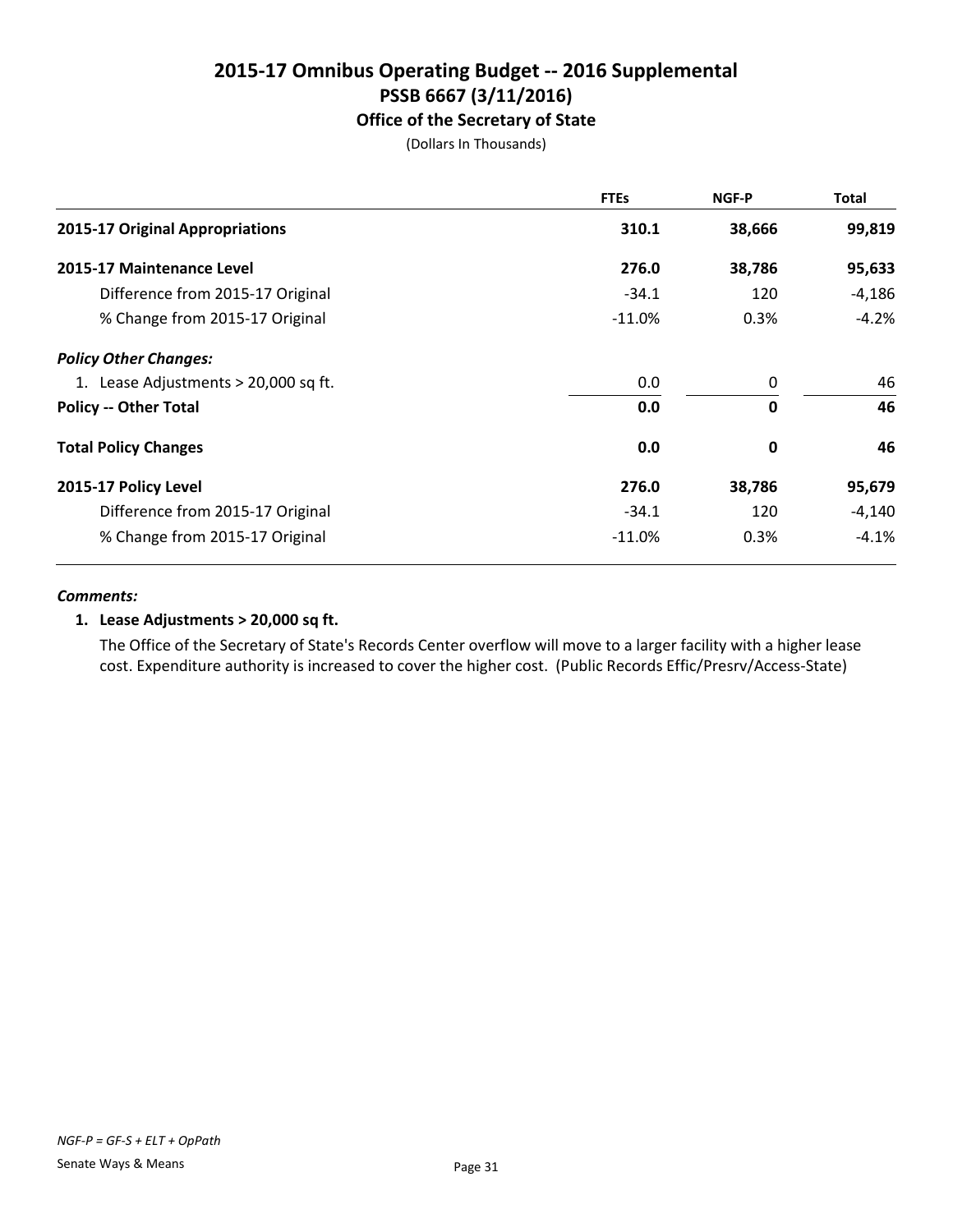# **Governor's Office of Indian Affairs**

|                                  | <b>FTEs</b> | <b>NGF-P</b> | <b>Total</b> |
|----------------------------------|-------------|--------------|--------------|
| 2015-17 Original Appropriations  | 2.0         | 537          | 537          |
| 2015-17 Maintenance Level        | 2.0         | 540          | 540          |
| Difference from 2015-17 Original | 0.0         | 3            | 3            |
| % Change from 2015-17 Original   | 0.0%        | 0.6%         | 0.6%         |
| 2015-17 Policy Level             | 2.0         | 540          | 540          |
| Difference from 2015-17 Original | 0.0         | 3            | 3            |
| % Change from 2015-17 Original   | 0.0%        | 0.6%         | $0.6\%$      |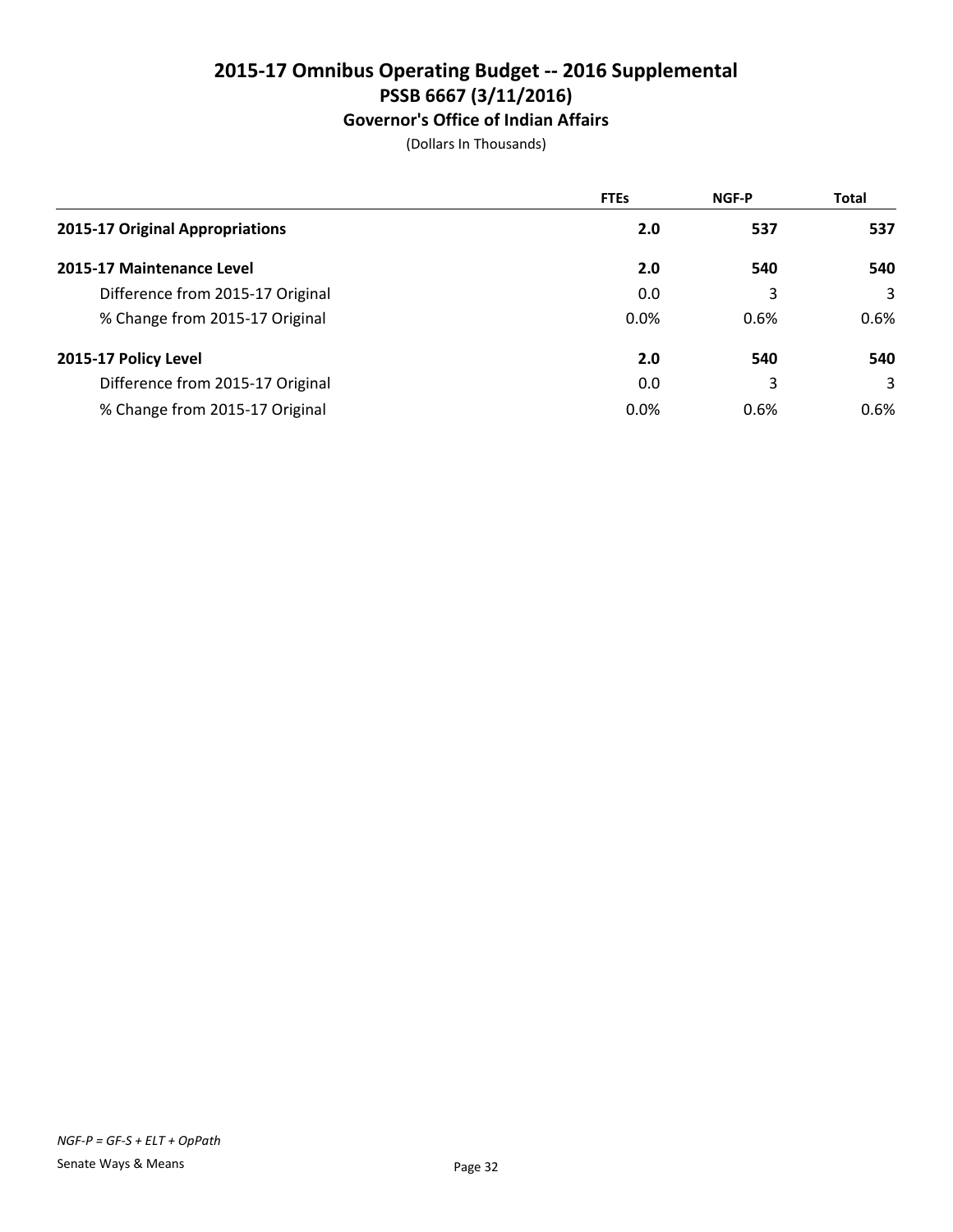## **2015-17 Omnibus Operating Budget -- 2016 Supplemental PSSB 6667 (3/11/2016) Asian-Pacific-American Affrs**

|                                  | <b>FTEs</b> | <b>NGF-P</b> | <b>Total</b> |
|----------------------------------|-------------|--------------|--------------|
| 2015-17 Original Appropriations  | 2.0         | 450          | 450          |
| 2015-17 Maintenance Level        | 2.0         | 466          | 466          |
| Difference from 2015-17 Original | 0.0         | 16           | 16           |
| % Change from 2015-17 Original   | $0.0\%$     | 3.6%         | 3.6%         |
| 2015-17 Policy Level             | 2.0         | 466          | 466          |
| Difference from 2015-17 Original | 0.0         | 16           | 16           |
| % Change from 2015-17 Original   | $0.0\%$     | 3.6%         | 3.6%         |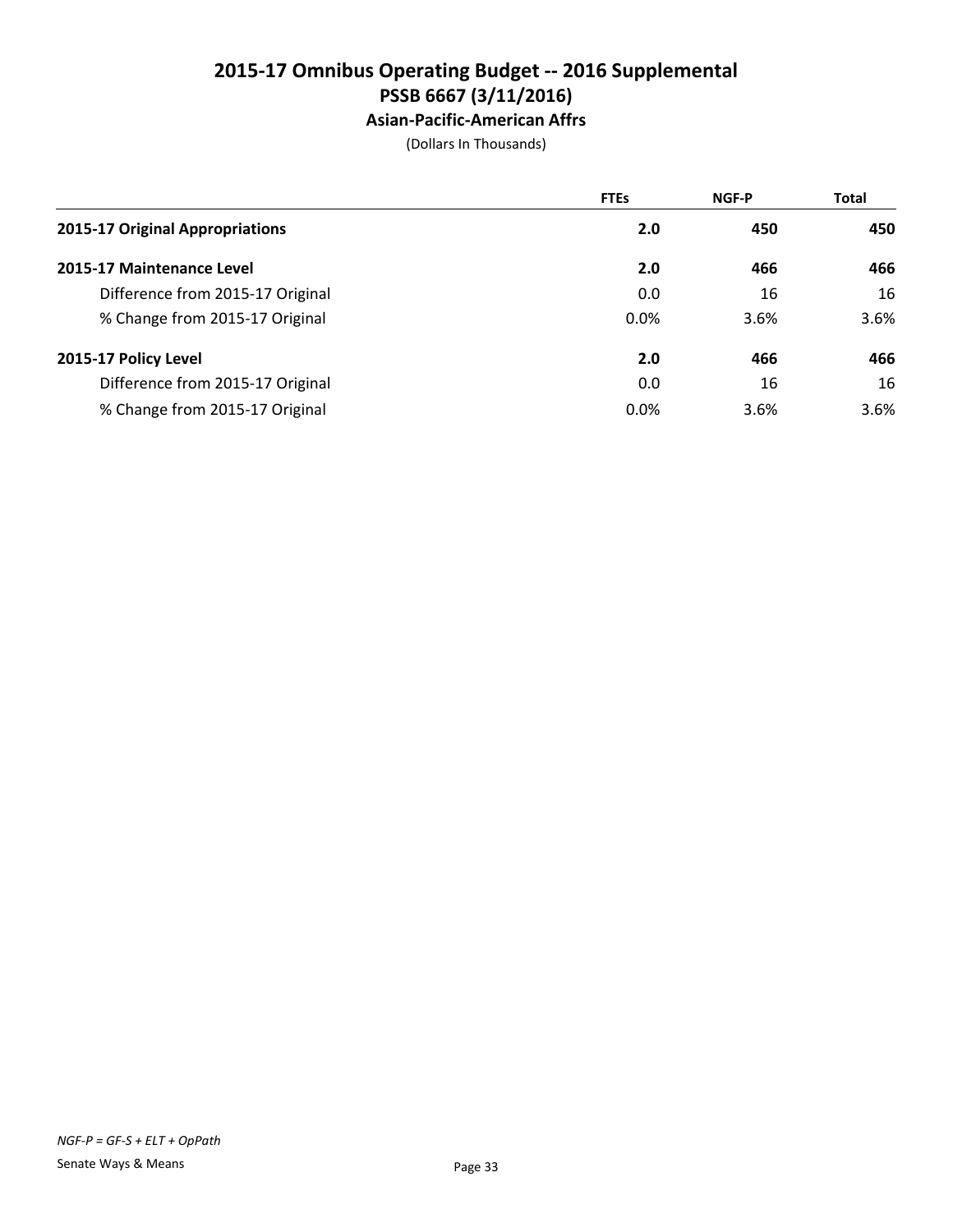## **2015-17 Omnibus Operating Budget -- 2016 Supplemental PSSB 6667 (3/11/2016) Office of the State Treasurer**

|                                  | <b>FTEs</b> | NGF-P | <b>Total</b> |
|----------------------------------|-------------|-------|--------------|
| 2015-17 Original Appropriations  | 67.0        | 0     | 16,753       |
| 2015-17 Maintenance Level        | 67.0        | 0     | 16,779       |
| Difference from 2015-17 Original | 0.0         | 0     | 26           |
| % Change from 2015-17 Original   | 0.0%        |       | 0.2%         |
| 2015-17 Policy Level             | 67.0        | 0     | 16,779       |
| Difference from 2015-17 Original | 0.0         | 0     | 26           |
| % Change from 2015-17 Original   | 0.0%        |       | 0.2%         |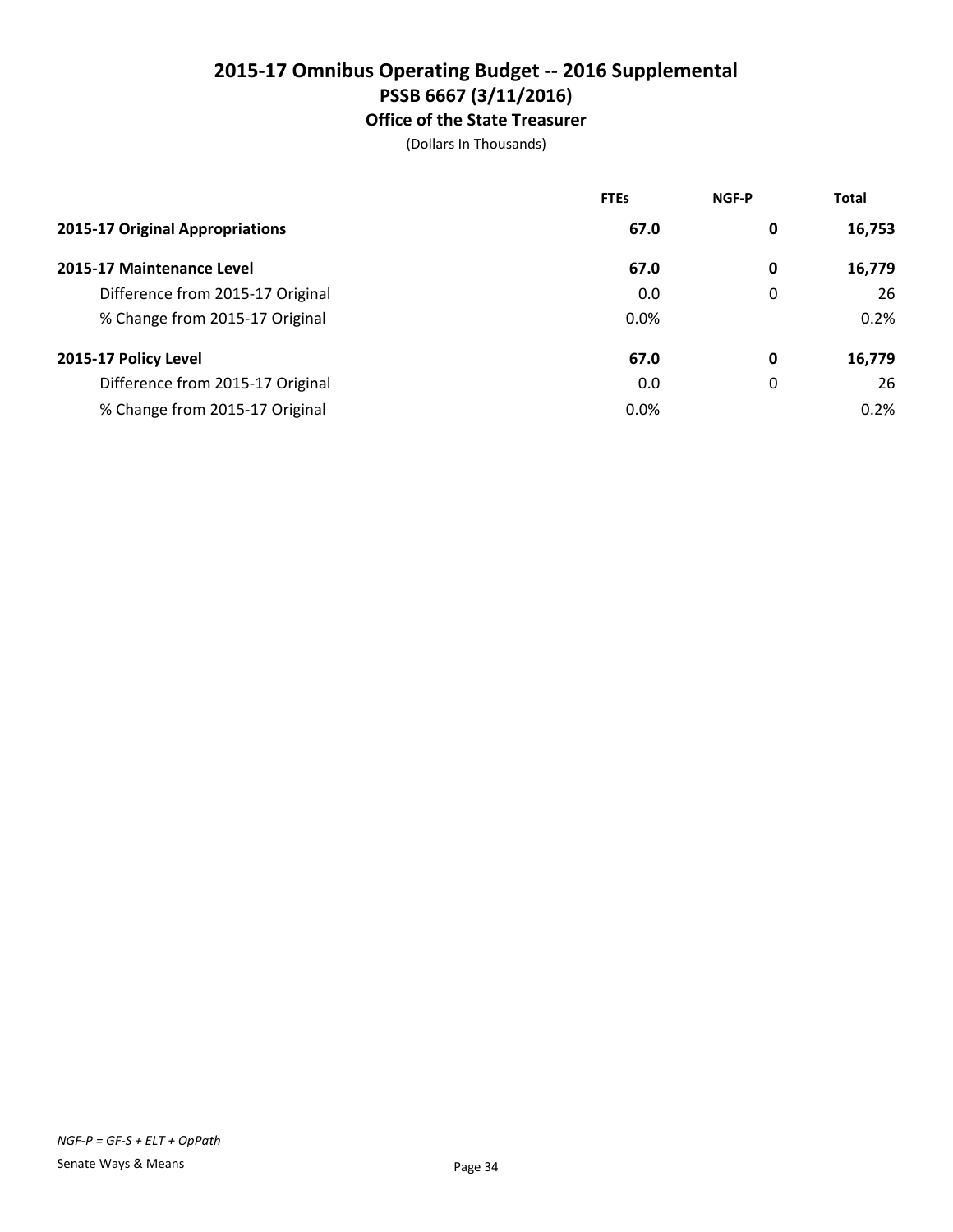## **2015-17 Omnibus Operating Budget -- 2016 Supplemental PSSB 6667 (3/11/2016) Office of the State Auditor**

(Dollars In Thousands)

|                                  | <b>FTEs</b> | NGF-P    | <b>Total</b> |
|----------------------------------|-------------|----------|--------------|
| 2015-17 Original Appropriations  | 336.3       | 45       | 72,677       |
| 2015-17 Maintenance Level        | 336.3       | 45       | 72,728       |
| Difference from 2015-17 Original | 0.0         | 0        | 51           |
| % Change from 2015-17 Original   | 0.0%        | 0.0%     | 0.1%         |
| <b>Policy Other Changes:</b>     |             |          |              |
| 1. Corrections Performance Audit | 1.6         | 0        | 324          |
| 2. WWAMI Medical School Study    | 0.0         | 600      | 600          |
| <b>Policy -- Other Total</b>     | 1.6         | 600      | 924          |
| <b>Total Policy Changes</b>      | 1.6         | 600      | 924          |
| 2015-17 Policy Level             | 337.8       | 645      | 73,652       |
| Difference from 2015-17 Original | 1.6         | 600      | 975          |
| % Change from 2015-17 Original   | 0.5%        | 1,333.3% | 1.3%         |

### *Comments:*

## **1. Corrections Performance Audit**

Funding is provided for performance management systems in the Department of Corrections pursuant to Substitute Senate Bill No. 6583. (Performance Audits of Govt Acct-State)

## **2. WWAMI Medical School Study**

Funding is provided for a study of the Washington, Wyoming, Alaska, Montana, and Idaho (WWAMI) medical school. (General Fund-State)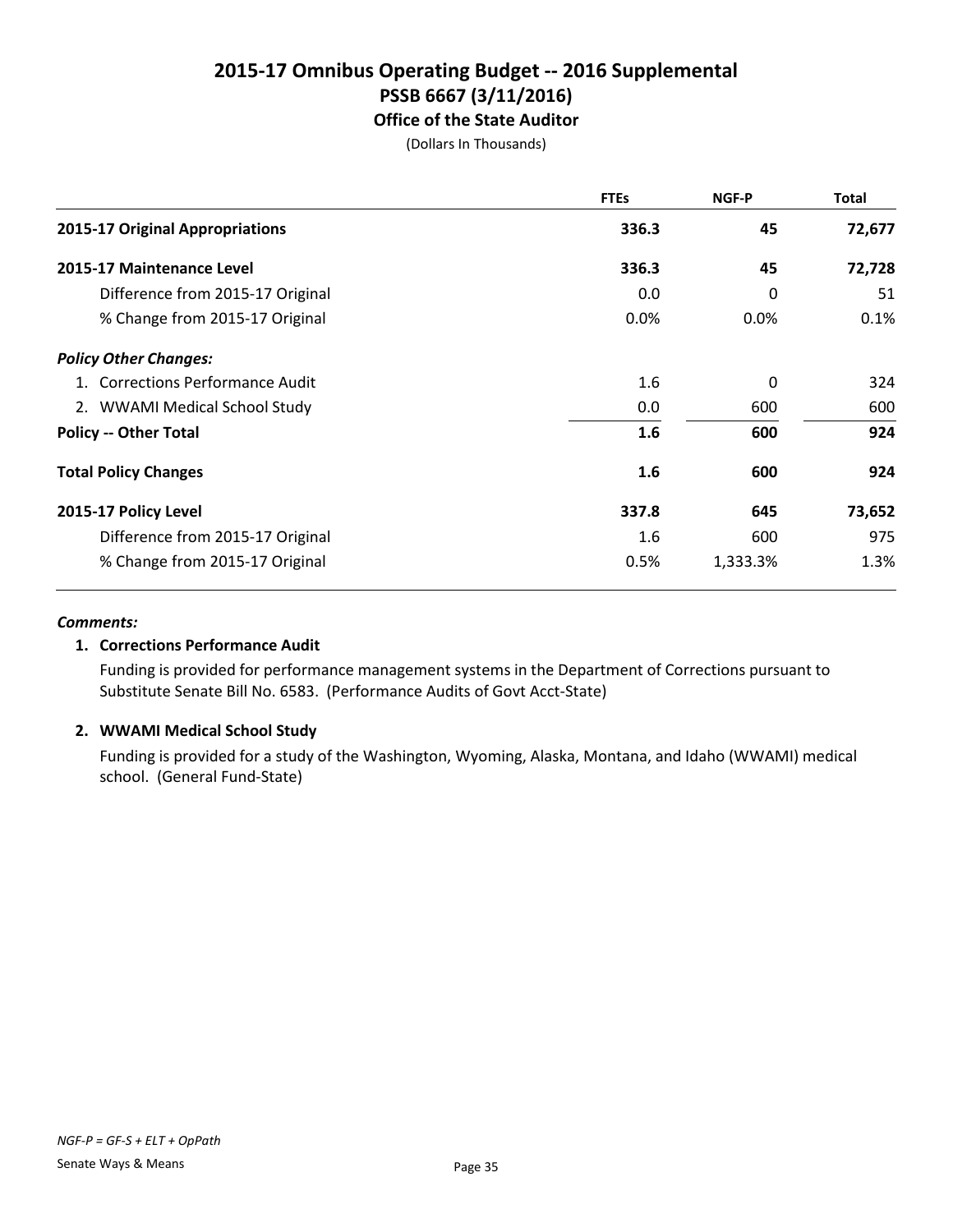## **Office of the Attorney General**

(Dollars In Thousands)

|                                        | <b>FTEs</b> | NGF-P    | Total   |
|----------------------------------------|-------------|----------|---------|
| 2015-17 Original Appropriations        | 1,119.7     | 23,148   | 265,955 |
| 2015-17 Maintenance Level              | 1,120.9     | 23,153   | 266,814 |
| Difference from 2015-17 Original       | 1.2         | 5        | 859     |
| % Change from 2015-17 Original         | 0.1%        | 0.0%     | 0.3%    |
| <b>Policy Other Changes:</b>           |             |          |         |
| 1. Legal Services to MQAC              | 1.1         | 0        | 313     |
| 2. Shift Consumer Protection Costs     | 0.0         | $-3,456$ | 0       |
| 3. Legal Services to CJTC              | 0.0         | 0        | 61      |
| 4. Rules Review & Expiration - SB 6396 | 0.5         | 0        | 240     |
| <b>Policy -- Other Total</b>           | 1.6         | $-3,456$ | 614     |
| <b>Total Policy Changes</b>            | 1.6         | $-3,456$ | 614     |
| 2015-17 Policy Level                   | 1,122.5     | 19,697   | 267,428 |
| Difference from 2015-17 Original       | 2.8         | $-3,451$ | 1,473   |
| % Change from 2015-17 Original         | 0.2%        | $-14.9%$ | 0.6%    |

### *Comments:*

## **1. Legal Services to MQAC**

The Office of the Attorney General (AGO) will provide increased legal support to the Medical Quality Assurance Commission (MQAC) within the Department of Health (DOH). This funding will allow the AGO to more aggressively and expeditiously defend cases in which the MQAC suspended doctors due to allegations of putting patients at risk of harm. (Legal Services Revolving Account-State)

## **2. Shift Consumer Protection Costs**

A one-time increase in revenues to the Antitrust Revolving Account will be used to maintain services in the Consumer Protection Division of the Attorney General's Office, while reducing state General Fund expenditures. (General Fund-State; Anti-Trust Revolving Account-Non-Appr)

## **3. Legal Services to CJTC**

The Attorney General's office (AGO) will provide additional legal services to the Criminal Justice Training Commission due to increased peace officer decertification proceedings. (Legal Services Revolving Account-State)

### **4. Rules Review & Expiration - SB 6396**

Funding is provided for the legal review of new agency rule adoptions as required by Senate Bill No. 6396. (Legal Services Revolving Account-State)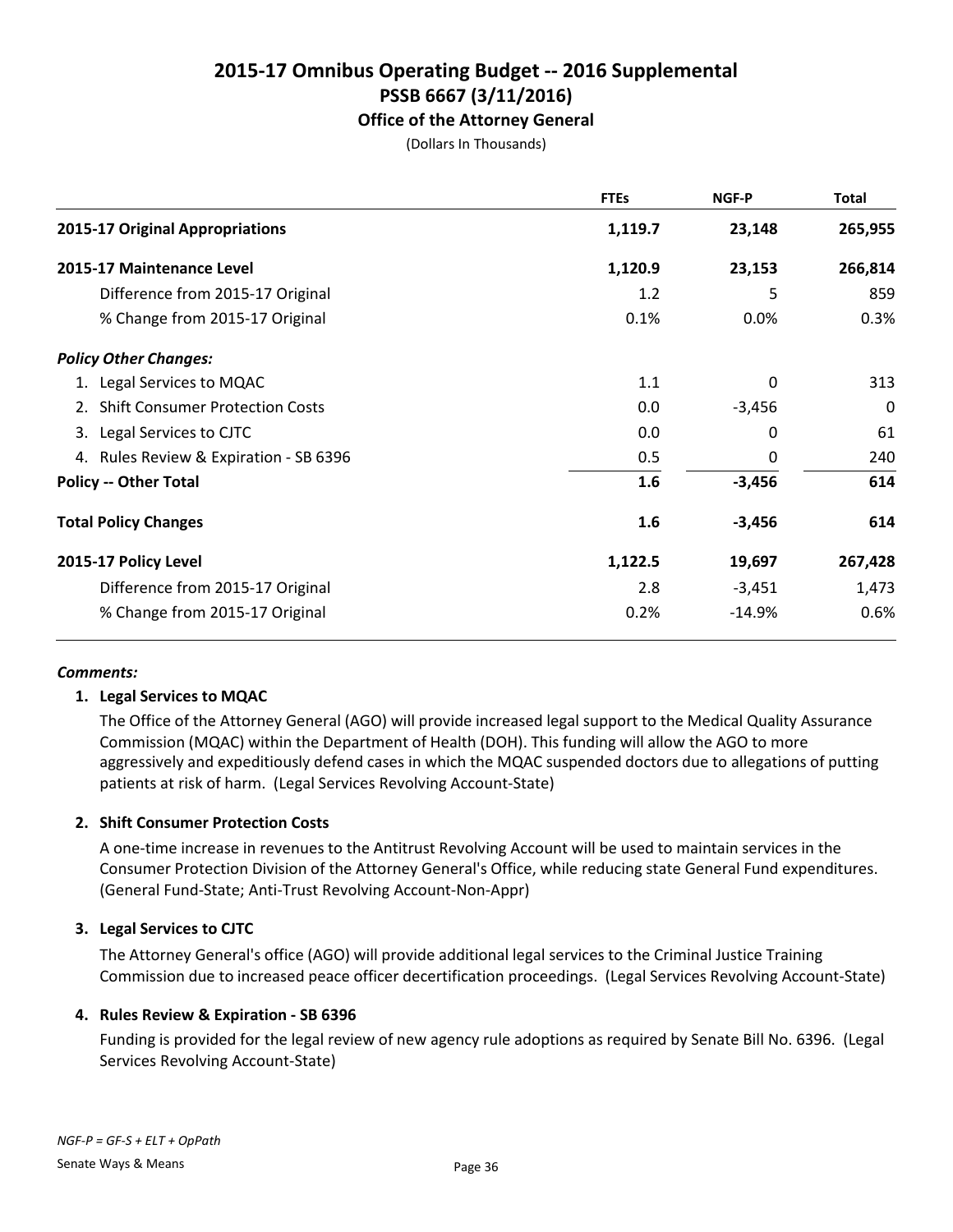## **2015-17 Omnibus Operating Budget -- 2016 Supplemental PSSB 6667 (3/11/2016) Caseload Forecast Council**

|                                  | <b>FTEs</b> | <b>NGF-P</b> | <b>Total</b> |
|----------------------------------|-------------|--------------|--------------|
| 2015-17 Original Appropriations  | 12.5        | 2,832        | 2,832        |
| 2015-17 Maintenance Level        | 12.5        | 2,857        | 2,857        |
| Difference from 2015-17 Original | 0.0         | 25           | 25           |
| % Change from 2015-17 Original   | 0.0%        | 0.9%         | 0.9%         |
| 2015-17 Policy Level             | 12.5        | 2,857        | 2,857        |
| Difference from 2015-17 Original | 0.0         | 25           | 25           |
| % Change from 2015-17 Original   | 0.0%        | 0.9%         | 0.9%         |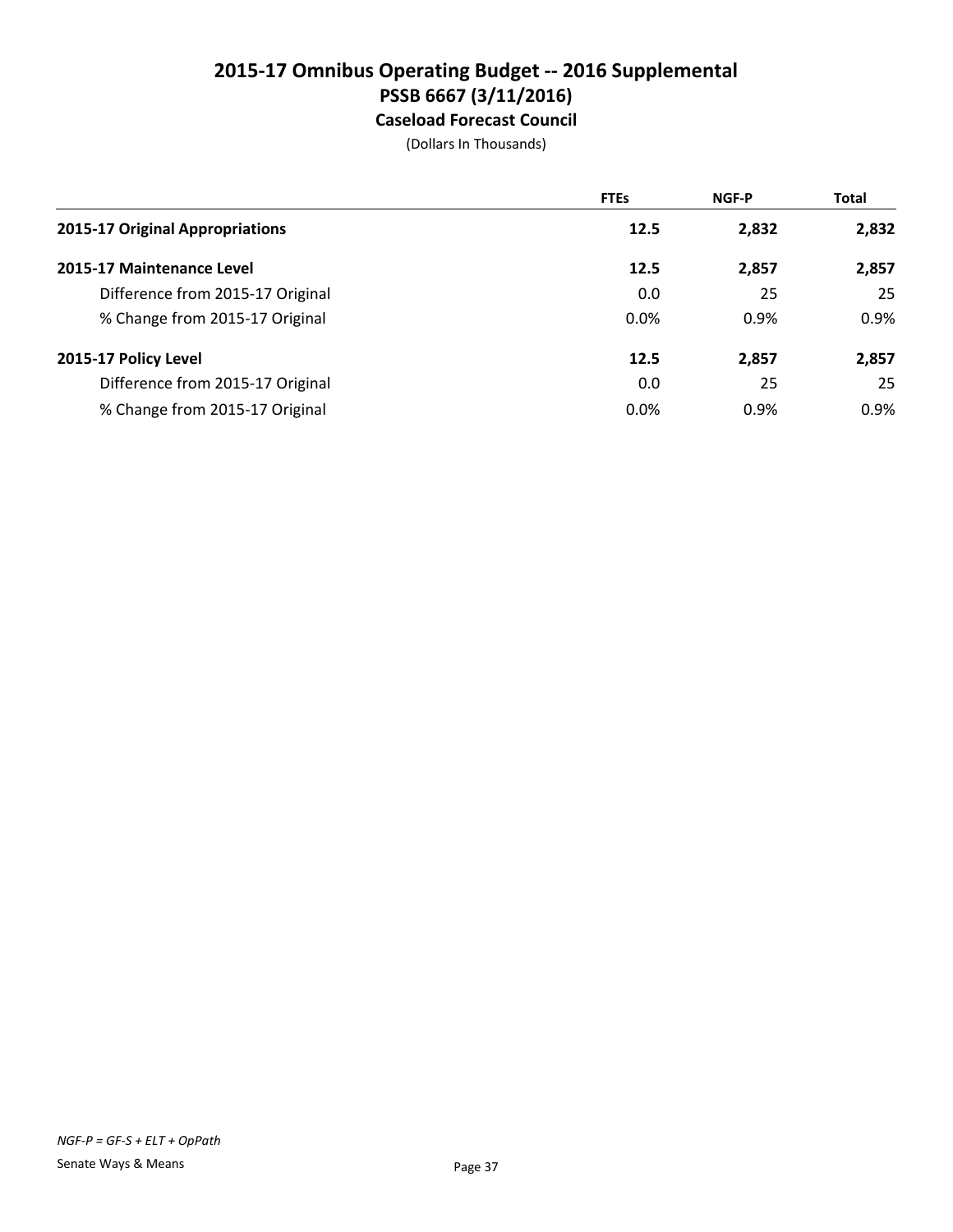## **2015-17 Omnibus Operating Budget -- 2016 Supplemental PSSB 6667 (3/11/2016) Dept of Financial Institutions**

(Dollars In Thousands)

|                                  | <b>FTEs</b> | <b>NGF-P</b> | <b>Total</b> |
|----------------------------------|-------------|--------------|--------------|
| 2015-17 Original Appropriations  | 198.8       | 0            | 51,960       |
| 2015-17 Maintenance Level        | 198.8       | 0            | 51,940       |
| Difference from 2015-17 Original | 0.0         | 0            | $-20$        |
| % Change from 2015-17 Original   | 0.0%        |              | 0.0%         |
| <b>Policy Other Changes:</b>     |             |              |              |
| 1. Foreclosure Fairness Act      | 0.0         | 0            | $-230$       |
| <b>Policy -- Other Total</b>     | 0.0         | $\mathbf 0$  | $-230$       |
| <b>Total Policy Changes</b>      | 0.0         | $\mathbf 0$  | $-230$       |
| 2015-17 Policy Level             | 198.8       | $\mathbf 0$  | 51,710       |
| Difference from 2015-17 Original | 0.0         | 0            | $-250$       |
| % Change from 2015-17 Original   | 0.0%        |              | $-0.5%$      |

### *Comments:*

### **1. Foreclosure Fairness Act**

Pursuant to Substitute House Bill 2876 (deed of trust foreclosure), funding is reduced to reflect revised expenditures from the Foreclosure Fairness Account. (Foreclosure Fairness Account-Non-Appr)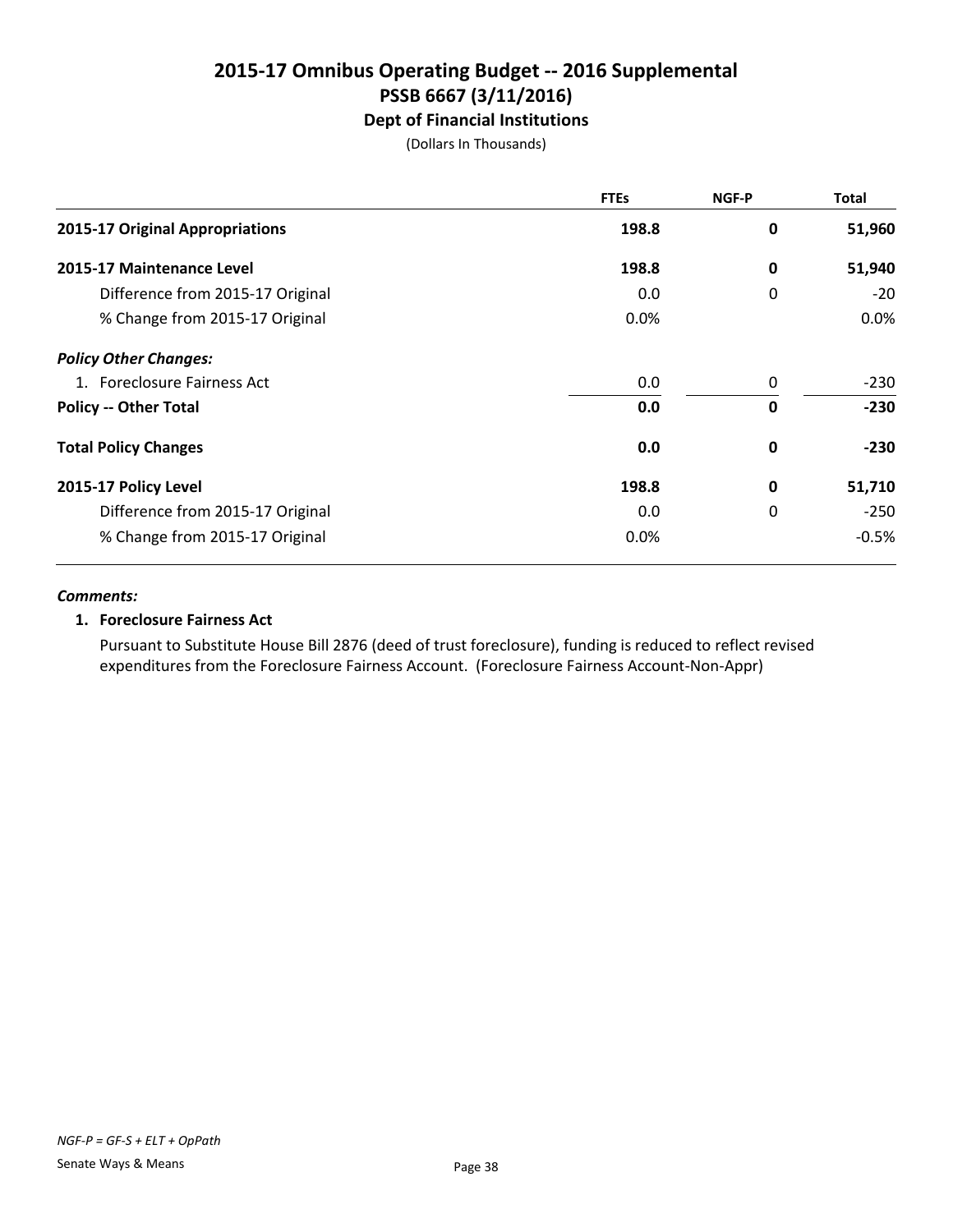|     |                                       | <b>FTEs</b> | NGF-P            | <b>Total</b> |
|-----|---------------------------------------|-------------|------------------|--------------|
|     | 2015-17 Original Appropriations       | 275.0       | 121,265          | 488,382      |
|     | 2015-17 Maintenance Level             | 275.0       | 121,049          | 487,913      |
|     | Difference from 2015-17 Original      | 0.0         | $-216$           | $-469$       |
|     | % Change from 2015-17 Original        | 0.0%        | $-0.2%$          | $-0.1%$      |
|     | <b>Policy Other Changes:</b>          |             |                  |              |
|     | 1. National Disaster Resiliency Grant | 2.3         | $\boldsymbol{0}$ | 11,743       |
| 2.  | Better Life Experience Prog (ABLE)    | 1.6         | 572              | 572          |
|     | 3. Young Adult Shelter Beds           | 0.0         | 210              | 420          |
| 4.  | <b>Consolidated Homeless Grants</b>   | 0.0         | 0                | 6,620        |
|     | 5. Youth Specific CHG                 | 0.0         | 0                | 787          |
| 6.  | Developmental Disabilities ETF        | 0.2         | 0                | 210          |
| 7.  | <b>Foreclosure Fairness Act</b>       | $-0.6$      | 0                | 916          |
| 8.  | Regulatory Roadmap Program            | 0.5         | 150              | 150          |
|     | 9. HOPE beds                          | 0.3         | 0                | 1,028        |
| 10. | Eliminate Foreign Trade Contracts     | 0.0         | $-504$           | $-504$       |
| 11. | Developmental Disability Protection   | 0.0         | 693              | 693          |
|     | 12. Incremental Energy                | 0.0         | 105              | 105          |
|     | 13. Truancy Reform                    | 0.2         | 0                | 714          |
|     | 14. Military Land Use Compatibility   | 0.7         | 98               | 98           |
| 15. | <b>Permitting Assistance</b>          | 0.0         | 0                | 500          |
|     | 16. Pacific Tower Reduction           | 0.0         | $-3,879$         | $-3,879$     |
|     | 17. Skamania County Court Costs       | 0.0         | 0                | 20           |
|     | 18. Street Youth Services             | 0.0         | 800              | 800          |
|     | <b>Policy -- Other Total</b>          | 5.1         | $-1,755$         | 20,993       |
|     | <b>Total Policy Changes</b>           | 5.1         | $-1,755$         | 20,993       |
|     | 2015-17 Policy Level                  | 280.1       | 119,294          | 508,906      |
|     | Difference from 2015-17 Original      | 5.1         | $-1,971$         | 20,524       |
|     | % Change from 2015-17 Original        | 1.8%        | $-1.6%$          | 4.2%         |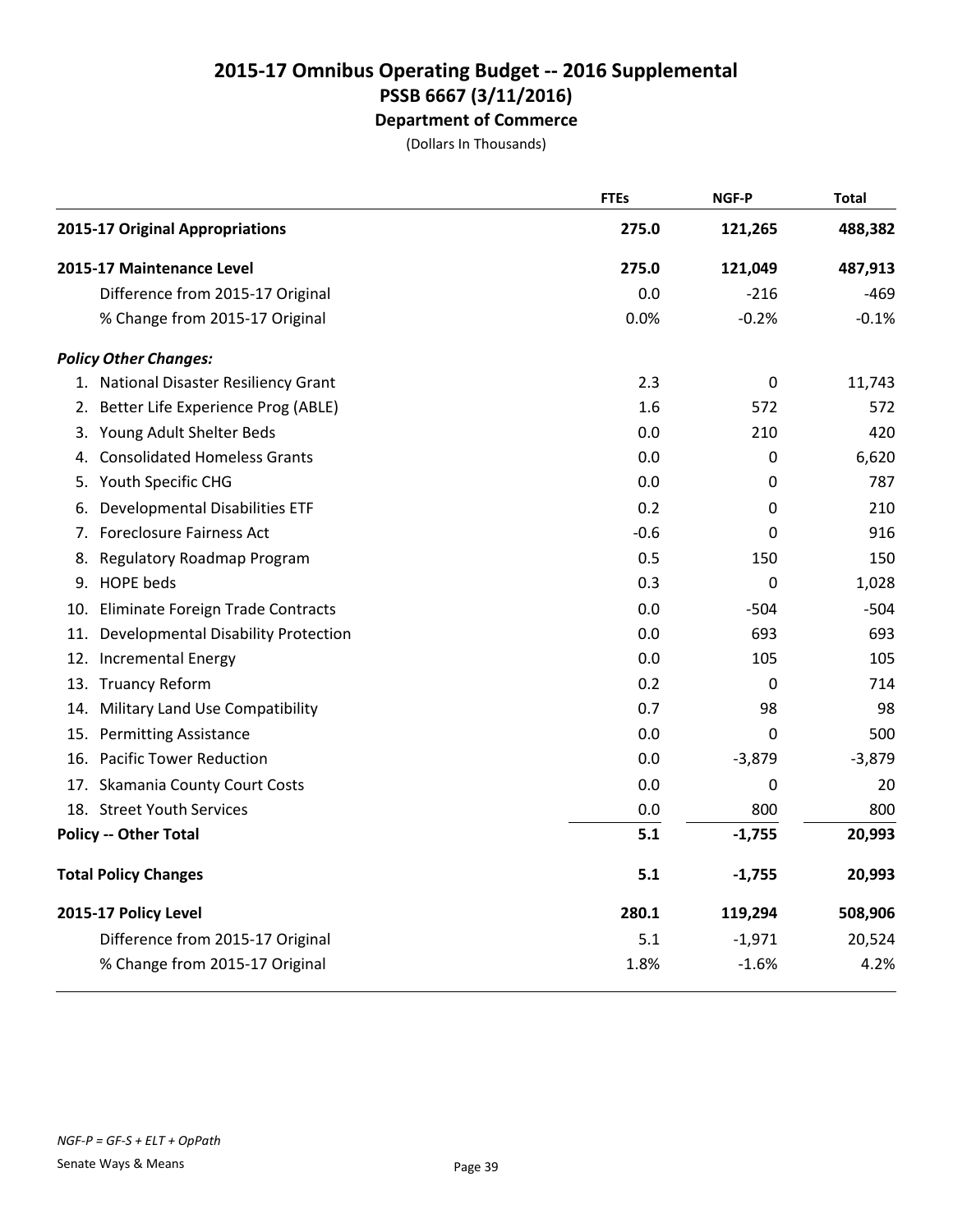(Dollars In Thousands)

**FTEs NGF-P Total**

### *Comments:*

## **1. National Disaster Resiliency Grant**

Federal expenditure authority is increased in anticipation of receiving a federal National Disaster Resilience Competition (NDRC) grant. The NDRC grant will fund a portfolio of projects to help communities in the Puyallup River watershed recover from a 2012 winter storm that caused severe widespread flooding. Grant funds will also help these communities develop strategies, systems, and tools to more quickly recover from future natural disasters. (General Fund-Federal)

## **2. Better Life Experience Prog (ABLE)**

Pursuant to Engrossed Substitute House Bill 2323 (better life experience program), funding is provided to implement the Washington Achieving a Better Life Experience Program. (General Fund-State)

## **3. Young Adult Shelter Beds**

Funding is provided for 20 shelter beds for young adults ages 18 to 24 years-old. (General Fund-State; Home Security Fund Account-State)

## **4. Consolidated Homeless Grants**

Expenditure authority for the Consolidated Homeless Grant is increased to reflect anticipated revenues. (Home Security Fund Account-State; Affordable Housing For All-State)

## **5. Youth Specific CHG**

Expenditure authority for youth-specific Consolidated Homeless Grants is increased to reflect anticipated revenues. (Home Security Fund Account-State)

## **6. Developmental Disabilities ETF**

The Developmental Disabilities Endowment Trust Fund (DDEFT) allows individuals with disabilities or their families to set aside funds for future use without affecting their eligibility for government services. Additional expenditure authority is granted to expand outreach efforts to increase enrollment and provide trust account holders with online access to account information. (Community/Economic Development Fee-State)

## **7. Foreclosure Fairness Act**

Pursuant to Substitute House Bill 2876 (deed of trust foreclosure), funding is provided to reflect revised expenditures from the Foreclosure Fairness Account. (Foreclosure Fairness Account-Non-Appr)

### **8. Regulatory Roadmap Program**

The Regulatory Roadmap Program works with businesses and local governments to develop sector-specific online guides to help businesses navigate and predict regulatory requirements. Funding is provided for regulatory online guides for

the construction industry. (General Fund-State)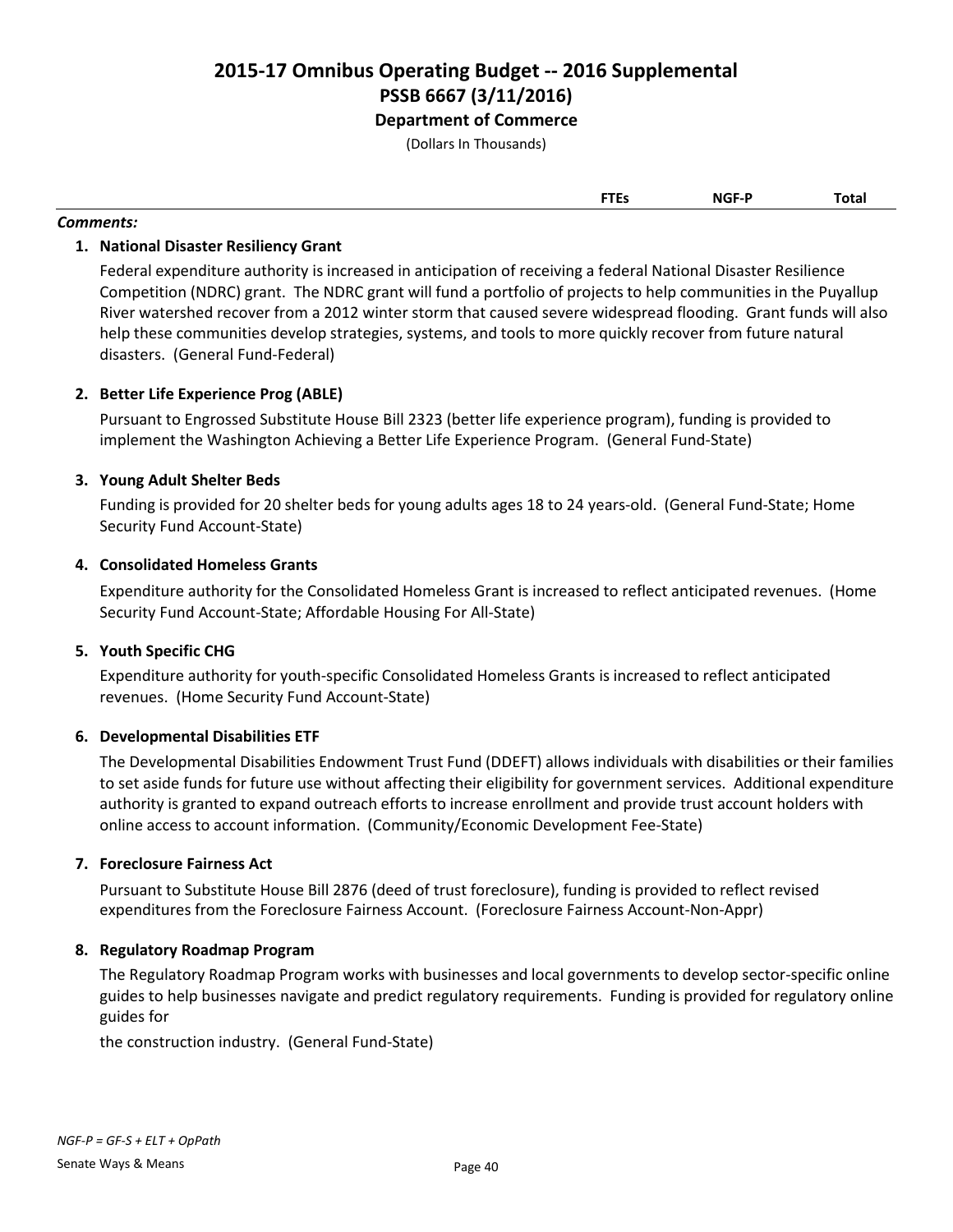(Dollars In Thousands)

### **9. HOPE beds**

Funding is provided for 23 additional HOPE beds across the state. HOPE beds are temporary residential placements for homeless youth under the age of 18. Youth may self-refer to a HOPE Center for services and entering a HOPE Center is entirely voluntary. (Home Security Fund Account-State)

## **10. Eliminate Foreign Trade Contracts**

Funding for contracts with foreign representatives who provide export assistance, primarily in Europe and Asia, to Washington businesses is eliminated. (General Fund-State)

## **11. Developmental Disability Protection**

Funding is provided for Engrossed Second Substitute Senate Bill 6564, which creates an Office of the Developmental Disabilities Ombuds within the Department. (General Fund-State)

## **12. Incremental Energy**

Funding is provided for Engrossed Senate Bill 6166, which requires the Department to adopt rules to develop a methodology for calculating baselined levels of generation of incremental electricity produced as a result of a capital investment project. (General Fund-State)

## **13. Truancy Reform**

Funding is provided to implement Second Substitute House Bill 2449, which reforms school attendance and truancy laws. Funding is provided for an additional 10 Crisis Residential Center beds to assist truant and other atrisk youth in need of services. Beds will be added throughout the state based on need and volume of truancy petitions. (Home Security Fund Account-State)

## **14. Military Land Use Compatibility**

One-time matching funds are provided to secure a federal grant to help ensure local land-use planning decisions better align with the operational needs and missions of military bases. With the grant, the Department will complete an analysis of military bases and training areas, integrate Department of Defense joint land use studies in a state strategy, and provide recommendations to maintain compatible land uses. (General Fund-State)

### **15. Permitting Assistance**

One-time funding is provided for grants to counties and cities in eastern Washington for the costs of preparing an environmental analysis that advances permitting activities around manufacturing sites and other key economic growth centers. (Econ Dev Strategic Reserve Account-State)

## **16. Pacific Tower Reduction**

Funding is eliminated for the operating expenses of the Pacific Tower in Seattle. The assumption is that the Department will renegotiate the lease to make operations self-supporting. These actions may including charging tenants closer to market rates, moving additional state agencies into the Pacific Tower, and maximizing other rental and related income. (General Fund-State)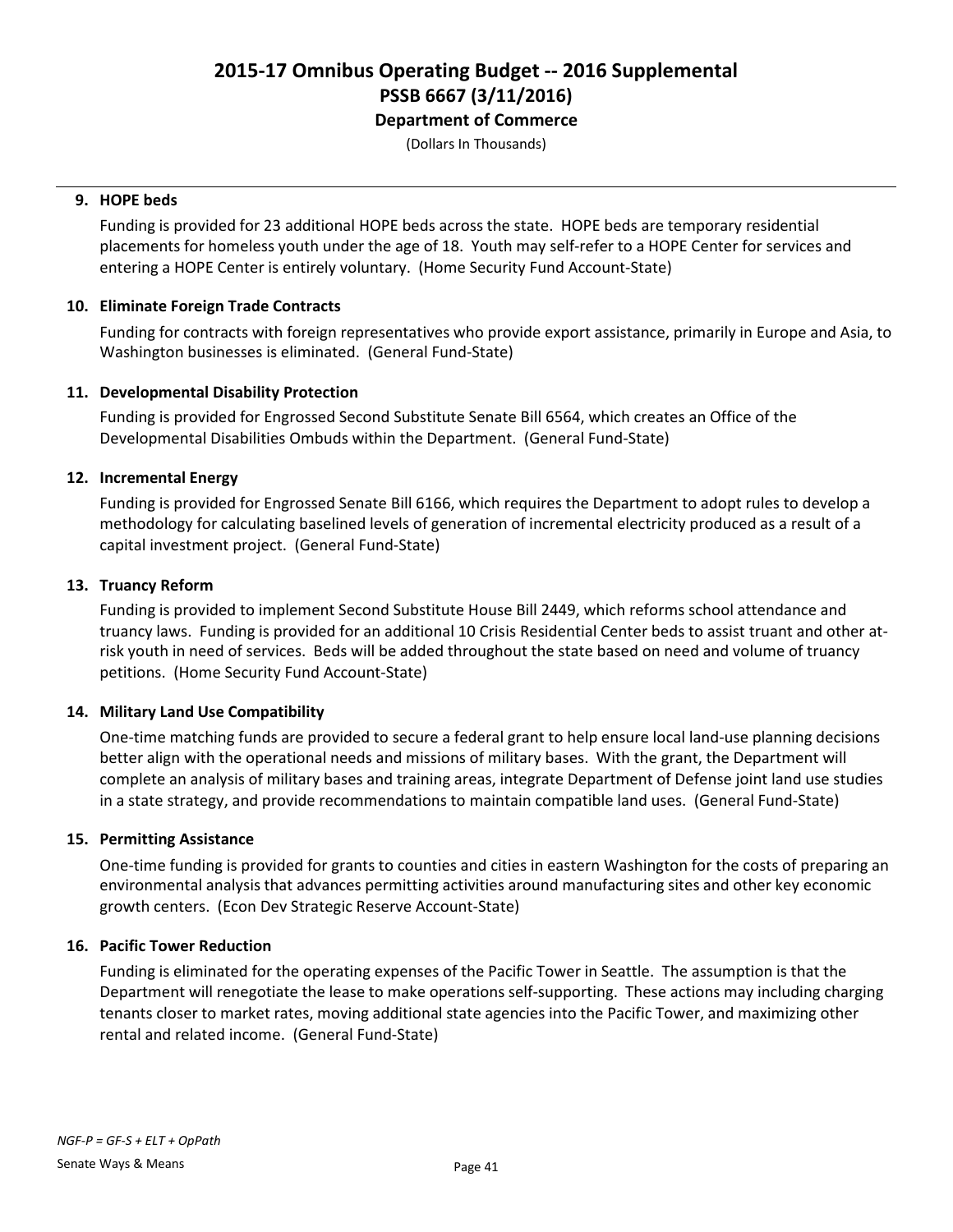(Dollars In Thousands)

## **17. Skamania County Court Costs**

Commerce will facilitate a grant to Skamania County for court cost related to processing Discover Pass violations. (Recreation Access Pass Account-State)

## **18. Street Youth Services**

Funding is provided for Street Youth Services to identify and engage with youth under the age of 18 who are living on the street. Funds will help providers direct youth to services and shelter beds. Services can include drug/alcohol abuse intervention, counseling, emergency housing, prevention and education activities, employment skill building, advocacy, and follow-up support. A protion of these funds are directed to south King County, which has experienced an increase in youth homelessness. (General Fund-State)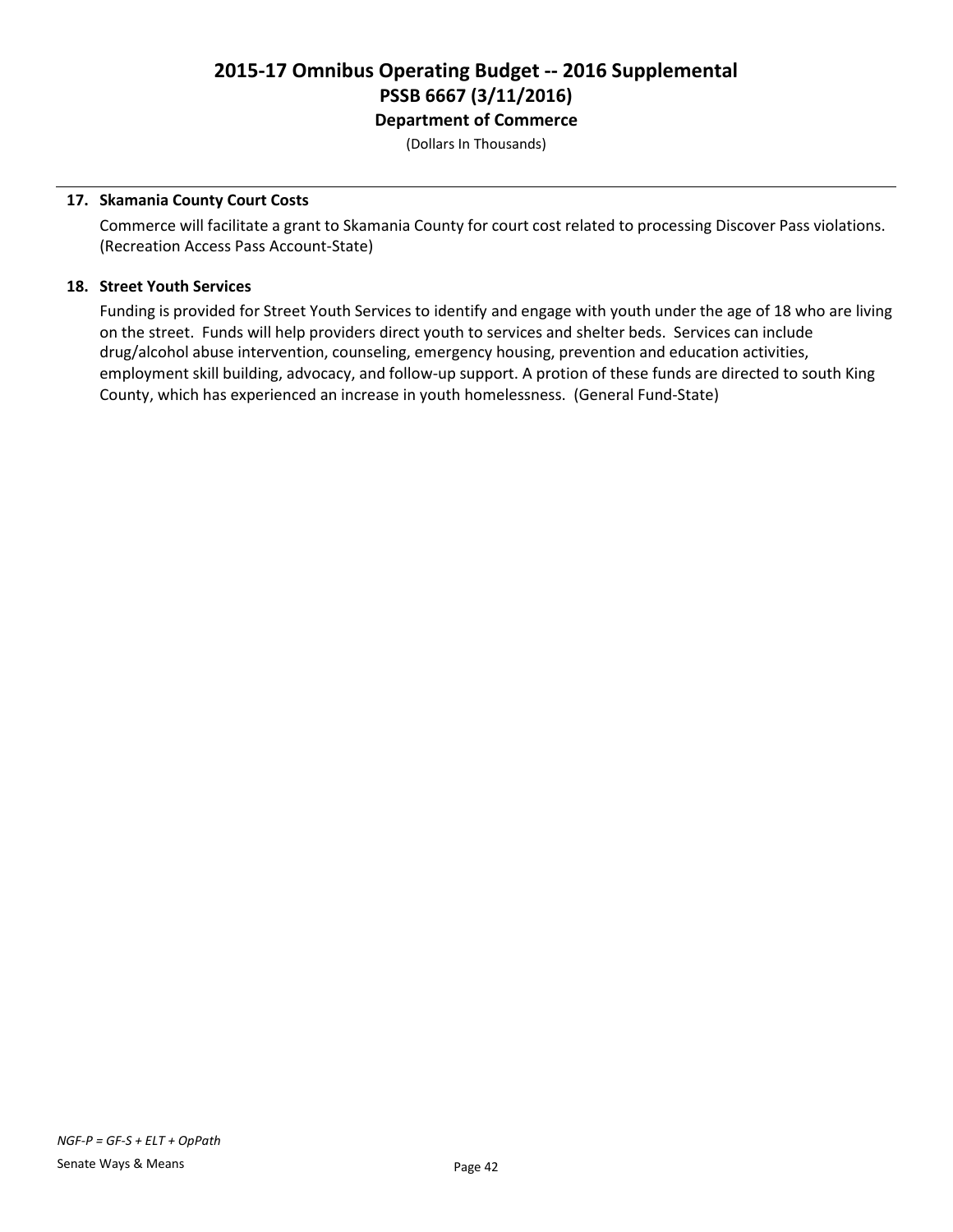## **Economic & Revenue Forecast Council**

|                                  | <b>FTEs</b> | <b>NGF-P</b> | <b>Total</b> |
|----------------------------------|-------------|--------------|--------------|
| 2015-17 Original Appropriations  | 6.1         | 1,672        | 1,722        |
| 2015-17 Maintenance Level        | 6.1         | 1,692        | 1,742        |
| Difference from 2015-17 Original | 0.0         | 20           | 20           |
| % Change from 2015-17 Original   | 0.0%        | 1.2%         | 1.2%         |
| 2015-17 Policy Level             | 6.1         | 1,692        | 1,742        |
| Difference from 2015-17 Original | 0.0         | 20           | 20           |
| % Change from 2015-17 Original   | 0.0%        | 1.2%         | 1.2%         |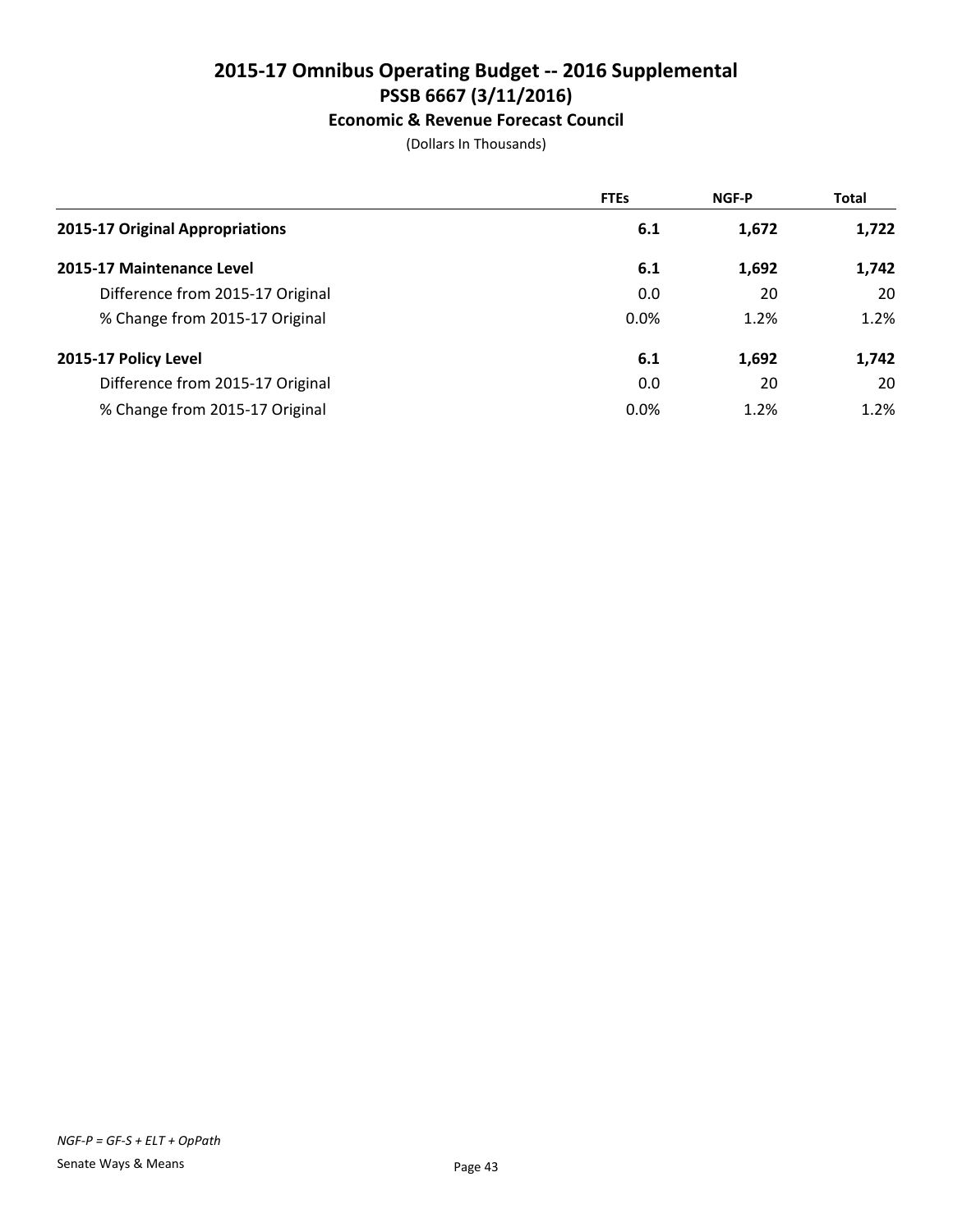## **Office of Financial Management**

(Dollars In Thousands)

|                                  | <b>FTEs</b> | NGF-P     | Total    |
|----------------------------------|-------------|-----------|----------|
| 2015-17 Original Appropriations  | 192.8       | 38,903    | 136,004  |
| 2015-17 Maintenance Level        | 192.8       | 38,890    | 136,014  |
| Difference from 2015-17 Original | 0.0         | $-13$     | 10       |
| % Change from 2015-17 Original   | 0.0%        | 0.0%      | 0.0%     |
| <b>Policy Other Changes:</b>     |             |           |          |
| 1. OFM Central Service Charge    | 0.0         | $-14,610$ | 0        |
| 2. Eliminate Results Washington  | 6.5         | $-1,437$  | $-1,437$ |
| <b>Policy -- Other Total</b>     | 6.5         | $-16,047$ | $-1,437$ |
| Policy -- Transfer Total         | 3.5         | 277       | 3,178    |
| <b>Total Policy Changes</b>      | 10.0        | $-15,770$ | 1,741    |
| 2015-17 Policy Level             | 202.8       | 23,120    | 137,755  |
| Difference from 2015-17 Original | 10.0        | $-15,783$ | 1,751    |
| % Change from 2015-17 Original   | 5.2%        | $-40.6%$  | 1.3%     |

### *Comments:*

## **1. OFM Central Service Charge**

Budget, accounting, and forecasting activities at the Office of Financial Management will be funded from a new central service charge allocated to state agencies based on full time equivalent employees (FTEs) to distribute the cost proportionately among all state agency funds and accounts. (General Fund-State; OFM Central Services-State)

## **2. Eliminate Results Washington**

The Results Washington program (formerly GMAP) in the Office of Financial Management is eliminated. (General Fund-State)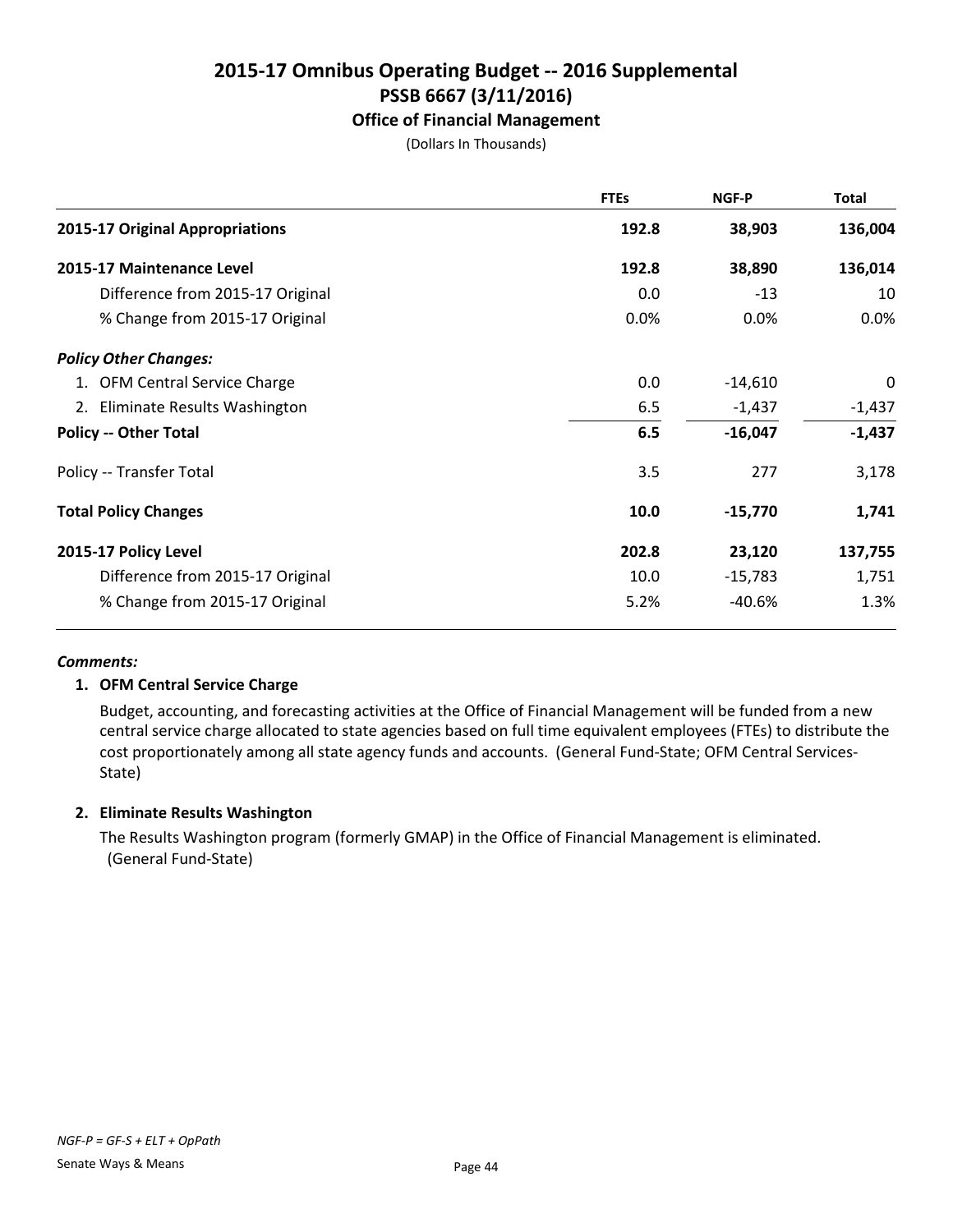# **Office of Administrative Hearings**

|                                  | <b>FTEs</b> | <b>NGF-P</b> | <b>Total</b> |
|----------------------------------|-------------|--------------|--------------|
| 2015-17 Original Appropriations  | 170.8       | 0            | 38,508       |
| 2015-17 Maintenance Level        | 170.8       | 0            | 38,447       |
| Difference from 2015-17 Original | 0.0         | 0            | -61          |
| % Change from 2015-17 Original   | 0.0%        |              | $-0.2%$      |
| 2015-17 Policy Level             | 170.8       | 0            | 38,447       |
| Difference from 2015-17 Original | 0.0         | 0            | -61          |
| % Change from 2015-17 Original   | 0.0%        |              | $-0.2%$      |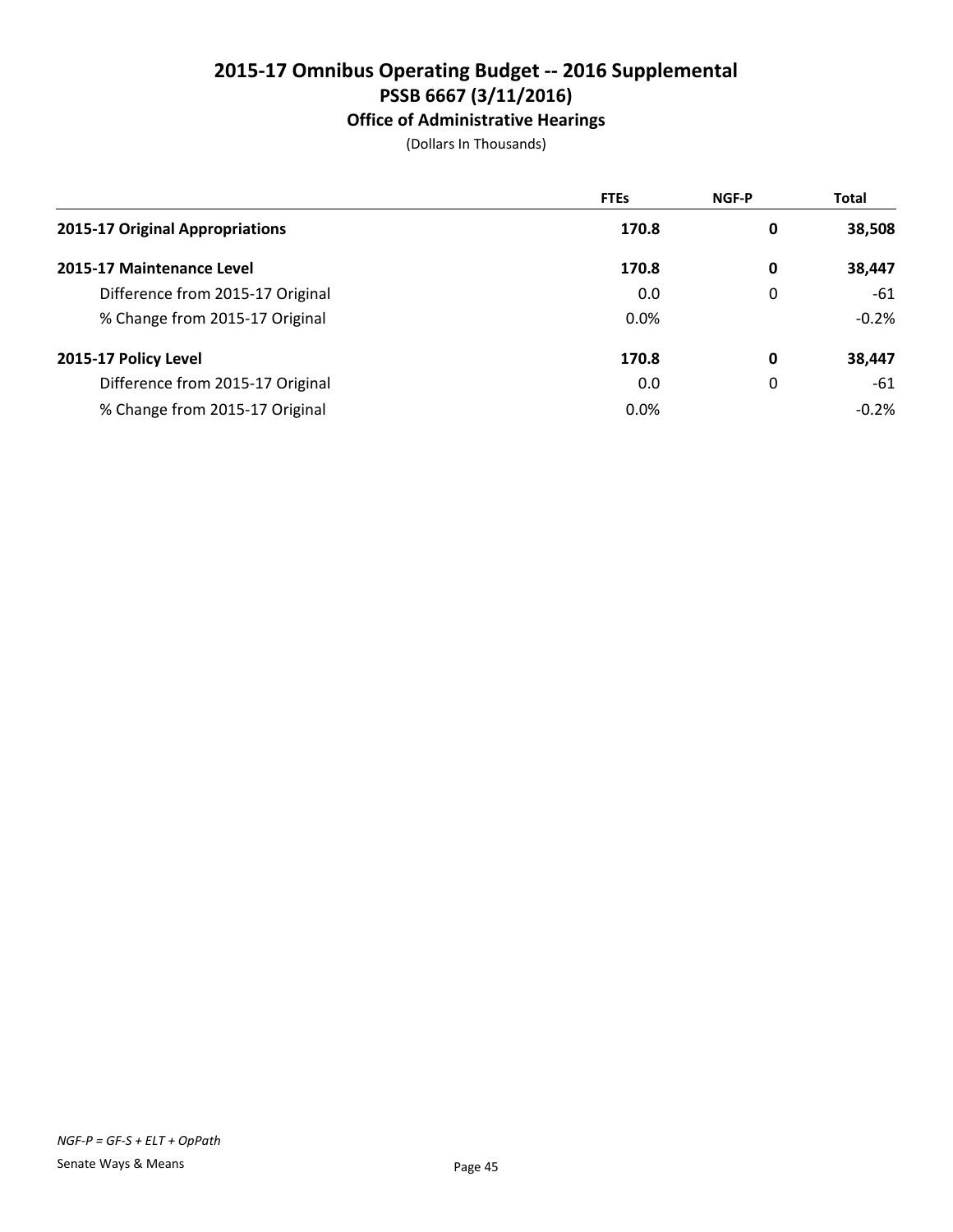# **2015-17 Omnibus Operating Budget -- 2016 Supplemental PSSB 6667 (3/11/2016) State Lottery Commission**

|                                  | <b>FTEs</b> | <b>NGF-P</b> | <b>Total</b> |
|----------------------------------|-------------|--------------|--------------|
| 2015-17 Original Appropriations  | 142.9       | 0            | 946,373      |
| 2015-17 Maintenance Level        | 142.9       | 0            | 946,332      |
| Difference from 2015-17 Original | 0.0         | 0            | $-41$        |
| % Change from 2015-17 Original   | 0.0%        |              | $0.0\%$      |
| 2015-17 Policy Level             | 142.9       | 0            | 946,332      |
| Difference from 2015-17 Original | 0.0         | 0            | $-41$        |
| % Change from 2015-17 Original   | 0.0%        |              | $0.0\%$      |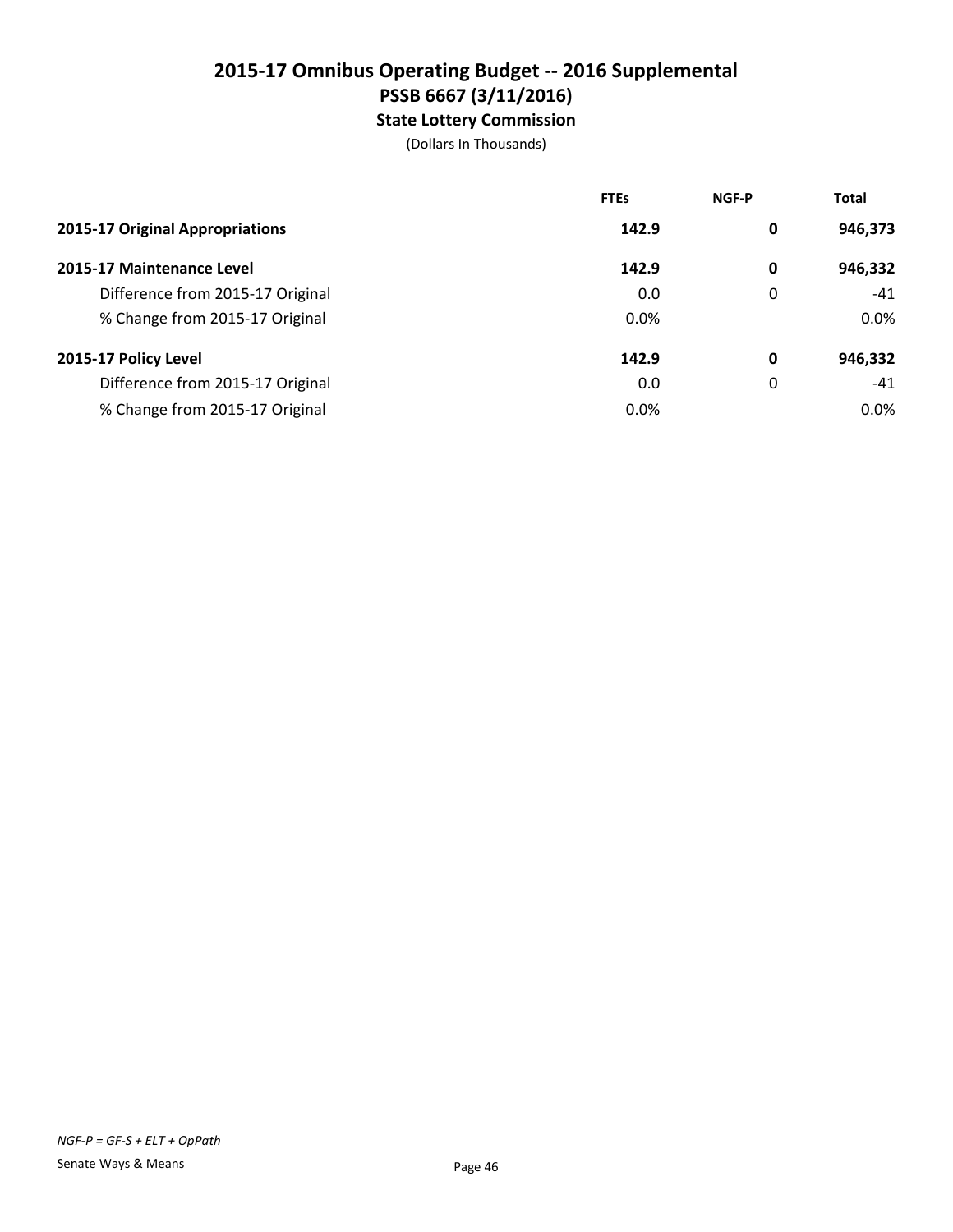# **Washington State Gambling Comm**

|                                  | <b>FTEs</b> | <b>NGF-P</b> | <b>Total</b> |
|----------------------------------|-------------|--------------|--------------|
| 2015-17 Original Appropriations  | 134.0       | 0            | 30,548       |
| 2015-17 Maintenance Level        | 114.0       | 0            | 30,515       |
| Difference from 2015-17 Original | $-20.0$     | 0            | $-33$        |
| % Change from 2015-17 Original   | $-14.9%$    |              | $-0.1%$      |
| 2015-17 Policy Level             | 114.0       | 0            | 30,515       |
| Difference from 2015-17 Original | $-20.0$     | 0            | $-33$        |
| % Change from 2015-17 Original   | $-14.9%$    |              | $-0.1%$      |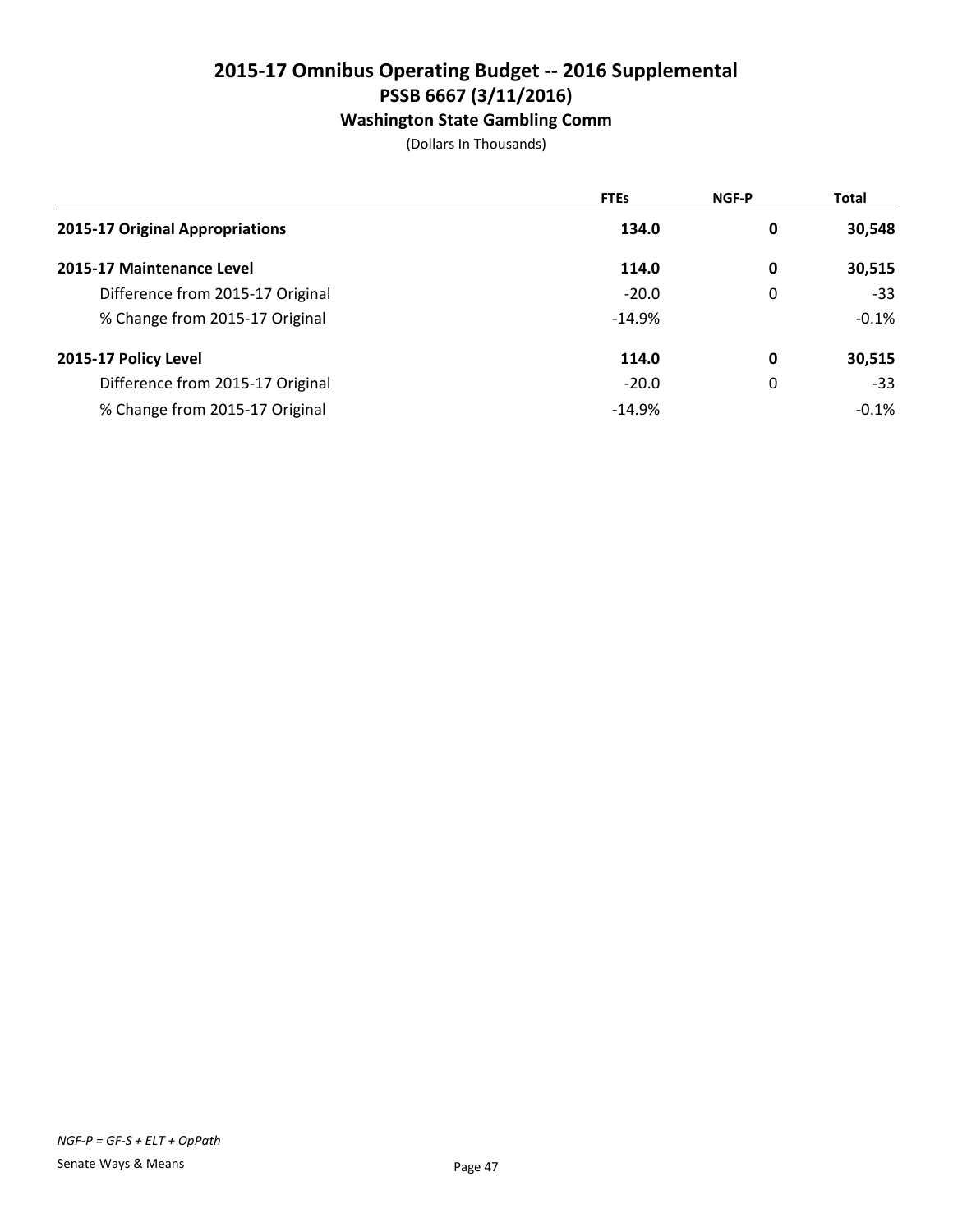## **WA State Comm on Hispanic Affairs**

|                                  | <b>FTEs</b> | <b>NGF-P</b> | <b>Total</b> |
|----------------------------------|-------------|--------------|--------------|
| 2015-17 Original Appropriations  | 2.0         | 505          | 505          |
| 2015-17 Maintenance Level        | 2.0         | 519          | 519          |
| Difference from 2015-17 Original | 0.0         | 14           | 14           |
| % Change from 2015-17 Original   | 0.0%        | 2.8%         | 2.8%         |
| 2015-17 Policy Level             | 2.0         | 519          | 519          |
| Difference from 2015-17 Original | 0.0         | 14           | 14           |
| % Change from 2015-17 Original   | 0.0%        | 2.8%         | 2.8%         |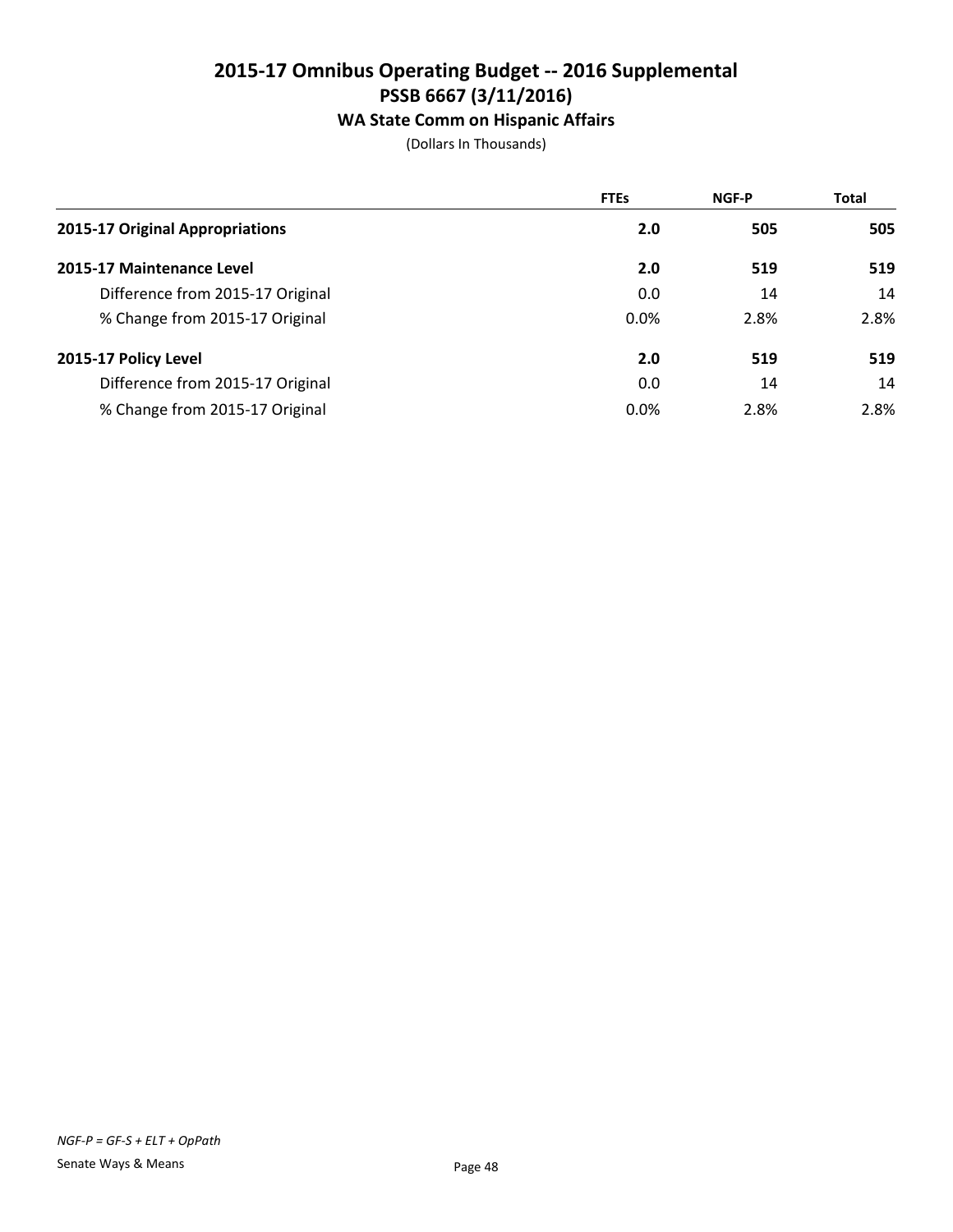# **African-American Affairs Comm**

|                                  | <b>FTEs</b> | <b>NGF-P</b> | <b>Total</b> |
|----------------------------------|-------------|--------------|--------------|
| 2015-17 Original Appropriations  | 2.0         | 502          | 502          |
| 2015-17 Maintenance Level        | 2.0         | 514          | 514          |
| Difference from 2015-17 Original | 0.0         | 12           | 12           |
| % Change from 2015-17 Original   | 0.0%        | 2.4%         | 2.4%         |
| 2015-17 Policy Level             | 2.0         | 514          | 514          |
| Difference from 2015-17 Original | 0.0         | 12           | 12           |
| % Change from 2015-17 Original   | $0.0\%$     | 2.4%         | 2.4%         |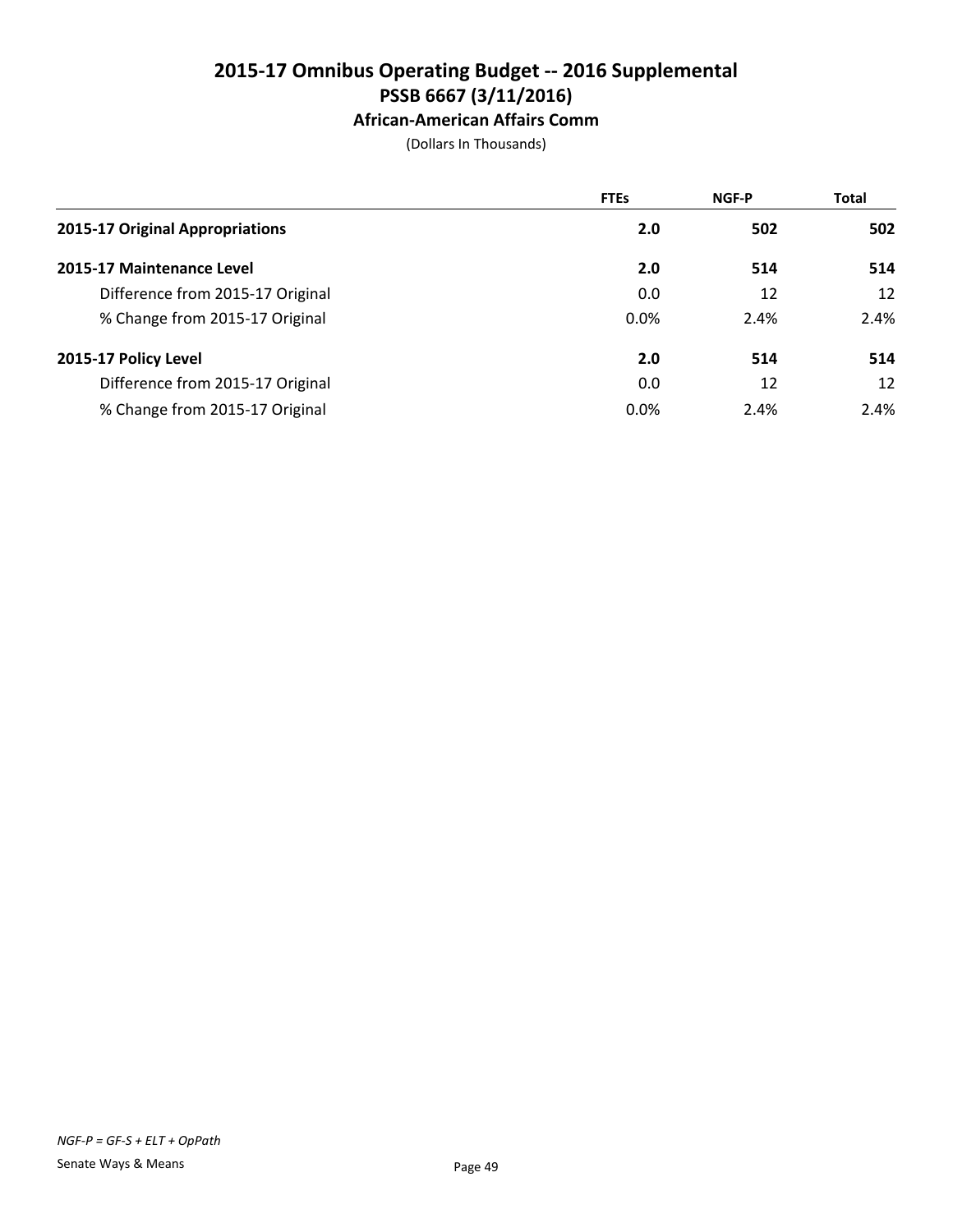## **Department of Retirement Systems**

(Dollars In Thousands)

|                                         | <b>FTEs</b> | NGF-P       | <b>Total</b> |
|-----------------------------------------|-------------|-------------|--------------|
| 2015-17 Original Appropriations         | 250.4       | 0           | 62,244       |
| 2015-17 Maintenance Level               | 250.4       | 0           | 62,249       |
| Difference from 2015-17 Original        | 0.0         | $\Omega$    | 5            |
| % Change from 2015-17 Original          | 0.0%        |             | 0.0%         |
| <b>Policy Other Changes:</b>            |             |             |              |
| 1. Retiree Annuities - SSB 6264         | 0.2         | 0           | 136          |
| <b>Policy -- Other Total</b>            | 0.2         | $\mathbf 0$ | 136          |
| <b>Policy Comp Changes:</b>             |             |             |              |
| 2. Deferred Compensation - SB 5435      | 1.6         | $\Omega$    | 461          |
| 3. Emergency Medical Services - SB 6523 | 0.0         | 0           | 7            |
| 4. LEOFF 1 Survivor Option - SB 5873    | 0.1         | $\Omega$    | 42           |
| 5. Retired Teacher Substitute Teaching  | 0.2         | 0           | 90           |
| <b>Policy -- Comp Total</b>             | 1.8         | $\mathbf 0$ | 600          |
| <b>Total Policy Changes</b>             | 2.0         | 0           | 736          |
| 2015-17 Policy Level                    | 252.4       | 0           | 62,985       |
| Difference from 2015-17 Original        | 2.0         | $\Omega$    | 741          |
| % Change from 2015-17 Original          | 0.8%        |             | 1.2%         |

### *Comments:*

## **1. Retiree Annuities - SSB 6264**

One-time mplementation costs are provided for Substitute Senate Bill 6264, which authorizes certain retirees to purchase retirement annuities. (Dept of Retirement Systems Expense-State)

## **2. Deferred Compensation - SB 5435**

Funding is provided for the administrative costs to implement Engrossed Substitute Senate Bill 5435 (optional salary deferral program). (Dept of Retirement Systems Expense-State; Deferred Compensation Admin Account-Non-Appr)

## **3. Emergency Medical Services -SB 6523**

Funding is provided for the administrative costs to implement Substitute Senate Bill 6523 (emergency medical services employees). (Dept of Retirement Systems Expense-State)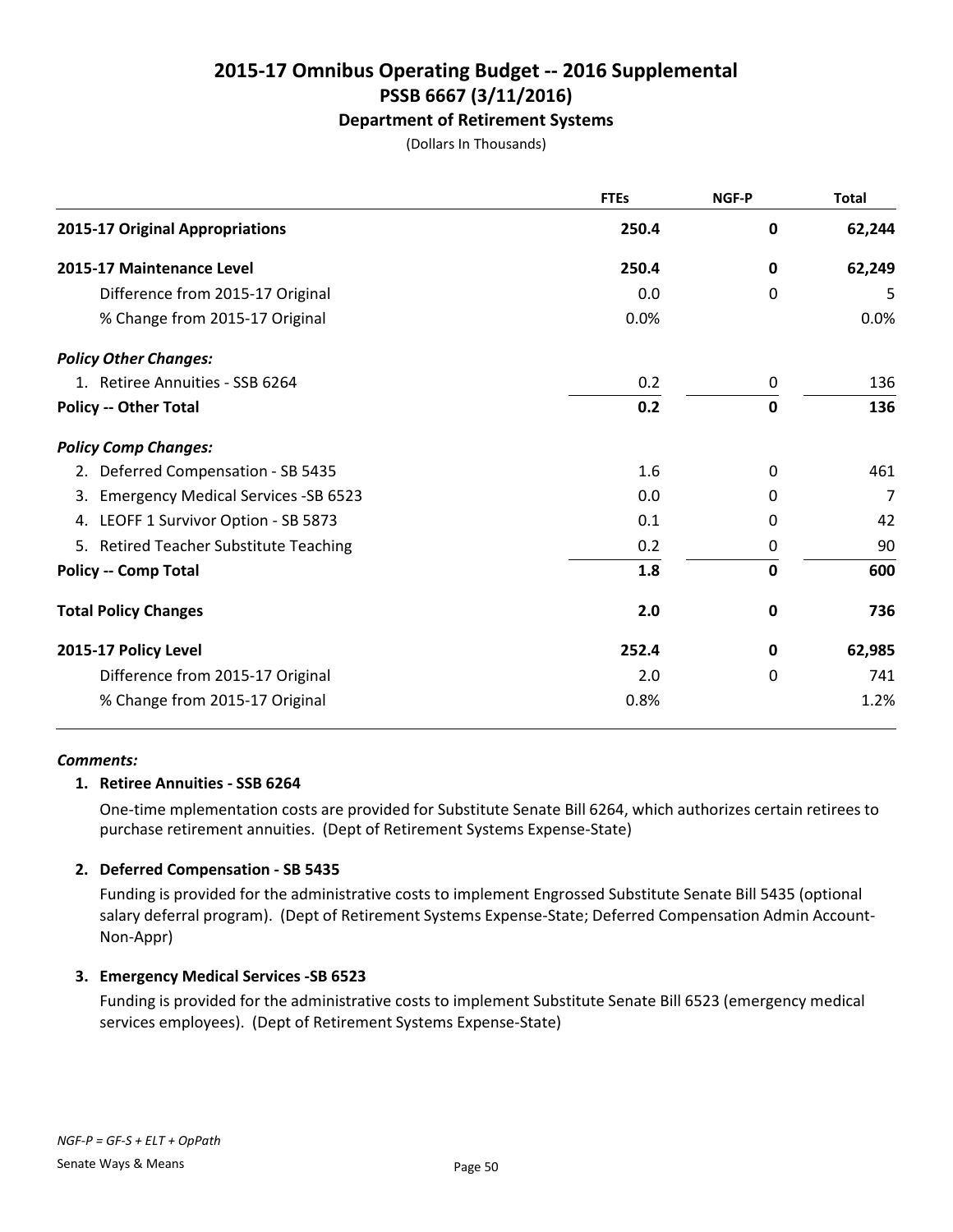## **Department of Retirement Systems**

(Dollars In Thousands)

## **4. LEOFF 1 Survivor Option - SB 5873**

Funding is provided for administrative costs to implement Engrossed Senate Bill 5873 (LEOFF 1 survivor benefit). (Dept of Retirement Systems Expense-State)

## **5. Retired Teacher Substitute Teaching**

Funding is provided for administrative costs to implement Engrossed Second Substitute Senate Bill 6455 (retired teachers/substitutes). (Dept of Retirement Systems Expense-State)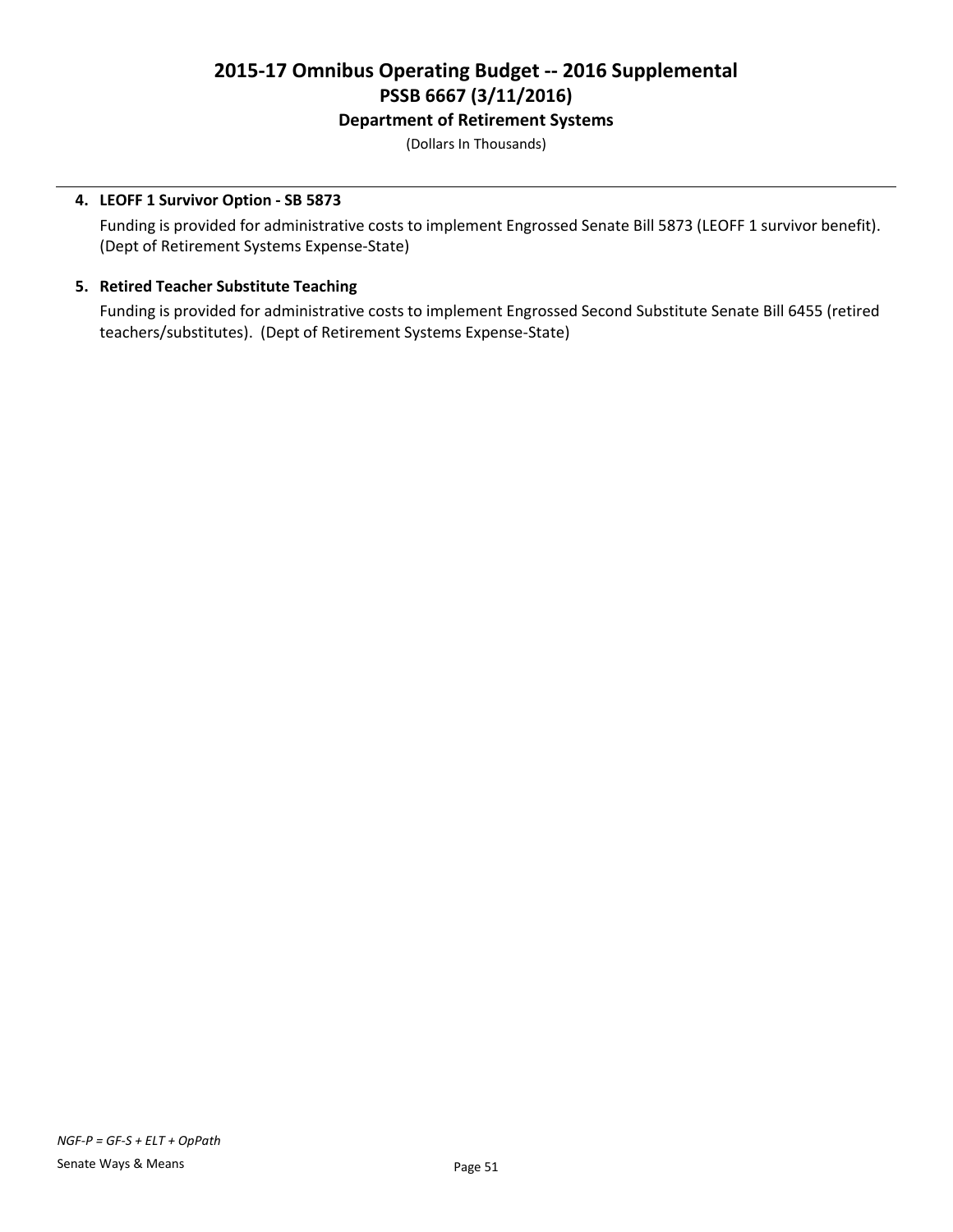# **2015-17 Omnibus Operating Budget -- 2016 Supplemental PSSB 6667 (3/11/2016) State Investment Board**

(Dollars In Thousands)

|                                  | <b>FTEs</b> | NGF-P       | <b>Total</b> |
|----------------------------------|-------------|-------------|--------------|
| 2015-17 Original Appropriations  | 97.4        | $\mathbf 0$ | 42,452       |
| 2015-17 Maintenance Level        | 97.4        | 0           | 42,503       |
| Difference from 2015-17 Original | 0.0         | 0           | 51           |
| % Change from 2015-17 Original   | 0.0%        |             | 0.1%         |
| <b>Policy Other Changes:</b>     |             |             |              |
| 1. Retiree Annuities - SSB 6264  | 0.1         | 0           | 14           |
| <b>Policy -- Other Total</b>     | 0.1         | 0           | 14           |
| <b>Total Policy Changes</b>      | 0.1         | 0           | 14           |
| 2015-17 Policy Level             | 97.4        | 0           | 42,517       |
| Difference from 2015-17 Original | 0.1         | 0           | 65           |
| % Change from 2015-17 Original   | 0.1%        |             | 0.2%         |

## *Comments:*

## **1. Retiree Annuities - SSB 6264**

One-time mplementation costs are provided for Substitute Senate Bill 6264, which authorizes certain retirees to purchase retirement annuities. (State Investment Board Expense Acct-State)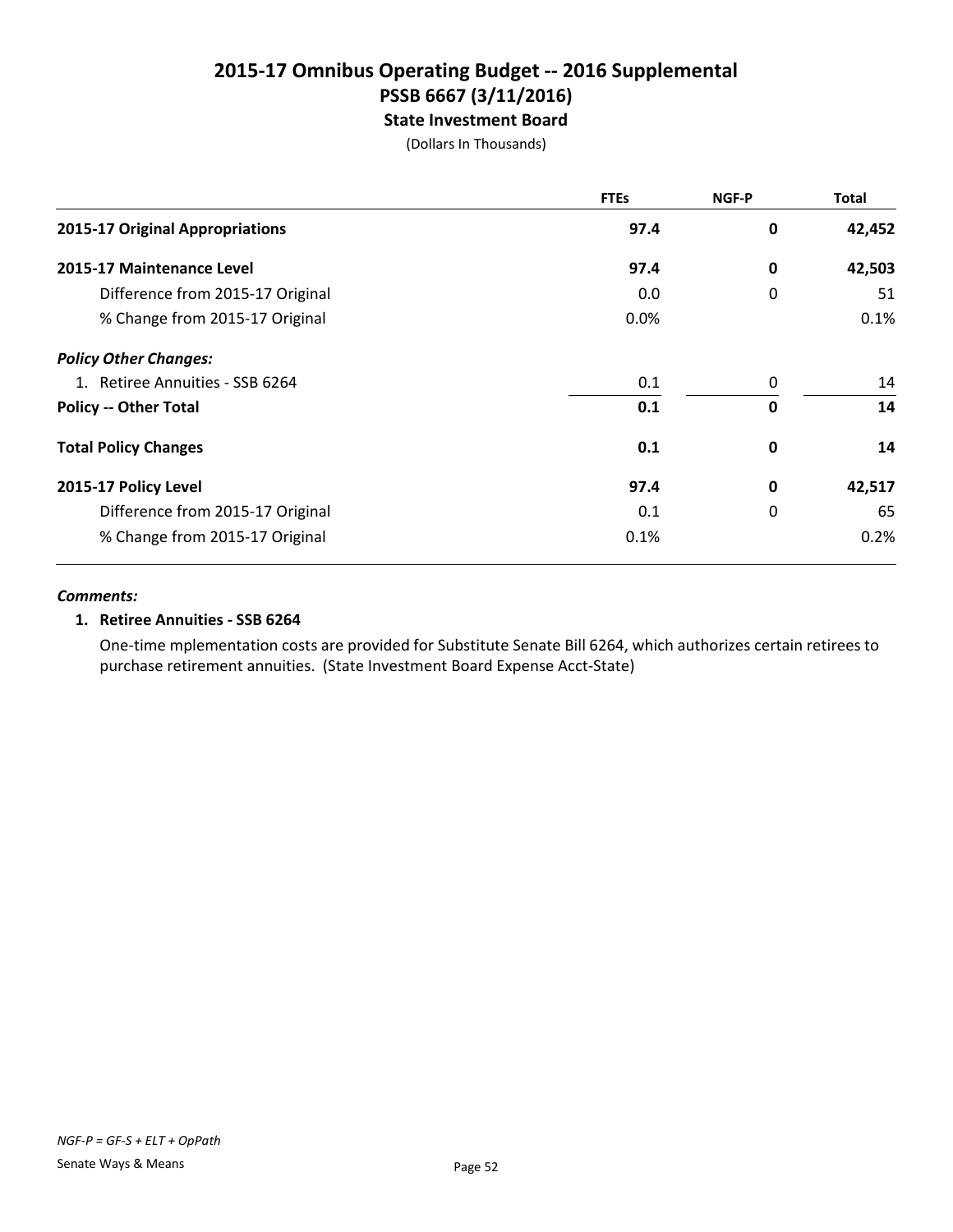**Department of Revenue** (Dollars In Thousands)

|                                        | <b>FTEs</b> | NGF-P     | <b>Total</b> |
|----------------------------------------|-------------|-----------|--------------|
| 2015-17 Original Appropriations        | 1,214.9     | 239,909   | 285,139      |
| 2015-17 Maintenance Level              | 1,214.9     | 233,742   | 275,396      |
| Difference from 2015-17 Original       | 0.0         | $-6,167$  | $-9,743$     |
| % Change from 2015-17 Original         | 0.0%        | $-2.6%$   | $-3.4%$      |
| <b>Policy Other Changes:</b>           |             |           |              |
| <b>Financial Services Account</b>      | 0.0         | $-5,000$  | 0            |
| <b>Business License Support</b><br>2.  | 0.0         | $-3,500$  | 0            |
| 3. Nonprofit Homeownership Development | 0.2         | 60        | 60           |
| 4. Headquarters Office Relocation      | 0.0         | 0         | 418          |
| <b>Policy -- Other Total</b>           | 0.2         | $-8,440$  | 478          |
| <b>Total Policy Changes</b>            | 0.2         | $-8,440$  | 478          |
| 2015-17 Policy Level                   | 1,215.0     | 225,302   | 275,874      |
| Difference from 2015-17 Original       | 0.2         | $-14,607$ | $-9,265$     |
| % Change from 2015-17 Original         | 0.0%        | $-6.1%$   | $-3.2%$      |

### *Comments:*

### **1. Financial Services Account**

One-time General Fund-State support is shifted to the Financial Services Account. (General Fund-State; Financial Services Regulation Acct-State)

## **2. Business License Support**

One-time General Fund-State support is shifted to the Business License Account. (General Fund-State; Business License Account-State)

## **3. Nonprofit Homeownership Development**

Funding is provided for the implemenation of Substitute Senate Bill 6211 (nonprofit homeowner development) which provides a property tax exemption for real property owned by a nonprofit entity for the purpose of developing single-family residences to be sold to low-income households. (General Fund-State)

### **4. Headquarters Office Relocation**

Funding is shifted from fiscal year 2016 to fiscal year 2017 to align with the completion of the department's new headquarters building expected to open in December 2016. Additional funding is provided for relocation costs associated with the modified building predesign. (General Fund-State; Timber Tax Distribution Account-State; Business License Account-State; other accounts)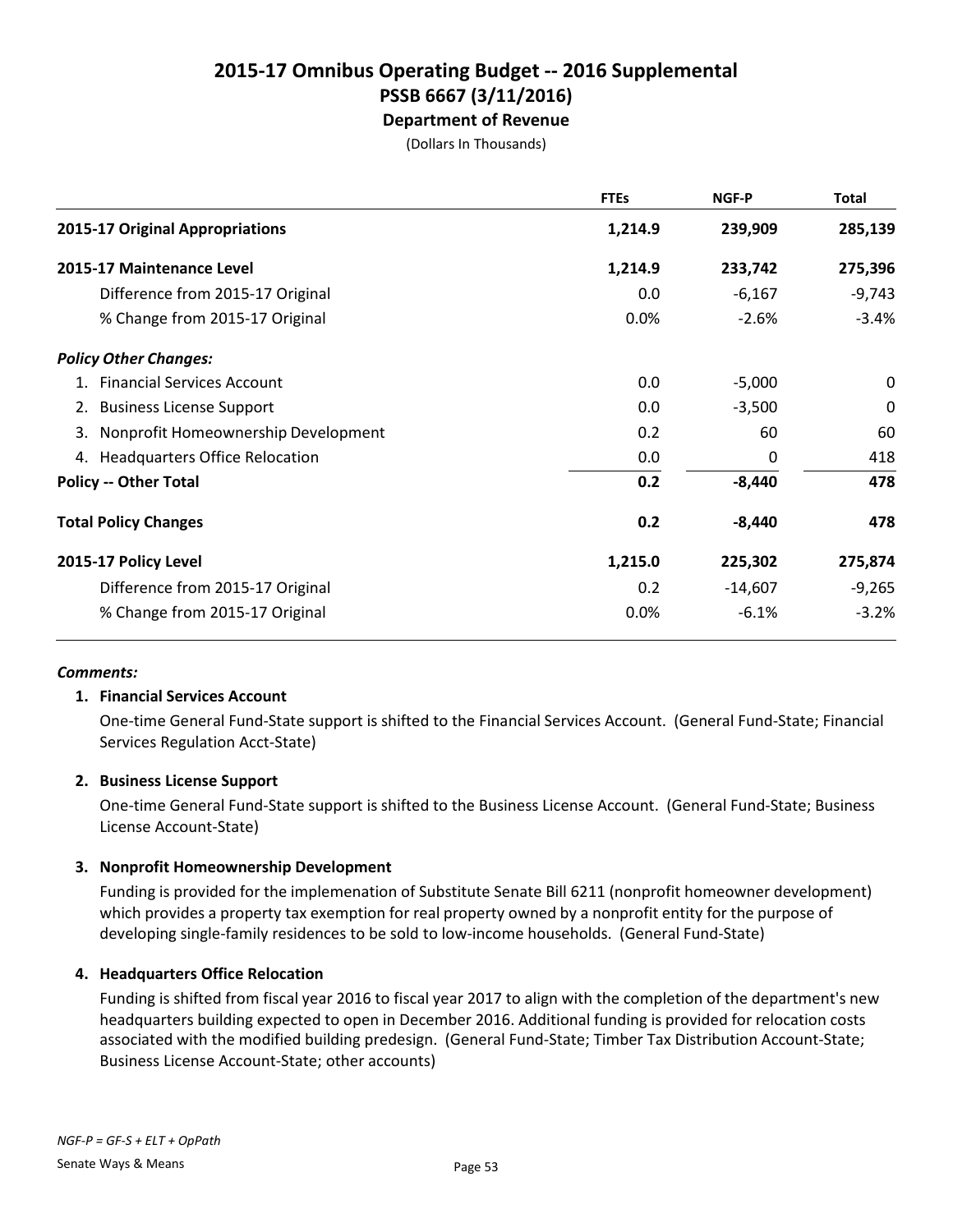## **2015-17 Omnibus Operating Budget -- 2016 Supplemental PSSB 6667 (3/11/2016) Board of Tax Appeals**

(Dollars In Thousands)

|                                  | <b>FTEs</b> | NGF-P | Total |
|----------------------------------|-------------|-------|-------|
| 2015-17 Original Appropriations  | 11.2        | 2,555 | 2,555 |
| 2015-17 Maintenance Level        | 11.2        | 2,613 | 2,613 |
| Difference from 2015-17 Original | 0.0         | 58    | 58    |
| % Change from 2015-17 Original   | $0.0\%$     | 2.3%  | 2.3%  |
| <b>Policy Other Changes:</b>     |             |       |       |
| 1. Database Upgrade              | 0.0         | 11    | 11    |
| <b>Policy -- Other Total</b>     | 0.0         | 11    | 11    |
| <b>Total Policy Changes</b>      | 0.0         | 11    | 11    |
| 2015-17 Policy Level             | 11.2        | 2,624 | 2,624 |
| Difference from 2015-17 Original | 0.0         | 69    | 69    |
| % Change from 2015-17 Original   | 0.0%        | 2.7%  | 2.7%  |

### *Comments:*

## **1. Database Upgrade**

Funding is provided to upgrade outdated interface software, allowing the agency to streamline case management efforts and provide counties and taxpayers with the benefit of electronic submission. (General Fund-State)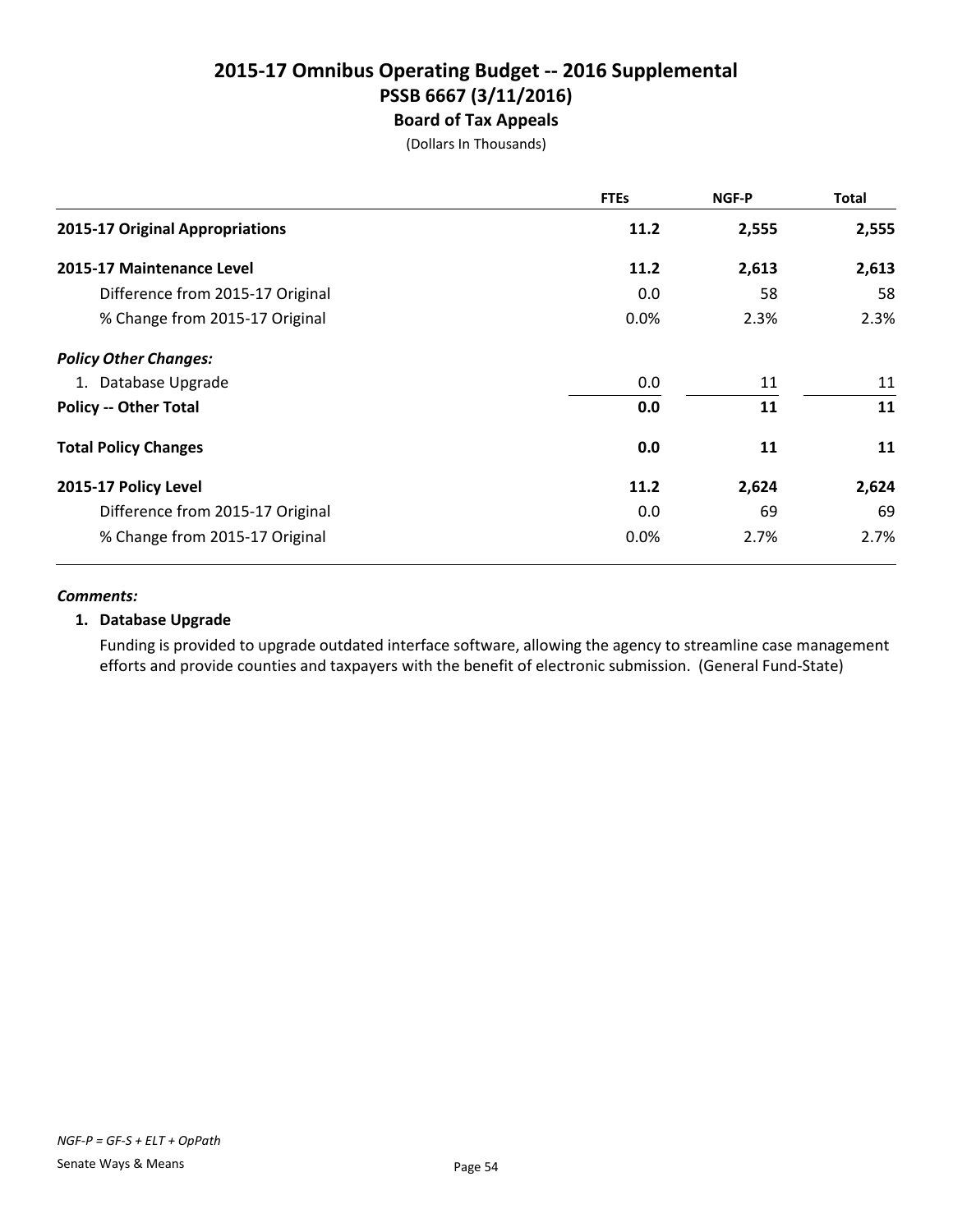## **Minority & Women's Business Enterp**

|                                  | <b>FTEs</b> | <b>NGF-P</b> | <b>Total</b> |
|----------------------------------|-------------|--------------|--------------|
| 2015-17 Original Appropriations  | 22.5        | 0            | 4,730        |
| 2015-17 Maintenance Level        | 22.5        | 0            | 4,883        |
| Difference from 2015-17 Original | 0.0         | 0            | 153          |
| % Change from 2015-17 Original   | $0.0\%$     |              | 3.2%         |
| 2015-17 Policy Level             | 22.5        | 0            | 4,883        |
| Difference from 2015-17 Original | 0.0         | 0            | 153          |
| % Change from 2015-17 Original   | $0.0\%$     |              | 3.2%         |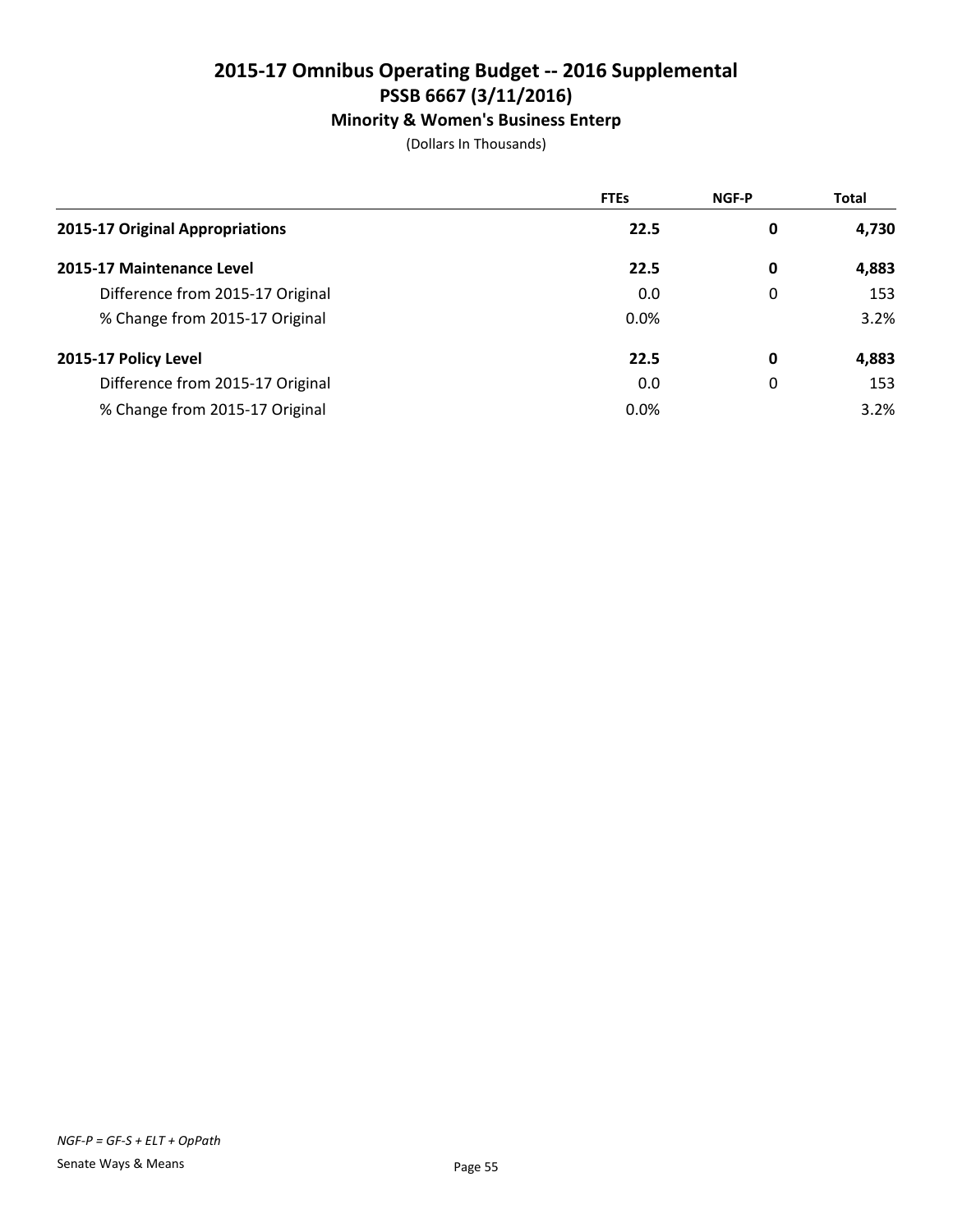## **Office of Insurance Commissioner**

(Dollars In Thousands)

|                                        | <b>FTEs</b> | <b>NGF-P</b> | <b>Total</b> |
|----------------------------------------|-------------|--------------|--------------|
| 2015-17 Original Appropriations        | 239.6       | 527          | 59,514       |
| 2015-17 Maintenance Level              | 239.6       | 527          | 59,542       |
| Difference from 2015-17 Original       | 0.0         | 0            | 28           |
| % Change from 2015-17 Original         | $0.0\%$     | $0.0\%$      | 0.0%         |
| <b>Policy Other Changes:</b>           |             |              |              |
| 1. Independent Review Organizations    | 0.6         | 0            | 283          |
| 2. Life Insurance Reserve Requirements | 0.4         | $\Omega$     | 143          |
| 3. Pharmacy Benefit Managers           | 1.2         | 0            | 797          |
| <b>Policy -- Other Total</b>           | 2.1         | $\mathbf 0$  | 1,223        |
| <b>Total Policy Changes</b>            | 2.1         | 0            | 1,223        |
| 2015-17 Policy Level                   | 241.7       | 527          | 60,765       |
| Difference from 2015-17 Original       | 2.1         | 0            | 1,251        |
| % Change from 2015-17 Original         | 0.9%        | 0.0%         | 2.1%         |

### *Comments:*

## **1. Independent Review Organizations**

Pursuant to House Bill 2326 (independent review organizations), funding is provided for the transfer the oversight of Independent Review Organizations from the Department of Health to the Office of the Insurance Commissioner. (Insurance Commissioner's Regulatory-State)

## **2. Life Insurance Reserve Requirements**

Funding authority is provided for SB 5180 (life insurance reserves) updates to valuation standards for minimum actuarial values for life insurance reserves and mortality standards for nonforfeiture. (Insurance Commissioner's Regulatory-State)

## **3. Pharmacy Benefit Managers**

Funding authority is provided for 5ESSB 5857 (pharmacy benefit managers) that gives regulatory responsibility to the Office of the Insurance Commissioner for pharmacy benefit managers (PBMs) and requires the OIC to set fees for PBMs at a level that allows registration, renewal and oversight activities to be self-supporting. (Insurance Commissioner's Regulatory-State)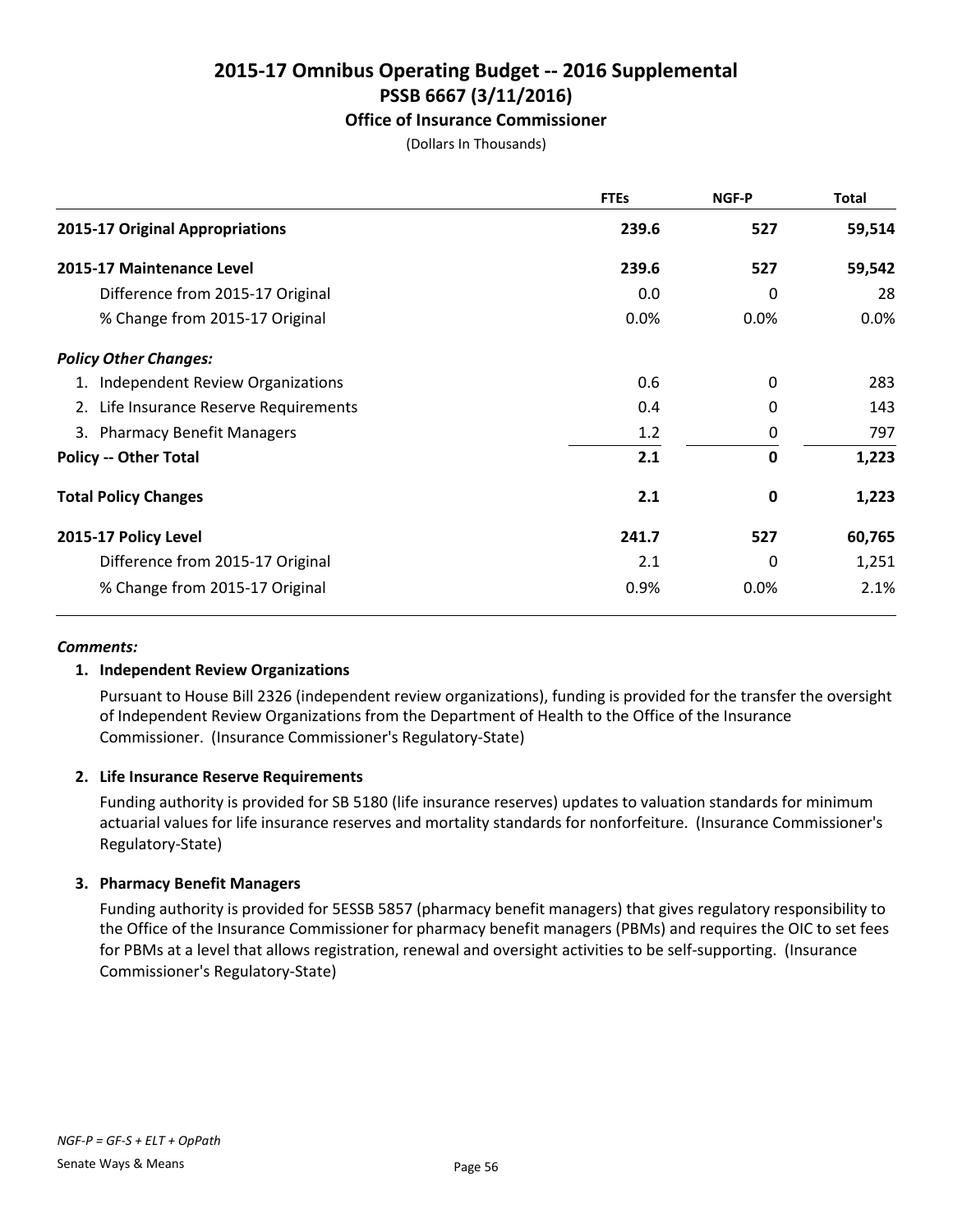## **Consolidated Technology Services**

(Dollars In Thousands)

|                                    | <b>FTEs</b> | NGF-P        | <b>Total</b> |
|------------------------------------|-------------|--------------|--------------|
| 2015-17 Original Appropriations    | 547.9       | 1,450        | 353,968      |
| 2015-17 Maintenance Level          | 573.9       | 1,450        | 336,909      |
| Difference from 2015-17 Original   | 26.0        | 0            | $-17,059$    |
| % Change from 2015-17 Original     | 4.7%        | 0.0%         | $-4.8%$      |
| <b>Policy Other Changes:</b>       |             |              |              |
| 1. Network Capacity Planning Staff | 1.5         | 0            | 369          |
| 2. SecureAccess Washington         | 3.0         | 0            | 2,744        |
| <b>Policy -- Other Total</b>       | 4.5         | $\mathbf 0$  | 3,113        |
| Policy -- Transfer Total           | $-2.0$      | 0            | $-868$       |
| <b>Total Policy Changes</b>        | 2.5         | 0            | 2,245        |
| 2015-17 Policy Level               | 576.4       | 1,450        | 339,154      |
| Difference from 2015-17 Original   | 28.5        | $\mathbf{0}$ | $-14,814$    |
| % Change from 2015-17 Original     | 5.2%        | 0.0%         | $-4.2%$      |

### *Comments:*

## **1. Network Capacity Planning Staff**

This item adds two full-time equivalent staff to the Consolidated Technology Services (CTS) to support network capacity planning. (Consolidated Tech Services Rev Acct-Non-Appr)

### **2. SecureAccess Washington**

Secure Access Washington (SAW) is a portal that allows state employees and members of the public to securely access state agency data and applications online. Expenditure and billing authority is provided to fund an increase in licensing fees and additional staff to support SAW development and helpdesk services due to anticipated growth in SAW usage. (Consolidated Tech Services Rev Acct-Non-Appr)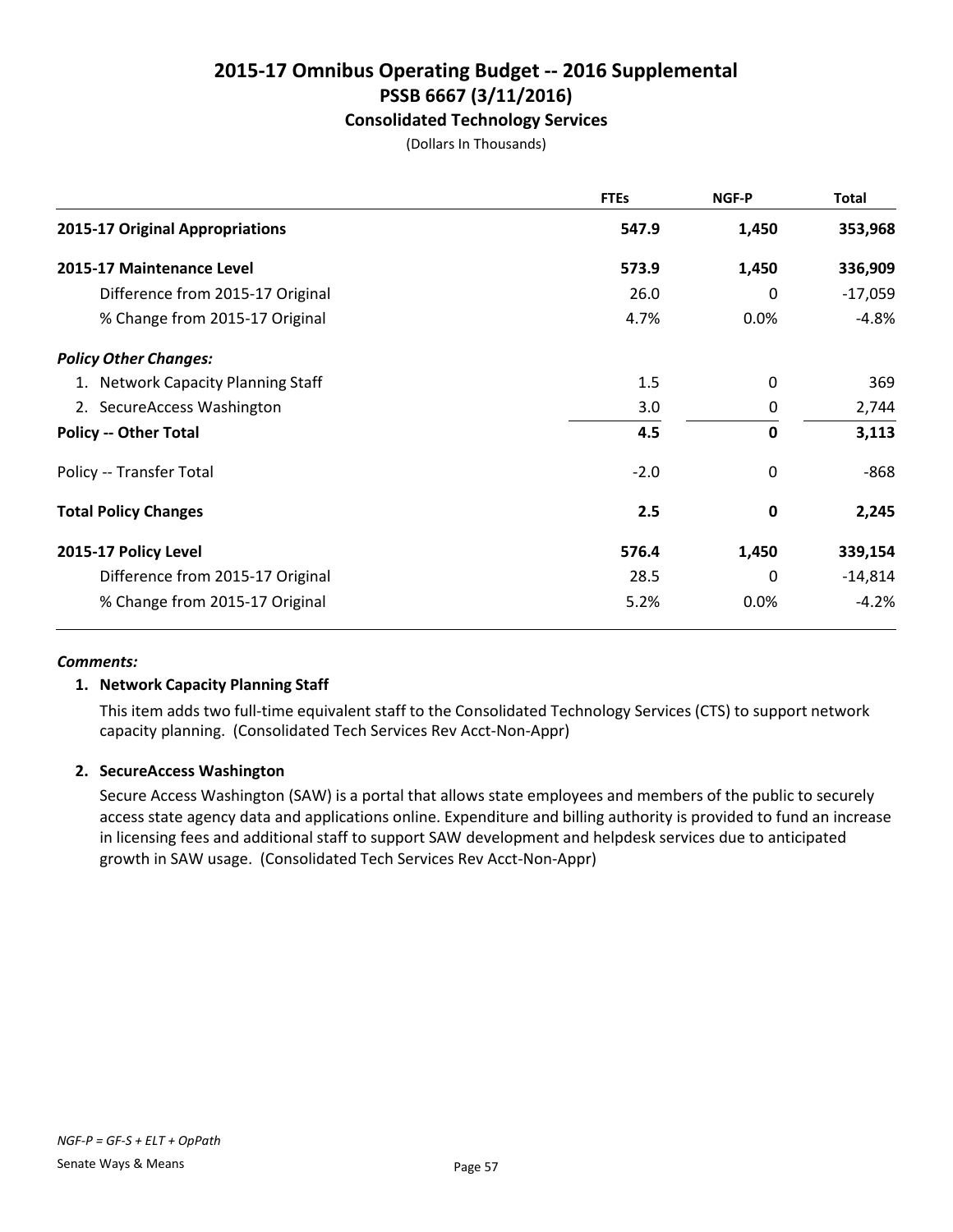# **2015-17 Omnibus Operating Budget -- 2016 Supplemental PSSB 6667 (3/11/2016) State Board of Accountancy**

|                                  | <b>FTEs</b> | <b>NGF-P</b> | <b>Total</b> |
|----------------------------------|-------------|--------------|--------------|
| 2015-17 Original Appropriations  | 11.3        | 0            | 6,095        |
| 2015-17 Maintenance Level        | 11.3        | 0            | 6,113        |
| Difference from 2015-17 Original | 0.0         | 0            | 18           |
| % Change from 2015-17 Original   | 0.0%        |              | 0.3%         |
| 2015-17 Policy Level             | 11.3        | 0            | 6,113        |
| Difference from 2015-17 Original | 0.0         | 0            | 18           |
| % Change from 2015-17 Original   | 0.0%        |              | 0.3%         |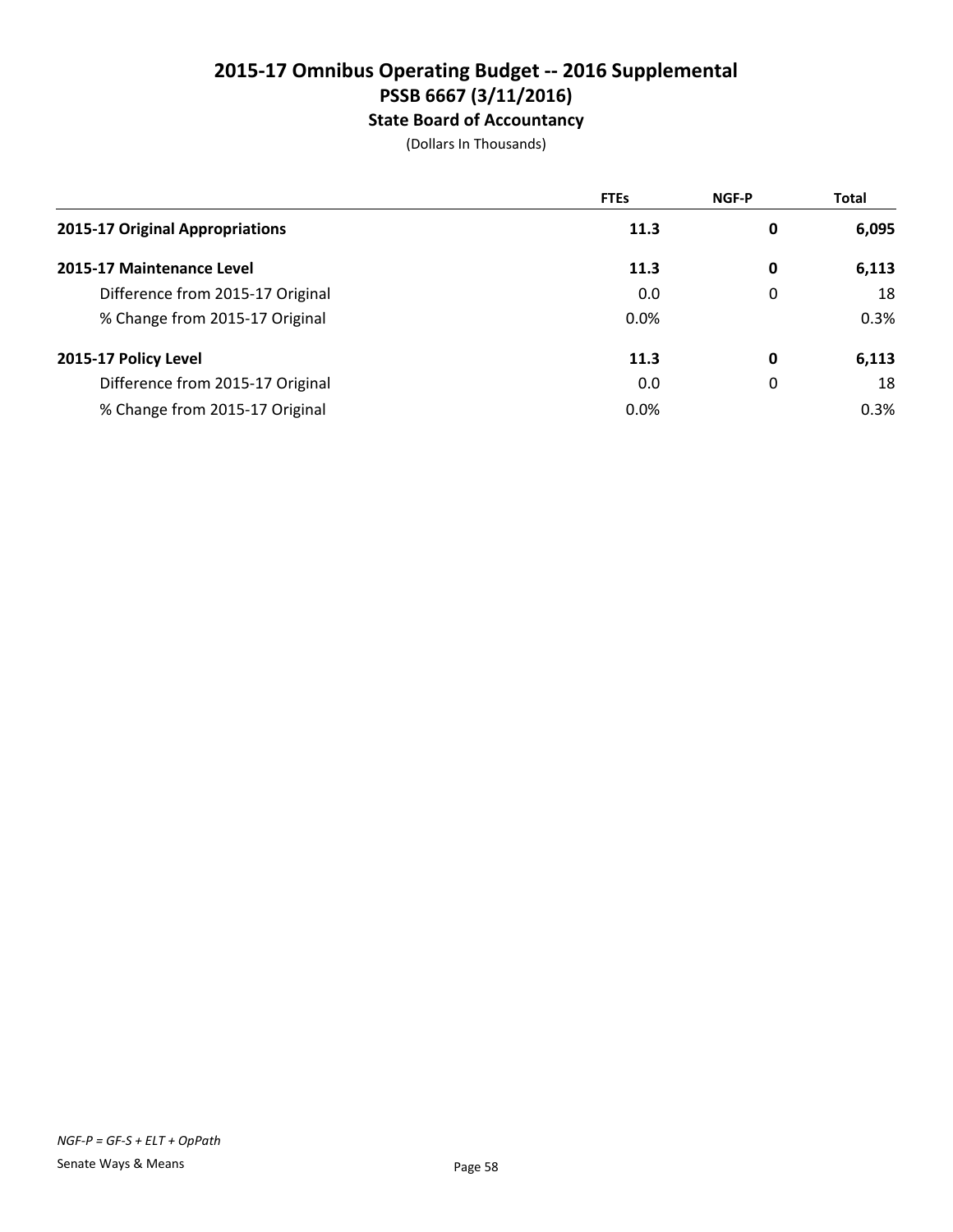# **Forensic Investigations Council**

|                                  | <b>FTEs</b> | <b>NGF-P</b> | <b>Total</b> |
|----------------------------------|-------------|--------------|--------------|
| 2015-17 Original Appropriations  | 0.0         | 0            | 500          |
| 2015-17 Maintenance Level        | 0.0         | 0            | 502          |
| Difference from 2015-17 Original | 0.0         | 0            | 2            |
| % Change from 2015-17 Original   |             |              | 0.4%         |
| 2015-17 Policy Level             | 0.0         | 0            | 502          |
| Difference from 2015-17 Original | 0.0         | 0            | 2            |
| % Change from 2015-17 Original   |             |              | 0.4%         |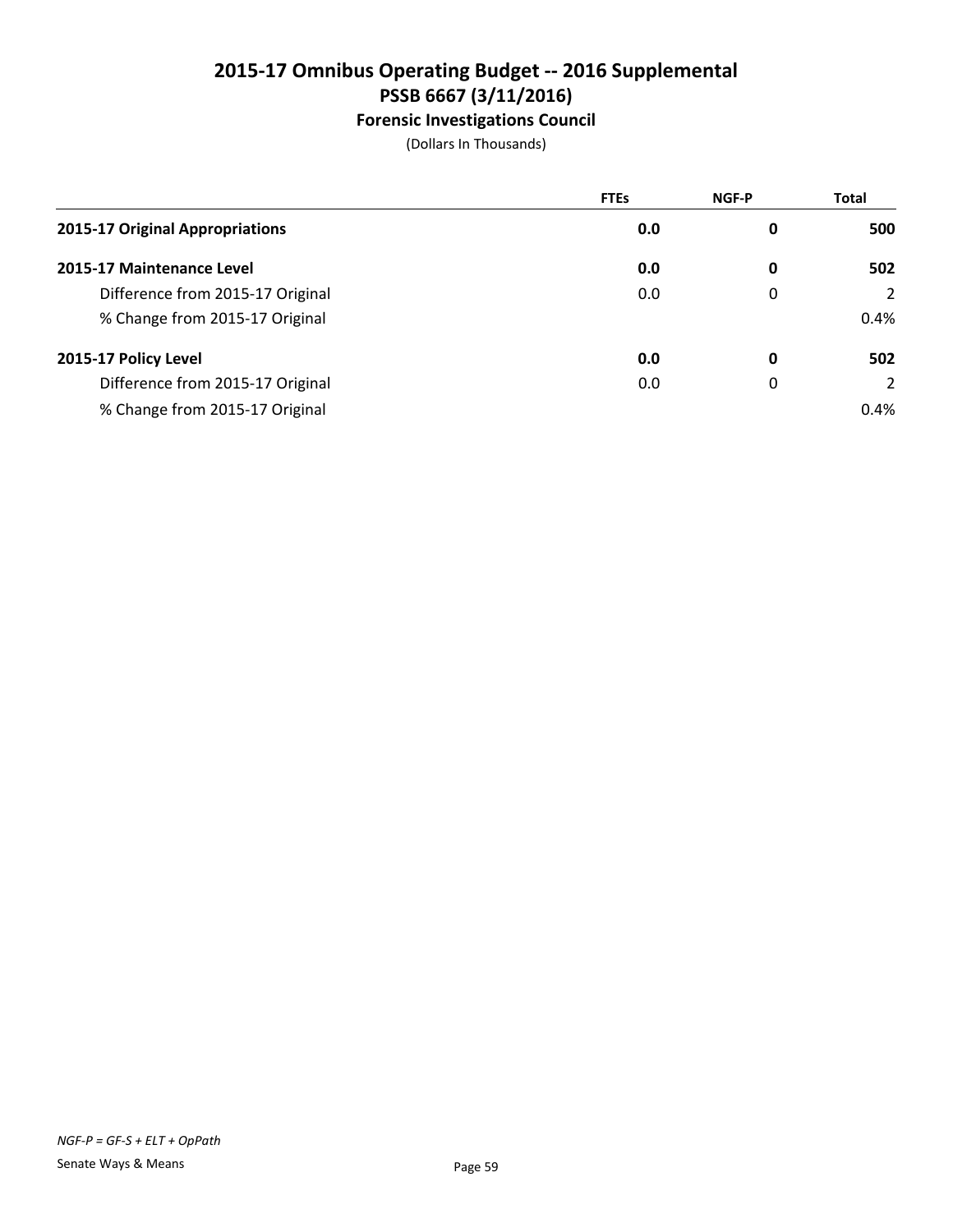## **2015-17 Omnibus Operating Budget -- 2016 Supplemental PSSB 6667 (3/11/2016) Dept of Enterprise Services**

(Dollars In Thousands)

|                                  | <b>FTEs</b> | NGF-P        | <b>Total</b> |
|----------------------------------|-------------|--------------|--------------|
| 2015-17 Original Appropriations  | 798.8       | 6,459        | 326,294      |
| 2015-17 Maintenance Level        | 772.8       | 6,249        | 325,887      |
| Difference from 2015-17 Original | $-26.0$     | $-210$       | -407         |
| % Change from 2015-17 Original   | $-3.3%$     | $-3.3%$      | $-0.1\%$     |
| <b>Policy Other Changes:</b>     |             |              |              |
| 1. Campus Contracts              | 0.0         | 0            | 413          |
| <b>Policy -- Other Total</b>     | 0.0         | $\mathbf{0}$ | 413          |
| <b>Total Policy Changes</b>      | 0.0         | $\mathbf 0$  | 413          |
| 2015-17 Policy Level             | 772.8       | 6,249        | 326,300      |
| Difference from 2015-17 Original | $-26.0$     | $-210$       | 6            |
| % Change from 2015-17 Original   | $-3.3%$     | $-3.3%$      | 0.0%         |

### *Comments:*

## **1. Campus Contracts**

The Department partners with the Washington State Patrol, Olympia Fire Department, and private vendors to provide a safe and secure Capitol campus. Additional expenditure authority is provided due to the increased costs of these contracts. (State Vehicle Parking Account-Non-Appr; Enterprise Services Account-Non-Appr)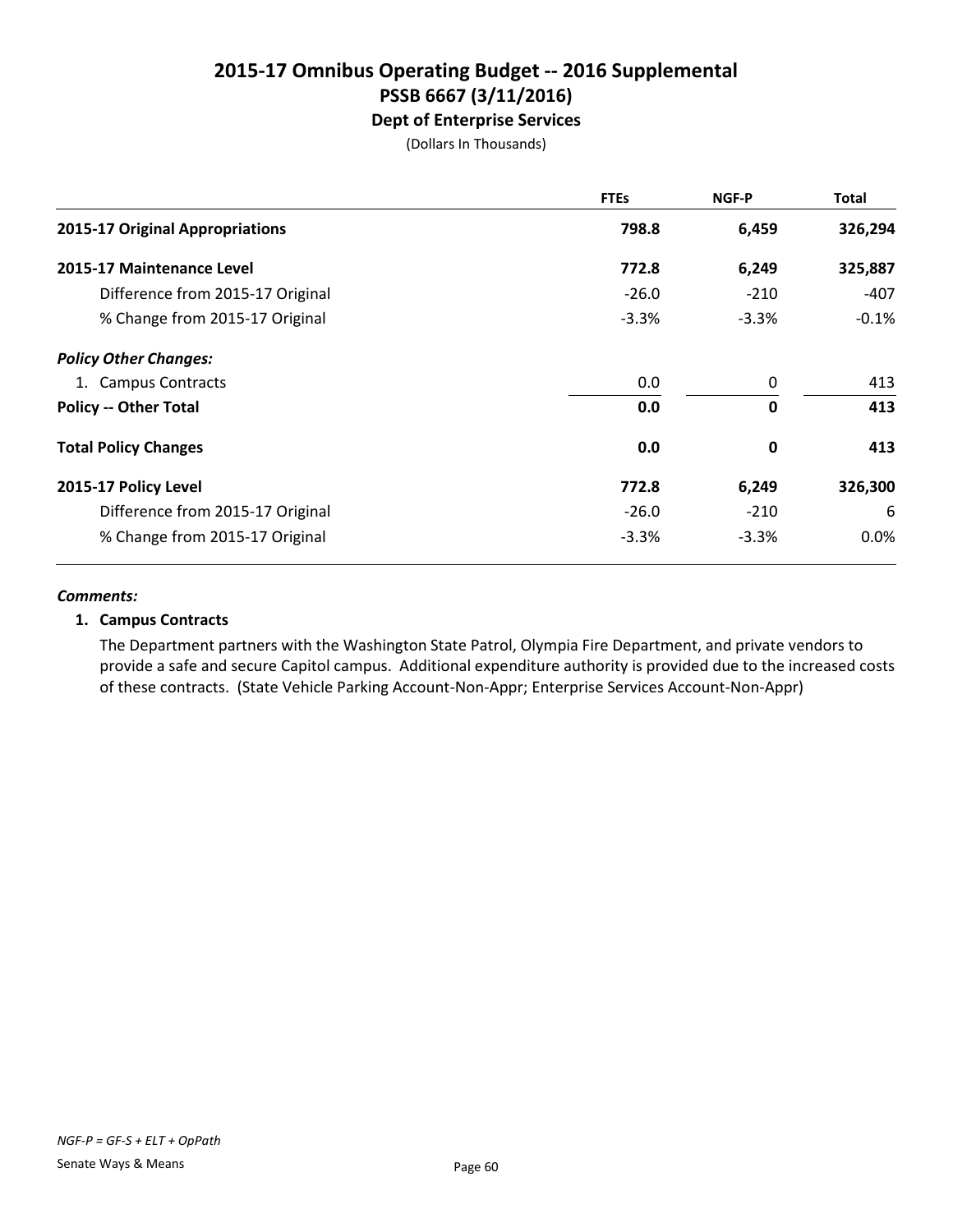## **Washington Horse Racing Commission**

|                                  | <b>FTEs</b> | <b>NGF-P</b> | <b>Total</b> |
|----------------------------------|-------------|--------------|--------------|
| 2015-17 Original Appropriations  | 28.5        | 0            | 5,826        |
| 2015-17 Maintenance Level        | 28.5        | 0            | 5,789        |
| Difference from 2015-17 Original | 0.0         | 0            | $-37$        |
| % Change from 2015-17 Original   | $0.0\%$     |              | $-0.6%$      |
| 2015-17 Policy Level             | 28.5        | 0            | 5,789        |
| Difference from 2015-17 Original | 0.0         | 0            | $-37$        |
| % Change from 2015-17 Original   | 0.0%        |              | $-0.6%$      |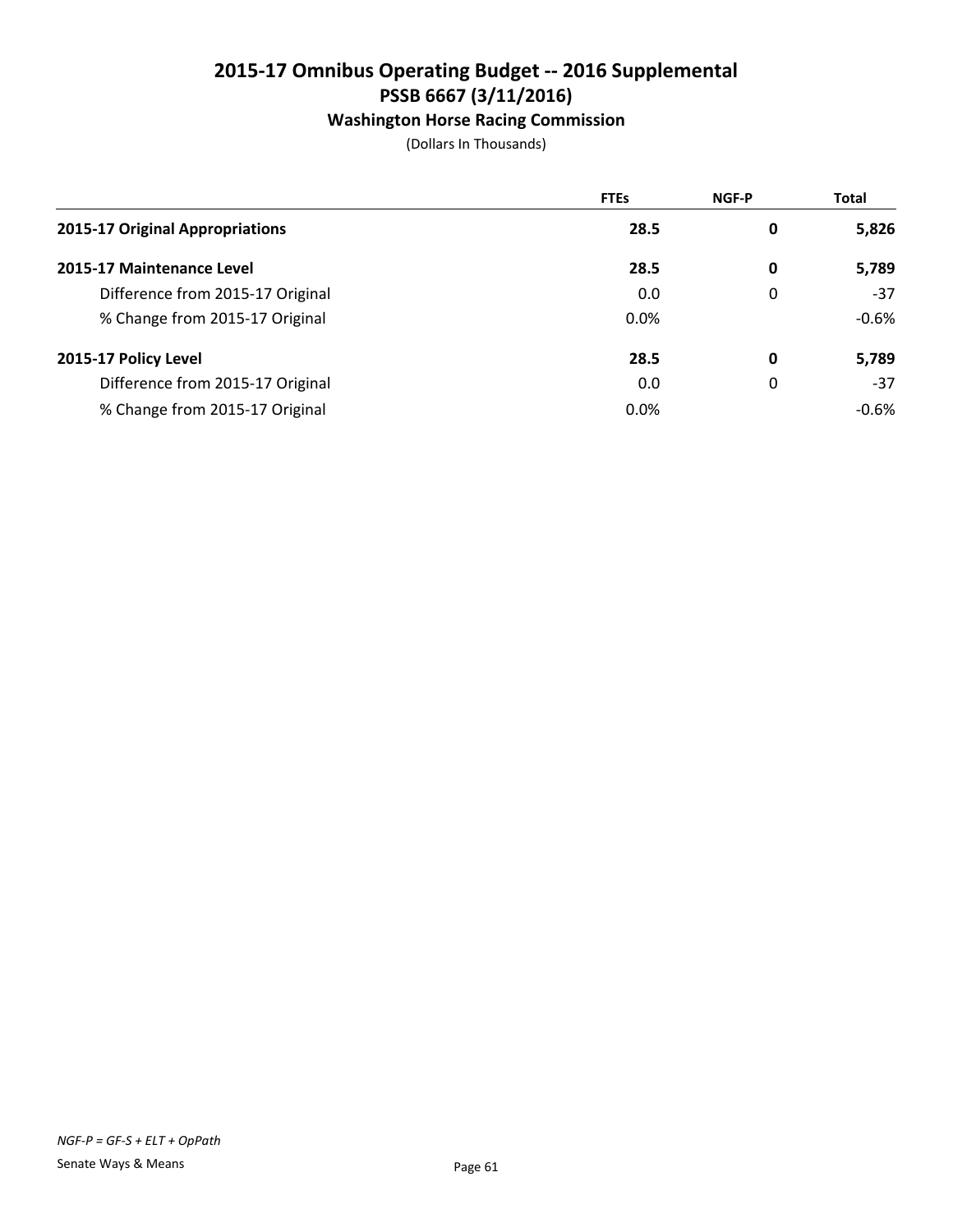## **2015-17 Omnibus Operating Budget -- 2016 Supplemental PSSB 6667 (3/11/2016) Liquor and Cannabis Board**

(Dollars In Thousands)

|                                    | <b>FTEs</b> | NGF-P | <b>Total</b> |
|------------------------------------|-------------|-------|--------------|
| 2015-17 Original Appropriations    | 341.0       | 0     | 82,925       |
| 2015-17 Maintenance Level          | 341.0       | 0     | 84,923       |
| Difference from 2015-17 Original   | 0.0         | 0     | 1,998        |
| % Change from 2015-17 Original     | 0.0%        |       | 2.4%         |
| <b>Policy Other Changes:</b>       |             |       |              |
| 1. One-Time Implementation Savings | 0.0         | 0     | -587         |
| <b>Policy -- Other Total</b>       | 0.0         | 0     | $-587$       |
| <b>Total Policy Changes</b>        | 0.0         | 0     | -587         |
| 2015-17 Policy Level               | 341.0       | 0     | 84,336       |
| Difference from 2015-17 Original   | 0.0         | 0     | 1,411        |
| % Change from 2015-17 Original     | 0.0%        |       | 1.7%         |

## *Comments:*

## **1. One-Time Implementation Savings**

Funding is reduced to reflect slower than the assumed hiring schedule and other funding assumptions from the 2015-17 operating budget. The 2015-17 operating budget funded new positions needed to implement cannabisrelated legislation and an expansion of beer and cider sales in grocery stores. (Dedicated Marijuana Account-State; Liquor Revolving Account-State)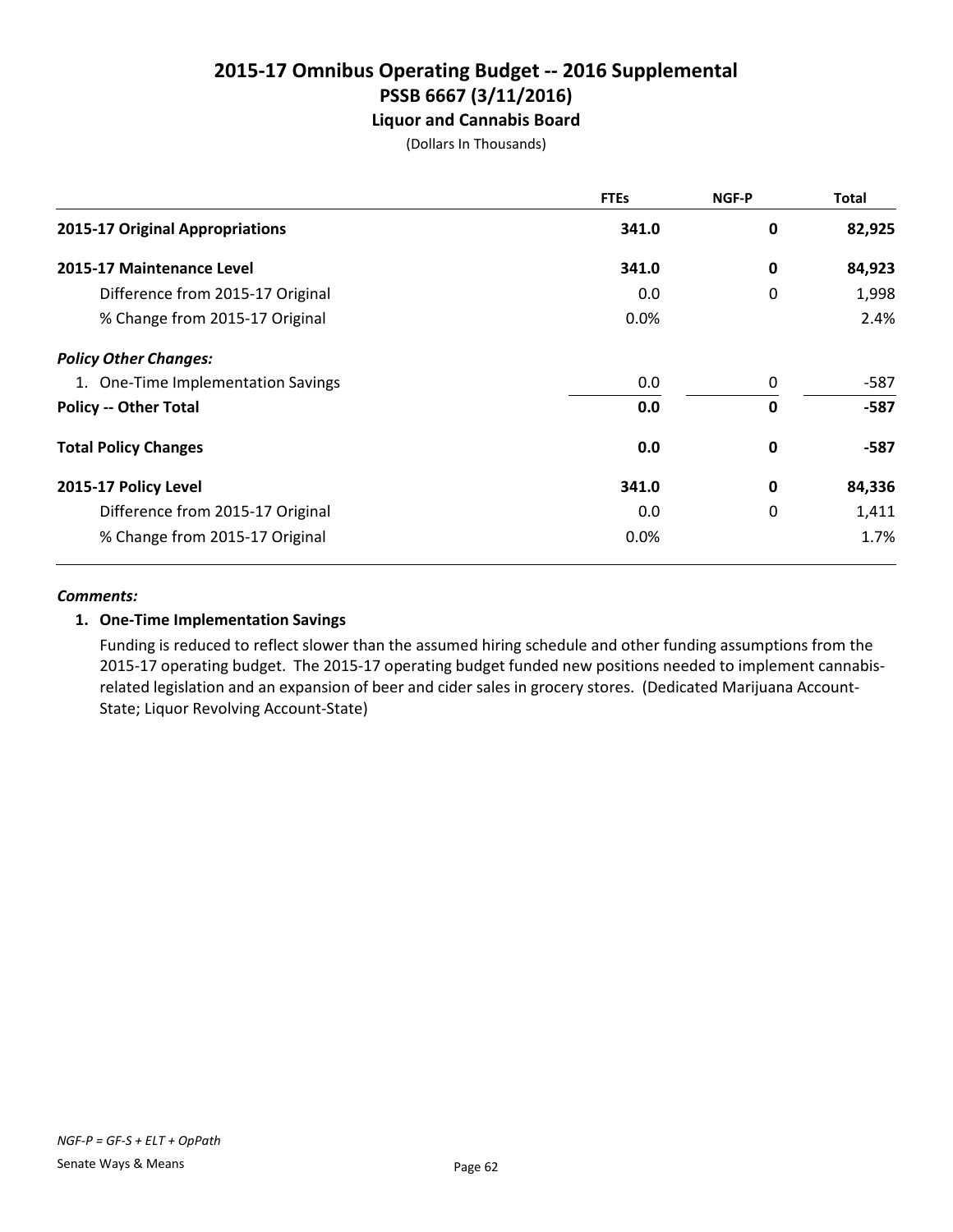## **Utilities and Transportation Comm**

(Dollars In Thousands)

|                                  | <b>FTEs</b> | NGF-P       | <b>Total</b> |
|----------------------------------|-------------|-------------|--------------|
| 2015-17 Original Appropriations  | 175.7       | 176         | 65,478       |
| 2015-17 Maintenance Level        | 175.7       | 176         | 64,122       |
| Difference from 2015-17 Original | 0.0         | 0           | $-1,356$     |
| % Change from 2015-17 Original   | 0.0%        | 0.0%        | $-2.1%$      |
| <b>Policy Other Changes:</b>     |             |             |              |
| 1. EFSEC Workload Increase       | 0.0         | $\Omega$    | 5,000        |
| 2. Transition of Coal Units      | 0.7         | 0           | 280          |
| <b>Policy -- Other Total</b>     | 0.7         | $\mathbf 0$ | 5,280        |
| <b>Total Policy Changes</b>      | 0.7         | 0           | 5,280        |
| 2015-17 Policy Level             | 176.4       | 176         | 69,402       |
| Difference from 2015-17 Original | 0.7         | 0           | 3,924        |
| % Change from 2015-17 Original   | 0.4%        | 0.0%        | 6.0%         |

### *Comments:*

### **1. EFSEC Workload Increase**

Additional expenditure authority is provided to assist the Energy Facility Site Evaluation Council (EFSEC) with technical reviews and evaluations of two projects proposed to be sited in Washington state. (General Fund-Local)

## **2. Transition of Coal Units**

Pursuant to Engrossed Substitute Senate Bill 6248 (Transition of Coal Units) additional expenditure authority is provided to implement this legislation. (Public Service Revolving Account-State)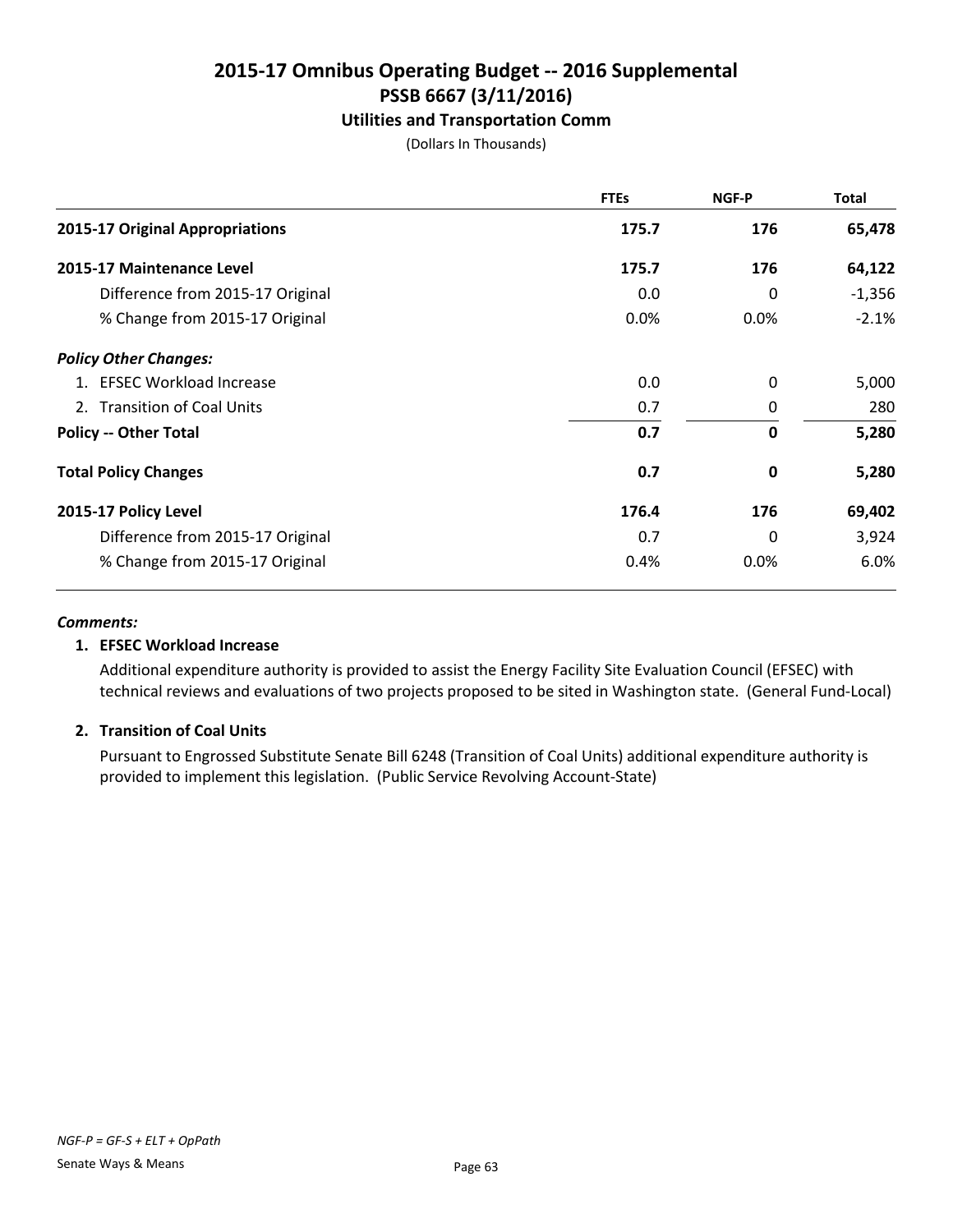# **Board for Volunteer Firefighters**

|                                  | <b>FTEs</b> | <b>NGF-P</b> | <b>Total</b> |
|----------------------------------|-------------|--------------|--------------|
| 2015-17 Original Appropriations  | 4.0         | 0            | 1,013        |
| 2015-17 Maintenance Level        | 4.0         | 0            | 1,011        |
| Difference from 2015-17 Original | 0.0         | 0            | $-2$         |
| % Change from 2015-17 Original   | 0.0%        |              | $-0.2%$      |
| 2015-17 Policy Level             | 4.0         | 0            | 1,011        |
| Difference from 2015-17 Original | 0.0         | 0            | $-2$         |
| % Change from 2015-17 Original   | 0.0%        |              | $-0.2%$      |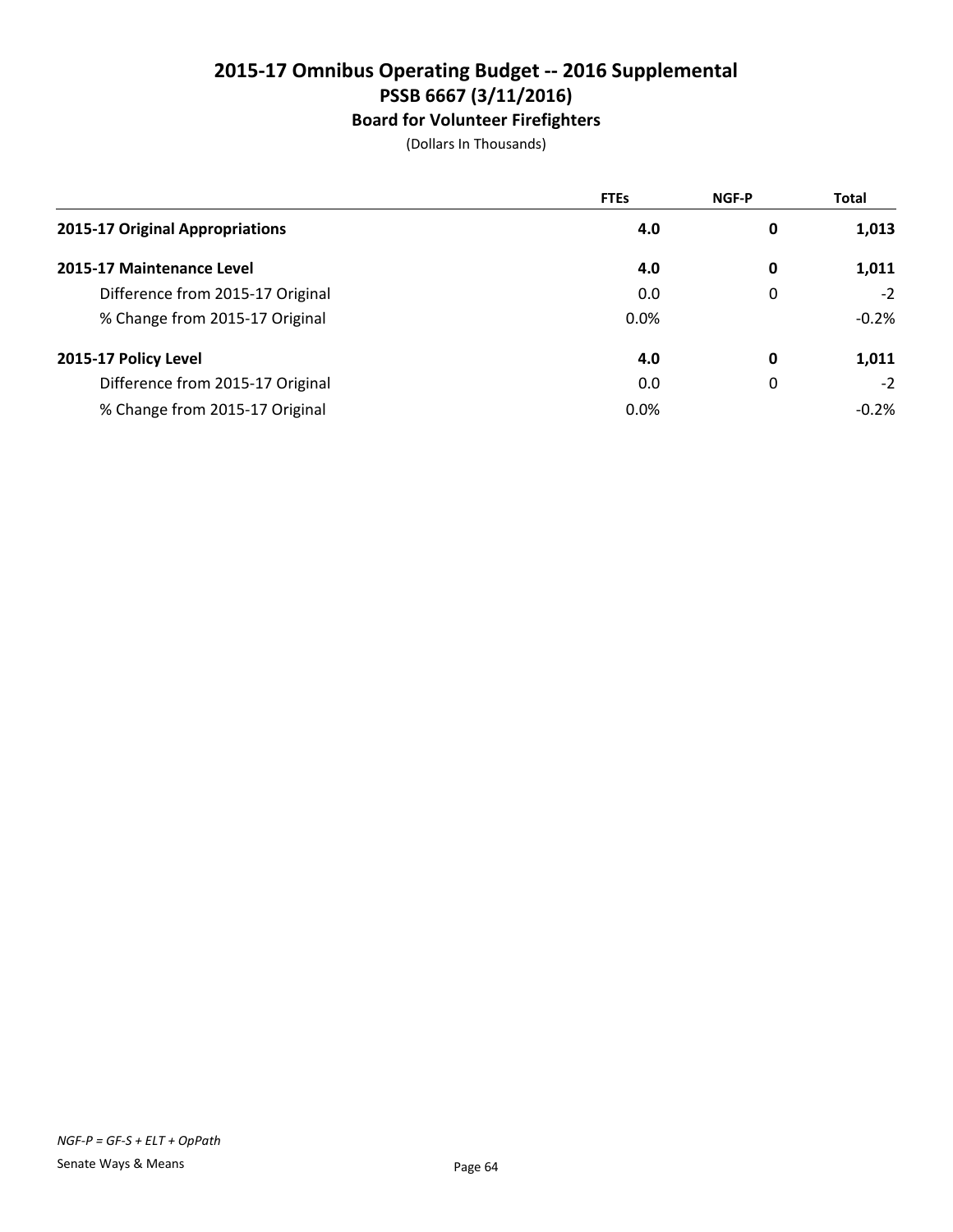# **Military Department**

(Dollars In Thousands)

|                                  | <b>FTEs</b> | NGF-P       | <b>Total</b> |
|----------------------------------|-------------|-------------|--------------|
| 2015-17 Original Appropriations  | 325.4       | 6,803       | 303,233      |
| 2015-17 Maintenance Level        | 325.4       | 6,803       | 303,405      |
| Difference from 2015-17 Original | 0.0         | 0           | 172          |
| % Change from 2015-17 Original   | 0.0%        | 0.0%        | 0.1%         |
| <b>Policy Other Changes:</b>     |             |             |              |
| Disaster Recovery<br>1.          | 0.0         | $\Omega$    | 43,359       |
| 2. National Guard Fire Training  | 0.0         | 0           | 545          |
| 3. NG911 Modernization           | 0.0         | 0           | 5,679        |
| <b>Policy -- Other Total</b>     | 0.0         | $\mathbf 0$ | 49,583       |
| <b>Total Policy Changes</b>      | 0.0         | 0           | 49,583       |
| 2015-17 Policy Level             | 325.4       | 6,803       | 352,988      |
| Difference from 2015-17 Original | 0.0         | 0           | 49,755       |
| % Change from 2015-17 Original   | 0.0%        | 0.0%        | 16.4%        |

### *Comments:*

### **1. Disaster Recovery**

The Department will continue projects to recover from previously declared disasters, including the 2015 wildfire season. (Disaster Response Account-State; Disaster Response Account-Federal)

### **2. National Guard Fire Training**

The Department will prepare for future wildland fire emergencies by providing pay and allowance, logistics, lodging, and transportation costs to maintain 600 National Guard soldiers and airmen trained in fire suppression. The Department will also will purchase boots, liners, socks and chainsaws needed for fighting fires. Funding is dependent on passage of Substitute Senate Bill 6657 (wildfire management). (Disaster Response Account-State)

### **3. NG911 Modernization**

The Department will continue transitioning from an analog-based 911 system to an IP-based Next Generation 911 network. Funding is provided for increased network costs during the transition and for hardware required for the new system. (Enhanced 911 Account-State)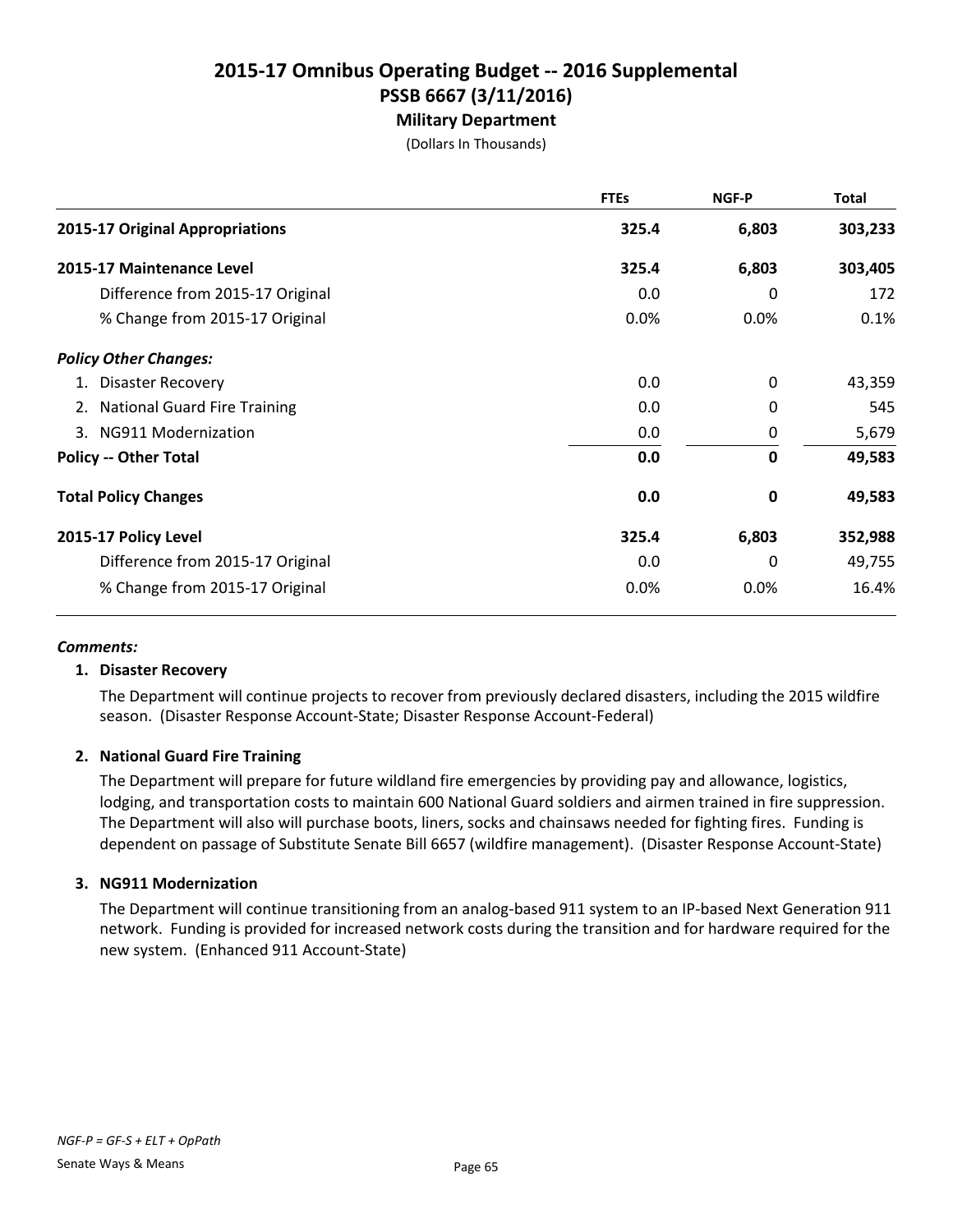## **Public Employment Relations Comm**

|                                  | <b>FTEs</b> | <b>NGF-P</b> | <b>Total</b> |
|----------------------------------|-------------|--------------|--------------|
| 2015-17 Original Appropriations  | 41.3        | 3,789        | 8,509        |
| 2015-17 Maintenance Level        | 41.3        | 3,890        | 8,727        |
| Difference from 2015-17 Original | 0.0         | 101          | 218          |
| % Change from 2015-17 Original   | $0.0\%$     | 2.7%         | 2.6%         |
| 2015-17 Policy Level             | 41.3        | 3,890        | 8,727        |
| Difference from 2015-17 Original | 0.0         | 101          | 218          |
| % Change from 2015-17 Original   | 0.0%        | 2.7%         | 2.6%         |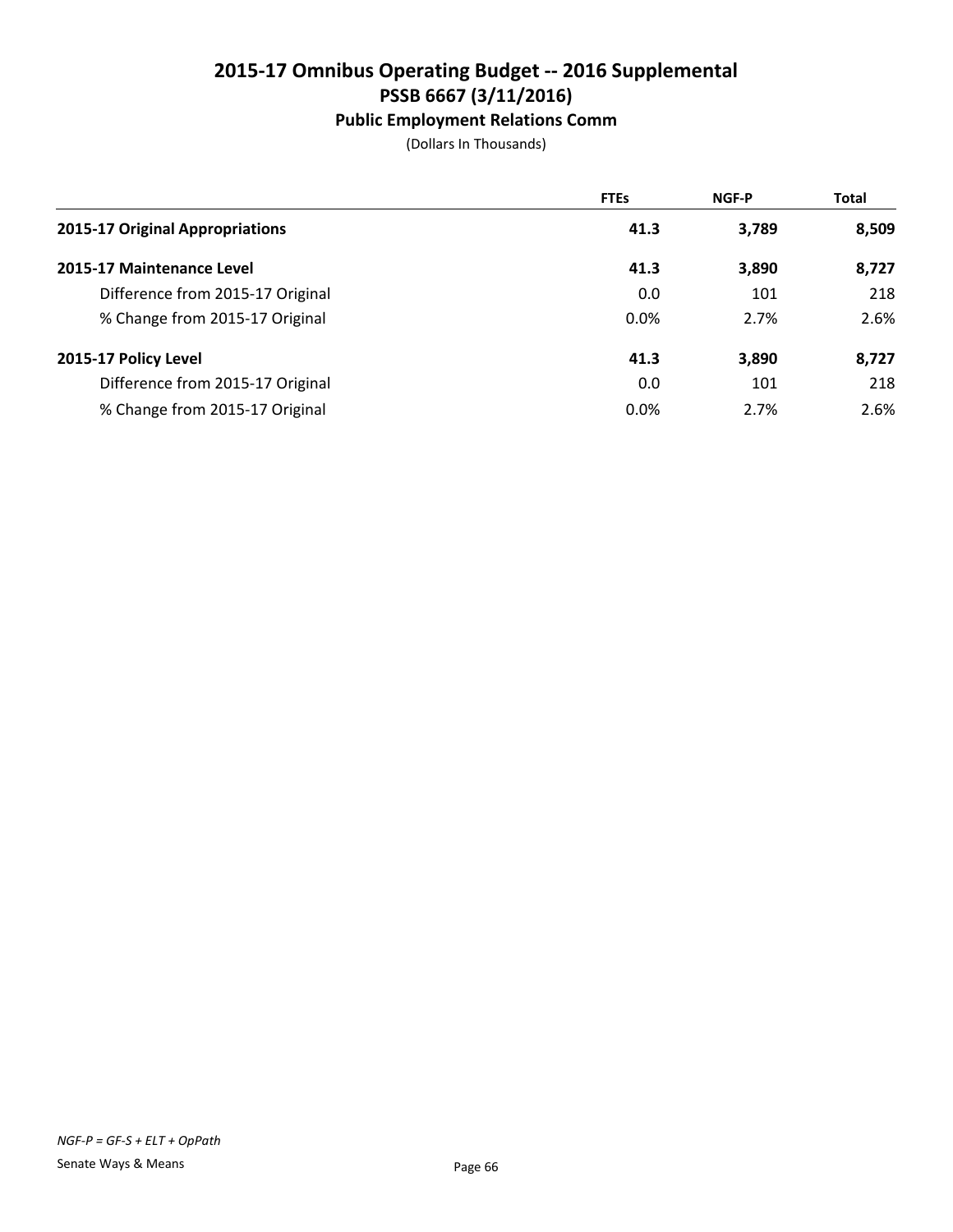## **2015-17 Omnibus Operating Budget -- 2016 Supplemental PSSB 6667 (3/11/2016) LEOFF 2 Retirement Board**

|                                  | <b>FTEs</b> | <b>NGF-P</b> | <b>Total</b> |
|----------------------------------|-------------|--------------|--------------|
| 2015-17 Original Appropriations  | 7.0         | 0            | 2,350        |
| 2015-17 Maintenance Level        | 7.0         | 0            | 2,365        |
| Difference from 2015-17 Original | 0.0         | 0            | 15           |
| % Change from 2015-17 Original   | 0.0%        |              | 0.6%         |
| 2015-17 Policy Level             | 7.0         | 0            | 2,365        |
| Difference from 2015-17 Original | 0.0         | 0            | 15           |
| % Change from 2015-17 Original   | 0.0%        |              | 0.6%         |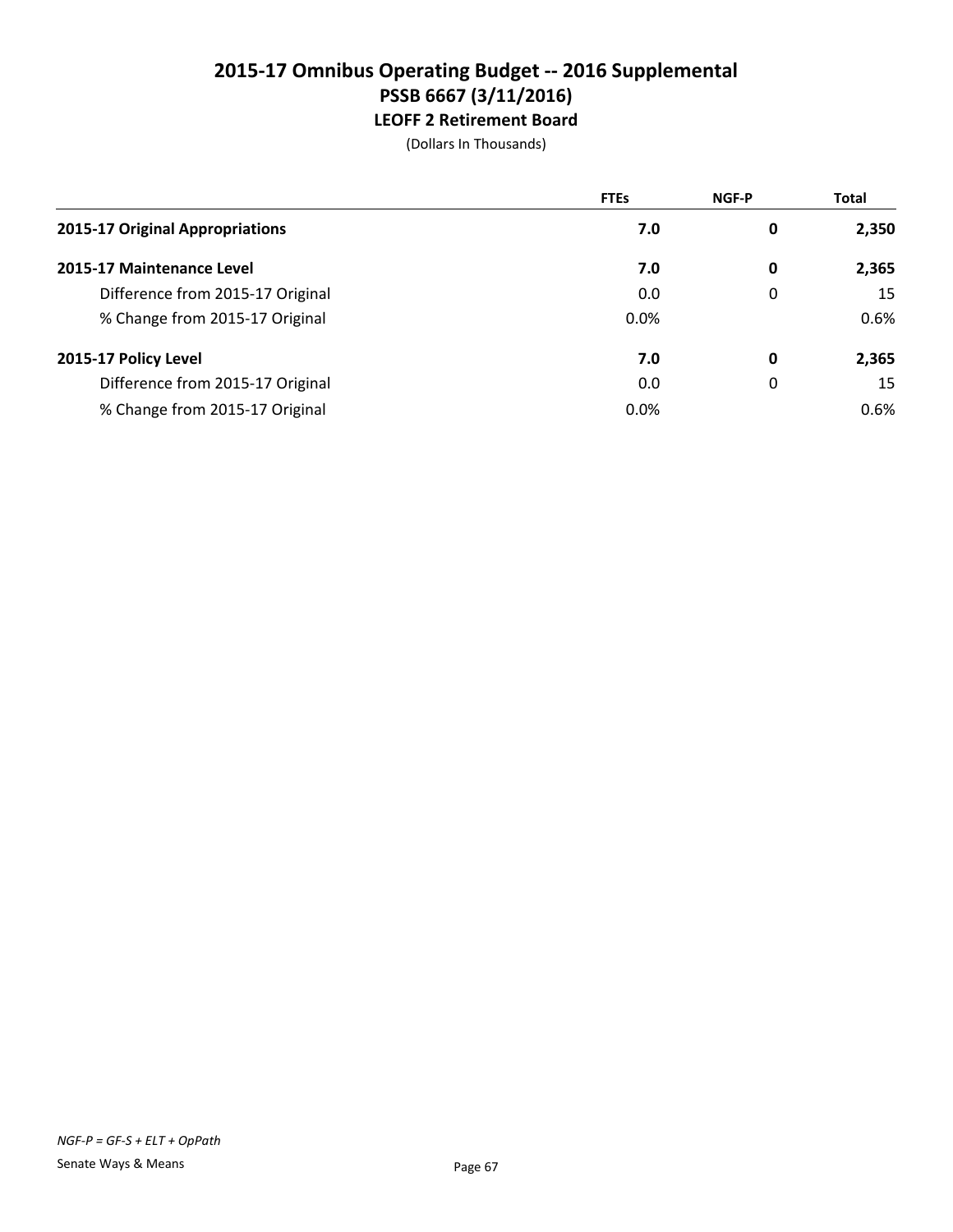## **Archaeology & Historic Preservation**

(Dollars In Thousands)

|                                  | <b>FTEs</b> | <b>NGF-P</b> | <b>Total</b> |
|----------------------------------|-------------|--------------|--------------|
| 2015-17 Original Appropriations  | 17.8        | 2,753        | 5,316        |
| 2015-17 Maintenance Level        | 17.8        | 2,757        | 5,316        |
| Difference from 2015-17 Original | 0.0         | 4            | $\Omega$     |
| % Change from 2015-17 Original   | 0.0%        | 0.1%         | 0.0%         |
| 2015-17 Policy Level             | 17.8        | 2,757        | 5,316        |
| Difference from 2015-17 Original | 0.0         | 4            | $\Omega$     |
| % Change from 2015-17 Original   | 0.0%        | 0.1%         | $0.0\%$      |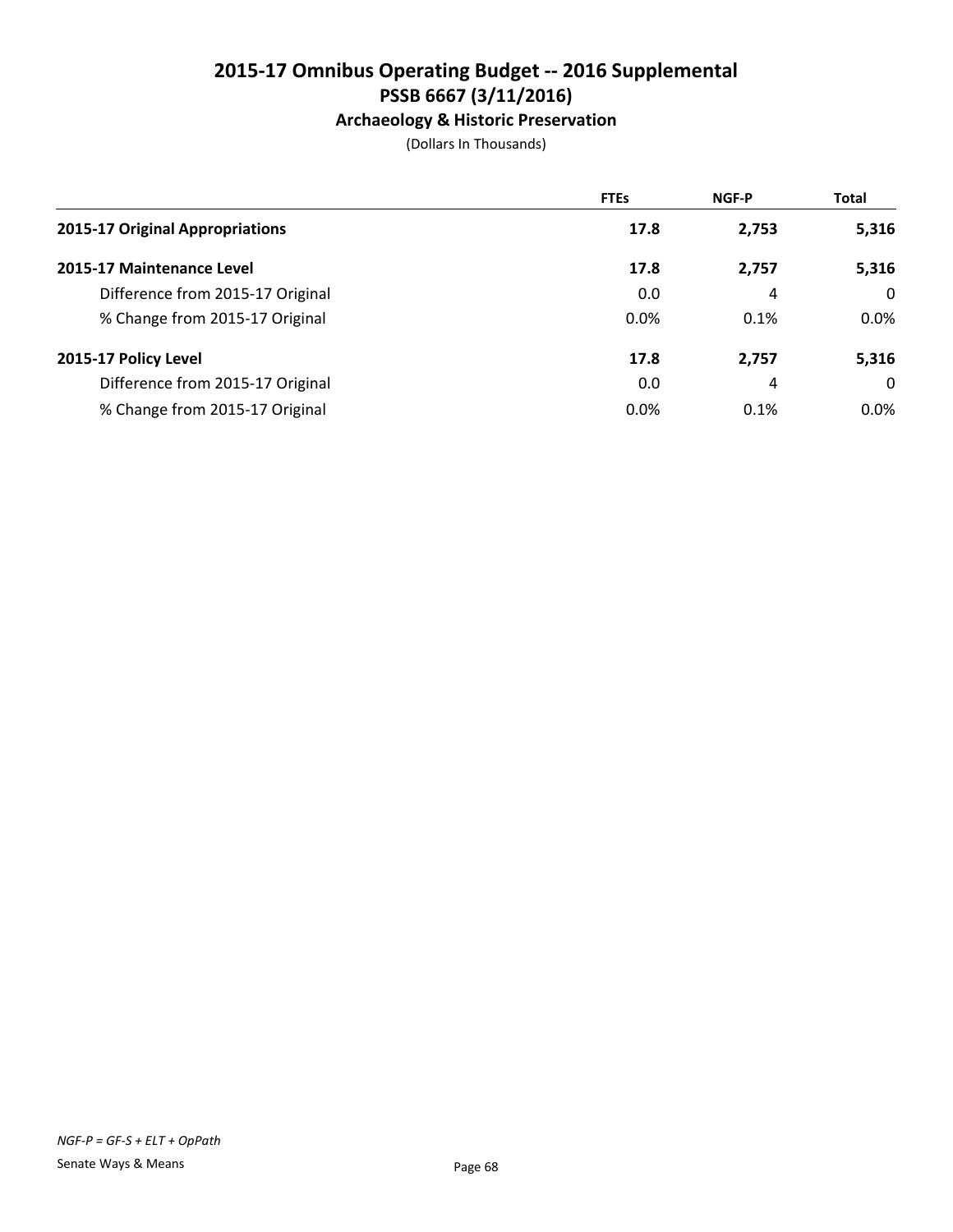## **WA State Health Care Authority**

(Dollars In Thousands)

|    |                                        | <b>FTEs</b> | NGF-P     | <b>Total</b>     |
|----|----------------------------------------|-------------|-----------|------------------|
|    | 2015-17 Original Appropriations        | 1,176.1     | 3,883,404 | 16,723,288       |
|    | 2015-17 Maintenance Level              | 1,176.1     | 4,042,502 | 16,383,483       |
|    | Difference from 2015-17 Original       | 0.0         | 159,098   | $-339,805$       |
|    | % Change from 2015-17 Original         | 0.0%        | 4.1%      | $-2.0%$          |
|    | <b>Policy Other Changes:</b>           |             |           |                  |
|    | 1. Community Health Centers/I-502      | 0.0         | $-2,899$  | $\boldsymbol{0}$ |
|    | 2. Low-Income Health Care/I-502        | 0.0         | $-28,988$ | $\boldsymbol{0}$ |
|    | 3. Federal Funding Adjustment          | 0.0         | $-668$    | 0                |
|    | 4. Adult Chiropractic                  | 0.0         | 515       | 3,173            |
|    | 5. Family Dental                       | 0.0         | 0         | 605              |
| 6. | <b>Inpatient Cost Avoidance</b>        | 0.0         | $-4,154$  | $-8,508$         |
|    | 7. Health Homes Services               | 0.5         | 3,909     | 7,948            |
|    | 8. Healthier WA Savings Restoration    | 0.0         | 11,366    | 25,936           |
|    | 9. Waiver Savings Restoration          | 0.0         | 16,737    | 35,220           |
|    | 10. HBE Financial System Improvement   | 0.0         | 108       | 422              |
|    | 11. Home Health Nursing Rate Increase  | 0.0         | 151       | 459              |
|    | 12. MICP Rate Increase                 | 0.0         | 3,120     | 6,282            |
|    | 13. Private Duty Nursing Rate Increase | 0.0         | 883       | 1,767            |
|    | 14. Blind Disabled Reforms             | 0.0         | $-12,766$ | $-25,532$        |
|    | 15. Healthcare Innovation Waiver       | 0.0         | 0         | 147,551          |
|    | <b>Policy -- Other Total</b>           | 0.5         | $-12,686$ | 195,323          |
|    | Policy -- Transfer Total               | 1.5         | $-254$    | $-732$           |
|    | <b>Total Policy Changes</b>            | 2.0         | $-12,940$ | 194,591          |
|    | 2015-17 Policy Level                   | 1,178.1     | 4,029,562 | 16,578,074       |
|    | Difference from 2015-17 Original       | 2.0         | 146,158   | $-145,214$       |
|    | % Change from 2015-17 Original         | 0.2%        | 3.8%      | $-0.9%$          |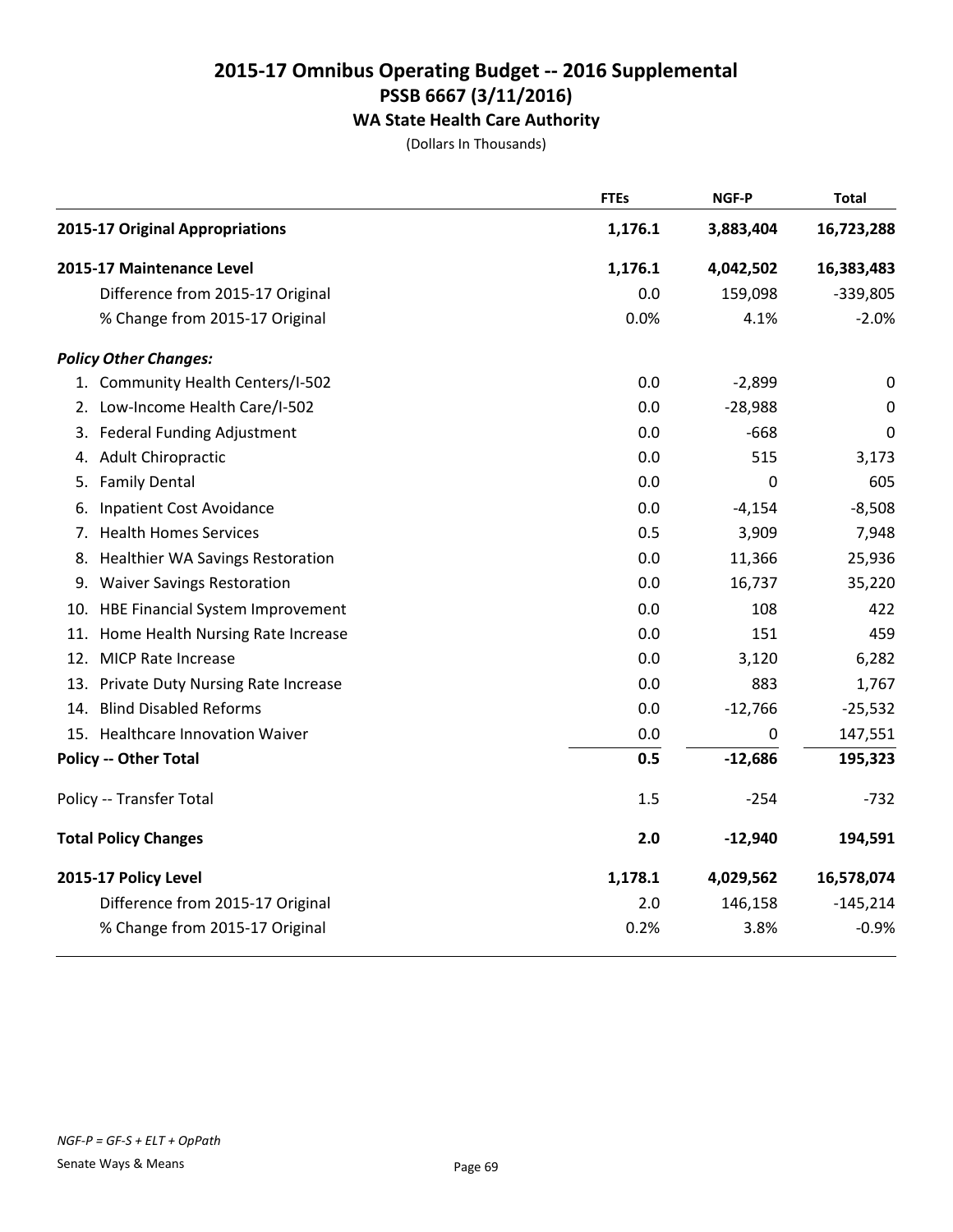## **WA State Health Care Authority**

(Dollars In Thousands)

| <b>FTEs</b> | <b>NGF-P</b> | Total |
|-------------|--------------|-------|
|             |              |       |

#### *Comments:*

## **1. Community Health Centers/I-502**

Initiative 502, passed by voters in 2012, authorizes the regulation, sale, and taxation of marijuana for adults over the age of 21. The initiative directed a portion of the tax revenue to fund primary, dental, migrant, and maternity health care services through contracts with community health centers. Health Care Authority will use the tax revenue in lieu of state general fund payments to community health centers for services provided to medical assistance clients. (General Fund-State; Dedicated Marijuana Account-State)

## **2. Low-Income Health Care/I-502**

Initiative 502 directed a portion of the revenue from taxes on the sale of marijuana into the Basic Health Trust Account. Those dollars are used in lieu of General Fund-State dollars for capitation payments for Medicaid clients enrolled in managed care plans. (General Fund-State; Basic Health Plan Trust Account-Non-Appr)

## **3. Federal Funding Adjustment**

Section 4106 of the Affordable Care Act (ACA) allows states that implement all preventative care services without cost sharing to claim an additional one percent in federal matching for these services. (General Fund-State; General Fund-Medicaid)

## **4. Adult Chiropractic**

Sufficient funding is provided to add chiropractic doctors as providers allowed to deliver manipulative therapy for adult Medicaid recipients. (General Fund-State; General Fund-Medicaid)

## **5. Family Dental**

Funding is provided for the operating costs related to offering stand-alone family dental insurance plans through the Washington Health Benefit Exchange. (Health Benefit Exchange Account-State)

## **6. Inpatient Cost Avoidance**

The Health Care Authority will achieve savings by increasing access to skilled home registered nurses and licensed practical nurses which will result in prompt hospital discharges and prevent hospital inpatient admissions. (General Fund-State; General Fund-Federal; General Fund-Medicaid; other accounts)

## **7. Health Homes Services**

The Health Homes program integrates care within existing systems for high-risk, high-cost adults and children, including clients that are dually-eligible for Medicare and Medicaid. Funding for dual-eligibles ended on December 31, 2015. Funding is provided to continue offering these services and to expand them to King and Snohomish counties, the remaining two counties where these services were not previously provided. (General Fund-State; General Fund-Medicaid)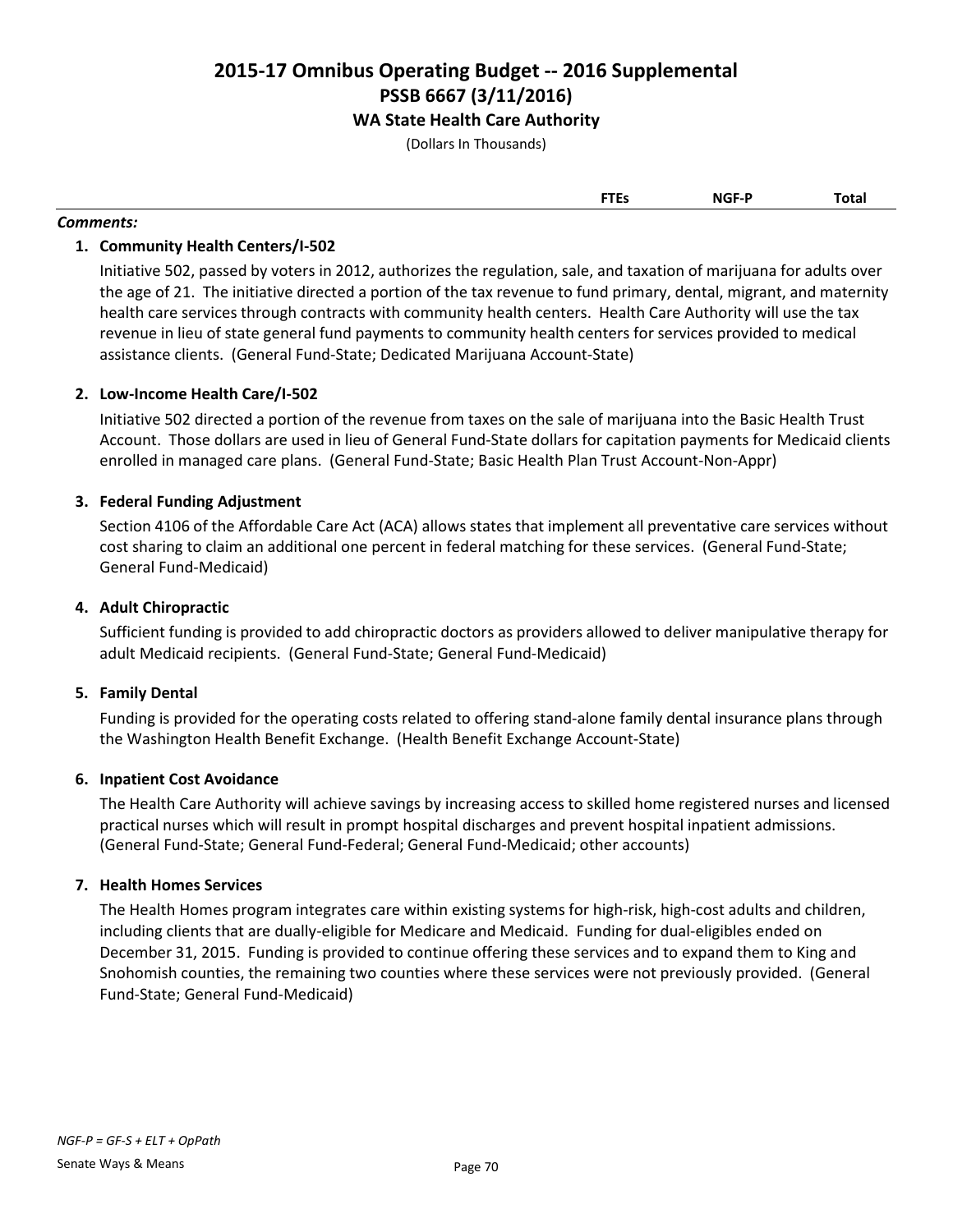**WA State Health Care Authority**

(Dollars In Thousands)

## **8. Healthier WA Savings Restoration**

The FY 15-17 budget included \$44 million in state savings expected from implementing the Healthier Washington program, which aims to promote value-based purchasing, improve prevention and early mitigation of disease, and integrate physical and behavioral health care. The HCA expects to achieve approximately \$1.2 million in savings by integrating physical and behavioral health services in Southwest Washington in FY 2016. (General Fund-State; General Fund-Medicaid)

## **9. Waiver Savings Restoration**

Chapter 1, Laws of 2011, 1st sp.s. (E2SSB 5596) directed the Health Care Authority to submit a request to the Centers for Medicare and Medicaid Innovation Center for a Section 1115 demonstration waiver. The waiver request, if it was approved, would have reduced state expenditures through establishment of an eligibility group per capita, streamlined eligibility determinations, and enforceable cost-sharing requirements. The waiver request will not be approved; therefore, the savings assumed in the budget will not be realized. (General Fund-State; General Fund-Medicaid)

## **10. HBE Financial System Improvement**

Funding is provided for the Health Benefit Exchange to develop and implement new financial software that will improve fiscal reporting, responsiveness, and accountability. (General Fund-State; General Fund-Medicaid; Health Benefit Exchange Account-State; other accounts)

## **11. Home Health Nursing Rate Increase**

The reimbursement rate for registered nurses and licensed practical nurses working as intermittent skilled home health nurses is increased by \$10. Skilled home health nurses work with individuals who have been recently released from a hospital or in lieu of a hospital admission. (General Fund-State; General Fund-Federal; General Fund-Medicaid; other accounts)

## **12. MICP Rate Increase**

The reimbursement rate for registered nurses and licensed practical nurses working in a home setting for children who require four to sixteen hours of medically intensive care is increased by \$10. Access to this type of skilled nursing care supports prompt hospital discharge and prevents hospital admissions. (General Fund-State; General Fund-Federal; General Fund-Medicaid; other accounts)

## **13. Private Duty Nursing Rate Increase**

The reimbursement rate for private duty nurses working in a home setting for adults who require four to sixteen hours of skilled nursing care is increased by \$10. Access to this type of skilled nursing care supports prompt hospital discharge and prevents hospital admissions. (General Fund-State; General Fund-Medicaid)

## **14. Blind Disabled Reforms**

Savings are assumed from reforms taken in rate setting for the Categorically Needy Blind Disabled and Community Options Program Entry System (COPES) populations beginning January 1, 2017. (General Fund-State; General Fund-Medicaid)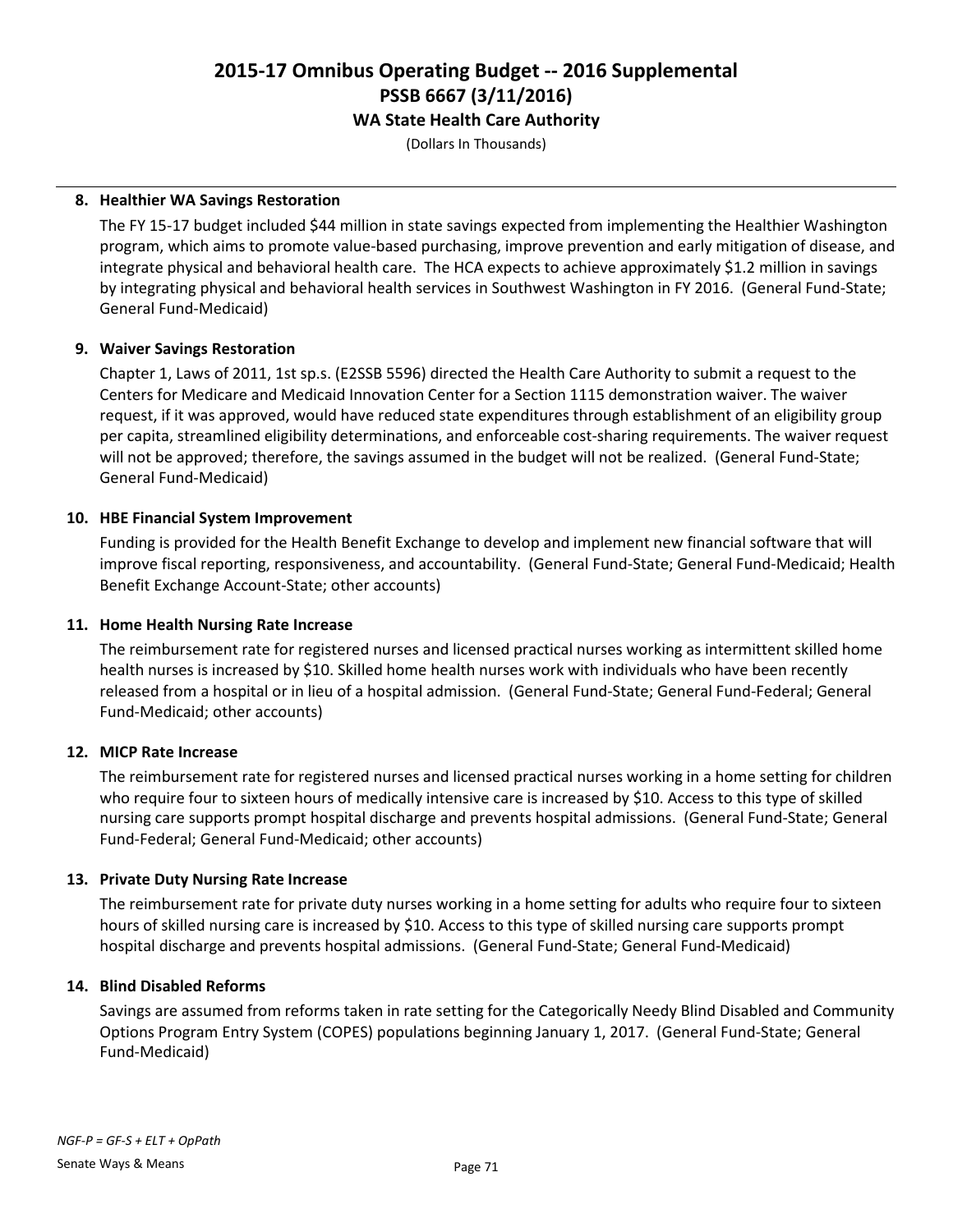**WA State Health Care Authority**

(Dollars In Thousands)

## **15. Healthcare Innovation Waiver**

HCA anticipates receiving federal funding to implement a healthcare innovation waiver under its Healthier Washington initiative. Funding is provided for its initiatives on accountable communities of health, tailored support for older adults and medicaid alternative care, supportive housing services and support employment services. (General Fund-Federal)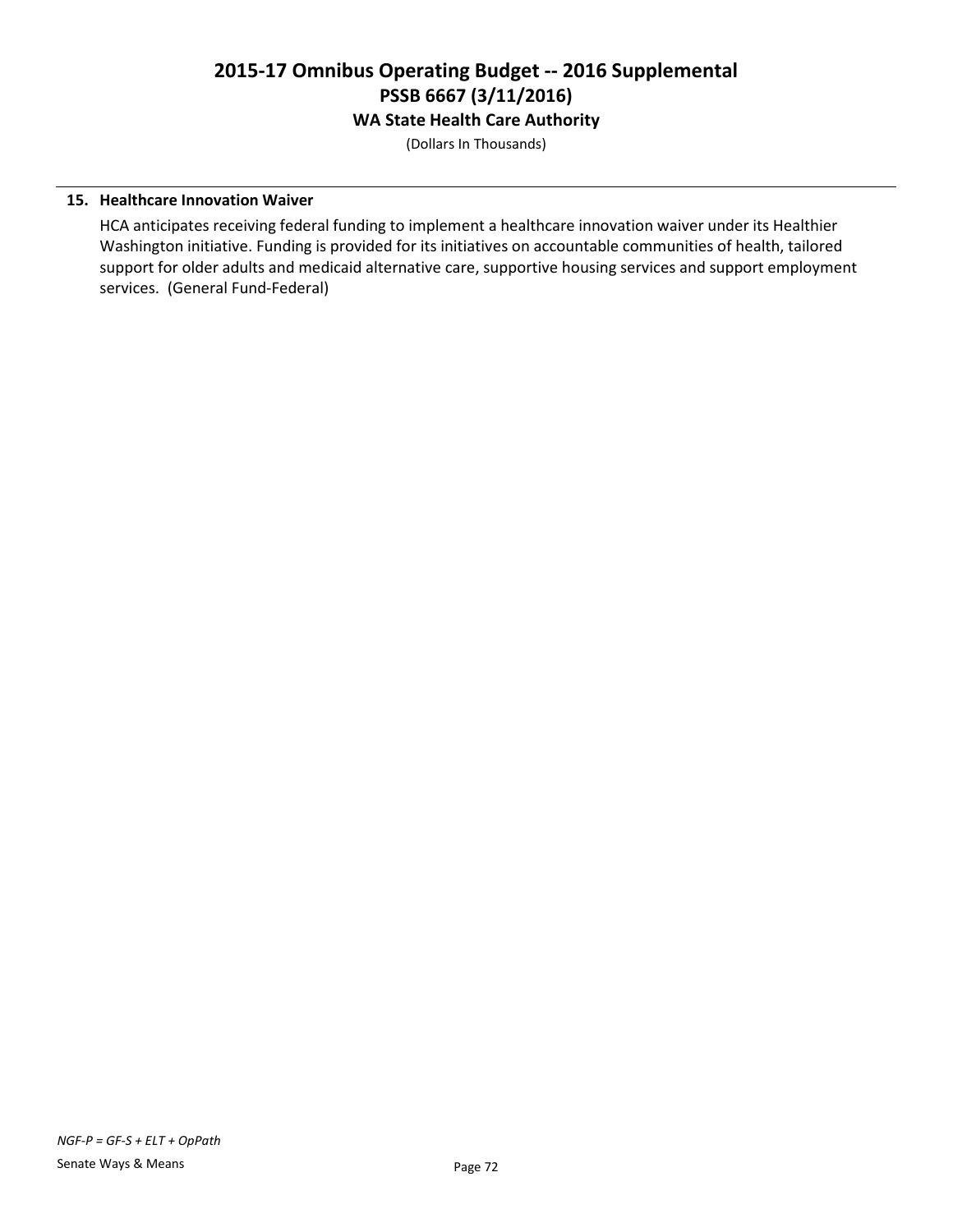**Human Rights Commission**

(Dollars In Thousands)

|                                  | <b>FTEs</b> | <b>NGF-P</b> | <b>Total</b> |
|----------------------------------|-------------|--------------|--------------|
| 2015-17 Original Appropriations  | 34.2        | 4,168        | 6,476        |
| 2015-17 Maintenance Level        | 34.2        | 4,178        | 6,486        |
| Difference from 2015-17 Original | 0.0         | 10           | 10           |
| % Change from 2015-17 Original   | 0.0%        | 0.2%         | 0.2%         |
| 2015-17 Policy Level             | 34.2        | 4,178        | 6,486        |
| Difference from 2015-17 Original | 0.0         | 10           | 10           |
| % Change from 2015-17 Original   | 0.0%        | 0.2%         | 0.2%         |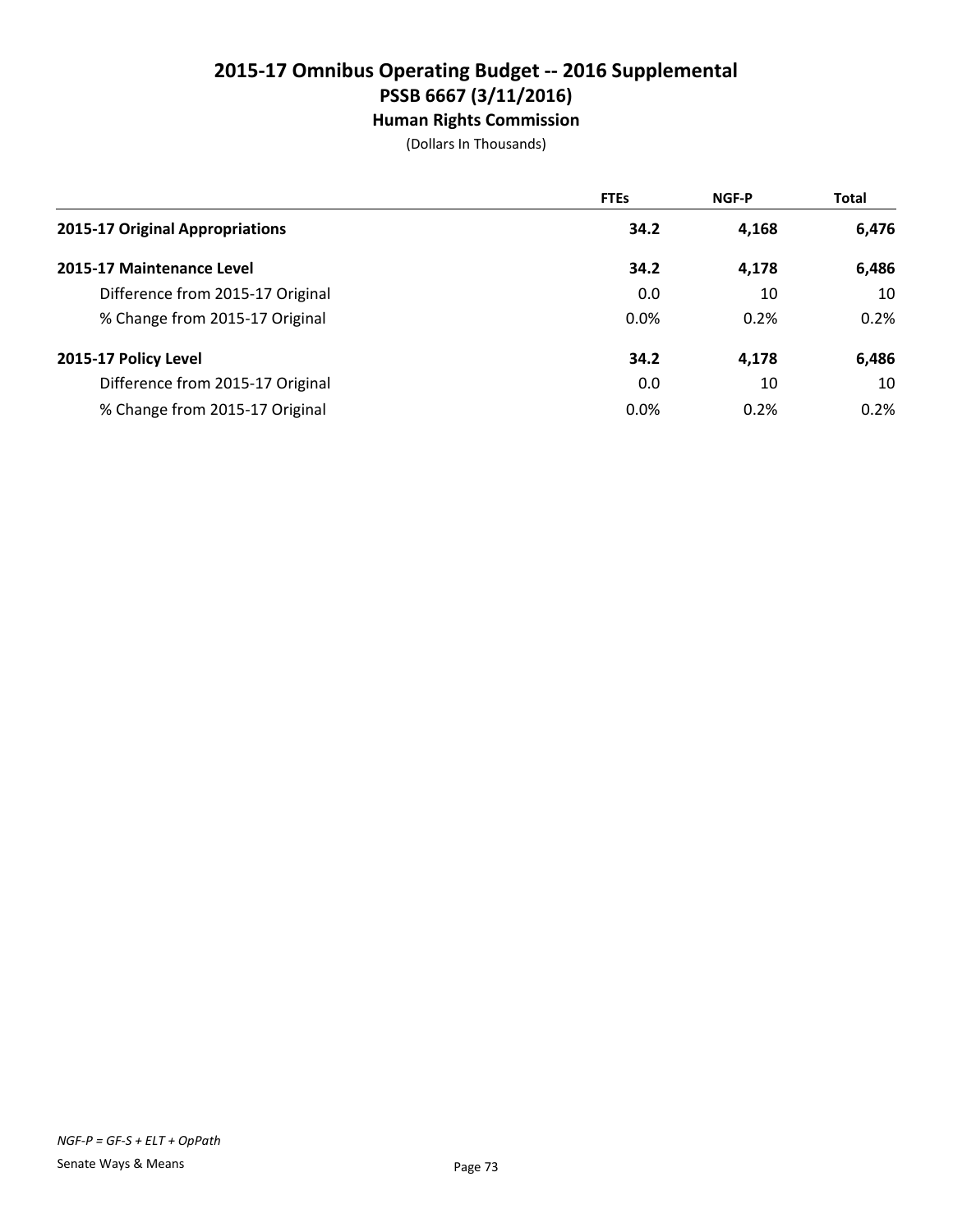## **Bd of Industrial Insurance Appeals**

(Dollars In Thousands)

|                                  | <b>FTEs</b> | <b>NGF-P</b> | <b>Total</b> |
|----------------------------------|-------------|--------------|--------------|
| 2015-17 Original Appropriations  | 161.0       | 0            | 41,724       |
| 2015-17 Maintenance Level        | 161.0       | 0            | 41,712       |
| Difference from 2015-17 Original | 0.0         | 0            | $-12$        |
| % Change from 2015-17 Original   | 0.0%        |              | $0.0\%$      |
| 2015-17 Policy Level             | 161.0       | 0            | 41,712       |
| Difference from 2015-17 Original | 0.0         | 0            | $-12$        |
| % Change from 2015-17 Original   | 0.0%        |              | $0.0\%$      |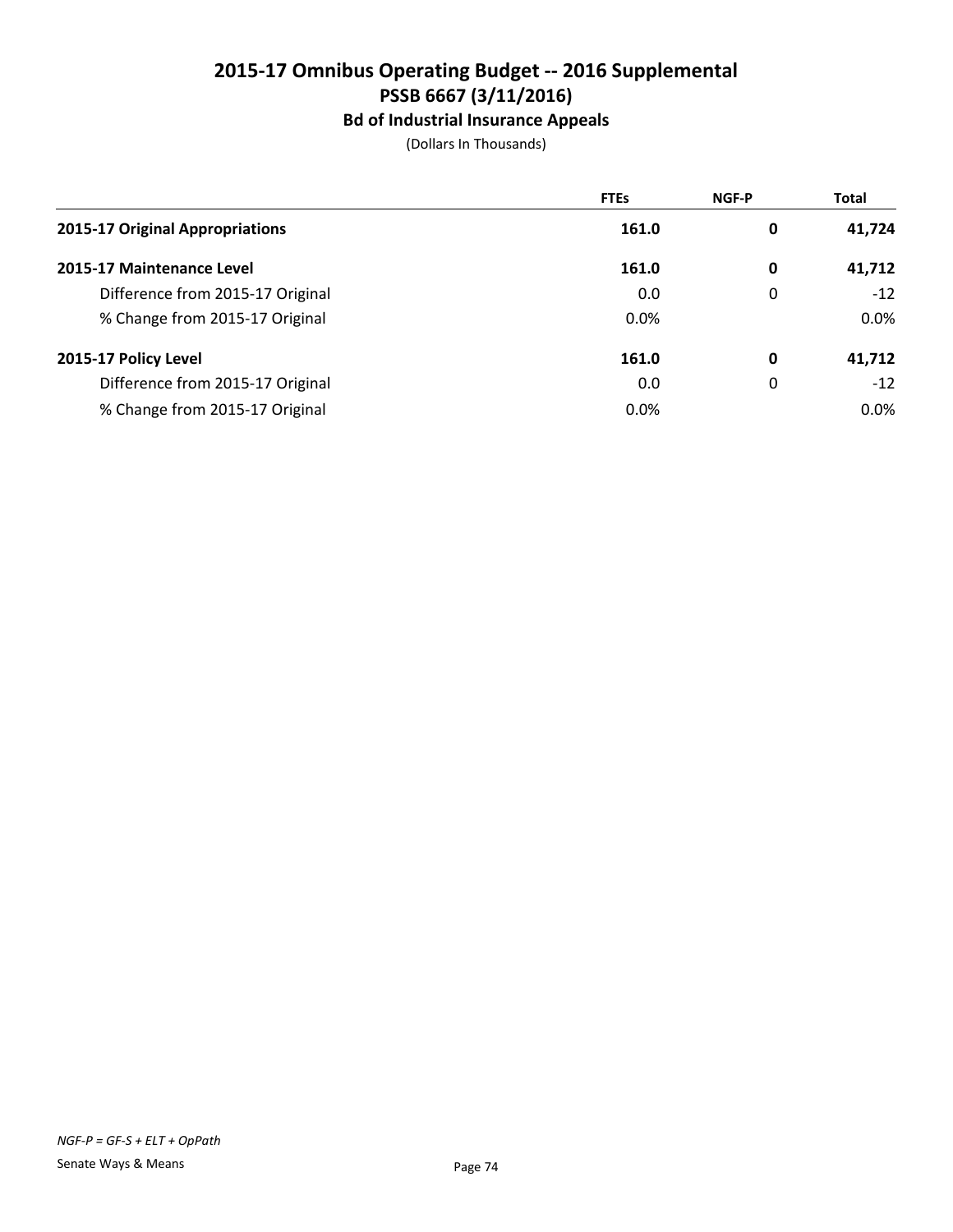## **Criminal Justice Training Comm**

(Dollars In Thousands)

|                                        | <b>FTEs</b> | <b>NGF-P</b> | <b>Total</b> |
|----------------------------------------|-------------|--------------|--------------|
| 2015-17 Original Appropriations        | 39.4        | 35,870       | 49,067       |
| 2015-17 Maintenance Level              | 39.4        | 35,665       | 49,012       |
| Difference from 2015-17 Original       | 0.0         | $-205$       | $-55$        |
| % Change from 2015-17 Original         | 0.0%        | $-0.6%$      | $-0.1%$      |
| <b>Policy Other Changes:</b>           |             |              |              |
| 1. Auto Theft Task Forces              | 0.0         | 300          | 300          |
| Basic Law Enforcement Instructor<br>2. | 1.0         | 0            | 0            |
| 3. Firearms Certificate Program        | 0.0         | 20           | 20           |
| 4. Peace Officer Decertification Costs | 0.0         | 61           | 61           |
| <b>Policy -- Other Total</b>           | 1.0         | 381          | 381          |
| <b>Total Policy Changes</b>            | 1.0         | 381          | 381          |
| 2015-17 Policy Level                   | 40.4        | 36,046       | 49,393       |
| Difference from 2015-17 Original       | 1.0         | 176          | 326          |
| % Change from 2015-17 Original         | 2.5%        | 0.5%         | 0.7%         |

#### *Comments:*

## **1. Auto Theft Task Forces**

Funding is provided for law enforcement pilot projects in Spokane, Spokane Valley, and Spokane County to set up auto theft task forces in high risk locations and increase the use of teams devoted to combating residential burglary. (General Fund-State)

#### **2. Basic Law Enforcement Instructor**

The Commission shifts two positions from contract staff to FTE staff.

## **3. Firearms Certificate Program**

Increased expenditure authority is provided for the Firearms Certificate program to meet increased demand. (General Fund-State)

## **4. Peace Officer Decertification Costs**

One-time funding is provided for increased legal expenses associated with peace officer decertification proceedings. (General Fund-State)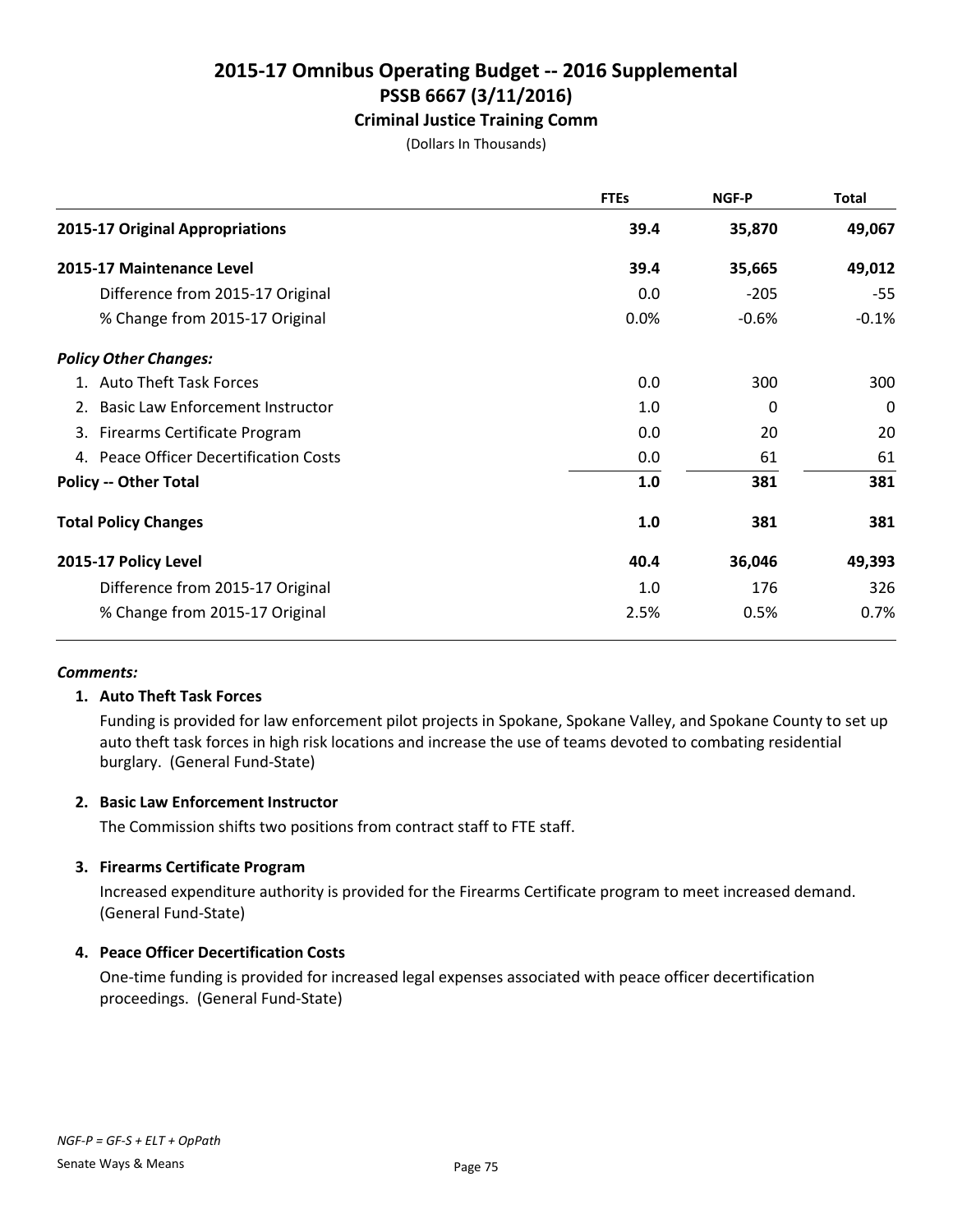## **Department of Labor and Industries**

(Dollars In Thousands)

|                                        | <b>FTEs</b> | NGF-P        | Total   |
|----------------------------------------|-------------|--------------|---------|
| 2015-17 Original Appropriations        | 2,879.7     | 33,971       | 704,104 |
| 2015-17 Maintenance Level              | 2,879.7     | 33,908       | 704,211 |
| Difference from 2015-17 Original       | 0.0         | -63          | 107     |
| % Change from 2015-17 Original         | 0.0%        | $-0.2%$      | 0.0%    |
| <b>Policy Other Changes:</b>           |             |              |         |
| 1. Early Contact                       | 5.2         | 0            | 1,009   |
| 2. Attorney General Costs              | 0.0         | 0            | 3,100   |
| Catastrophic Injured Workers<br>3.     | 1.3         | 0            | 640     |
| Updating Industry Codes RTK Fund<br>4. | 0.0         | 0            | 33      |
| 5. Prevailing-Wage Electronic Survey   | 0.0         | 0            | 140     |
| <b>Policy -- Other Total</b>           | 6.5         | $\mathbf{0}$ | 4,922   |
| <b>Total Policy Changes</b>            | 6.5         | 0            | 4,922   |
| 2015-17 Policy Level                   | 2,886.2     | 33,908       | 709,133 |
| Difference from 2015-17 Original       | 6.5         | -63          | 5,029   |
| % Change from 2015-17 Original         | 0.2%        | $-0.2%$      | 0.7%    |

## *Comments:*

## **1. Early Contact**

Expenditure authority is provided to hire additional staff to increase the number of early contact calls to employers who have employees with injury claims that may incur time-loss benefits, and to expand and coordinate the use of predictive analytics as a means to reduce long-term disability. (Accident Account-State; Medical Aid Account-State)

## **2. Attorney General Costs**

In the 2013-15 biennium, one-time funding for Attorney General services was inadvertently removed twice. Expenditure authority is provided to reverse the inadvertent reduction. (Accident Account-State; Medical Aid Account-State)

## **3. Catastrophic Injured Workers**

Funding is provided to conduct a pilot program under which the Department will partner with an experienced firm to manage cases involving catastrophically injured workers. (Medical Aid Account-State)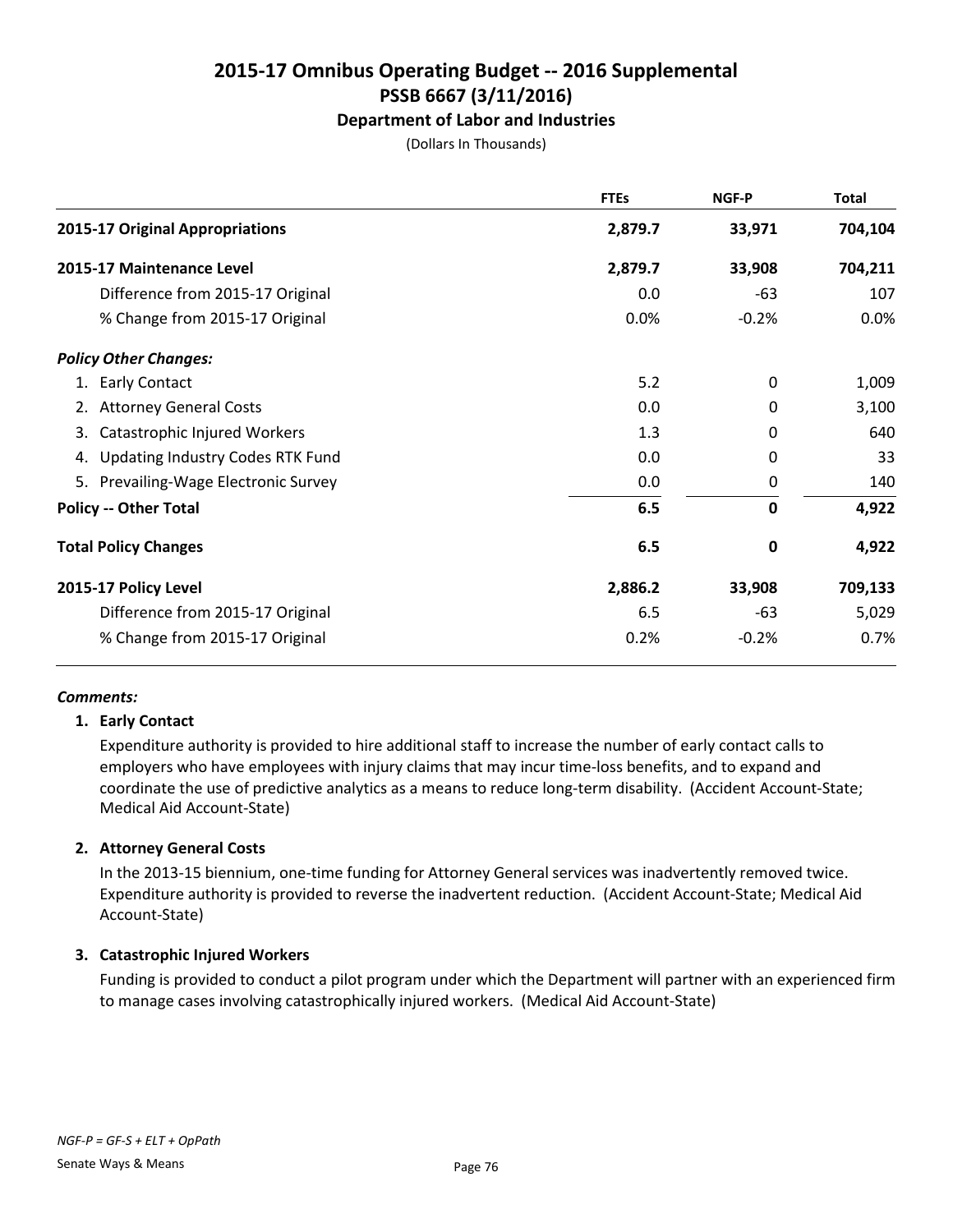## **Department of Labor and Industries**

(Dollars In Thousands)

## **4. Updating Industry Codes RTK Fund**

One-time expenditure authority is provided to update information technology systems and billing forms to accommodate moving from Standard Industrial Classification codes to the North American Industrial Classification System. (Worker/Community Right to Know Acct-State)

## **5. Prevailing-Wage Electronic Survey**

One-time expenditure authority is provided to implement Chapter 40, Laws of 2015 (2ESB 5993), which creates an electronic option for employers to submit wage surveys. (Public Works Administration Acct-State)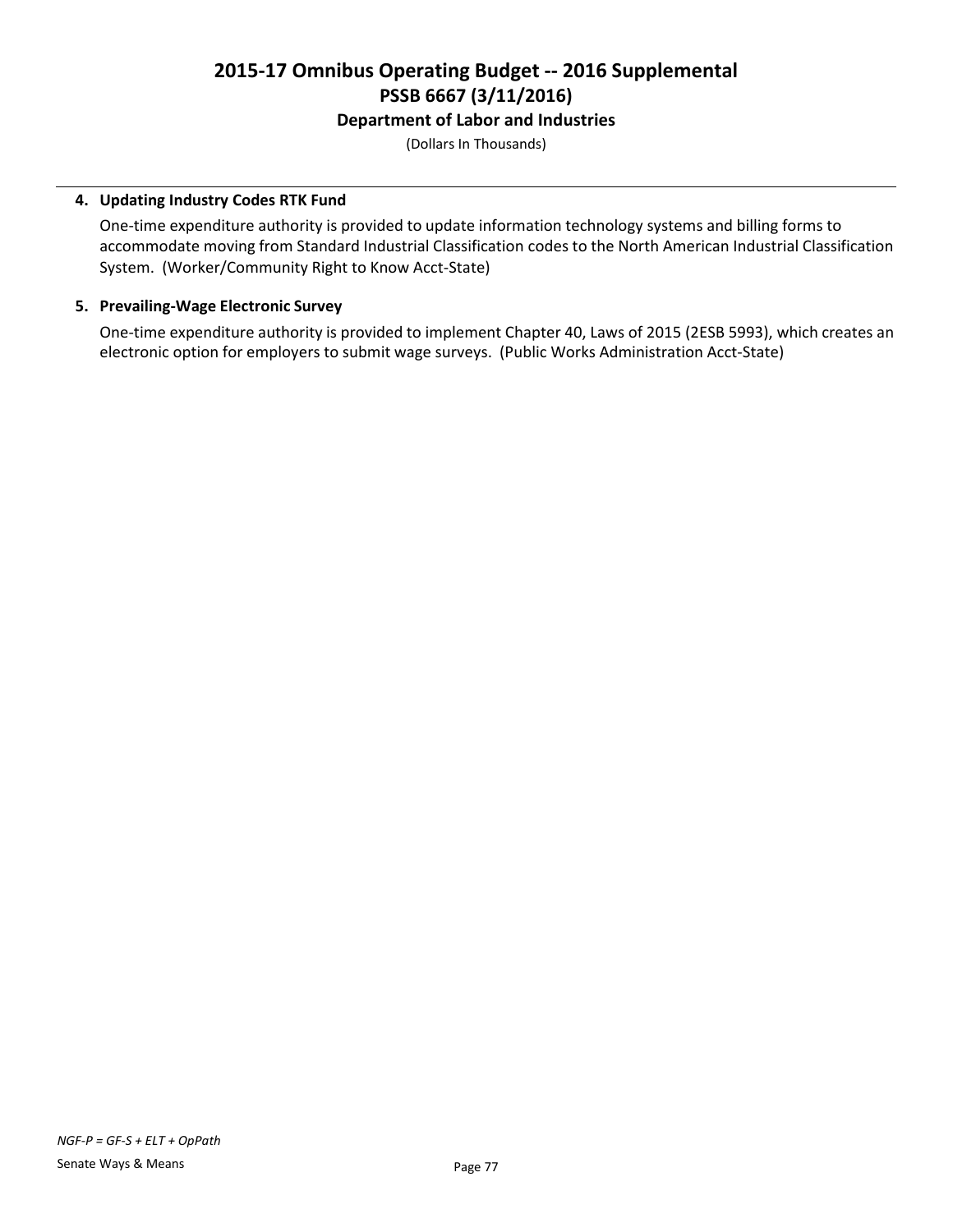## **2015-17 Omnibus Operating Budget -- 2016 Supplemental PSSB 6667 (3/11/2016) Department of Health**

(Dollars In Thousands)

|     |                                            | <b>FTEs</b> | NGF-P       | <b>Total</b> |
|-----|--------------------------------------------|-------------|-------------|--------------|
|     | 2015-17 Original Appropriations            | 1,662.5     | 116,806     | 1,122,550    |
|     | 2015-17 Maintenance Level                  | 1,662.5     | 116,658     | 1,120,546    |
|     | Difference from 2015-17 Original           | 0.0         | $-148$      | $-2,004$     |
|     | % Change from 2015-17 Original             | 0.0%        | $-0.1%$     | $-0.2%$      |
|     | <b>Policy Other Changes:</b>               |             |             |              |
|     | 1. Federal Funding Adjustment              | 34.2        | $\mathbf 0$ | 15,481       |
| 2.  | <b>Discipline Backlog</b>                  | 10.9        | 0           | 1,837        |
| 3.  | Epinephrine Autoinjectors                  | 0.0         | 21          | 21           |
| 4.  | <b>Charity Care</b>                        | 0.5         | 0           | 100          |
| 5.  | <b>Drinking Water Authority</b>            | 0.0         | 0           | 1,996        |
| 6.  | <b>MQAC AG Costs</b>                       | 0.0         | 0           | 313          |
| 7.  | <b>Online Licensing Project</b>            | 0.0         | 0           | 1,195        |
| 8.  | <b>Pharmacists Prescribe Contraceptive</b> | 0.1         | 0           | 30           |
| 9.  | Patient Out-of-Pocket Costs                | 0.0         | 49          | 49           |
| 10. | <b>Prescription Monitoring Program</b>     | 0.1         | 0           | 26           |
|     | 11. Public Health Reporting for Schools    | 0.0         | 511         | 511          |
|     | 12. Rulemaking Backlog                     | 7.2         | 28          | 1,252        |
|     | 13. Maternal Mortality Reviews             | 1.1         | 230         | 230          |
|     | <b>Policy -- Other Total</b>               | 54.1        | 839         | 23,041       |
|     | <b>Total Policy Changes</b>                | 54.1        | 839         | 23,041       |
|     | 2015-17 Policy Level                       | 1,716.5     | 117,497     | 1,143,587    |
|     | Difference from 2015-17 Original           | 54.1        | 691         | 21,037       |
|     | % Change from 2015-17 Original             | 3.3%        | 0.6%        | 1.9%         |

## *Comments:*

## **1. Federal Funding Adjustment**

Expenditure authority is adjusted to align with current federal grant funding and to eliminate American Recovery and Reinvestment Act authority that is no longer needed. (General Fund-Federal; General Fund-Fed ARRA)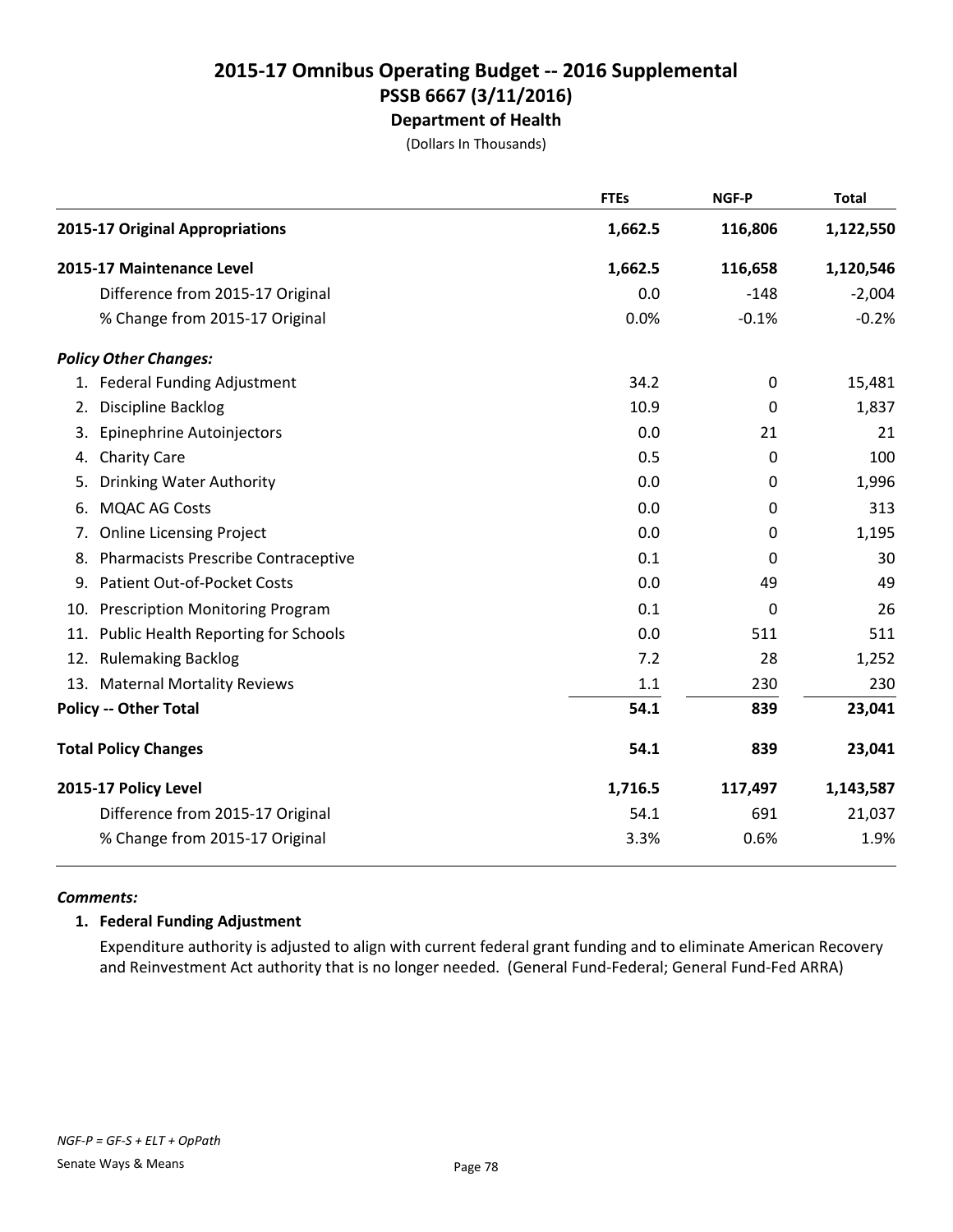(Dollars In Thousands)

#### **2. Discipline Backlog**

Expenditure authority is aligned with available funds within the Health Professions Account to address an increase in the number of complex standard of care cases. (Health Professions Account-State)

### **3. Epinephrine Autoinjectors**

Funding is provided for the Department to implement a new program that authorizes health care providers, authorizing pharmacists, advanced registered nurse practitioners, and physicians to dispense epinephrine autoinjectors pursuant to a prescription. (General Fund-State)

#### **4. Charity Care**

Expenditure authority is aligned with available funds within the Hospital Data Collection Account to ensure that hospitals are complying with charity care laws and rules. This request will not result in an increase in the hospital assessment fee. (Hospital Data Collection Account-State)

## **5. Drinking Water Authority**

Federal grant guidelines for the drinking water program have changed, requiring previously awarded grants to be used in two years instead of five years as originally planned. (Drinking Water Assistance Account-Federal)

#### **6. MQAC AG Costs**

Funding is provided to increase legal support from the Office of the Attorney General for the Medical Quality Assurance Commission (MQAC) within the Department of Health (DOH). (Health Professions Account-State)

## **7. Online Licensing Project**

Funding is provided for the completion of the Online Licensing and Information Collection project, which was originally scheduled to be complete by June 2016. (Health Professions Account-State)

## **8. Pharmacists Prescribe Contraceptive**

Funding is provided for the pharmacy quality assurance commission to develop a sticker or sign that is to be displayed on the window or door of a pharmacy to increase the awareness of the availability of contraceptives. (Health Professions Account-State)

## **9. Patient Out-of-Pocket Costs**

Funding is provided for the Department to convene a task force to evaluate factors contributing to out-of-pocket costs for patients including prescription drug cost trends and plan benefit design. Task force recommendations must be provided to the appropriate committees of the legislature by December 1, 2016. (General Fund-State)

## **10. Prescription Monitoring Program**

Funding is provided to expand the prescription monitoring program to include prescribers of legend drugs, health care facilities or health care provider groups of five or more providers who are licensed by the Department and identified as a trading partner with the Health Information Exchange (HIE). (Medicaid Fraud Penalty Account-State)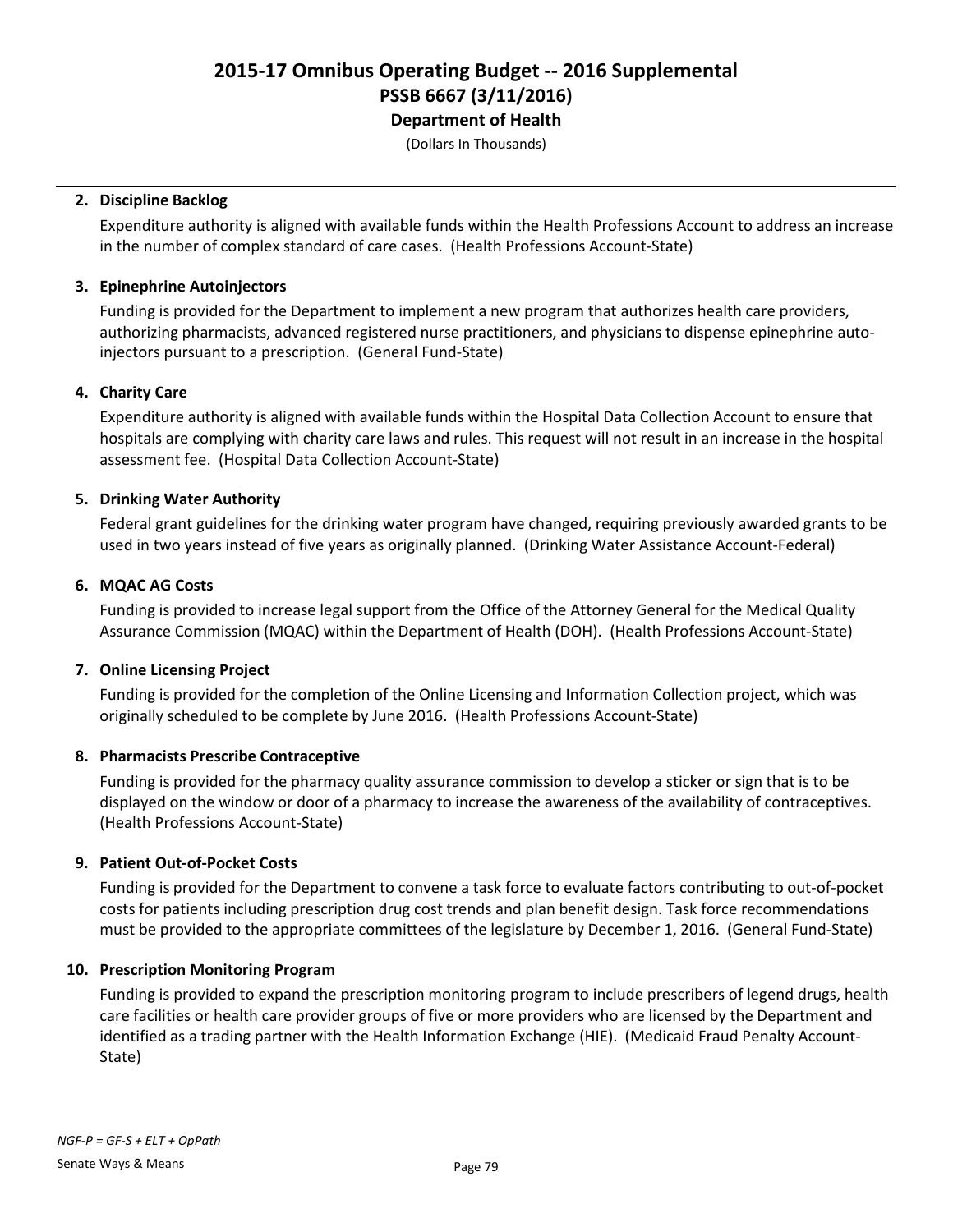## **2015-17 Omnibus Operating Budget -- 2016 Supplemental PSSB 6667 (3/11/2016) Department of Health**

(Dollars In Thousands)

### **11. Public Health Reporting for Schools**

Funding is provided directing the Department to implement a medical record validation tool for schools to check the state's immunization information system. This tool will electronically determine if a child meets all immunization requirements for school entry using data from the child's immunization records. (General Fund-State)

#### **12. Rulemaking Backlog**

Funding is provided to address the rulemaking backlog and health professions disciplinary cases that have grown 14 percent over the past two years. No fee increases will be required to address this workload. (General Fund-State; Health Professions Account-State)

#### **13. Maternal Mortality Reviews**

Funding is provided to establish a maternal mortality review panel to conduct comprehensive multidisciplinary reviews of maternal death in Washington. (General Fund-State)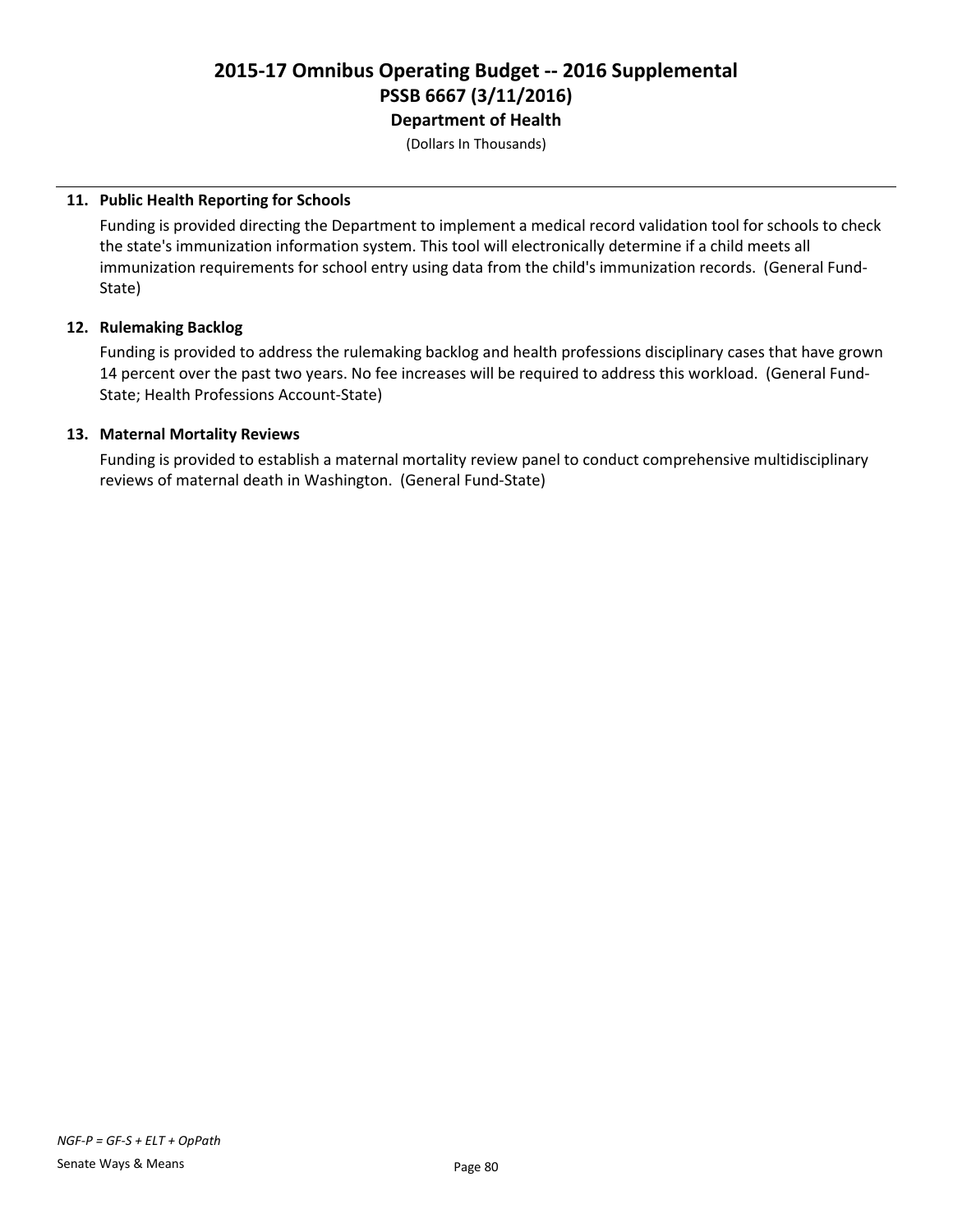## **Department of Veterans' Affairs**

(Dollars In Thousands)

|                                  | <b>FTEs</b> | NGF-P       | <b>Total</b> |
|----------------------------------|-------------|-------------|--------------|
| 2015-17 Original Appropriations  | 771.8       | 16,058      | 135,268      |
| 2015-17 Maintenance Level        | 771.8       | 16,132      | 135,909      |
| Difference from 2015-17 Original | 0.0         | 74          | 641          |
| % Change from 2015-17 Original   | $0.0\%$     | 0.5%        | 0.5%         |
| <b>Policy Other Changes:</b>     |             |             |              |
| 1. Local Fund Adjustment         | 0.0         | 0           | $-531$       |
| <b>Policy -- Other Total</b>     | 0.0         | $\mathbf 0$ | $-531$       |
| <b>Total Policy Changes</b>      | 0.0         | 0           | $-531$       |
| 2015-17 Policy Level             | 771.8       | 16,132      | 135,378      |
| Difference from 2015-17 Original | 0.0         | 74          | 110          |
| % Change from 2015-17 Original   | 0.0%        | 0.5%        | 0.1%         |

#### *Comments:*

## **1. Local Fund Adjustment**

Expenditure authority is reduced in the Veteran Estate Management Account to maintain account solvency. (Veteran Estate Management Account-Local)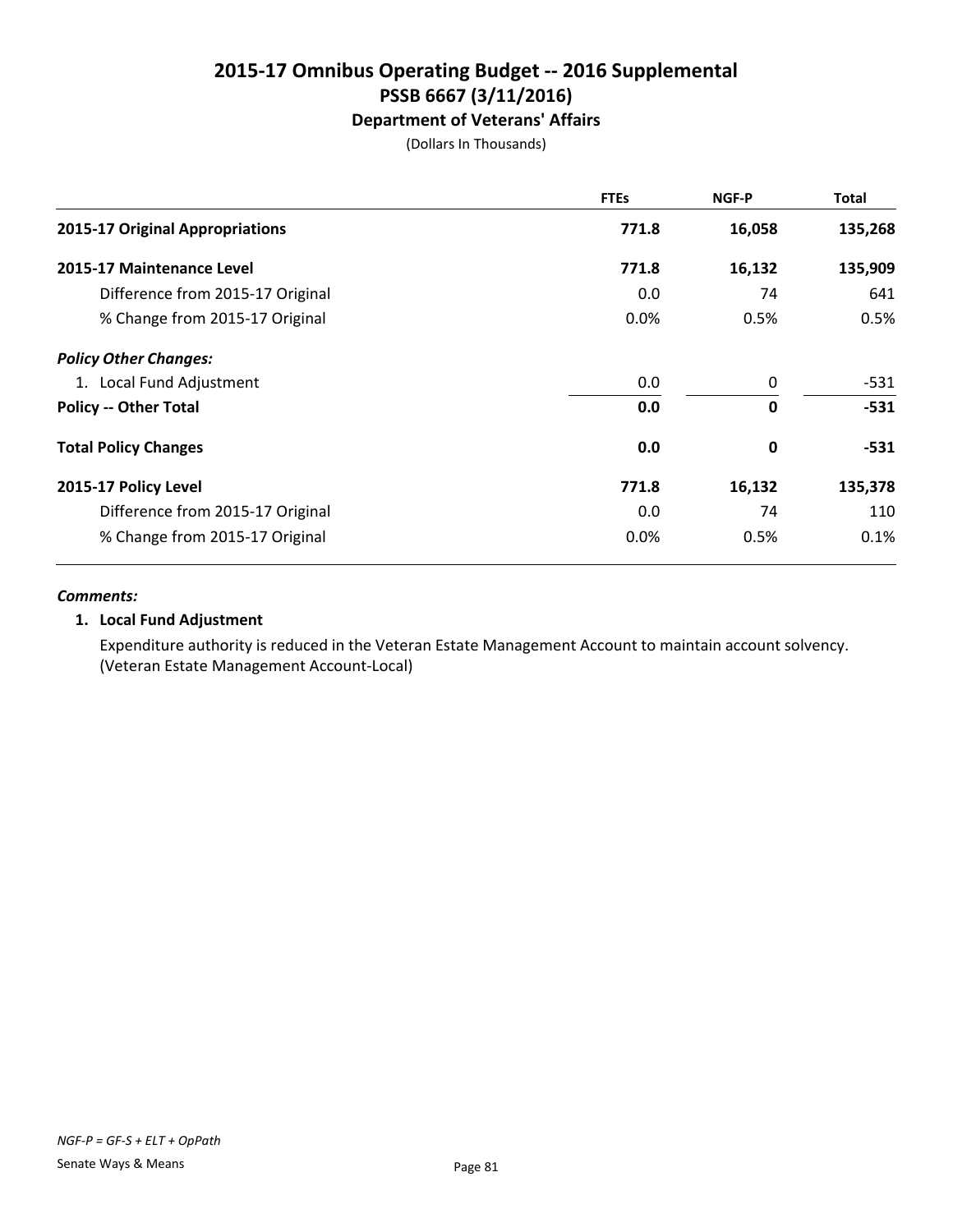## **2015-17 Omnibus Operating Budget -- 2016 Supplemental PSSB 6667 (3/11/2016) Department of Corrections**

(Dollars In Thousands)

|                                 |                                        | <b>FTEs</b> | NGF-P     | <b>Total</b> |
|---------------------------------|----------------------------------------|-------------|-----------|--------------|
| 2015-17 Original Appropriations |                                        | 8,269.2     | 1,857,764 | 1,871,417    |
| 2015-17 Maintenance Level       |                                        | 8,321.7     | 1,878,191 | 1,891,954    |
|                                 | Difference from 2015-17 Original       | 52.5        | 20,427    | 20,537       |
|                                 | % Change from 2015-17 Original         | 0.6%        | 1.1%      | 1.1%         |
| <b>Policy Other Changes:</b>    |                                        |             |           |              |
| 1. Felony DUI                   |                                        | 3.5         | 831       | 831          |
| Reynolds Work Release<br>2.     |                                        | 20.1        | 987       | 987          |
| 3.                              | <b>ISRB: Board Member Alignment</b>    | 0.4         | 96        | 96           |
| 4.                              | <b>ISRB: Forensic Evaluations</b>      | 0.0         | 25        | 25           |
| Supervision of Offenders<br>5.  |                                        | $-13.8$     | $-2,268$  | $-2,268$     |
| 6.                              | <b>Work Release Vendor Termination</b> | 0.0         | 700       | 700          |
| Dentists join Teamsters<br>7.   |                                        | 0.0         | 229       | 229          |
| 8.                              | DOC Contract with SBCTC                | 0.0         | 1,252     | 1,252        |
| 9. Fund shift to caseload costs |                                        | 0.0         | $-6,023$  | 0            |
|                                 | 10. SB 6242 ISRB Notice Requirements   | 1.0         | 193       | 193          |
| 11. Yakima Jail Bed Underspend  |                                        | 0.0         | $-900$    | $-900$       |
| <b>Policy -- Other Total</b>    |                                        | 11.2        | $-4,878$  | 1,145        |
| <b>Total Policy Changes</b>     |                                        | 11.2        | $-4,878$  | 1,145        |
| 2015-17 Policy Level            |                                        | 8,332.8     | 1,873,313 | 1,893,099    |
|                                 | Difference from 2015-17 Original       | 63.7        | 15,549    | 21,682       |
|                                 | % Change from 2015-17 Original         | 0.8%        | 0.8%      | 1.2%         |

#### *Comments:*

## **1. Felony DUI**

Funding is provided for the increased prison capacity based on sentencing changes, making driving under the influence a fourth time, a felony. (General Fund-State)

## **2. Reynolds Work Release**

In July 2015, a Work Release contractor chose not to renew its contract with the department to run the daily operations at the Reynolds Work Release facility. Funding is provided to cover costs to operate Reynolds as a state-run facility, as well as the one-time emergency operations costs incurred in fiscal year 2016 to ensure continuity of operations. (General Fund-State)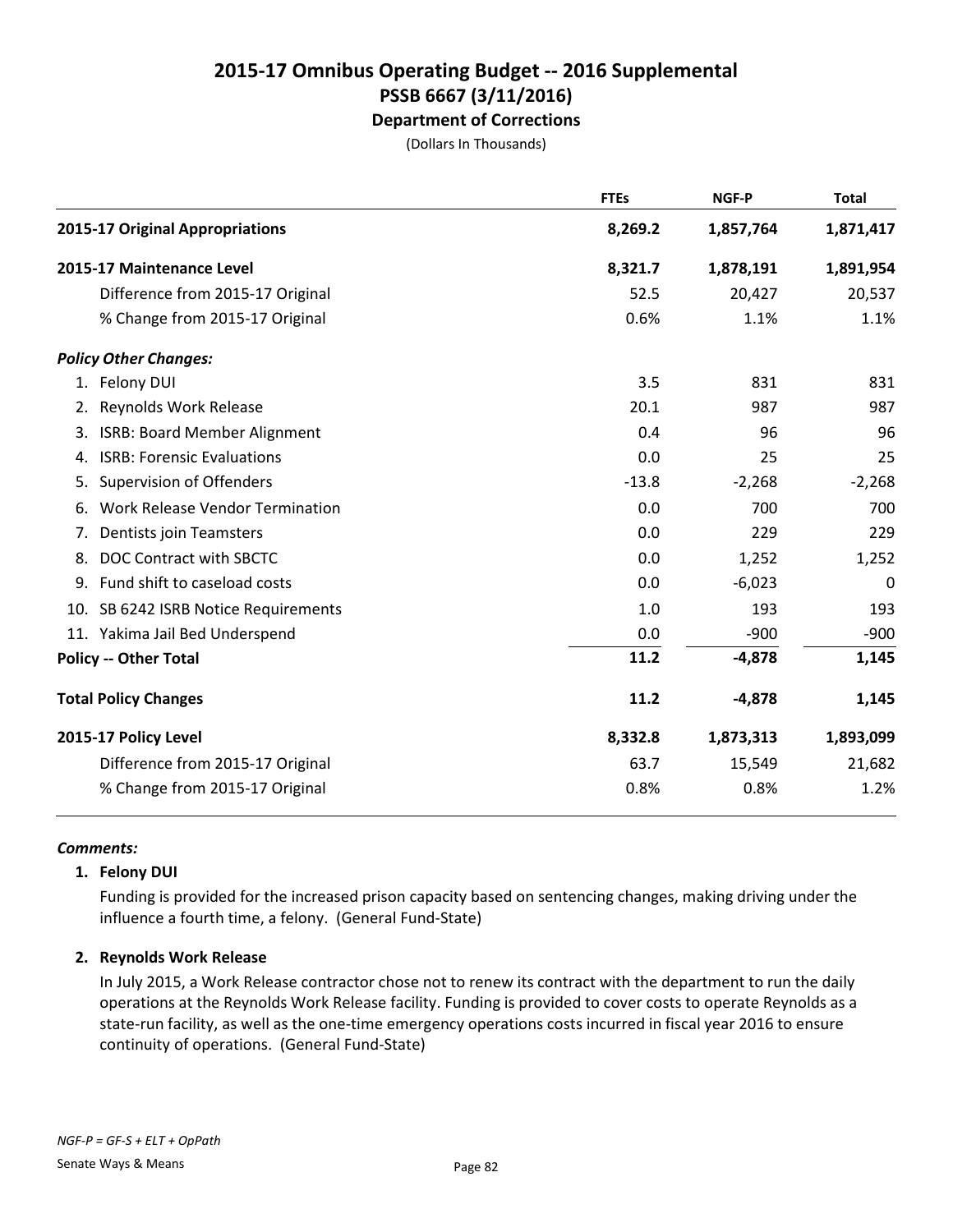**Department of Corrections**

(Dollars In Thousands)

#### **3. ISRB: Board Member Alignment**

Funding is provided for a newly appointed Indeterminate Sentencing Review Board (ISRB) member who was increased from part-time (0.6 FTE) to full-time (1 FTE) status. (General Fund-State)

### **4. ISRB: Forensic Evaluations**

Forensic psychological evaluations (FPEs) are provided by an independent expert who determines if the offender continues to meet criteria in Chapter 71.09 RCW for civil commitment as a sexually violent predator. Funding is provided for FPEs for offenders being considered for release by the Indeterminate Sentence Review Board. (General Fund-State)

#### **5. Supervision of Offenders**

A supervision caseload reduction is achieved by reverting from the length of community supervision that is required to be served pursuant to a recent Washington State Supreme Court decision, back to the period of time offenders were supervised prior to the decision. (General Fund-State)

#### **6. Work Release Vendor Termination**

Funding is provided to increase payments to a Work Release contractor overseeing nine facilities totaling 489 beds. (General Fund-State)

#### **7. Dentists join Teamsters**

Dentist positions joined the Teamsters on July 10, 2015 and were certified in July. As a result they received a 5.5 percent salary increase effective July 15, 2015 and a 4.3 percent increase effective July 1, 2016. (General Fund-State)

## **8. DOC Contract with SBCTC**

Funding is provided to cover costs associated with contracted staff from the State Board of Community and Technical Colleges (SBCTC) that received COLA and health care increases for the 2015-2017 biennium not covered in the SBCTC budget. (General Fund-State)

## **9. Fund shift to caseload costs**

Funds are shifted from the Correctional Industries Non-Appropriated Account to pay costs associated with increased caseloads for community supervision and violators. (General Fund-State; Correctional Industries Account-Non-Appr)

#### **10. SB 6242 ISRB Notice Requirements**

Funding is provided for 2.0 FTE to staff the requirements of 2SSB 6242, requiring the ISRB to provide notice to the sentencing court, prosecuting attorney and victims or victims family 90 days before a petition to release hearing and appropriate documentation when requested. (General Fund-State)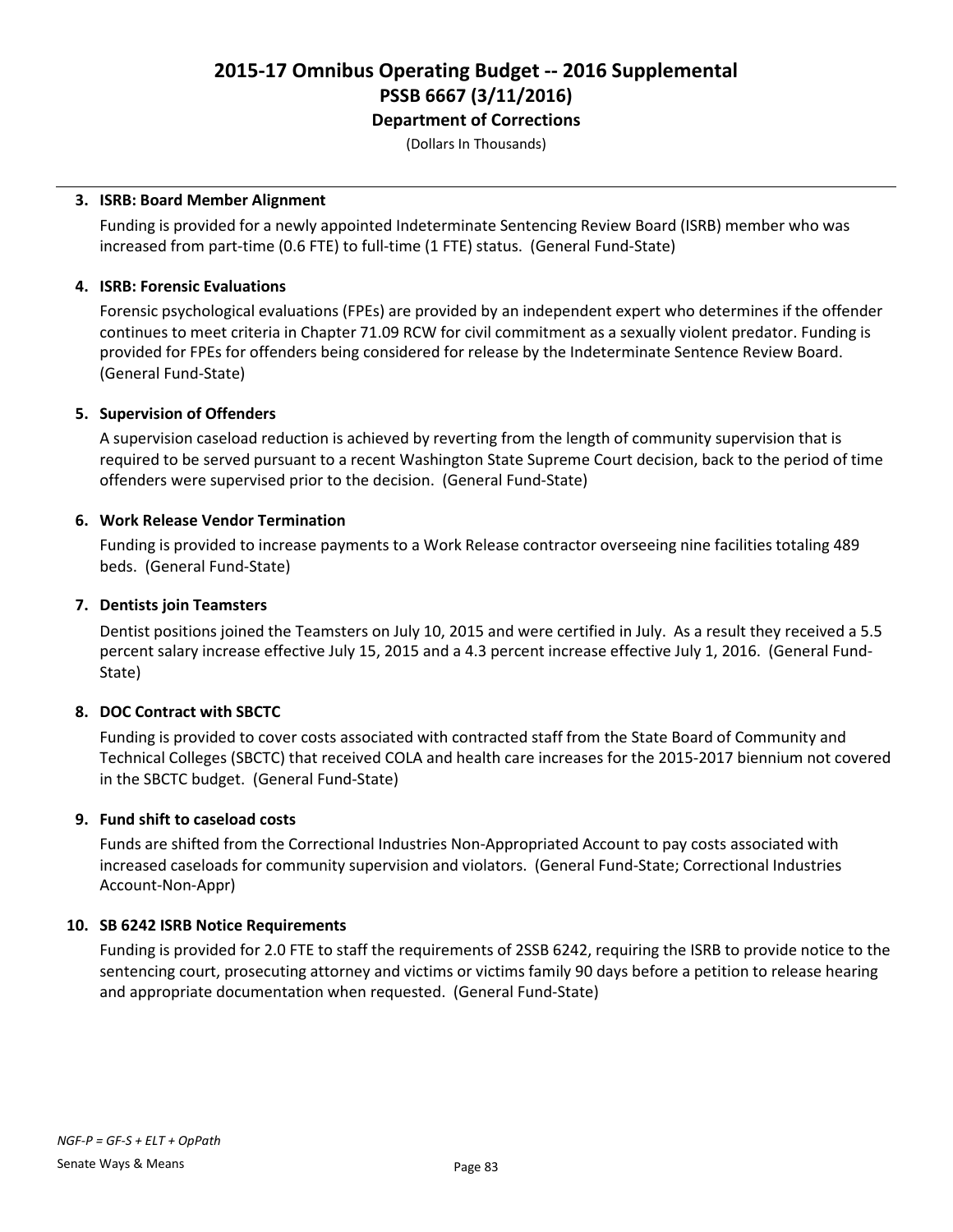## **2015-17 Omnibus Operating Budget -- 2016 Supplemental PSSB 6667 (3/11/2016) Department of Corrections**

(Dollars In Thousands)

## **11. Yakima Jail Bed Underspend**

Savings is assumed due to the projected underutilization of the Yakima Jail Bed contract for Female Offenders through June 30, 2016. (General Fund-State)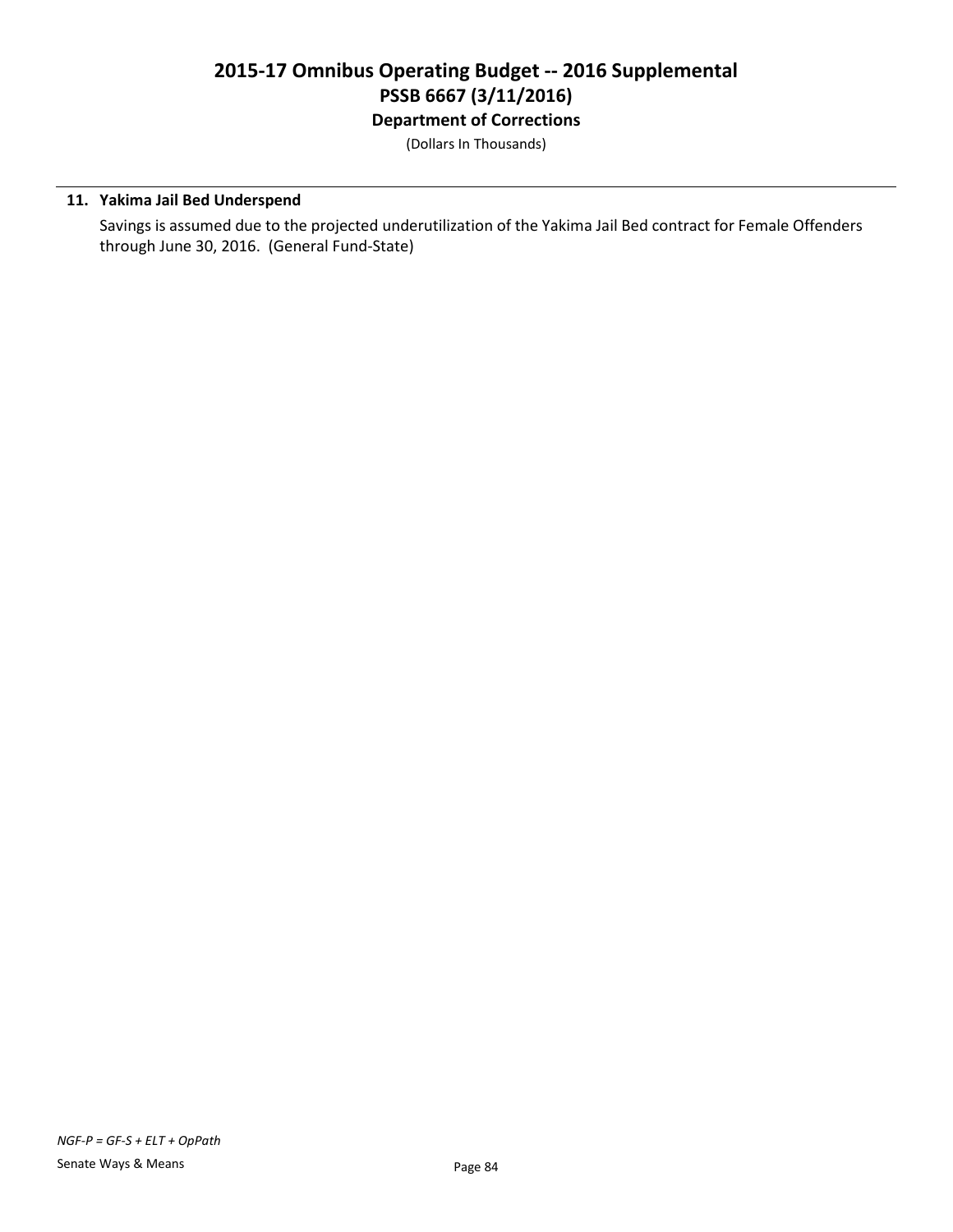## **2015-17 Omnibus Operating Budget -- 2016 Supplemental PSSB 6667 (3/11/2016) Dept of Services for the Blind**

(Dollars In Thousands)

|                                  | <b>FTEs</b> | NGF-P   | <b>Total</b> |
|----------------------------------|-------------|---------|--------------|
| 2015-17 Original Appropriations  | 80.0        | 4,587   | 29,783       |
| 2015-17 Maintenance Level        | 80.0        | 4,578   | 29,729       |
| Difference from 2015-17 Original | 0.0         | -9      | -54          |
| % Change from 2015-17 Original   | 0.0%        | $-0.2%$ | $-0.2%$      |
| <b>Policy Other Changes:</b>     |             |         |              |
| 1. Cost Recovery Assessment      | 0.0         | 430     | 430          |
| <b>Policy -- Other Total</b>     | 0.0         | 430     | 430          |
| <b>Total Policy Changes</b>      | 0.0         | 430     | 430          |
| 2015-17 Policy Level             | 80.0        | 5,008   | 30,159       |
| Difference from 2015-17 Original | 0.0         | 421     | 376          |
| % Change from 2015-17 Original   | 0.0%        | 9.2%    | 1.3%         |

#### *Comments:*

## **1. Cost Recovery Assessment**

The U.S. Department of Education found that indirect costs paid out of federal vocational rehabilitation grant funds through a procedural error by the Department of Services for the Blind were not qualified expenditures. Funding is provided to pay the balance of the assessment. (General Fund-State)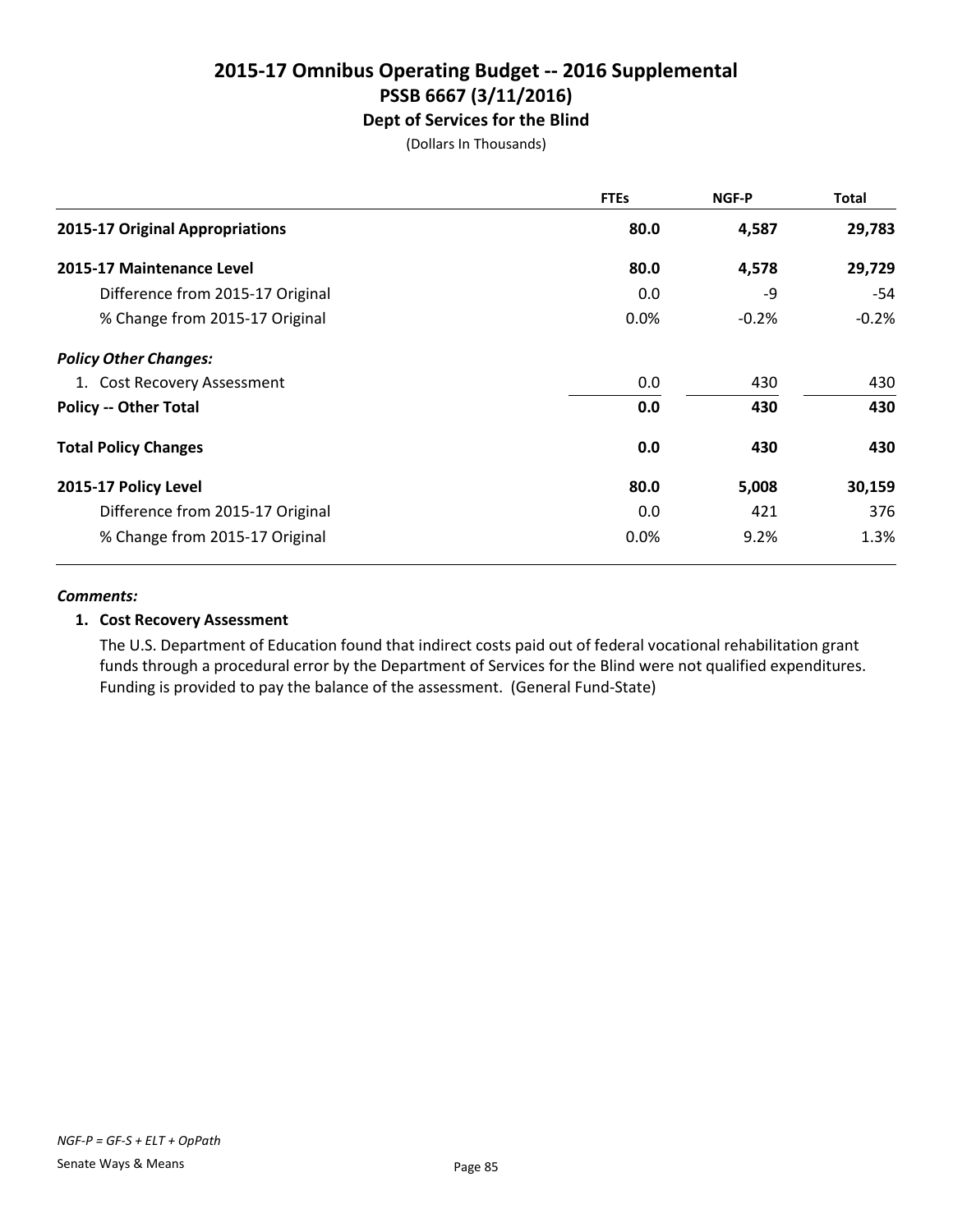## **Employment Security Department**

(Dollars In Thousands)

|                                  | <b>FTEs</b> | NGF-P       | <b>Total</b> |
|----------------------------------|-------------|-------------|--------------|
| 2015-17 Original Appropriations  | 1,519.1     | 0           | 649,860      |
| 2015-17 Maintenance Level        | 1,519.1     | 0           | 648,249      |
| Difference from 2015-17 Original | 0.0         | 0           | $-1,611$     |
| % Change from 2015-17 Original   | 0.0%        |             | $-0.2%$      |
| <b>Policy Other Changes:</b>     |             |             |              |
| 1. Federal Funding Adjustment    | 0.0         | 0           | $-23,505$    |
| <b>Policy -- Other Total</b>     | 0.0         | $\mathbf 0$ | $-23,505$    |
| <b>Total Policy Changes</b>      | 0.0         | 0           | $-23,505$    |
| 2015-17 Policy Level             | 1,519.1     | $\mathbf 0$ | 624,744      |
| Difference from 2015-17 Original | 0.0         | 0           | $-25,116$    |
| % Change from 2015-17 Original   | 0.0%        |             | $-3.9%$      |

#### *Comments:*

## **1. Federal Funding Adjustment**

The Department has expenditure authority in General Fund-Federal and the Unemployment Compensation Administration Account that is larger than current estimates of federal revenue. A technical adjustment is made to reflect expected revenues. (General Fund-Federal, Unemployment Compensation Administration Account-Federal) (General Fund-Federal; Unemployment Compensation Admin-Federal)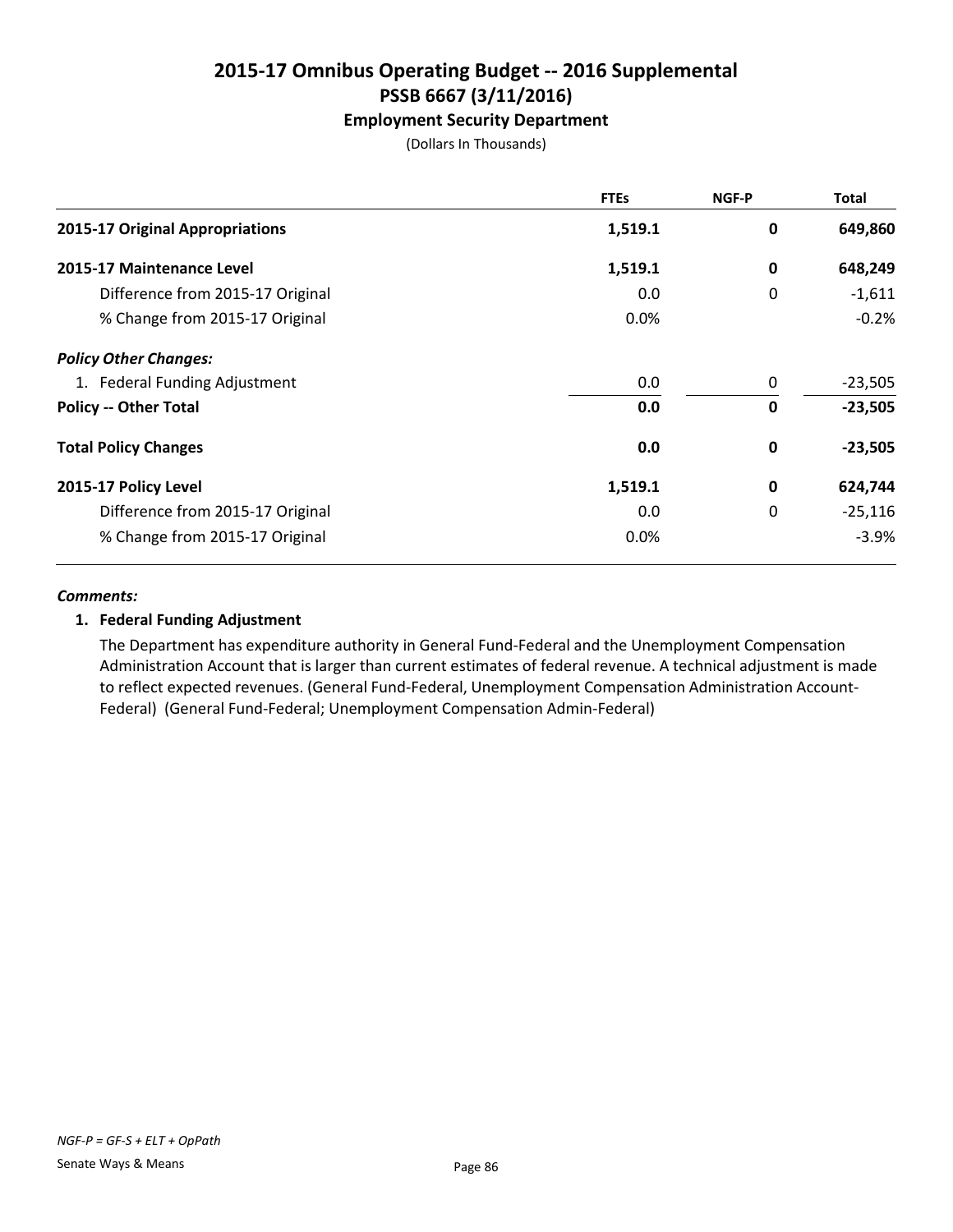## **Children and Family Services**

(Dollars In Thousands)

|                                      | <b>FTEs</b>                                                                                                                                                                                                                                                                                                                                         | NGF-P    | <b>Total</b> |
|--------------------------------------|-----------------------------------------------------------------------------------------------------------------------------------------------------------------------------------------------------------------------------------------------------------------------------------------------------------------------------------------------------|----------|--------------|
|                                      | 2,574.9                                                                                                                                                                                                                                                                                                                                             | 667,953  | 1,196,657    |
|                                      | 2,574.5                                                                                                                                                                                                                                                                                                                                             | 663,164  | 1,187,801    |
| Difference from 2015-17 Original     | $-0.4$                                                                                                                                                                                                                                                                                                                                              | $-4,789$ | $-8,856$     |
| % Change from 2015-17 Original       | 0.0%                                                                                                                                                                                                                                                                                                                                                | $-0.7%$  | $-0.7%$      |
|                                      |                                                                                                                                                                                                                                                                                                                                                     |          |              |
|                                      | 0.0                                                                                                                                                                                                                                                                                                                                                 | -88      | $-90$        |
|                                      | 13.0                                                                                                                                                                                                                                                                                                                                                | 1,000    | 2,000        |
| <b>Performance Based Contracting</b> | 0.0                                                                                                                                                                                                                                                                                                                                                 | 1,351    | 1,351        |
| <b>Child-Placing Agencies</b>        | 0.0                                                                                                                                                                                                                                                                                                                                                 | 1,002    | 1,193        |
| <b>Unisys Rehosting</b>              | 0.0                                                                                                                                                                                                                                                                                                                                                 | 404      | 412          |
| <b>Truancy Reform</b>                | 1.1                                                                                                                                                                                                                                                                                                                                                 | 207      | 211          |
|                                      | $-22.8$                                                                                                                                                                                                                                                                                                                                             | $-4,176$ | $-8,523$     |
|                                      | 0.0                                                                                                                                                                                                                                                                                                                                                 | 1,004    | 1,004        |
|                                      | $-8.7$                                                                                                                                                                                                                                                                                                                                              | 704      | $-2,442$     |
|                                      | 0.0                                                                                                                                                                                                                                                                                                                                                 | $-1,804$ | $-1,804$     |
|                                      | $-8.7$                                                                                                                                                                                                                                                                                                                                              | $-1,100$ | $-4,246$     |
|                                      | 2,565.8                                                                                                                                                                                                                                                                                                                                             | 662,064  | 1,183,555    |
| Difference from 2015-17 Original     | $-9.1$                                                                                                                                                                                                                                                                                                                                              | $-5,889$ | $-13,102$    |
| % Change from 2015-17 Original       | $-0.4%$                                                                                                                                                                                                                                                                                                                                             | $-0.9%$  | $-1.1%$      |
| 4.<br>5.                             | 2015-17 Original Appropriations<br>2015-17 Maintenance Level<br><b>Policy Other Changes:</b><br>1. Notification Changes<br>2. Family Assessment Response (FAR)<br>6.<br>7. Staffing Underspend<br>8. Increase Tier Reimbursement<br><b>Policy -- Other Total</b><br>Policy -- Transfer Total<br><b>Total Policy Changes</b><br>2015-17 Policy Level |          |              |

#### *Comments:*

#### **1. Notification Changes**

Unfounded allegation notices from an investigation of child abuse or neglect are currently sent through certified mail. Savings are incurred by utilizing regular mail or email to serve notice of a child abuse or neglect allegation determined to be unfounded. (General Fund-State, General Fund-Federal) (General Fund-State; General Fund-Fam Supt)

## **2. Family Assessment Response (FAR)**

Funding is provided to continue statewide implementation of Family Assessment Response (FAR), a noninvestigative response to screened-in reports of abuse and neglect. (General Fund-State; General Fund-Fam Supt)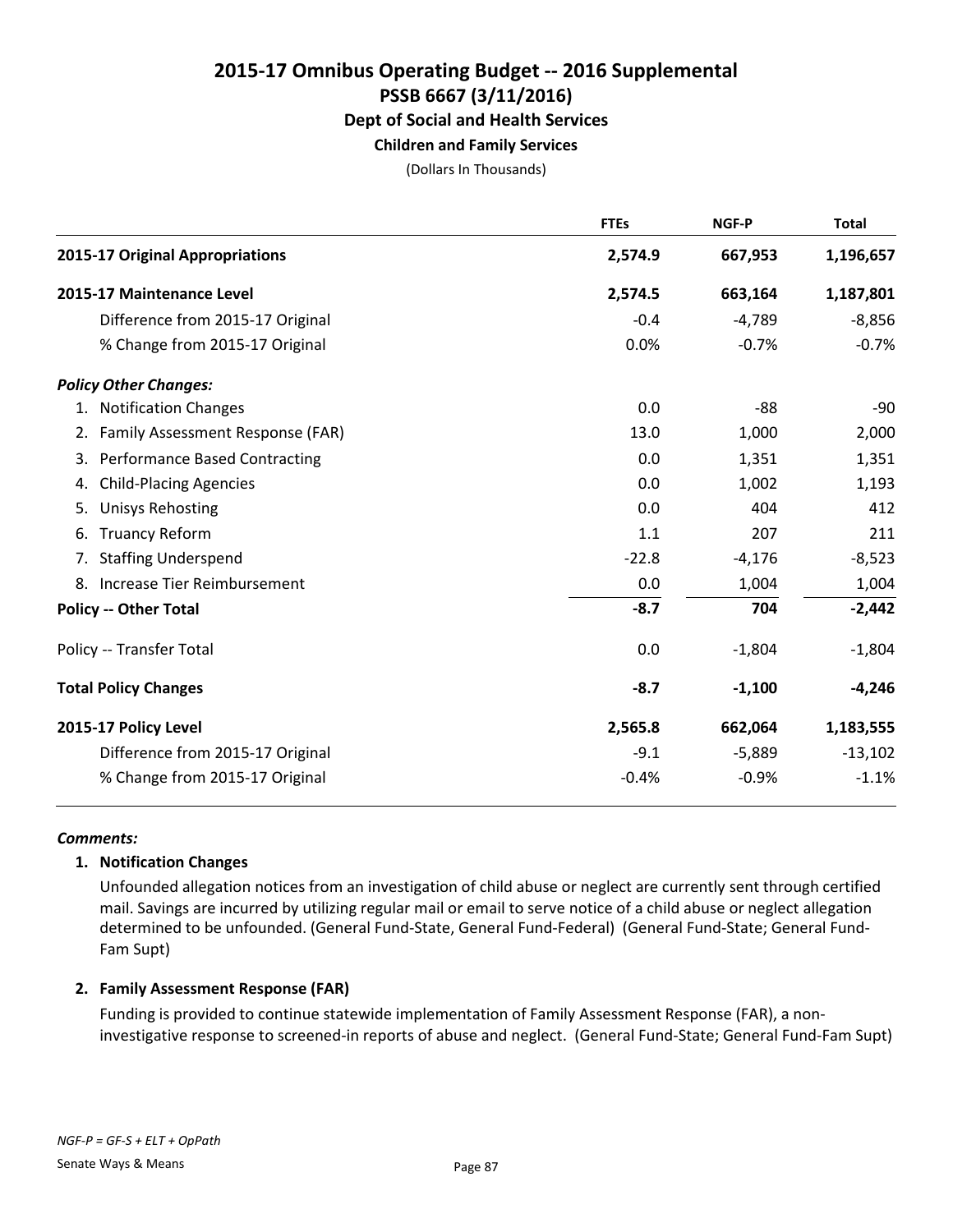## **Children and Family Services**

(Dollars In Thousands)

#### **3. Performance Based Contracting**

Pursuant to Chapter 205, Laws of 2012, second year funding is maintained for performance-based contracting of family support services and related child welfare services currently managed by a network administrator in Spokane County. (General Fund-State)

#### **4. Child-Placing Agencies**

Funding is provided to increase rates for child-placing agencies by approximately 18 percent effective July 1, 2016. (General Fund-State; General Fund-Fam Supt)

#### **5. Unisys Rehosting**

The mainframe hosting the Social Service Payment System (SSPS) will reach the end of useful life on June 30, 2016. An annual \$2 million penalty is incurred for maintaining the software license and support beyond the expiration date. Funding is provided to obtain and migrate to a new mainframe and data center. (General Fund-State; General Fund-Fam Supt)

#### **6. Truancy Reform**

Funding is provided to implement Second Substitute Senate Bill 6497, which requires the licensure of an additional 18 HOPE beds and 10 Crisis Residential Center beds to assist truant and other at-risk youth in need of services. (General Fund-State; General Fund-Federal)

## **7. Staffing Underspend**

Actual spending for staff costs is \$4.1 million less than allotments for the first 6 months of the biennium. This adjustment projects the program will be fully staffed by April 2016, and continues the pattern of slightly lower average staff costs per FTE through the remainder of the biennium. (General Fund-Fed Grnt; General Fund-State)

## **8. Increase Tier Reimbursement**

Funding is provided to increase tiered reimbursement for child care family homes and centers. The reimbursement increases for tier payments above the base rate are the following: tier three will increase from 4% to 10%, tier 4 will increase from 10% to 15%, and tier 5 will increase from 15% to 20%. (General Fund-State)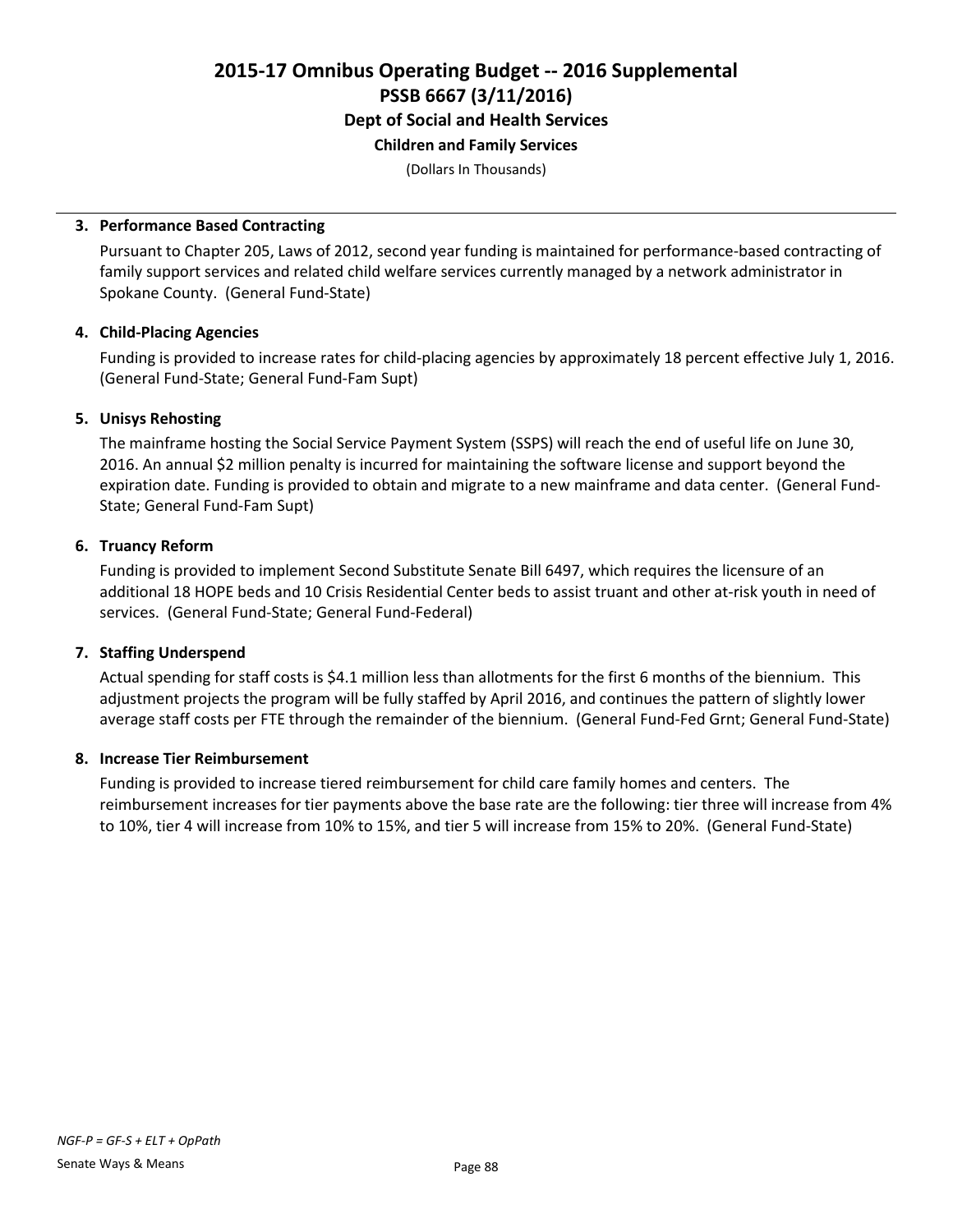## **Juvenile Rehabilitation**

(Dollars In Thousands)

|                                      | <b>FTEs</b> | NGF-P   | Total   |
|--------------------------------------|-------------|---------|---------|
| 2015-17 Original Appropriations      | 773.7       | 183,432 | 191,878 |
| 2015-17 Maintenance Level            | 768.0       | 182,834 | 191,280 |
| Difference from 2015-17 Original     | $-5.8$      | -598    | $-598$  |
| % Change from 2015-17 Original       | $-0.7%$     | $-0.3%$ | $-0.3%$ |
| <b>Policy Other Changes:</b>         |             |         |         |
| 1. Juvenile Detention Alt Initiative | 0.0         | 210     | 210     |
| <b>Policy -- Other Total</b>         | 0.0         | 210     | 210     |
| <b>Total Policy Changes</b>          | 0.0         | 210     | 210     |
| 2015-17 Policy Level                 | 768.0       | 183,044 | 191,490 |
| Difference from 2015-17 Original     | $-5.8$      | -388    | $-388$  |
| % Change from 2015-17 Original       | $-0.7%$     | $-0.2%$ | $-0.2%$ |

#### *Comments:*

## **1. Juvenile Detention Alt Initiative**

Funding is provided to cover the costs of grants to participating counties for staffing and program operation of the Juvenile Detention Alternatives Intitiative. (General Fund-State)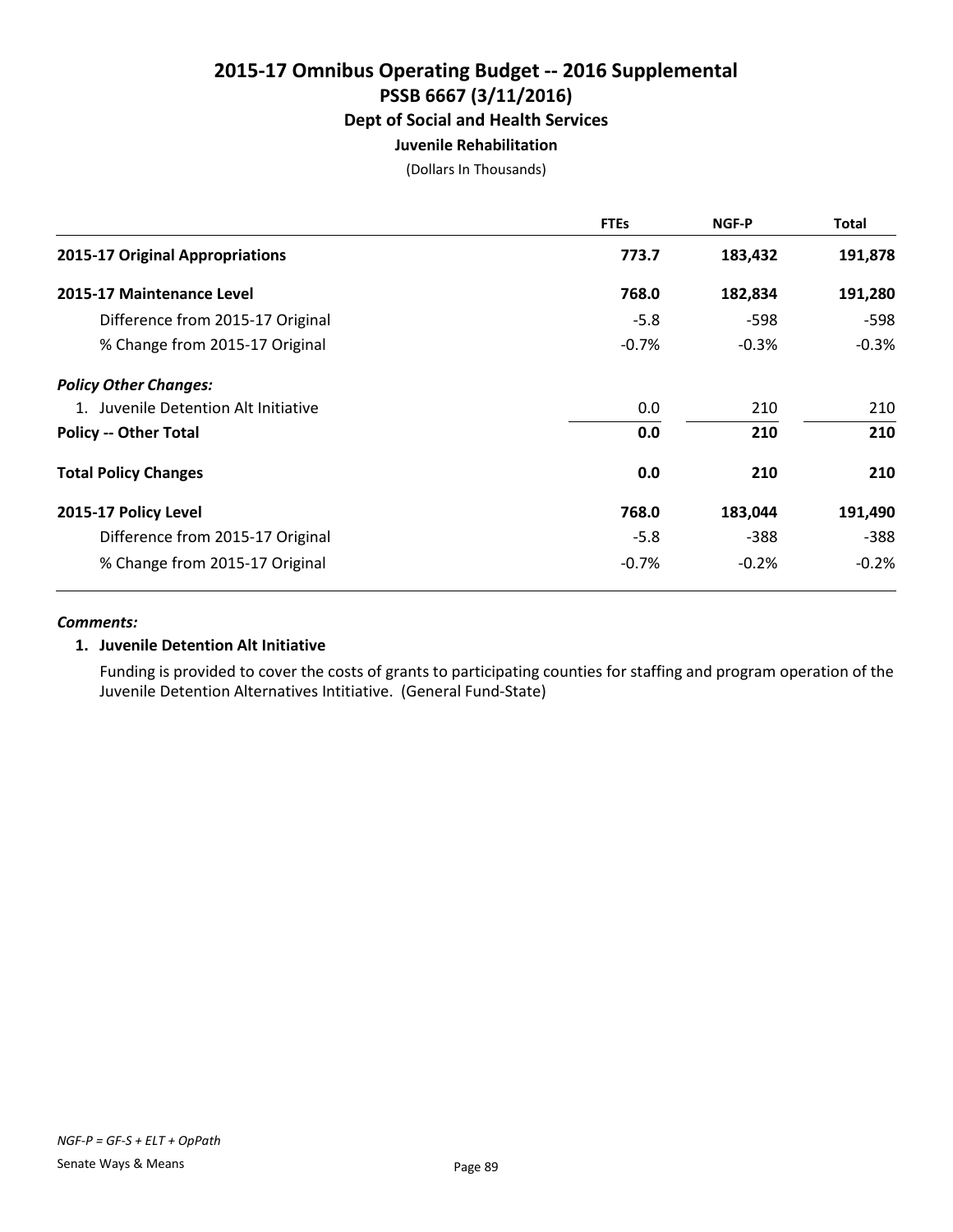#### **Mental Health**

(Dollars In Thousands)

|     |                                         | <b>FTEs</b> | <b>NGF-P</b> | <b>Total</b> |
|-----|-----------------------------------------|-------------|--------------|--------------|
|     | 2015-17 Original Appropriations         | 2,940.3     | 1,063,347    | 2,287,636    |
|     | 2015-17 Maintenance Level               | 2,931.6     | 1,053,927    | 2,329,901    |
|     | Difference from 2015-17 Original        | $-8.7$      | $-9,420$     | 42,265       |
|     | % Change from 2015-17 Original          | $-0.3%$     | $-0.9%$      | 1.8%         |
|     | <b>Policy Other Changes:</b>            |             |              |              |
|     | 1. Housing Support and Step-Down Svcs   | 0.0         | 2,000        | 2,762        |
| 2.  | Peer Bridging Programs                  | 0.0         | 0            | 1,760        |
| 3.  | On-Site Safety Compliance Officer       | 1.0         | 135          | 135          |
| 4.  | <b>Transitional Support for WSH</b>     | 0.0         | 23,400       | 23,400       |
| 5.  | Mental Health Block Grant Authority     | 0.0         | 0            | 3,000        |
| 6.  | <b>SBC Underspend</b>                   | 0.0         | $-5,000$     | $-5,000$     |
| 7.  | <b>Diversion Underspend</b>             | 0.0         | $-1,094$     | $-1,094$     |
| 8.  | Comp Rest Underspend                    | 0.0         | $-1,200$     | $-1,200$     |
|     | 9. PICU Underspend                      | 0.0         | $-1,124$     | $-1,124$     |
| 10. | Civil Ward Underspend                   | 0.0         | $-3,192$     | $-3,192$     |
| 11. | Southwest RSN Reserves                  | 0.0         | $-12,615$    | $-25,291$    |
|     | 12. MH Enhancements Underspend          | 0.0         | $-2,221$     | $-2,221$     |
|     | 13. L&I Settlement Agreement Underspend | 0.0         | $-224$       | $-224$       |
|     | 14. Office of Forensic MH underspend    | 0.0         | $-1,014$     | $-1,014$     |
|     | 15. PERT Underspend                     | 0.0         | $-538$       | $-538$       |
|     | 16. WSH Civil Ward                      | 19.5        | 3,035        | 3,035        |
|     | 17. WSH Discharge Coordinators          | 2.0         | 224          | 224          |
|     | <b>Policy -- Other Total</b>            | 22.5        | 572          | $-6,582$     |
|     | <b>Policy Comp Changes:</b>             |             |              |              |
|     | 18. Unilateral ESH & WSH Compensation   | 0.0         | 2,148        | 2,336        |
|     | 19. Physicans WSH ESH - Coalition       | 0.0         | 2,000        | 2,245        |
|     | 20. Mental Hlth Supplemental Agreements | 0.0         | 1,778        | 1,933        |
|     | 21. Mental Health Compensation          | 0.0         | 19           | 20           |
|     | 22. Psychiatrist Xtra duty              | 0.0         | 543          | 586          |
|     | 23. Continuing Medical Education costs  | 0.0         | 696          | 768          |
|     | 24. RN recruitment and retention        | 0.0         | 1,097        | 1,192        |
|     | 25. Psychiatrist Assignment Pay FY15    | 0.0         | 1,900        | 1,900        |
|     | 26. Staff Mix Changes                   | 0.0         | $-1,500$     | $-1,500$     |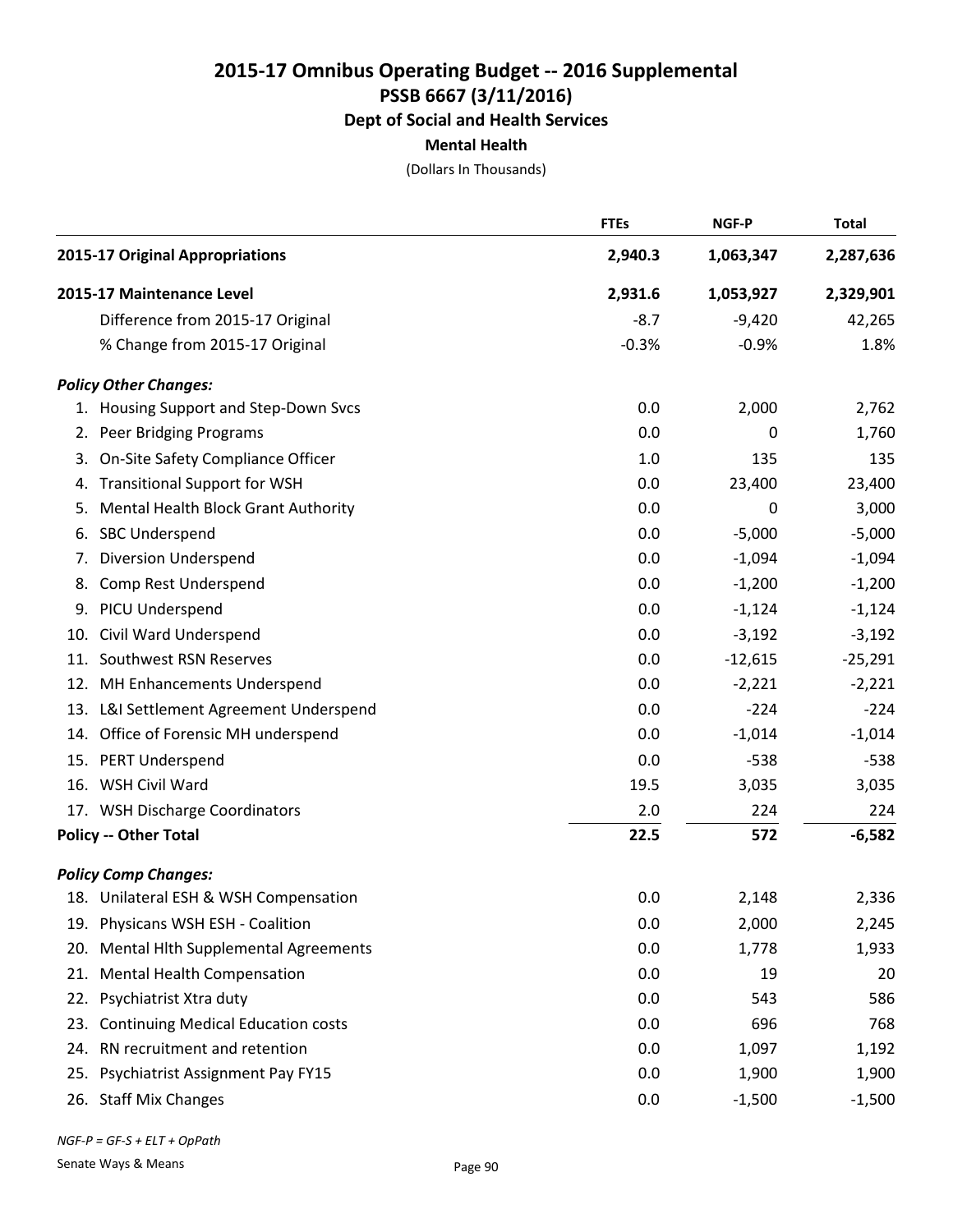## **Mental Health**

(Dollars In Thousands)

|                                  | <b>FTEs</b> | NGF-P     | <b>Total</b> |
|----------------------------------|-------------|-----------|--------------|
| <b>Policy -- Comp Total</b>      | 0.0         | 8,681     | 9,480        |
| <b>Total Policy Changes</b>      | 22.5        | 9,253     | 2,898        |
| 2015-17 Policy Level             | 2,954.1     | 1,063,180 | 2,332,799    |
| Difference from 2015-17 Original | 13.8        | $-167$    | 45,163       |
| % Change from 2015-17 Original   | 0.5%        | $0.0\%$   | 2.0%         |

#### *Comments:*

## **1. Housing Support and Step-Down Svcs**

Appropriations are increased to implement four new housing and recovery services teams. Each team shall provide supportive housing services and short-term rental assistance for individuals exiting inpatient behavioral health treatment services or at risk of entering inpatient behavioral health services. During FY 2017, the supportive housing services will be paid for with the mental health federal block grant. Beginning in FY 2018, it is assumed that these services will be paid for with state funds. (General Fund-State; General Fund-Federal)

## **2. Peer Bridging Programs**

Funding is provided for twenty-two Peer Bridge FTE staff are added to the regional support network state psychiatric hospital liaison teams. (General Fund-Federal)

## **3. On-Site Safety Compliance Officer**

A safety and compliance officer, stationed at Western State Hospital, is funded to provide oversight and accountability of the hospital's response to workplace safety concerns. (General Fund-State)

## **4. Transitional Support for WSH**

One-time funding is provided in fiscal year 2016 for actions taken by the Department of Social and Health Services to address an emergency and imminent jeopardy determination by the Centers for Medicare and Medicaid Services that relates to the safety and health of clients and employees at Western State Hospital. (General Fund-State)

## **5. Mental Health Block Grant Authority**

Federal expenditure authority is increased to match anticipated federal revenue for the Mental Health Block Grant, which provides comprehensive, community-based mental health services to adults and children. (General Fund-Federal)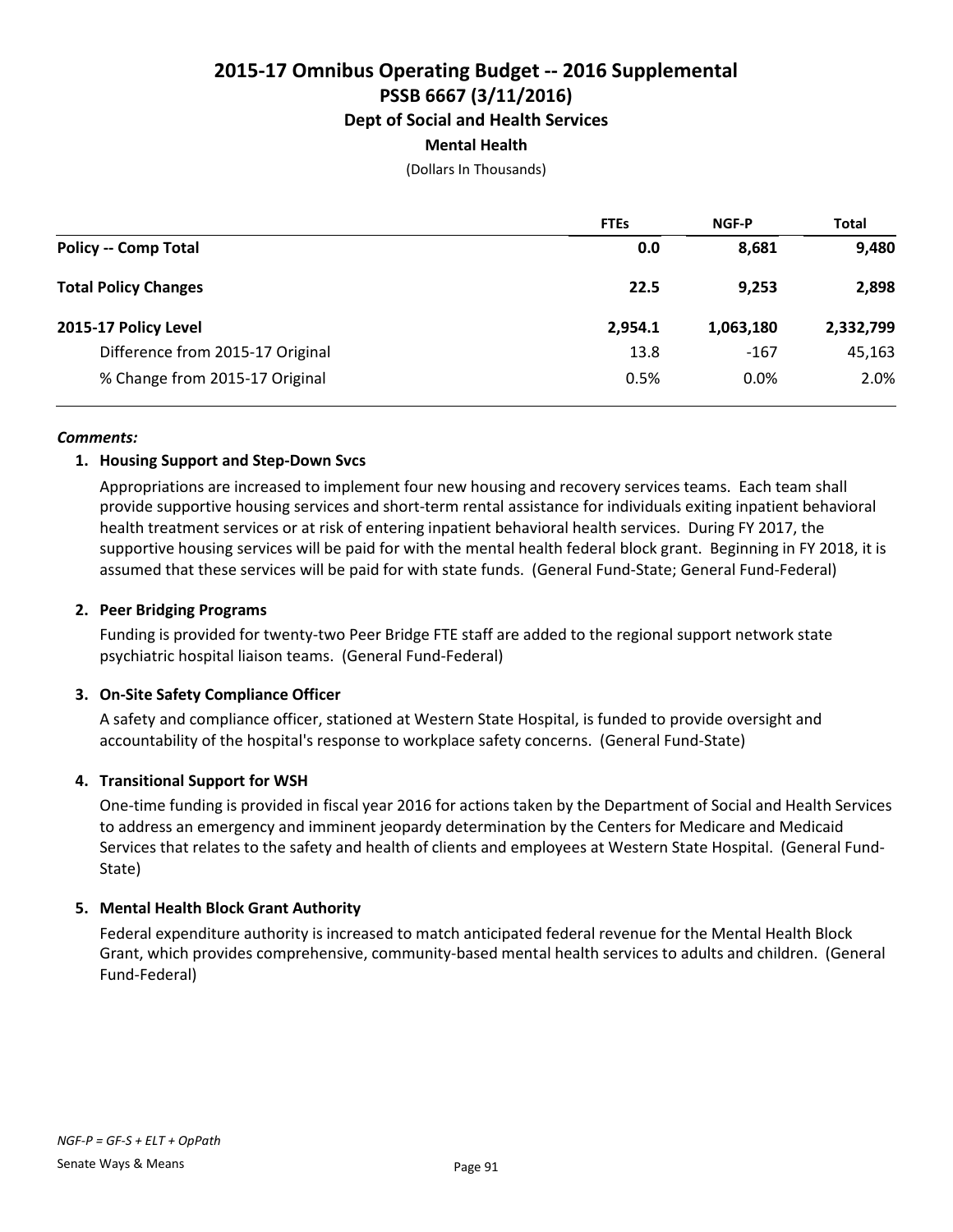**Dept of Social and Health Services**

## **Mental Health**

(Dollars In Thousands)

#### **6. SBC Underspend**

Funding was provided in the 2015-2017 biennial budget to pay inpatient costs for increased need to keep individuals from boarding in emergency rooms and other settings without receiving care. This funding was proviso'd to ensure that it was only being utilized when an increased utilization could be verified. This proviso will be underspent for fiscal year 2016. (General Fund-State)

## **7. Diversion Underspend**

Funding was provided pursuant to Chapter 7, Laws of 2015, 1st sp.s. (2E2SSB 5177) to provide outpatient mental health treatment for clients diverted from prosecution in non-violent cases where competency to stand trial is raised by the court or defendant and is underspent for fiscal year 2016. (General Fund-State)

#### **8. Comp Rest Underspend**

One-time savings are achieved as a result of delayed implementation of Competency Restoration beds funded in the FY 2015-17 biennial budget. (General Fund-State)

#### **9. PICU Underspend**

One-time savings are achieved as a result of delayed implementation of Psychiatric Intensive Care Unit (PICU) beds funded in the FY 2015-17 biennial budget. (General Fund-State)

## **10. Civil Ward Underspend**

One-time savings are achieved as a result of delayed implementation of civil beds funded in the FY 2015-17 biennial budget. (General Fund-State)

## **11. Southwest RSN Reserves**

Effective April 1, 2016, southwest Washington is transitioning to become an early adopter of fully integrated physical and behavioral health care. The current regional support network is required to return \$25.3 million in state and federal medicaid reserves remaining after termination of their contract. Of these amounts, \$12.6 million is estimated to be state funds and \$12.7 million is estimated to be federal funds. The Department must return all of the federal funds to the Center for Medicaid and Medicare Services. Of the remaining \$12.6 million, \$5.0 million will be used for a one-time savings in FY 2016 and the remaining \$7.6 million must be used on a onetime basis in FY 2017 to support the early adopter transition. This funding must be used to provide a reserve for non-Medicaid services in the region, stabilization of the new crisis services system, and to increase capitation rates in the region during this biennium to enhance outreach and promote integrated care models. (General Fund-State; General Fund-Medicaid)

## **12. MH Enhancements Underspend**

Appropriations are reduced on a one-time basis in FY 2016 to reflect delayed implementation of a 16-bed evaluation and treatment center in eastern Washington. The facility is not expected to open until FY 2017. (General Fund-State)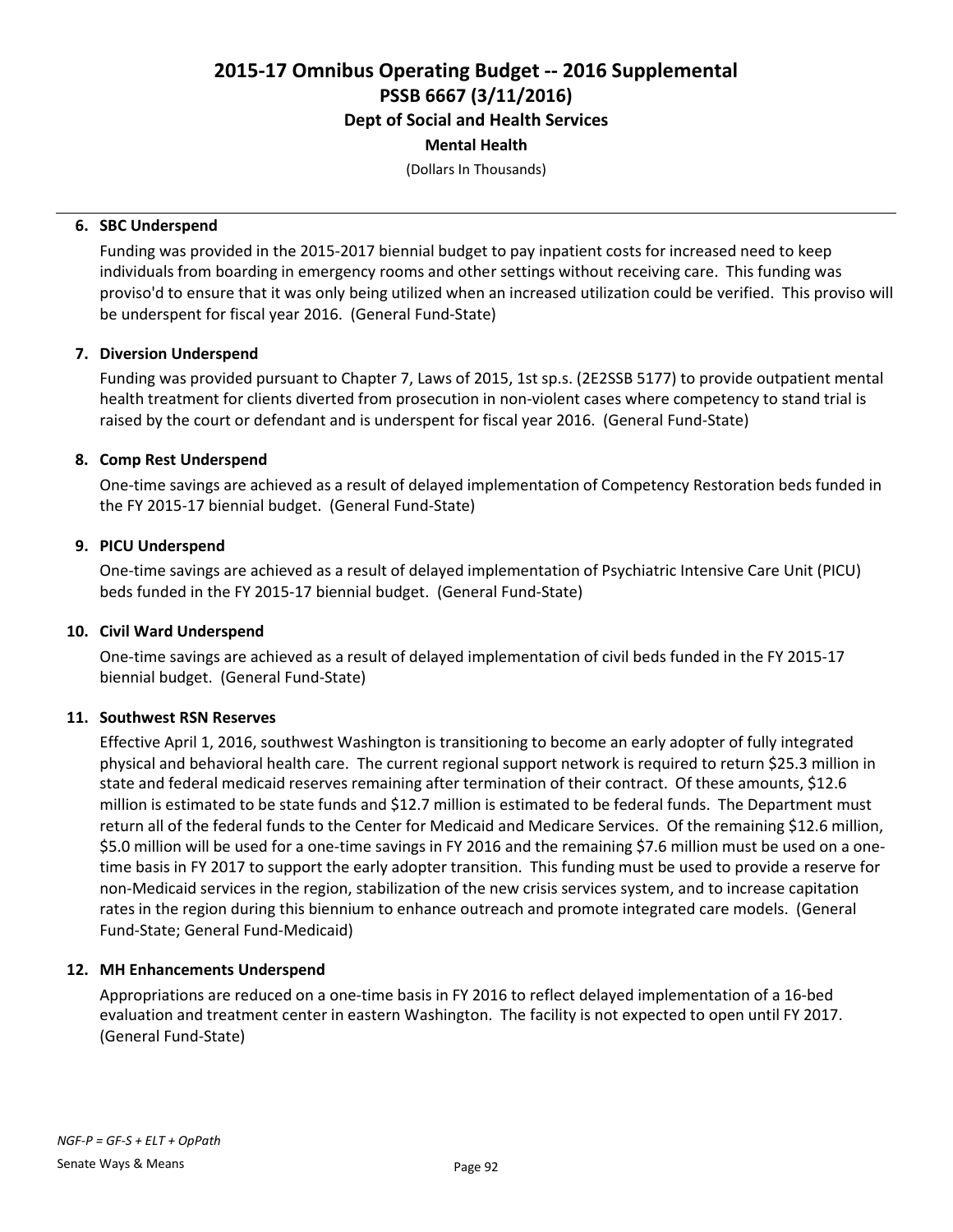**Dept of Social and Health Services**

#### **Mental Health**

(Dollars In Thousands)

#### **13. L&I Settlement Agreement Underspend**

One-times savings are achieved as a result of delayed implementation of extra staff to backfill for current staff to attend training as funding in the 2015-17 biennial budget. (General Fund-State)

## **14. Office of Forensic MH underspend**

One-time savings are achieved as a result of delayed hiring of staff for the Office of Forensic Mental Health funded in the FY 2015-17 biennial budget. (General Fund-State)

#### **15. PERT Underspend**

One-time savings are achieved as a result of delayed implementation of Psychiatric Emergency response Teams (PERT) funded in the FY 2015-17 biennial budget. (General Fund-State)

#### **16. WSH Civil Ward**

Funding is provided to open one new civil ward at Western State Hospital by October 1, 2016. (General Fund-State)

#### **17. WSH Discharge Coordinators**

Funding is provided for 2 FTEs through fiscal year 2017, to be dedicated to working on the discharge of patients to the community for Western State Hospital in a timely manner. (General Fund-State)

## **18. Unilateral ESH & WSH Compensation**

Funding is provided for the unilateral implementation of targeted job classification compensation at Western State Hospital (WSH) and Eastern State Hospital (ESH), effective December 1, 2015. (General Fund-State; General Fund-Medicaid)

## **19. Physicans WSH ESH - Coalition**

Funding is provided for a 10 percent increase in group C assignment pay for Physician 3, Physician 4 and Psychiatrist classifications at Western State Hospital (WSH) and Eastern State Hospital (ESH), effective December 1, 2015. (General Fund-State; General Fund-Medicaid)

## **20. Mental Hlth Supplemental Agreements**

This item reflects the cost of fiscal year 2017 adjustments for positions that would be covered by a separate collective bargaining agreement. (General Fund-State; General Fund-Medicaid)

## **21. Mental Health Compensation**

A 10% assignment pay increase is provided for non-represented Physician 4, to match the funding provided to the represented Physicians and Psychiatrists. (General Fund-State; General Fund-Medicaid)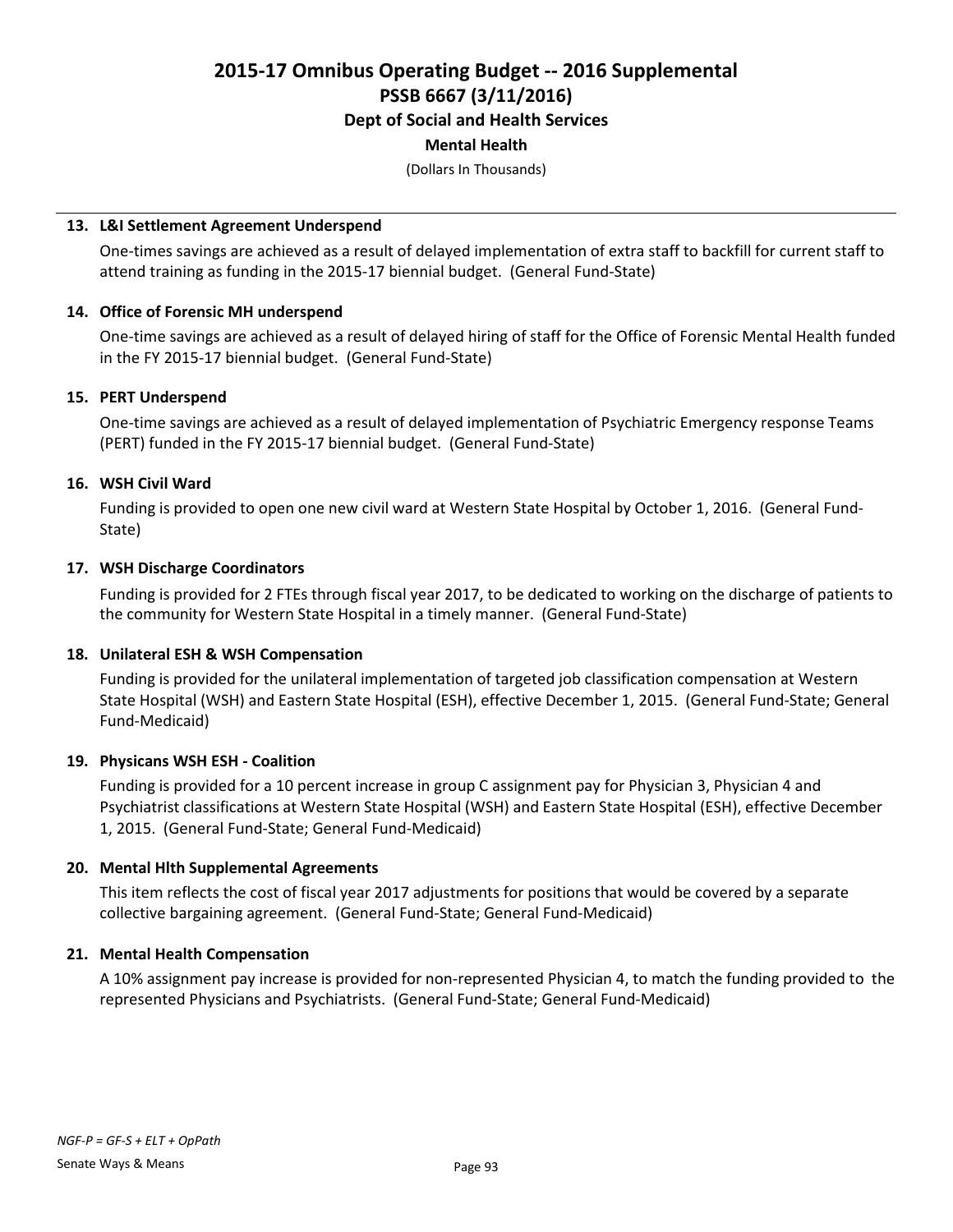## **Dept of Social and Health Services**

### **Mental Health**

(Dollars In Thousands)

#### **22. Psychiatrist Xtra duty**

Extra Duty pay at 1.25X the hourly rate is provided for 180 days, expiring June 9, 2016. (General Fund-State; General Fund-Medicaid)

#### **23. Continuing Medical Education costs**

One-time funding is provided for the cost of continuing medical education credits for the 2015-17 biennium as a one-time benefit. (General Fund-State; General Fund-Medicaid)

#### **24. RN recruitment and retention**

One-time funding is provided for the cost of providing nurses with a retention incentive of \$1,050 paid twice. Once if employed on July 25, 2016 and again if still employed on January 25, 2017. (General Fund-State; General Fund-Medicaid)

#### **25. Psychiatrist Assignment Pay FY15**

Funding is provided for a 15% increase in Group C assignment pay for Psychiatrist classifications at WSH and ESH, that were effective during FY15 and continued into the 2015-17 biennium but were not funded. (General Fund-State)

#### **26. Staff Mix Changes**

Funding is reduced by the department changing the staff mix within the state hospitals to reduce vacancies and employee turnover, to include the hiring of at least 10 psychiatric nurse practitioners to fill vacant Psychiatrist positions to provide relief to the existing Psychiatrist workload. (General Fund-State)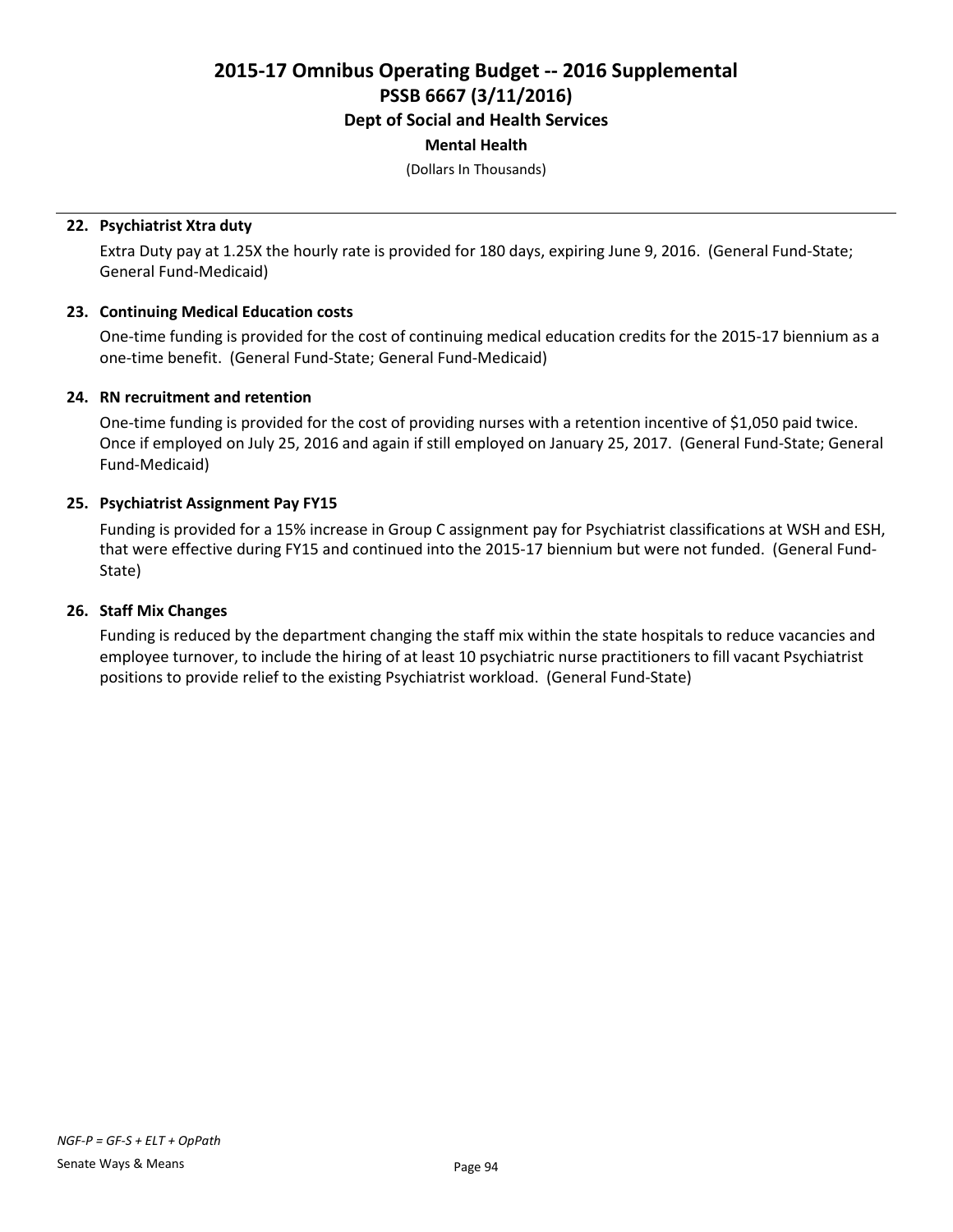## **Developmental Disabilities**

(Dollars In Thousands)

|                                              | <b>FTEs</b> | <b>NGF-P</b> | <b>Total</b> |
|----------------------------------------------|-------------|--------------|--------------|
| 2015-17 Original Appropriations              | 3,363.6     | 1,259,757    | 2,535,727    |
| 2015-17 Maintenance Level                    | 3,400.2     | 1,280,072    | 2,575,763    |
| Difference from 2015-17 Original             | 36.6        | 20,315       | 40,036       |
| % Change from 2015-17 Original               | 1.1%        | 1.6%         | 1.6%         |
| <b>Policy Other Changes:</b>                 |             |              |              |
| 1. IP Overtime                               | 6.6         | 6,496        | 14,727       |
| 2. Financial Eligibility                     | 3.3         | 140          | 554          |
| 3. DD Client Protections                     | 9.1         | 1,303        | 2,172        |
| <b>Consumer-Directed Personal Care</b><br>4. | 1.0         | 120          | 240          |
| <b>Policy -- Other Total</b>                 | 20.0        | 8,059        | 17,693       |
| Policy -- Transfer Total                     | 0.0         | $-23$        | -46          |
| <b>Total Policy Changes</b>                  | 20.0        | 8,036        | 17,647       |
| 2015-17 Policy Level                         | 3,420.1     | 1,288,108    | 2,593,410    |
| Difference from 2015-17 Original             | 56.5        | 28,351       | 57,683       |
| % Change from 2015-17 Original               | 1.7%        | 2.3%         | 2.3%         |
|                                              |             |              |              |

#### *Comments:*

#### **1. IP Overtime**

Funding is provided for individual provider homecare worker overtime in accordance with the Department of Labor's recent rule that requires overtime be paid to homecare workers. This decision was upheld by the U.S. Federal Court of Appeals and funding will be available in April 2016. (General Fund-State; General Fund-Medicaid)

## **2. Financial Eligibility**

Funding is provided for financial eligibility workers related to caseload increases in the community first choice medicaid state plan and family support waiver programs. (General Fund-State; General Fund-Medicaid)

#### **3. DD Client Protections**

Funding is provided to increase the number of visits for clients who may be at higher risk of abuse, neglect, or exploitation. The department must also conduct vulnerable adult fatality reviews for clients when the department has reason to believe the death may be related to abuse, abandonment, exploitation or neglect. (General Fund-State; General Fund-Medicaid)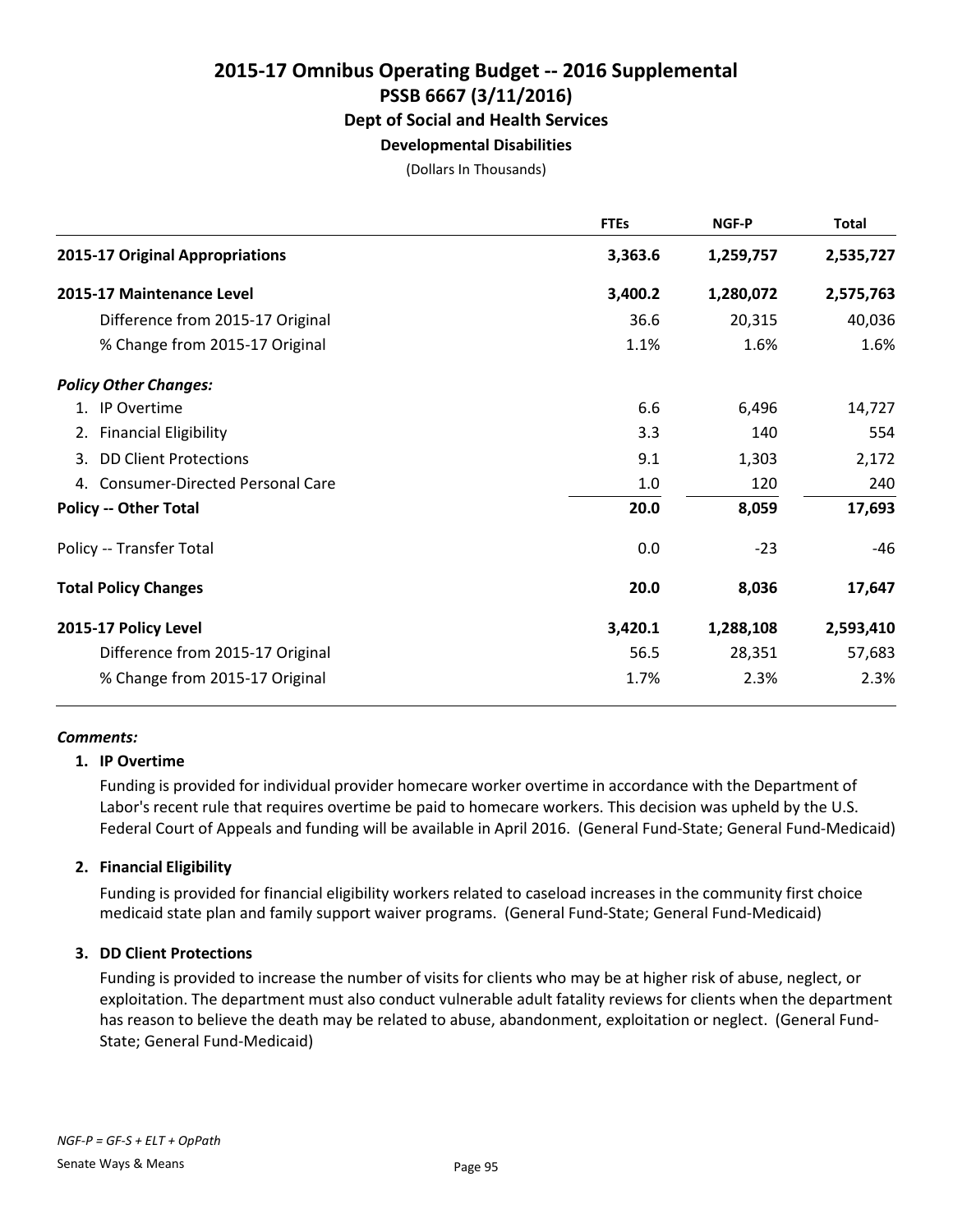## **2015-17 Omnibus Operating Budget -- 2016 Supplemental PSSB 6667 (3/11/2016) Dept of Social and Health Services Developmental Disabilities**

(Dollars In Thousands)

#### **4. Consumer-Directed Personal Care**

Funding is provided for the Department to work with stakeholders to develop and implement a consumerdirected medicaid program by January 1, 2018 that is a voluntary alternative to the current agency directed programs. (General Fund-State; General Fund-Medicaid)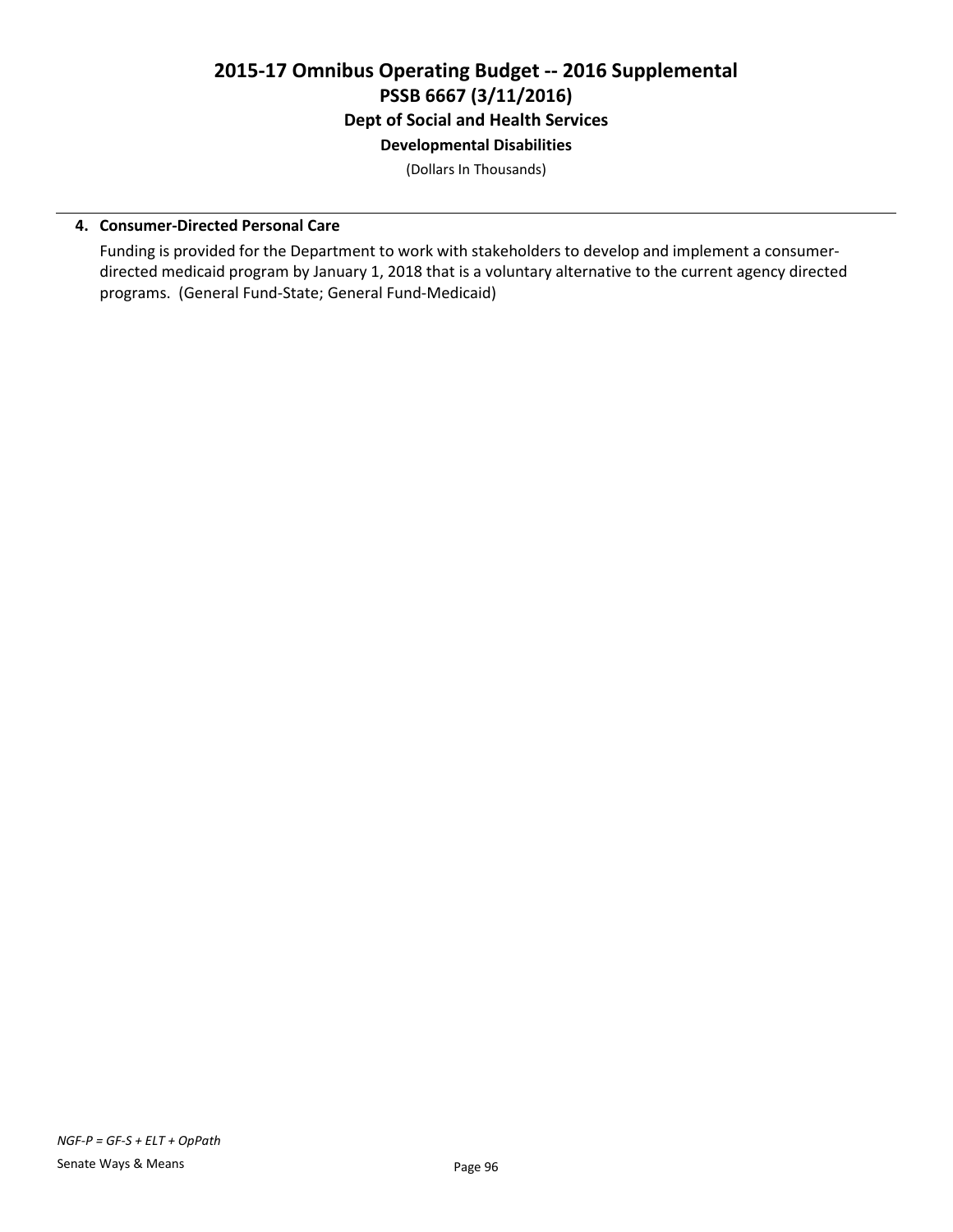## **Long-Term Care**

(Dollars In Thousands)

|    |                                          | <b>FTEs</b> | NGF-P     | <b>Total</b> |
|----|------------------------------------------|-------------|-----------|--------------|
|    | 2015-17 Original Appropriations          | 1,590.9     | 1,928,998 | 4,476,033    |
|    | 2015-17 Maintenance Level                | 1,672.5     | 1,918,297 | 4,447,155    |
|    | Difference from 2015-17 Original         | 81.6        | $-10,701$ | $-28,878$    |
|    | % Change from 2015-17 Original           | 5.1%        | $-0.6%$   | $-0.6%$      |
|    | <b>Policy Other Changes:</b>             |             |           |              |
|    | 1. AFH Change of Ownership Fee           | 0.0         | 193       | $\mathbf 0$  |
| 2. | <b>Continuing Care Retirement</b>        | 0.2         | 37        | 37           |
| 3. | IP Overtime                              | 8.9         | 19,934    | 45,067       |
| 4. | TBI Council projects                     | 0.0         | 0         | 572          |
| 5. | <b>Enhanced Service Facility Savings</b> | 0.0         | $-983$    | $-2,014$     |
| 6. | <b>Adult Protective Services Grant</b>   | 0.0         | 0         | 202          |
|    | 7. Health Home Services                  | 2.8         | 397       | 794          |
| 8. | <b>Enhanced Community SVCS Plus NH</b>   | 0.0         | 651       | 1,302        |
| 9. | <b>Consumer-Directed Personal Care</b>   | 3.5         | 422       | 844          |
|    | 10. Caseload Fund Shift                  | 0.0         | $-1,000$  | 0            |
|    | <b>Policy -- Other Total</b>             | 15.4        | 19,651    | 46,804       |
|    | <b>Total Policy Changes</b>              | 15.4        | 19,651    | 46,804       |
|    | 2015-17 Policy Level                     | 1,687.8     | 1,937,948 | 4,493,959    |
|    | Difference from 2015-17 Original         | 97.0        | 8,950     | 17,926       |
|    | % Change from 2015-17 Original           | 6.1%        | 0.5%      | 0.4%         |

#### *Comments:*

## **1. AFH Change of Ownership Fee**

Funding is provided reducing the processing fee from \$2,750 to \$700 when adult family home providers file a change of ownership application. (General Fund-State; General Fund-Local)

## **2. Continuing Care Retirement**

Funding is provided for the Department to establish a registration process and fee to regulate continuing care retirement communities. (General Fund-State)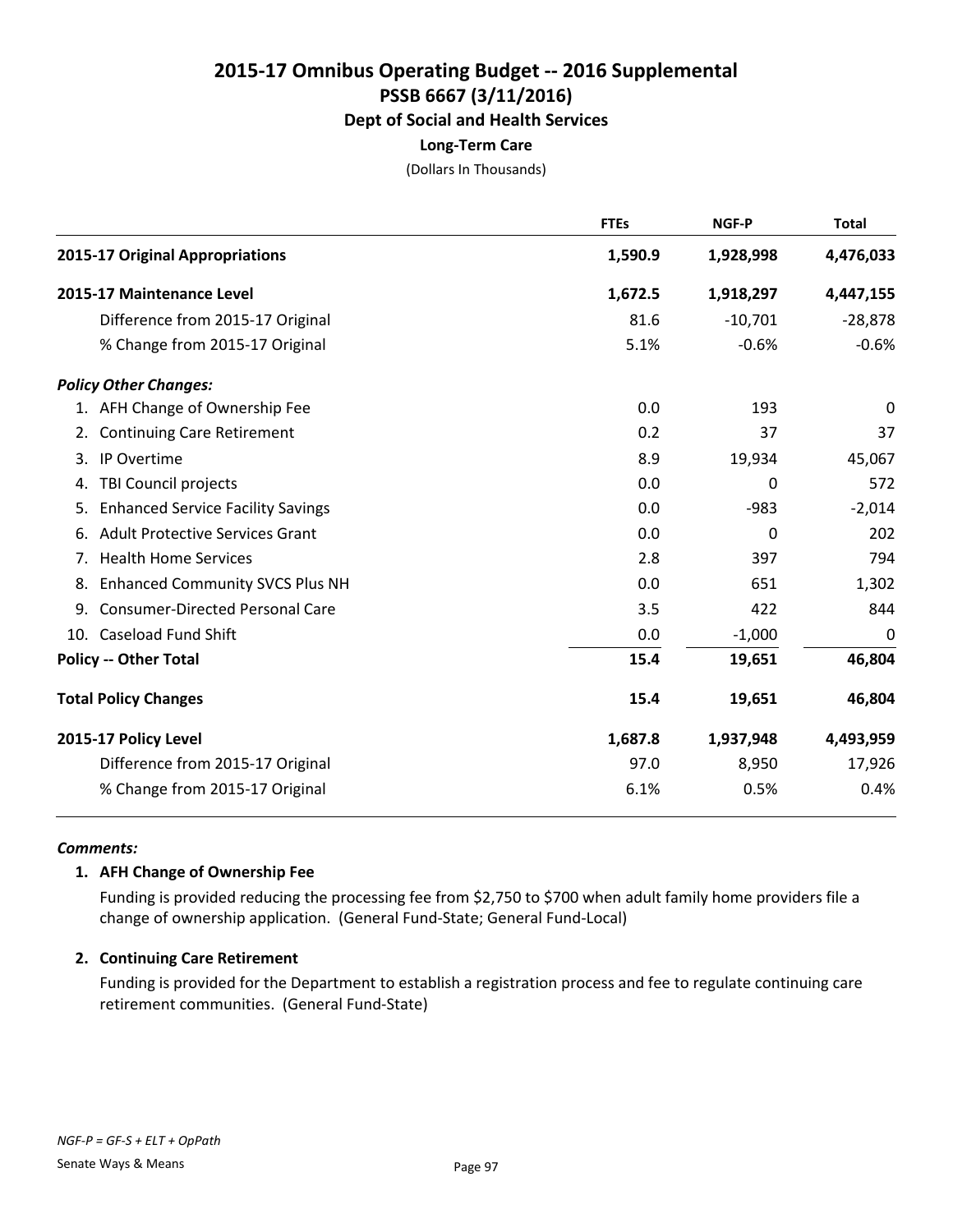**Dept of Social and Health Services**

#### **Long-Term Care**

(Dollars In Thousands)

#### **3. IP Overtime**

Funding is provided for individual provider homecare worker overtime in accordance with the Department of Labor's recent rule that requires overtime be paid to homecare workers. This decision was upheld by the U.S. Federal Court of Appeals and funding will be available in April 2016. (General Fund-State; General Fund-Medicaid)

## **4. TBI Council projects**

Funding is provided for the Traumatic Brain Injury (TBI) Council to expand the Seattle TBI Clubhouse by 14 beds and to offer a mobile application for veterans to connect them with resources in their communities. (Traumatic Brain Injury Account-State)

## **5. Enhanced Service Facility Savings**

Due to a delay in bringing licensed Enhanced Service Facility (ESF) beds online, one-time savings are recognized in 2015-17. It is anticipated that two licensed ESF providers will open in March 2016 and will take 20 ESF clients, with an 14 additional clients being placed during FY 2017. (General Fund-State; General Fund-Medicaid)

#### **6. Adult Protective Services Grant**

The Department received a one-time grant from the U.S. Department of Health and Human Services for Enhanced Adult Protective Services (APS). The Department will train staff, develop policy and practice changes, develop a quality assurance review process for fatality/near fatality incidents, and implement an expanded APS data collection system. (General Fund-Medicaid)

## **7. Health Home Services**

The Health Homes program integrates care within existing systems for high-risk, high-cost adults and children, including clients that are dually-eligible for Medicare and Medicaid. Funding for dual-eligible clients ended on December 31, 2015. Funding is provided to continue offering these services and to expand them to King and Snohomish counties, the remaining two counties where these services were not previously provided. (General Fund-State; General Fund-Medicaid)

#### **8. Enhanced Community SVCS Plus NH**

Funding is provided to discharge 30 geriatric patients from Western State Hospital into a qualified long-term services and support setting by January 2017. (General Fund-State; General Fund-Medicaid)

## **9. Consumer-Directed Personal Care**

Funding is provided for the Department to work with stakeholders to develop and implement a consumerdirected medicaid program by January 1, 2018 that is a voluntary alternative to the current agency directed programs. (General Fund-State; General Fund-Medicaid)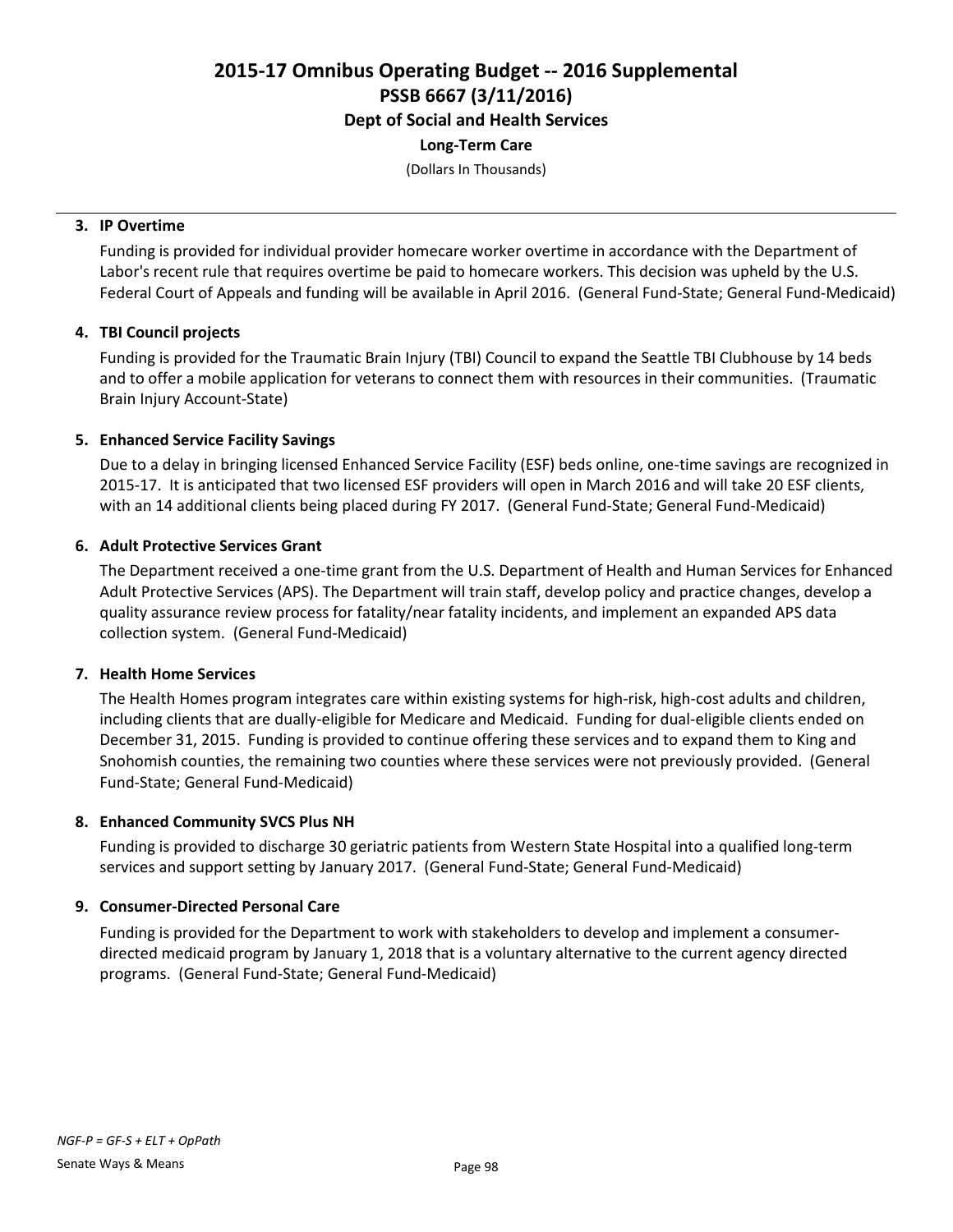### **Long-Term Care**

(Dollars In Thousands)

#### **10. Caseload Fund Shift**

A one-time increase in revenues to the Adult Family Home Account and Assisted Living Facility Temporary Management Account will be used for forecasted caseload costs, while reducing state General Fund expenditures. (General Fund-State; Assisted Living Fac Temp Mgmt Acct-Fed Grnt; Adult Family Home Account-Fed Grnt; other accounts)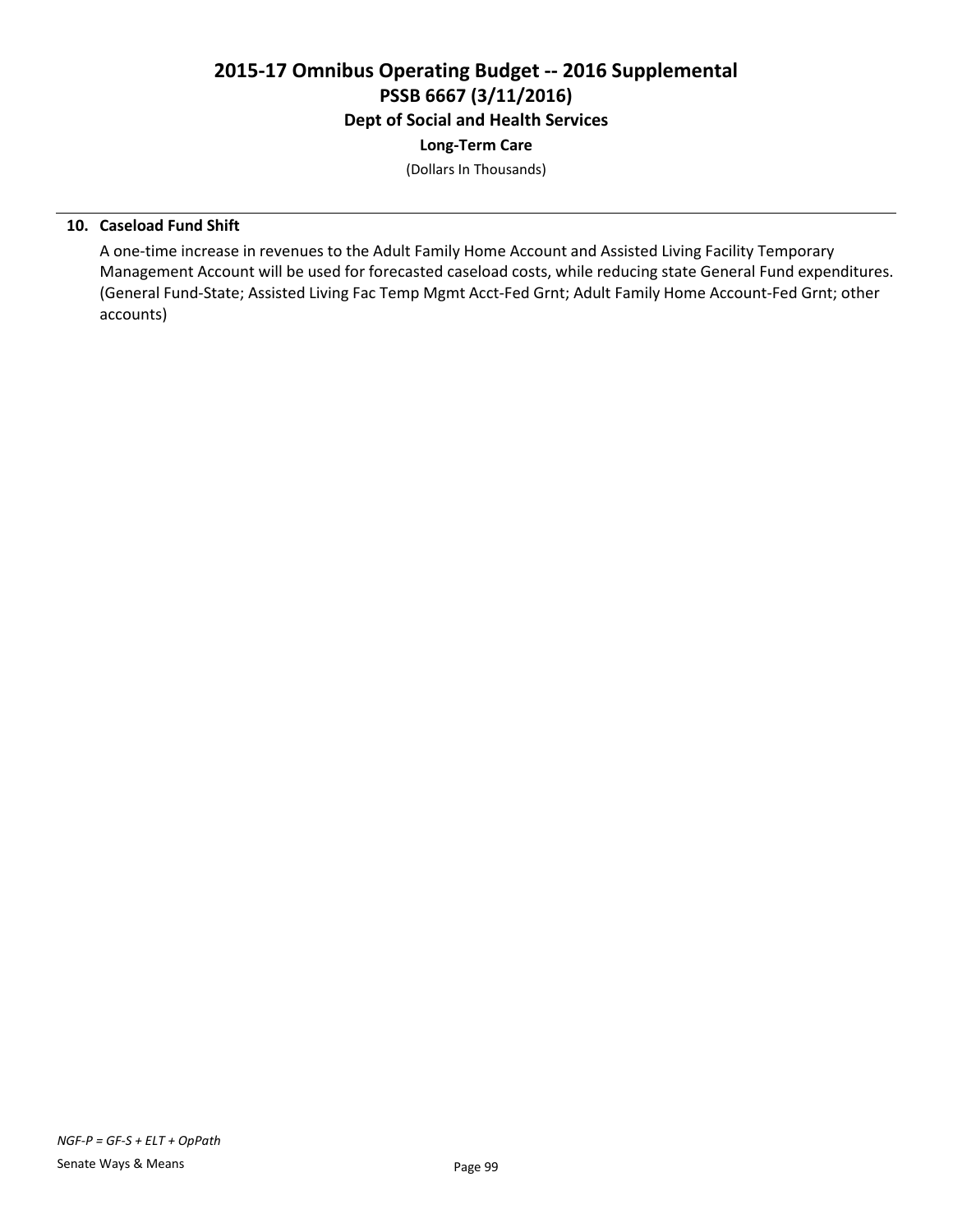## **2015-17 Omnibus Operating Budget -- 2016 Supplemental PSSB 6667 (3/11/2016) Dept of Social and Health Services Economic Services Administration**

(Dollars In Thousands)

|    |                                            | <b>FTEs</b> | NGF-P     | <b>Total</b> |
|----|--------------------------------------------|-------------|-----------|--------------|
|    | 2015-17 Original Appropriations            | 4,385.2     | 854,197   | 2,128,441    |
|    | 2015-17 Maintenance Level                  | 4,385.2     | 866,529   | 2,131,632    |
|    | Difference from 2015-17 Original           | 0.0         | 12,332    | 3,191        |
|    | % Change from 2015-17 Original             | 0.0%        | 1.4%      | 0.1%         |
|    | <b>Policy Other Changes:</b>               |             |           |              |
|    | 1. Notification Changes                    | 0.0         | $-160$    | $-165$       |
| 2. | <b>Child Support Electronic Payments</b>   | 0.5         | 16        | 45           |
| 3. | <b>Unisys Rehosting</b>                    | 0.0         | 1,048     | 2,943        |
|    | 4. Access to HealthPlanFinder              | 0.0         | 188       | 376          |
| 5. | <b>Medicaid Cost Allocation Correction</b> | 0.0         | 1,139     | 1,139        |
| 6. | Underspent TANF Employment/Training        | 0.0         | $-7,723$  | $-7,723$     |
| 7. | <b>Employment Services</b>                 | 0.0         | $-17,000$ | 0            |
| 8. | 2SHB 2877 - SNAP Benefits                  | 0.0         | 0         | 300          |
| 9. | <b>One-Time Relocation</b>                 | 0.0         | 605       | 960          |
|    | 10. WorkFirst Fund Balance                 | 0.0         | $-41,277$ | 0            |
|    | <b>Policy -- Other Total</b>               | 0.5         | $-63,164$ | $-2,125$     |
|    | <b>Total Policy Changes</b>                | 0.5         | $-63,164$ | $-2,125$     |
|    | 2015-17 Policy Level                       | 4,385.7     | 803,365   | 2,129,507    |
|    | Difference from 2015-17 Original           | 0.5         | $-50,832$ | 1,066        |
|    | % Change from 2015-17 Original             | 0.0%        | $-6.0%$   | 0.1%         |

#### *Comments:*

## **1. Notification Changes**

Funding is reduced to reflect savings by utilizing first class mail, regular mail or email to serve notice of intent to withhold and deliver on overpayment debt, notice of child support debt accrual, and second notices for suspensions and withholdings of State licenses. Currently, child support enforcement notices, communicated after the original order, and overpayment notices are sent by certified mail. (General Fund-State, General Fund-Federal) (General Fund-State; General Fund-Federal)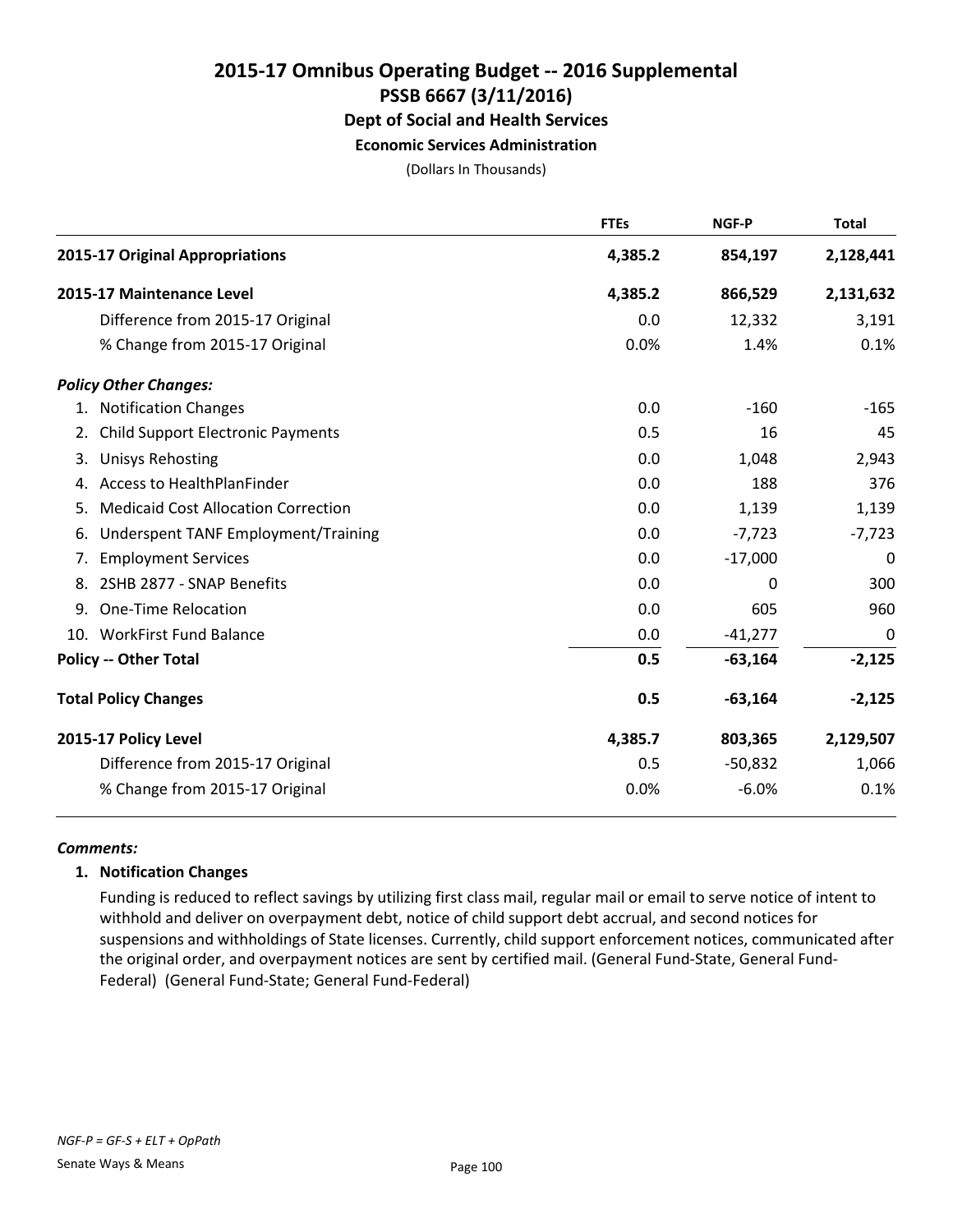## **2015-17 Omnibus Operating Budget -- 2016 Supplemental PSSB 6667 (3/11/2016) Dept of Social and Health Services Economic Services Administration**

(Dollars In Thousands)

#### **2. Child Support Electronic Payments**

By requiring employers with ten or more employees to remit withheld child support through electronic means, increased efficiencies and cost savings in child support collections are anticipated. One-time funding is provided for 1.0 FTE staff to provide technical support to employers transitioning to electronic payment systems and to make waiver determinations for cases where compliance would cause the employer financial hardship. Savings of \$228,000 (\$78,000 General Fund-State) are anticipated in fiscal year 2018, and \$273,000 (\$93,000 General Fund-State) each year thereafter. (General Fund-State; General Fund-Fam Supt)

#### **3. Unisys Rehosting**

The current mainframe hosting the Social Service Payment System will reach the end of its useful life on June 30, 2016. An annual \$2 million penalty is incurred for maintaining the software license and support beyond the expiration date. Funding is provided to obtain and migrate to a new mainframe and data center. (General Fund-State; General Fund-Fam Supt; General Fund-Medicaid; other accounts)

## **4. Access to HealthPlanFinder**

Chapter 4, Laws of 2015, 3rd special session directs the Economic Services Administration (ESA) to access the Washington Healthplanfinder (HPF) online Medicaid application and to assist clients with obtaining a Medicaid eligibility determination. The HPF is operated by the Health Benefit Exchange (HBE). Funding is provided to reimburse the HBE for data/file servers and support services necessary to add an additional 2,000 users within DSHS. (General Fund-State; General Fund-Federal)

## **5. Medicaid Cost Allocation Correction**

Chapter 4, Laws of 2015, 3rd special session directs the Economic Services Administration (ESA) to assist clients with Medicaid applications through the Healthplanfinder online Medicaid application. The staffing cost allocation model assumes ESA may receive a 75 percent Medicaid reimbursement rate. For federal fiscal year 2016, the Centers for Medicare and Medicaid Services only approved the 75 percent reimbursement rate for specific staff types. The remaining staff may receive a 50 percent Medicaid reimbursement rate. Funding is provided to cover the difference between the assumed and approved Medicaid reimbursement rate. (General Fund-State)

## **6. Underspent TANF Employment/Training**

Funding is reduced based on underspending the TANF employment and training allotment for the first six months of the biennium. (General Fund-State)

## **7. Employment Services**

Administrative Contingency Account funding is provided to replace General Fund-State for WorkFirst Activities on a one-time basis. (General Fund-State; Administrative Contingency Account-State)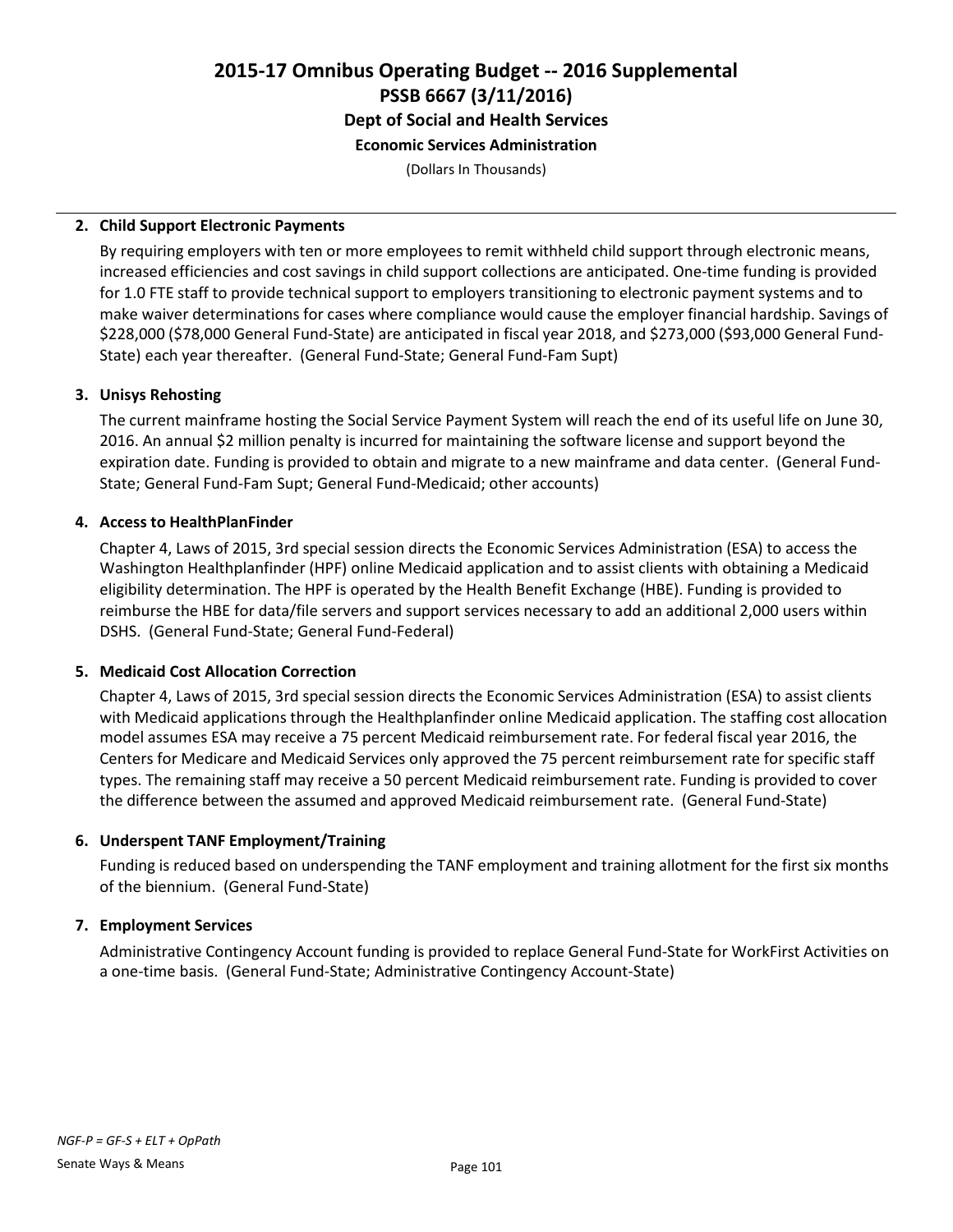**Economic Services Administration**

(Dollars In Thousands)

#### **8. 2SHB 2877 - SNAP Benefits**

Funding is provided to implement 2SHB 2877. The bill requires the department to extend the dates to disburse Supplemental Nutrition Assistance program (SNAP) benefits from the current period of the first ten days of the month to the first 20 days of the month. The funding id contingent on the department recieving the SNAP bonus award. (General Fund-Federal)

#### **9. One-Time Relocation**

Funding is provided to cover one-time costs associated with relocating three facilities in Seattle to less costly leased space. (General Fund-State; General Fund-Federal)

#### **10. WorkFirst Fund Balance**

General Fund-State in the Temporary Assistance for Needy Families (TANF) program is reduced and replaced with available federal TANF funds available during the 2015-17 biennium. (General Fund-State; General Fund-TANF)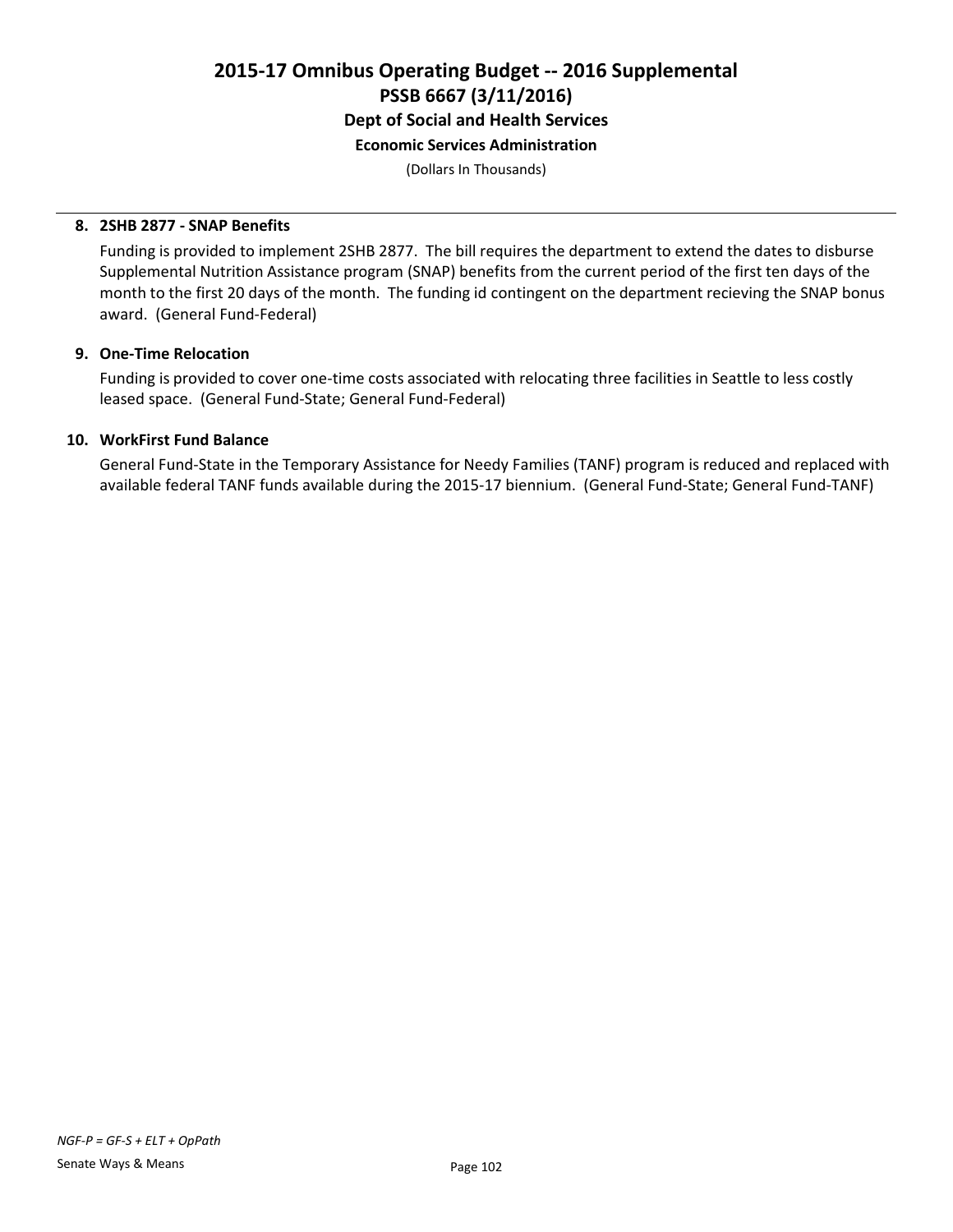## **Alcohol and Substance Abuse**

(Dollars In Thousands)

|                                  | <b>FTEs</b> | NGF-P       | Total   |
|----------------------------------|-------------|-------------|---------|
| 2015-17 Original Appropriations  | 72.3        | 129,660     | 631,281 |
| 2015-17 Maintenance Level        | 72.3        | 130,012     | 685,685 |
| Difference from 2015-17 Original | 0.0         | 352         | 54,404  |
| % Change from 2015-17 Original   | 0.0%        | 0.3%        | 8.6%    |
| <b>Policy Other Changes:</b>     |             |             |         |
| <b>Drug Court Funding</b><br>1.  | 0.0         | 0           | 500     |
| 2. Medication Assisted Treatment | 12.0        | 0           | 1,990   |
| 3. IMD Waiver                    | 0.0         | 0           | 31,284  |
| <b>Policy -- Other Total</b>     | 12.0        | $\mathbf 0$ | 33,774  |
| <b>Total Policy Changes</b>      | 12.0        | 0           | 33,774  |
| 2015-17 Policy Level             | 84.3        | 130,012     | 719,459 |
| Difference from 2015-17 Original | 12.0        | 352         | 88,178  |
| % Change from 2015-17 Original   | 16.6%       | 0.3%        | 14.0%   |

#### *Comments:*

#### **1. Drug Court Funding**

Funding is provided from the Criminal Justice Treatment Account to support the Washington state drug court system. (Criminal Justice Treatment Account-State)

#### **2. Medication Assisted Treatment**

Funding is provided for the Washington State Medication Assisted Treatment-Prescription Drug and Opioid Addiction program (WA-MAT-PDOA), a collaborative effort between the state, Harborview Medical Center and Evergreen Treatment Services to address the rising opioid-related problems in the state to expand access to integrated medication assisted treatment . WA-MAT-PDOA will expand access to integrated medication assisted treatment (MAT) statewide. (General Fund-Federal)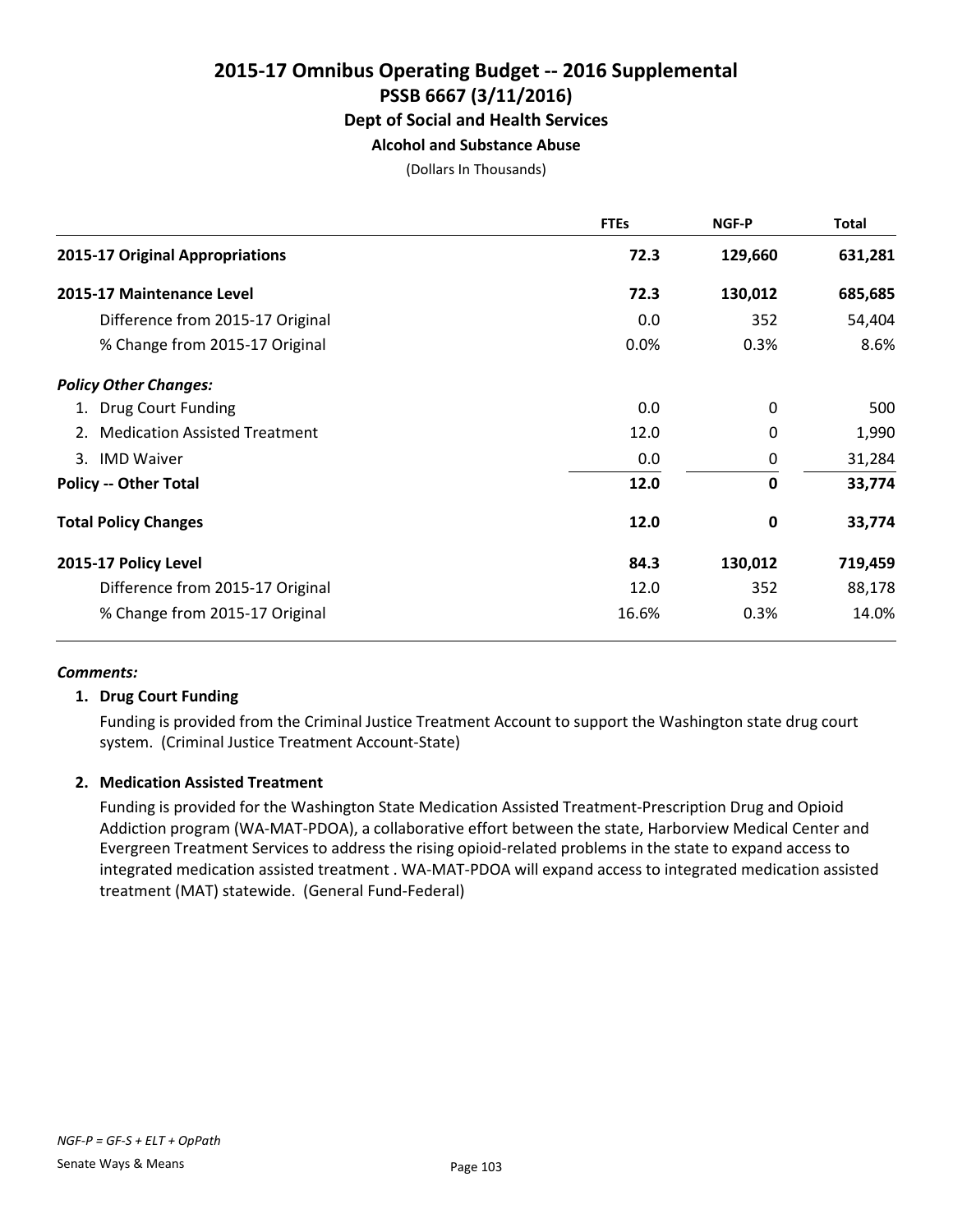# **2015-17 Omnibus Operating Budget -- 2016 Supplemental PSSB 6667 (3/11/2016) Dept of Social and Health Services**

# **Alcohol and Substance Abuse**

(Dollars In Thousands)

### **3. IMD Waiver**

In developing actuarial rates and waiver changes for behavioral health organizations effective in April 2016, the Department is estimating that services provided in facilities that were previously excluded from Medicaid match will be allowed to be provided with Medicaid in lieu of other more expensive services. The federal appropriation authority is increased to reflect this change. The Department must repurpose \$7.9 million in general fund state that is required for the estimated state match. The funds that are being repurposed shall be backfilled with federal substance abuse prevention treatment grant funds that will no longer be needed to pay for services in the facilities which are now eligible for Medicaid. (General Fund-Medicaid)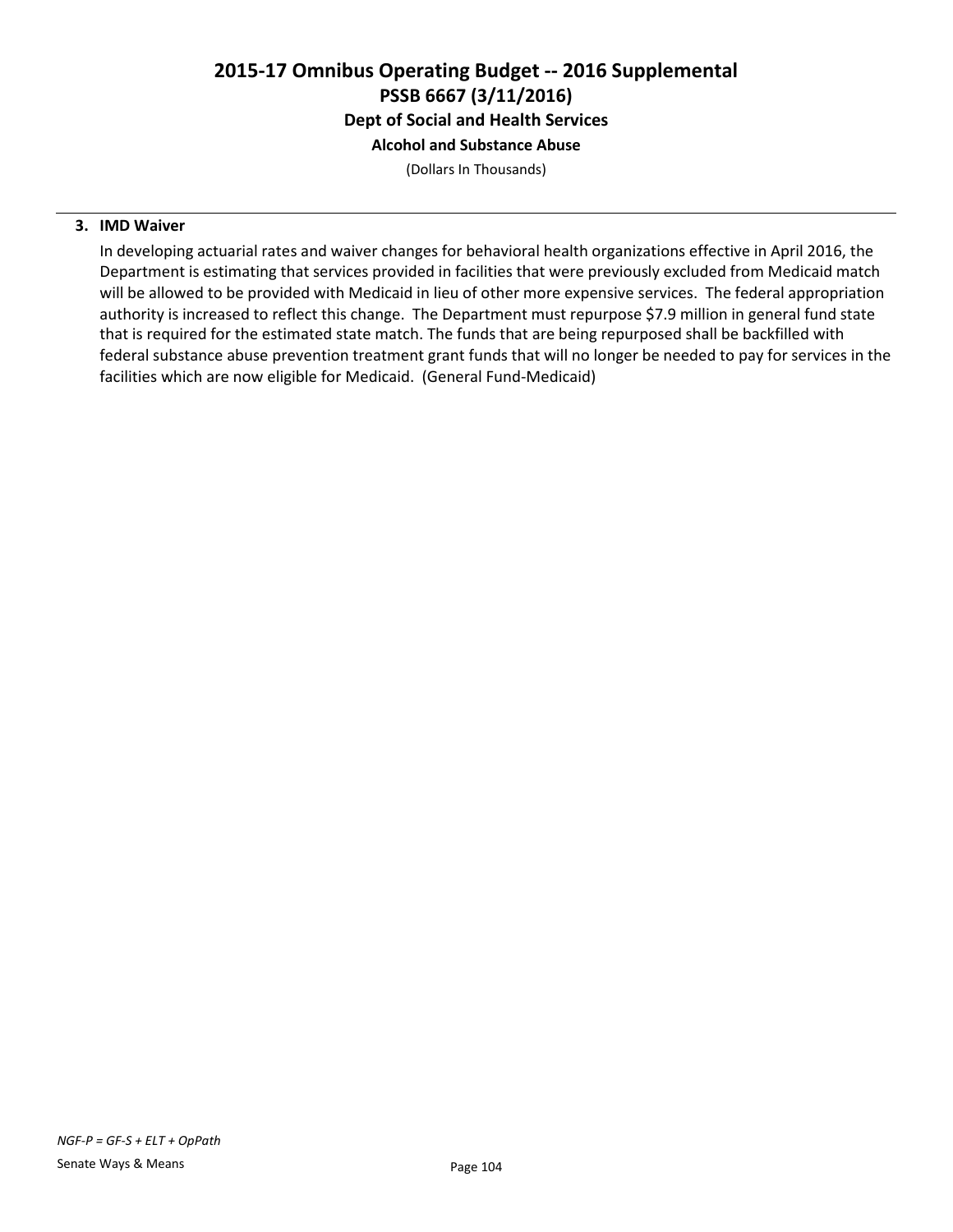# **2015-17 Omnibus Operating Budget -- 2016 Supplemental PSSB 6667 (3/11/2016) Dept of Social and Health Services Vocational Rehabilitation**

|                                  | <b>FTEs</b> | <b>NGF-P</b> | <b>Total</b> |
|----------------------------------|-------------|--------------|--------------|
| 2015-17 Original Appropriations  | 318.1       | 26.320       | 125,571      |
| 2015-17 Maintenance Level        | 318.1       | 26.243       | 124,734      |
| Difference from 2015-17 Original | 0.0         | $-77$        | $-837$       |
| % Change from 2015-17 Original   | 0.0%        | $-0.3%$      | $-0.7%$      |
| 2015-17 Policy Level             | 318.1       | 26.243       | 124,734      |
| Difference from 2015-17 Original | 0.0         | $-77$        | $-837$       |
| % Change from 2015-17 Original   | 0.0%        | $-0.3%$      | $-0.7\%$     |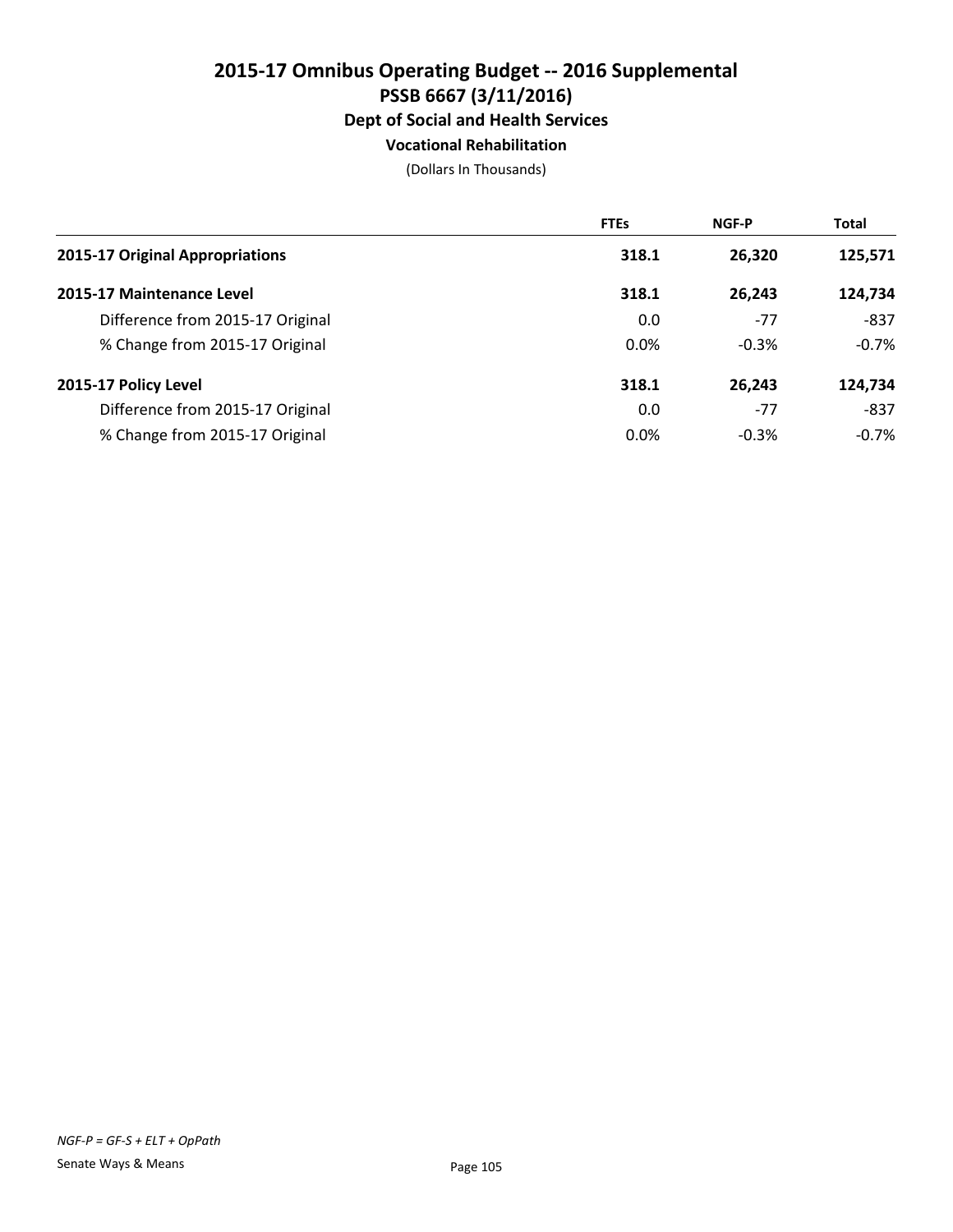# **2015-17 Omnibus Operating Budget -- 2016 Supplemental PSSB 6667 (3/11/2016) Dept of Social and Health Services Administration and Supporting Services**

(Dollars In Thousands)

|                                  | <b>FTEs</b> | NGF-P  | <b>Total</b> |
|----------------------------------|-------------|--------|--------------|
| 2015-17 Original Appropriations  | 493.4       | 66,335 | 105,271      |
| 2015-17 Maintenance Level        | 569.1       | 68,899 | 110,739      |
| Difference from 2015-17 Original | 75.7        | 2,564  | 5,468        |
| % Change from 2015-17 Original   | 15.3%       | 3.9%   | 5.2%         |
| <b>Policy Other Changes:</b>     |             |        |              |
| 1. Lease Rate                    | 0.0         | $-116$ | -142         |
| <b>Policy -- Other Total</b>     | 0.0         | $-116$ | $-142$       |
| <b>Total Policy Changes</b>      | 0.0         | $-116$ | $-142$       |
| 2015-17 Policy Level             | 569.1       | 68,783 | 110,597      |
| Difference from 2015-17 Original | 75.7        | 2,448  | 5,326        |
| % Change from 2015-17 Original   | 15.3%       | 3.7%   | 5.1%         |

### *Comments:*

## **1. Lease Rate**

Adjustments are made for variances found in the reconciliation of multiple budget steps, including compensation for Administrative, Information Support Services Division and Consolidated Field Services staff that were inadvertently left out of the compensation impact model; leased facilities who were incorrectly funded at the carry-forward level of the budget; and net zero, category transfers between agency programs. (General Fund-State; General Fund-Federal)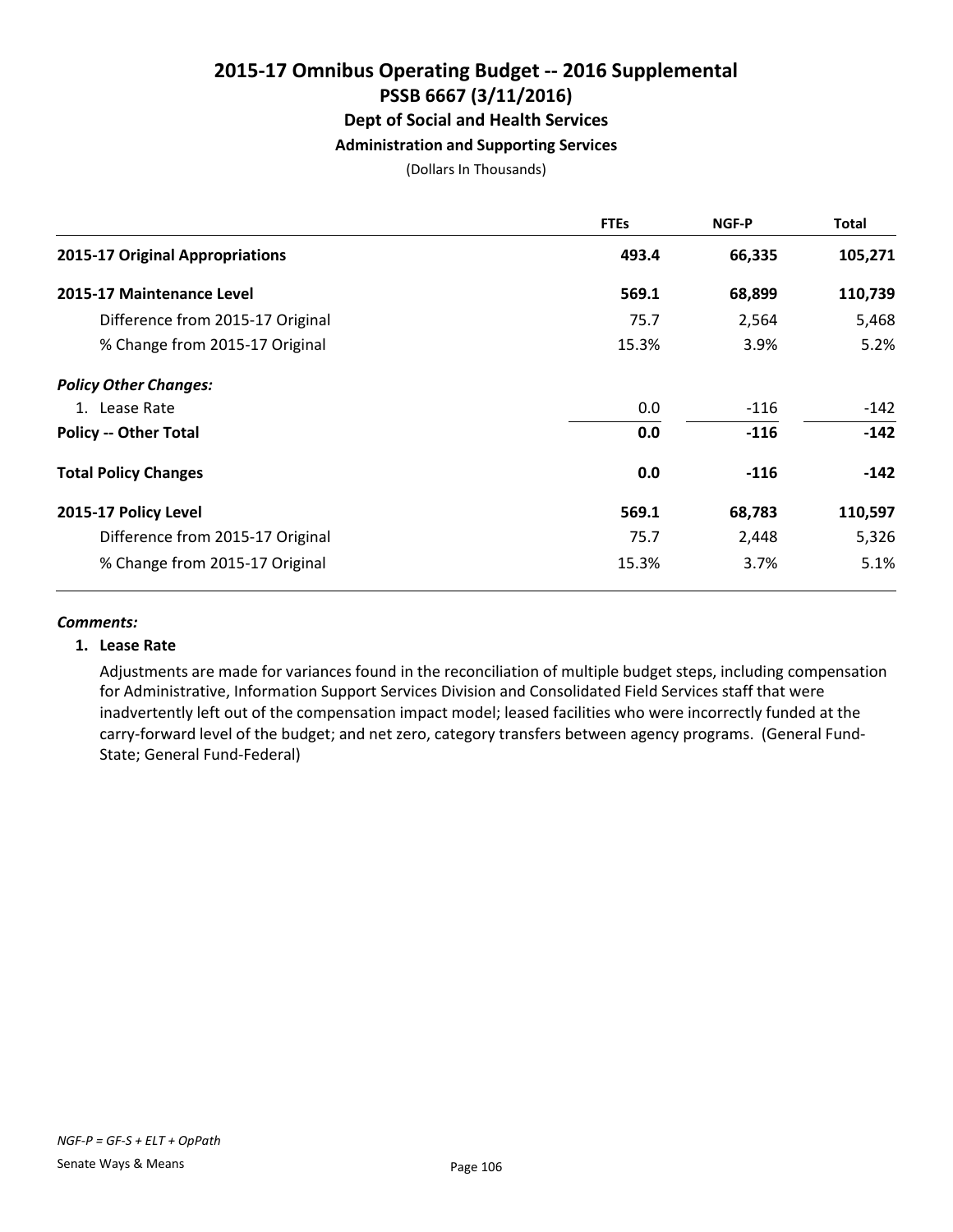# **2015-17 Omnibus Operating Budget -- 2016 Supplemental PSSB 6667 (3/11/2016) Dept of Social and Health Services**

### **Special Commitment Center**

(Dollars In Thousands)

|                                     | <b>FTEs</b> | NGF-P  | <b>Total</b> |
|-------------------------------------|-------------|--------|--------------|
| 2015-17 Original Appropriations     | 375.8       | 74,946 | 74,946       |
| 2015-17 Maintenance Level           | 375.8       | 76,185 | 76,185       |
| Difference from 2015-17 Original    | 0.0         | 1,239  | 1,239        |
| % Change from 2015-17 Original      | 0.0%        | 1.7%   | 1.7%         |
| <b>Policy Other Changes:</b>        |             |        |              |
| 1. High Acuity Client Interventions | 13.7        | 2,032  | 2,032        |
| 2. High Acuity Health Services      | 6.3         | 1,181  | 1,181        |
| 3. SCC Community Facilities Support | 7.2         | 929    | 929          |
| 4. RN Retention                     | 0.0         | 15     | 15           |
| <b>Policy -- Other Total</b>        | 27.1        | 4,157  | 4,157        |
| <b>Total Policy Changes</b>         | 27.1        | 4,157  | 4,157        |
| 2015-17 Policy Level                | 402.8       | 80,342 | 80,342       |
| Difference from 2015-17 Original    | 27.1        | 5,396  | 5,396        |
| % Change from 2015-17 Original      | 7.2%        | 7.2%   | 7.2%         |

### *Comments:*

### **1. High Acuity Client Interventions**

Funding is provided for new staff to provide individualized treatment, rehabilitative support and resident advocacy for high acuity residents of the Special Commitment Center. (General Fund-State)

### **2. High Acuity Health Services**

Funding is provided for new staff to increase health care services and supports and to address therapeutic responses to behavioral issues for high acuity residents of the Special Commitment Center. (General Fund-State)

### **3. SCC Community Facilities Support**

Funding is provided for an increase in resident escorts at the less restrictive alternative community facilities to account for increased residents on court-ordered conditional releases and to comply with requirements set forth in Chapter 71.09 RCW. (General Fund-State)

## **4. RN Retention**

One-time funding is provided for the cost of providing nurses with a retention incentive. Once if employed on July 25, 2016 and again if still employed on January 25, 2017. (General Fund-State)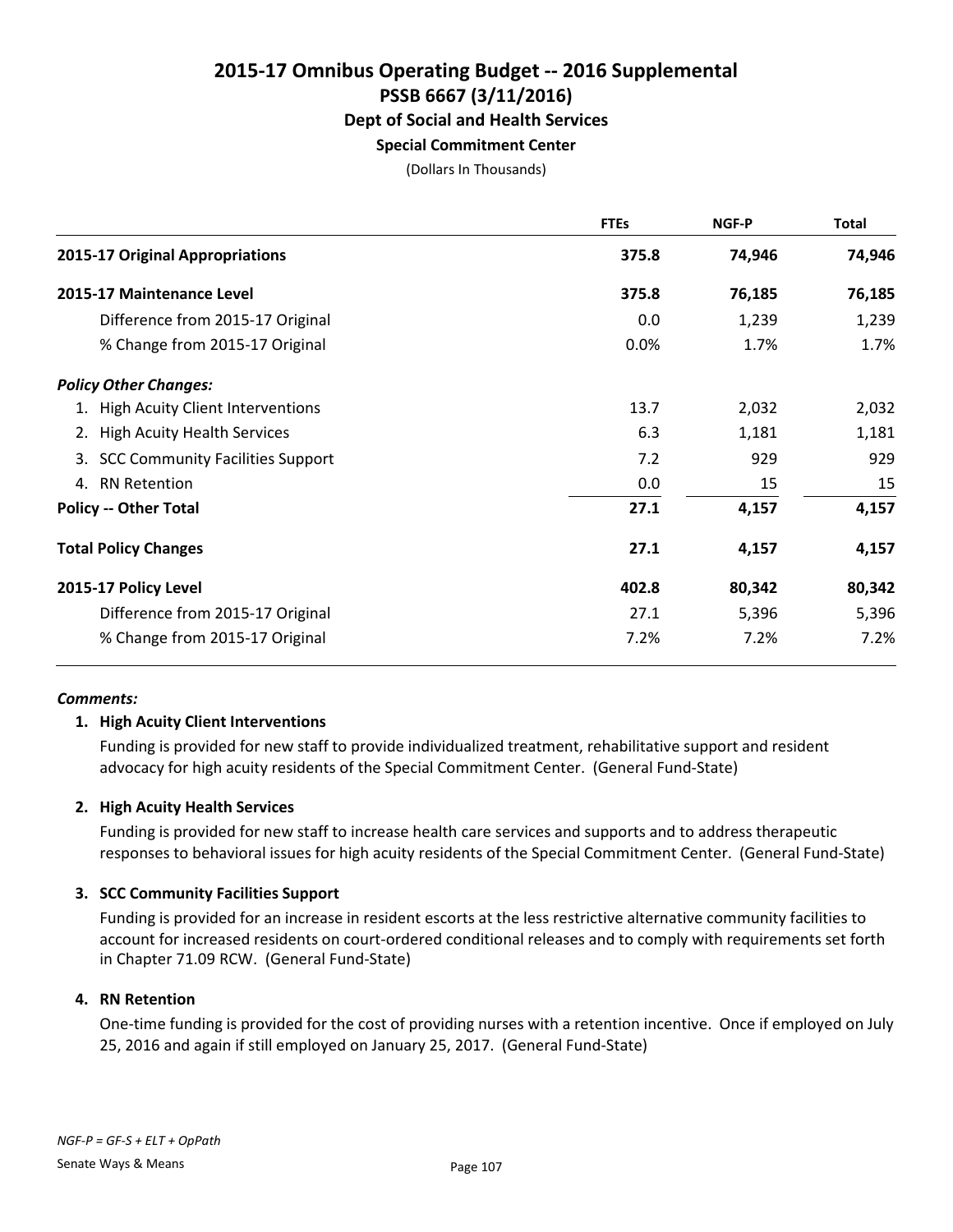# **2015-17 Omnibus Operating Budget -- 2016 Supplemental PSSB 6667 (3/11/2016) Dept of Social and Health Services Payments to Other Agencies**

|                                  | <b>FTEs</b> | <b>NGF-P</b> | <b>Total</b> |
|----------------------------------|-------------|--------------|--------------|
| 2015-17 Original Appropriations  | 0.0         | 126,206      | 179,444      |
| 2015-17 Maintenance Level        | 0.0         | 138,751      | 197,328      |
| Difference from 2015-17 Original | 0.0         | 12,545       | 17,884       |
| % Change from 2015-17 Original   |             | 9.9%         | 10.0%        |
| 2015-17 Policy Level             | 0.0         | 138,751      | 197,328      |
| Difference from 2015-17 Original | 0.0         | 12,545       | 17,884       |
| % Change from 2015-17 Original   |             | 9.9%         | 10.0%        |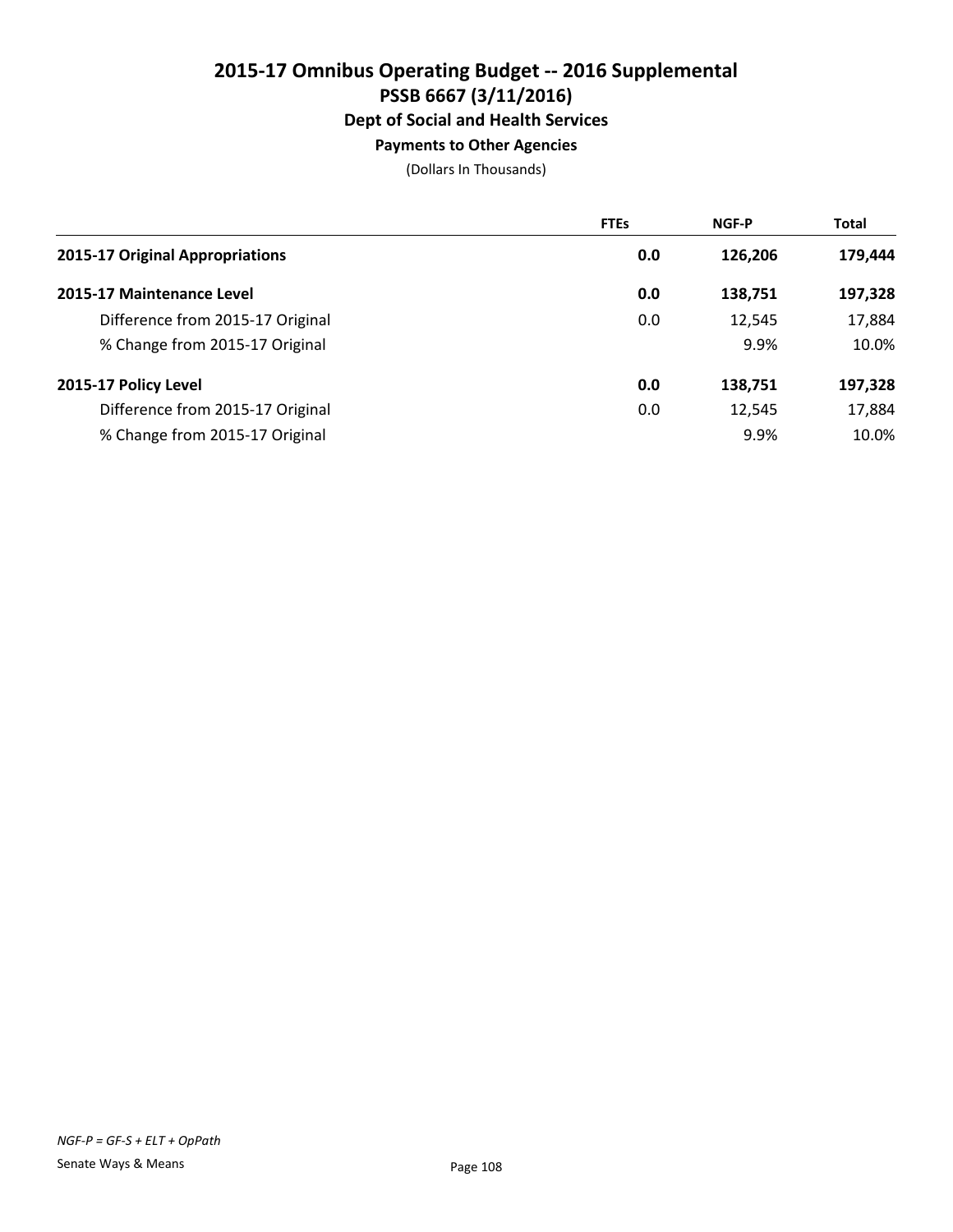# **2015-17 Omnibus Operating Budget -- 2016 Supplemental PSSB 6667 (3/11/2016) Dept of Social and Health Services**

# **Information System Services**

|                                  | <b>FTEs</b> | <b>NGF-P</b> | <b>Total</b> |
|----------------------------------|-------------|--------------|--------------|
| 2015-17 Original Appropriations  | 198.6       | 0            | $\mathbf 0$  |
| 2015-17 Maintenance Level        | 140.9       | 0            | 0            |
| Difference from 2015-17 Original | $-57.7$     | 0            | 0            |
| % Change from 2015-17 Original   | $-29.1%$    |              |              |
| 2015-17 Policy Level             | 140.9       | 0            | 0            |
| Difference from 2015-17 Original | $-57.7$     | 0            | 0            |
| % Change from 2015-17 Original   | $-29.1%$    |              |              |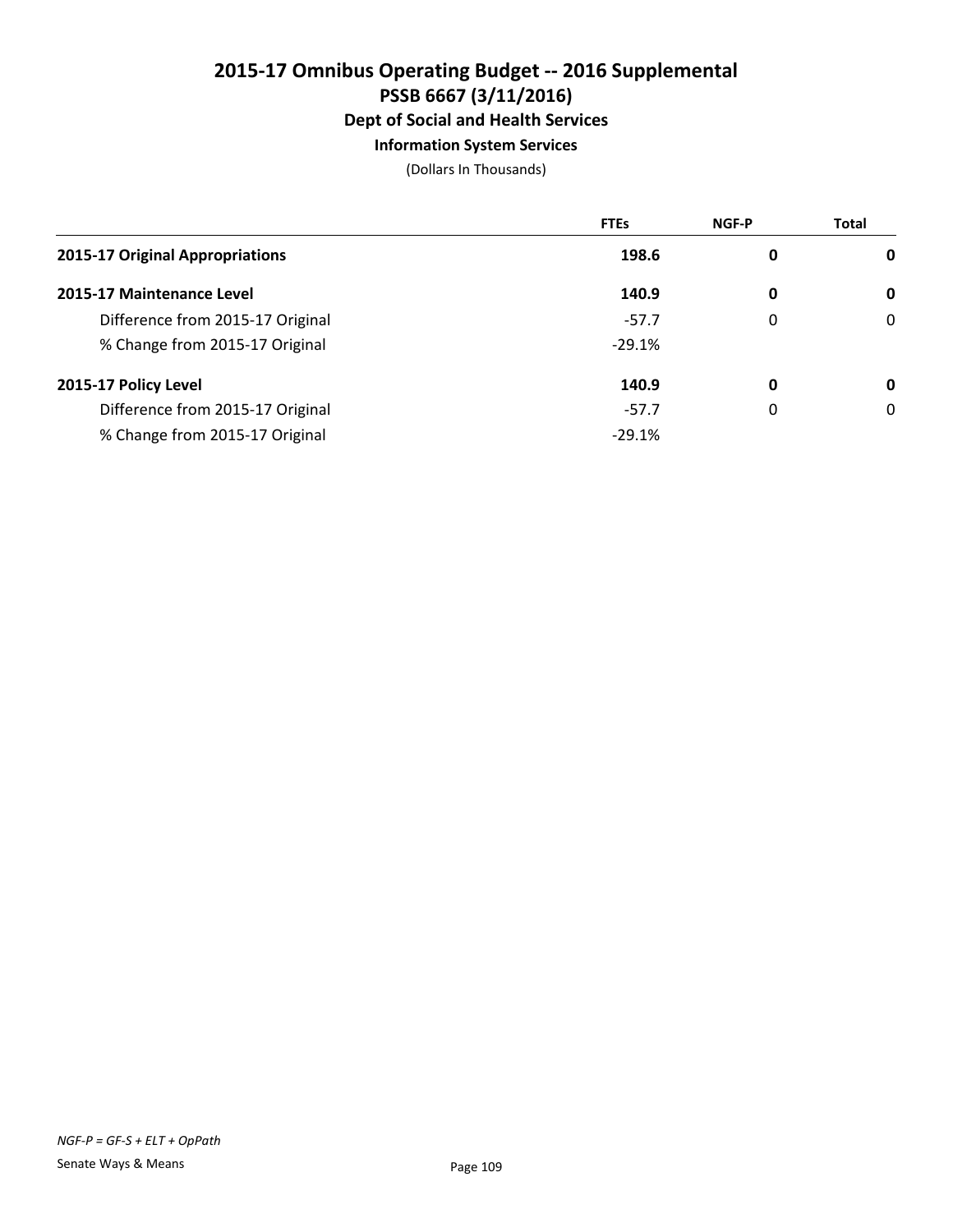# **2015-17 Omnibus Operating Budget -- 2016 Supplemental PSSB 6667 (3/11/2016) Dept of Social and Health Services Consolidated Field Services**

|                                  | <b>FTEs</b> | <b>NGF-P</b> | <b>Total</b> |
|----------------------------------|-------------|--------------|--------------|
| 2015-17 Original Appropriations  | 532.9       | 0            | 0            |
| 2015-17 Maintenance Level        | 542.6       | $\mathbf 0$  | 0            |
| Difference from 2015-17 Original | 9.7         | 0            | 0            |
| % Change from 2015-17 Original   | 1.8%        |              |              |
| 2015-17 Policy Level             | 542.6       | 0            | 0            |
| Difference from 2015-17 Original | 9.7         | 0            | 0            |
| % Change from 2015-17 Original   | 1.8%        |              |              |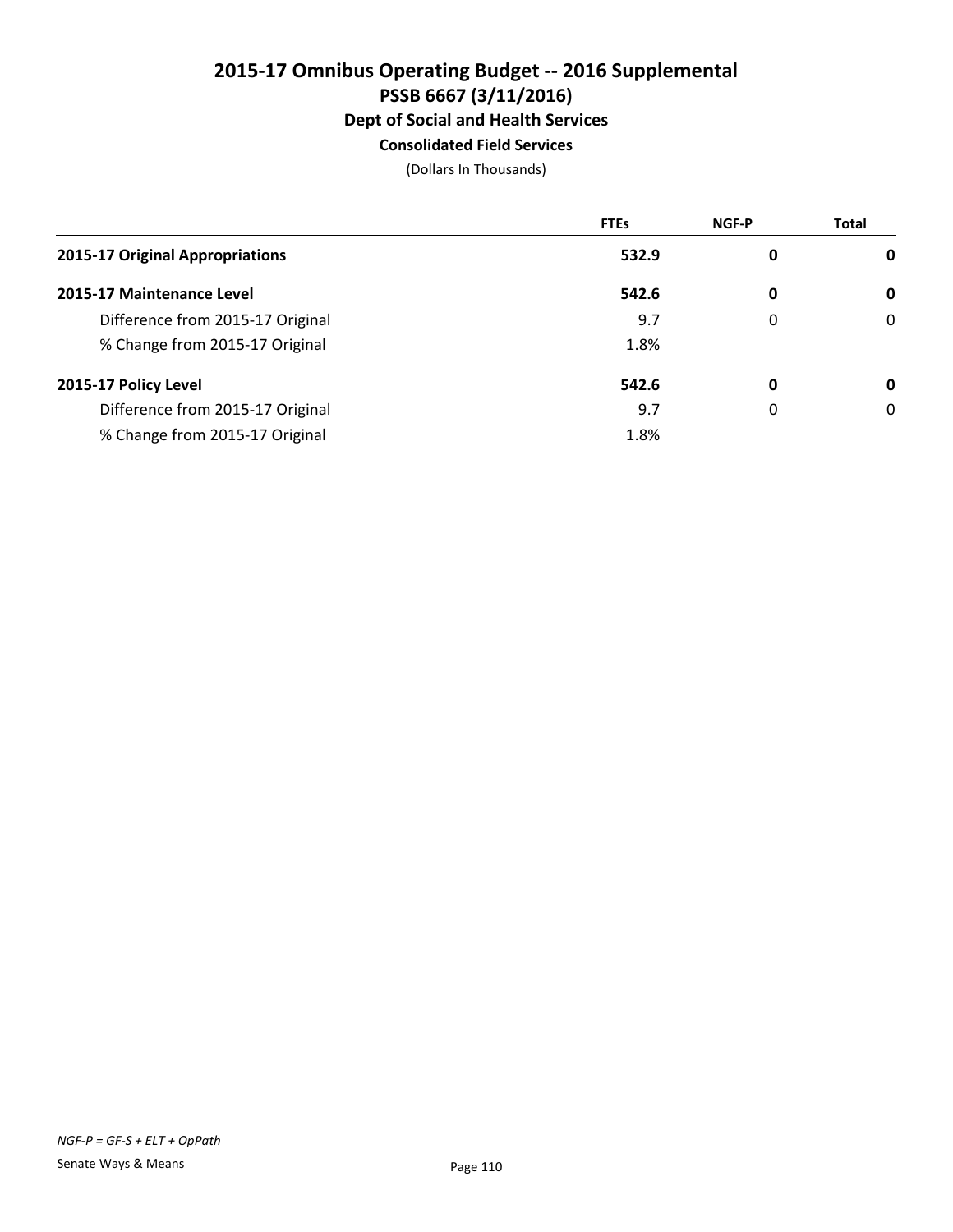# **Columbia River Gorge Commission**

|                                  | <b>FTEs</b> | <b>NGF-P</b> | <b>Total</b> |
|----------------------------------|-------------|--------------|--------------|
| 2015-17 Original Appropriations  | 7.0         | 929          | 1,856        |
| 2015-17 Maintenance Level        | 7.0         | 940          | 1,878        |
| Difference from 2015-17 Original | 0.0         | 11           | 22           |
| % Change from 2015-17 Original   | 0.0%        | 1.2%         | 1.2%         |
| 2015-17 Policy Level             | 7.0         | 940          | 1,878        |
| Difference from 2015-17 Original | 0.0         | 11           | 22           |
| % Change from 2015-17 Original   | 0.0%        | 1.2%         | 1.2%         |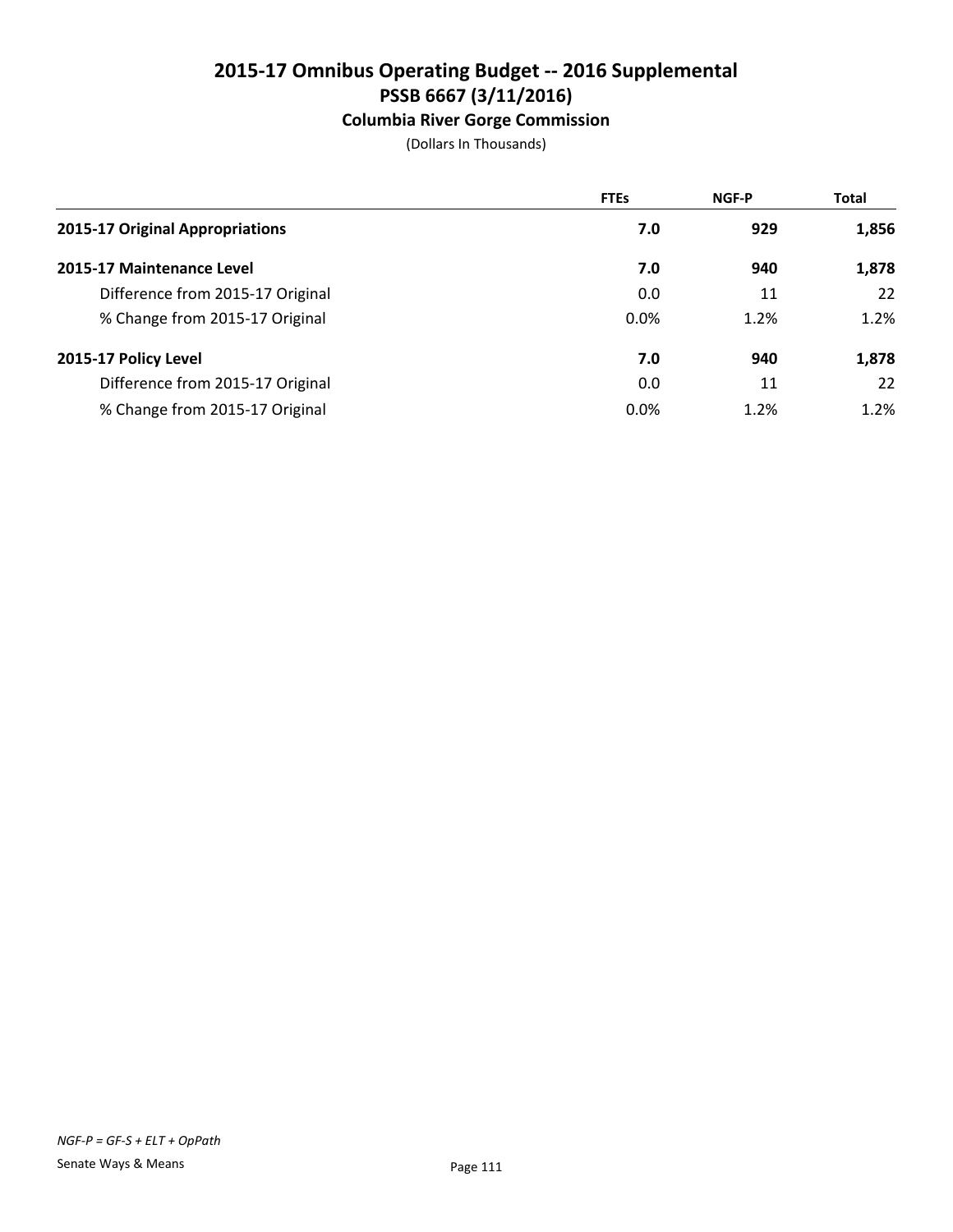# **2015-17 Omnibus Operating Budget -- 2016 Supplemental PSSB 6667 (3/11/2016) Department of Ecology**

(Dollars In Thousands)

|    |                                           | <b>FTEs</b> | NGF-P    | <b>Total</b> |
|----|-------------------------------------------|-------------|----------|--------------|
|    | 2015-17 Original Appropriations           | 1,610.6     | 49,489   | 475,200      |
|    | 2015-17 Maintenance Level                 | 1,610.6     | 49,392   | 475,917      |
|    | Difference from 2015-17 Original          | 0.0         | $-97$    | 717          |
|    | % Change from 2015-17 Original            | 0.0%        | $-0.2%$  | 0.2%         |
|    | <b>Policy Other Changes:</b>              |             |          |              |
|    | 1. Public Participation Grant Reduct.     | 0.0         | 0        | $-3,800$     |
| 2. | <b>Fund Shift to Reclamation Account</b>  | 0.0         | $-750$   | 0            |
| 3. | Reduce Water Exp. to Match Reven          | 0.0         | 0        | $-297$       |
| 4. | Shift Water Resource Data System          | 0.0         | $-400$   | 0            |
| 5. | HQ Emergency Generator and HVAC COP       | 0.0         | 271      | 1,551        |
| 6. | Rain Gauge Operation & Maintenance        | 0.5         | 0        | 86           |
| 7. | <b>State Drought Preparedness Account</b> | 0.0         | $\Omega$ | 668          |
| 8. | Water Storage/Exempt Wells                | 0.0         | 72       | 72           |
| 9. | Dairy Groundwater Discharge Permit        | 0.0         | $\Omega$ | 83           |
|    | 10. Water Power Fee Reporting             | 0.2         | 0        | 25           |
|    | 11. Shoreline Mgmt Local Govt             | 0.0         | 0        | $-900$       |
|    | 12. Stormwater Capacity Grants            | 0.0         | 0        | $-2,900$     |
|    | 13. MTCA Hiring Restrictions              | 0.0         | 0        | $-5,000$     |
|    | <b>Policy -- Other Total</b>              | 0.6         | $-807$   | $-10,412$    |
|    | <b>Total Policy Changes</b>               | 0.6         | $-807$   | $-10,412$    |
|    | 2015-17 Policy Level                      | 1,611.2     | 48,585   | 465,505      |
|    | Difference from 2015-17 Original          | 0.6         | $-904$   | $-9,695$     |
|    | % Change from 2015-17 Original            | 0.0%        | $-1.8%$  | $-2.0%$      |

## *Comments:*

## **1. Public Participation Grant Reduct.**

Public participation grants enable not-for-profit public interest groups to involve and educate Washington residents about contaminated site cleanups and reduction of waste and toxics. Per RCW 70.105D.070, public participation grants must be funded at one percent of the moneys collected under the hazardous substance tax (HST). Funding is suspended in the 2015-17 biennium to manage expenditures with forecasted HST revenue. (Environmental Legacy Stewardship-State)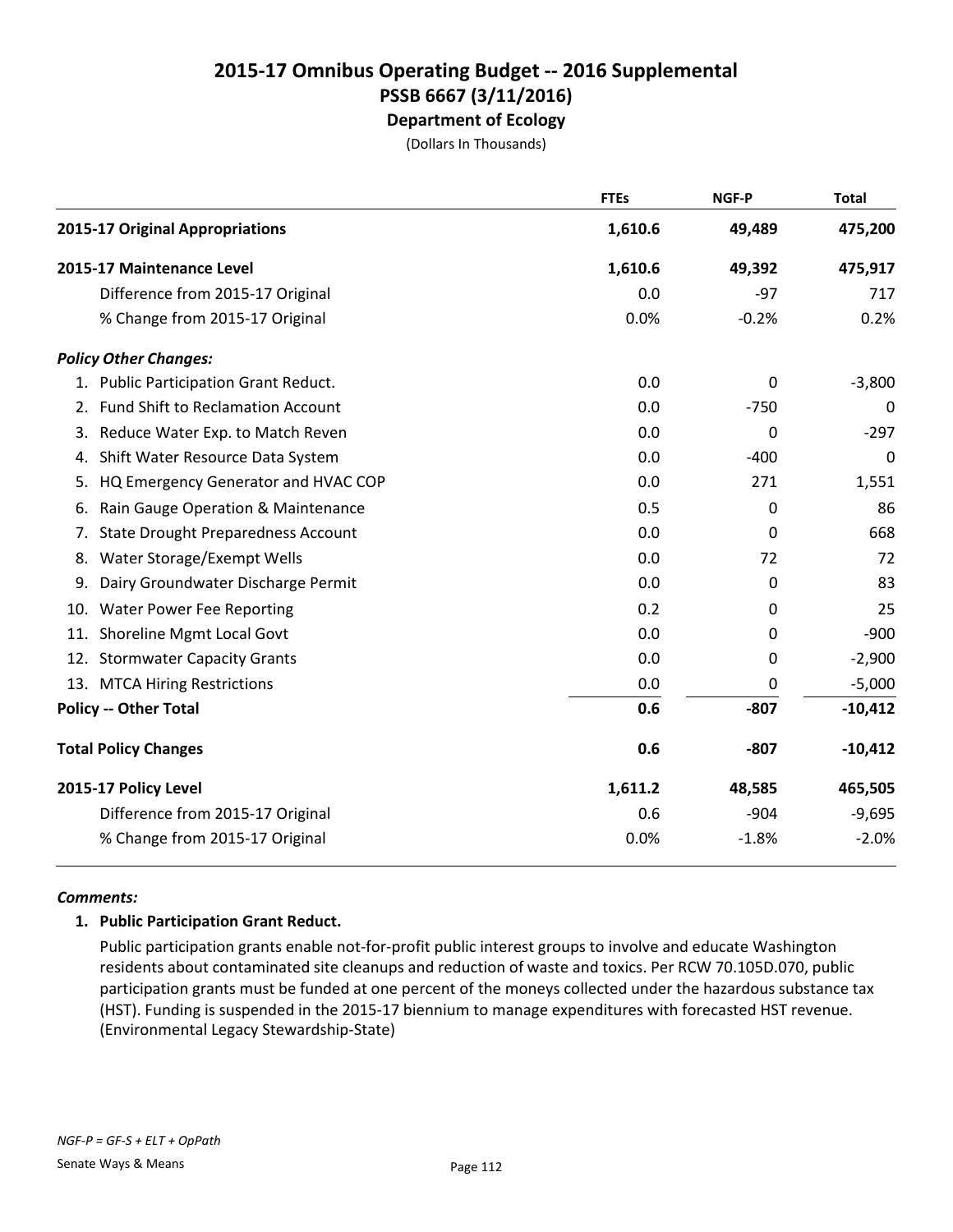(Dollars In Thousands)

### **2. Fund Shift to Reclamation Account**

A one-time shift in funding is made from General Fund-State to the Reclamation Account for activities in the Water Resources program. (General Fund-State; Reclamation Account-State)

### **3. Reduce Water Exp. to Match Reven**

Operating funding in the State and Local Improvement Revolving Account-Water Supply Facilities supports water resources work at the Department of Ecology, as well as bond-supported capital grants and loans for agricultural water supply facilities. In recent years, operating revenue has been insufficient to cover operating expenditure authority. Funding is reduced permanently to a level that can be supported with anticipated operating revenue. (St/Loc Impr Rev Acct Water Sup Fac-State)

### **4. Shift Water Resource Data System**

A total of \$400,000 in Water Resource Program costs is shifted on a one-time basis from General Fund-State to the Water Rights Tracking System Account-State. (General Fund-State; Water Rights Tracking System Acct-State)

### **5. HQ Emergency Generator and HVAC COP**

The Department of Ecology is using certificates of participation (COP) to finance upgrades to the heating, ventilation and air conditioning system (HVAC) and to replace the emergency generator at its headquarters facility in Lacey. A combination of one-time and ongoing funding is provided for debt service for these COPs. (General Fund-State; Waste Reduct/Recycle/Litter Control-State; State Toxics Control Account-State; other accounts)

### **6. Rain Gauge Operation & Maintenance**

The Department of Ecology positioned 17 rain gauges in the area that was burned during the 2014 Carlton Complex fire, to provide early warnings of flash floods during any rain events. Ongoing funding and FTE staff are provided for operation, maintenance and repair of these gauges as well as monitoring, management and transmission of the data they produce. (Flood Control Assistance Account-State)

### **7. State Drought Preparedness Account**

A one-time transfer is made from the Water Rights Processing Account to the State Drought Preparedness Account to correct a deposit of private payments into the wrong account. This transfer and the increased expenditure authority in the State Drought Preparedness Account will allow Ecology to meet commitments associated with the 2015 emergency drought wells. (State Drought Preparedness-State)

### **8. Water Storage/Exempt Wells**

Pursuant to Senate Bill 6589 (Water Storage/Exempt Wells) one-time funding is provided to Ecology, in cooperation with the Department of Health, Skagit County, and non-municipal water systems to complete a study by December 1, 2016, that evaluates water storage options in the Skagit River basin. (General Fund-State)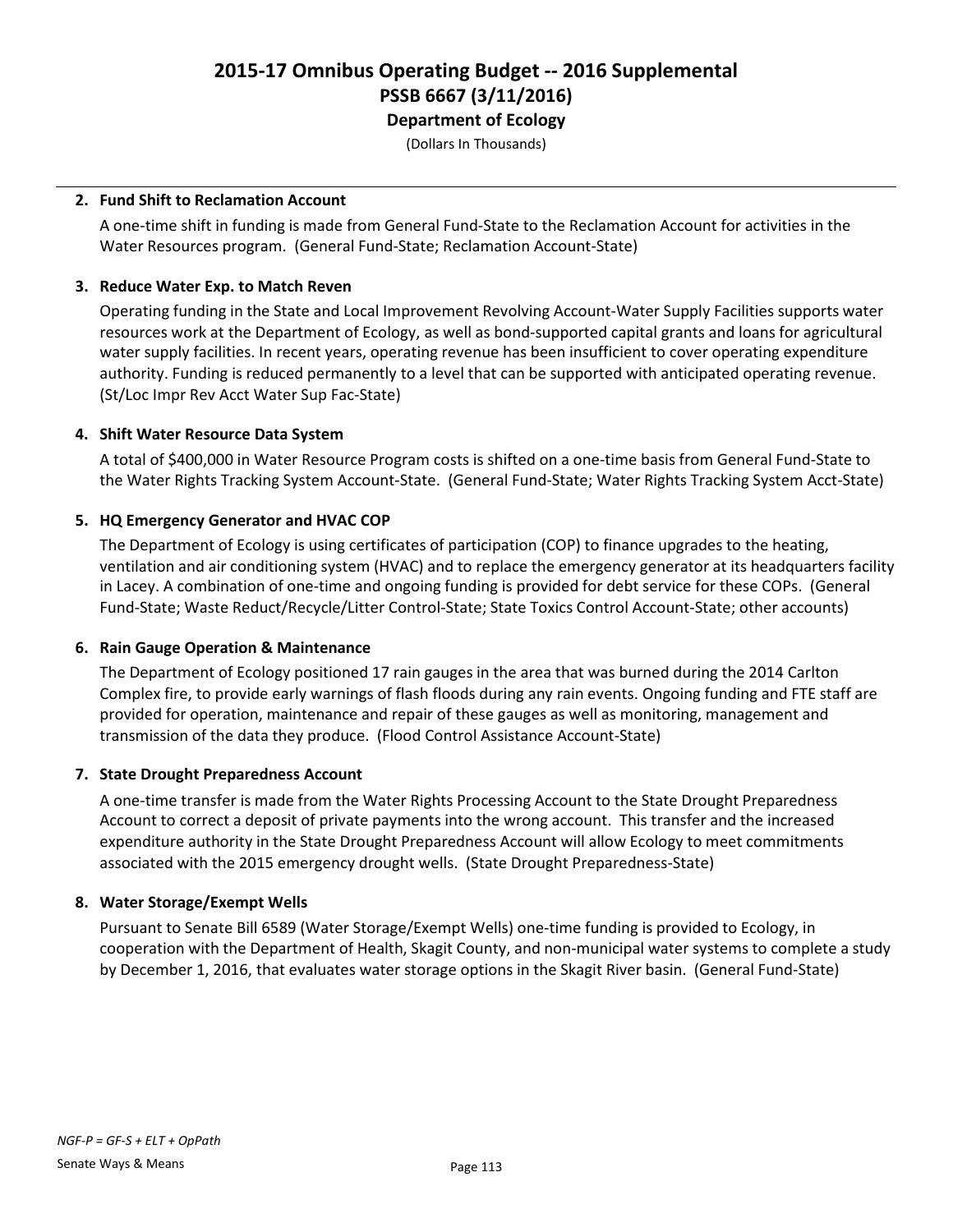(Dollars In Thousands)

### **9. Dairy Groundwater Discharge Permit**

One-time funding is provided to Ecology to develop a state general groundwater discharge permit for dairy farms that elect to obtain permit coverage under the existing authority of chapter 90.48 RCW and that do not discharge to surface waters of the United States. (Water Quality Permit Account-State)

### **10. Water Power Fee Reporting**

Pursuant to Substitute House Bill 1130 (Water power license fees), ongoing funding is provided to adjust reporting and staffing activities related to hydropower license fees. (Reclamation Account-State)

### **11. Shoreline Mgmt Local Govt**

Funding is reduced for the Shoreline Master Program grants to local governments that are not under contract in order to manage expenditures with the forecasted HST revenue. (Environmental Legacy Stewardship-State)

### **12. Stormwater Capacity Grants**

Funding is reduced for the stormwater capacity grants that are not under final agreement for the 2017 fiscal year in order to manage expenditures with the forecasted HST revenue. (Environmental Legacy Stewardship-State)

### **13. MTCA Hiring Restrictions**

Savings are assumed from the Model Toxic Control Act (MTCA) accounts by Ecology implementing hiring restrictions in April 2016. (State Toxics Control Account-State; Local Toxics Control Account-State; Environmental Legacy Stewardship-State; other accounts)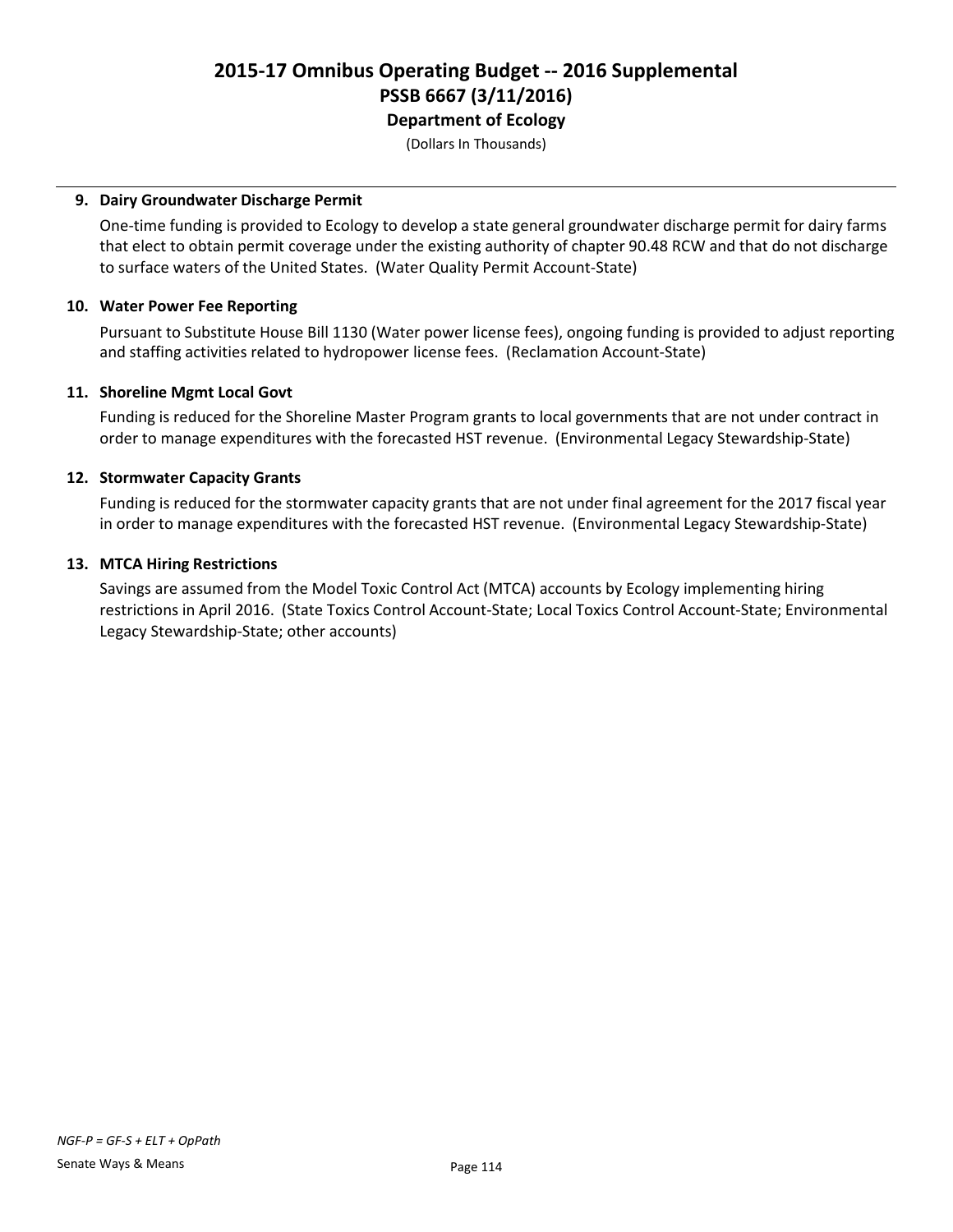# **WA Pollution Liab Insurance Program**

(Dollars In Thousands)

|                                   | <b>FTEs</b> | NGF-P       | <b>Total</b> |
|-----------------------------------|-------------|-------------|--------------|
| 2015-17 Original Appropriations   | 6.0         | 0           | 1,866        |
| 2015-17 Maintenance Level         | 6.0         | 0           | 1,891        |
| Difference from 2015-17 Original  | 0.0         | 0           | 25           |
| % Change from 2015-17 Original    | 0.0%        |             | 1.3%         |
| <b>Policy Other Changes:</b>      |             |             |              |
| 1. Succession/Transition Staffing | 0.1         | 0           | 9            |
| 2. Capital Loan Program Admin     | 0.0         | 0           | 5            |
| <b>Policy -- Other Total</b>      | 0.1         | $\mathbf 0$ | 14           |
| <b>Total Policy Changes</b>       | 0.1         | 0           | 14           |
| 2015-17 Policy Level              | 6.1         | 0           | 1,905        |
| Difference from 2015-17 Original  | 0.1         | 0           | 39           |
| % Change from 2015-17 Original    | 0.8%        |             | 2.1%         |

### *Comments:*

## **1. Succession/Transition Staffing**

The Pollution Liability Insurance Agency's operations manager is retiring in fiscal year 2017. One-time funding is provided to double-fill the operations manager position to allow training during a six-week transition period. (Pollution Liab Insurance Prog Trust-State)

### **2. Capital Loan Program Admin**

Pursuant to Substitute House Bill 2357 (Pollution insurance agency), ongoing funding is provided for office space for staff who will administer a new underground storage tank capital loan and grant program. (Underground Storage Tank Revolving-State)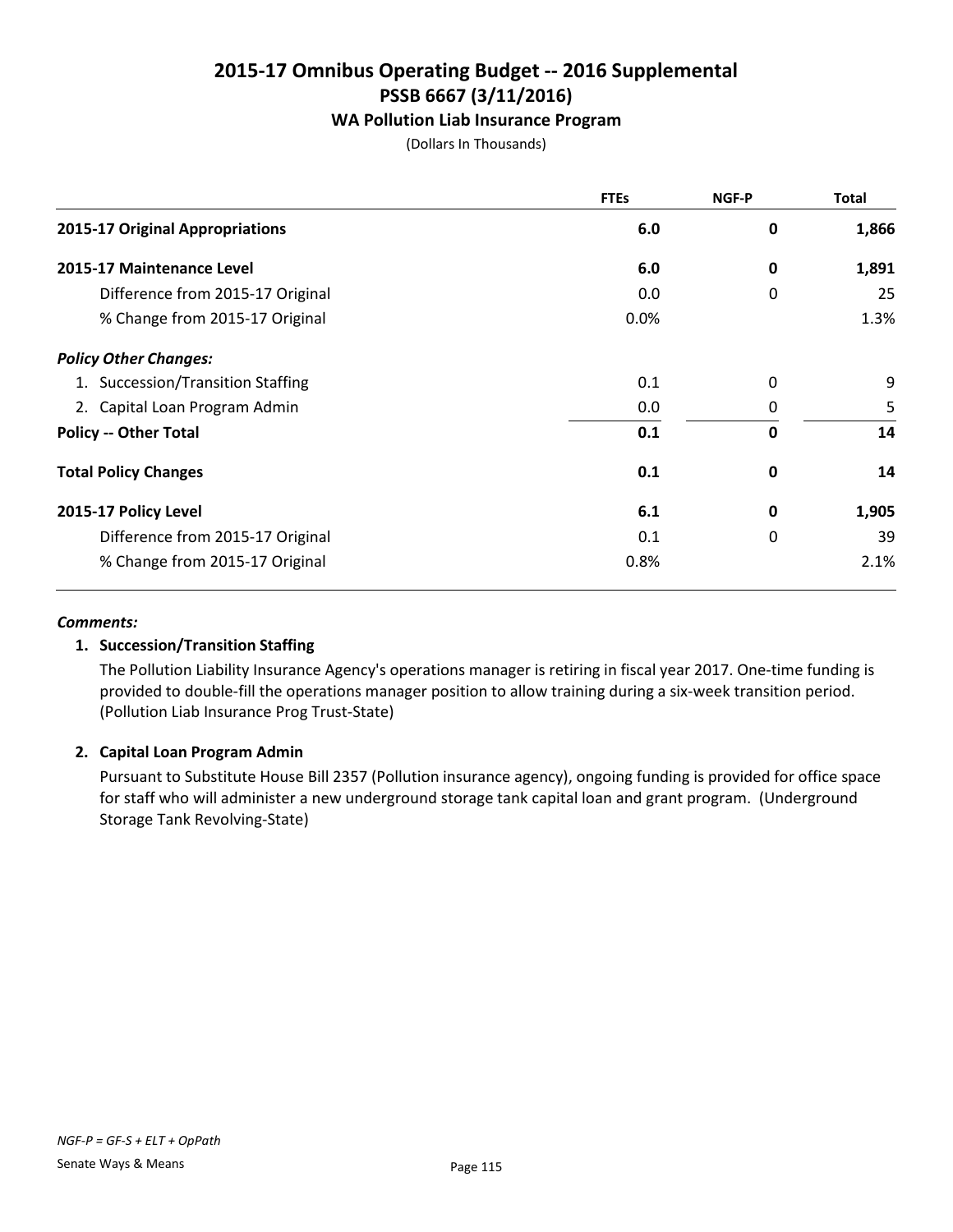# **State Parks and Recreation Comm**

(Dollars In Thousands)

|                                     | <b>FTEs</b> | <b>NGF-P</b> | <b>Total</b> |
|-------------------------------------|-------------|--------------|--------------|
| 2015-17 Original Appropriations     | 677.4       | 21,053       | 156,347      |
| 2015-17 Maintenance Level           | 677.4       | 21,014       | 156,218      |
| Difference from 2015-17 Original    | 0.0         | $-39$        | $-129$       |
| % Change from 2015-17 Original      | 0.0%        | $-0.2%$      | $-0.1%$      |
| <b>Policy Other Changes:</b>        |             |              |              |
| 1. Northwest Avalanche Center       | 0.0         | 0            | 50           |
| 2. Park Improvements                | 3.0         | $-2,133$     | 2,133        |
| John Wayne Trail Noxious Weed<br>3. | 0.0         | 0            | 100          |
| 4. Recreation Pass                  | 0.0         | 0            | 250          |
| <b>Policy -- Other Total</b>        | 3.0         | $-2,133$     | 2,533        |
| <b>Total Policy Changes</b>         | 3.0         | $-2,133$     | 2,533        |
| 2015-17 Policy Level                | 680.4       | 18,881       | 158,751      |
| Difference from 2015-17 Original    | 3.0         | $-2,172$     | 2,404        |
| % Change from 2015-17 Original      | 0.4%        | $-10.3%$     | 1.5%         |

### *Comments:*

## **1. Northwest Avalanche Center**

The Northwest Avalanche Center (NWAC) is a collaborative effort between the U.S. Forest Service, National Parks Service, Washington State Parks, Washington State Department of Transportation, Pacific Northwest ski areas and private donors. Ongoing funding is provided for an additional forecaster to help fill gaps in coverage, increase weather station maintenance, and expand the forecast period into the shoulder seasons. (Winter Recreation Program Account-State; Snowmobile Account-State)

## **2. Park Improvements**

Expenditure authority is increased in the Parks Renewal and Stewardship Account to reduce the preventative maintenance backlog. State general fund is reduced on an ongoing basis. (General Fund-State; Parks Renewal & Stewardship Acct-State)

## **3. John Wayne Trail Noxious Weed**

Increased expenditure authority is provided for noxious weed control and vegetation management on the John Wayne Pioneer Trail. (Parks Renewal & Stewardship Acct-State)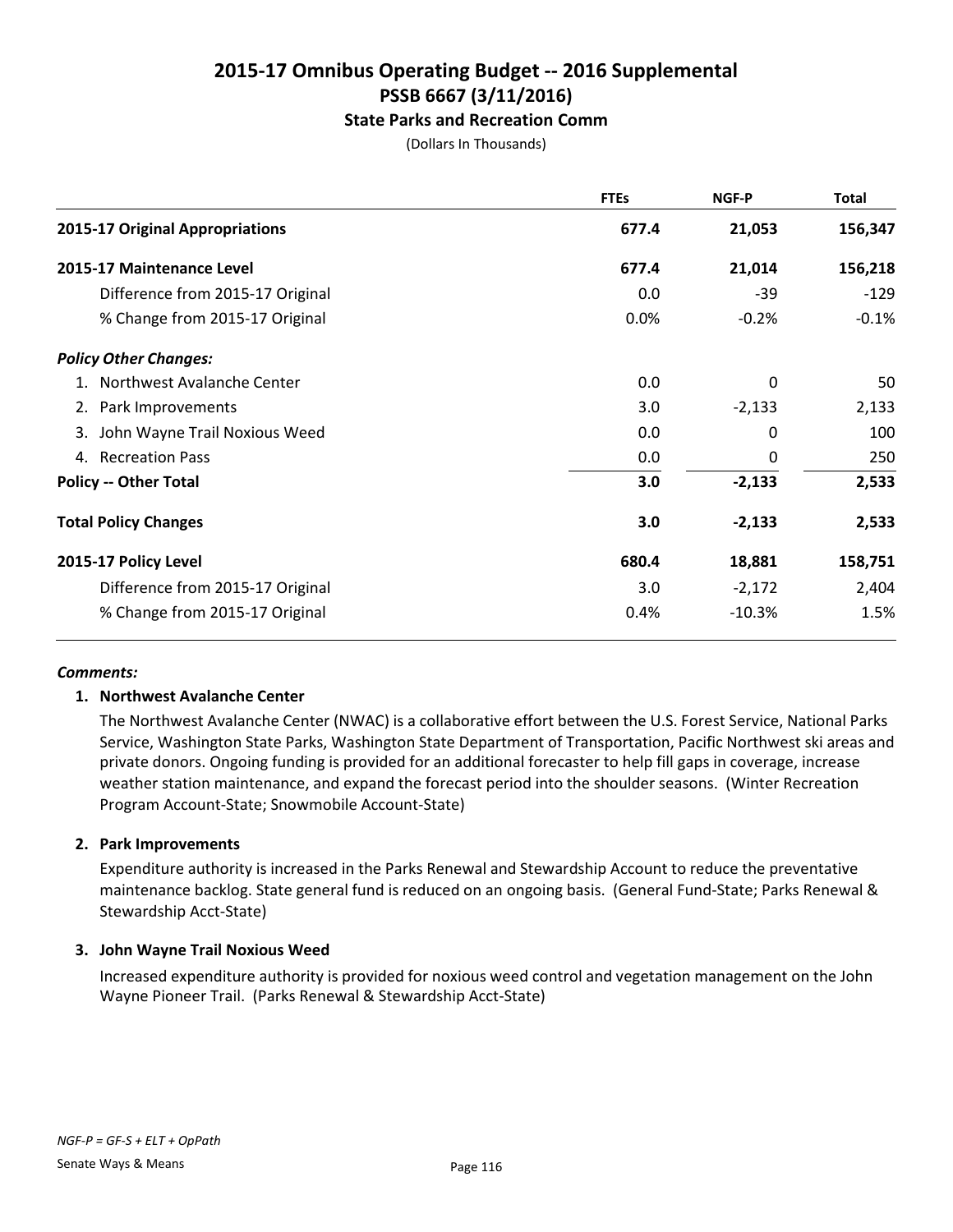**State Parks and Recreation Comm**

(Dollars In Thousands)

## **4. Recreation Pass**

One-time funding is provided for the Commission to coordinate with the Departments of Fish and Wildlife and Natural Resources on recommendations to improve access fee systems, and for a contract to facilitate this process. (Recreation Access Pass Account-State)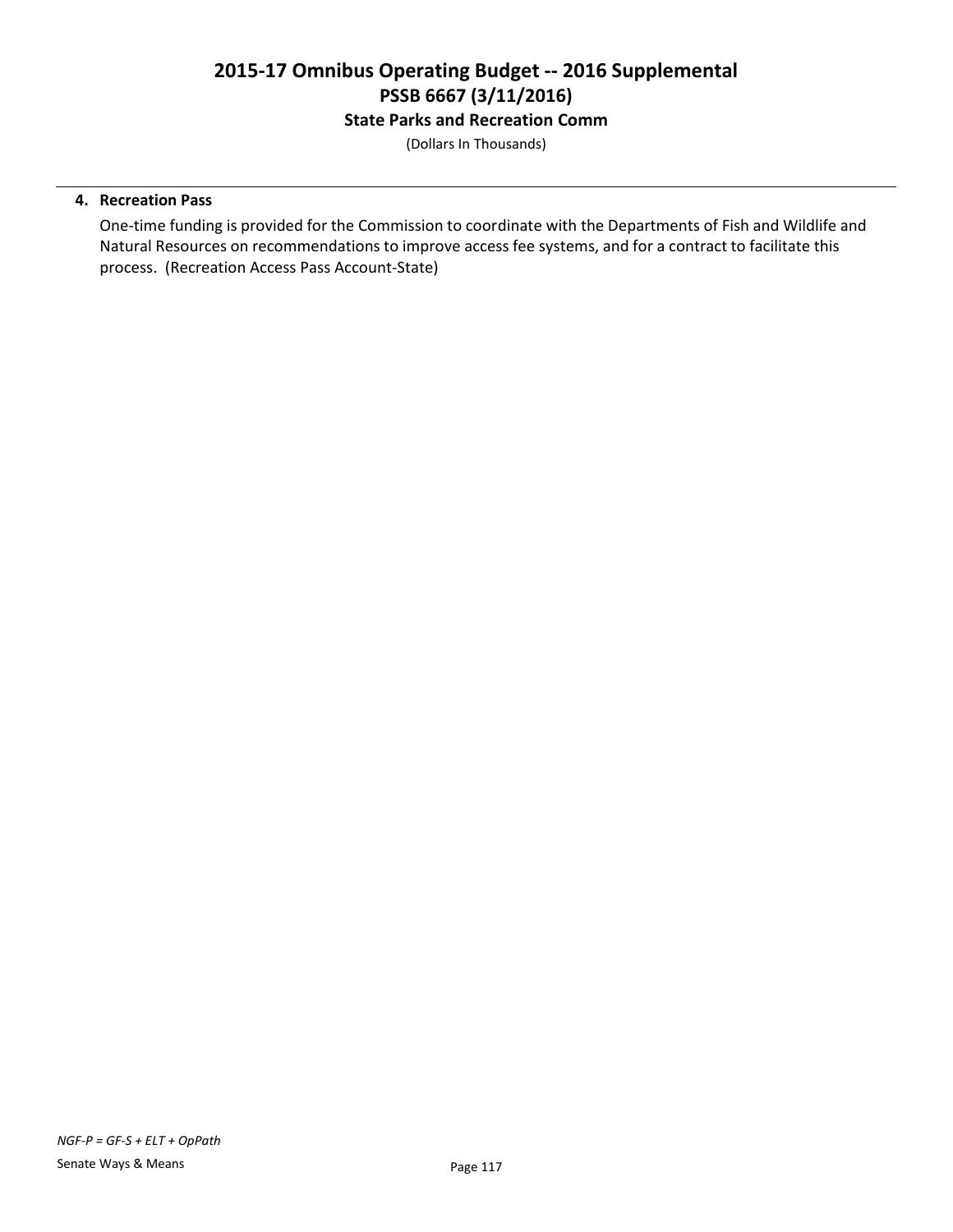# **Rec and Conservation Funding Board**

|                                  | <b>FTEs</b> | <b>NGF-P</b> | <b>Total</b> |
|----------------------------------|-------------|--------------|--------------|
| 2015-17 Original Appropriations  | 19.6        | 1,718        | 10,174       |
| 2015-17 Maintenance Level        | 19.6        | 1,646        | 9,995        |
| Difference from 2015-17 Original | 0.0         | $-72$        | $-179$       |
| % Change from 2015-17 Original   | 0.0%        | $-4.2%$      | $-1.8%$      |
| 2015-17 Policy Level             | 19.6        | 1,646        | 9,995        |
| Difference from 2015-17 Original | 0.0         | $-72$        | $-179$       |
| % Change from 2015-17 Original   | 0.0%        | $-4.2%$      | $-1.8\%$     |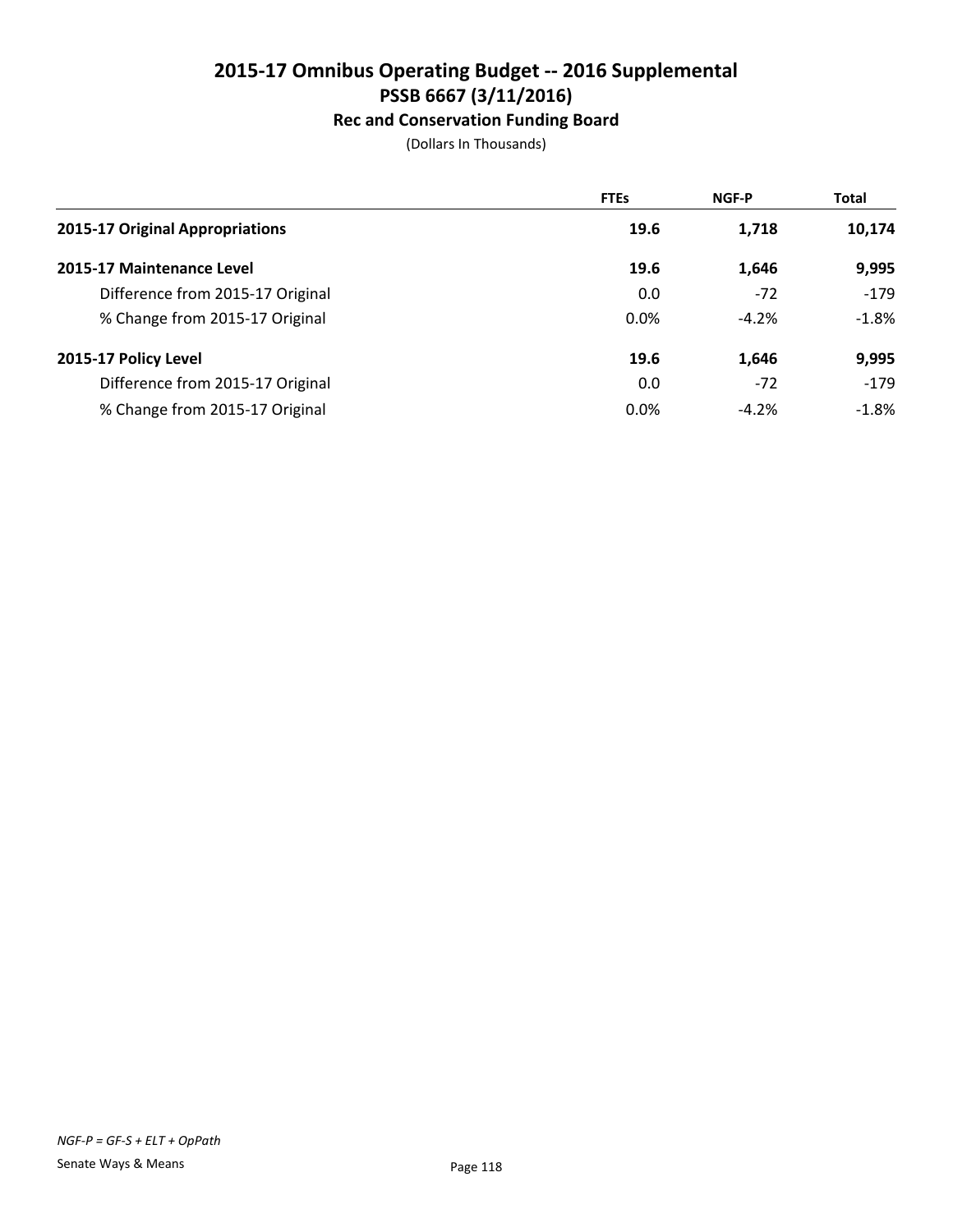# **Environ & Land Use Hearings Office**

|                                  | <b>FTEs</b> | <b>NGF-P</b> | <b>Total</b> |
|----------------------------------|-------------|--------------|--------------|
| 2015-17 Original Appropriations  | 15.5        | 4,287        | 4,287        |
| 2015-17 Maintenance Level        | 15.5        | 4,323        | 4,323        |
| Difference from 2015-17 Original | 0.0         | 36           | 36           |
| % Change from 2015-17 Original   | 0.0%        | 0.8%         | 0.8%         |
| 2015-17 Policy Level             | 15.5        | 4,323        | 4,323        |
| Difference from 2015-17 Original | 0.0         | 36           | 36           |
| % Change from 2015-17 Original   | 0.0%        | 0.8%         | 0.8%         |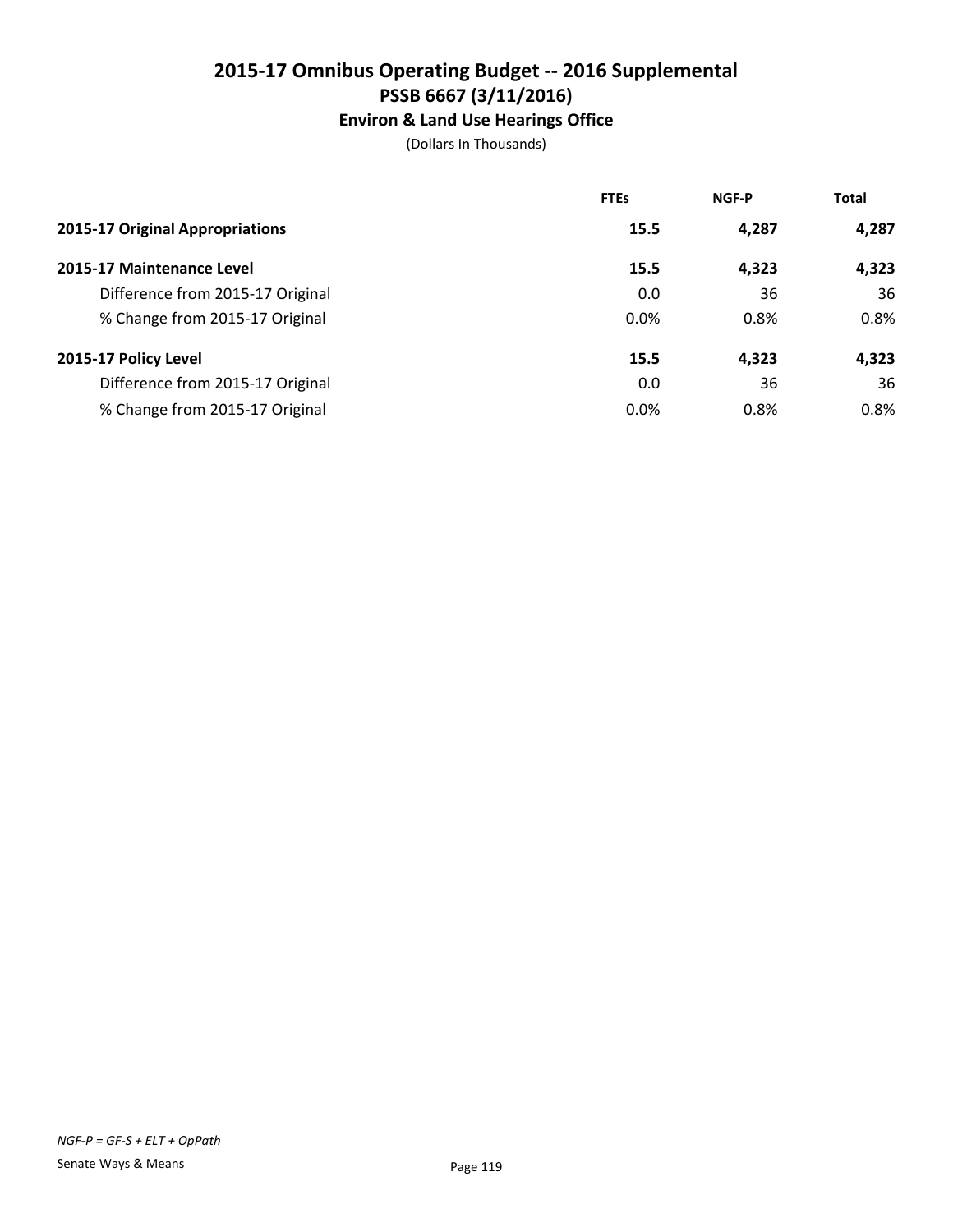# **State Conservation Commission**

(Dollars In Thousands)

|                                  | <b>FTEs</b> | NGF-P       | <b>Total</b> |
|----------------------------------|-------------|-------------|--------------|
| 2015-17 Original Appropriations  | 18.6        | 13,585      | 24,486       |
| 2015-17 Maintenance Level        | 18.6        | 13,574      | 24,475       |
| Difference from 2015-17 Original | 0.0         | $-11$       | $-11$        |
| % Change from 2015-17 Original   | 0.0%        | $-0.1%$     | 0.0%         |
| <b>Policy Other Changes:</b>     |             |             |              |
| 1. Fire Recovery                 | 0.0         | 0           | 8,800        |
| <b>Policy -- Other Total</b>     | 0.0         | $\mathbf 0$ | 8,800        |
| <b>Total Policy Changes</b>      | 0.0         | 0           | 8,800        |
| 2015-17 Policy Level             | 18.6        | 13,574      | 33,275       |
| Difference from 2015-17 Original | 0.0         | $-11$       | 8,789        |
| % Change from 2015-17 Original   | 0.0%        | $-0.1%$     | 35.9%        |

### *Comments:*

### **1. Fire Recovery**

One-time funding is provided for Firewise contracts as well as a state match for federal funds that will assist private landowners with re-seeding, fencing, replacement of agricultural and other property infrastructure related to natural resource management, soil stabilization, and partial funding of conservation district staff time to coordinate with other entities assisting with wildfire recovery efforts. (Disaster Response Account-State)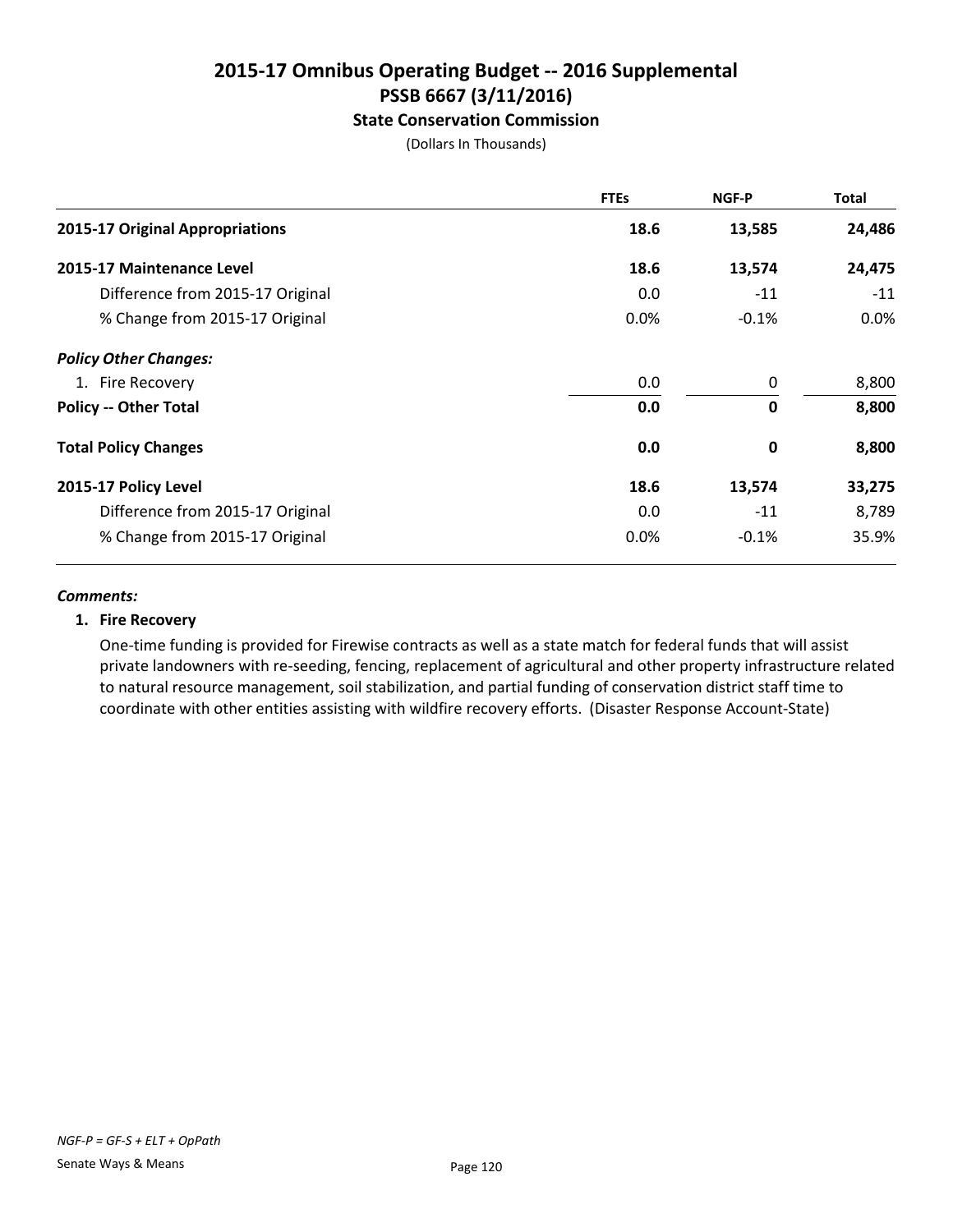# **2015-17 Omnibus Operating Budget -- 2016 Supplemental PSSB 6667 (3/11/2016) Dept of Fish and Wildlife**

|    |                                              | <b>FTEs</b> | NGF-P       | <b>Total</b> |
|----|----------------------------------------------|-------------|-------------|--------------|
|    | 2015-17 Original Appropriations              | 1,500.8     | 74,181      | 403,339      |
|    | 2015-17 Maintenance Level                    | 1,500.8     | 74,272      | 404,384      |
|    | Difference from 2015-17 Original             | 0.0         | 91          | 1,045        |
|    | % Change from 2015-17 Original               | 0.0%        | 0.1%        | 0.3%         |
|    | <b>Policy Other Changes:</b>                 |             |             |              |
|    | 1. Wildfire Recovery                         | 0.0         | 0           | 438          |
|    | 2. SW Regional Office Relocation             | 0.0         | 0           | 599          |
| 3. | <b>Cougar Depredation</b>                    | 0.0         | 25          | 25           |
| 4. | Fish Management                              | 7.8         | 706         | 4,048        |
| 5. | Modern and Accessible WDFW Website           | 1.0         | 0           | 569          |
| 6. | Improve Maintenance of State Lands           | 1.0         | $-226$      | 224          |
| 7. | Marine Vessel Grant Match                    | 0.0         | 76          | 750          |
|    | 8. Species Status/F&W comm                   | 2.3         | 546         | 546          |
|    | 9. Forage Fish Survey                        | 0.0         | 25          | 25           |
|    | 10. Elk Hoof Disease                         | 0.0         | $\mathbf 0$ | 100          |
|    | 11. Habitat Conservation Tech Assist         | 0.0         | $-488$      | $-488$       |
|    | 12. Ecosystem Restoration Assistance         | 0.0         | $-472$      | $-472$       |
|    | <b>Policy -- Other Total</b>                 | 12.1        | 192         | 6,364        |
|    | <b>Total Policy Changes</b>                  | 12.1        | 192         | 6,364        |
|    | 2015-17 Policy Level                         | 1,512.8     | 74,464      | 410,748      |
|    | Difference from 2015-17 Original             | 12.1        | 283         | 7,409        |
|    | % Change from 2015-17 Original               | 0.8%        | 0.4%        | 1.8%         |
|    | <b>Approps in Other Legislation Changes:</b> |             |             |              |
|    | 13. Wildfire Season Costs                    | 0.0         | 0           | 344          |
|    | <b>Total Approps in Other Legislation</b>    | 0.0         | 0           | 344          |
|    | <b>Grand Total</b>                           | 1,512.8     | 74,464      | 411,092      |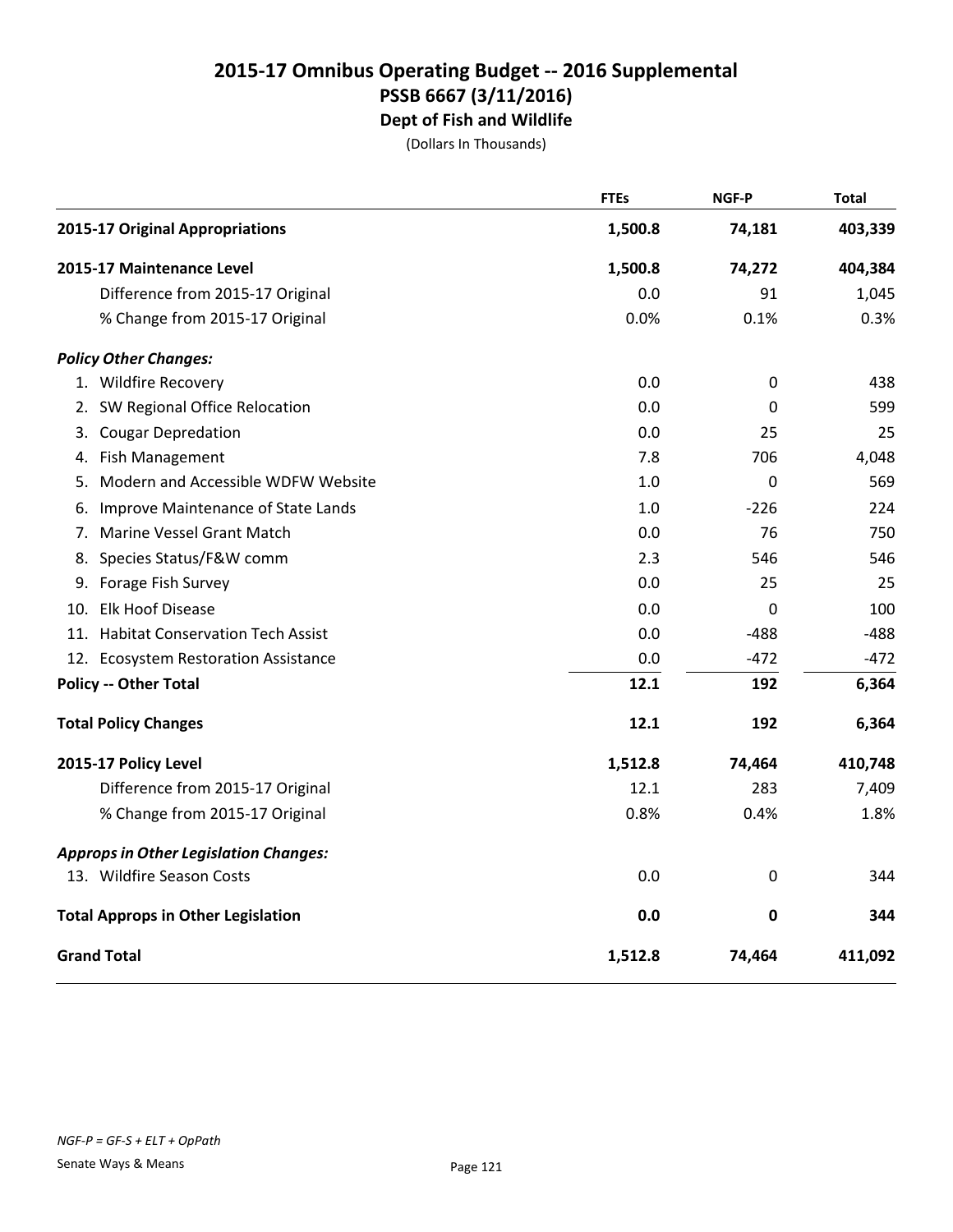# **2015-17 Omnibus Operating Budget -- 2016 Supplemental PSSB 6667 (3/11/2016) Dept of Fish and Wildlife**

(Dollars In Thousands)

| ---<br>. | NGF- <sup>r</sup> | Total |
|----------|-------------------|-------|
|          |                   |       |

# *Comments:*

## **1. Wildfire Recovery**

One-time funding is provided for wildfire habitat restoration activity, including the purchase and planting of native seeds and controlling noxious weeds. (Disaster Response Account-State)

# **2. SW Regional Office Relocation**

During the 2013-15 biennium, WDFW requested and received funding to move the southwest regional office to another location. However, in January 2015, the developer pulled out of the agreement brokered by the Department of Enterprise Services (DES), citing increased construction costs. This biennium the Department is continuing to work with DES to solicit and evaluate proposals for new office space. Funding is requested for onetime moving costs and a lease rate increase. (State Wildlife Account-State)

# **3. Cougar Depredation**

Ongoing funding is provided to pay claims for confirmed cougar depredations on livestock. (General Fund-State)

# **4. Fish Management**

One-time funding is provided to maintain hatchery production and facilities, comply with the Endangered Species Act, monitor fisheries, and provide enforcement for recreational salmon, steelhead and commercial salmon fisheries. (General Fund-State; State Wildlife Account-State)

## **5. Modern and Accessible WDFW Website**

Funding is provided to develop a new website that is readable from mobile platforms, accommodates current and new applications, and allows visually-impaired users to access WDFW information. (State Wildlife Account-State)

## **6. Improve Maintenance of State Lands**

Eight percent of Discover Pass sales revenue is deposited into the State Wildlife Account to fund WDFW's responsibility to keep lands and access sites open, maintained, and accessible for recreation. (General Fund-State; State Wildlife Account-State)

## **7. Marine Vessel Grant Match**

The U.S. Department of Homeland Security recently awarded a grant to the Department of Fish and Wildlife's Enforcement program to replace two aging marine vessels with a new 38-foot command and control vessel. WDFW will operate the new boat in the central Puget Sound basin where it will be used to enforce recreational and commercial fishing regulations, provide boating safety presence and response, and support search and rescue operations. One-time funding is provided for the 25 percent state match required by the federal grant. (General Fund-State; General Fund-Federal; State Wildlife Account-State; other accounts)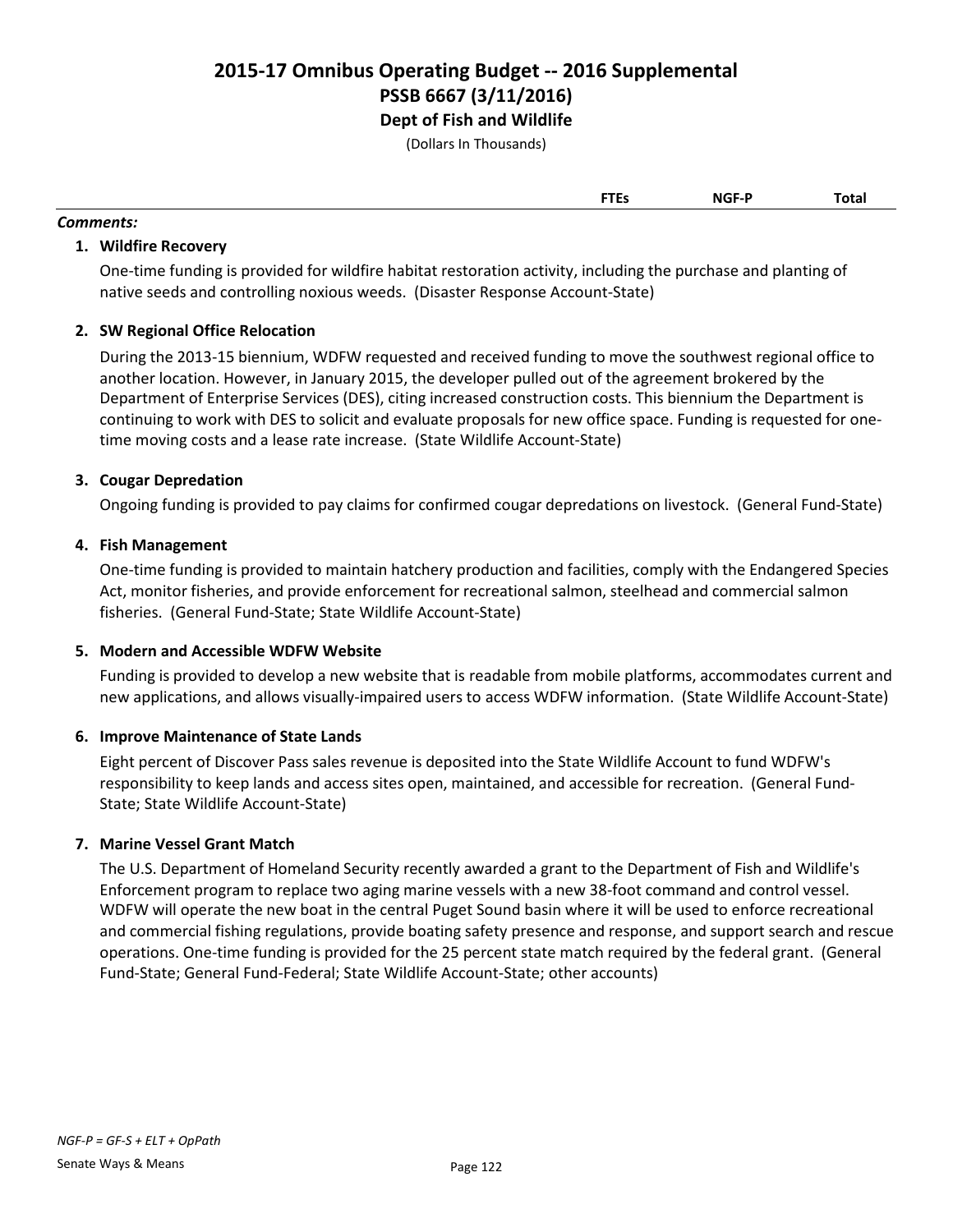(Dollars In Thousands)

### **8. Species Status/F&W comm**

Pursuant to Substitute Senate Bill 5583 (Species Status/F&W comm) one-time funding is provided to WDFW to consider petitions for de-listing a state endangered species on a regional basis. (General Fund-State)

## **9. Forage Fish Survey**

One-time funding is provided for the Northwest Straits Commission assistance in conducting and evaluating the forage fish surveys in Puget Sound. (General Fund-State)

### **10. Elk Hoof Disease**

One-time funding is provided for addressing elk hoof disease in affected areas of the state. (State Wildlife Account-State)

### **11. Habitat Conservation Tech Assist**

State general fund support is reduced one-time for WDFW to provide landscape scale planning and technical expertise to protect fish and wildlife habitat by anticipating the impacts human development has on habitat availability and quality. (General Fund-State)

### **12. Ecosystem Restoration Assistance**

State general fund support is reduced one-time for WDFW to provide habitat restoration expertise and funding to public and private landowners for nearshore and estuary restoration. (General Fund-State)

### **13. Wildfire Season Costs**

WDFW is required to pay local fire districts and the Department of Natural Resources (DNR) for their support in fighting wildfires on WDFW lands. One-time funding is provided for base and supplemental fire suppression costs associated with wildfires occurring during FY 2016. (Budget Stabilization Account-State)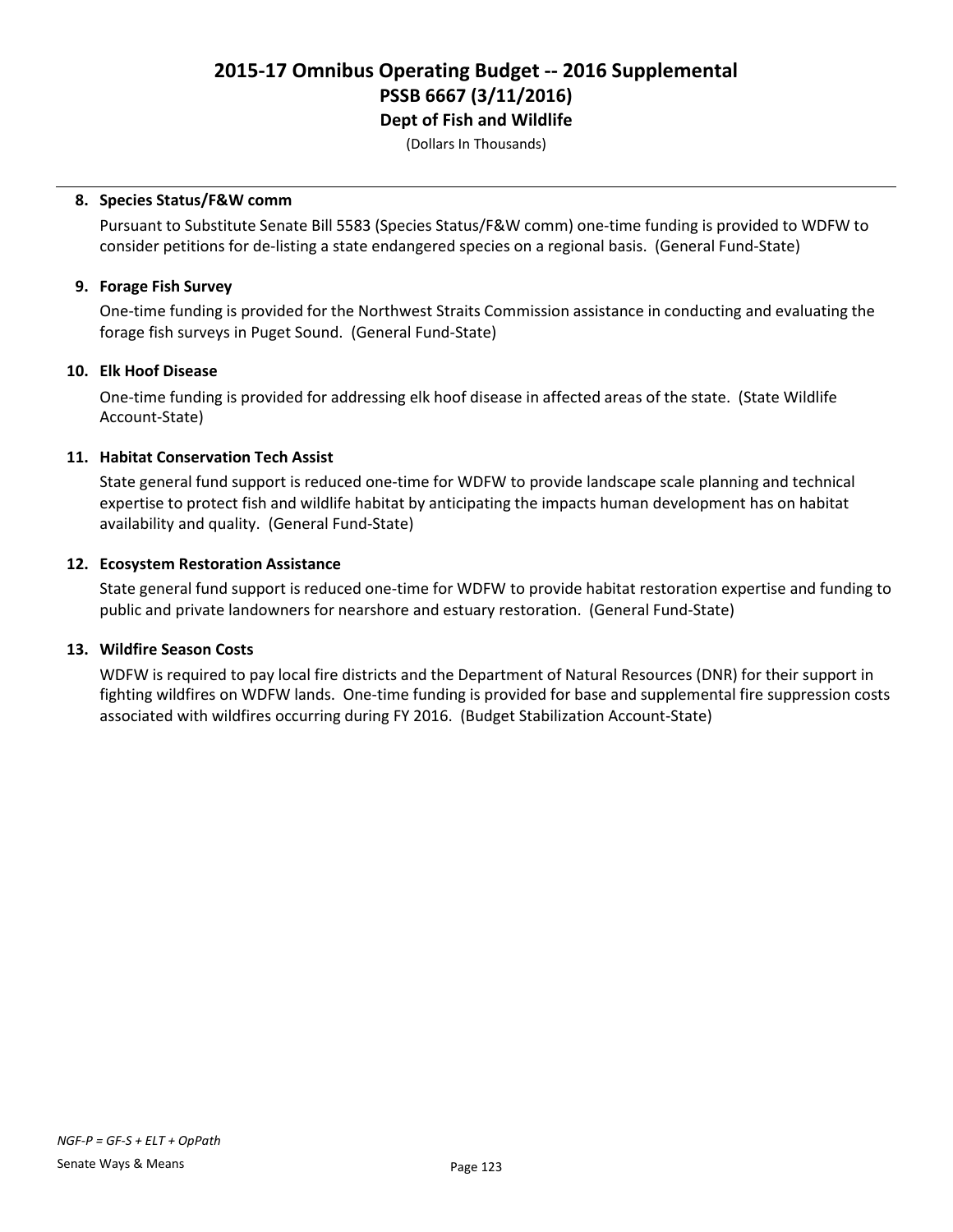# **2015-17 Omnibus Operating Budget -- 2016 Supplemental PSSB 6667 (3/11/2016) Puget Sound Partnership**

|                                  | <b>FTEs</b> | <b>NGF-P</b> | <b>Total</b> |
|----------------------------------|-------------|--------------|--------------|
| 2015-17 Original Appropriations  | 43.4        | 4,657        | 17,362       |
| 2015-17 Maintenance Level        | 43.4        | 4.680        | 17,451       |
| Difference from 2015-17 Original | 0.0         | 23           | 89           |
| % Change from 2015-17 Original   | 0.0%        | 0.5%         | 0.5%         |
| 2015-17 Policy Level             | 43.4        | 4,680        | 17,451       |
| Difference from 2015-17 Original | 0.0         | 23           | 89           |
| % Change from 2015-17 Original   | 0.0%        | 0.5%         | 0.5%         |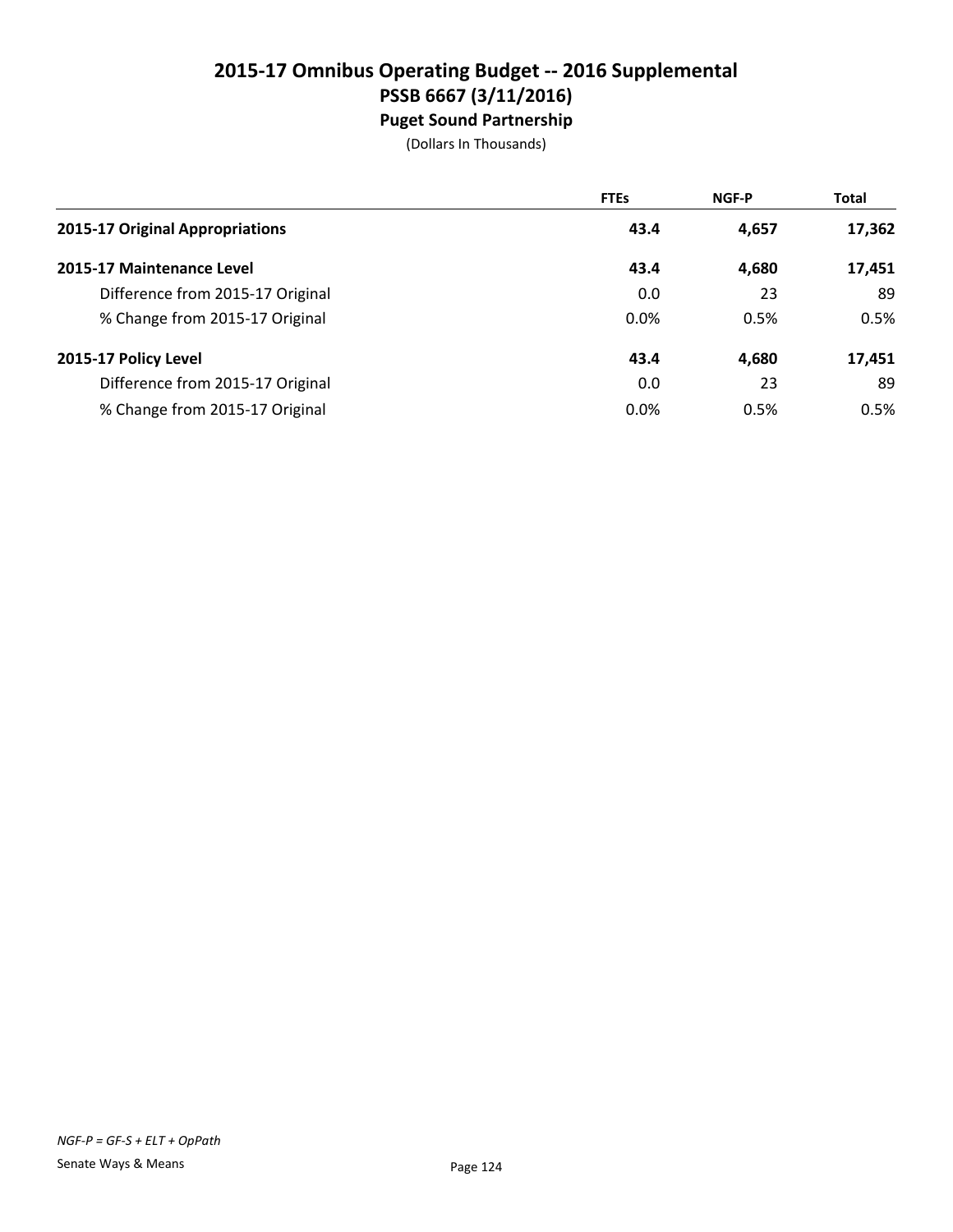# **Department of Natural Resources**

|    |                                              | <b>FTEs</b> | NGF-P     | <b>Total</b> |
|----|----------------------------------------------|-------------|-----------|--------------|
|    | 2015-17 Original Appropriations              | 1,465.1     | 106,732   | 449,410      |
|    | 2015-17 Maintenance Level                    | 1,465.1     | 106,921   | 450,347      |
|    | Difference from 2015-17 Original             | 0.0         | 189       | 937          |
|    | % Change from 2015-17 Original               | 0.0%        | 0.2%      | 0.2%         |
|    | <b>Policy Other Changes:</b>                 |             |           |              |
|    | 1. LiDAR Partnerships                        | 0.0         | 0         | 3,000        |
|    | 2. ORV Recreation                            | 4.9         | 0         | 1,836        |
| 3. | <b>Adaptive Management Fund Shift</b>        | 0.0         | $-1,114$  | 0            |
|    | 4. Staff Cost Adjustments                    | 0.0         | 0         | 5,300        |
|    | 5. Forest Practices Reinvestment             | 1.5         | 378       | 578          |
| 6. | <b>Fire Suppression Fund Shifts</b>          | 0.0         | $-21,055$ | $-18,126$    |
|    | 7. Teanaway Community Forest                 | 0.0         | 0         | 236          |
|    | 8. Wildfire Management                       | 0.0         | 0         | 8,728        |
|    | 9. Fuel Reduction/Fire Breaks                | 0.0         | 0         | 100          |
|    | 10. Shift Fire Costs                         | 0.0         | $-5,525$  | 0            |
|    | 11. Swiss Needle Cast Aerial Survey          | 0.0         | 25        | 25           |
|    | 12. Grizzly Bear Fire Complex                | 0.0         | 0         | 5            |
|    | 13. Natural Area Preserves (NAPs)            | 0.0         | $-104$    | $-104$       |
|    | 14. Resource Protection                      | 0.0         | $-217$    | $-217$       |
|    | 15. Natural Heritage Program                 | 0.0         | $-223$    | $-223$       |
|    | 16. Radio Equipment                          | 0.0         | 0         | 569          |
|    | <b>Policy -- Other Total</b>                 | 6.4         | $-27,835$ | 1,707        |
|    | <b>Total Policy Changes</b>                  | 6.4         | $-27,835$ | 1,707        |
|    | 2015-17 Policy Level                         | 1,471.5     | 79,086    | 452,054      |
|    | Difference from 2015-17 Original             | 6.4         | $-27,646$ | 2,644        |
|    | % Change from 2015-17 Original               | 0.4%        | $-25.9%$  | 0.6%         |
|    | <b>Approps in Other Legislation Changes:</b> |             |           |              |
|    | 17. Emergency Fire Suppression FY16          | 0.0         | 0         | 154,966      |
|    | <b>Total Approps in Other Legislation</b>    | 0.0         | $\pmb{0}$ | 154,966      |
|    | <b>Grand Total</b>                           | 1,471.5     | 79,086    | 607,020      |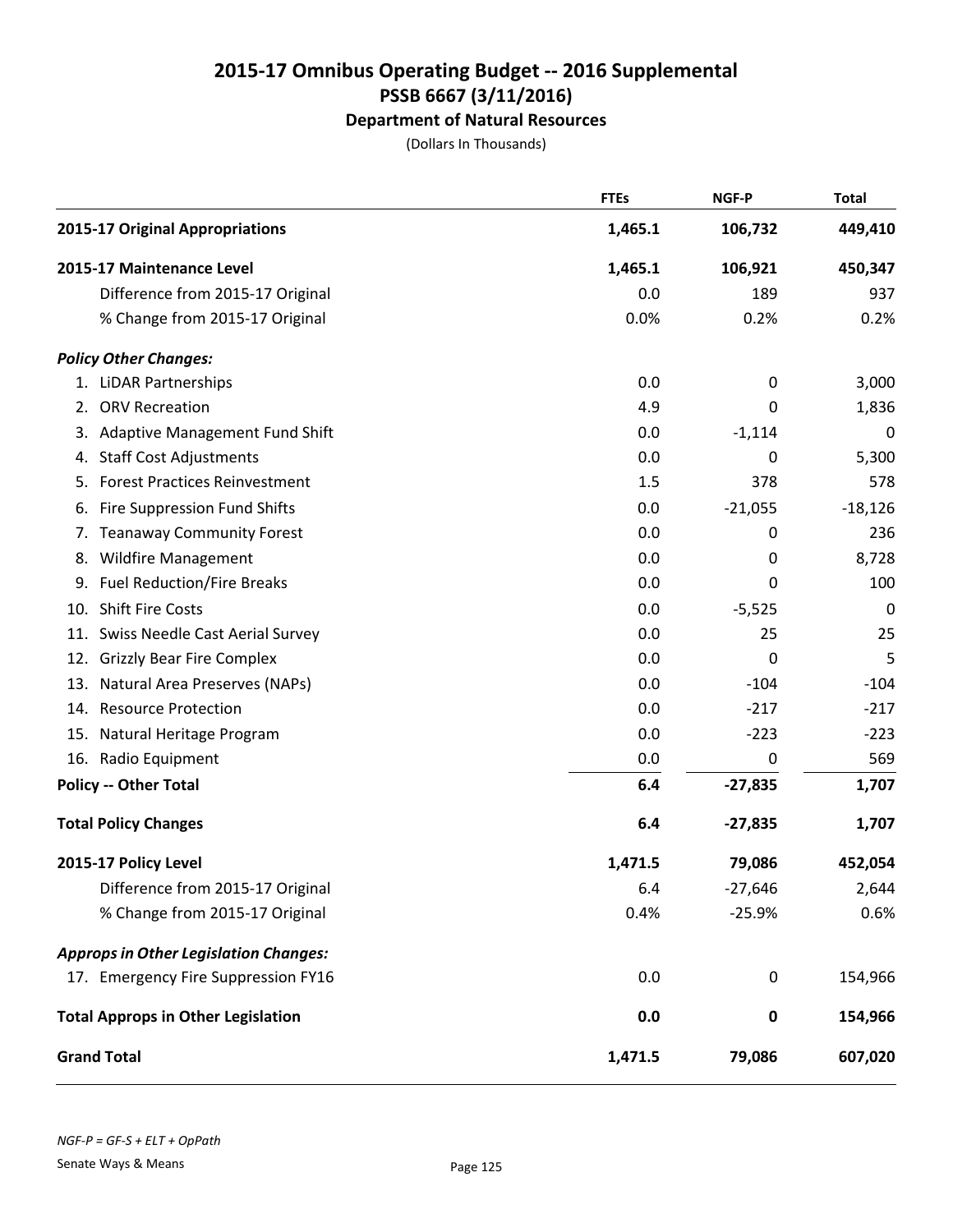# **Department of Natural Resources**

(Dollars In Thousands)

## *Comments:*

## **1. LiDAR Partnerships**

In the 2015-17 budget, the Department of Natural Resources (DNR) received ongoing funding to collect and analyze LiDAR (a high-resolution remote sensing technology) data and to increase geological expertise. Additional expenditure authority will allow DNR to collect revenue from various partners who want to purchase services for collecting and analyzing LiDAR data from DNR. (Surveys and Maps Account-State)

# **2. ORV Recreation**

DNR manages over 1,100 miles of trails, many of which are used by off-road vehicles. Ongoing funding is provided to increase outreach and volunteer efforts, maintain recreational facilities and trails, and reduce the maintenance backlog for trails used by off-road vehicles. (ORV & Non-Highway Vehicle Account-State)

# **3. Adaptive Management Fund Shift**

In the 2015-17 budget, DNR received ongoing funding for Adaptive Management projects. The Adaptive Management program was created to provide science-based recommendations and technical information to assist the Forest Practices Board in achieving the resource goals and objectives of the state. A portion of the funding for this program is shifted from General Fund-State to the Forest and Fish Support Account on an ongoing basis. (General Fund-State; Forest and Fish Support Account-State)

## **4. Staff Cost Adjustments**

Additional authority in the Resources Management Cost Account will provide resources to fund cost of living adjustments, salary adjustments for targeted job classifications, and increases in pension and health insurance costs. (Resources Management Cost Account-State)

## **5. Forest Practices Reinvestment**

The Forest Practices program at DNR develops and issues operational guidance on forest practices. Since 2009, DNR's Forest Practices program has experienced a 36 percent increase in forest practices applications (FPAs). The Forest Practices Board also has approved a new requirement for harvest on unstable slopes. Ongoing funding is provided for a geologist to help regions screen FPAs for potentially unstable slopes and for two regional forest practices foresters to increase field review, compliance and enforcement of FPAs. (General Fund-State; Forest Practices Application Acct-State)

## **6. Fire Suppression Fund Shifts**

In the 2015-17 budget, the Department of Natural Resources received General Fund-State as part of a base budget for fire suppression costs. For FY 2016, this base funding is reduced in response to fire suppression funding provided in other legislation. For FY 2017, base fire suppression funding is shifted from General Fund-State to the Disaster Response Account. Additional federal authority for fire suppression costs is also provided. (General Fund-State; General Fund-Federal)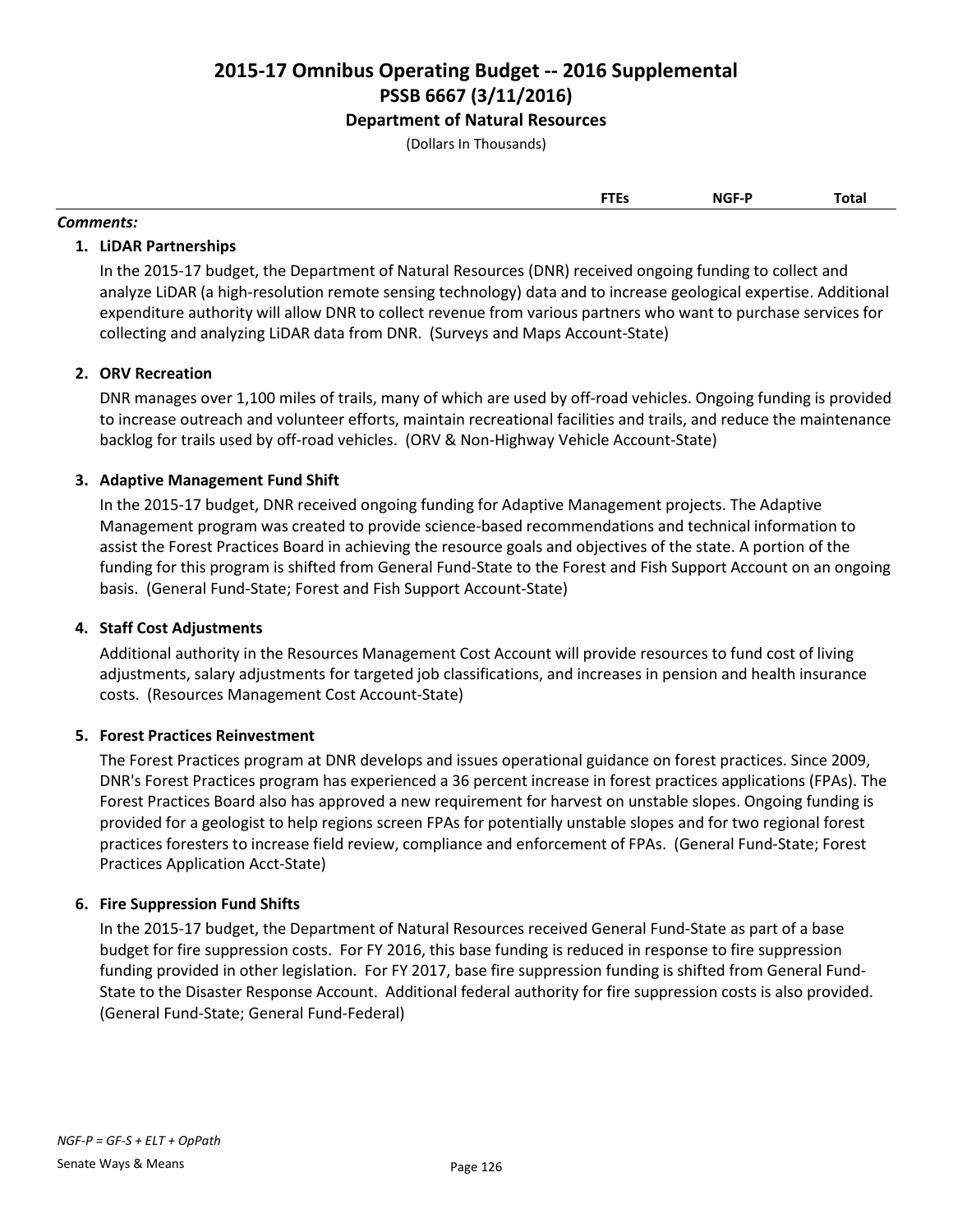# **Department of Natural Resources**

(Dollars In Thousands)

## **7. Teanaway Community Forest**

The 50,000-acre Teanaway Community Forest was acquired in September 2013 as Washington's first community forest. One-time funding is provided to monitor access to the Teanaway Community Forest with signs, gates, and locks; complete a trail inventory; and purchase facilitation services to complete a recreation plan. Ongoing authority in the Community Forest Trust Account will reimburse management costs incurred by the department on community trust lands. (Park Land Trust Revolving Account-Non-Appr; Community Forest Trust Account-State)

### **8. Wildfire Management**

Pursuant to Senate Bill 6657 (Wildfire Management) funding and staff are provided to DNR to implement the legislation. (Disaster Response Account-State)

### **9. Fuel Reduction/Fire Breaks**

One-time funding is provided for fuel reduction and the creation of firebreaks in Walla Walla's Mill Creek Watershed. (Disaster Response Account-State)

### **10. Shift Fire Costs**

Fire costs are shifted on an ongoing basis from the state general fund to the Disaster Response Account. (General Fund-State; Disaster Response Account-State)

### **11. Swiss Needle Cast Aerial Survey**

One-time funding is provided to conduct an aerial survey, train with Oregon and British Columbia for consistency in performing the survey, perform ground sample collection and laboratory work to confirm the presence and intensity of Swiss Needle Cast in Douglas-fir trees located in the coastal range of the state. (General Fund-State)

### **12. Grizzly Bear Fire Complex**

One-time funding is provide for the Asotin County Sheriff's Office for costs associated with the Grizzly Bear Fire Complex. (Disaster Response Account-State)

### **13. Natural Area Preserves (NAPs)**

State general fund support is reduced one-time for DNR to provide maintenance activities and operational support for Natural Area Preserves (NAP). (General Fund-State)

### **14. Resource Protection**

State general fund support is reduced one-time in DNR's Urban and Community Forestry program to provide coordinated technical, educational, and financial assistance to communities and cities to help establish locallyfunded, supported, and maintained urban forestry programs. (General Fund-State)

### **15. Natural Heritage Program**

Reduces state general fund support to DNR's Natural Heritage Program that maintains scientific information and data on the state's native ecosystem and rare plant and animal species to help in the protection and maintenance of the state's natural diversity. (General Fund-State)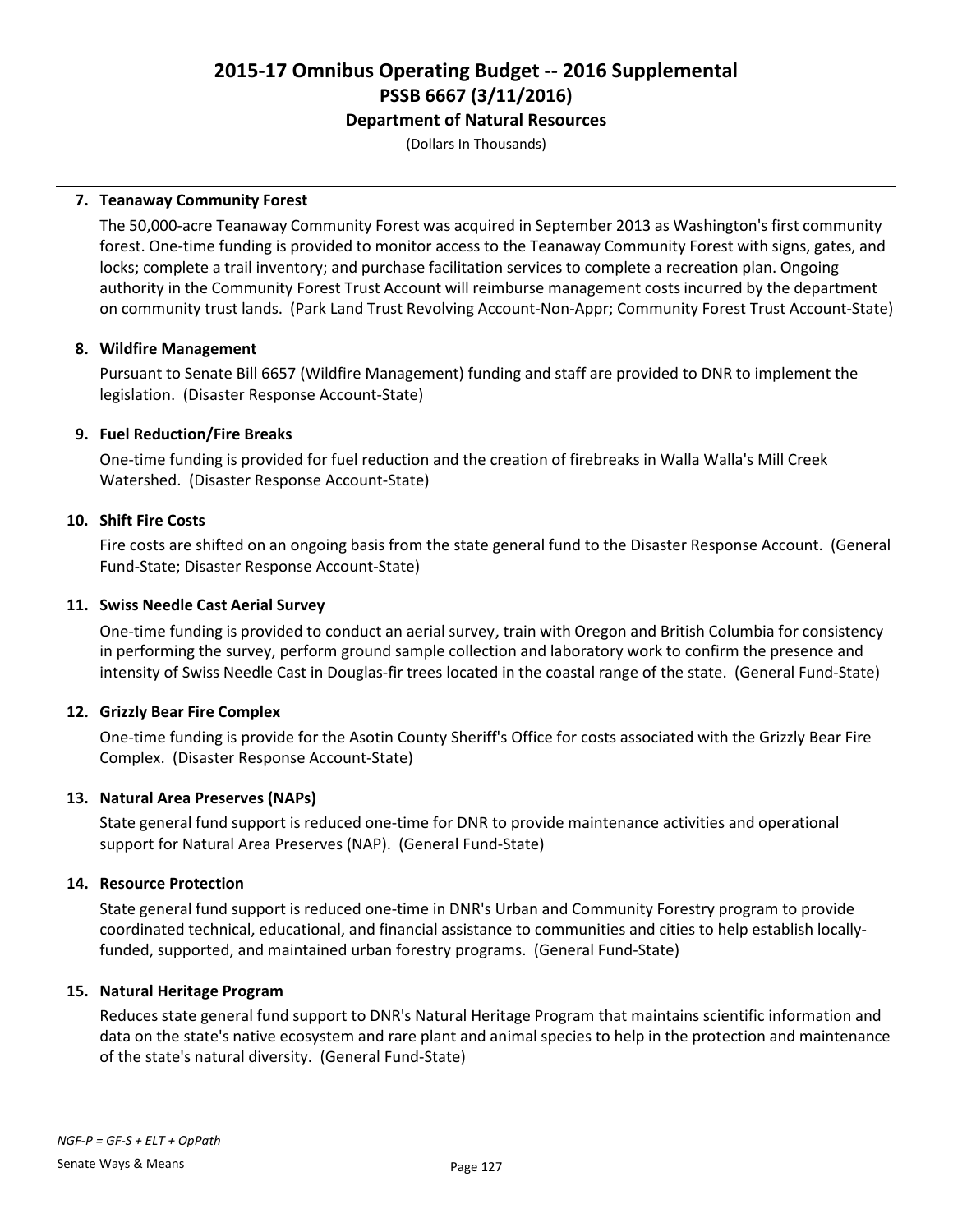# **Department of Natural Resources**

(Dollars In Thousands)

## **16. Radio Equipment**

One-time funding is provided for portable and mobile radios for fire communications. (Disaster Response Account-State)

## **17. Emergency Fire Suppression FY16**

One-time funding is provided for the costs of fire suppression in FY 2016. (Budget Stabilization Account-State)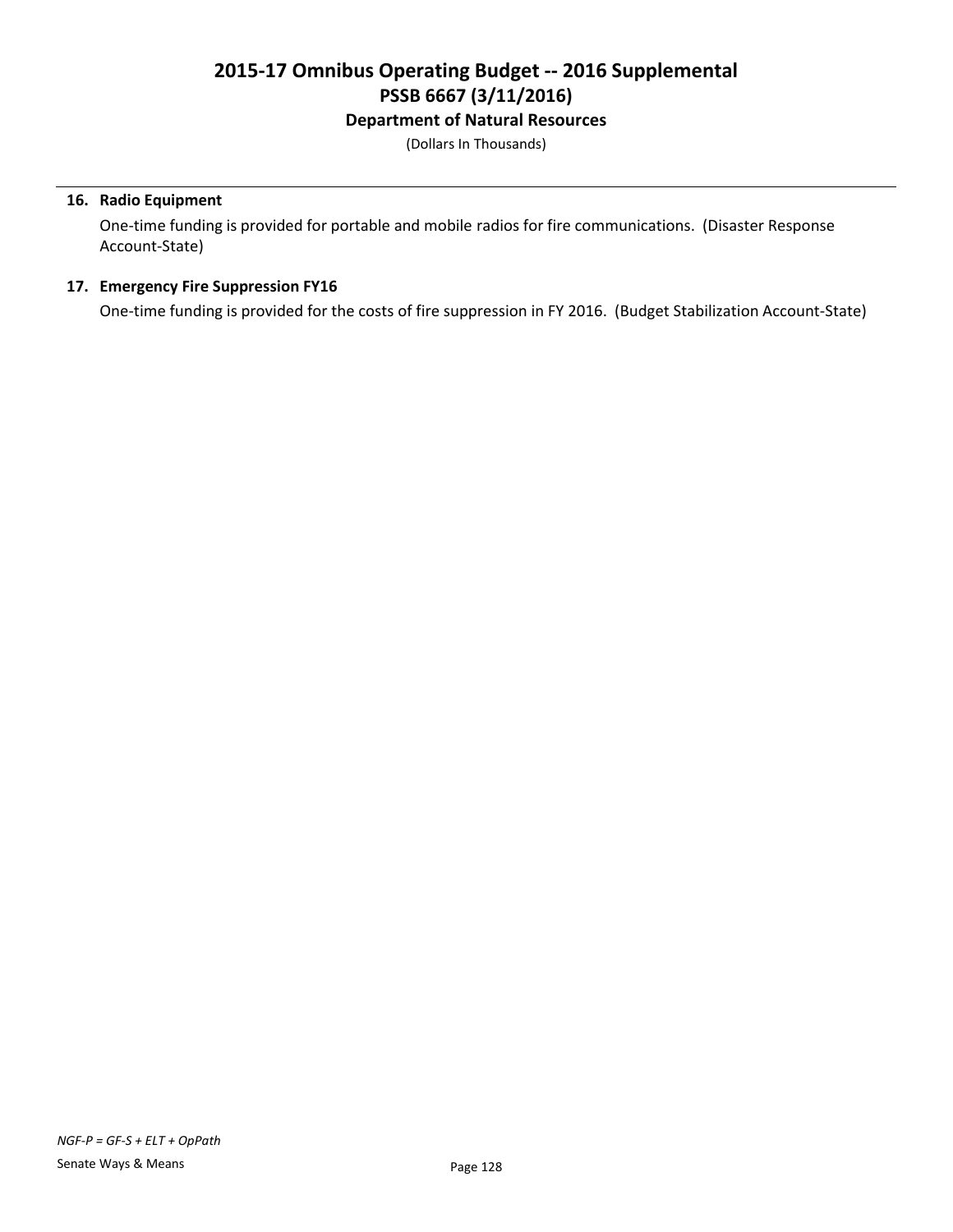# **2015-17 Omnibus Operating Budget -- 2016 Supplemental PSSB 6667 (3/11/2016) Department of Agriculture**

(Dollars In Thousands)

|                                       | <b>FTEs</b> | <b>NGF-P</b> | <b>Total</b> |
|---------------------------------------|-------------|--------------|--------------|
| 2015-17 Original Appropriations       | 761.7       | 32,242       | 168,716      |
| 2015-17 Maintenance Level             | 761.7       | 32,210       | 168,754      |
| Difference from 2015-17 Original      | 0.0         | $-32$        | 38           |
| % Change from 2015-17 Original        | 0.0%        | $-0.1%$      | 0.0%         |
| <b>Policy Other Changes:</b>          |             |              |              |
| 1. Crop Applicator Training           | 0.0         | 500          | 500          |
| 2. Apple Maggot Control               | 0.9         | 122          | 122          |
| Raw Milk Testing<br>3.                | 0.5         | 125          | 125          |
| 4. Asian Gypsy Moth Eradication       | 8.9         | 1,213        | 4,852        |
| Industrial Hemp<br>5.                 | 0.5         | 145          | 145          |
| Solid Waste/Disease & Pests<br>6.     | 0.3         | 55           | 55           |
| 7. Dairy Groundwater Discharge Permit | 0.0         | 100          | 100          |
| <b>Policy -- Other Total</b>          | 11.1        | 2,260        | 5,899        |
| <b>Total Policy Changes</b>           | 11.1        | 2,260        | 5,899        |
| 2015-17 Policy Level                  | 772.8       | 34,470       | 174,653      |
| Difference from 2015-17 Original      | 11.1        | 2,228        | 5,937        |
| % Change from 2015-17 Original        | 1.5%        | 6.9%         | 3.5%         |
|                                       |             |              |              |

### *Comments:*

## **1. Crop Applicator Training**

One-time funding is provided to train applicators of crop protection products to enhance protection of workers and communities. (General Fund-State)

## **2. Apple Maggot Control**

Apple maggot control procedures and inspections will be implemented at compost facilities in areas currently free of apple maggots. This ongoing funding will allow municipal solid waste from apple maggot quarantine areas to be safely processed at these facilities. (General Fund-State)

## **3. Raw Milk Testing**

In the 2015-17 biennial budget, one-time funding was provided for an additional lab technician for raw milk testing. This item provides funding for the technician on an ongoing basis. (General Fund-State)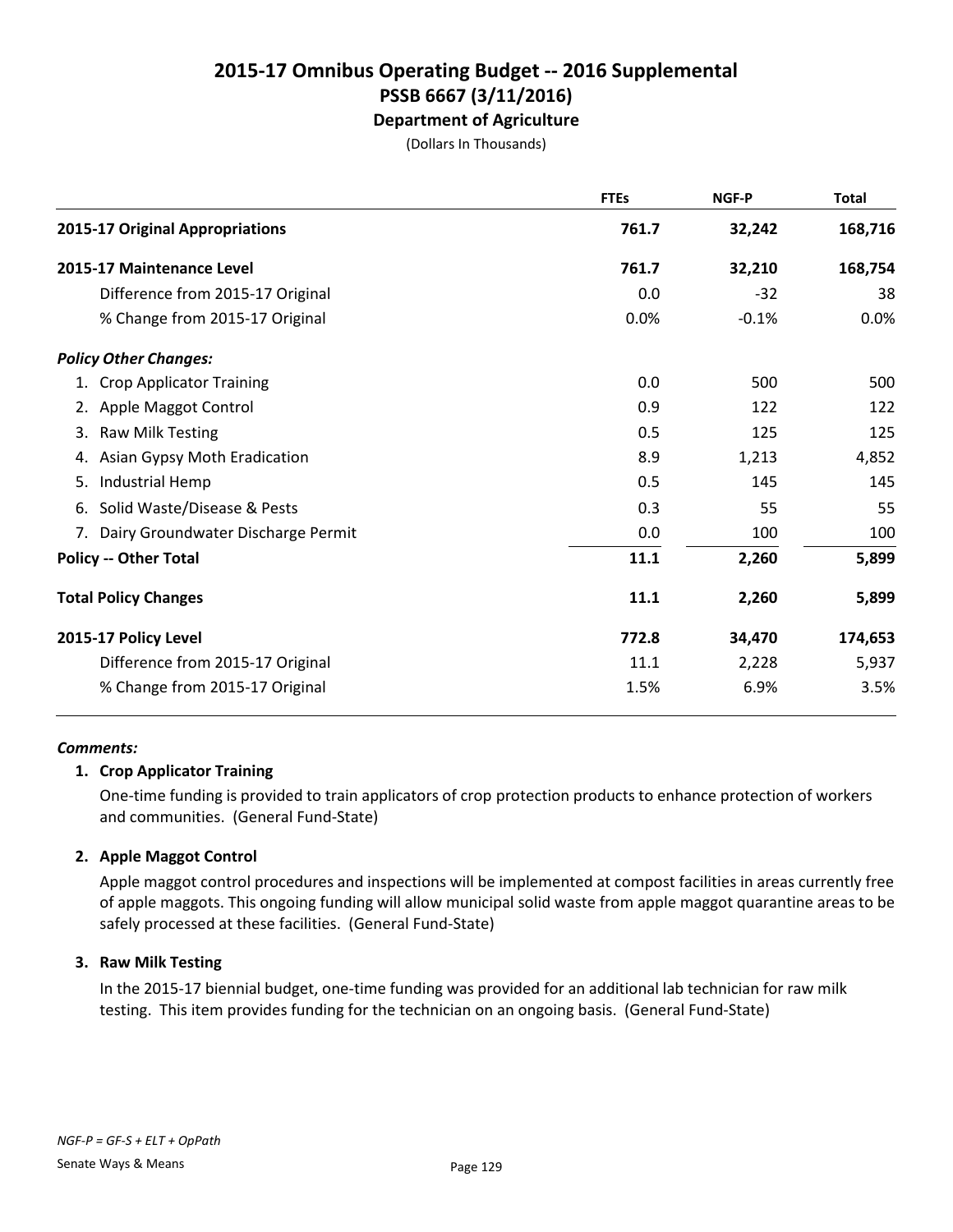# **2015-17 Omnibus Operating Budget -- 2016 Supplemental PSSB 6667 (3/11/2016) Department of Agriculture**

(Dollars In Thousands)

### **4. Asian Gypsy Moth Eradication**

The Asian gypsy moth is a nonnative moth that feeds on most of the native trees of Washington. With this onetime funding, the Washington State Department of Agriculture (WSDA) will design and implement an eradication program for the Asian gypsy moth to take place in the spring of 2016 and spring of 2017. (General Fund-State; General Fund-Federal)

### **5. Industrial Hemp**

Pursuant to Substitute Senate Bill 6206 (Industrial Hemp Growing) one-time funding is provided for WSDA to adopt rules to set a license application fee, a license fee and a license renewal fee for industrial hemp research licenses and to adopt rules for an industrial hemp seed certification program. (General Fund-State)

### **6. Solid Waste/Disease & Pests**

Pursuant to Substitute Senate Bill 6605 (Solid Waste/Disease & Pests) provides ongoing funding for WSDA to review applications for establishing or modifying a solid waste handling facility located in an area that is not under quarantine that proposes to receive material for composting from an area that is under quarantine. (General Fund-State)

### **7. Dairy Groundwater Discharge Permit**

One-time funding is provided for WSDA, in cooperation with the Department of Ecology, to provide recommendations to the legislature by July 31, 2017 on the role, scope and associated costs of providing a state groundwater discharge permit for dairy farmers. (General Fund-State)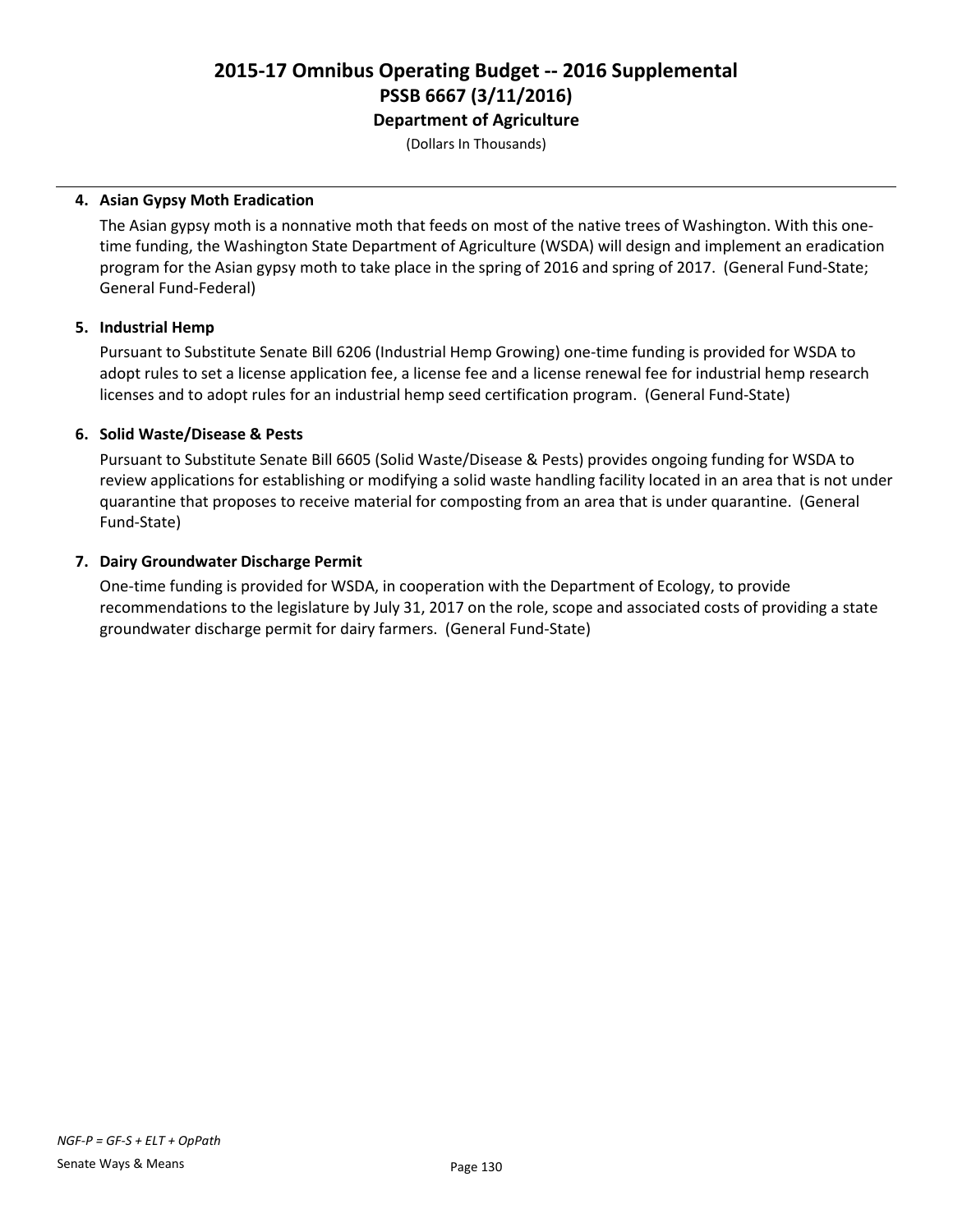# **2015-17 Omnibus Operating Budget -- 2016 Supplemental PSSB 6667 (3/11/2016) Washington State Patrol**

(Dollars In Thousands)

|                                              | <b>FTEs</b> | <b>NGF-P</b> | <b>Total</b> |
|----------------------------------------------|-------------|--------------|--------------|
| 2015-17 Original Appropriations              | 511.5       | 77,949       | 149,192      |
| 2015-17 Maintenance Level                    | 527.0       | 80,145       | 151,320      |
| Difference from 2015-17 Original             | 15.5        | 2,196        | 2,128        |
| % Change from 2015-17 Original               | 3.0%        | 2.8%         | 1.4%         |
| <b>Policy Other Changes:</b>                 |             |              |              |
| 1. Sexual Assault Kit Tracking system        | 0.0         | 0            | 871          |
| <b>Policy -- Other Total</b>                 | 0.0         | 0            | 871          |
| <b>Policy Comp Changes:</b>                  |             |              |              |
| 2. WSP Recruitment and Retention             | 0.0         | 388          | 410          |
| <b>Policy -- Comp Total</b>                  | 0.0         | 388          | 410          |
| <b>Total Policy Changes</b>                  | 0.0         | 388          | 1,281        |
| 2015-17 Policy Level                         | 527.0       | 80,533       | 152,601      |
| Difference from 2015-17 Original             | 15.5        | 2,584        | 3,409        |
| % Change from 2015-17 Original               | 3.0%        | 3.3%         | 2.3%         |
| <b>Approps in Other Legislation Changes:</b> |             |              |              |
| 3. Fire Mobilizations                        | 0.0         | 0            | 34,365       |
| <b>Total Approps in Other Legislation</b>    | 0.0         | 0            | 34,365       |
| <b>Grand Total</b>                           | 527.0       | 80,533       | 186,966      |

### *Comments:*

### **1. Sexual Assault Kit Tracking system**

Funding is provided to develop the statewide sexual assault kit tracking system. (Fingerprint Identification Account-State)

### **2. WSP Recruitment and Retention**

Funding is provided for increased compensation costs related to Substitute House Bill 2872 (WSP recruitment and retention). (General Fund-State; General Fund-Local; Vehicle License Fraud Account-State; other accounts)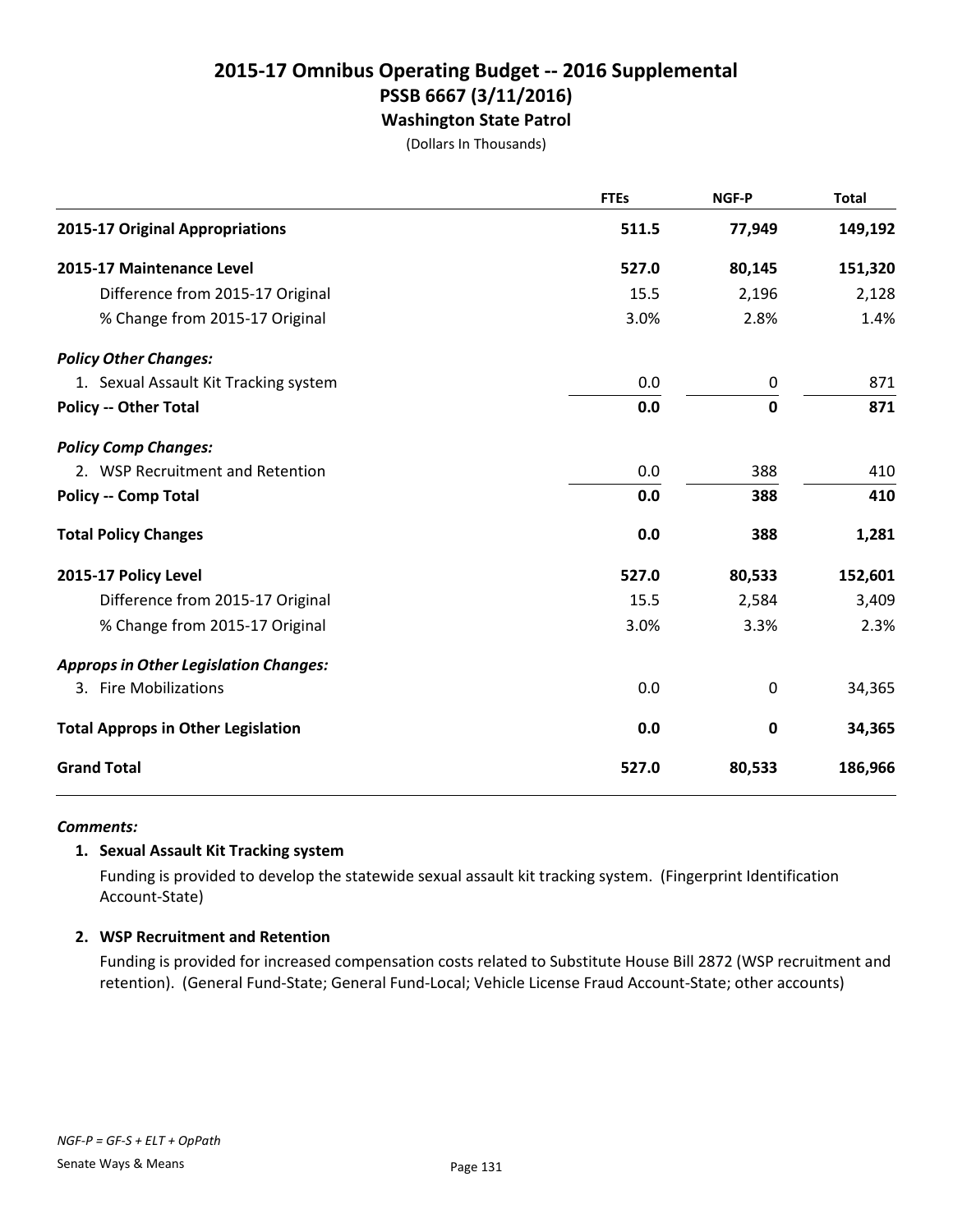# **2015-17 Omnibus Operating Budget -- 2016 Supplemental PSSB 6667 (3/11/2016) Washington State Patrol**

(Dollars In Thousands)

### **3. Fire Mobilizations**

Funds are provided to cover costs incurred by local jurisdictions, other state and federal agencies, and volunteer firefighters for combating wildfires in Washington State. (Budget Stabilization Account-State)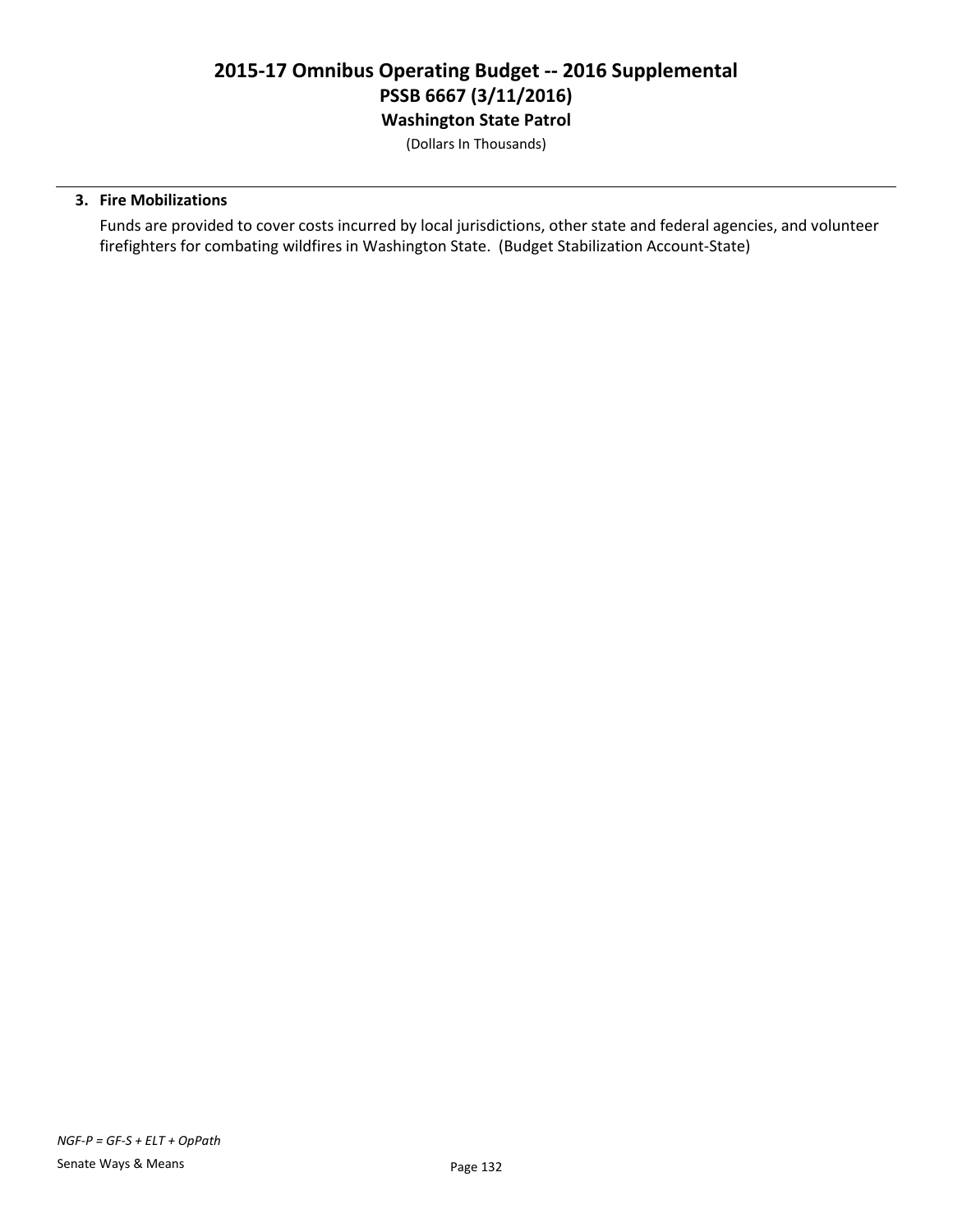# **2015-17 Omnibus Operating Budget -- 2016 Supplemental PSSB 6667 (3/11/2016) Department of Licensing**

(Dollars In Thousands)

|                                  | <b>FTEs</b> | NGF-P | <b>Total</b> |
|----------------------------------|-------------|-------|--------------|
| 2015-17 Original Appropriations  | 240.9       | 2,663 | 46,167       |
| 2015-17 Maintenance Level        | 240.9       | 2,663 | 46,292       |
| Difference from 2015-17 Original | 0.0         | 0     | 125          |
| % Change from 2015-17 Original   | 0.0%        | 0.0%  | 0.3%         |
| <b>Policy Other Changes:</b>     |             |       |              |
| 1. Cosmetology Legislation       | 0.0         | 0     | 138          |
| <b>Policy -- Other Total</b>     | 0.0         | 0     | 138          |
| <b>Total Policy Changes</b>      | 0.0         | 0     | 138          |
| 2015-17 Policy Level             | 240.9       | 2,663 | 46,430       |
| Difference from 2015-17 Original | 0.0         | 0     | 263          |
| % Change from 2015-17 Original   | 0.0%        | 0.0%  | 0.6%         |

### *Comments:*

## **1. Cosmetology Legislation**

One-time expenditure authority is provided for information services costs to implement Chapter 62, Laws of 2015 (SHB 1063), which concerns costemtology, hair design, barbering, esthetics, and manicuring. (Business & Professions Account-State)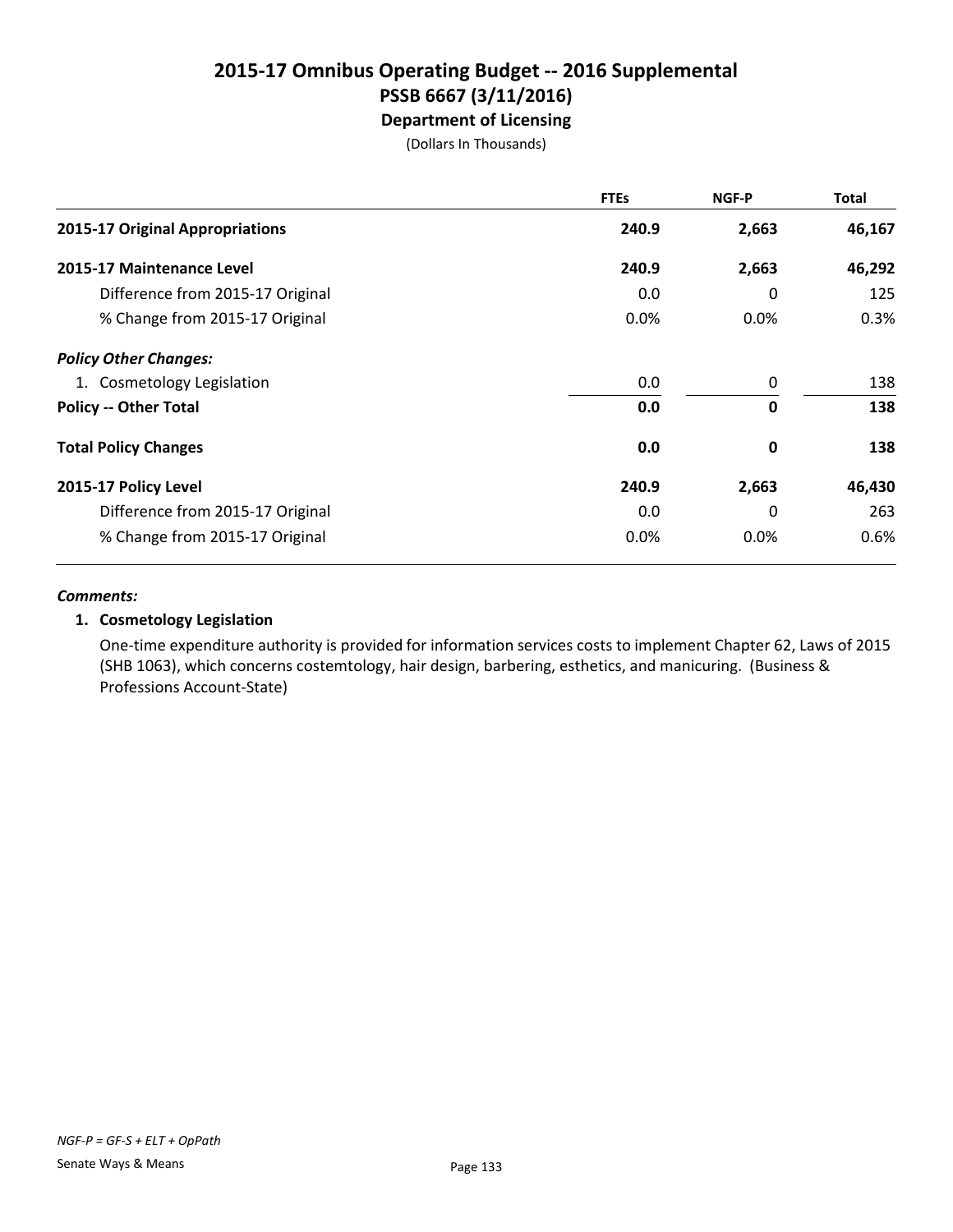# **2015-17 Omnibus Operating Budget -- 2016 Supplemental PSSB 6667 (3/11/2016) Public Schools OSPI & Statewide Programs**

(Dollars In Thousands)

|                                           | <b>FTEs</b> | NGF-P  | <b>Total</b> |
|-------------------------------------------|-------------|--------|--------------|
| 2015-17 Original Appropriations           | 326.5       | 77,072 | 157,910      |
| 2015-17 Maintenance Level                 | 326.5       | 77,427 | 161,765      |
| Difference from 2015-17 Original          | 0.0         | 355    | 3,855        |
| % Change from 2015-17 Original            | 0.0%        | 0.5%   | 2.4%         |
| <b>Policy Other Changes:</b>              |             |        |              |
| 1. Foster Youth Ed. Outcomes              | 0.0         | 1,461  | 1,461        |
| 2. Quality Education Council              | $-0.8$      | $-160$ | $-160$       |
| <b>Education Funding Task Force</b><br>3. | 0.1         | 19     | 19           |
| 4. School Safety                          | 0.0         | 45     | 45           |
| 5. Teacher Shortage                       | 0.0         | 1,000  | 1,000        |
| <b>Policy -- Other Total</b>              | $-0.7$      | 2,365  | 2,365        |
| <b>Total Policy Changes</b>               | $-0.7$      | 2,365  | 2,365        |
| 2015-17 Policy Level                      | 325.8       | 79,792 | 164,130      |
| Difference from 2015-17 Original          | $-0.7$      | 2,720  | 6,220        |
| % Change from 2015-17 Original            | $-0.2%$     | 3.5%   | 3.9%         |

### *Comments:*

## **1. Foster Youth Ed. Outcomes**

Funding is transferred from the Department of Social and Health Services to the Office of the Superintendent of Public Instruction for contracted services to support educational outcomes for dependent children and youth, pursuant to Fourth Substitute House Bill 1999 (foster youth educational outcomes). (General Fund-State)

## **2. Quality Education Council**

Funding for OSPI staff support of the Quality Education Council is eliminated. (General Fund-State)

## **3. Education Funding Task Force**

Funding is provided for OSPI to collect and report school district data as required under Engrossed Second Substitute Senate Bill 6195 (basic education obligations). (General Fund-State)

### **4. School Safety**

Funding is provided for a pilot project for emergency responder alert applications from desktop computers and mobile devices at K-12 schools. (General Fund-State)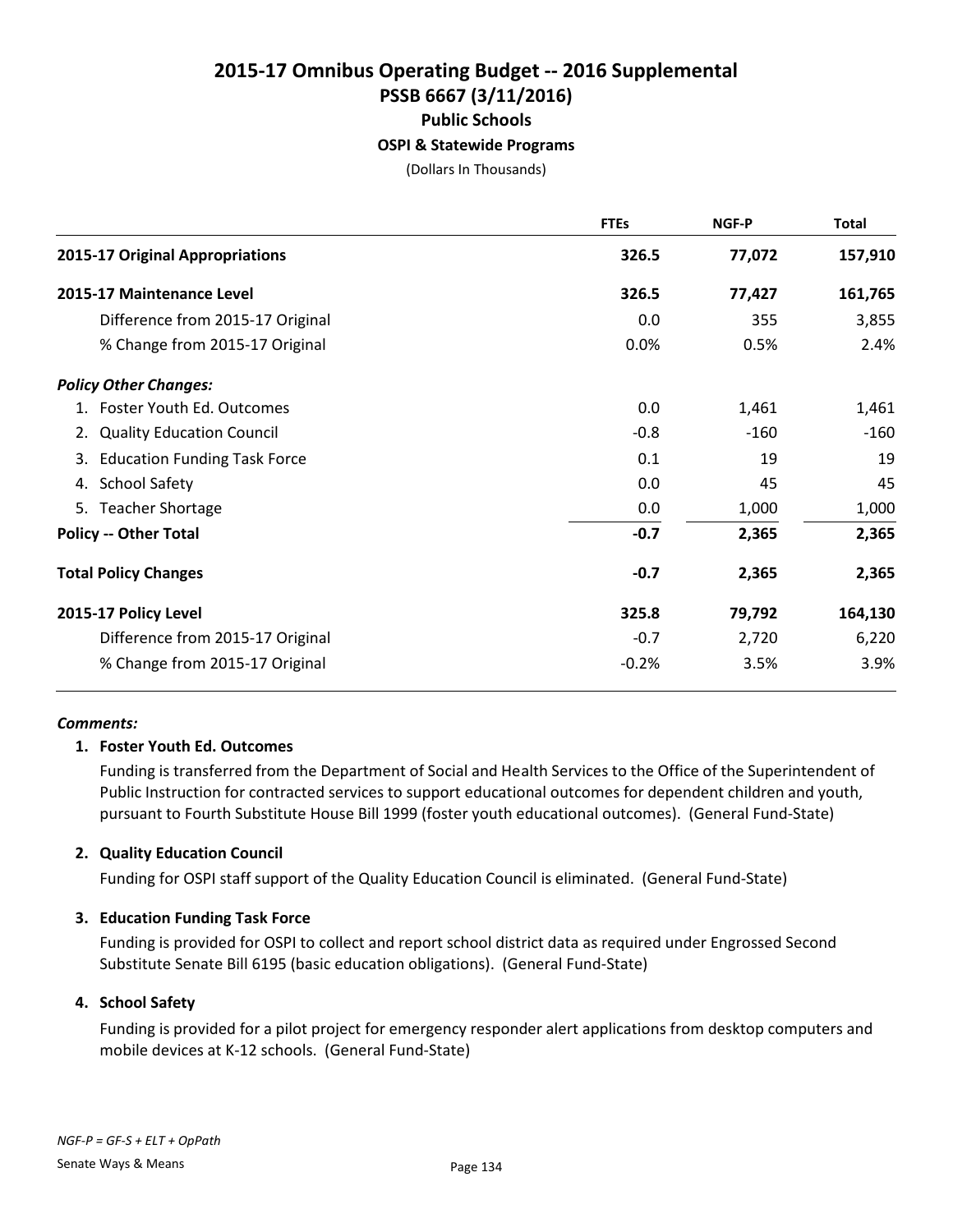# **2015-17 Omnibus Operating Budget -- 2016 Supplemental PSSB 6667 (3/11/2016) Public Schools OSPI & Statewide Programs**

(Dollars In Thousands)

# **5. Teacher Shortage**

Additional funding is provided on a one-time basis to the Professional Educator Standards Board for the Alternative Routes and Retooling conditional scholarship programs. (General Fund-State)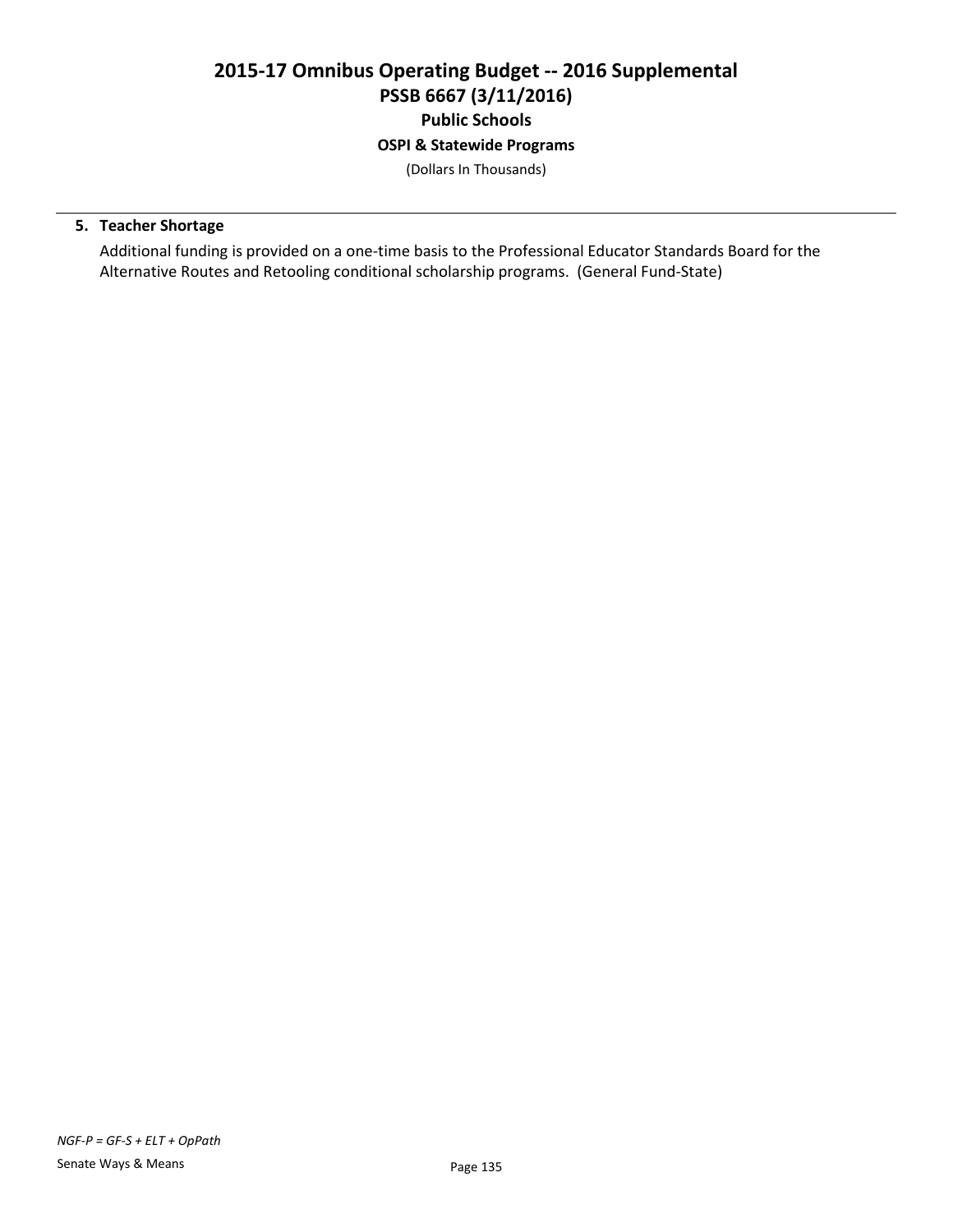# **2015-17 Omnibus Operating Budget -- 2016 Supplemental PSSB 6667 (3/11/2016) Public Schools General Apportionment**

(Dollars In Thousands)

|                                  | <b>FTEs</b> | NGF-P      | <b>Total</b> |
|----------------------------------|-------------|------------|--------------|
| 2015-17 Original Appropriations  | 0.0         | 13,242,915 | 13,242,915   |
| 2015-17 Maintenance Level        | 0.0         | 13,211,652 | 13,211,652   |
| Difference from 2015-17 Original | 0.0         | $-31,263$  | $-31,263$    |
| % Change from 2015-17 Original   |             | $-0.2%$    | $-0.2%$      |
| <b>Policy Other Changes:</b>     |             |            |              |
| 1. Reenactment of Charter Laws   | 0.0         | $-3,732$   | $-3,732$     |
| <b>Policy -- Other Total</b>     | 0.0         | $-3,732$   | $-3,732$     |
| <b>Total Policy Changes</b>      | 0.0         | $-3,732$   | $-3,732$     |
| 2015-17 Policy Level             | 0.0         | 13,207,920 | 13,207,920   |
| Difference from 2015-17 Original | 0.0         | -34,995    | $-34,995$    |
| % Change from 2015-17 Original   |             | $-0.3%$    | $-0.3%$      |

### *Comments:*

## **1. Reenactment of Charter Laws**

On September 4, 2015, the Washington Supreme Court ruled the charter school laws unconstitutional and declined to reconsider the ruling on November 19, 2015. The Court declared Initiative 1240 unconstitutional and void effective December 9, 2015. Engrossed Second Substitute Senate Bill 6194 (Public non-common schools) reenacts and amends the charter school laws to designate charter schools as non-common schools in the public school system and funds these non-common schools from the Washington Opportunity Pathways Account-State. An additional \$2.9M is provided to fund K-12 enrollments for charter schools that became private schools as a result of the Supreme Court decision and expected enrollment increases for charter schools in school year 2016- 17. Funding generated by the enrollments of former charter school students currently participating in the alternative learning experience program is now provided from the Washington Opportunity Pathway Account-State. (General Fund-State)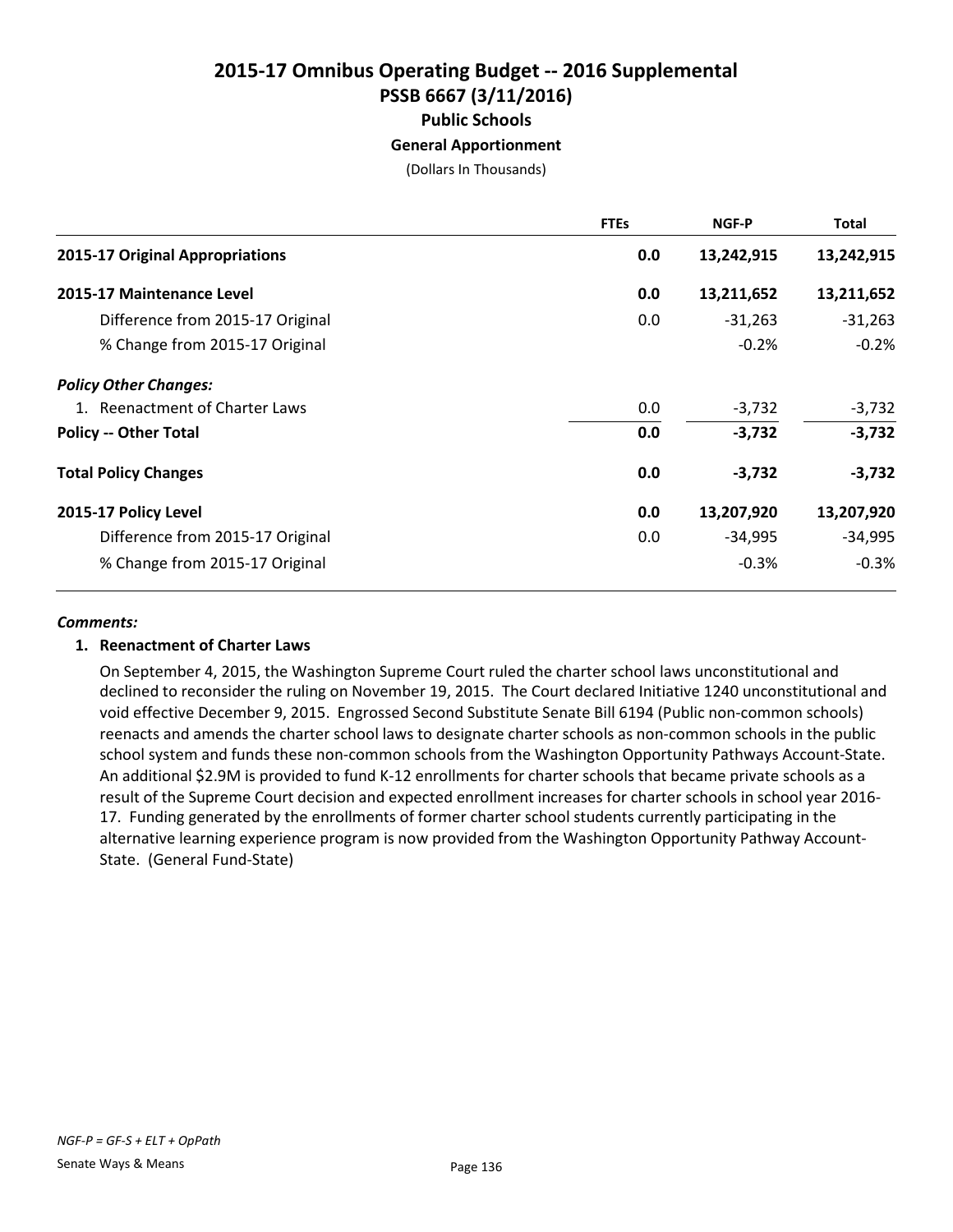# **2015-17 Omnibus Operating Budget -- 2016 Supplemental PSSB 6667 (3/11/2016) Public Schools Pupil Transportation**

|                                  | <b>FTEs</b> | <b>NGF-P</b> | <b>Total</b> |
|----------------------------------|-------------|--------------|--------------|
| 2015-17 Original Appropriations  | 0.0         | 927,123      | 927,123      |
| 2015-17 Maintenance Level        | 0.0         | 985,080      | 985,080      |
| Difference from 2015-17 Original | 0.0         | 57,957       | 57,957       |
| % Change from 2015-17 Original   |             | 6.3%         | 6.3%         |
| 2015-17 Policy Level             | 0.0         | 985,080      | 985,080      |
| Difference from 2015-17 Original | 0.0         | 57,957       | 57,957       |
| % Change from 2015-17 Original   |             | 6.3%         | 6.3%         |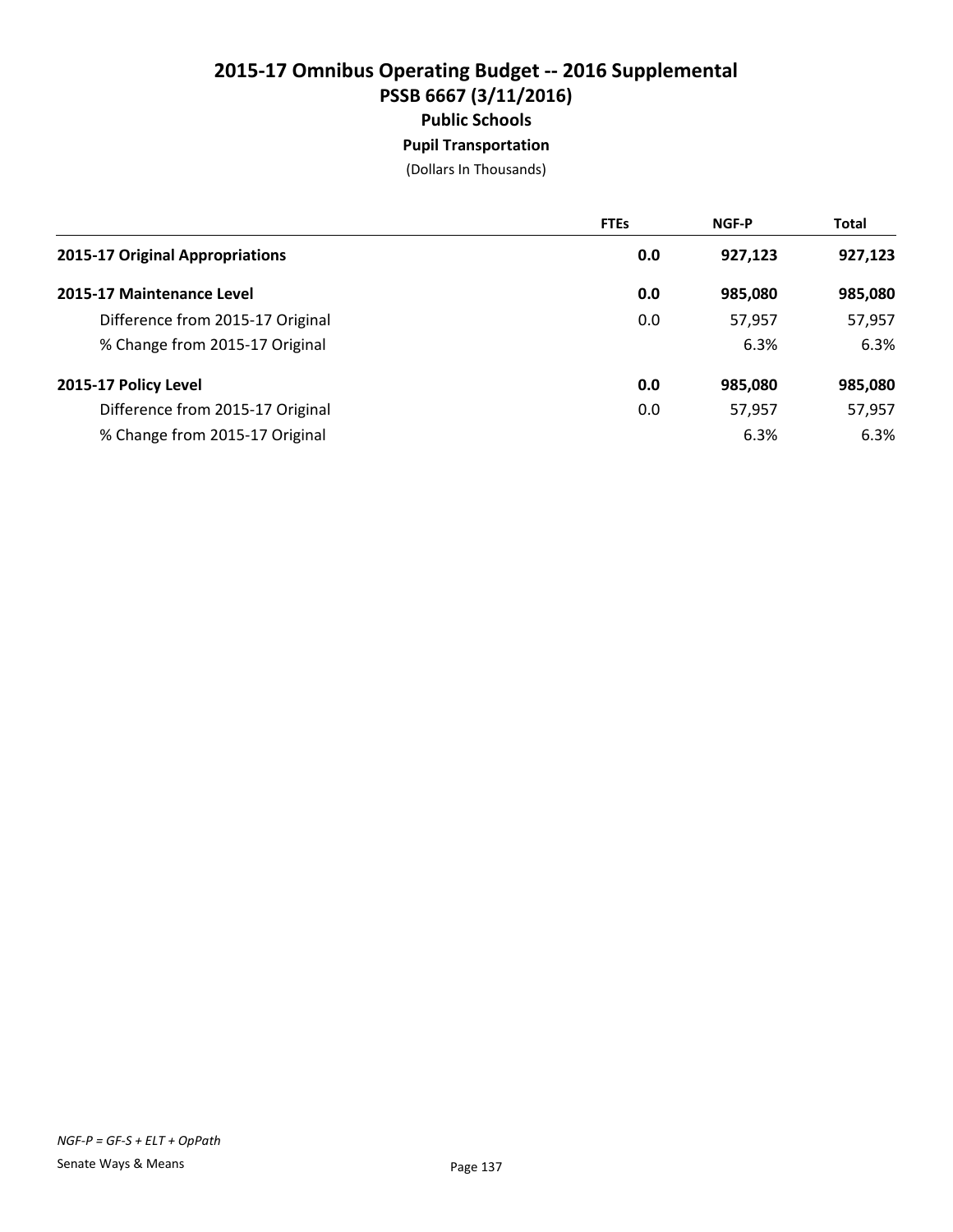# **2015-17 Omnibus Operating Budget -- 2016 Supplemental PSSB 6667 (3/11/2016) Public Schools Special Education**

(Dollars In Thousands)

|                                  | <b>FTEs</b> | <b>NGF-P</b> | Total     |
|----------------------------------|-------------|--------------|-----------|
| 2015-17 Original Appropriations  | 2.0         | 1,733,950    | 2,210,489 |
| 2015-17 Maintenance Level        | 2.0         | 1,714,104    | 2,197,643 |
| Difference from 2015-17 Original | 0.0         | -19,846      | $-12,846$ |
| % Change from 2015-17 Original   | 0.0%        | $-1.1%$      | $-0.6%$   |
| <b>Policy Other Changes:</b>     |             |              |           |
| 1. Reenactment of Charter Laws   | 0.0         | 28           | 28        |
| <b>Policy -- Other Total</b>     | 0.0         | 28           | 28        |
| <b>Total Policy Changes</b>      | 0.0         | 28           | 28        |
| 2015-17 Policy Level             | 2.0         | 1,714,132    | 2,197,671 |
| Difference from 2015-17 Original | 0.0         | $-19,818$    | $-12,818$ |
| % Change from 2015-17 Original   | $0.0\%$     | $-1.1%$      | $-0.6%$   |

### *Comments:*

## **1. Reenactment of Charter Laws**

On September 4, 2015, the Washington Supreme Court ruled the charter school laws unconstitutional and declined to reconsider the ruling on November 19, 2015. The Court declared Initiative 1240 unconstitutional and void effective December 9, 2015. Engrossed Second Substitute Senate Bill 6194 (Public non-common schools) reenacts and amends the charter school laws to designate charter schools as non-common schools in the public school system and funds these non-common schools from the Washington Opportunity Pathways Account-State. An additional \$2.9M is provided to fund K-12 enrollments for charter schools that became private schools as a result of the Supreme Court decision and expected enrollment increases for charter schools in school year 2016- 17. Funding generated by the enrollments of former charter school students currently participating in the alternative learning experience program is now provided from the Washington Opportunity Pathway Account-State. (General Fund-State)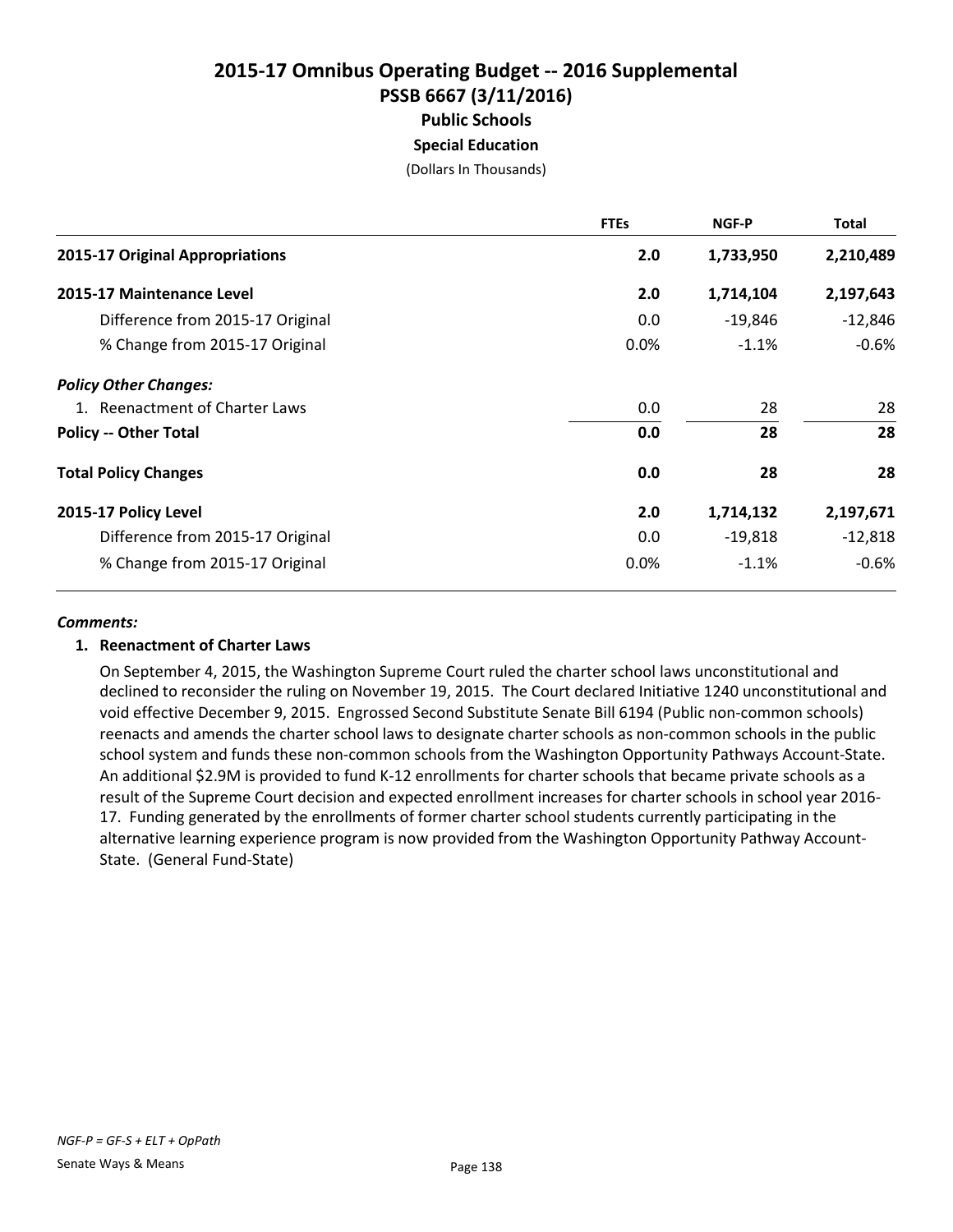# **2015-17 Omnibus Operating Budget -- 2016 Supplemental PSSB 6667 (3/11/2016) Public Schools Educational Service Districts**

|                                  | <b>FTEs</b> | <b>NGF-P</b> | <b>Total</b> |
|----------------------------------|-------------|--------------|--------------|
| 2015-17 Original Appropriations  | 0.0         | 16,424       | 16,424       |
| 2015-17 Maintenance Level        | 0.0         | 16,408       | 16,408       |
| Difference from 2015-17 Original | 0.0         | -16          | $-16$        |
| % Change from 2015-17 Original   |             | $-0.1%$      | $-0.1%$      |
| 2015-17 Policy Level             | 0.0         | 16,408       | 16,408       |
| Difference from 2015-17 Original | 0.0         | $-16$        | $-16$        |
| % Change from 2015-17 Original   |             | $-0.1%$      | $-0.1%$      |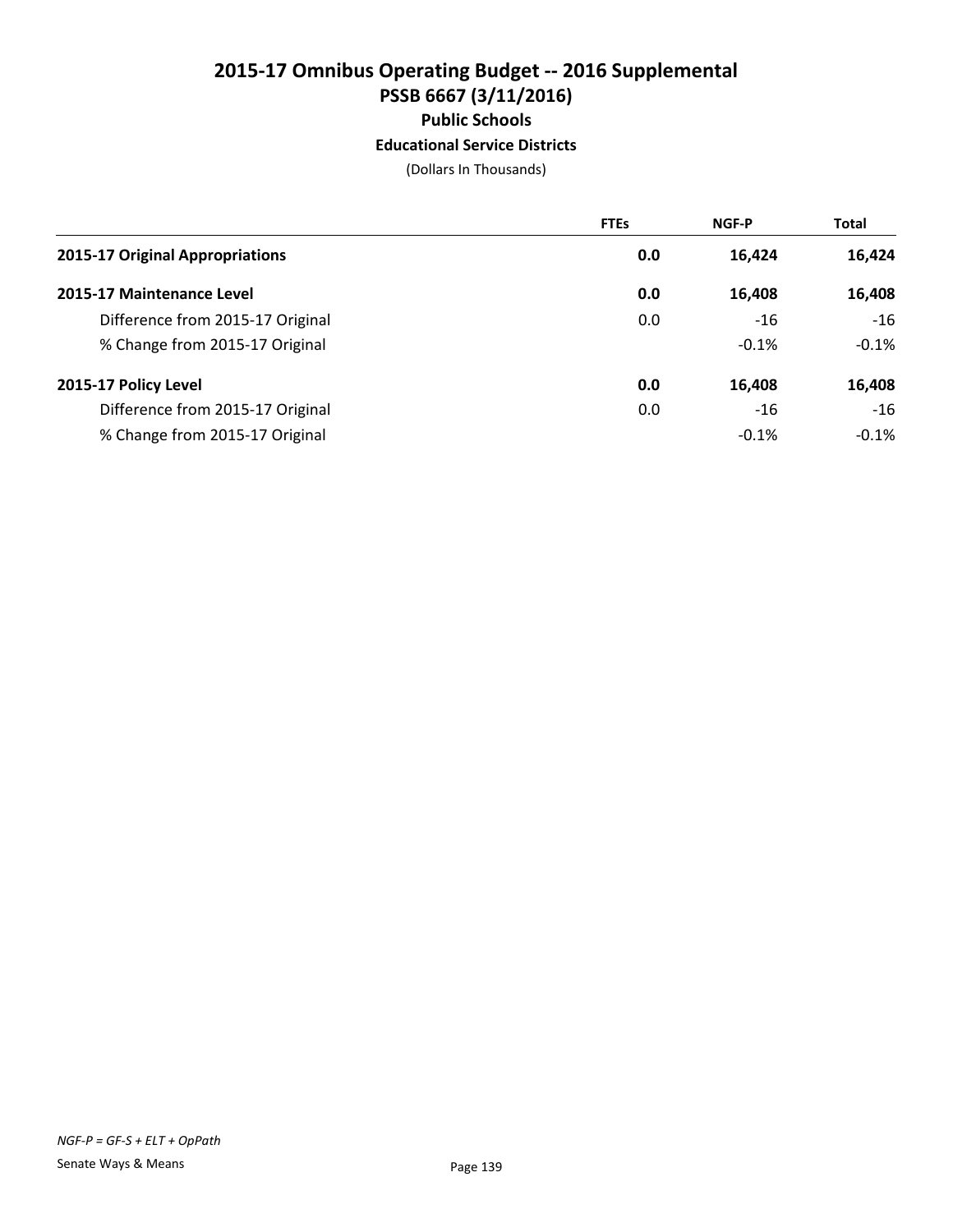# **2015-17 Omnibus Operating Budget -- 2016 Supplemental PSSB 6667 (3/11/2016) Public Schools Levy Equalization**

|                                  | <b>FTEs</b> | <b>NGF-P</b> | <b>Total</b> |
|----------------------------------|-------------|--------------|--------------|
| 2015-17 Original Appropriations  | 0.0         | 742.844      | 742,844      |
| 2015-17 Maintenance Level        | 0.0         | 766.423      | 766,423      |
| Difference from 2015-17 Original | 0.0         | 23,579       | 23,579       |
| % Change from 2015-17 Original   |             | 3.2%         | 3.2%         |
| 2015-17 Policy Level             | 0.0         | 766.423      | 766,423      |
| Difference from 2015-17 Original | 0.0         | 23,579       | 23,579       |
| % Change from 2015-17 Original   |             | 3.2%         | 3.2%         |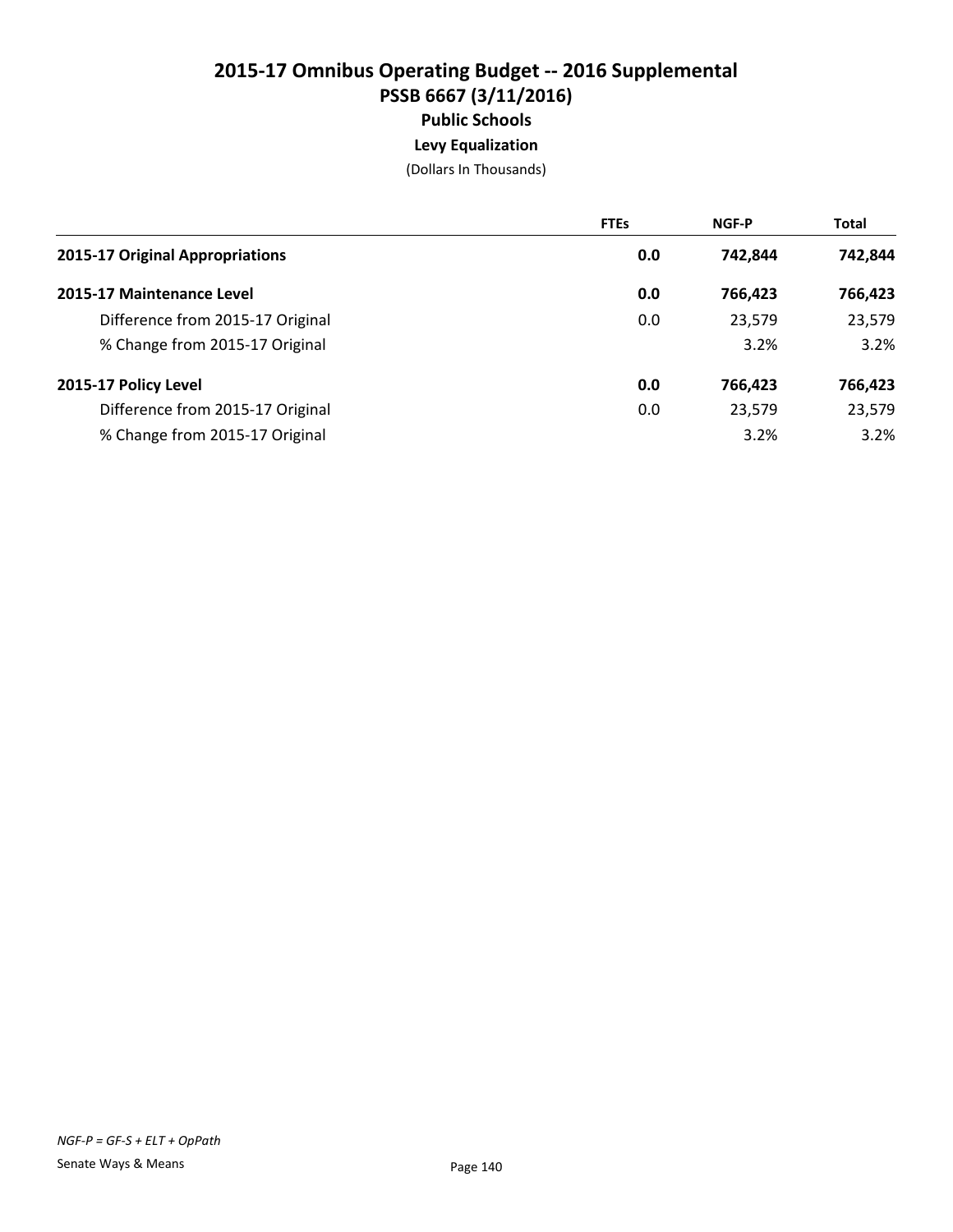# **Elementary & Secondary School Improvement**

|                                  | <b>FTEs</b> | <b>NGF-P</b> | <b>Total</b> |
|----------------------------------|-------------|--------------|--------------|
| 2015-17 Original Appropriations  | 0.0         | 0            | 4,302        |
| 2015-17 Maintenance Level        | 0.0         | 0            | 4,802        |
| Difference from 2015-17 Original | 0.0         | 0            | 500          |
| % Change from 2015-17 Original   |             |              | 11.6%        |
| 2015-17 Policy Level             | 0.0         | 0            | 4,802        |
| Difference from 2015-17 Original | 0.0         | 0            | 500          |
| % Change from 2015-17 Original   |             |              | 11.6%        |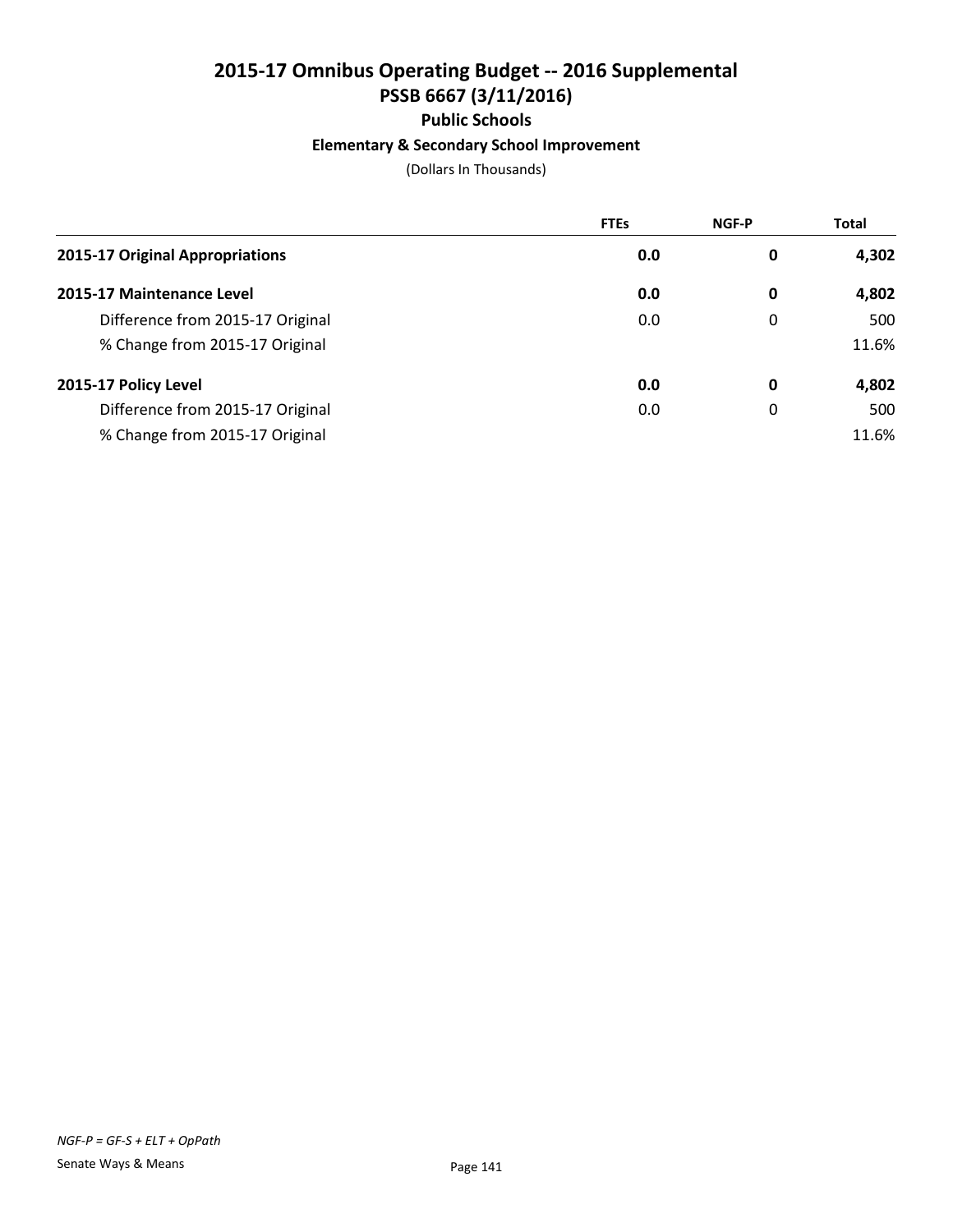**Institutional Education**

|                                  | <b>FTEs</b> | <b>NGF-P</b> | <b>Total</b> |
|----------------------------------|-------------|--------------|--------------|
| 2015-17 Original Appropriations  | 0.0         | 27.970       | 27,970       |
| 2015-17 Maintenance Level        | 0.0         | 26,510       | 26,510       |
| Difference from 2015-17 Original | 0.0         | $-1,460$     | $-1,460$     |
| % Change from 2015-17 Original   |             | $-5.2%$      | $-5.2%$      |
| 2015-17 Policy Level             | 0.0         | 26,510       | 26,510       |
| Difference from 2015-17 Original | 0.0         | $-1,460$     | $-1,460$     |
| % Change from 2015-17 Original   |             | $-5.2%$      | $-5.2%$      |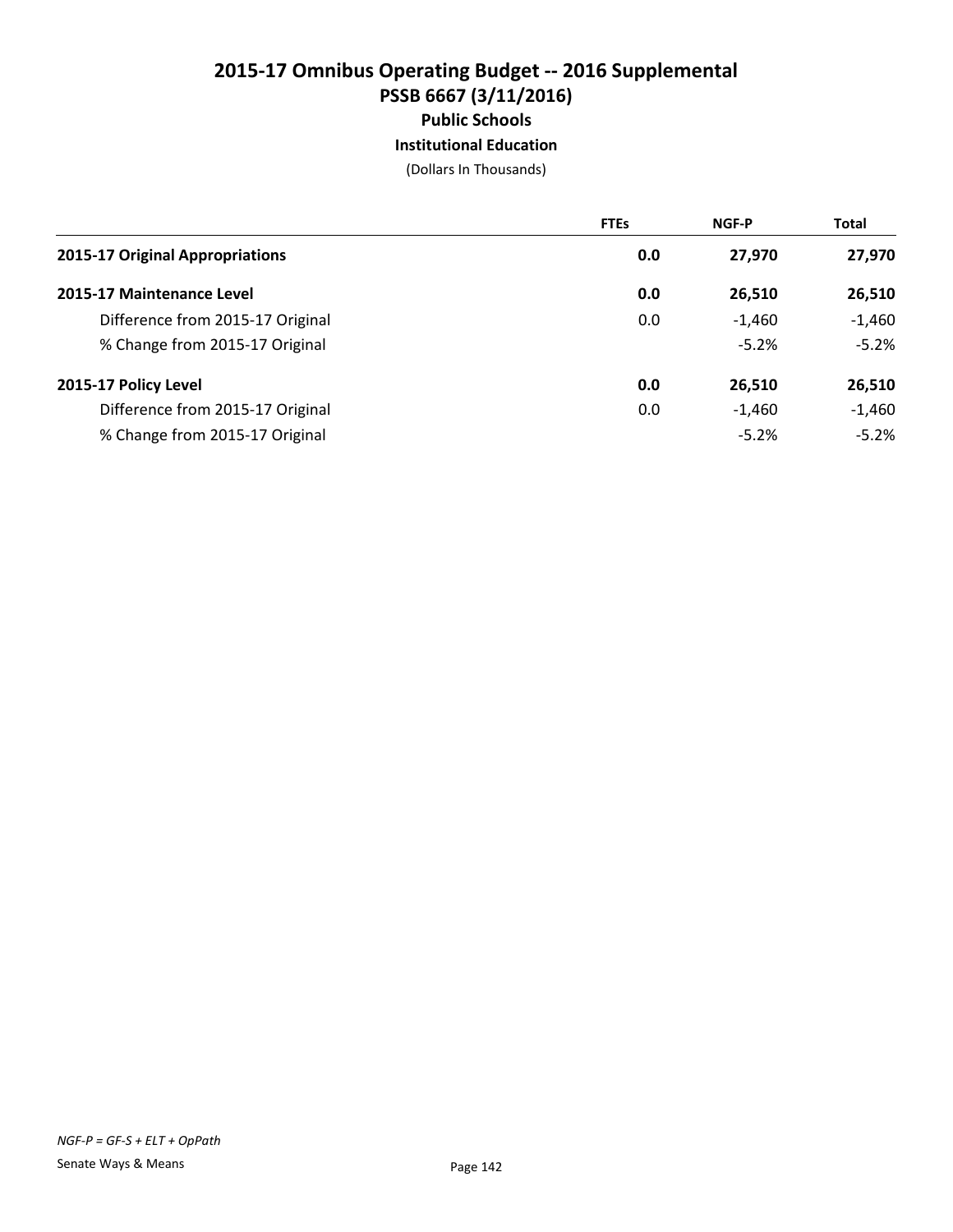# **2015-17 Omnibus Operating Budget -- 2016 Supplemental PSSB 6667 (3/11/2016) Public Schools Education of Highly Capable Students**

(Dollars In Thousands)

|                                  | <b>FTEs</b> | NGF-P   | <b>Total</b> |
|----------------------------------|-------------|---------|--------------|
| 2015-17 Original Appropriations  | 0.0         | 20,191  | 20,191       |
| 2015-17 Maintenance Level        | 0.0         | 20,183  | 20,183       |
| Difference from 2015-17 Original | 0.0         | -8      | -8           |
| % Change from 2015-17 Original   |             | 0.0%    | 0.0%         |
| <b>Policy Other Changes:</b>     |             |         |              |
| 1. Reenactment of Charter Laws   | 0.0         | -6      | -6           |
| <b>Policy -- Other Total</b>     | 0.0         | -6      | -6           |
| <b>Total Policy Changes</b>      | 0.0         | -6      | -6           |
| 2015-17 Policy Level             | 0.0         | 20,177  | 20,177       |
| Difference from 2015-17 Original | 0.0         | $-14$   | $-14$        |
| % Change from 2015-17 Original   |             | $-0.1%$ | $-0.1%$      |

#### *Comments:*

## **1. Reenactment of Charter Laws**

On September 4, 2015, the Washington Supreme Court ruled the charter school laws unconstitutional and declined to reconsider the ruling on November 19, 2015. The Court declared Initiative 1240 unconstitutional and void effective December 9, 2015. Engrossed Second Substitute Senate Bill 6194 (Public non-common schools) reenacts and amends the charter school laws to designate charter schools as non-common schools in the public school system and funds these non-common schools from the Washington Opportunity Pathways Account-State. An additional \$2.9M is provided to fund K-12 enrollments for charter schools that became private schools as a result of the Supreme Court decision and expected enrollment increases for charter schools in school year 2016- 17. Funding generated by the enrollments of former charter school students currently participating in the alternative learning experience program is now provided from the Washington Opportunity Pathway Account-State. (General Fund-State)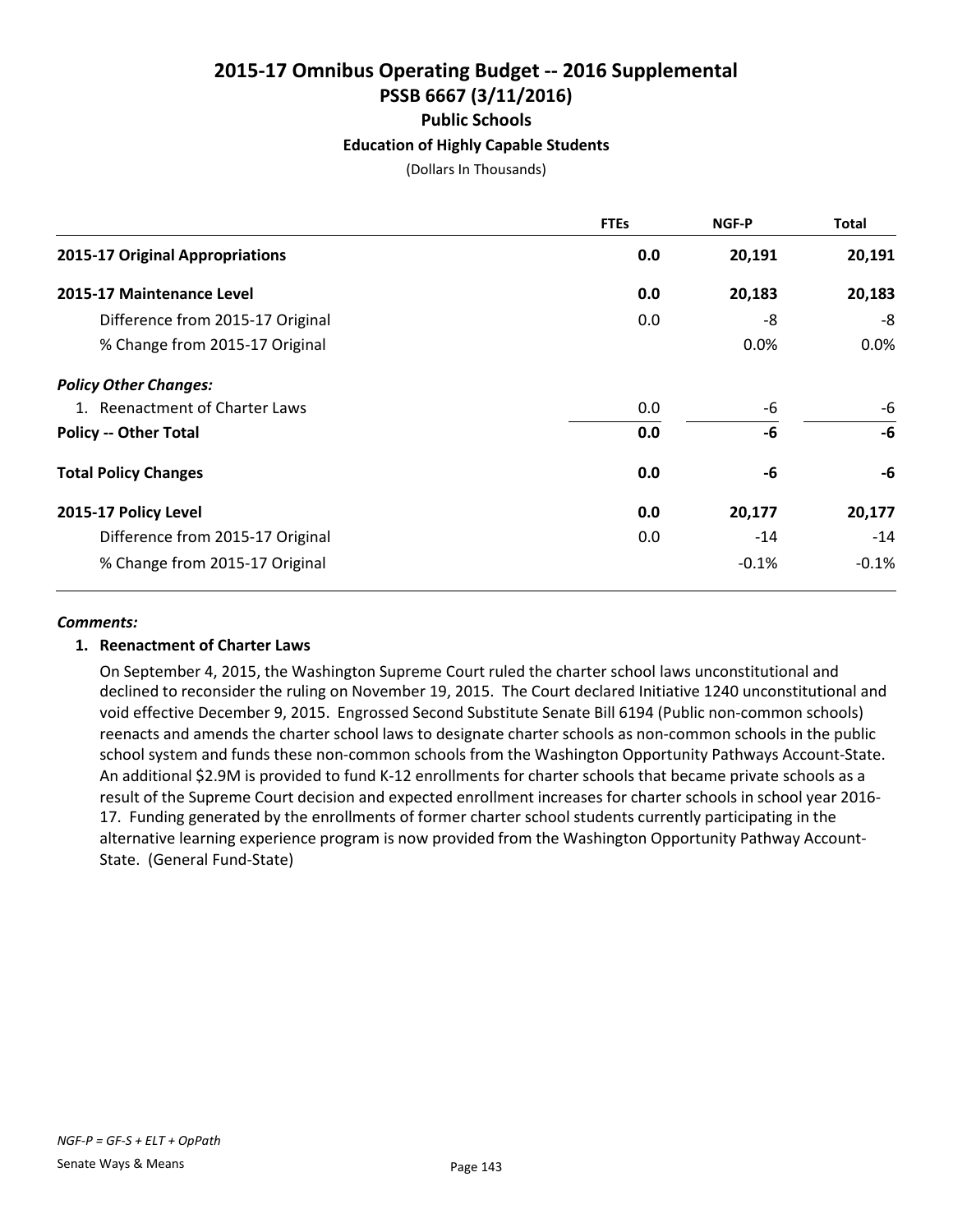# **2015-17 Omnibus Operating Budget -- 2016 Supplemental PSSB 6667 (3/11/2016) Public Schools Education Reform**

(Dollars In Thousands)

|                                  | <b>FTEs</b> | <b>NGF-P</b> | <b>Total</b> |
|----------------------------------|-------------|--------------|--------------|
| 2015-17 Original Appropriations  | 39.7        | 243,925      | 340,826      |
| 2015-17 Maintenance Level        | 39.7        | 249,651      | 351,652      |
| Difference from 2015-17 Original | 0.0         | 5,726        | 10,826       |
| % Change from 2015-17 Original   | 0.0%        | 2.3%         | 3.2%         |
| <b>Policy Other Changes:</b>     |             |              |              |
| 1. Academic Acceleration         | 0.0         | $-205$       | $-205$       |
| 2. Dual Credit IB                | 0.0         | 205          | 205          |
| <b>Policy -- Other Total</b>     | 0.0         | $\mathbf{0}$ | $\mathbf 0$  |
| <b>Total Policy Changes</b>      | 0.0         | 0            | $\mathbf 0$  |
| 2015-17 Policy Level             | 39.7        | 249,651      | 351,652      |
| Difference from 2015-17 Original | 0.0         | 5,726        | 10,826       |
| % Change from 2015-17 Original   | 0.0%        | 2.3%         | 3.2%         |

#### *Comments:*

## **1. Academic Acceleration**

The academic acceleration program (chapter 184, laws of 2013) fiscal year 2016 appropriation is reduced by the unspent grant amounts of \$205,000. (General Fund-State)

## **2. Dual Credit IB**

Fiscal year 2017 funding is provided for grants to high schools with existing dual credit international baccalaureate programs and free and reduced meal enrollments of more than seventy percent. (General Fund-State)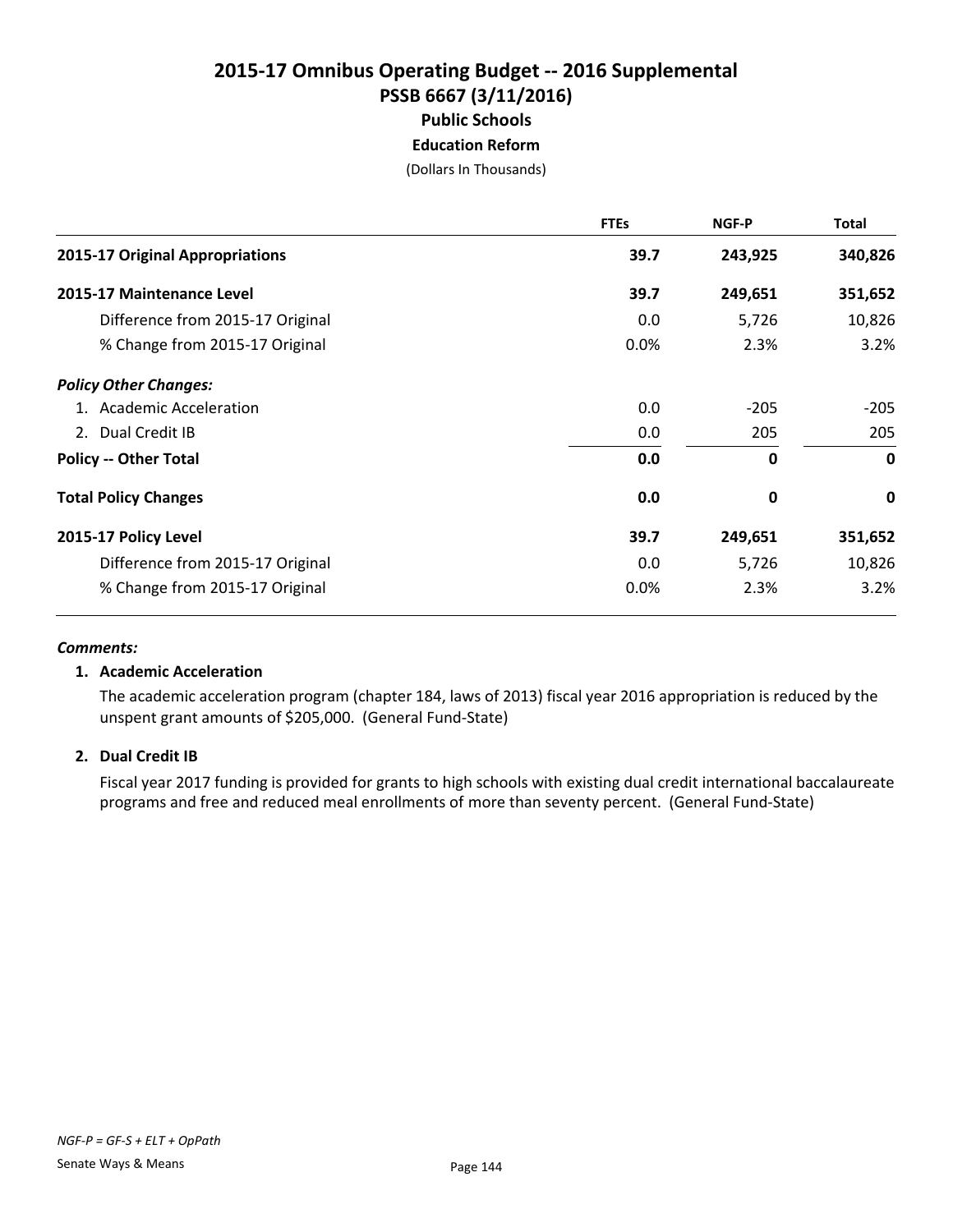# **2015-17 Omnibus Operating Budget -- 2016 Supplemental PSSB 6667 (3/11/2016) Public Schools Transitional Bilingual Instruction**

(Dollars In Thousands)

|                                  | <b>FTEs</b> | NGF-P   | <b>Total</b> |
|----------------------------------|-------------|---------|--------------|
| 2015-17 Original Appropriations  | 0.0         | 239,926 | 312,133      |
| 2015-17 Maintenance Level        | 0.0         | 243,481 | 315,688      |
| Difference from 2015-17 Original | 0.0         | 3,555   | 3,555        |
| % Change from 2015-17 Original   |             | 1.5%    | 1.1%         |
| <b>Policy Other Changes:</b>     |             |         |              |
| 1. Reenactment of Charter Laws   | 0.0         | $-73$   | $-73$        |
| <b>Policy -- Other Total</b>     | 0.0         | $-73$   | $-73$        |
| <b>Total Policy Changes</b>      | 0.0         | -73     | $-73$        |
| 2015-17 Policy Level             | 0.0         | 243,408 | 315,615      |
| Difference from 2015-17 Original | 0.0         | 3,482   | 3,482        |
| % Change from 2015-17 Original   |             | 1.5%    | 1.1%         |

#### *Comments:*

## **1. Reenactment of Charter Laws**

On September 4, 2015, the Washington Supreme Court ruled the charter school laws unconstitutional and declined to reconsider the ruling on November 19, 2015. The Court declared Initiative 1240 unconstitutional and void effective December 9, 2015. Engrossed Second Substitute Senate Bill 6194 (Public non-common schools) reenacts and amends the charter school laws to designate charter schools as non-common schools in the public school system and funds these non-common schools from the Washington Opportunity Pathways Account-State. An additional \$2.9M is provided to fund K-12 enrollments for charter schools that became private schools as a result of the Supreme Court decision and expected enrollment increases for charter schools in school year 2016- 17. Funding generated by the enrollments of former charter school students currently participating in the alternative learning experience program is now provided from the Washington Opportunity Pathway Account-State. (General Fund-State)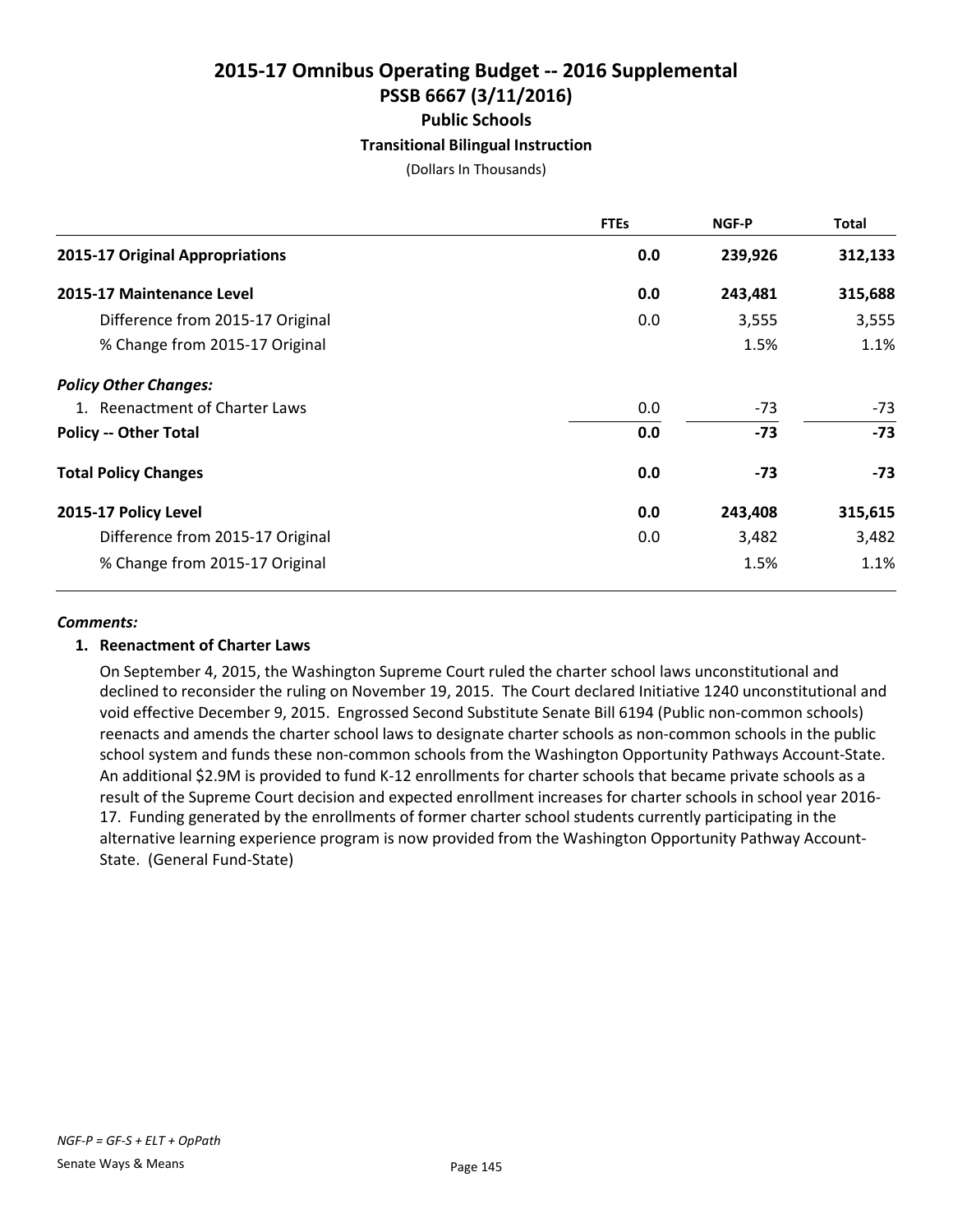# **2015-17 Omnibus Operating Budget -- 2016 Supplemental PSSB 6667 (3/11/2016) Public Schools Learning Assistance Program (LAP)**

|                                  | <b>FTEs</b> | <b>NGF-P</b> | <b>Total</b> |
|----------------------------------|-------------|--------------|--------------|
| 2015-17 Original Appropriations  | 0.0         | 450.930      | 899,398      |
| 2015-17 Maintenance Level        | 0.0         | 453,207      | 947,675      |
| Difference from 2015-17 Original | 0.0         | 2,277        | 48,277       |
| % Change from 2015-17 Original   |             | 0.5%         | 5.4%         |
| 2015-17 Policy Level             | 0.0         | 453,207      | 947,675      |
| Difference from 2015-17 Original | 0.0         | 2,277        | 48,277       |
| % Change from 2015-17 Original   |             | 0.5%         | 5.4%         |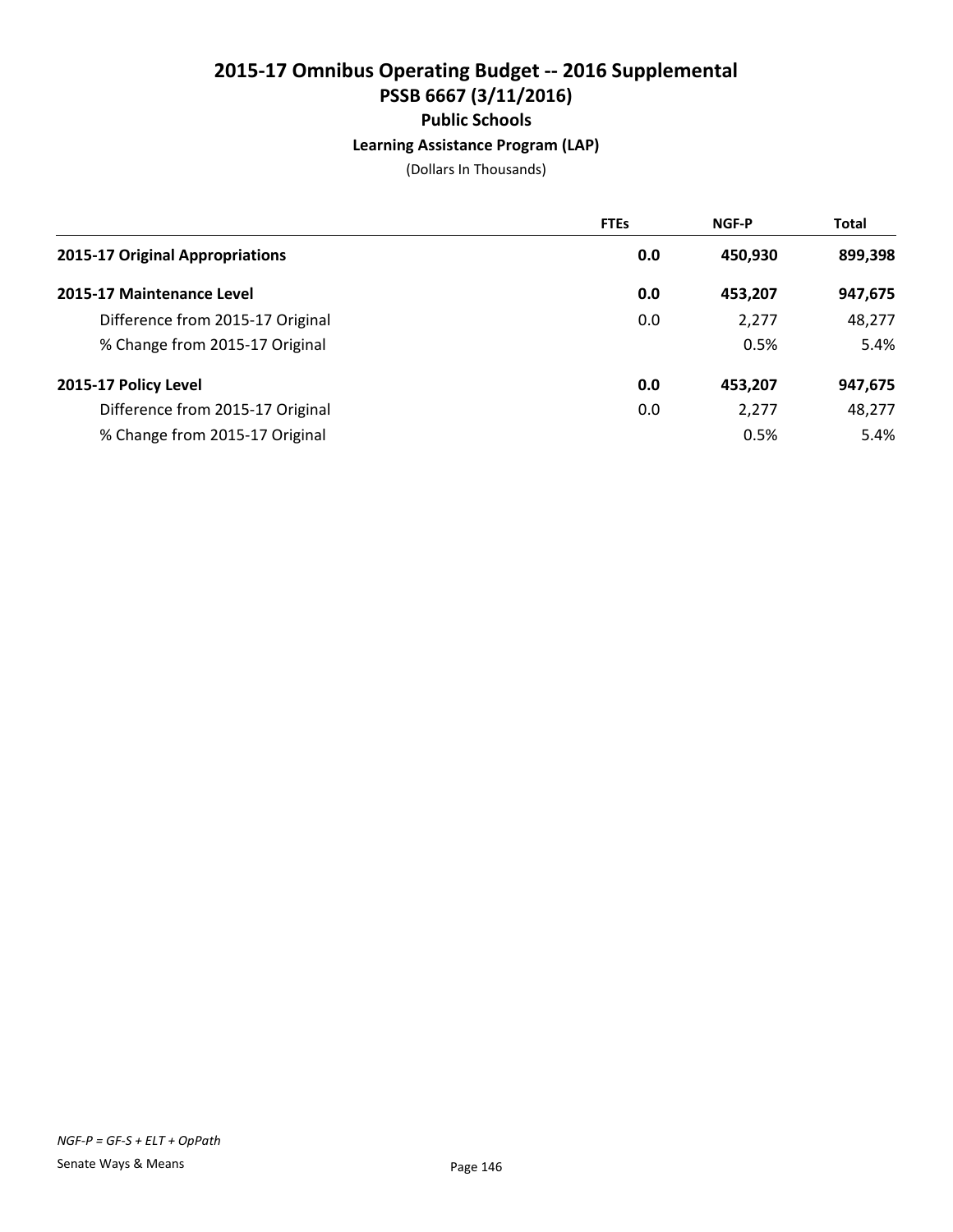# **2015-17 Omnibus Operating Budget -- 2016 Supplemental PSSB 6667 (3/11/2016) Public Schools Compensation Adjustments**

(Dollars In Thousands)

|                                  | <b>FTEs</b> | NGF-P     | <b>Total</b> |
|----------------------------------|-------------|-----------|--------------|
| 2015-17 Original Appropriations  | 0.0         | 418,512   | 418,512      |
| 2015-17 Maintenance Level        | 0.0         | 403,510   | 403,510      |
| Difference from 2015-17 Original | 0.0         | $-15,002$ | $-15,002$    |
| % Change from 2015-17 Original   |             | $-3.6%$   | $-3.6%$      |
| <b>Policy Other Changes:</b>     |             |           |              |
| 1. Reenactment of Charter Laws   | 0.0         | $-131$    | $-131$       |
| <b>Policy -- Other Total</b>     | 0.0         | $-131$    | $-131$       |
| <b>Total Policy Changes</b>      | 0.0         | $-131$    | $-131$       |
| 2015-17 Policy Level             | 0.0         | 403,379   | 403,379      |
| Difference from 2015-17 Original | 0.0         | $-15,133$ | $-15,133$    |
| % Change from 2015-17 Original   |             | $-3.6%$   | $-3.6%$      |

#### *Comments:*

## **1. Reenactment of Charter Laws**

On September 4, 2015, the Washington Supreme Court ruled the charter school laws unconstitutional and declined to reconsider the ruling on November 19, 2015. The Court declared Initiative 1240 unconstitutional and void effective December 9, 2015. Engrossed Second Substitute Senate Bill 6194 (Public non-common schools) reenacts and amends the charter school laws to designate charter schools as non-common schools in the public school system and funds these non-common schools from the Washington Opportunity Pathways Account-State. An additional \$2.9M is provided to fund K-12 enrollments for charter schools that became private schools as a result of the Supreme Court decision and expected enrollment increases for charter schools in school year 2016- 17. Funding generated by the enrollments of former charter school students currently participating in the alternative learning experience program is now provided from the Washington Opportunity Pathway Account-State. (General Fund-State)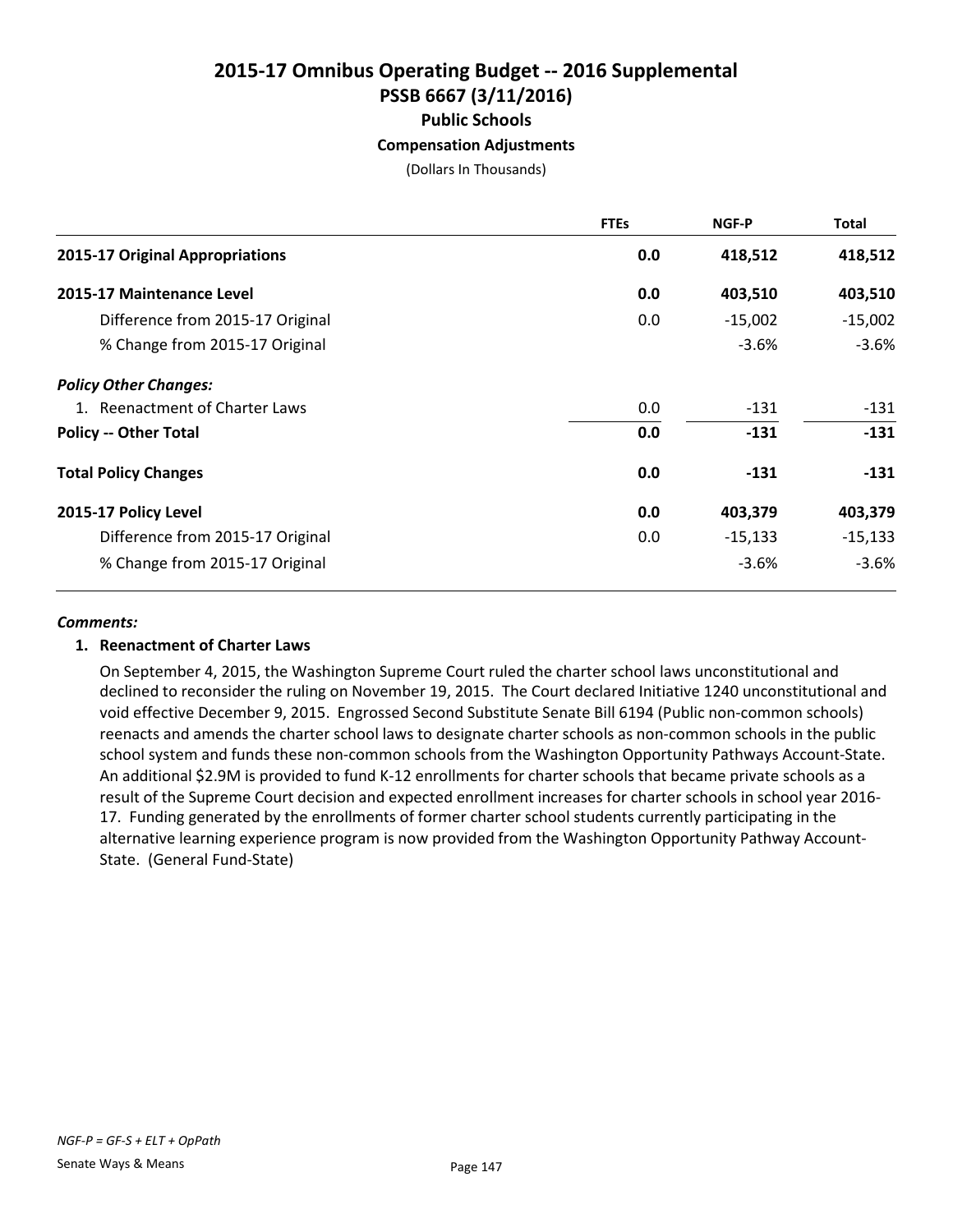# **2015-17 Omnibus Operating Budget -- 2016 Supplemental PSSB 6667 (3/11/2016) Public Schools Public School Apportionment**

(Dollars In Thousands)

|                                  | <b>FTEs</b> | NGF-P | <b>Total</b> |
|----------------------------------|-------------|-------|--------------|
| 2015-17 Original Appropriations  | 0.0         | 0     | 0            |
| 2015-17 Maintenance Level        | 0.0         | 0     | $\mathbf 0$  |
| Difference from 2015-17 Original | 0.0         | 0     | $\mathbf 0$  |
| % Change from 2015-17 Original   |             |       |              |
| <b>Policy Other Changes:</b>     |             |       |              |
| 1. Reenactment of Charter Laws   | 0.0         | 6,863 | 6,863        |
| <b>Policy -- Other Total</b>     | 0.0         | 6,863 | 6,863        |
| <b>Total Policy Changes</b>      | 0.0         | 6,863 | 6,863        |
| 2015-17 Policy Level             | 0.0         | 6,863 | 6,863        |
| Difference from 2015-17 Original | 0.0         | 6,863 | 6,863        |
| % Change from 2015-17 Original   |             |       |              |

#### *Comments:*

## **1. Reenactment of Charter Laws**

On September 4, 2015, the Washington Supreme Court ruled the charter school laws unconstitutional and declined to reconsider the ruling on November 19, 2015. The Court declared Initiative 1240 unconstitutional and void effective December 9, 2015. Engrossed Second Substitute Senate Bill 6194 (Public non-common schools) reenacts and amends the charter school laws to designate charter schools as non-common schools in the public school system and funds these non-common schools from the Washington Opportunity Pathways Account-State. An additional \$2.9M is provided to fund K-12 enrollments for charter schools that became private schools as a result of the Supreme Court decision and expected enrollment increases for charter schools in school year 2016- 17. Funding generated by the enrollments of former charter school students currently participating in the alternative learning experience program is now provided from the Washington Opportunity Pathway Account-State. (WA Opportunity Pathways Account-State)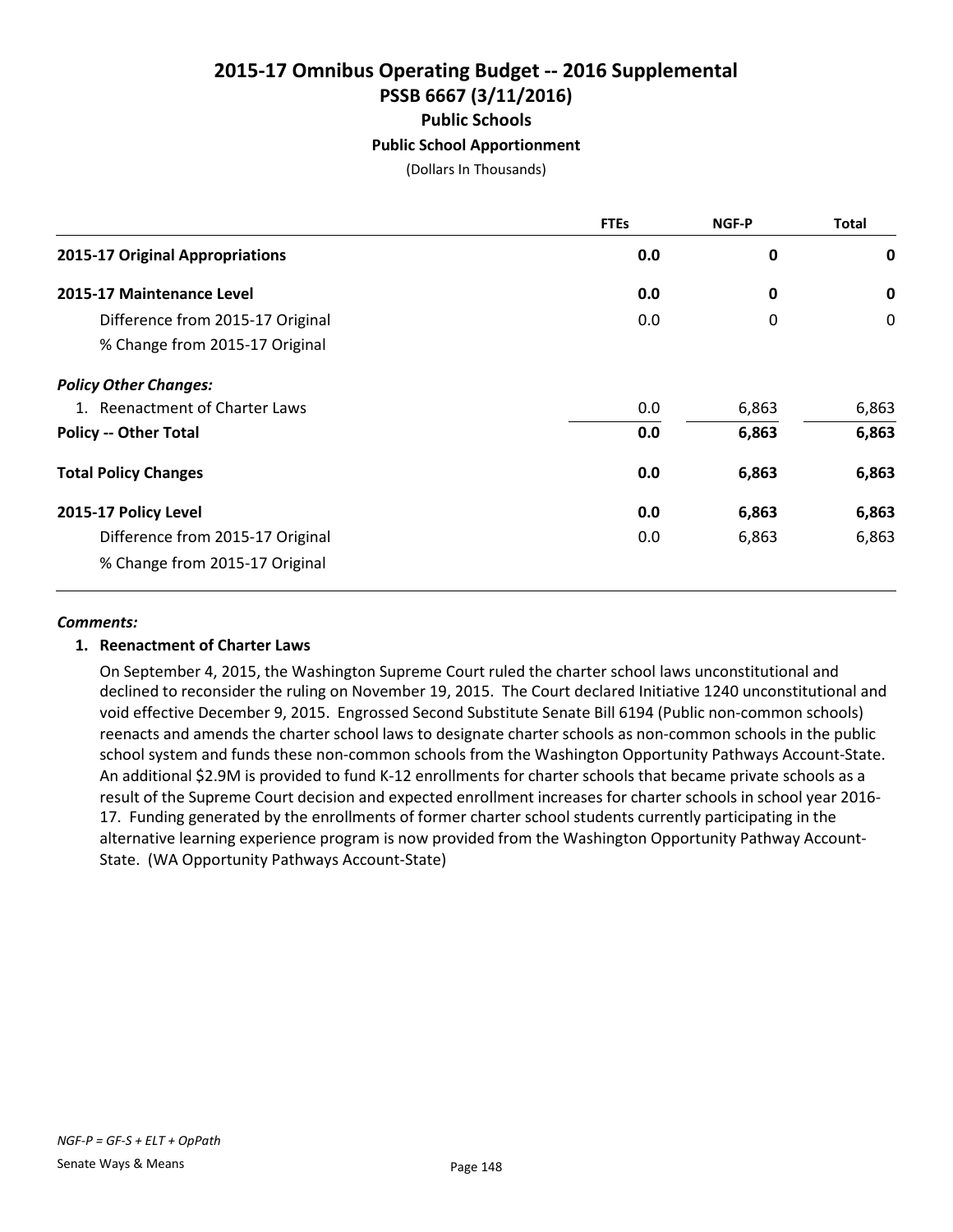## **Washington Charter School Comm**

(Dollars In Thousands)

|                                  | <b>FTEs</b> | NGF-P | <b>Total</b> |
|----------------------------------|-------------|-------|--------------|
| 2015-17 Original Appropriations  | 4.5         | 826   | 1,563        |
| 2015-17 Maintenance Level        | 4.5         | 826   | 926          |
| Difference from 2015-17 Original | 0.0         | 0     | -637         |
| % Change from 2015-17 Original   | $0.0\%$     | 0.0%  | -40.8%       |
| <b>Policy Other Changes:</b>     |             |       |              |
| 1. Reenactment of Charter Laws   | 0.0         | 217   | 517          |
| <b>Policy -- Other Total</b>     | 0.0         | 217   | 517          |
| <b>Total Policy Changes</b>      | 0.0         | 217   | 517          |
| 2015-17 Policy Level             | 4.5         | 1,043 | 1,443        |
| Difference from 2015-17 Original | 0.0         | 217   | $-120$       |
| % Change from 2015-17 Original   | 0.0%        | 26.3% | $-7.7%$      |

#### *Comments:*

## **1. Reenactment of Charter Laws**

On September 4, 2015, the Washington Supreme Court ruled the charter school law unconstitutional and declined to reconsider the ruling on November 19, 2015. The Court declared initiative 1240 unconstitutional and void effective December 9, 2015. Engrossed Second Substitute Senate Bill 6194 (Public non-common schools) reenacts and amends the charter school laws to designate charter schools as non-common schools in the public school system and funds these non-common schools from the Washington Opportunity Pathways Account. Funding is provided for the reauthorization and reestablishment of the Commission as an independent state agency housed at the Office of Superintendent of Public Instruction. The charter school oversight fee is deducted from each Commission authorized charter school's funding distribution and cannot exceed four percent of each charter school's annual funding. Funding in these section assumes the reestablishment of this revenue from E2SSB 6194. (General Fund-State; WA Opportunity Pathways Account-State; Charter School Oversight Account-State; other accounts)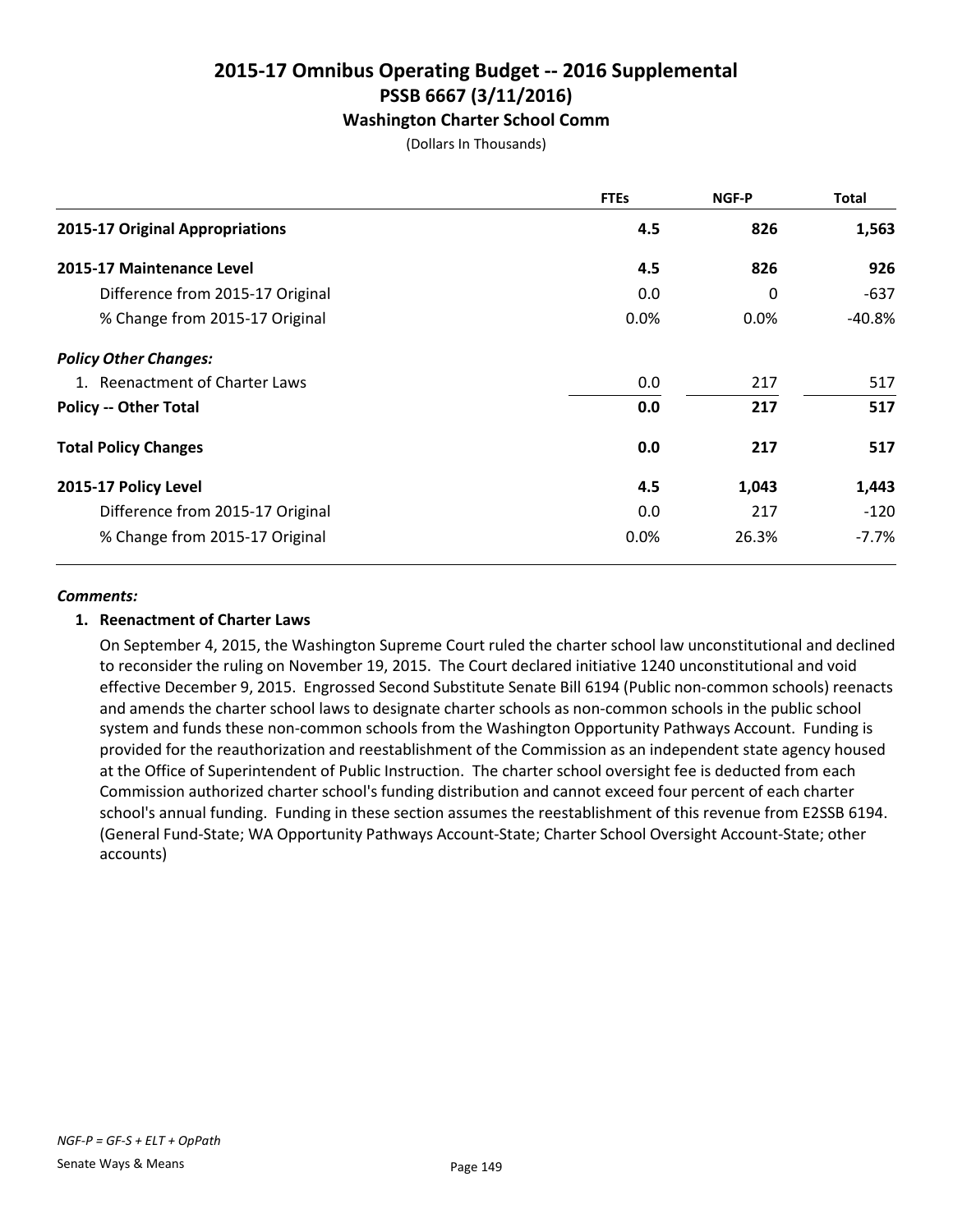## **Student Achievement Council**

(Dollars In Thousands)

|                                            | <b>FTEs</b> | <b>NGF-P</b> | <b>Total</b> |
|--------------------------------------------|-------------|--------------|--------------|
| 2015-17 Original Appropriations            | 99.0        | 724,868      | 760,655      |
| 2015-17 Maintenance Level                  | 99.0        | 706,380      | 742,168      |
| Difference from 2015-17 Original           | 0.0         | $-18,488$    | $-18,487$    |
| % Change from 2015-17 Original             | 0.0%        | $-2.6%$      | $-2.4%$      |
| <b>Policy Other Changes:</b>               |             |              |              |
| 1. FTE Adjusted to Actuals                 | 6.0         | 0            | 0            |
| 2. Aerospace Loan Authority                | 0.0         | $-104$       | 0            |
| WA College Savings Program<br>3.           | 0.0         | 500          | 500          |
| <b>Opportunity Expansion Program</b><br>4. | 0.0         | $\Omega$     | 6,000        |
| <b>State Need Grant</b><br>5.              | 0.0         | 18,000       | 18,000       |
| 6. For-Profit School System Study          | 0.0         | 182          | 182          |
| <b>Policy -- Other Total</b>               | 6.0         | 18,578       | 24,682       |
| <b>Total Policy Changes</b>                | 6.0         | 18,578       | 24,682       |
| 2015-17 Policy Level                       | 105.0       | 724,958      | 766,850      |
| Difference from 2015-17 Original           | 6.0         | 90           | 6,195        |
| % Change from 2015-17 Original             | 6.1%        | 0.0%         | 0.8%         |
|                                            |             |              |              |

#### *Comments:*

## **1. FTE Adjusted to Actuals**

Full-time equivalent staff authority is adjusted to reflect actual levels in fiscal year 2016.

## **2. Aerospace Loan Authority**

In 2016, the Aerospace Training Student Loan program will expand to allow two additional colleges to participate. The Student Achievement Council (Council) screens and processes student loan applications, as well as handles repayments and defaults. Funds are provided for administration of the program, including improvements to the application process and activities to reduce the risk of loan defaults. Administrative expenses previously funded with General Fund-State are shifted to the Aerospace Training Student Loan Account-State. (General Fund-State; Aerospace Training Student Loan Acc-State)

## **3. WA College Savings Program**

One-time funding is provided for Washington College Savings Program start-up costs as provided in E2SSB 6601. (General Fund-State)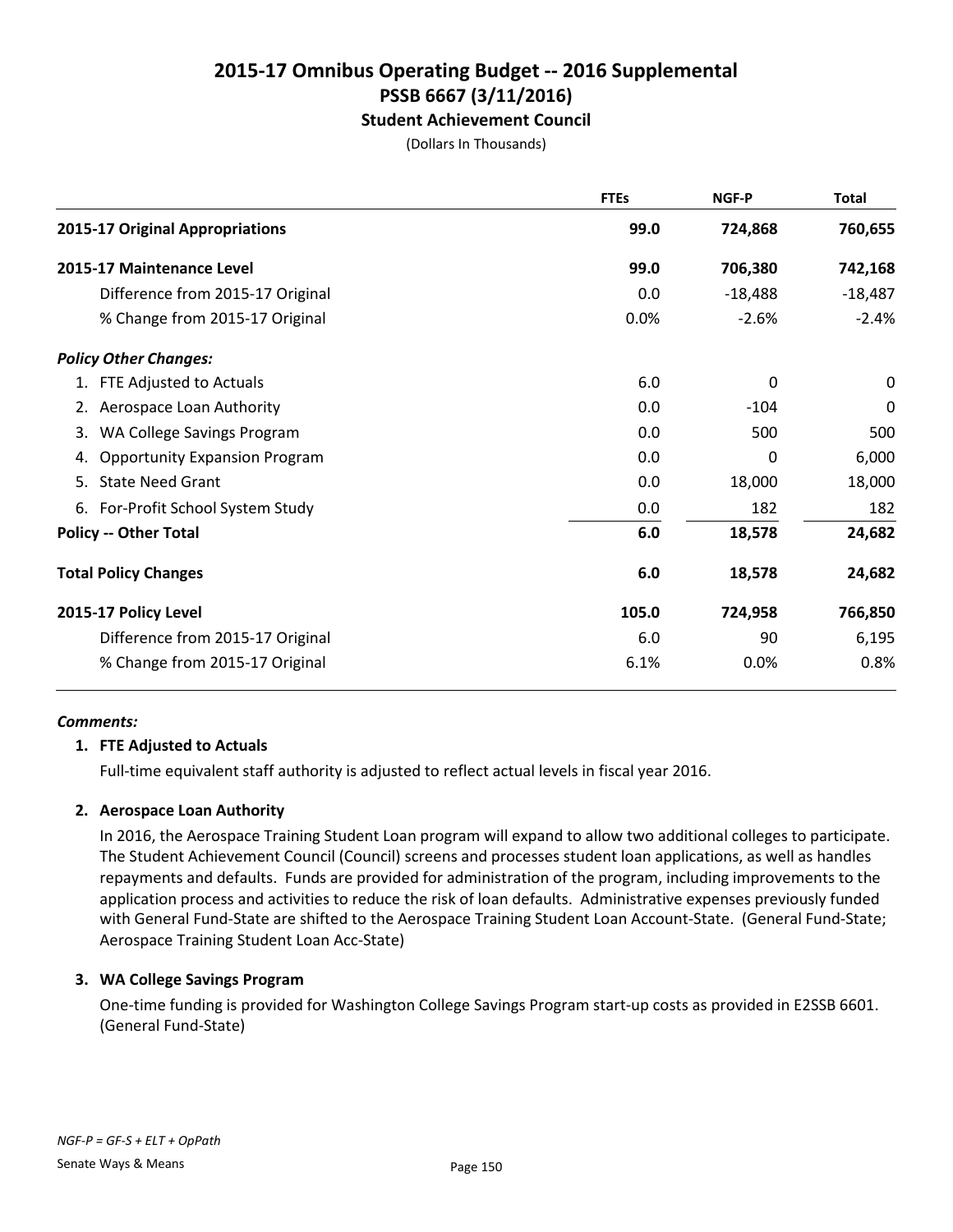## **Student Achievement Council**

(Dollars In Thousands)

## **4. Opportunity Expansion Program**

Funding is provided for the Washington Opportunity Expansion program for grant awards to institutions of higher education to increase the number of baccalaureate degrees in high employer demand fields. (Opportunity Expansion Account-State)

#### **5. State Need Grant**

\$18 million in one-time College Bound savings is shifted to the State Need Grant (SNG) for increased costs in the 2015-17 biennium. Increased SNG costs are due to increased College Bound Scholarship (CBS)/SNG coordination and maintaining the 2015 service level. (WA Opportunity Pathways Account-State)

#### **6. For-Profit School System Study**

One-time funding is provided for the Council to conduct, or contract, a study of for-profit institutions and private vocational schools in the state. (General Fund-State)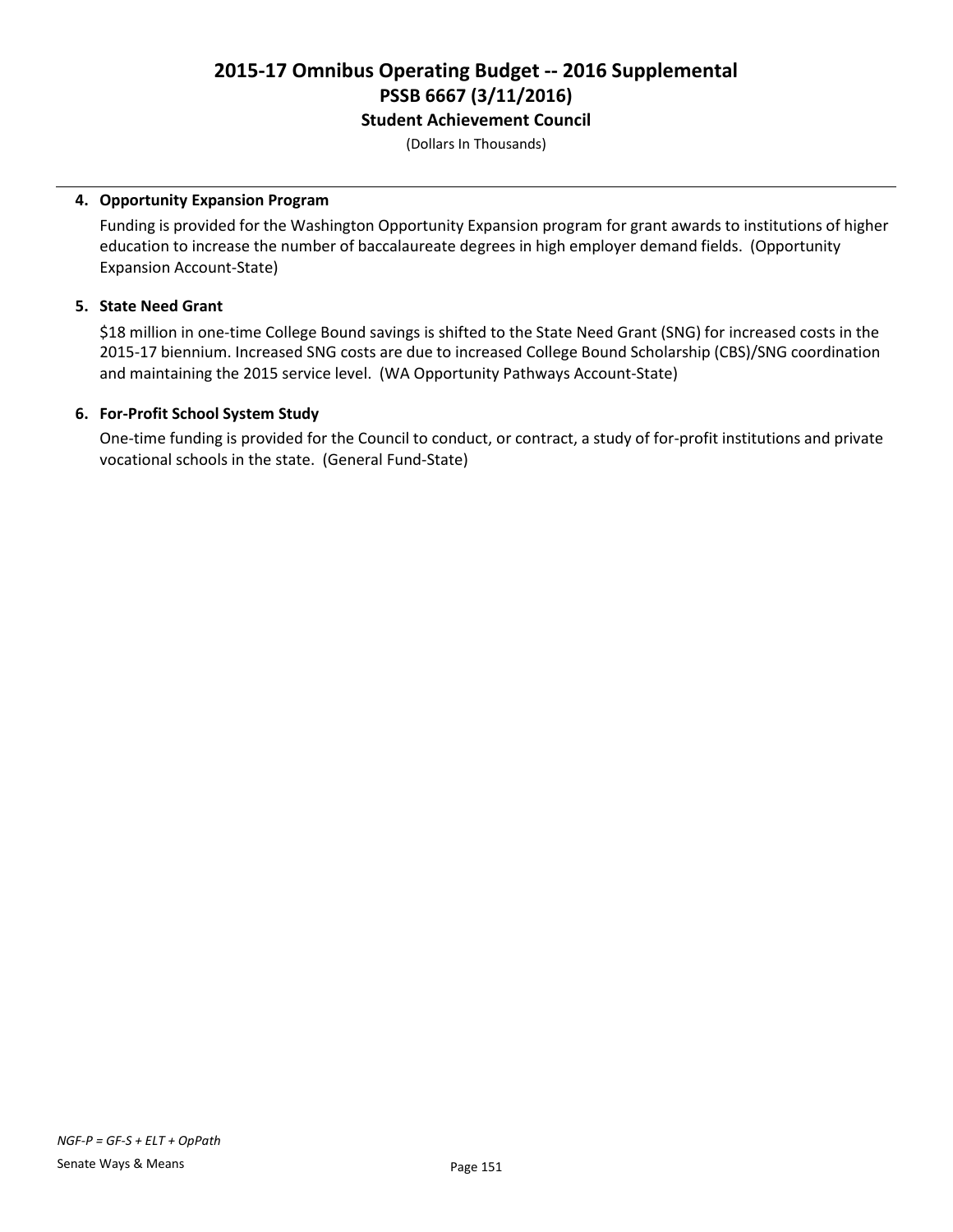# **2015-17 Omnibus Operating Budget -- 2016 Supplemental PSSB 6667 (3/11/2016) University of Washington**

(Dollars In Thousands)

|                                       | <b>FTEs</b> | <b>NGF-P</b> | <b>Total</b> |
|---------------------------------------|-------------|--------------|--------------|
| 2015-17 Original Appropriations       | 22,758.0    | 619,572      | 7,534,038    |
| 2015-17 Maintenance Level             | 22,758.0    | 620,476      | 7,536,516    |
| Difference from 2015-17 Original      | 0.0         | 904          | 2,478        |
| % Change from 2015-17 Original        | 0.0%        | 0.1%         | 0.0%         |
| <b>Policy Other Changes:</b>          |             |              |              |
| 1. Altern. Process Awarding Contracts | 0.1         | 36           | 36           |
| 2. CAP Tuition Backfill               | 0.0         | 3,513        | 3,513        |
| Administrative Efficiencies<br>3.     | $-2.6$      | -41          | $-526$       |
| 4. Telemedicine                       | 0.0         | 36           | 36           |
| <b>Policy -- Other Total</b>          | $-2.5$      | 3,544        | 3,059        |
| <b>Total Policy Changes</b>           | $-2.5$      | 3,544        | 3,059        |
| 2015-17 Policy Level                  | 22,755.5    | 624,020      | 7,539,575    |
| Difference from 2015-17 Original      | $-2.5$      | 4,448        | 5,537        |
| % Change from 2015-17 Original        | 0.0%        | 0.7%         | 0.1%         |

#### *Comments:*

## **1. Altern. Process Awarding Contracts**

Funding is provided for the University of Washington to develop a program to train certified Office of Minority and Women Business Enterprise (OMWBE) contractors for work on UW Critical Roster Projects as provided in SSB 6617. (General Fund-State)

## **2. CAP Tuition Backfill**

Chapter 36, Laws of 2015, 3rd sp. s. provided funding for tuition reduction under the College Affordability Program. Additional funding is provided. (General Fund-State)

#### **3. Administrative Efficiencies**

Savings as a result of administrative efficiencies in public higher education institutions as provided in SSB 6409. (General Fund-State; Inst of Hi Ed-Grants/Contracts Acct-Non-Appr; Inst of Hi Ed-Dedicated Local Acct-Non-Appr; other accounts)

#### **4. Telemedicine**

Funding is provided for the University of Washington to host a Collaborative to enhance the understanding of health services provided through telemedicine as provided in SSB 6519. (General Fund-State)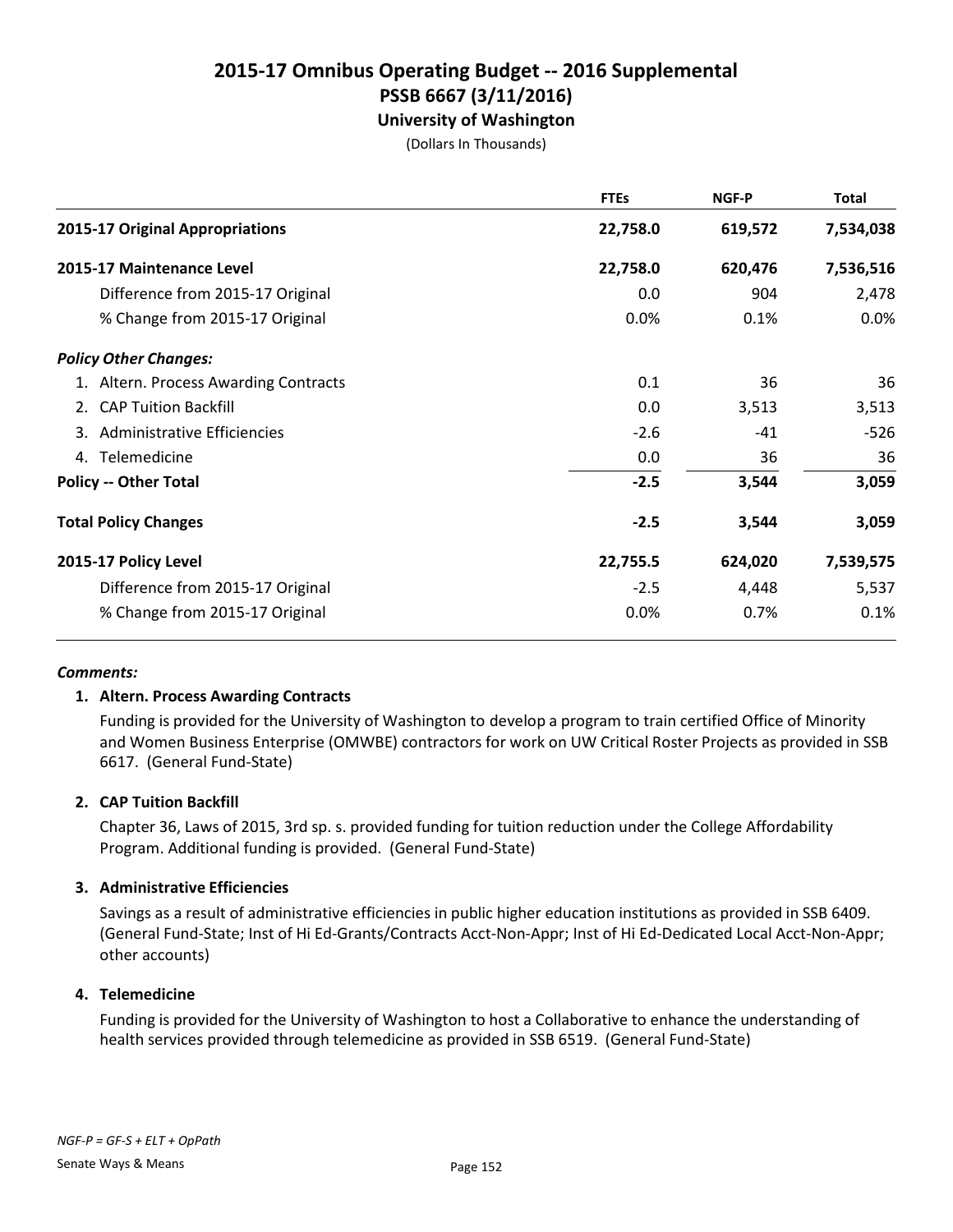**Washington State University**

(Dollars In Thousands)

|                                  | <b>FTEs</b> | NGF-P   | <b>Total</b> |
|----------------------------------|-------------|---------|--------------|
| 2015-17 Original Appropriations  | 6,258.5     | 419,891 | 1,530,269    |
| 2015-17 Maintenance Level        | 6,258.5     | 420,163 | 1,530,986    |
| Difference from 2015-17 Original | 0.0         | 272     | 717          |
| % Change from 2015-17 Original   | 0.0%        | 0.1%    | 0.0%         |
| <b>Policy Other Changes:</b>     |             |         |              |
| <b>CAP Tuition Backfill</b>      | 0.0         | 2,068   | 2,068        |
| 2. Honey Bee Biology Researcher  | 0.0         | 135     | 135          |
| 3. Administrative Efficiencies   | $-0.2$      | $-16$   | $-16$        |
| 4. Marijuana Breathalyzer        | 0.0         | 250     | 250          |
| <b>Policy -- Other Total</b>     | $-0.2$      | 2,437   | 2,437        |
| <b>Total Policy Changes</b>      | $-0.2$      | 2,437   | 2,437        |
| 2015-17 Policy Level             | 6,258.4     | 422,600 | 1,533,423    |
| Difference from 2015-17 Original | $-0.2$      | 2,709   | 3,154        |
| % Change from 2015-17 Original   | 0.0%        | 0.6%    | 0.2%         |

#### *Comments:*

#### **1. CAP Tuition Backfill**

Chapter 36, Laws of 2015, 3rd sp. s. provided funding for tuition reduction under the College Affordability Program. Additional funding is provided (General Fund-State)

#### **2. Honey Bee Biology Researcher**

Funding is provided for a honey bee biology research position. (General Fund-State)

#### **3. Administrative Efficiencies**

Savings as a result of administrative efficiencies in public higher education institutions as provided in SSB 6409. (General Fund-State)

#### **4. Marijuana Breathalyzer**

One-time funding for the research and development of a marijuana breathalyzer. (General Fund-State)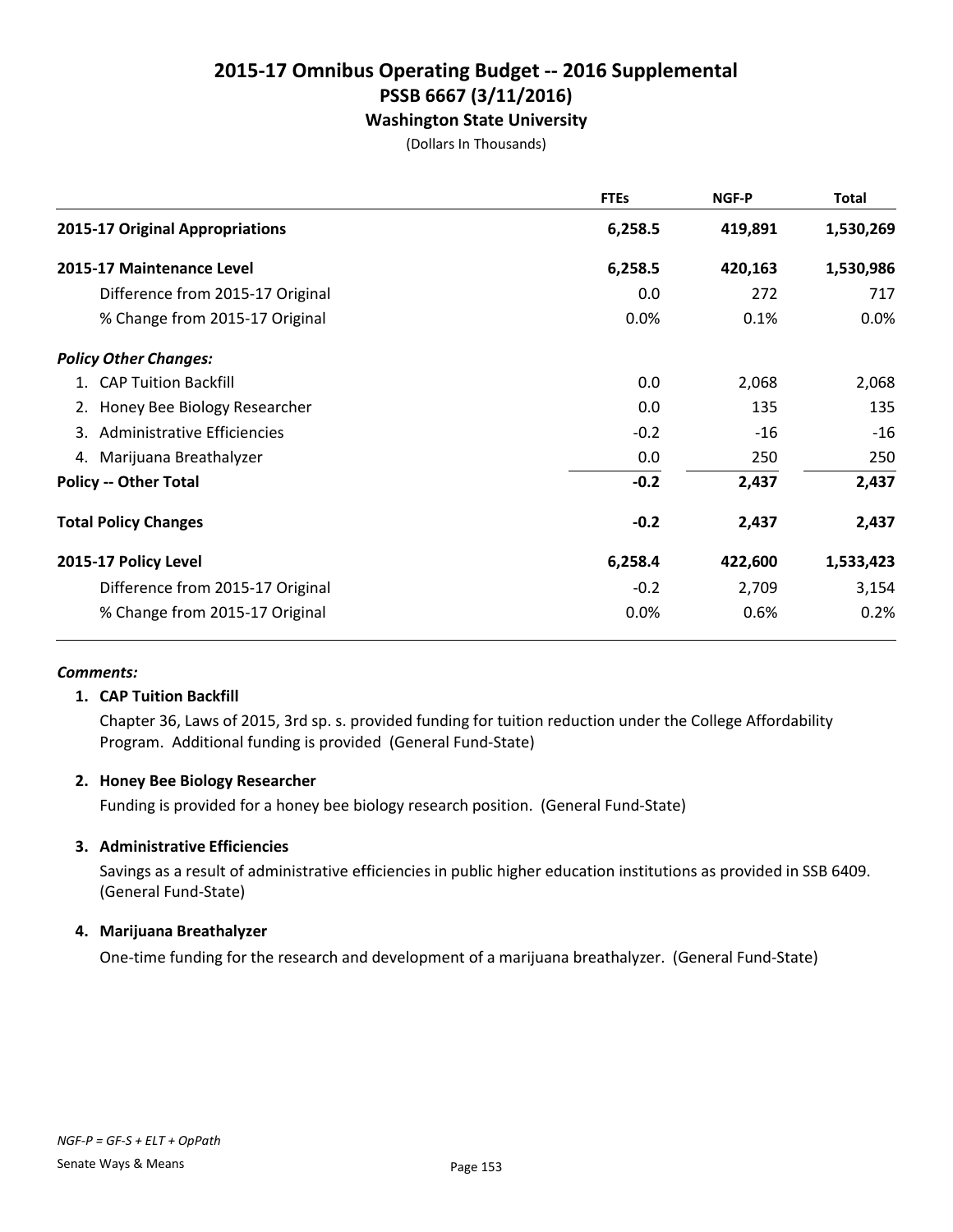## **Eastern Washington University**

(Dollars In Thousands)

|                                  | <b>FTEs</b> | NGF-P   | Total     |
|----------------------------------|-------------|---------|-----------|
| 2015-17 Original Appropriations  | 1,437.9     | 102,699 | 320,363   |
| 2015-17 Maintenance Level        | 1,437.9     | 102,758 | 309,956   |
| Difference from 2015-17 Original | 0.0         | 59      | $-10,407$ |
| % Change from 2015-17 Original   | 0.0%        | 0.1%    | $-3.2%$   |
| <b>Policy Other Changes:</b>     |             |         |           |
| 1. CAP Tuition Backfill          | 0.0         | 566     | 566       |
| <b>Policy -- Other Total</b>     | 0.0         | 566     | 566       |
| <b>Total Policy Changes</b>      | 0.0         | 566     | 566       |
| 2015-17 Policy Level             | 1,437.9     | 103,324 | 310,522   |
| Difference from 2015-17 Original | 0.0         | 625     | $-9,841$  |
| % Change from 2015-17 Original   | 0.0%        | 0.6%    | $-3.1%$   |

#### *Comments:*

#### **1. CAP Tuition Backfill**

Chapter 36, Laws of 2015, 3rd sp. s. provided funding for tuition reduction under the College Affordability Program. Additional funding is provided. (General Fund-State)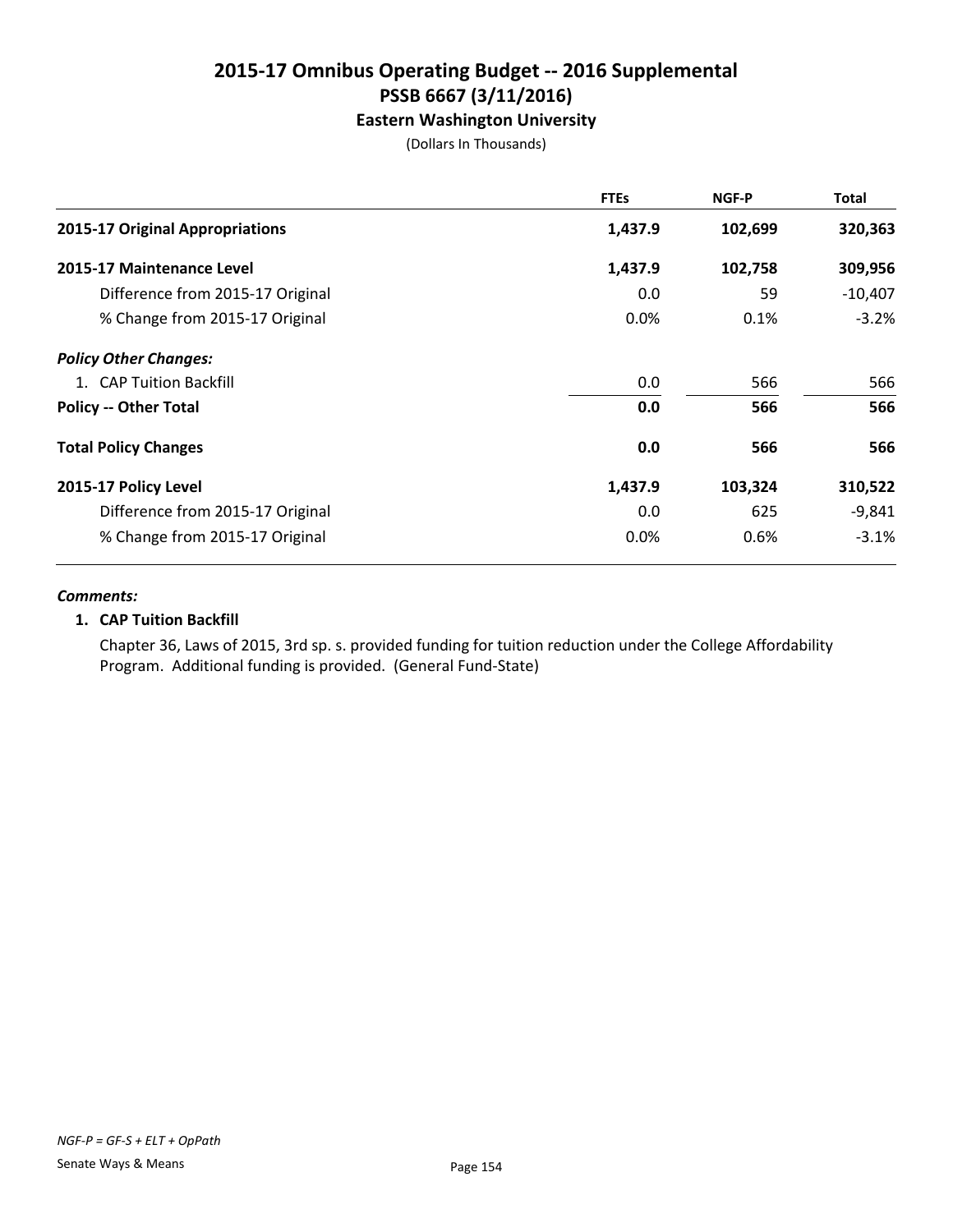**Central Washington University**

(Dollars In Thousands)

|                                  | <b>FTEs</b> | NGF-P   | Total   |
|----------------------------------|-------------|---------|---------|
| 2015-17 Original Appropriations  | 1,502.3     | 103,428 | 321,147 |
| 2015-17 Maintenance Level        | 1,502.3     | 103,402 | 321,080 |
| Difference from 2015-17 Original | 0.0         | $-26$   | -67     |
| % Change from 2015-17 Original   | 0.0%        | 0.0%    | 0.0%    |
| <b>Policy Other Changes:</b>     |             |         |         |
| 1. CAP Tuition Backfill          | 0.0         | 176     | 176     |
| <b>Policy -- Other Total</b>     | 0.0         | 176     | 176     |
| <b>Total Policy Changes</b>      | 0.0         | 176     | 176     |
| 2015-17 Policy Level             | 1,502.3     | 103,578 | 321,256 |
| Difference from 2015-17 Original | 0.0         | 150     | 109     |
| % Change from 2015-17 Original   | 0.0%        | 0.1%    | 0.0%    |

#### *Comments:*

## **1. CAP Tuition Backfill**

Chapter 36, Laws of 2015, 3rd sp. s. provided funding for tuition reduction under the College Affordability Program. Additional funding is provided. (General Fund-State)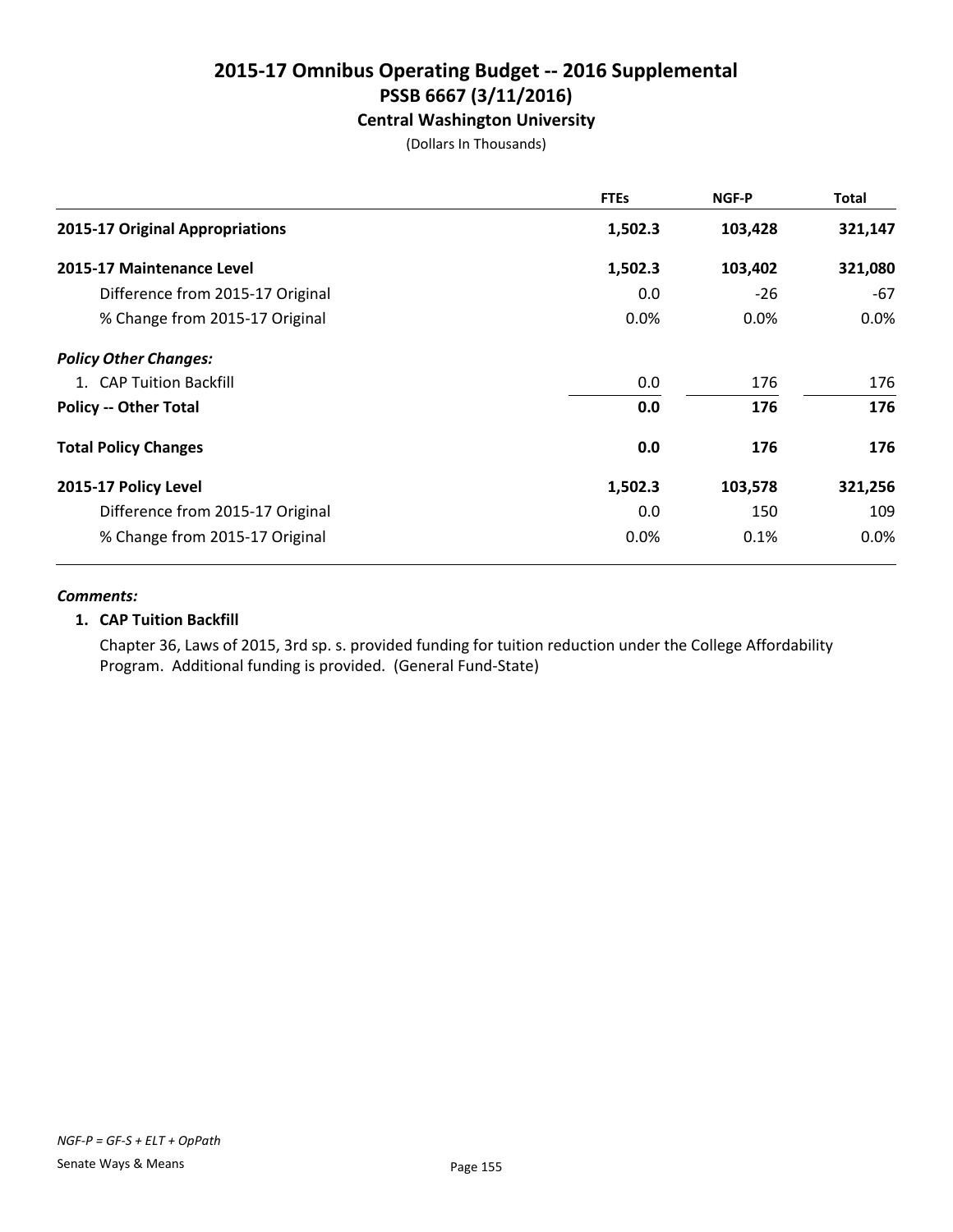**The Evergreen State College**

(Dollars In Thousands)

|                                              | <b>FTEs</b> | NGF-P   | <b>Total</b> |
|----------------------------------------------|-------------|---------|--------------|
| 2015-17 Original Appropriations              | 639.8       | 52,779  | 137,671      |
| 2015-17 Maintenance Level                    | 639.8       | 52,794  | 137,710      |
| Difference from 2015-17 Original             | 0.0         | 15      | 39           |
| % Change from 2015-17 Original               | 0.0%        | 0.0%    | 0.0%         |
| <b>Policy Other Changes:</b>                 |             |         |              |
| 1. CAP Tuition Backfill                      | 0.0         | $-132$  | $-132$       |
| 2. Paraeducator Certification                | 0.0         | 47      | 47           |
| <b>Policy -- Other Total</b>                 | 0.0         | $-85$   | $-85$        |
| <b>Total Policy Changes</b>                  | 0.0         | -85     | $-85$        |
| 2015-17 Policy Level                         | 639.8       | 52,709  | 137,625      |
| Difference from 2015-17 Original             | 0.0         | $-70$   | $-46$        |
| % Change from 2015-17 Original               | 0.0%        | $-0.1%$ | 0.0%         |
| <b>Approps in Other Legislation Changes:</b> |             |         |              |
| 3. Education Funding Task Force              | 0.3         | 500     | 500          |
| <b>Total Approps in Other Legislation</b>    | 0.3         | 500     | 500          |
| <b>Grand Total</b>                           | 640.1       | 53,209  | 138,125      |

#### *Comments:*

#### **1. CAP Tuition Backfill**

Chapter 36, Laws of 2015, 3rd sp. s. provided funding for tuition reduction under the College Affordability Program. Additional funding is provided. (General Fund-State)

#### **2. Paraeducator Certification**

Funding is provided for WSIPP to conduct a study of the effectiveness of paraeducators in improving student outcomes as required in 2SSB 6408. (General Fund-State)

#### **3. Education Funding Task Force**

Funding is provided for WSIPP to contract independent consulting services for the Education Funding Task Force as required in 2SSB 6195. (General Fund-State)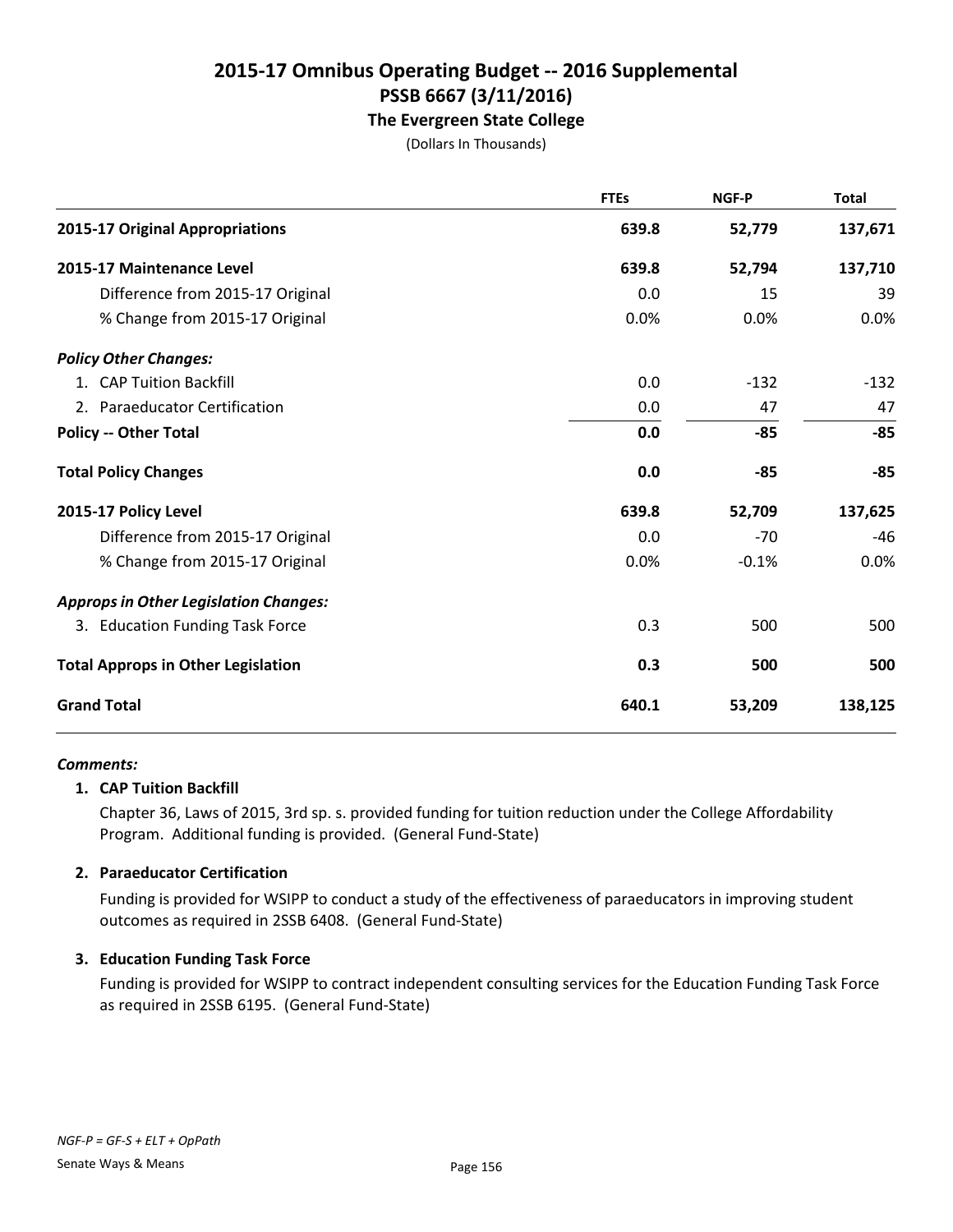## **Western Washington University**

(Dollars In Thousands)

|                                  | <b>FTEs</b> | NGF-P   | <b>Total</b> |
|----------------------------------|-------------|---------|--------------|
| 2015-17 Original Appropriations  | 1,768.7     | 133,111 | 365,714      |
| 2015-17 Maintenance Level        | 1,768.7     | 133,128 | 365,758      |
| Difference from 2015-17 Original | 0.0         | 17      | 44           |
| % Change from 2015-17 Original   | 0.0%        | 0.0%    | 0.0%         |
| <b>Policy Other Changes:</b>     |             |         |              |
| 1. CAP Tuition Backfill          | 0.0         | 802     | 802          |
| <b>Policy -- Other Total</b>     | 0.0         | 802     | 802          |
| <b>Total Policy Changes</b>      | 0.0         | 802     | 802          |
| 2015-17 Policy Level             | 1,768.7     | 133,930 | 366,560      |
| Difference from 2015-17 Original | 0.0         | 819     | 846          |
| % Change from 2015-17 Original   | 0.0%        | 0.6%    | 0.2%         |

#### *Comments:*

#### **1. CAP Tuition Backfill**

Chapter 36, Laws of 2015, 3rd sp. s. provided funding for tuition reduction under the College Affordability Program. Additional funding is provided. (General Fund-State)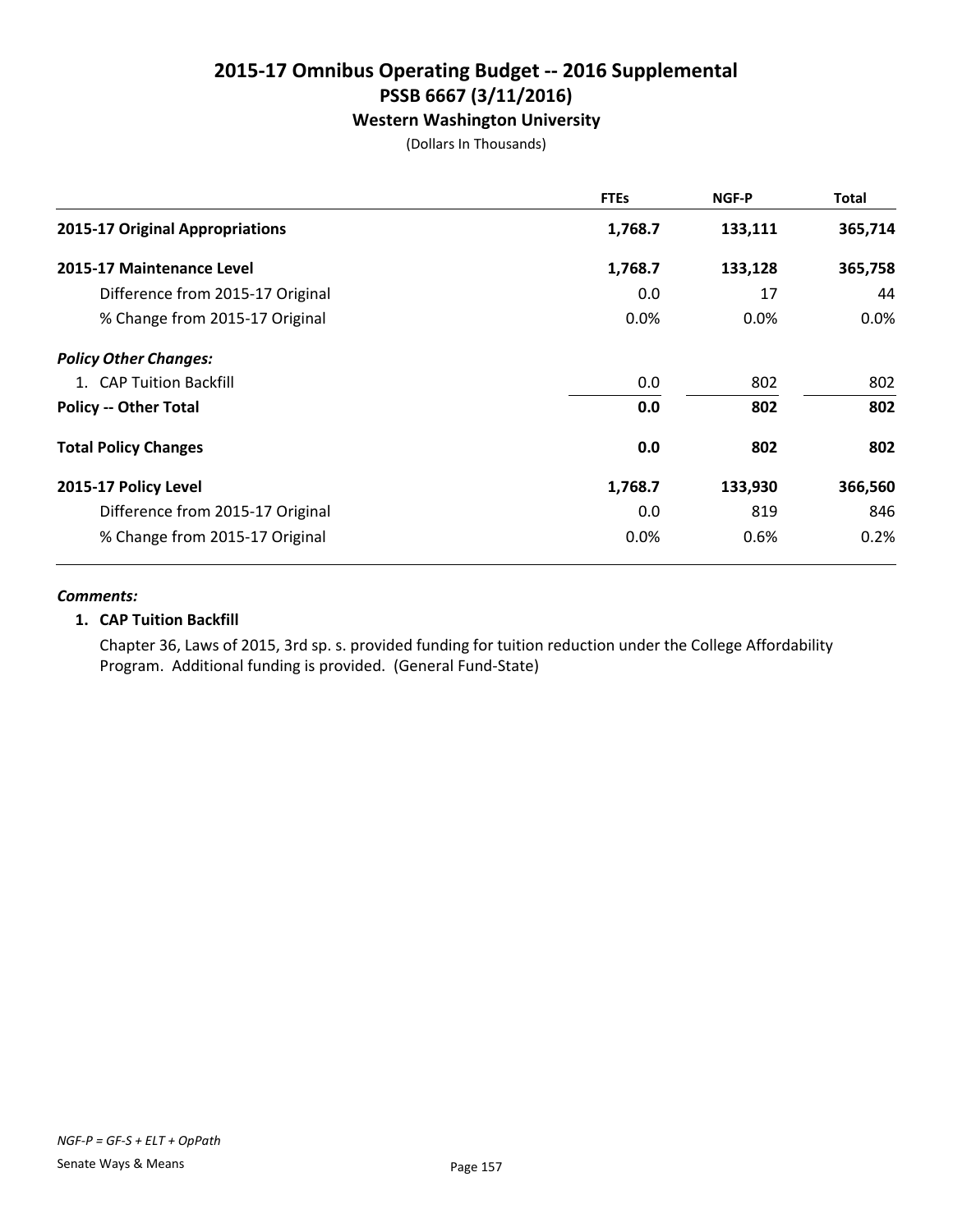## **Community/Technical College System**

(Dollars In Thousands)

|                                  | <b>FTEs</b> | NGF-P     | <b>Total</b> |
|----------------------------------|-------------|-----------|--------------|
| 2015-17 Original Appropriations  | 15,969.4    | 1,368,786 | 2,857,123    |
| 2015-17 Maintenance Level        | 15,969.4    | 1,371,007 | 2,859,749    |
| Difference from 2015-17 Original | 0.0         | 2,221     | 2,626        |
| % Change from 2015-17 Original   | 0.0%        | 0.2%      | 0.1%         |
| <b>Policy Other Changes:</b>     |             |           |              |
| <b>MESA Expansion</b>            | 0.0         | 450       | 450          |
| 2. CAP Tuition Backfill          | 0.0         | 865       | 865          |
| 3. SSC Labor Center              | 0.0         | $-328$    | $-328$       |
| 4. Alcoa Worker Training         | 0.0         | 3,000     | 3,000        |
| <b>Policy -- Other Total</b>     | 0.0         | 3,987     | 3,987        |
| <b>Total Policy Changes</b>      | 0.0         | 3,987     | 3,987        |
| 2015-17 Policy Level             | 15,969.4    | 1,374,994 | 2,863,736    |
| Difference from 2015-17 Original | 0.0         | 6,208     | 6,613        |
| % Change from 2015-17 Original   | 0.0%        | 0.5%      | 0.2%         |

#### *Comments:*

#### **1. MESA Expansion**

Funding is provided to bring six Math, Engineering, Science Achievement (MESA) program pilot sites to scale and support an additional 350 students at community colleges. MESA provides underrepresented students pursuing degrees in science, technology, engineering and math with additional support services. (General Fund-State)

## **2. CAP Tuition Backfill**

Chapter 36, Laws of 2015, 3rd sp. s. provided funding for tuition reduction under the College Affordability Program. Additional funding is provided. (General Fund-State)

#### **3. SSC Labor Center**

Savings are achieved the through the elimination of the state subsidy to the Labor Education and Research Center at the Georgetown campus of South Seattle College (SSC). (General Fund-State)

## **4. Alcoa Worker Training**

Funding is provided for on-site worker training and skills enhancement training for Alcoa Intalco aluminum smelter workers whose jobs have been harmed by foreign trade. (General Fund-State)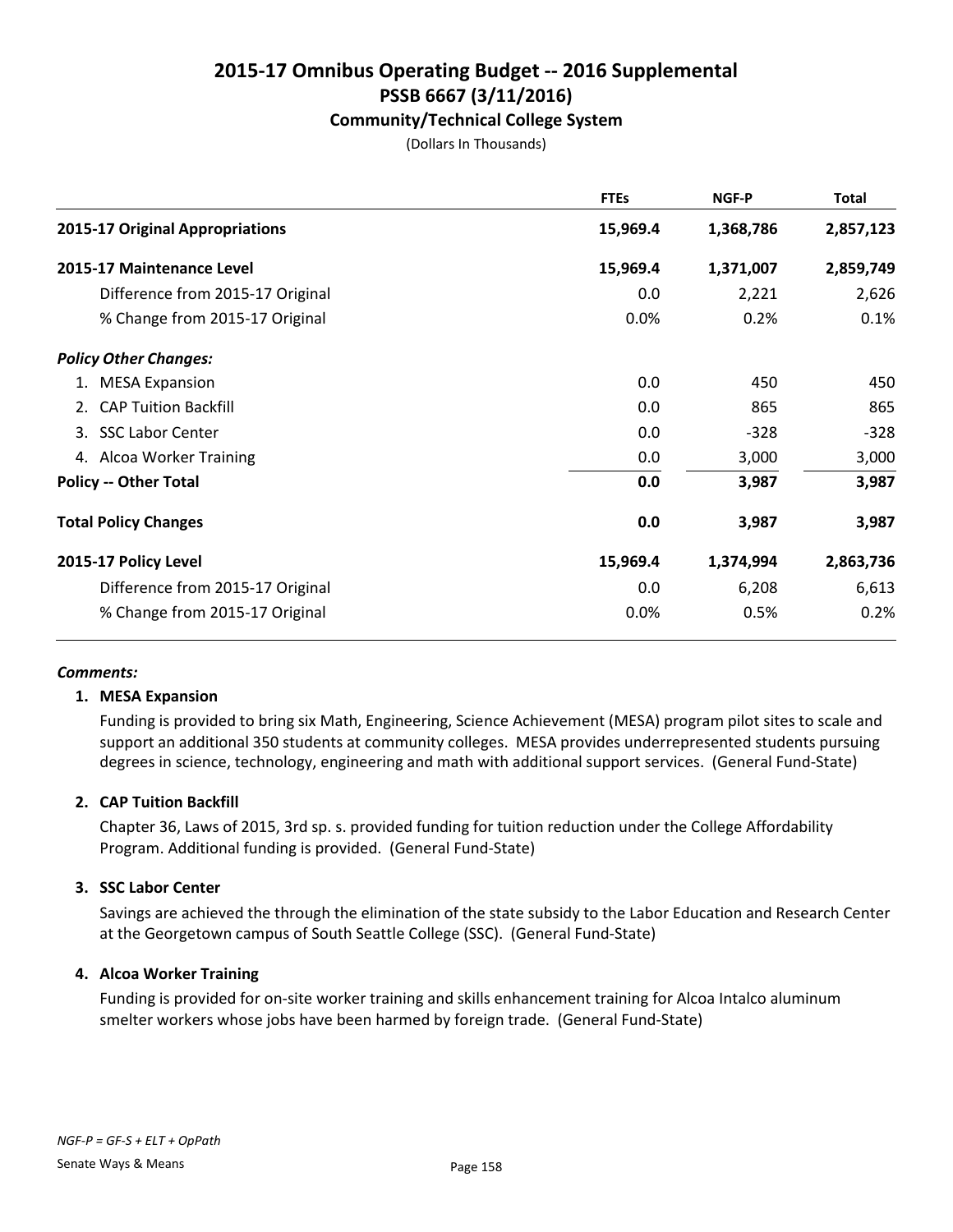# **2015-17 Omnibus Operating Budget -- 2016 Supplemental PSSB 6667 (3/11/2016) State School for the Blind**

|                                  | <b>FTEs</b> | <b>NGF-P</b> | <b>Total</b> |
|----------------------------------|-------------|--------------|--------------|
| 2015-17 Original Appropriations  | 92.5        | 12.944       | 17,162       |
| 2015-17 Maintenance Level        | 92.5        | 12.967       | 17,185       |
| Difference from 2015-17 Original | 0.0         | 23           | 23           |
| % Change from 2015-17 Original   | 0.0%        | 0.2%         | 0.1%         |
| 2015-17 Policy Level             | 92.5        | 12,967       | 17,185       |
| Difference from 2015-17 Original | 0.0         | 23           | 23           |
| % Change from 2015-17 Original   | 0.0%        | 0.2%         | 0.1%         |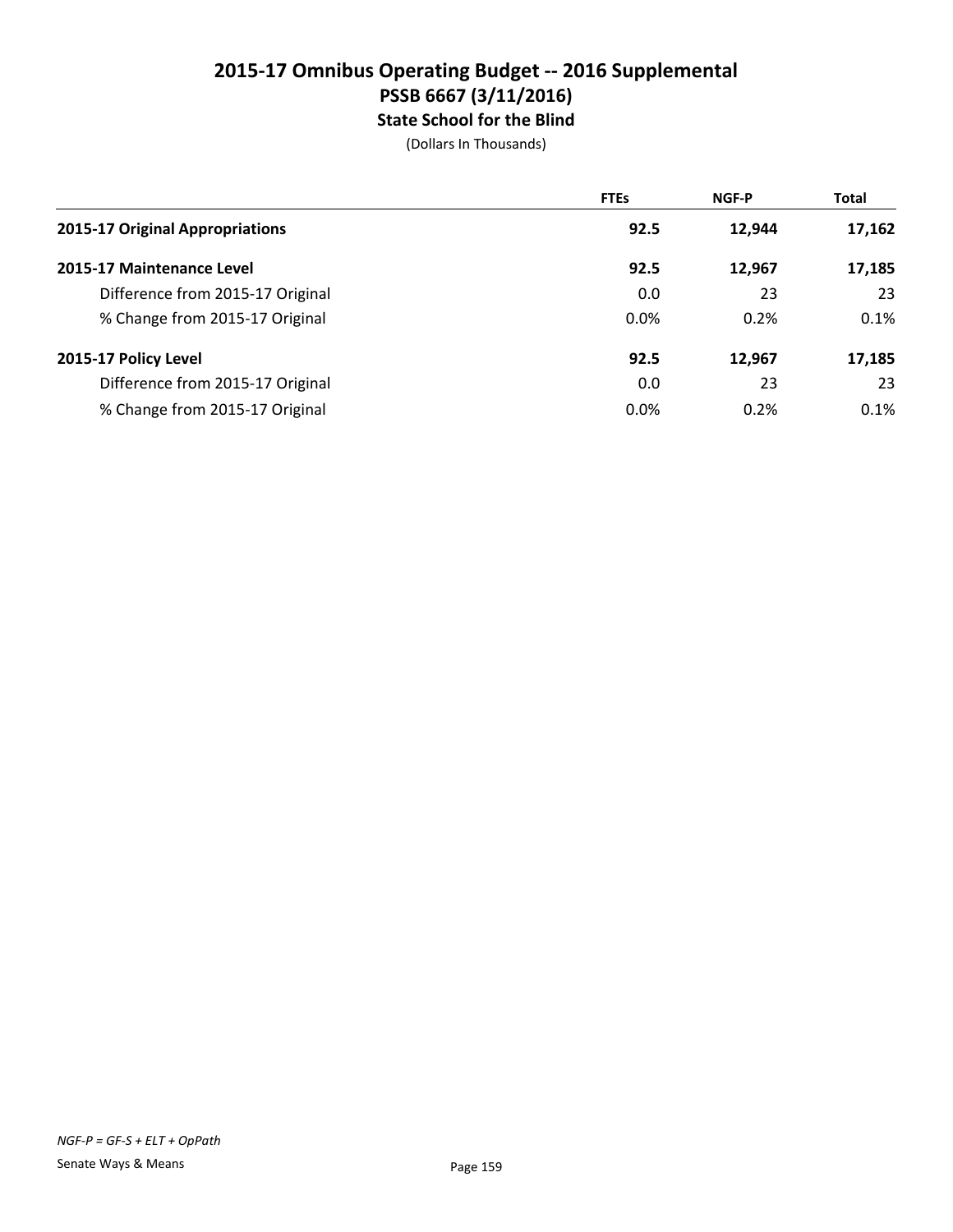# **Childhood Deafness & Hearing Loss**

|                                  | <b>FTEs</b> | <b>NGF-P</b> | <b>Total</b> |
|----------------------------------|-------------|--------------|--------------|
| 2015-17 Original Appropriations  | 125.2       | 20.039       | 21,145       |
| 2015-17 Maintenance Level        | 126.0       | 20.115       | 20,511       |
| Difference from 2015-17 Original | 0.8         | 76           | $-634$       |
| % Change from 2015-17 Original   | 0.6%        | 0.4%         | $-3.0%$      |
| 2015-17 Policy Level             | 126.0       | 20,115       | 20,511       |
| Difference from 2015-17 Original | 0.8         | 76           | $-634$       |
| % Change from 2015-17 Original   | 0.6%        | 0.4%         | $-3.0\%$     |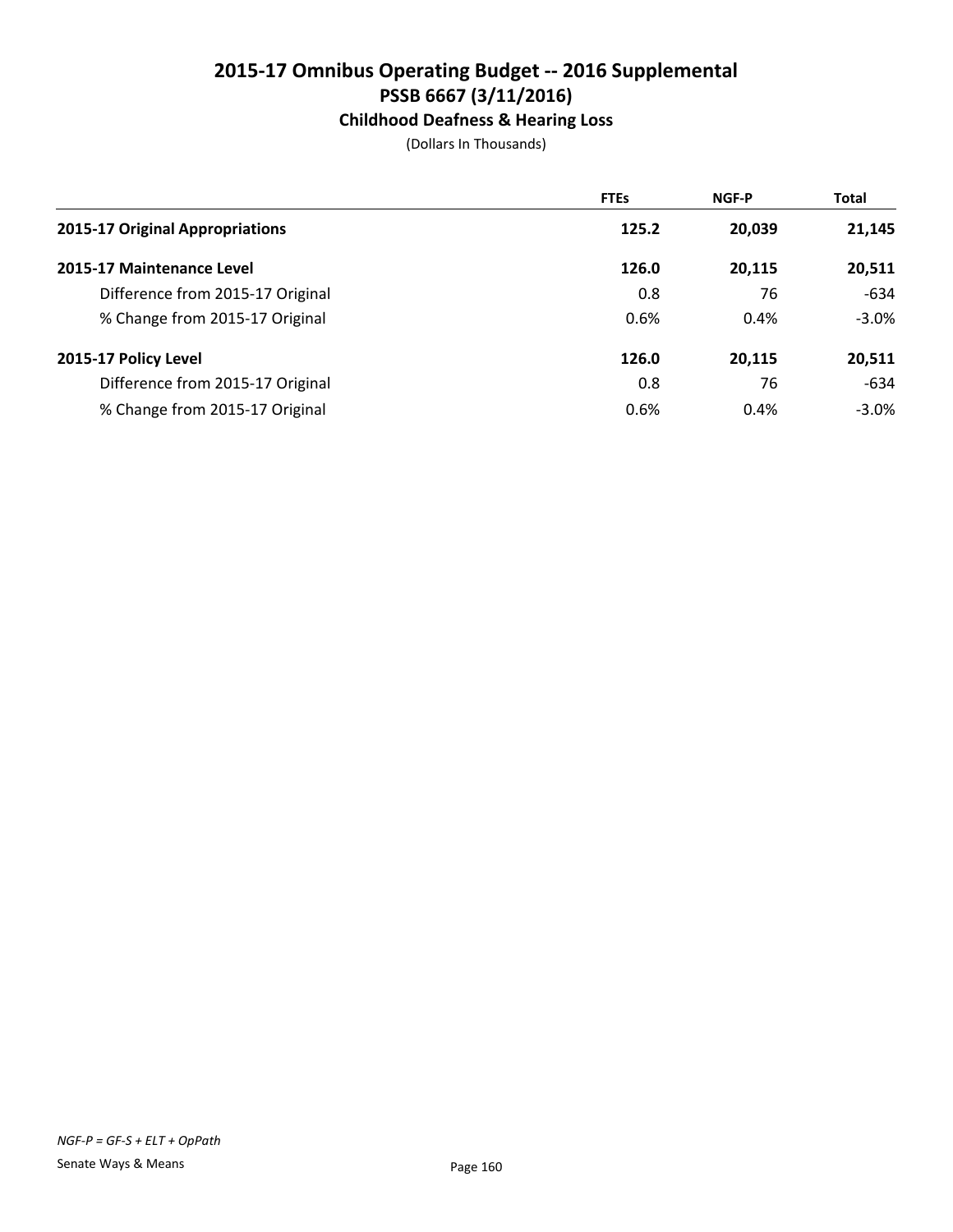# **Workforce Trng & Educ Coord Board**

|                                  | <b>FTEs</b> | <b>NGF-P</b> | <b>Total</b> |
|----------------------------------|-------------|--------------|--------------|
| 2015-17 Original Appropriations  | 24.2        | 3,314        | 59,049       |
| 2015-17 Maintenance Level        | 24.2        | 3,315        | 59,049       |
| Difference from 2015-17 Original | 0.0         |              | $\Omega$     |
| % Change from 2015-17 Original   | 0.0%        | 0.0%         | 0.0%         |
| 2015-17 Policy Level             | 24.2        | 3,315        | 59,049       |
| Difference from 2015-17 Original | 0.0         |              | $\Omega$     |
| % Change from 2015-17 Original   | 0.0%        | 0.0%         | $0.0\%$      |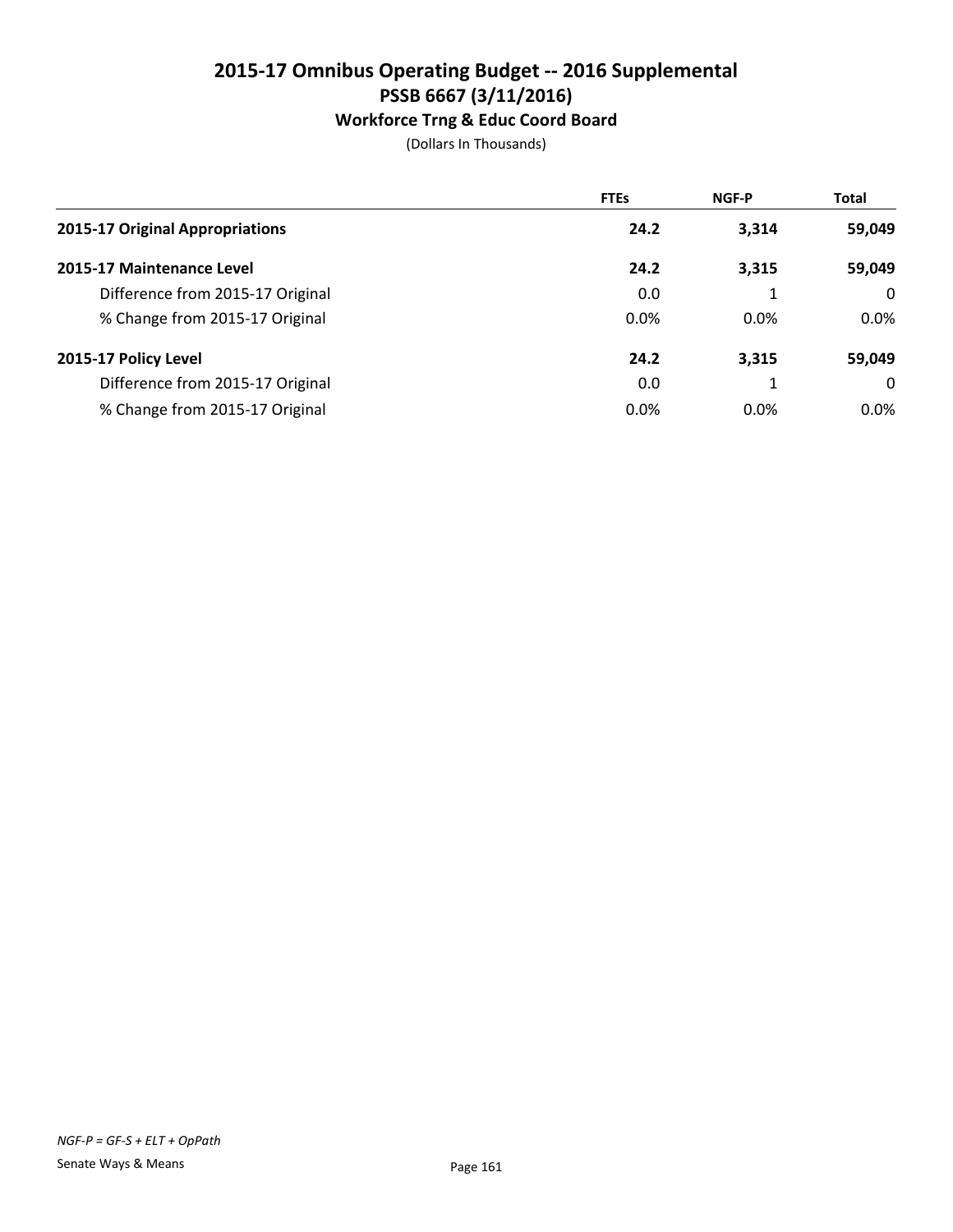**Department of Early Learning**

(Dollars In Thousands)

|                                  | <b>FTEs</b> | NGF-P    | <b>Total</b> |
|----------------------------------|-------------|----------|--------------|
| 2015-17 Original Appropriations  | 271.0       | 301,079  | 621,955      |
| 2015-17 Maintenance Level        | 271.6       | 299,953  | 620,753      |
| Difference from 2015-17 Original | 0.6         | $-1,126$ | $-1,202$     |
| % Change from 2015-17 Original   | 0.2%        | $-0.4%$  | $-0.2%$      |
| <b>Policy Other Changes:</b>     |             |          |              |
| 1. ECLIPSE Funding               | 0.0         | 2,152    | 2,152        |
| 2. Utilize CCDF                  | 0.0         | $-9,800$ | 0            |
| 3. Child Care Health and Safety  | 4.8         | 935      | 935          |
| 4. FY 16 Staffing Underspend     | $-11.0$     | $-2,458$ | $-2,458$     |
| 5. Increase Tiered Reimbursement | 0.0         | 6,013    | 6,013        |
| <b>Policy -- Other Total</b>     | $-6.2$      | $-3,158$ | 6,642        |
| <b>Total Policy Changes</b>      | $-6.2$      | $-3,158$ | 6,642        |
| 2015-17 Policy Level             | 265.4       | 296,795  | 627,395      |
| Difference from 2015-17 Original | $-5.6$      | $-4,284$ | 5,440        |
| % Change from 2015-17 Original   | $-2.1%$     | $-1.4%$  | 0.9%         |

## *Comments:*

## **1. ECLIPSE Funding**

Federal funding through the Child Care Development Block Grant is provided for the Early Childhood Intervention Prevention Services (ECLIPSE) program. The program provides early intervention services and treatment in a child care setting for over 350 children, birth through age five, with significant developmental, behavioral and mental health challenges. (General Fund-State)

## **2. Utilize CCDF**

Items in the Early Achievers Program previously funded with General Fund-State are moved to General Fund-Federal due to an increase in federal funding from the Child Care Development Block Grant. (General Fund-State; General Fund-Federal)

## **3. Child Care Health and Safety**

Funding is provided for 10 social and health program consultants to complete annual in-home health and safety checks and fingerprint background checks for unlicensed family, friends, and neighbors providing subsidized child care for over 15,800 children in the Working Connections Child Care program. (General Fund-State)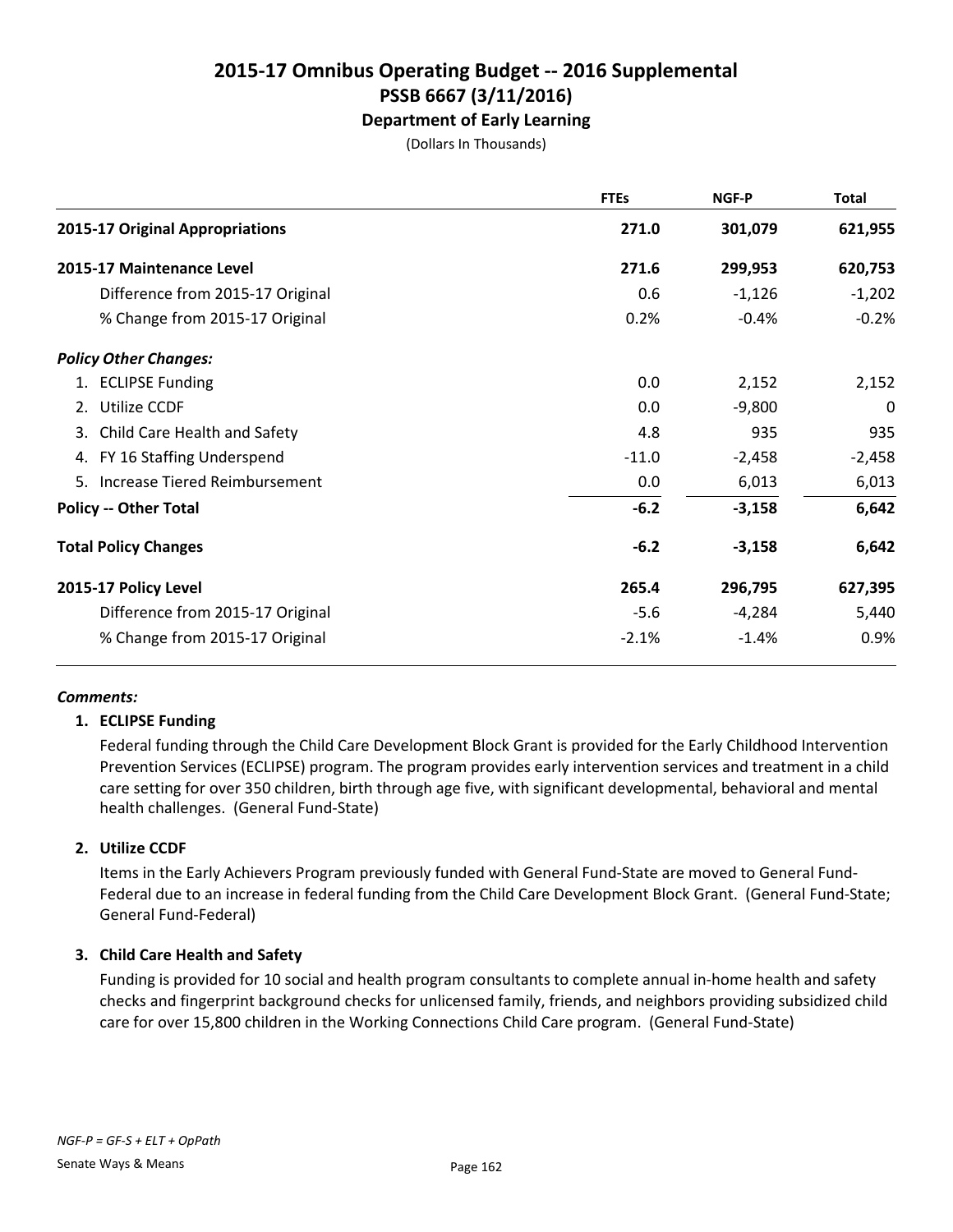(Dollars In Thousands)

### **4. FY 16 Staffing Underspend**

Actual staff costs are \$1.7 million below agency allotments for the first 6 months of the biennium. This adjustment project the agency will be fully staffed by May 2016, but will continue the pattern of actual salary and benefit costs per FTE slightly below allotment levels. (General Fund-State)

#### **5. Increase Tiered Reimbursement**

Funding is provided to increase tiered reimbursement for child care family homes and centers. The reimbursement increases for tier payments above the base rate are the following: tier three will increase from 4% to 10%, tier 4 will increase from 10% to 15%, and tier 5 will increase from 15% to 20%. (General Fund-State)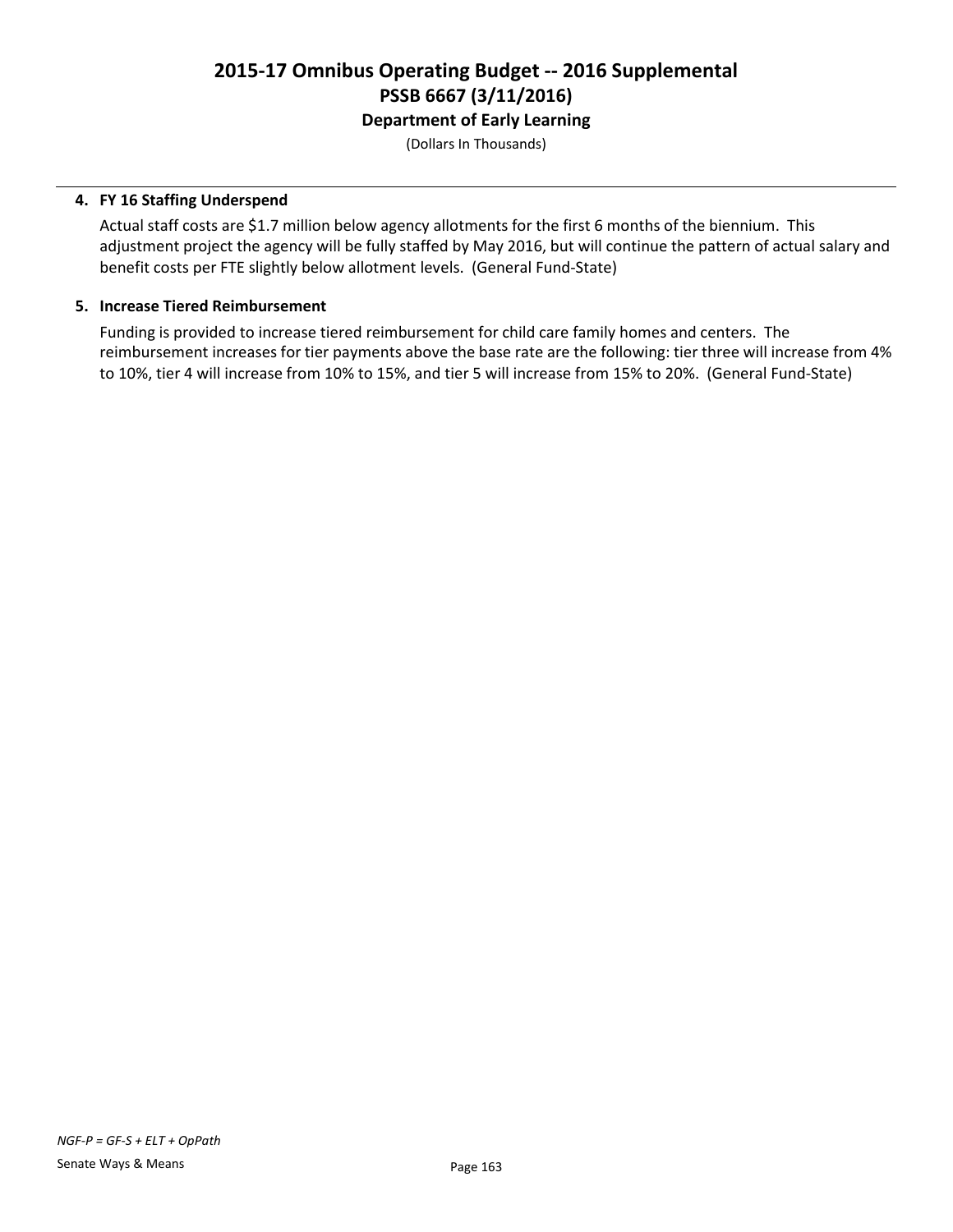## **Washington State Arts Commission**

|                                  | <b>FTEs</b> | <b>NGF-P</b> | <b>Total</b> |
|----------------------------------|-------------|--------------|--------------|
| 2015-17 Original Appropriations  | 13.0        | 2,266        | 4,384        |
| 2015-17 Maintenance Level        | 13.0        | 2,307        | 4.425        |
| Difference from 2015-17 Original | 0.0         | 41           | 41           |
| % Change from 2015-17 Original   | 0.0%        | 1.8%         | 0.9%         |
| 2015-17 Policy Level             | 13.0        | 2,307        | 4,425        |
| Difference from 2015-17 Original | 0.0         | 41           | 41           |
| % Change from 2015-17 Original   | 0.0%        | 1.8%         | 0.9%         |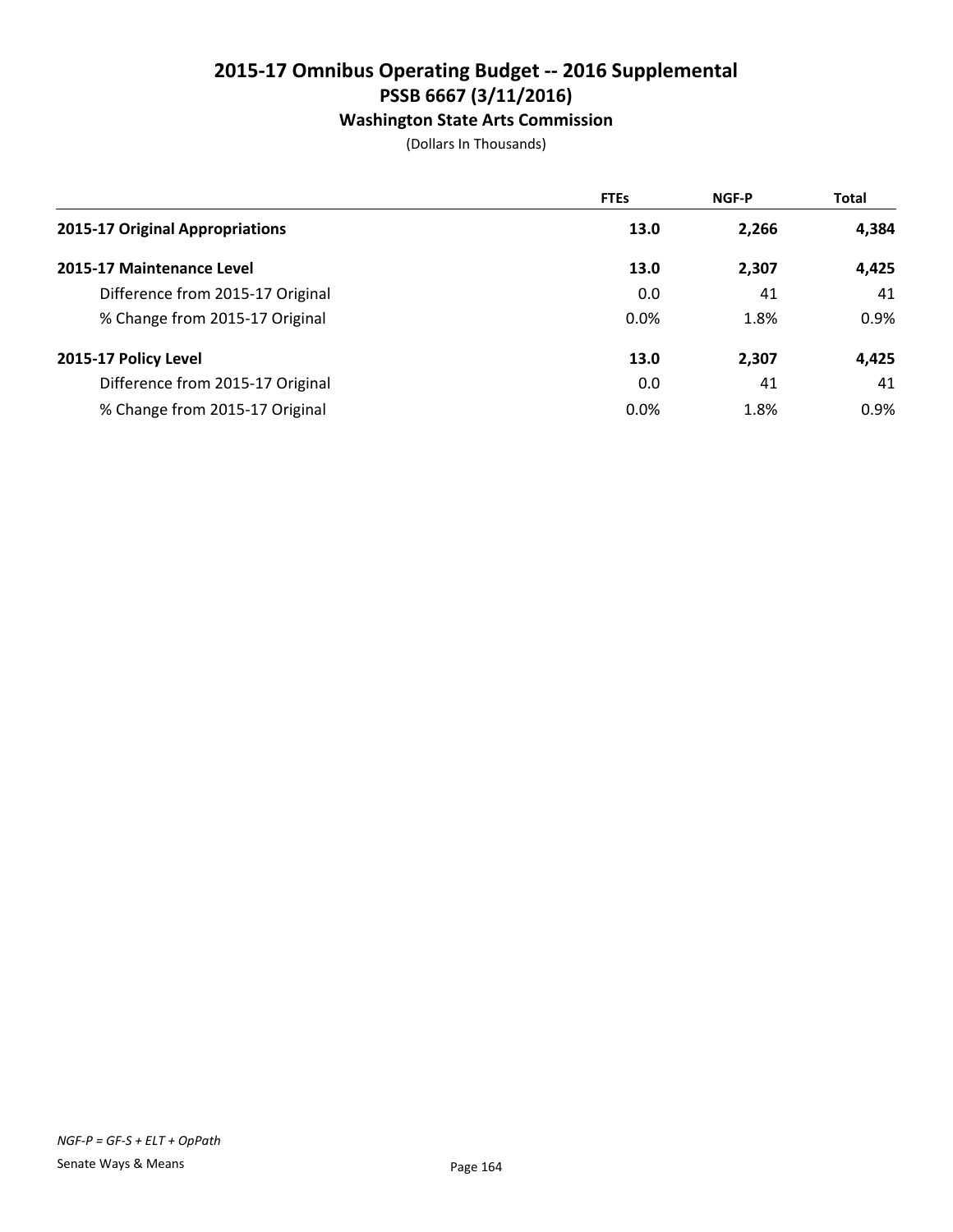## **Washington State Historical Society**

(Dollars In Thousands)

|                                  | <b>FTEs</b> | NGF-P | <b>Total</b> |
|----------------------------------|-------------|-------|--------------|
| 2015-17 Original Appropriations  | 34.0        | 4,764 | 7,154        |
| 2015-17 Maintenance Level        | 34.0        | 4,788 | 7,178        |
| Difference from 2015-17 Original | 0.0         | 24    | 24           |
| % Change from 2015-17 Original   | 0.0%        | 0.5%  | 0.3%         |
| <b>Policy Other Changes:</b>     |             |       |              |
| 1. Fiscal Staff Addition         | 1.0         | 85    | 85           |
| <b>Policy -- Other Total</b>     | 1.0         | 85    | 85           |
| <b>Total Policy Changes</b>      | 1.0         | 85    | 85           |
| 2015-17 Policy Level             | 35.0        | 4,873 | 7,263        |
| Difference from 2015-17 Original | 1.0         | 109   | 109          |
| % Change from 2015-17 Original   | 2.9%        | 2.3%  | 1.5%         |

#### *Comments:*

#### **1. Fiscal Staff Addition**

Funding is provided to add a Fiscal Analyst position to separate the duties in the fiscal office and improve internal controls. (General Fund-State)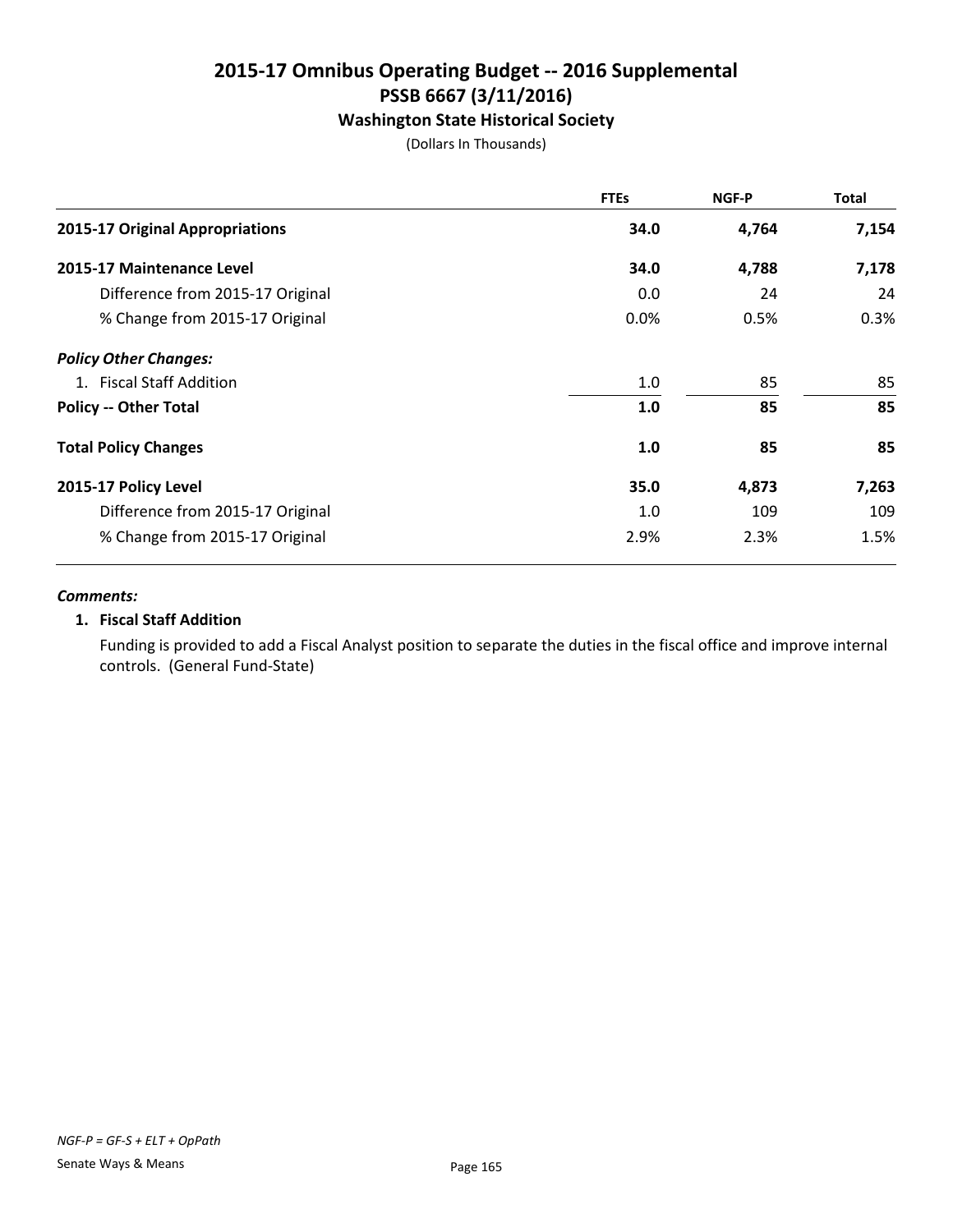# **East Wash State Historical Society**

|                                  | <b>FTEs</b> | <b>NGF-P</b> | <b>Total</b> |
|----------------------------------|-------------|--------------|--------------|
| 2015-17 Original Appropriations  | 30.0        | 3,522        | 6,097        |
| 2015-17 Maintenance Level        | 30.0        | 3,621        | 6,196        |
| Difference from 2015-17 Original | 0.0         | 99           | 99           |
| % Change from 2015-17 Original   | $0.0\%$     | 2.8%         | 1.6%         |
| 2015-17 Policy Level             | 30.0        | 3,621        | 6,196        |
| Difference from 2015-17 Original | 0.0         | 99           | 99           |
| % Change from 2015-17 Original   | 0.0%        | 2.8%         | 1.6%         |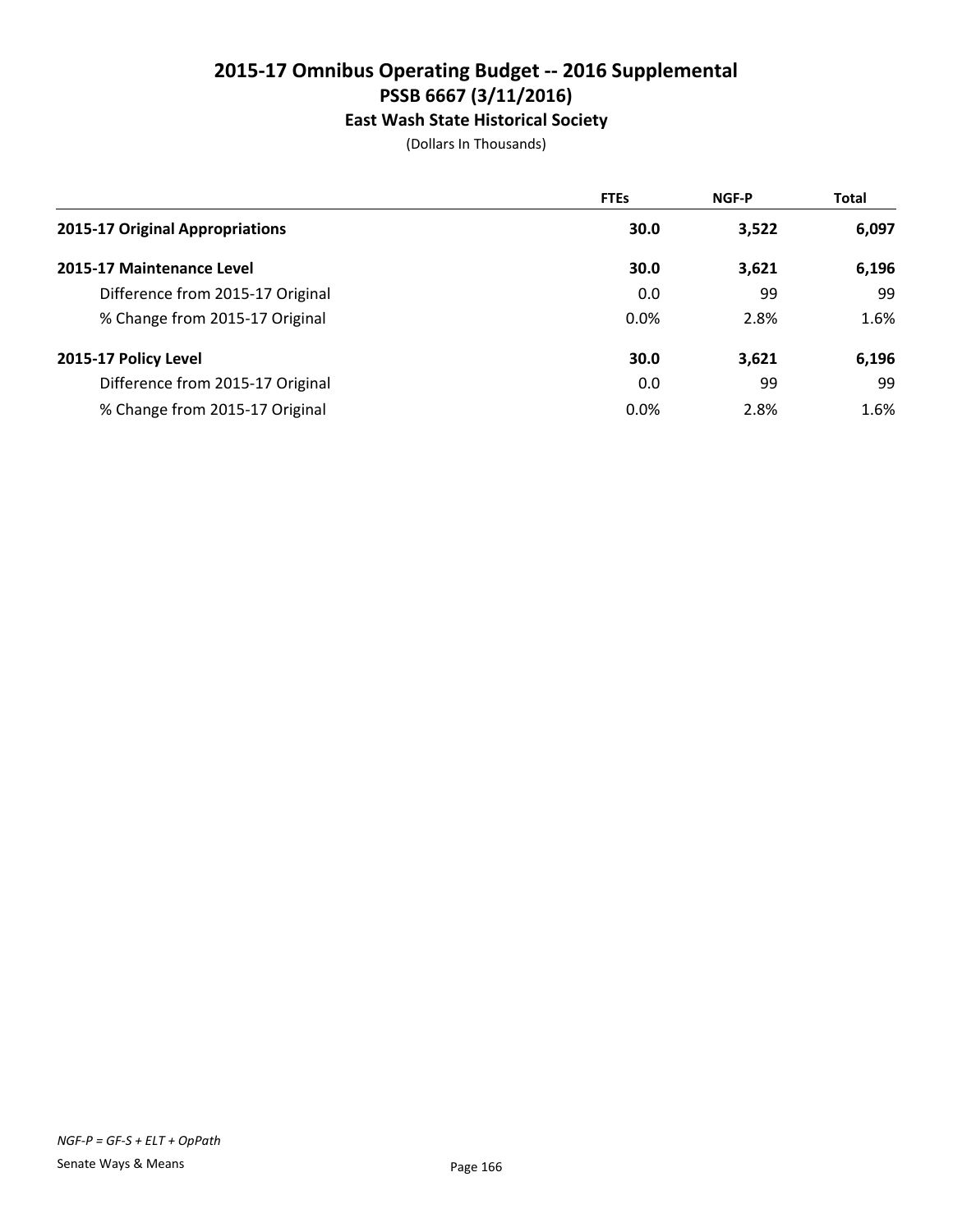## **Bond Retirement and Interest**

(Dollars In Thousands)

|                                       | <b>FTEs</b> | NGF-P     | <b>Total</b> |
|---------------------------------------|-------------|-----------|--------------|
| 2015-17 Original Appropriations       | 0.0         | 2,232,970 | 2,427,080    |
| 2015-17 Maintenance Level             | 0.0         | 2,199,393 | 2,394,350    |
| Difference from 2015-17 Original      | 0.0         | $-33,577$ | $-32,730$    |
| % Change from 2015-17 Original        |             | $-1.5%$   | $-1.3%$      |
| <b>Policy Other Changes:</b>          |             |           |              |
| 1. Bond Debt 2016 Supplemental Budget | 0.0         | 1,261     | 5,800        |
| <b>Policy -- Other Total</b>          | 0.0         | 1,261     | 5,800        |
| <b>Total Policy Changes</b>           | 0.0         | 1,261     | 5,800        |
| 2015-17 Policy Level                  | 0.0         | 2,200,654 | 2,400,150    |
| Difference from 2015-17 Original      | 0.0         | $-32,316$ | $-26,930$    |
| % Change from 2015-17 Original        |             | $-1.4%$   | $-1.1%$      |

#### *Comments:*

#### **1. Bond Debt 2016 Supplemental Budget**

Appropriations are adjusted to amounts expected to be necessary for debt service and other debt-related expenditures. (various accounts) (General Fund-State; State Building Construction Account-State; Columbia River Basin Water Supply-State; other accounts)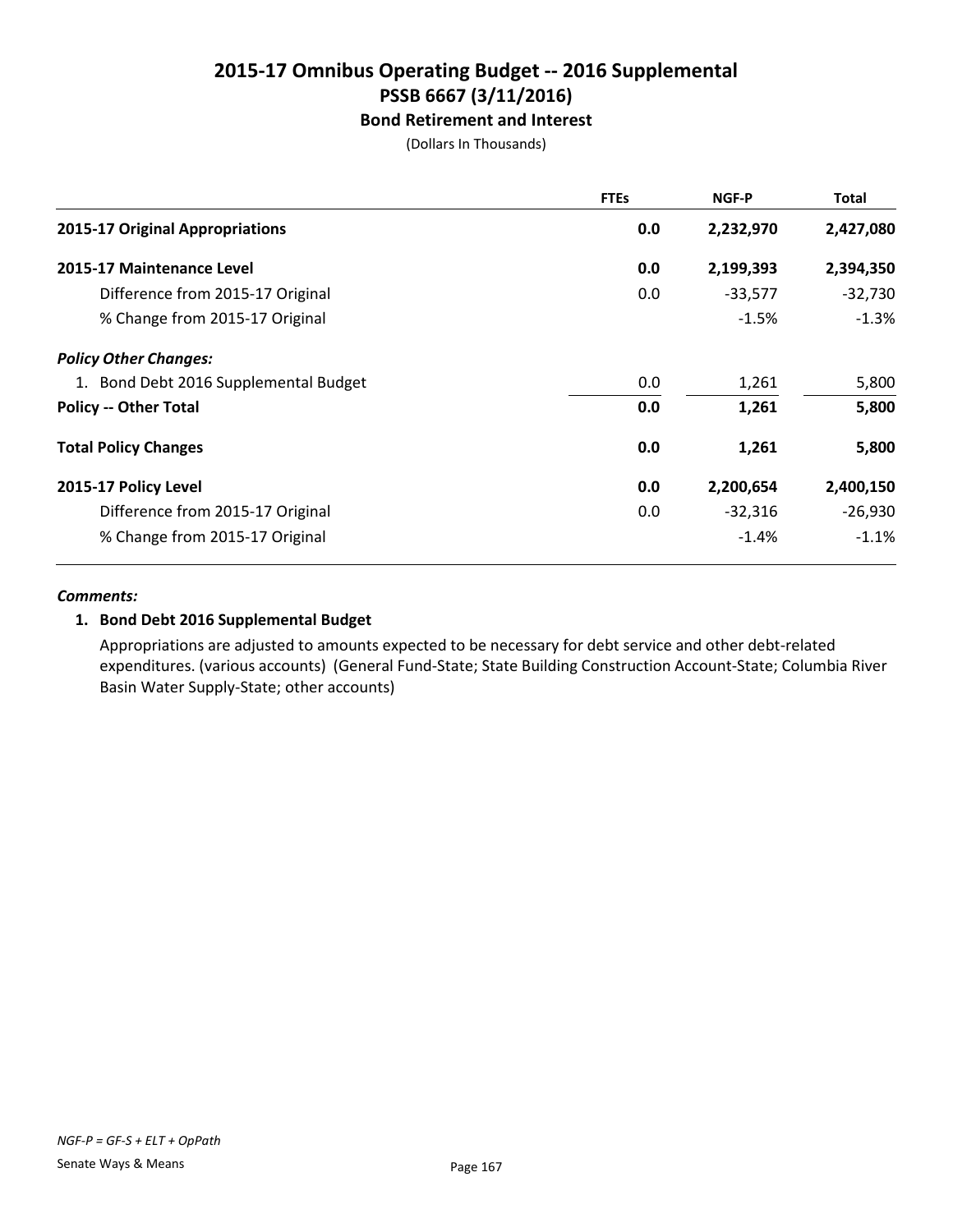## **Special Approps to the Governor**

(Dollars In Thousands)

| <b>FTEs</b> | NGF-P    | <b>Total</b> |
|-------------|----------|--------------|
| 58.1        | 160,418  | 223,375      |
| 58.1        | 185,418  | 248,375      |
| 0.0         | 25,000   | 25,000       |
| 0.0%        | 15.6%    | 11.2%        |
|             |          |              |
| 0.0         | $-7,277$ | $-7,277$     |
| 0.0         | 3        | 3            |
| 0.0         | 32,208   | 80,000       |
| 0.0         | 0        | 80,000       |
| 0.0         | 2,834    | 16,523       |
| 0.0         | 27,768   | 169,249      |
| 0.0         | 12,578   | 23,773       |
| 0.0         | 40,346   | 193,022      |
| 58.1        | 225,764  | 441,397      |
| 0.0         | 65,346   | 218,022      |
| 0.0%        | 40.7%    | 97.6%        |
|             |          |              |

#### *Comments:*

## **1. Emergency Drought Funding**

The General Fund-State appropriation into the State Drought Preparedness Account is reduced to return the unspent funds that were intended for drought response. In May 2015, the Governor declared a state drought emergency to respond to low snowpack and streamflows. This emergency declaration expired on December 31, 2015. (General Fund-State)

## **2. Hood Canal Aquatic Rehab Bond Acct**

Funding is provided for expenditure into the Hood Canal Aquatic Rehabilitation Bond Account to prevent the account from becoming deficient. (General Fund-State)

## **3. Moore v HCA Settlement**

Funds are provided for expenditure into the Special Personnel Litigation Revolving Account to pay the settlement costs in the four related Moore v. Health Care Authority lawsuits. (General Fund-State; Architects' License Account-State; Public Records Effic/Presrv/Access-State; other accounts)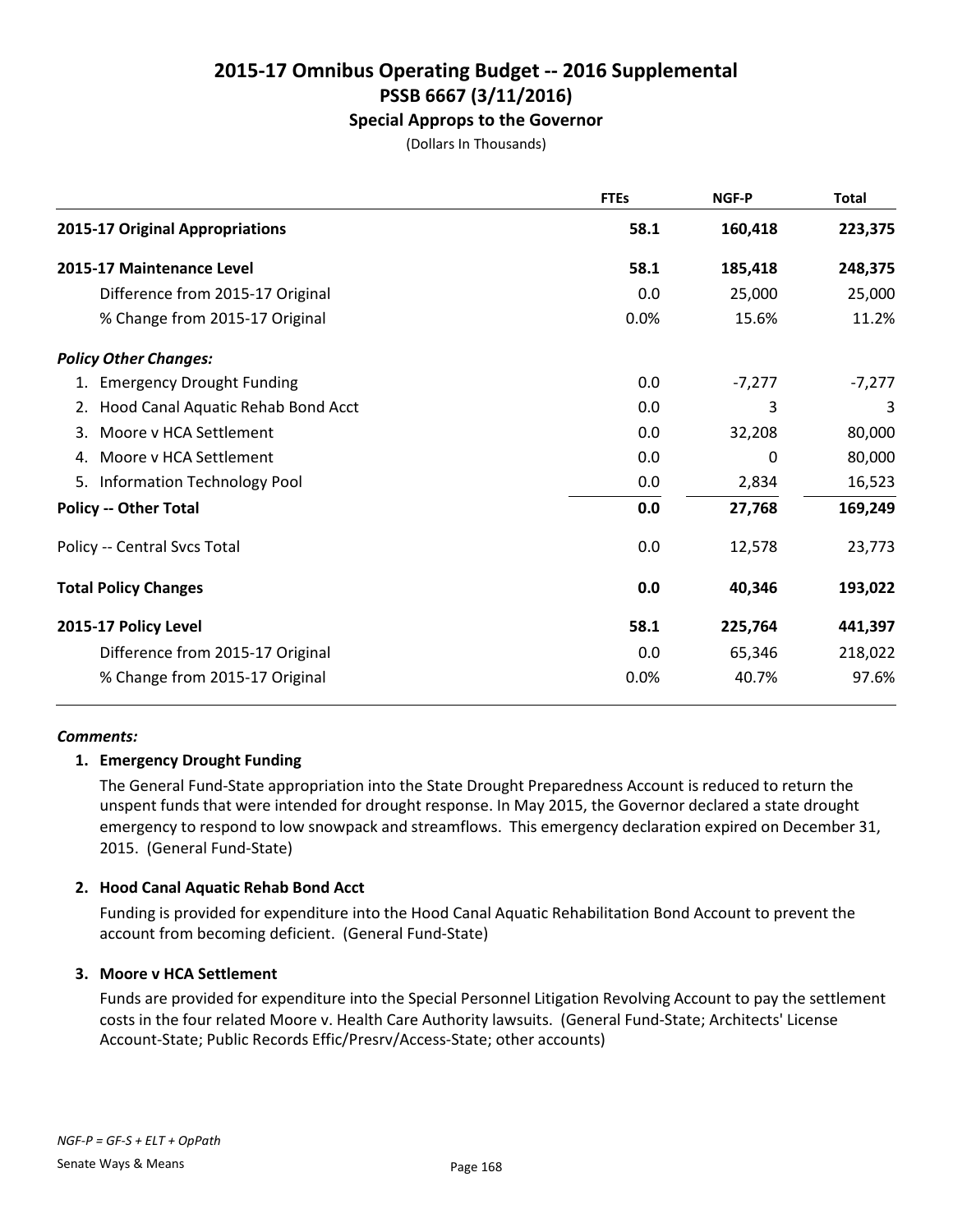## **Special Approps to the Governor**

(Dollars In Thousands)

### **4. Moore v HCA Settlement**

Funds are provided for the purpose of settling all claims in the litigation involving public employee insurance benefits eligibility, which is composed of four cases captioned Moore v. Health Care Authority and the State of Washington. (Special Personnel Litigation Revolv-State)

### **5. Information Technology Pool**

Funding is provided for new information technology (IT) projects - 1) enhancements to the CARE, ProviderOne, and Individual ProviderOne IT systems to address federal Fair Labor Standards Act requirements and 2) the strategic modernization of the Eligibility Service and Automated Client Eligibility System (ACES) Remediation (ESAR) IT systems. Total funding has been offset from projects (ESAR II and III) completed at lower than antcipated cost. (General Fund-State; General Fund-Medicaid)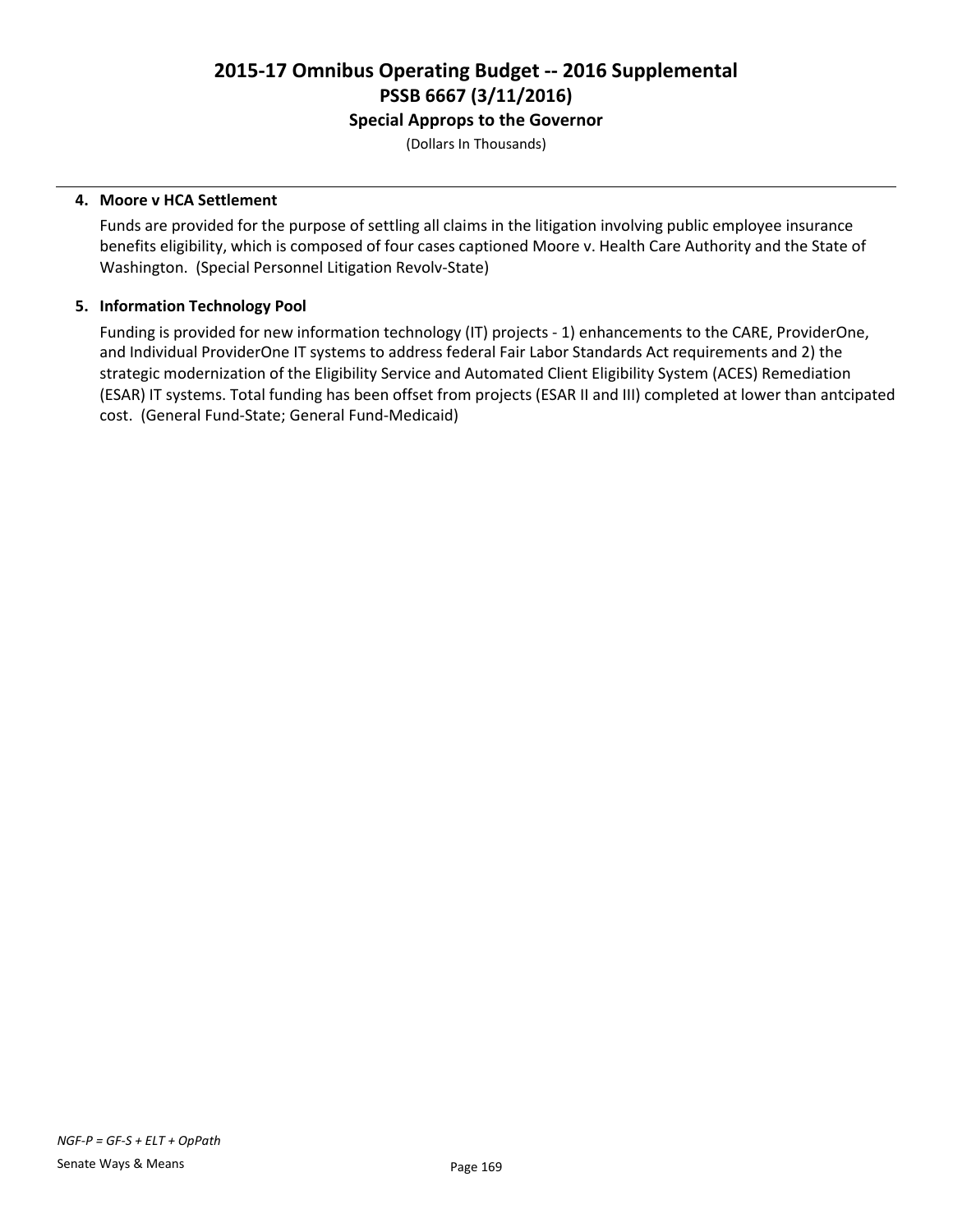(Dollars In Thousands)

|                                  | <b>FTEs</b> | NGF-P | <b>Total</b> |
|----------------------------------|-------------|-------|--------------|
| 2015-17 Original Appropriations  | 0.0         | 0     | 0            |
| 2015-17 Maintenance Level        | 0.0         | 0     | 0            |
| Difference from 2015-17 Original | 0.0         | 0     | 0            |
| % Change from 2015-17 Original   |             |       |              |
| <b>Policy Other Changes:</b>     |             |       |              |
| 1. Self-Defense Reimbursement    | 0.0         | 419   | 419          |
| 2. Wrongful Conviction           | 0.0         | 467   | 467          |
| <b>Policy -- Other Total</b>     | 0.0         | 886   | 886          |
| <b>Total Policy Changes</b>      | 0.0         | 886   | 886          |
| 2015-17 Policy Level             | 0.0         | 886   | 886          |
| Difference from 2015-17 Original | 0.0         | 886   | 886          |
| % Change from 2015-17 Original   |             |       |              |

#### *Comments:*

## **1. Self-Defense Reimbursement**

On the recommendation of the Department of Enterprise Services' Office of Risk Management, payment is made under RCW 9A.16.110 for claims reimbursing legal costs and other expenses of criminal defendants acquitted on the basis of self defense. (General Fund-State)

## **2. Wrongful Conviction**

Pursuant to RCW 4.100.060, compensation is paid for wrongful convictions as ordered by county superior courts. (General Fund-State)